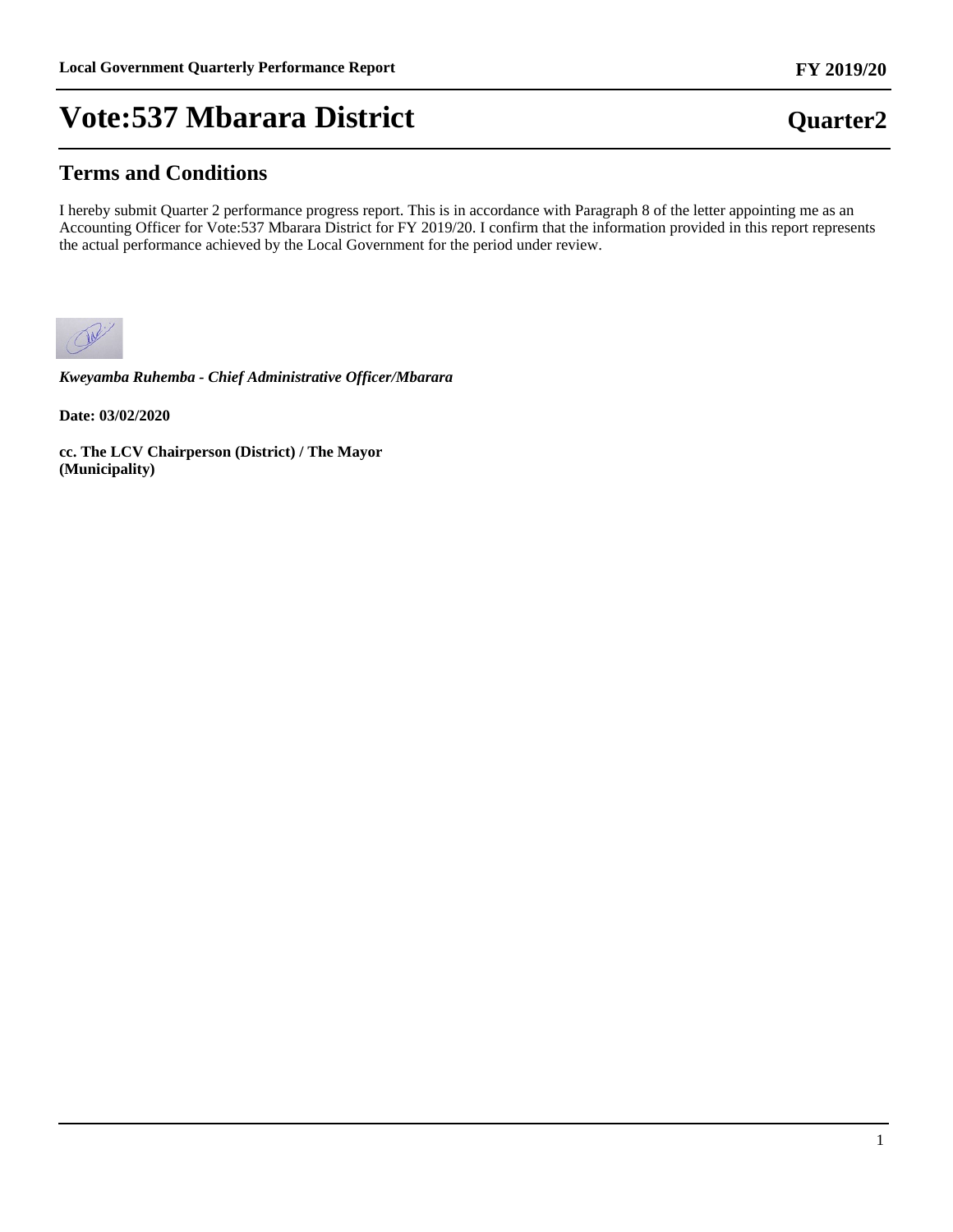## **Quarter2**

## **Summary: Overview of Revenues and Expenditures**

### **Overall Revenue Performance**

| Ushs Thousands                                      | <b>Approved Budget</b> | <b>Cumulative Receipts</b> | % of Budget Received |
|-----------------------------------------------------|------------------------|----------------------------|----------------------|
|                                                     |                        |                            |                      |
| <b>Locally Raised Revenues</b>                      | 971,431                | 607,144                    | 62%                  |
| <b>Discretionary Government</b><br><b>Transfers</b> | 2,007,031              | 1,044,155                  | 52%                  |
| <b>Conditional Government Transfers</b>             | 20,455,061             | 10,385,031                 | 51%                  |
| <b>Other Government Transfers</b>                   | 917,565                | 323,059                    | 35%                  |
| <b>External Financing</b>                           | 610,000                | 289,273                    | 47%                  |
| <b>Total Revenues shares</b>                        | 24,961,088             | 12,648,661                 | 51%                  |

### **Overall Expenditure Performance by Workplan**

| <b>Ushs Thousands</b>                    | <b>Approved</b><br><b>Budget</b> | <b>Cumulative</b><br><b>Releases</b> | <b>Cumulative</b><br><b>Expenditure</b> | % Budget<br><b>Released</b> | % Budget<br><b>Spent</b> | % Releases<br><b>Spent</b> |
|------------------------------------------|----------------------------------|--------------------------------------|-----------------------------------------|-----------------------------|--------------------------|----------------------------|
| Administration                           | 5,365,807                        | 2,838,650                            | 2,158,232                               | 53%                         | 40%                      | 76%                        |
| Finance                                  | 292,404                          | 118,908                              | 91,511                                  | 41%                         | 31%                      | 77%                        |
| <b>Statutory Bodies</b>                  | 726,694                          | 425,640                              | 298,069                                 | 59%                         | 41%                      | 70%                        |
| Production and Marketing                 | 798,578                          | 411,702                              | 313,178                                 | 52%                         | 39%                      | 76%                        |
| Health                                   | 2,932,112                        | 1,468,362                            | 1,228,044                               | 50%                         | 42%                      | 84%                        |
| Education                                | 12,407,886                       | 6,181,551                            | 5,361,725                               | 50%                         | 43%                      | 87%                        |
| Roads and Engineering                    | 768,765                          | 416,720                              | 372,316                                 | 54%                         | 48%                      | 89%                        |
| Water                                    | 551,035                          | 348,701                              | 122,991                                 | 63%                         | 22%                      | 35%                        |
| <b>Natural Resources</b>                 | 167,360                          | 87,117                               | 73,042                                  | 52%                         | 44%                      | 84%                        |
| <b>Community Based Services</b>          | 537,899                          | 98,670                               | 85,081                                  | 18%                         | 16%                      | 86%                        |
| Planning                                 | 304,836                          | 196,342                              | 165,789                                 | 64%                         | 54%                      | 84%                        |
| <b>Internal Audit</b>                    | 54,349                           | 29,011                               | 23,116                                  | 53%                         | 43%                      | 80%                        |
| Trade, Industry and Local<br>Development | 53,364                           | 27,288                               | 21,945                                  | 51%                         | 41%                      | 80%                        |
| <b>Grand Total</b>                       | 24,961,088                       | 12,648,661                           | 10,315,039                              | 51%                         | 41%                      | 82%                        |
| Wage                                     | 12,853,310                       | 6,426,655                            | 6,388,314                               | 50%                         | 50%                      | 99%                        |
| Non-Wage Reccurent                       | 9,311,077                        | 4,498,935                            | 3,473,988                               | 48%                         | 37%                      | 77%                        |
| <b>Domestic Devt</b>                     | 2,186,702                        | 1,433,798                            | 218,366                                 | 66%                         | 10%                      | 15%                        |
| Donor Devt                               | 610,000                          | 289,273                              | 234,372                                 | 47%                         | 38%                      | 81%                        |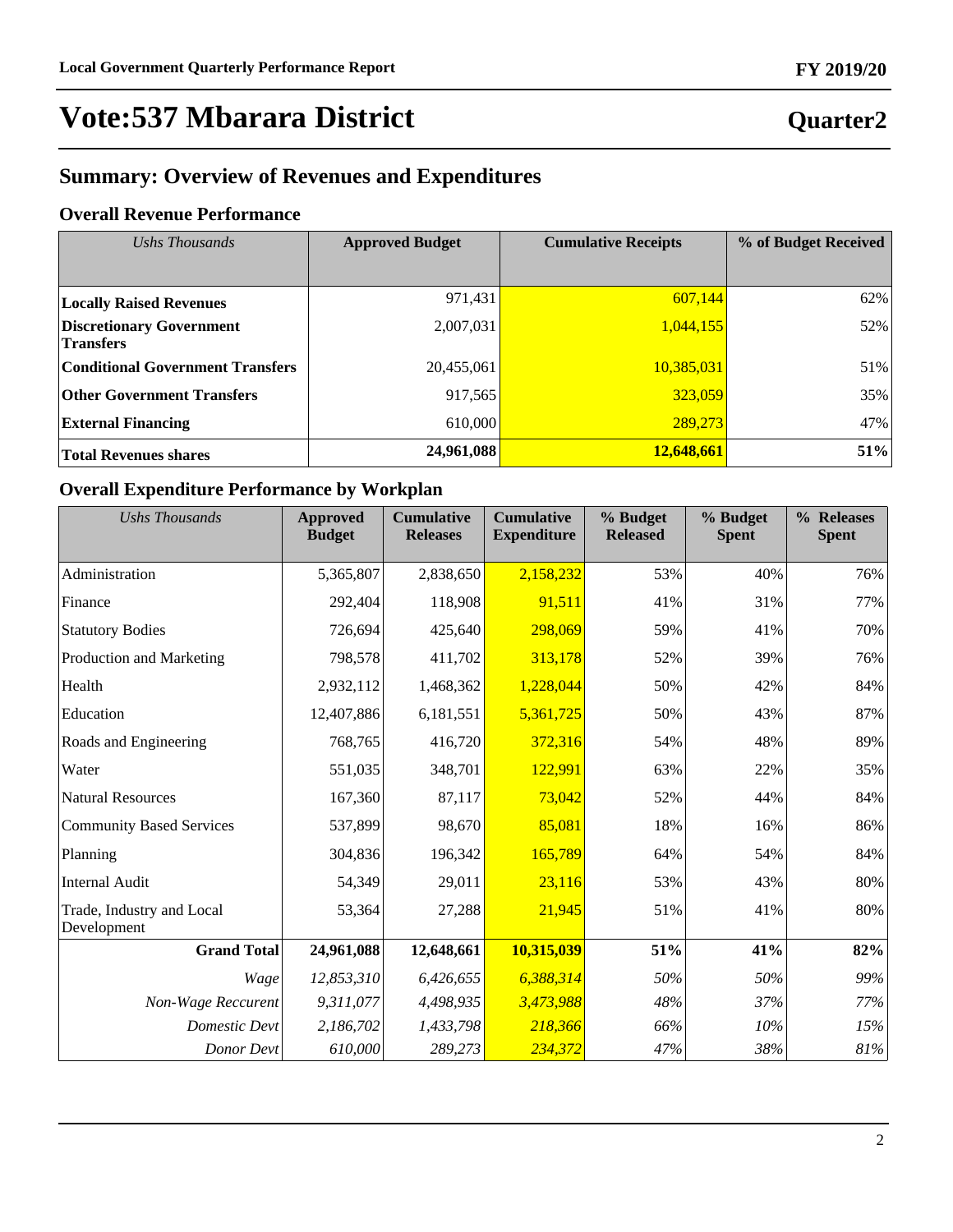## **Quarter2**

#### **Summary of Cumulative Receipts, disbursements and expenditure for FY 2019/20**

At the end of Q2, the district had realized Ugx 12,648,661,000 which represents 51% of the total annual budget. Locally Raised Revenues realized cumulative receipts of Ugx 607,144,000 which represents 62% of the budget for the source. This performance above the expected 50% was due to more receipts from land fees, Other Fees and Charges which performed at 74% and 104% respectively due to increased demand in surveying and acquisition of land titles in the municipality, more receipts from cattle movement permits, sale of trees etc. Discretionary Government Transfers had an annual budget of Ugx 2,007,031,000 and the end of Q2, the cumulative receipts were 1,044,155,000 (52%) of the budgeted amount. The 52% was due to the fact that DDEG and Transitional Development funds are released in 3Quarters instead of 4. Therefore Q1 received more money that expected. Conditional Government Transfers had an annual budget of Ugx 20,455,061,000 and at the end of Q2, cumulative receipts were totaling to Ugx 10,385,031,000 (51%) of the year budget. This 52% performance was due to General Public Pension Arrears (Budgeting) that was released 100% in Q1. Other Government Transfers annual budget was 917,565,000 and at the end of Q2, total cumulative receipts were 323,059,000 (35%) of the budgeted amount. This performance was due to the fact that YLP had not received any release since the FY began. External Financing had an annual budget of Ugx 610,000,000 and at the end of Q2, cumulative receipts amounted to Ugx 289,273,000 (47%) of the budgeted. This was due to less funds released by the donors especially under Global Fund for HIV (7%) and UNICEF (45%). At the end of Q2, the cumulative releases to all departments was Ugx 12,648,661,000 which was 51% of the total budget released. And the cumulative expenditure for all departments was 10,318,037,000 representing 41% of the budget spent and 82% of the releases spent. Of these, Wage had an approved budget of Ugx 12,853,310,000 and at the end of the quarter received Ugx 6,426,655,000 (50% of the budget released) and spent 6,388,314,000 (50% of the budget spent) and 99% of the releases spent. Non Wage Recurrent had an approved budget of Ugx 9,311,077,000 and at the end of the Q2, had received Ugx 4,498,935,000 (48% of the budget released) and spent 3,476,986,000 (37% of the budget spent) and 77% of the releases spent. Domestic development had an approved budget of Ugx 2,186,702,000 and at the end of Q2, cumulative receipts amounted to Ugx 1,433,798,000 (66% of the budget released). Cumulative expenditure was Ugx 218,366,000 (10% of the budget spent) and 15% of the releases spent. Donor Development had an approved budget of Ugx 610,000,000 and the end of the quarter, cumulative receipts amounted to Ugx 289,273,000 (47% of the budget released) and cumulative expenditure was Ugx 234,372,000 (38% of the budget spent) and 81% of the releases spent. The details of over/under performance of each individual department/Section is explained in detail in Section B of this report.

| Ushs Thousands                                                | <b>Approved Budget</b> | <b>Cumulative Receipts</b> | % of Budget<br><b>Received</b> |
|---------------------------------------------------------------|------------------------|----------------------------|--------------------------------|
| <b>1. Locally Raised Revenues</b>                             | 971,431                | 607,144                    | 62 %                           |
| <b>Local Services Tax</b>                                     | 72,106                 | 36,013                     | 50 %                           |
| <b>Land Fees</b>                                              | 104,400                | 77,218                     | 74 %                           |
| <b>Business licenses</b>                                      | 34,904                 | 17,452                     | 50 %                           |
| Liquor licenses                                               | 17,760                 | 8,880                      | 50 %                           |
| Rent & Rates - Non-Produced Assets - from other Govt<br>units | 413,200                | 267,875                    | 65 %                           |
| Park Fees                                                     | 7,200                  | <u>125</u>                 | 2 %                            |
| Registration (e.g. Births, Deaths, Marriages, etc.) fees      | 34,040                 | 17,020                     | 50 %                           |
| Educational/Instruction related levies                        | 53,750                 | 26,875                     | 50 %                           |
| <b>Inspection Fees</b>                                        | 20,000                 | 10,000                     | 50 %                           |
| Market /Gate Charges                                          | 141,832                | 70,916                     | 50 %                           |
| Other Fees and Charges                                        | 72,238                 | 74,769                     | 104 %                          |
| <b>Advance Recoveries</b>                                     |                        |                            | $0\%$                          |
| <b>2a.Discretionary Government Transfers</b>                  | 2,007,031              | 1,044,155                  | 52 %                           |
| District Unconditional Grant (Non-Wage)                       | 623,243                | 311,621                    | 50 %                           |
| District Discretionary Development Equalization Grant         | 243,835                | 162,557                    | 67 %                           |

#### **Cumulative Revenue Performance by Source**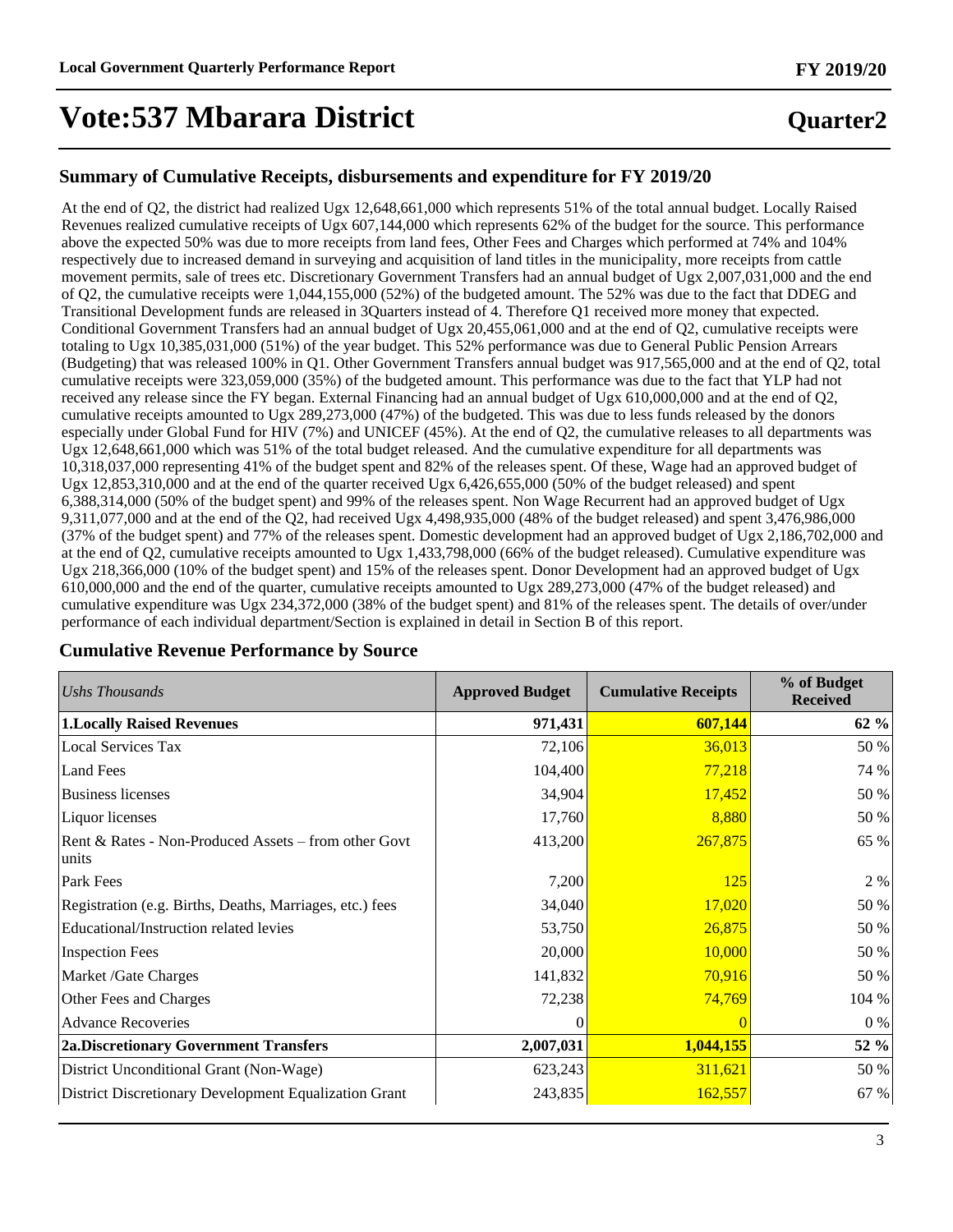## **Quarter2**

| District Unconditional Grant (Wage)                  | 1,139,954  | 569,977    | 50 %             |
|------------------------------------------------------|------------|------------|------------------|
| <b>2b.Conditional Government Transfers</b>           | 20,455,061 | 10,385,031 | 51 %             |
| Sector Conditional Grant (Wage)                      | 11,713,356 | 5,856,678  | 50 %             |
| Sector Conditional Grant (Non-Wage)                  | 2,041,406  | 788,236    | 39 %             |
| Sector Development Grant                             | 1,575,551  | 1,050,368  | 67 %             |
| <b>Transitional Development Grant</b>                | 367,315    | 220,874    | 60 %             |
| General Public Service Pension Arrears (Budgeting)   | 180,319    | 180,319    | 100 %            |
| Pension for Local Governments                        | 3,238,594  | 1,619,297  | 50 %             |
| <b>Gratuity for Local Governments</b>                | 1,338,520  | 669,260    | 50 %             |
| 2c. Other Government Transfers                       | 917,565    | 323,059    | 35 %             |
| Support to PLE (UNEB)                                | 13,000     | 13,000     | 100 %            |
| Uganda Road Fund (URF)                               | 563,303    | 310,059    | 55 %             |
| Youth Livelihood Programme (YLP)                     | 341,262    |            | 0 %              |
| 3. External Financing                                | 610,000    | 289,273    | 47 $\frac{9}{9}$ |
| United Nations Children Fund (UNICEF)                | 210,000    | 93,672     | 45 %             |
| Global Fund for HIV, TB & Malaria                    | 220,000    | 15,600     | 7 %              |
| Global Alliance for Vaccines and Immunization (GAVI) | 180,000    | 180,000    | 100 %            |
| <b>Total Revenues shares</b>                         | 24,961,088 | 12,648,661 | 51 %             |

#### **Cumulative Performance for Locally Raised Revenues**

The approved budget for Locally Raised Revenues for FY 2019/2020 was Ugx 971,431,000. At the end of quarter 2, the cumulative receipts were 607,144,000 (62% of the budgeted). Most of the Local Revenue Sources like Local Service Tax, Business License, Liquor licenses,Registration, Educational levies, Inspection fees and Market Charges all performed at expected 50%. Deviations were noted on Land fees which performed at 74% because of increase in number of people applying for land titles and surveying services in anticipation of the city status of Mbarara. Rent and Rates also performed at 65% because of rent arrears recovered from tenants in staff houses and other tenants like AMPROC which had defaulted for many months. Park Fees performed at a meager 2% because that source was scrapped on a Presidential directive. Other Fees and Charges over performed at 104% because un categorized sources like cattle movement permits, sale of trees, hire of cultivatable land etc are all receipted on this source.

#### **Cumulative Performance for Central Government Transfers**

The district had an approved budget of Ugx 22,462,092,919 for Central Government Transfers which represents 90% of the total district budget. Out of the 22,462,092,919, Ugx 20,455,061,430 was for Conditional Government Transfers and Ugx 2,007,031,489 was for Discretionary Government Transfers. By end of Q2, the district realized a cumulative total of Ugx 10,385,031,000 (51% of the item budget) for Conditional Government Transfers and a cumulative total of Ugx 1,044,155,000 (52% of the item budget) for Discretionary Government Transfers. Most Central Government funds such as Sector Conditional Grant (Wage), Pension for Local Governments, Gratuity for Local Governments, District Unconditional Grant (Non - Wage & Wage) all performed at expected 50%. Deviations were noted on DDDEG which performed at a cumulative rate of 67% because the funds are released in 3 quarters instead of 4. Sector Development Grant and Transitional grant also performed at 67% and 60% respectively because also funds are released in 3 quarters. General Public Service Pension Arrears (Budgeting) performed at a cumulative rate of 100% because all the funds for the annual budget were released in Q1. Sector Conditional grant (Non Wage) was the only one which performed below the expected, at 39% because the centre released less than expected by the district.

#### **Cumulative Performance for Other Government Transfers**

The approved budget for OGTs was Ugx 917,565,000 and at the end of Q2, the cumulative receipts for this source was Ugx 323,059,000 (35%) of the budget. This under performance was due to the fact that YLP had not received any money since the year began. It's only UNEB which received 100% of the money budgeted for the year and Road Fund performed at 55% because all the money for Community Access Roads in LLGs were released in Q2.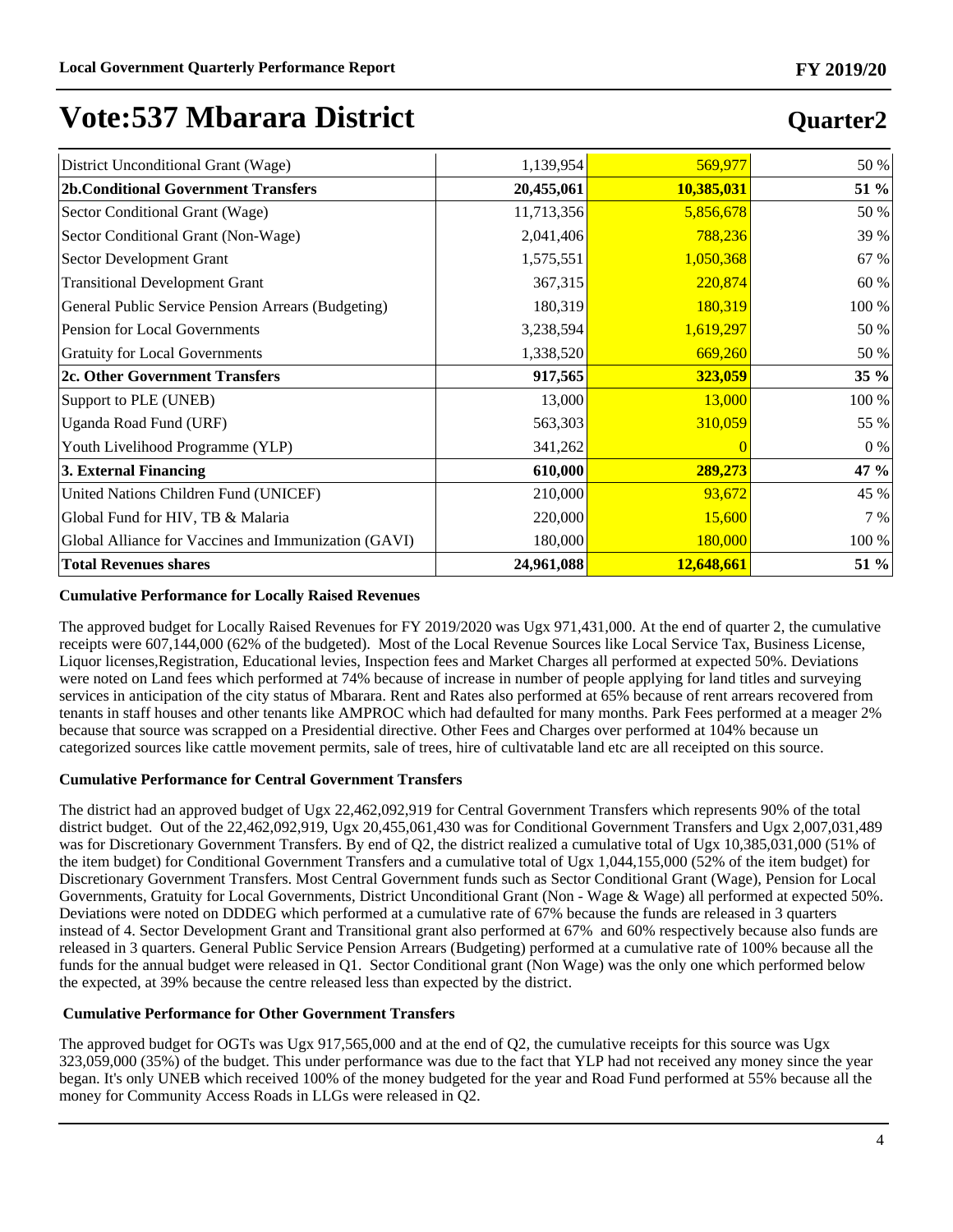**Quarter2**

## **Vote:537 Mbarara District**

#### **Cumulative Performance for External Financing**

The district approved budget for External Financing for 2019/2020 was 610,000,000 and at the end of the quarter, the cumulative receipts were 289,273,000 (47%) of the annual budget. UNICEF performed at 45%, GAVI at 100% because all the budget was released in Q1. Global Fund performed at 7% because the donor released on 15,600,000 to the district in Q2. No funding was realized in Q1.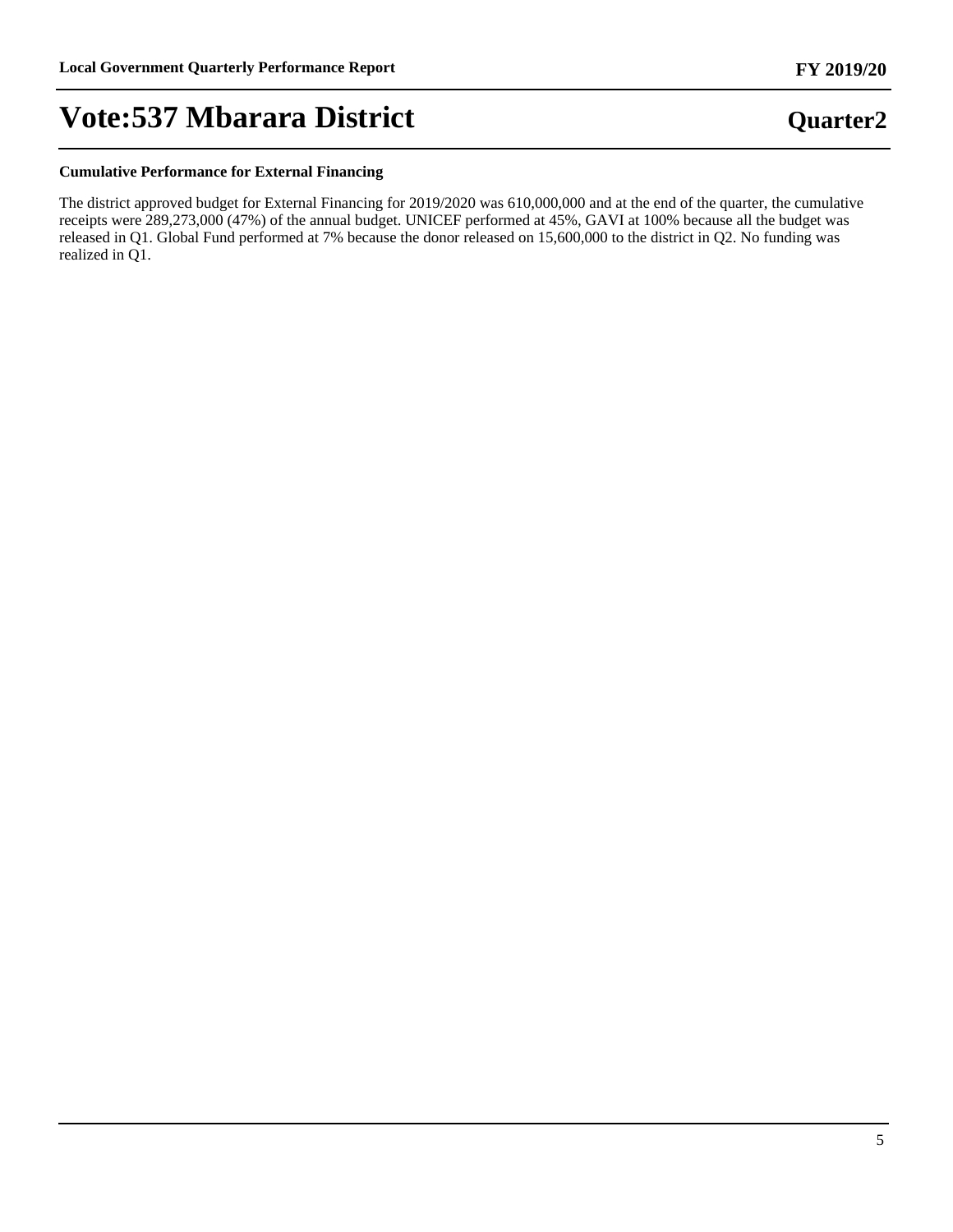**FY 2019/20**

### **Expenditure Performance by Sector and SubProgramme**

| <b>Uganda Shillings Thousands</b>            |           | <b>Cumulative Expenditure</b><br>Performance |                                         |                          | <b>Quarterly Expenditure</b><br>Performance |                           |                                |
|----------------------------------------------|-----------|----------------------------------------------|-----------------------------------------|--------------------------|---------------------------------------------|---------------------------|--------------------------------|
|                                              |           | <b>Approved</b><br><b>Budget</b>             | <b>Cumulative</b><br><b>Expenditure</b> | % Budget<br><b>Spent</b> | <b>Plan for</b><br>the<br>quarter           | <b>Quarter</b><br>outturn | <b>%Quarter</b><br><b>Plan</b> |
| <b>Sector: Agriculture</b>                   |           |                                              |                                         |                          |                                             |                           |                                |
| <b>Agricultural Extension Services</b>       |           | 665,628                                      | 267,285                                 | 40 %                     | 166,407                                     | 146,070                   | 88 %                           |
| <b>District Production Services</b>          |           | 132,949                                      | 45,892                                  | 35 %                     | 33,237                                      | 27,502                    | 83 %                           |
|                                              | Sub-Total | 798,578                                      | 313,178                                 | 39 %                     | 199,644                                     | 173,572                   | 87 %                           |
| <b>Sector: Works and Transport</b>           |           |                                              |                                         |                          |                                             |                           |                                |
| District, Urban and Community Access Roads   |           | 599,794                                      | 326,664                                 | 54 %                     | 149,949                                     | 233,231                   | 156 %                          |
| <b>District Engineering Services</b>         |           | 168,970                                      | 45,652                                  | 27 %                     | 42,243                                      | 39,275                    | 93 %                           |
|                                              | Sub-Total | 768,765                                      | 372,316                                 | 48 %                     | 192,191                                     | 272,506                   | 142 %                          |
| <b>Sector: Tourism, Trade and Industry</b>   |           |                                              |                                         |                          |                                             |                           |                                |
| <b>Commercial Services</b>                   |           | 53,364                                       | 21,945                                  | 41 %                     | 13,341                                      | 10.295                    | 77 %                           |
|                                              | Sub-Total | 53,364                                       | 21,945                                  | 41 %                     | 13,341                                      | 10,295                    | 77 %                           |
| <b>Sector: Education</b>                     |           |                                              |                                         |                          |                                             |                           |                                |
| Pre-Primary and Primary Education            |           | 7,278,811                                    | 3,379,428                               | 46 %                     | 1,819,703                                   | 1,643,088                 | 90 %                           |
| Secondary Education                          |           | 3,760,657                                    | 1,369,132                               | 36 %                     | 940,164                                     | 647,009                   | 69 %                           |
| <b>Skills Development</b>                    |           | 1,146,039                                    | 530,408                                 | 46 %                     | 286,510                                     | 367,076                   | 128 %                          |
| Education & Sports Management and Inspection |           | 222,378                                      | 82,756                                  | 37 %                     | 55,595                                      | 32,802                    | 59 %                           |
|                                              | Sub-Total | 12,407,886                                   | 5,361,725                               | 43 %                     | 3,101,971                                   | 2,689,975                 | 87 %                           |
| <b>Sector: Health</b>                        |           |                                              |                                         |                          |                                             |                           |                                |
| Primary Healthcare                           |           | 924,185                                      | 338,531                                 | 37 %                     | 231,046                                     | 196,680                   | 85 %                           |
| <b>District Hospital Services</b>            |           | 174,630                                      | 43,657                                  | 25 %                     | 43,657                                      | $\Omega$                  | 0%                             |
| Health Management and Supervision            |           | 1,833,297                                    | 845,856                                 | 46 %                     | 458,324                                     | 428,143                   | 93 %                           |
|                                              | Sub-Total | 2,932,112                                    | 1,228,044                               | 42 %                     | 733,028                                     | 624,823                   | 85 %                           |
| <b>Sector: Water and Environment</b>         |           |                                              |                                         |                          |                                             |                           |                                |
| Rural Water Supply and Sanitation            |           | 551,035                                      | 122,991                                 | 22 %                     | 137,759                                     | 93,194                    | 68 %                           |
| <b>Natural Resources Management</b>          |           | 167,360                                      | 73,042                                  | 44 %                     | 41,840                                      | 38,668                    | 92 %                           |
|                                              | Sub-Total | 718,395                                      | 196,033                                 | 27 %                     | 179,599                                     | 131,862                   | 73 %                           |
| <b>Sector: Social Development</b>            |           |                                              |                                         |                          |                                             |                           |                                |
| Community Mobilisation and Empowerment       |           | 537,899                                      | 85,081                                  | 16 %                     | 134,475                                     | 41,408                    | 31 %                           |
|                                              | Sub-Total | 537,899                                      | 85,081                                  | $16\ \%$                 | 134,475                                     | 41,408                    | 31 %                           |
| <b>Sector: Public Sector Management</b>      |           |                                              |                                         |                          |                                             |                           |                                |
| District and Urban Administration            |           | 5,365,807                                    | 2,158,232                               | 40 %                     | 1,341,452                                   | 1,105,717                 | 82 %                           |
| <b>Local Statutory Bodies</b>                |           | 726,694                                      | 298,069                                 | 41 %                     | 181,673                                     | 184,064                   | 101 %                          |
| <b>Local Government Planning Services</b>    |           | 304,836                                      | 165,789                                 | 54 %                     | 76,209                                      | 87,641                    | 115 %                          |
|                                              | Sub-Total | 6,397,336                                    | 2,622,090                               | 41 %                     | 1,599,334                                   | 1,377,422                 | 86 %                           |
| <b>Sector: Accountability</b>                |           |                                              |                                         |                          |                                             |                           |                                |
| Financial Management and Accountability(LG)  |           | 292,404                                      | 91,511                                  | 31 %                     | 73,101                                      | 48,827                    | $67~\%$                        |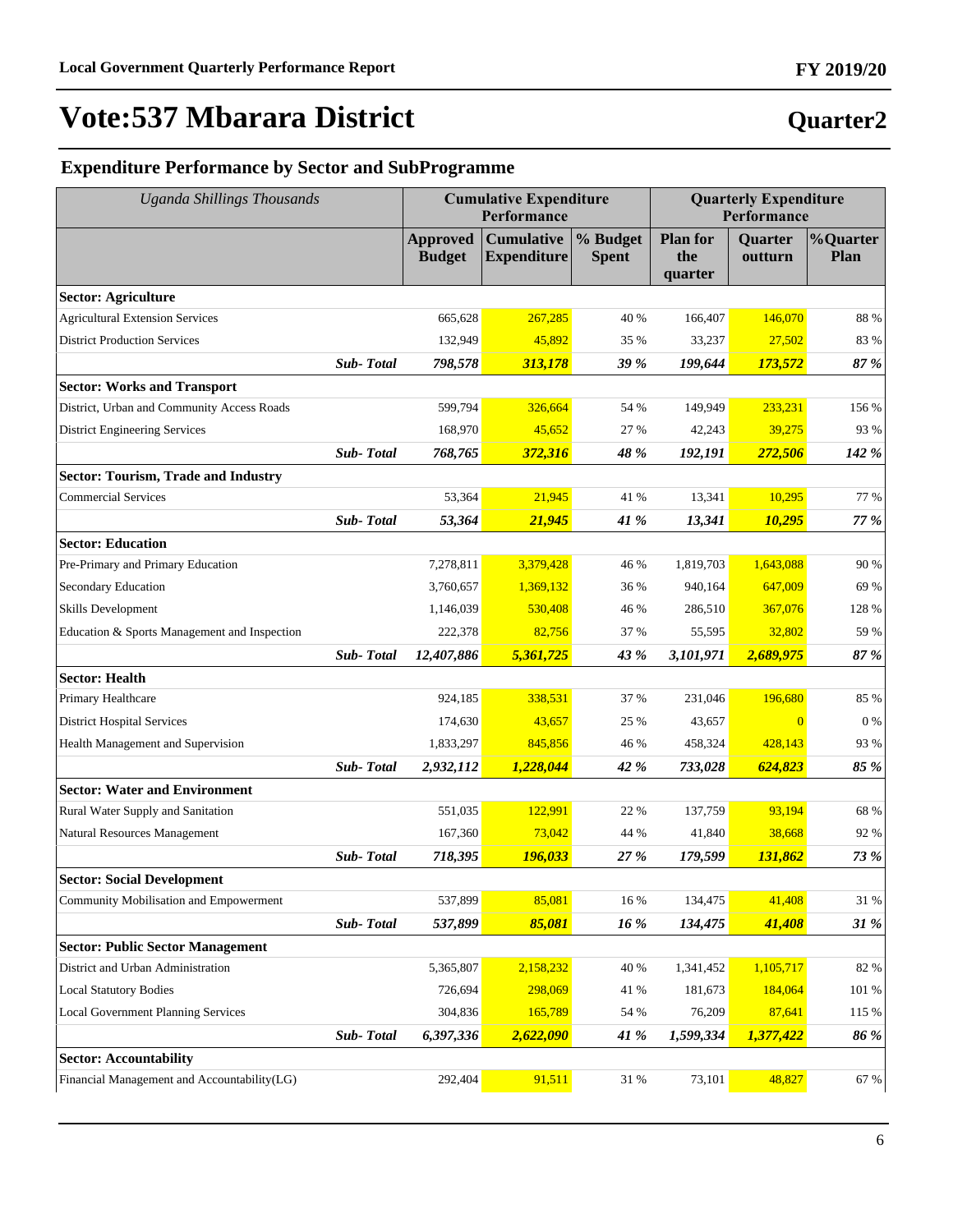| Internal Audit Services | 54,349     | 23,116     | 43 % | 13.587    | 1.771     | 87 % |
|-------------------------|------------|------------|------|-----------|-----------|------|
| <b>Sub-Total</b>        | 346,753    | 114.627    | 33 % | 86,688    | 60,598    | 70 % |
| <b>Grand Total</b>      | 24.961.088 | 10,315,039 | 41 % | 6.240.272 | 5.382.462 | 86%  |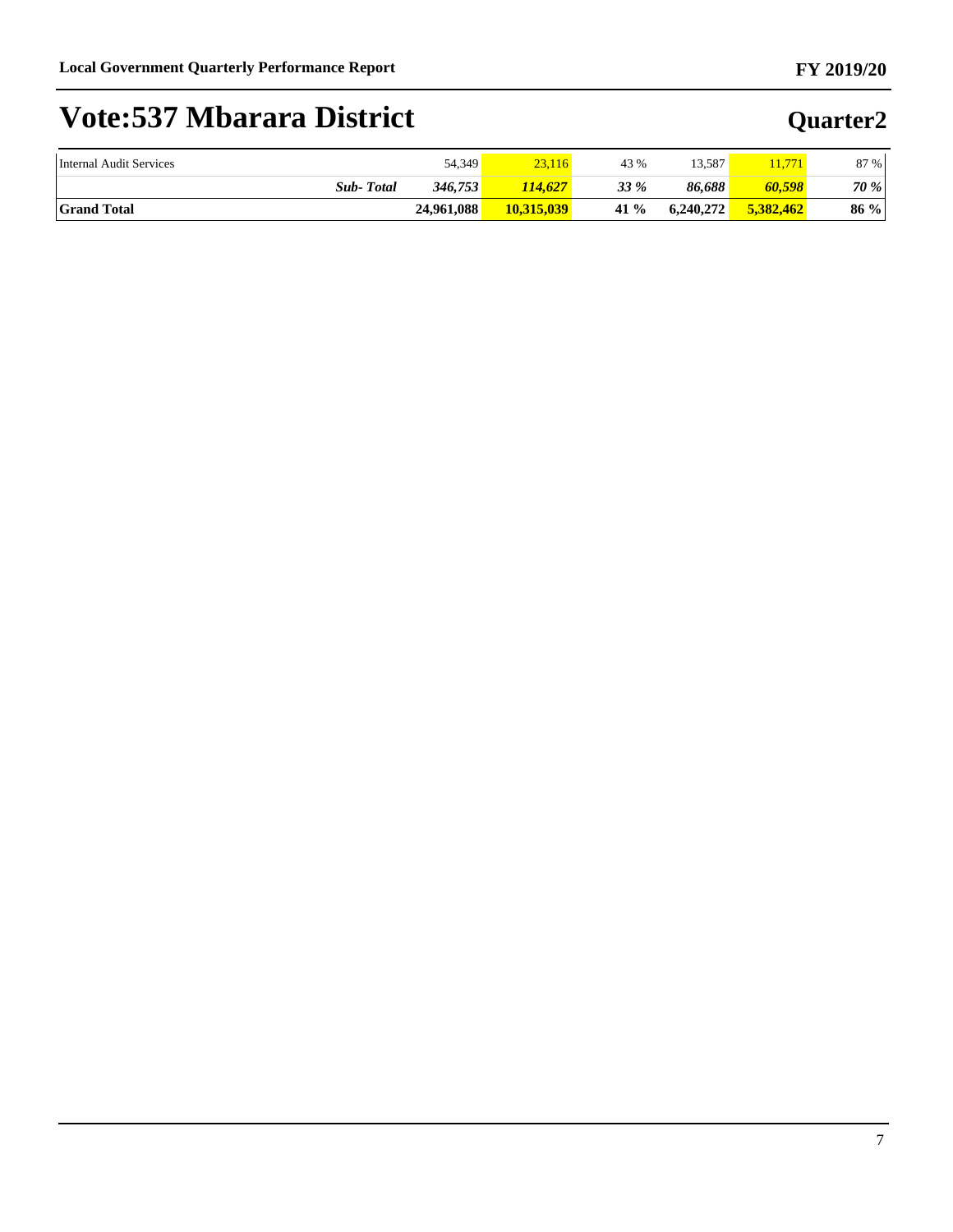### **SECTION B : Workplan Summary**

### *Workplan: Administration*

### **B1: Overview of Workplan Revenues and Expenditures by source**

| <b>Ushs Thousands</b>                                                  | <b>Approved</b><br><b>Budget</b> | <b>Cumulative</b><br>Outturn | % Budget<br><b>Spent</b> | <b>Plan for the</b><br>quarter | Quarter<br>outturn | %Quarter<br>Plan |  |  |
|------------------------------------------------------------------------|----------------------------------|------------------------------|--------------------------|--------------------------------|--------------------|------------------|--|--|
| <b>A: Breakdown of Workplan Revenues</b>                               |                                  |                              |                          |                                |                    |                  |  |  |
| <b>Recurrent Revenues</b>                                              | 5,347,587                        | 2,829,928                    | 53%                      | 1,336,897                      | 1,363,830          | 102%             |  |  |
| <b>District Unconditional</b><br>Grant (Non-Wage)                      | 149,843                          | 74,925                       | 50%                      | 37,461                         | 37,389             | 100%             |  |  |
| <b>District Unconditional</b><br>Grant (Wage)                          | 114,602                          | 54,900                       | 48%                      | 28,650                         | 26,250             | 92%              |  |  |
| <b>General Public Service</b><br><b>Pension Arrears</b><br>(Budgeting) | 180,319                          | 180,319                      | 100%                     | 45,080                         | $\overline{0}$     | 0%               |  |  |
| <b>Gratuity for Local</b><br>Governments                               | 1,338,520                        | 669,260                      | 50%                      | 334,630                        | 334,630            | 100%             |  |  |
| <b>Locally Raised Revenues</b>                                         | 162,976                          | 161,373                      | 99%                      | 40,744                         | 114,228            | 280%             |  |  |
| Multi-Sectoral Transfers to<br>LLGs_NonWage                            | 162,733                          | 69,854                       | 43%                      | 40,683                         | 41,685             | 102%             |  |  |
| Pension for Local<br>Governments                                       | 3,238,594                        | 1,619,297                    | 50%                      | 809,648                        | 809,648            | 100%             |  |  |
| <b>Development Revenues</b>                                            | 18,220                           | 8,722                        | 48%                      | 4,555                          | 5,388              | 118%             |  |  |
| <b>District Discretionary</b><br>Development Equalization<br>Grant     | 8,220                            | 2,055                        | 25%                      | 2,055                          | 2,055              | 100%             |  |  |
| <b>Transitional Development</b><br>Grant                               | 10,000                           | 6,667                        | 67%                      | 2,500                          | 3,333              | 133%             |  |  |
| <b>Total Revenues shares</b>                                           | 5,365,807                        | 2,838,650                    | 53%                      | 1,341,452                      | 1,369,219          | 102%             |  |  |
| <b>B: Breakdown of Workplan Expenditures</b>                           |                                  |                              |                          |                                |                    |                  |  |  |
| <b>Recurrent Expenditure</b>                                           |                                  |                              |                          |                                |                    |                  |  |  |
| Wage                                                                   | 114,602                          | 54,890                       | 48%                      | 28,650                         | 26,339             | 92%              |  |  |
| Non Wage                                                               | 5,232,985                        | 2,101,288                    | 40%                      | 1,308,246                      | 1,077,322          | 82%              |  |  |
| Development Expenditure                                                |                                  |                              |                          |                                |                    |                  |  |  |
| <b>Domestic Development</b>                                            | 18,220                           | 2,055                        | 11%                      | 4,555                          | 2,055              | 45%              |  |  |
| <b>External Financing</b>                                              | $\boldsymbol{0}$                 | $\overline{0}$               | 0%                       | $\theta$                       | $\overline{0}$     | $0\%$            |  |  |
| <b>Total Expenditure</b>                                               | 5,365,807                        | 2,158,232                    | 40%                      | 1,341,452                      | 1,105,717          | 82%              |  |  |
| <b>C: Unspent Balances</b>                                             |                                  |                              |                          |                                |                    |                  |  |  |
| <b>Recurrent Balances</b>                                              |                                  | 673,751                      | 24%                      |                                |                    |                  |  |  |
| Wage                                                                   |                                  | 11                           |                          |                                |                    |                  |  |  |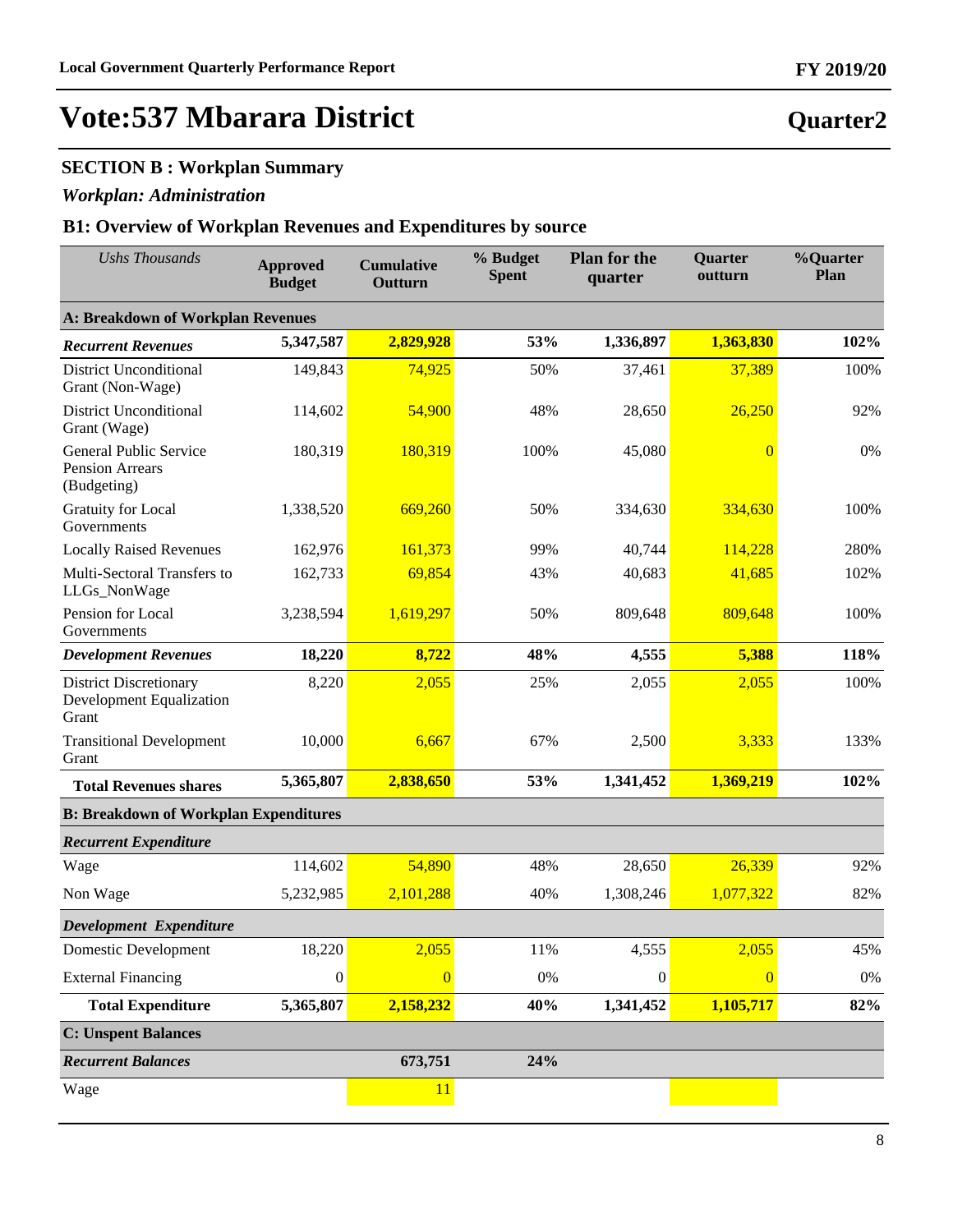| Quarter2 |
|----------|
|          |

| Non Wage                    | 673,740 |     |  |
|-----------------------------|---------|-----|--|
| <b>Development Balances</b> | 6,667   | 76% |  |
| Domestic Development        | 6,667   |     |  |
| <b>External Financing</b>   |         |     |  |
| <b>Total Unspent</b>        | 680,418 | 24% |  |

#### **Summary of Workplan Revenues and Expenditure by Source**

The department had an approved budget of Ugx 5,347,587,000 and at the end of Q2, cumulative receipts amounted to Ugx 2,829,928,000 which represents 53% of the budget received. The plan for the quarter was Ugx 1,336,897,000 and the quarter outturn was 1,363,830,000 which is 102% of the plan for the quarter. The increase was due to more Local Revenue allocated to the department to cater for staff transport allowances and payment of domestic bills. District Unconditional Grant (Non-Wage) performed at the expected 50% budget received and 100% of the quarter outturn. District Unconditional Grant (Wage) performed slightly lower at 48% of the budget received and 92% of the quarter outturn. This was because the department received less salaries for Q2 (26,250,000) than the expected 28,650,000). General Public Service Pension Arrears (Budgeting) performed at 100% of the budget received because all the money budgeted for the year was received in Q1. Gratuity for Local Governments performed at expected 50% of the budget received and at 100% of the quarter outturn. Locally Raised Revenues over performed at 99% of the budget received and 280% of the quarter outturn because more local revenue was allocated to the department to cater for transport allowances of newly recruited staff, payment of utility bills that have accumulated and subscription to ULGA. Multi- Sectoral Transfers to LLGs\_Non Wage performed at 43% of the budget received because LST transfers have not been made. The quarter outturn performed at 102% because 65% remittance to the LLGs was higher than the planned for the quarter. Pension for Local Governments performed at the expected 50% of the budget spent and 100% of the quarter outturn. DDEG performed at 25% of the budget received because all the DDEG funds released for Q1 was allocated to Health Department for the construction of Bubaare HCIII. The quarter outturn performed at 100%. Transitional Development Grant performed at 67% of the budget received and 133% of the quarter outturn because DDEG funds are released in 3 quarters instead of 4. Out of the total cumulative receipts of Ugx 2,838,650,000, the department spent Ugx 2,158,232,000 (40%) of the budget and 82% of the quarter outturn. This under performance in expenditure was due to the fact that General Public Service Pension Arrears (Budgeting) received all the budgeted funds in Q1

#### **Reasons for unspent balances on the bank account**

A total of Shs 680,418,000 (24% of the budget) remained unspent at quarter end. The unspent balance of 673,740,000 for Non wage accumulated as a result of Pension arrears and Gratuity that remained unpaid because all the funds for the whole year for these activities were released in Q1. The rest of the balances were for Domestic Development (Transitional of 6,666,666) and 11,000 for Wage and some balances for other activities that did not take place.

#### **Highlights of physical performance by end of the quarter**

- The department paid staff salaries - Pension and Gratuity was also paid - Multi- Sectoral Transfers to LLGs were effected - Office management and operation, supervision and monitoring of government projects was done.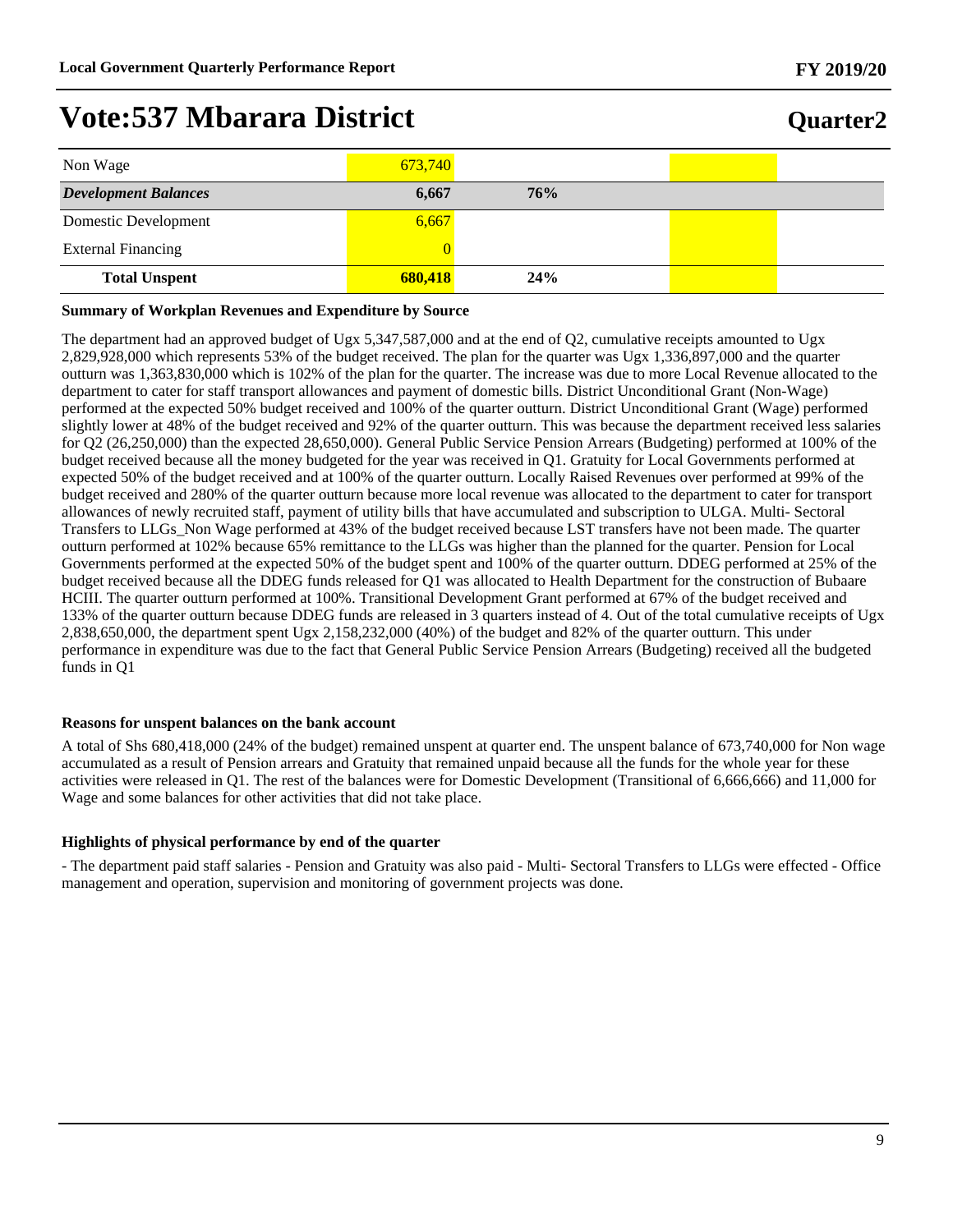**Quarter2**

## **Vote:537 Mbarara District**

### *Workplan: Finance*

| <b>Ushs Thousands</b>                             | <b>Approved</b><br><b>Budget</b> | <b>Cumulative</b><br>Outturn | % Budget<br><b>Spent</b> | <b>Plan for the</b><br>quarter | Quarter<br>outturn      | %Quarter<br>Plan |
|---------------------------------------------------|----------------------------------|------------------------------|--------------------------|--------------------------------|-------------------------|------------------|
| A: Breakdown of Workplan Revenues                 |                                  |                              |                          |                                |                         |                  |
| <b>Recurrent Revenues</b>                         | 292,404                          | 118,908                      | 41%                      | 73,101                         | 56,742                  | 78%              |
| <b>District Unconditional</b><br>Grant (Non-Wage) | 25,218                           | 12,305                       | 49%                      | 6,305                          | 6,000                   | 95%              |
| <b>District Unconditional</b><br>Grant (Wage)     | 121,425                          | 61,463                       | 51%                      | 30,356                         | 31,106                  | 102%             |
| <b>Locally Raised Revenues</b>                    | 54,883                           | 45,141                       | 82%                      | 13,721                         | 19,636                  | 143%             |
| Multi-Sectoral Transfers to<br>LLGs_NonWage       | 90,878                           | $\Omega$                     | 0%                       | 22,719                         | $\overline{0}$          | 0%               |
| <b>Development Revenues</b>                       | $\bf{0}$                         | $\bf{0}$                     | 0%                       | $\bf{0}$                       | $\overline{\mathbf{0}}$ | $0\%$            |
|                                                   |                                  |                              |                          |                                |                         |                  |
| <b>Total Revenues shares</b>                      | 292,404                          | 118,908                      | 41%                      | 73,101                         | 56,742                  | 78%              |
| <b>B: Breakdown of Workplan Expenditures</b>      |                                  |                              |                          |                                |                         |                  |
| <b>Recurrent Expenditure</b>                      |                                  |                              |                          |                                |                         |                  |
| Wage                                              | 121,425                          | 53,400                       | 44%                      | 30,356                         | 26,304                  | 87%              |
| Non Wage                                          | 170,979                          | 38,111                       | 22%                      | 42,745                         | 22,523                  | 53%              |
| Development Expenditure                           |                                  |                              |                          |                                |                         |                  |
| <b>Domestic Development</b>                       | $\mathbf{0}$                     | $\overline{0}$               | 0%                       | $\boldsymbol{0}$               | $\overline{0}$          | 0%               |
| <b>External Financing</b>                         | $\boldsymbol{0}$                 | $\Omega$                     | 0%                       | $\boldsymbol{0}$               | $\overline{0}$          | 0%               |
| <b>Total Expenditure</b>                          | 292,404                          | 91,511                       | 31%                      | 73,101                         | 48,827                  | 67%              |
| <b>C: Unspent Balances</b>                        |                                  |                              |                          |                                |                         |                  |
| <b>Recurrent Balances</b>                         |                                  | 27,397                       | 23%                      |                                |                         |                  |
| Wage                                              |                                  | 8,063                        |                          |                                |                         |                  |
| Non Wage                                          |                                  | 19,334                       |                          |                                |                         |                  |
| <b>Development Balances</b>                       |                                  | $\bf{0}$                     | 0%                       |                                |                         |                  |
| <b>Domestic Development</b>                       |                                  | $\overline{0}$               |                          |                                |                         |                  |
| <b>External Financing</b>                         |                                  | $\overline{0}$               |                          |                                |                         |                  |
| <b>Total Unspent</b>                              |                                  | 27,397                       | 23%                      |                                |                         |                  |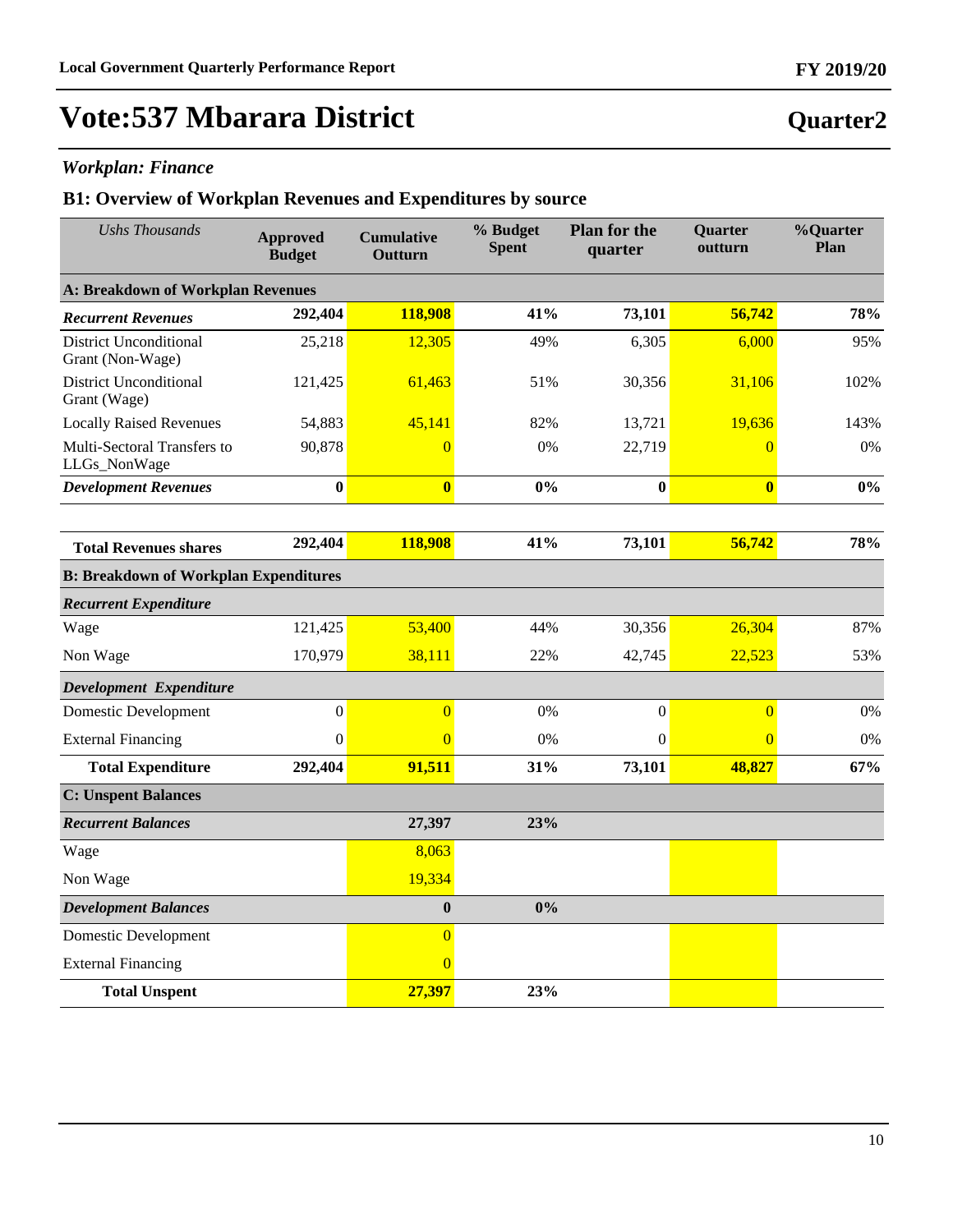#### **Summary of Workplan Revenues and Expenditure by Source**

The approved budget for the department was Ugx 292,404,000 and cumulative receipts at the end of Q2 amounted to Ugx 118,908,000 which represents 41% of the total budget received because the budget for Multi-Sectoral Transfers to LLGs\_Non Wage was transferred to Administration department. District Unconditional Grant (Non-Wage) performed at 49% of the budget because the money released was less than the quarter plan. District Unconditional Grant (Wage) performance at 51% slightly higher than the expected 50% of the budget received because of the salary arrears for the Inventory Officer who was recruited but failed to access the payroll for 3 months. Locally Raised Revenues performed at 82% of the budget received and 143% of the quarter plan because more money was allocated to pay off accumulated utility bills and staff transport allowances. Out of the 118,908,000 cumulative receipts, only 94,438,000 (32%) of the budget was spent. The reasons are elaborated in the unspent balances section. The department had no development and donor budgets.

#### **Reasons for unspent balances on the bank account**

Reasons include; Local revenue was given by the Ministry of Finance Planning and Economic Development as an advance to the District meaning some budgetary activities which were planned in third and fourth quarter were provided cash limits in the first and second quarters. There was a Balance of over 8million for wage that was not utilized but to be in the third quarter 2019/20.

#### **Highlights of physical performance by end of the quarter**

Some of the Physical Performance Highlights Include; Ntuura Market in Kagongi Sub county was Opened and its now Operational, The Mbarara District Revenue Ordinance was Discussed by the Executive Committee and Passed by Council to be forwarded to the Solister General to ensure compliance with other laws,The finance Committee visited Markets in Kagongi, Bwizibwera Subcounties etc, Financial Statements and Internal Audit Responses were submitted to Auditor General, Internal Auditor General and Accountant General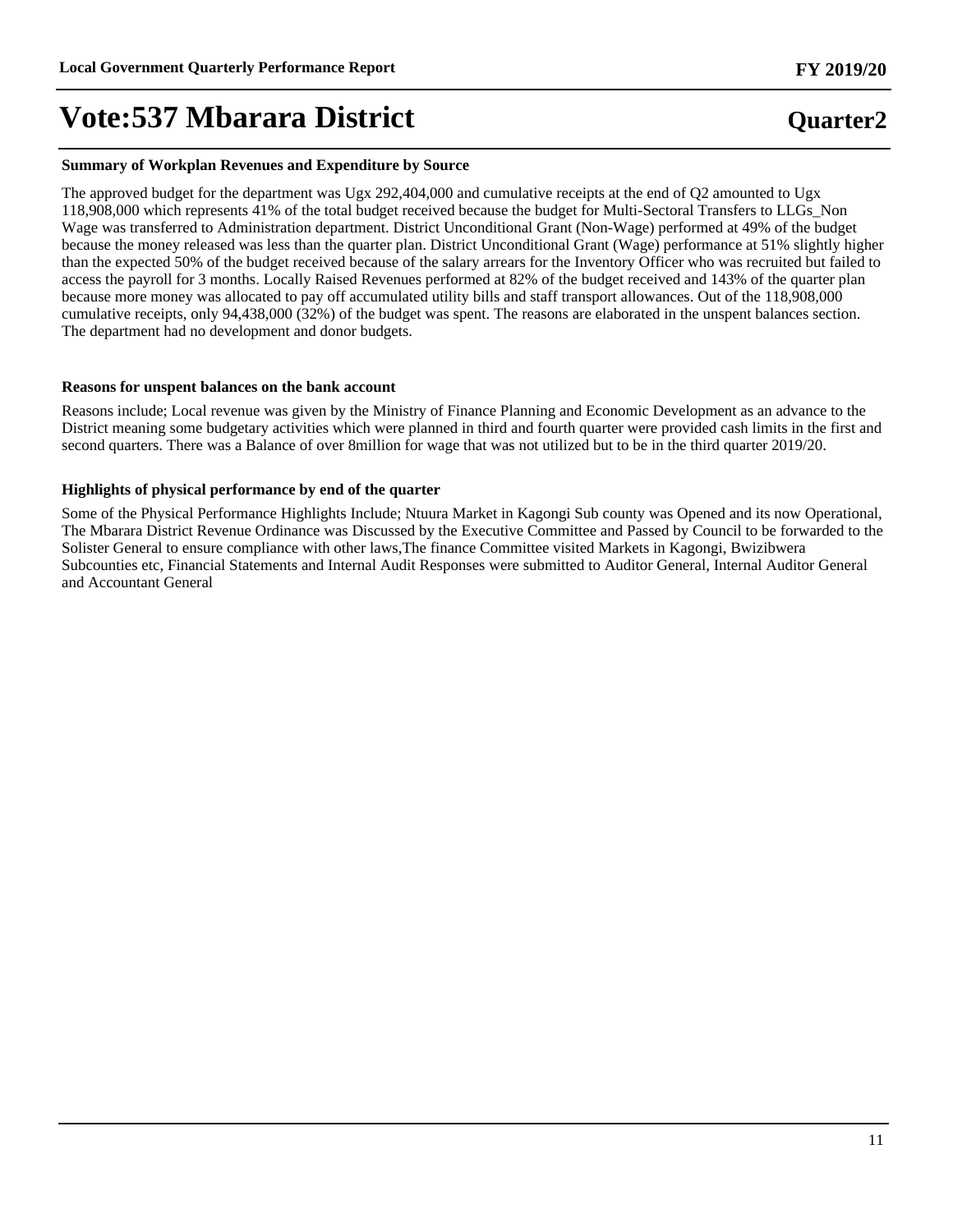**Quarter2**

## **Vote:537 Mbarara District**

### *Workplan: Statutory Bodies*

| <b>Ushs Thousands</b>                             | <b>Approved</b><br><b>Budget</b> | <b>Cumulative</b><br>Outturn | % Budget<br><b>Spent</b> | <b>Plan for the</b><br>quarter | Quarter<br>outturn | %Quarter<br>Plan |  |  |
|---------------------------------------------------|----------------------------------|------------------------------|--------------------------|--------------------------------|--------------------|------------------|--|--|
| <b>A: Breakdown of Workplan Revenues</b>          |                                  |                              |                          |                                |                    |                  |  |  |
| <b>Recurrent Revenues</b>                         | 726,694                          | 425,640                      | 59%                      | 181,673                        | 221,941            | 122%             |  |  |
| <b>District Unconditional</b><br>Grant (Non-Wage) | 288,832                          | 143,744                      | 50%                      | 72,208                         | 71,536             | 99%              |  |  |
| <b>District Unconditional</b><br>Grant (Wage)     | 178,961                          | 90,231                       | 50%                      | 44,740                         | 45,490             | 102%             |  |  |
| <b>Locally Raised Revenues</b>                    | 232,980                          | 191,666                      | 82%                      | 58,245                         | 104,915            | 180%             |  |  |
| Multi-Sectoral Transfers to<br>LLGs_NonWage       | 25,920                           | $\Omega$                     | 0%                       | 6,480                          | $\overline{0}$     | 0%               |  |  |
| <b>Development Revenues</b>                       | $\bf{0}$                         | $\bf{0}$                     | 0%                       | $\bf{0}$                       | $\bf{0}$           | $0\%$            |  |  |
|                                                   |                                  |                              |                          |                                |                    |                  |  |  |
| <b>Total Revenues shares</b>                      | 726,694                          | 425,640                      | 59%                      | 181,673                        | 221,941            | 122%             |  |  |
| <b>B: Breakdown of Workplan Expenditures</b>      |                                  |                              |                          |                                |                    |                  |  |  |
| <b>Recurrent Expenditure</b>                      |                                  |                              |                          |                                |                    |                  |  |  |
| Wage                                              | 178,961                          | 90,103                       | 50%                      | 44,740                         | 45,438             | 102%             |  |  |
| Non Wage                                          | 547,732                          | 207,966                      | 38%                      | 136,933                        | 138,626            | 101%             |  |  |
| Development Expenditure                           |                                  |                              |                          |                                |                    |                  |  |  |
| <b>Domestic Development</b>                       | $\boldsymbol{0}$                 | $\overline{0}$               | 0%                       | $\boldsymbol{0}$               | $\overline{0}$     | 0%               |  |  |
| <b>External Financing</b>                         | $\boldsymbol{0}$                 | $\Omega$                     | 0%                       | $\mathbf{0}$                   | $\overline{0}$     | 0%               |  |  |
| <b>Total Expenditure</b>                          | 726,694                          | 298,069                      | 41%                      | 181,673                        | 184,064            | 101%             |  |  |
| <b>C: Unspent Balances</b>                        |                                  |                              |                          |                                |                    |                  |  |  |
| <b>Recurrent Balances</b>                         |                                  | 127,571                      | 30%                      |                                |                    |                  |  |  |
| Wage                                              |                                  | 127                          |                          |                                |                    |                  |  |  |
| Non Wage                                          |                                  | 127,444                      |                          |                                |                    |                  |  |  |
| <b>Development Balances</b>                       |                                  | $\bf{0}$                     | 0%                       |                                |                    |                  |  |  |
| <b>Domestic Development</b>                       |                                  | $\overline{0}$               |                          |                                |                    |                  |  |  |
| <b>External Financing</b>                         |                                  | $\overline{0}$               |                          |                                |                    |                  |  |  |
| <b>Total Unspent</b>                              |                                  | 127,571                      | 30%                      |                                |                    |                  |  |  |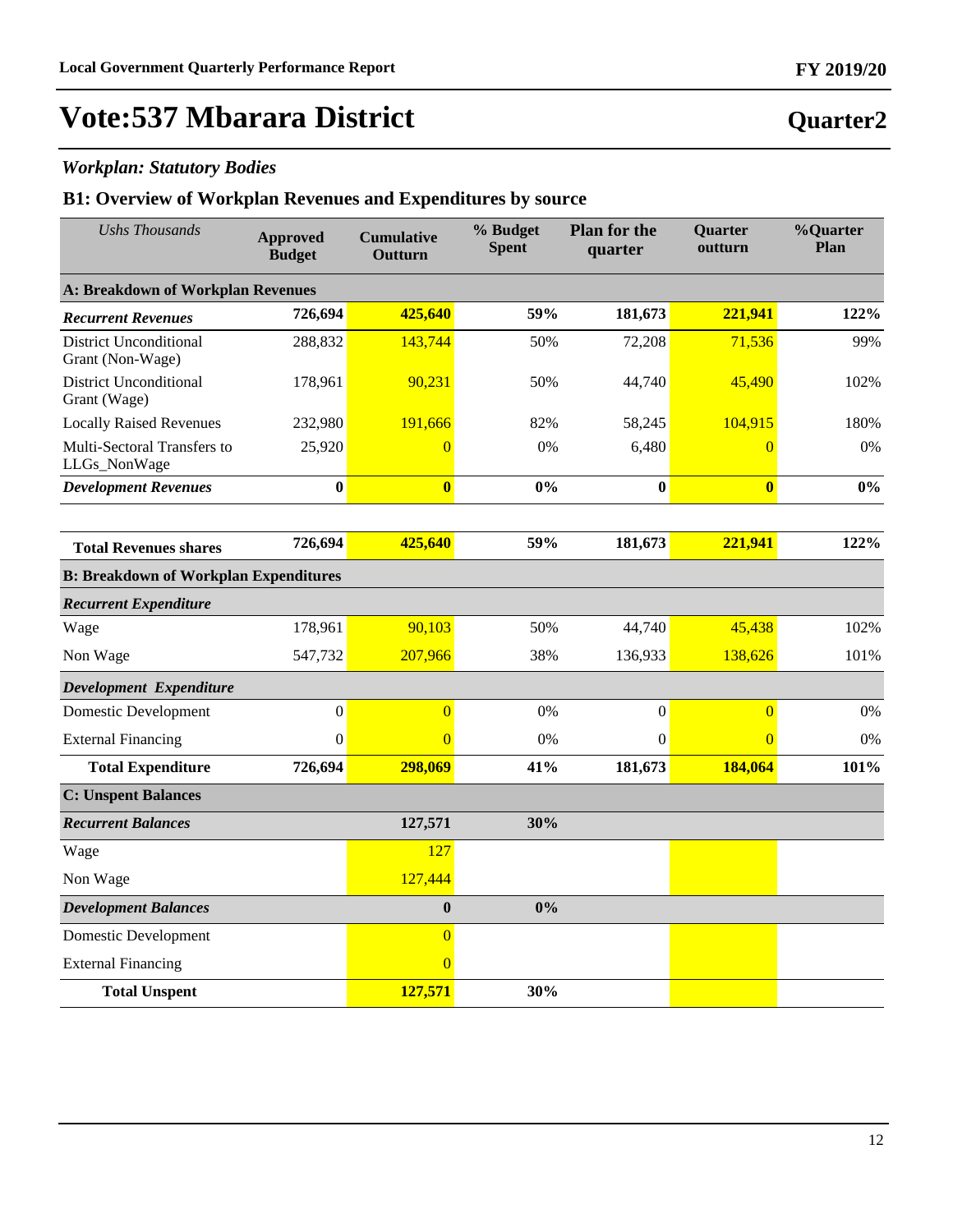#### **Summary of Workplan Revenues and Expenditure by Source**

The department had an approved budget of 726,694,000 and at the end of the quarter, cumulative receipts amounted to Ugx 425,640 (59%) of the budget) and 122% above the quarter plan. District Unconditional Grant (Non-Wage) performed at the expected 50% of the budget and at 99% of the quarter plan. District Unconditional Grant (Wage) performed at the expected 50% of the budget and at 102% of the quarter plan because of the payment of salary arrears for the staff that were interdicted and later cleared by the court. Locally Raised Revenue receipts were 82% of the budget and 180% of the quarter plan because more money was allocated to clear sitting allowances for PAC, Contracts Committee and DSC, payment for utility bills and executive fuel expenses. The department had no development and donor budgets. The cumulative expenditure amounted to Ugx 298,069,000 (41%) of the budget spent and 101% of the quarter plan. This was because Council Allowances and Sectoral committees' allowances were released for the quarter but remained unpaid at the end of the quarter but will be paid in Q3. Wage expenditure performed at the expected 50% of the budget and 102% of the quarter outturn all the payments were effected in the quarter. Non Wage expenditure performed at 38% of the budget and at 101% of the quarter plan because Council Allowances, retainer fees and Sectoral committees' allowances were released for the quarter but remained unpaid at the end of the quarter.

#### **Reasons for unspent balances on the bank account**

Ugx 127,571,000 (30%) of the budget remained unpaid because Council Allowances and Sectoral committees' allowances were released for the quarter but remained unpaid at the end of the quarter.

#### **Highlights of physical performance by end of the quarter**

- Council Staff Salaries paid - Councillors allowances paid - Political monitoring of govt projects done - Boards and Commission allowances and salaries paid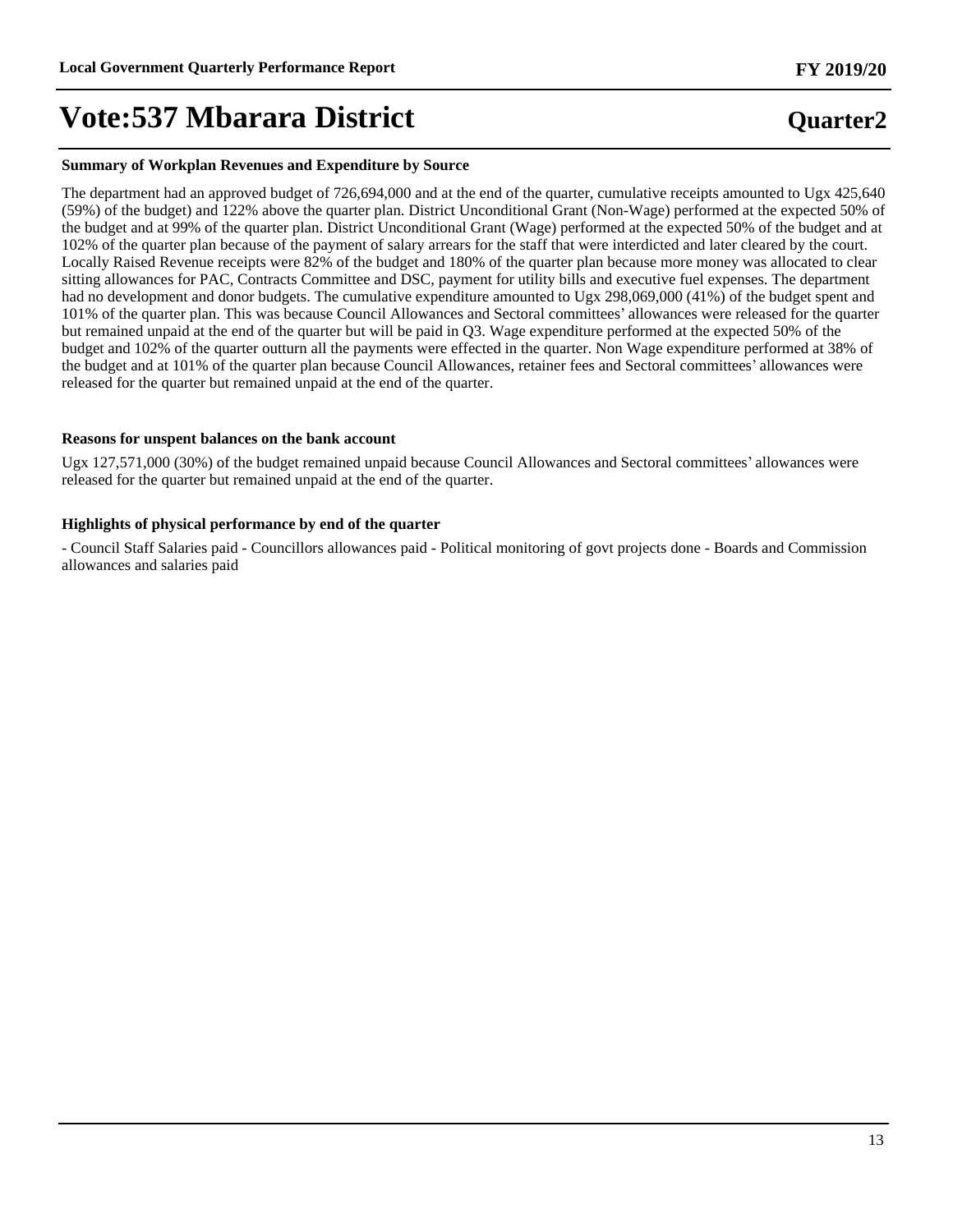### *Workplan: Production and Marketing*

| <b>Ushs Thousands</b>                             | <b>Approved</b><br><b>Budget</b> | <b>Cumulative</b><br>Outturn | % Budget<br><b>Spent</b> | <b>Plan for the</b><br>quarter | Quarter<br>outturn | %Quarter<br>Plan |  |
|---------------------------------------------------|----------------------------------|------------------------------|--------------------------|--------------------------------|--------------------|------------------|--|
| <b>A: Breakdown of Workplan Revenues</b>          |                                  |                              |                          |                                |                    |                  |  |
| <b>Recurrent Revenues</b>                         | 729,000                          | 365,316                      | 50%                      | 182,250                        | 184,261            | 101%             |  |
| <b>District Unconditional</b><br>Grant (Non-Wage) | 3,000                            | 1,500                        | 50%                      | 750                            | 750                | 100%             |  |
| <b>District Unconditional</b><br>Grant (Wage)     | 71,068                           | 36,435                       | 51%                      | 17,767                         | 18,668             | 105%             |  |
| <b>Locally Raised Revenues</b>                    | 16,630                           | 10,620                       | 64%                      | 4,158                          | 6,462              | 155%             |  |
| Multi-Sectoral Transfers to<br>LLGs_NonWage       | 4,778                            | $\theta$                     | 0%                       | 1,194                          | $\overline{0}$     | 0%               |  |
| <b>Sector Conditional Grant</b><br>(Non-Wage)     | 152,140                          | 76,070                       | 50%                      | 38,035                         | 38,035             | 100%             |  |
| <b>Sector Conditional Grant</b><br>(Wage)         | 481,384                          | 240,692                      | 50%                      | 120,346                        | 120,346            | 100%             |  |
| <b>Development Revenues</b>                       | 69,578                           | 46,385                       | 67%                      | 17,394                         | 23,193             | 133%             |  |
| Sector Development Grant                          | 69,578                           | 46,385                       | 67%                      | 17,394                         | 23,193             | 133%             |  |
| <b>Total Revenues shares</b>                      | 798,578                          | 411,702                      | 52%                      | 199,644                        | 207,453            | 104%             |  |
| <b>B: Breakdown of Workplan Expenditures</b>      |                                  |                              |                          |                                |                    |                  |  |
| <b>Recurrent Expenditure</b>                      |                                  |                              |                          |                                |                    |                  |  |
| Wage                                              | 552,453                          | 273,914                      | 50%                      | 138,113                        | 135,991            | 98%              |  |
| Non Wage                                          | 176,547                          | 35,773                       | 20%                      | 44,137                         | 34,091             | 77%              |  |
| Development Expenditure                           |                                  |                              |                          |                                |                    |                  |  |
| <b>Domestic Development</b>                       | 69,578                           | 3,490                        | 5%                       | 17,394                         | 3,490              | 20%              |  |
| <b>External Financing</b>                         | $\mathbf{0}$                     | $\overline{0}$               | 0%                       | $\mathbf{0}$                   | $\overline{0}$     | 0%               |  |
| <b>Total Expenditure</b>                          | 798,578                          | 313,178                      | 39%                      | 199,644                        | 173,572            | 87%              |  |
| <b>C: Unspent Balances</b>                        |                                  |                              |                          |                                |                    |                  |  |
| <b>Recurrent Balances</b>                         |                                  | 55,629                       | 15%                      |                                |                    |                  |  |
| Wage                                              |                                  | 3,213                        |                          |                                |                    |                  |  |
| Non Wage                                          |                                  | 52,416                       |                          |                                |                    |                  |  |
| <b>Development Balances</b>                       |                                  | 42,895                       | 92%                      |                                |                    |                  |  |
| <b>Domestic Development</b>                       |                                  | 42,895                       |                          |                                |                    |                  |  |
| <b>External Financing</b>                         |                                  | $\overline{0}$               |                          |                                |                    |                  |  |
| <b>Total Unspent</b>                              |                                  | 98,524                       | 24%                      |                                |                    |                  |  |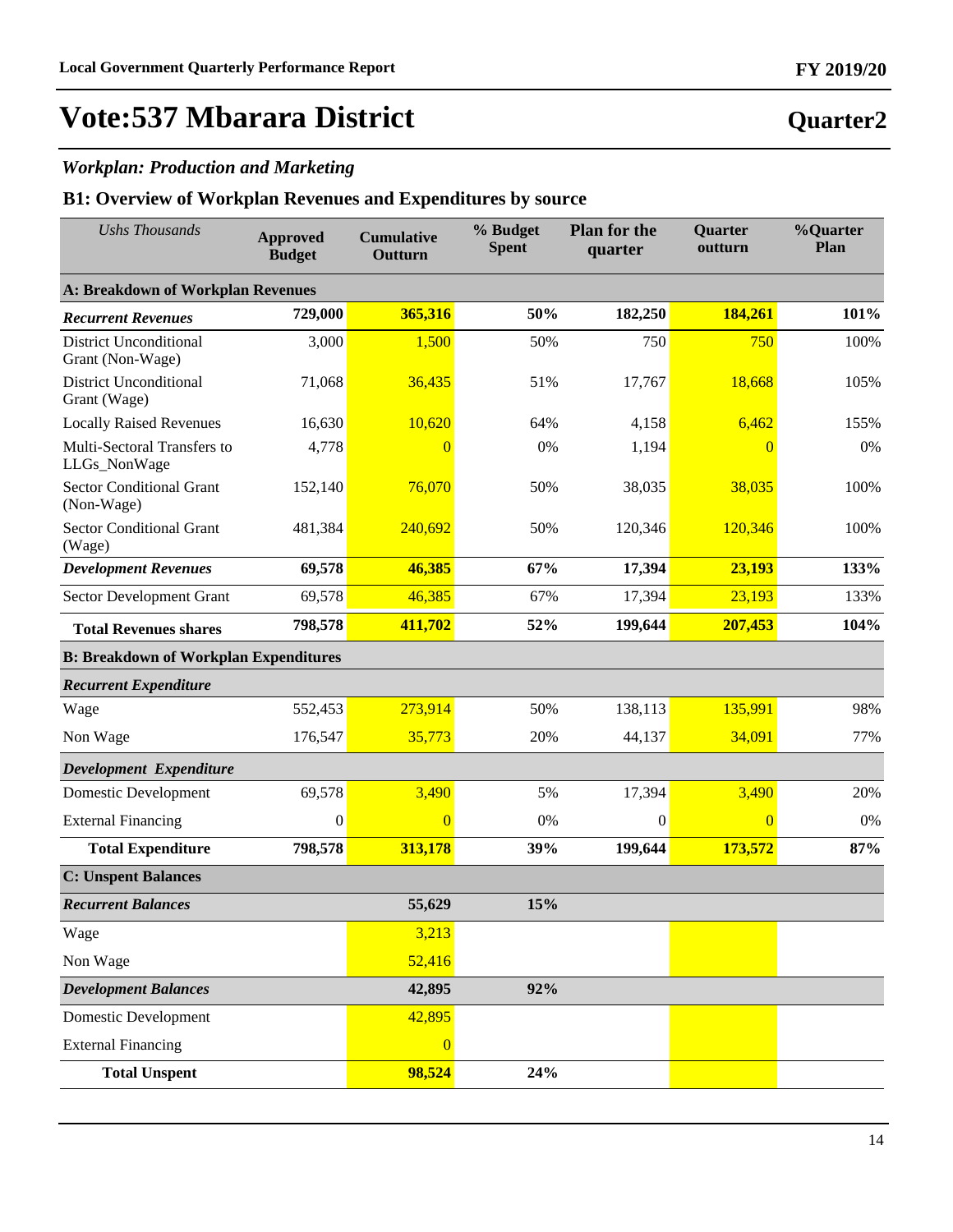#### **Summary of Workplan Revenues and Expenditure by Source**

The approved budget for the department was Ugx 798,578,000. At the end of Q2, the cumulative outturn was Ugx 411,702,000 (52% of the budget received). This performance above the expected 50% was due to over performance of Sector Development Grant at 67% because Development funds are normally released in 3 quarters instead of 4. District Unconditional Grant (Non-Wage) performed at the expected 50% of the budget received and at 100% quarter plan. District Unconditional Grant (Wage) performed slightly higher than expected at 51% of the budget because of the salary arrears of a newly recruited Vermin Control Officer who had not accessed the payroll by the end of Q1 and was paid in Q2. Locally Raised Revenue receipts over performed at 64% of the budget received because more local revenue was released to the department as per Budget Desk approval to clear off domestic bills like electricity, water, staff welfare and stationery which had accumulated across the departments. Sector Conditional Grant (Non-Wage) performed at the expected 50% of the budget received and 100% of the quarter plan. Sector Conditional Grant (Wage) also performed at the expected 50% of the budget received and at 100% of the quarter plan. Sector Development Grant performed at 67% of the budget received and at 133% of the quarter plan because money is usually released in 3 quarters instead of 4. Therefore Q1 received more money than the quarter plan. The cumulative expenditure for the department amounted to Ugx 313,178,000 at the end of Q2 (39%) of the budget spent. This was due the fact that Non Wage funded activities like purchase of motorcycles had not been concluded at the end of Q2. Also Sector Development activities like construction of slaughter Slabs and had not been done by the end of the quarter. Wage performed at the expected 50% of the budget spent and at 98% of the quarter plan.

#### **Reasons for unspent balances on the bank account**

A total of Ugx 98,524,000 (24%) of the budget remained unspent. because Non Wage funded activities like purchase of motorcycles had not been concluded at the end of Q2. Also Sector Development activities like construction of slaughter Slabs and had not been done by the end of the quarter.

#### **Highlights of physical performance by end of the quarter**

- Agricultural Extension Salaries paid - agricultural extension activities monitored - Animal disease samples collected and analyzed

- Agricultural production data collected and analyzed - Agricultural advisory services provided at sub county level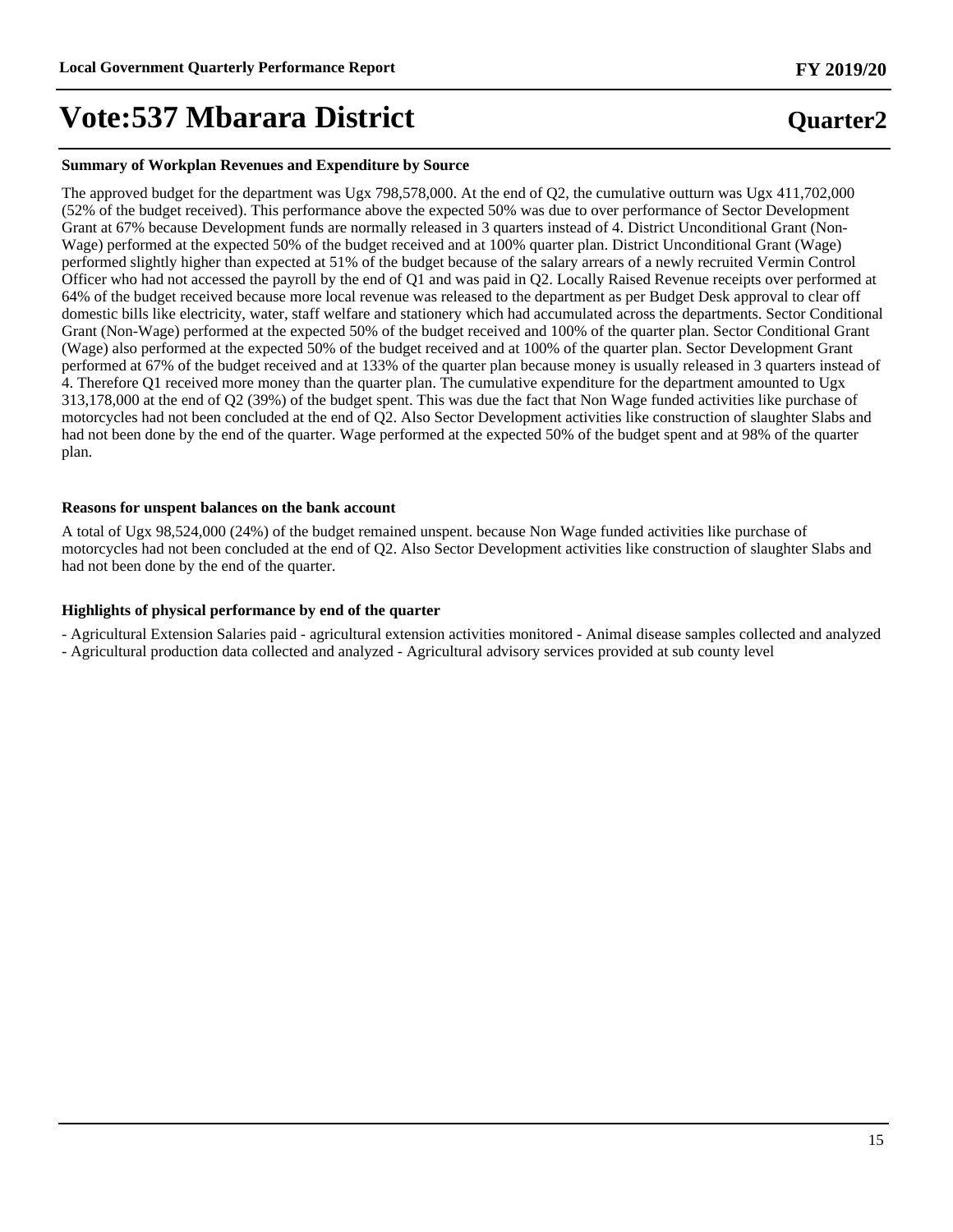**Quarter2**

# **Vote:537 Mbarara District**

### *Workplan: Health*

| <b>Ushs Thousands</b>                                                     | <b>Approved</b><br><b>Budget</b> | <b>Cumulative</b><br>Outturn | % Budget<br><b>Spent</b> | <b>Plan for the</b><br>quarter | <b>Quarter</b><br>outturn | %Quarter<br>Plan |
|---------------------------------------------------------------------------|----------------------------------|------------------------------|--------------------------|--------------------------------|---------------------------|------------------|
| <b>A: Breakdown of Workplan Revenues</b>                                  |                                  |                              |                          |                                |                           |                  |
| <b>Recurrent Revenues</b>                                                 | 2,067,550                        | 1,033,163                    | 50%                      | 516,888                        | 517,021                   | 100%             |
| <b>District Unconditional</b><br>Grant (Non-Wage)                         | 2,000                            | 1,000                        | 50%                      | 500                            | 500                       | 100%             |
| <b>Locally Raised Revenues</b>                                            | 2,500                            | 2,128                        | 85%                      | 625                            | 1,503                     | 240%             |
| Multi-Sectoral Transfers to<br>LLGs_NonWage                               | 2,980                            | $\overline{0}$               | 0%                       | 745                            | $\overline{0}$            | 0%               |
| <b>Sector Conditional Grant</b><br>(Non-Wage)                             | 420,744                          | 210,373                      | 50%                      | 105,186                        | 105,187                   | 100%             |
| <b>Sector Conditional Grant</b><br>(Wage)                                 | 1,639,326                        | 819,663                      | 50%                      | 409,832                        | 409,832                   | 100%             |
| <b>Development Revenues</b>                                               | 864,562                          | 435,199                      | 50%                      | 216,140                        | 93,110                    | 43%              |
| <b>District Discretionary</b><br><b>Development Equalization</b><br>Grant | 61,653                           | 41,324                       | 67%                      | 15,413                         | 14,622                    | 95%              |
| <b>External Financing</b>                                                 | 610,000                          | 289,273                      | 47%                      | 152,500                        | 19,083                    | 13%              |
| Sector Development Grant                                                  | 35,593                           | 23,729                       | 67%                      | 8,898                          | 11,864                    | 133%             |
| <b>Transitional Development</b><br>Grant                                  | 157,315                          | 80,874                       | 51%                      | 39,329                         | 47,541                    | 121%             |
| <b>Total Revenues shares</b>                                              | 2,932,112                        | 1,468,362                    | 50%                      | 733,028                        | 610,131                   | 83%              |
| <b>B: Breakdown of Workplan Expenditures</b>                              |                                  |                              |                          |                                |                           |                  |
| <b>Recurrent Expenditure</b>                                              |                                  |                              |                          |                                |                           |                  |
| Wage                                                                      | 1,639,326                        | 819,662                      | 50%                      | 409,832                        | 409,931                   | 100%             |
| Non Wage                                                                  | 428,224                          | 162,891                      | 38%                      | 107,056                        | 59,591                    | 56%              |
| Development Expenditure                                                   |                                  |                              |                          |                                |                           |                  |
| <b>Domestic Development</b>                                               | 254,562                          | 11,120                       | 4%                       | 63,640                         | 11,120                    | 17%              |
| <b>External Financing</b>                                                 | 610,000                          | 234,372                      | 38%                      | 152,500                        | 144,182                   | 95%              |
| <b>Total Expenditure</b>                                                  | 2,932,112                        | 1,228,044                    | 42%                      | 733,028                        | 624,823                   | 85%              |
| <b>C: Unspent Balances</b>                                                |                                  |                              |                          |                                |                           |                  |
| <b>Recurrent Balances</b>                                                 |                                  | 50,610                       | 5%                       |                                |                           |                  |
| Wage                                                                      |                                  | 1                            |                          |                                |                           |                  |
| Non Wage                                                                  |                                  | 50,609                       |                          |                                |                           |                  |
| <b>Development Balances</b>                                               |                                  | 189,708                      | 44%                      |                                |                           |                  |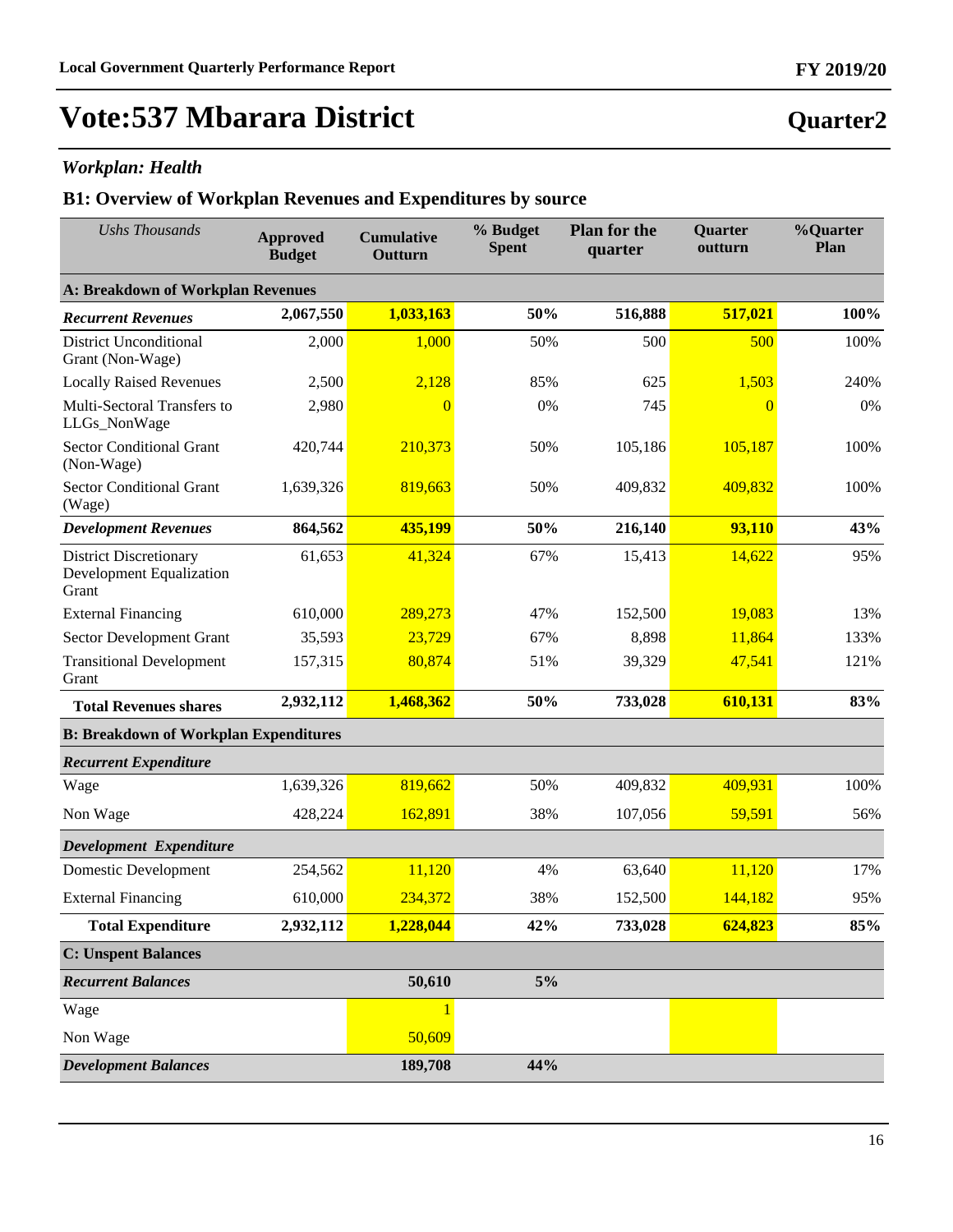### **Quarter2**

| Domestic Development      | 134,807 |     |  |
|---------------------------|---------|-----|--|
| <b>External Financing</b> | 54,901  |     |  |
| <b>Total Unspent</b>      | 240.318 | 16% |  |

#### **Summary of Workplan Revenues and Expenditure by Source**

The department had an approved budget of Ugx 2,932,112,000. At the close of Q2, the cumulative receipts amounted to Ugx 1,468,362,000 (50%) of the budget received. District Unconditional Grant (Non-Wage), Sector Conditional Grant (Non-Wage), Sector Conditional Grant (Wage) all performed at the expected 50% of the budget received and at 100% of the quarter plan. Local Revenue over performed at 85% because of the Budget Desk decision to allocate more revenue to the department to clear of all domestic bills in the department that had remained unpaid in Q1. DDDEG performed at 67%, Sector Development Grant at 47% and Transitional Development Grant at 51% of the budget received because all development funds are released in 3 quarters instead of 4. External Financing performed at 47% of the budget received because donors released less than what was expected. Cumulative expenditure at the end of the quarter amounted to Ugx 1,228,044,000 (42% of the budget spent) whereby Wage expenditure performed at the expected 50% of the budget spent and 100% of the quarter plan. Non Wage performed at 38% of the budget spent and 56% of the quarter plan. This was because Money for NGO hospitals was not remitted at the end of Q2 and fuel for coordination activities was also not paid in Q2. Domestic Development performed poorly at 4% because Works for construction of OPD at Bubaare HCIII and Staff House at Rubaya HCIII had not been finished to be paid. External Financing performed at 38% of the budget spent because the donors released less than the expected.

#### **Reasons for unspent balances on the bank account**

Total unspent balance was 240,317,182 of the budget 50,609,461 Non-wage for NGOs Hospital which was not paid in 2nd quarter due to fail of National medical stores to submit in the account numbers for the payment of 50% for the procurement of medicines. 134,806,971, remained for the GOU devt because Works for construction of OPD at Bubaare HCIII and Staff House at Rubaya HCIII had not been finished to be paid and 54,900,750 for external financing

#### **Highlights of physical performance by end of the quarter**

Supportive supervision and monitoring of Health services delivery in the District. Payment of health staff salaries in the District. co-ordination of the departmental activities through meetings. carrying out preventive activities like immunisation, sanitation programmes,TB and HIV control measures, Payment of staff welfare at the head office, Monitoring and supportive supervision of MNCH activities in the District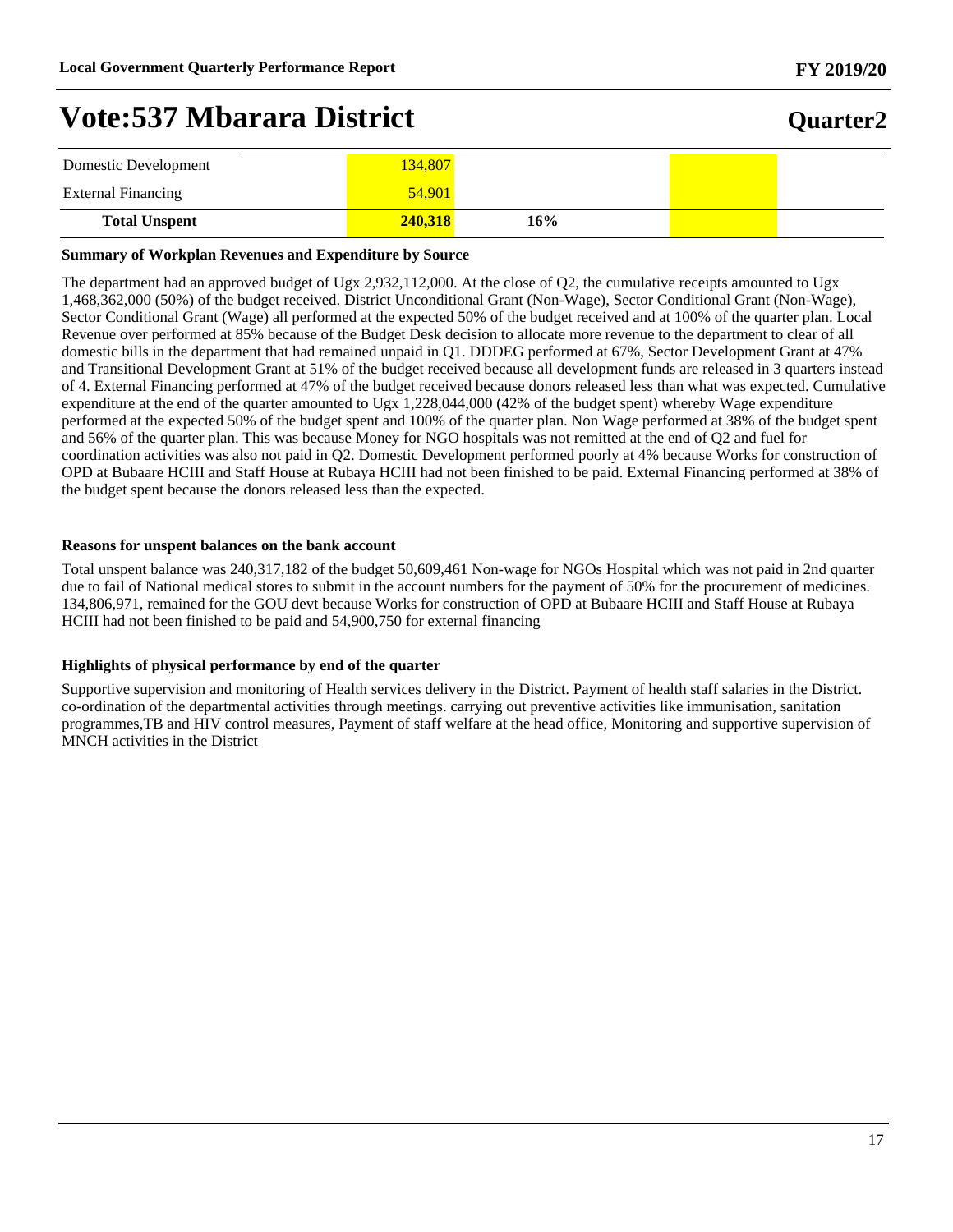### *Workplan: Education*

### **B1: Overview of Workplan Revenues and Expenditures by source**

| <b>Ushs Thousands</b>                                    | <b>Approved</b><br><b>Budget</b> | <b>Cumulative</b><br>Outturn | % Budget<br><b>Spent</b> | <b>Plan for the</b><br>quarter | <b>Quarter</b><br>outturn | %Quarter<br>Plan |  |  |
|----------------------------------------------------------|----------------------------------|------------------------------|--------------------------|--------------------------------|---------------------------|------------------|--|--|
| <b>A: Breakdown of Workplan Revenues</b>                 |                                  |                              |                          |                                |                           |                  |  |  |
| <b>Recurrent Revenues</b>                                | 11,176,604                       | 5,360,696                    | 48%                      | 2,794,151                      | 2,454,468                 | 88%              |  |  |
| <b>District Unconditional</b><br>Grant (Non-Wage)        | 2,500                            | 1,250                        | 50%                      | 625                            | 625                       | 100%             |  |  |
| <b>District Unconditional</b><br>Grant (Wage)            | 94,023                           | 47,011                       | 50%                      | 23,506                         | 23,506                    | 100%             |  |  |
| <b>Locally Raised Revenues</b>                           | 76,000                           | 38,176                       | 50%                      | 19,000                         | 19,176                    | 101%             |  |  |
| Multi-Sectoral Transfers to<br>LLGs_NonWage              | 3,627                            | $\overline{0}$               | 0%                       | 907                            | $\overline{0}$            | 0%               |  |  |
| <b>Other Transfers from</b><br><b>Central Government</b> | 13,000                           | 13,000                       | 100%                     | 3,250                          | 13,000                    | 400%             |  |  |
| <b>Sector Conditional Grant</b><br>(Non-Wage)            | 1,394,809                        | 464,936                      | 33%                      | 348,702                        | $\overline{0}$            | 0%               |  |  |
| <b>Sector Conditional Grant</b><br>(Wage)                | 9,592,645                        | 4,796,323                    | 50%                      | 2,398,161                      | 2,398,161                 | 100%             |  |  |
| <b>Development Revenues</b>                              | 1,231,282                        | 820,854                      | 67%                      | 307,820                        | 410,427                   | 133%             |  |  |
| Sector Development Grant                                 | 1,031,282                        | 687,521                      | 67%                      | 257,820                        | 343,761                   | 133%             |  |  |
| <b>Transitional Development</b><br>Grant                 | 200,000                          | 133,333                      | 67%                      | 50,000                         | 66,667                    | 133%             |  |  |
| <b>Total Revenues shares</b>                             | 12,407,886                       | 6,181,551                    | 50%                      | 3,101,971                      | 2,864,895                 | 92%              |  |  |
| <b>B: Breakdown of Workplan Expenditures</b>             |                                  |                              |                          |                                |                           |                  |  |  |
| <b>Recurrent Expenditure</b>                             |                                  |                              |                          |                                |                           |                  |  |  |
| Wage                                                     | 9,686,668                        | 4,835,583                    | 50%                      | 2,421,667                      | 2,658,132                 | 110%             |  |  |
| Non Wage                                                 | 1,489,936                        | 502,883                      | 34%                      | 372,484                        | 26,949                    | 7%               |  |  |
| Development Expenditure                                  |                                  |                              |                          |                                |                           |                  |  |  |
| Domestic Development                                     | 1,231,282                        | 23,259                       | 2%                       | 307,820                        | 4,894                     | 2%               |  |  |
| <b>External Financing</b>                                | $\boldsymbol{0}$                 | $\overline{0}$               | 0%                       | $\boldsymbol{0}$               | $\overline{0}$            | 0%               |  |  |
| <b>Total Expenditure</b>                                 | 12,407,886                       | 5,361,725                    | 43%                      | 3,101,971                      | 2,689,975                 | 87%              |  |  |
| <b>C: Unspent Balances</b>                               |                                  |                              |                          |                                |                           |                  |  |  |
| <b>Recurrent Balances</b>                                |                                  | 22,231                       | $0\%$                    |                                |                           |                  |  |  |
| Wage                                                     |                                  | 7,752                        |                          |                                |                           |                  |  |  |
| Non Wage                                                 |                                  | 14,479                       |                          |                                |                           |                  |  |  |
| <b>Development Balances</b>                              |                                  | 797,595                      | 97%                      |                                |                           |                  |  |  |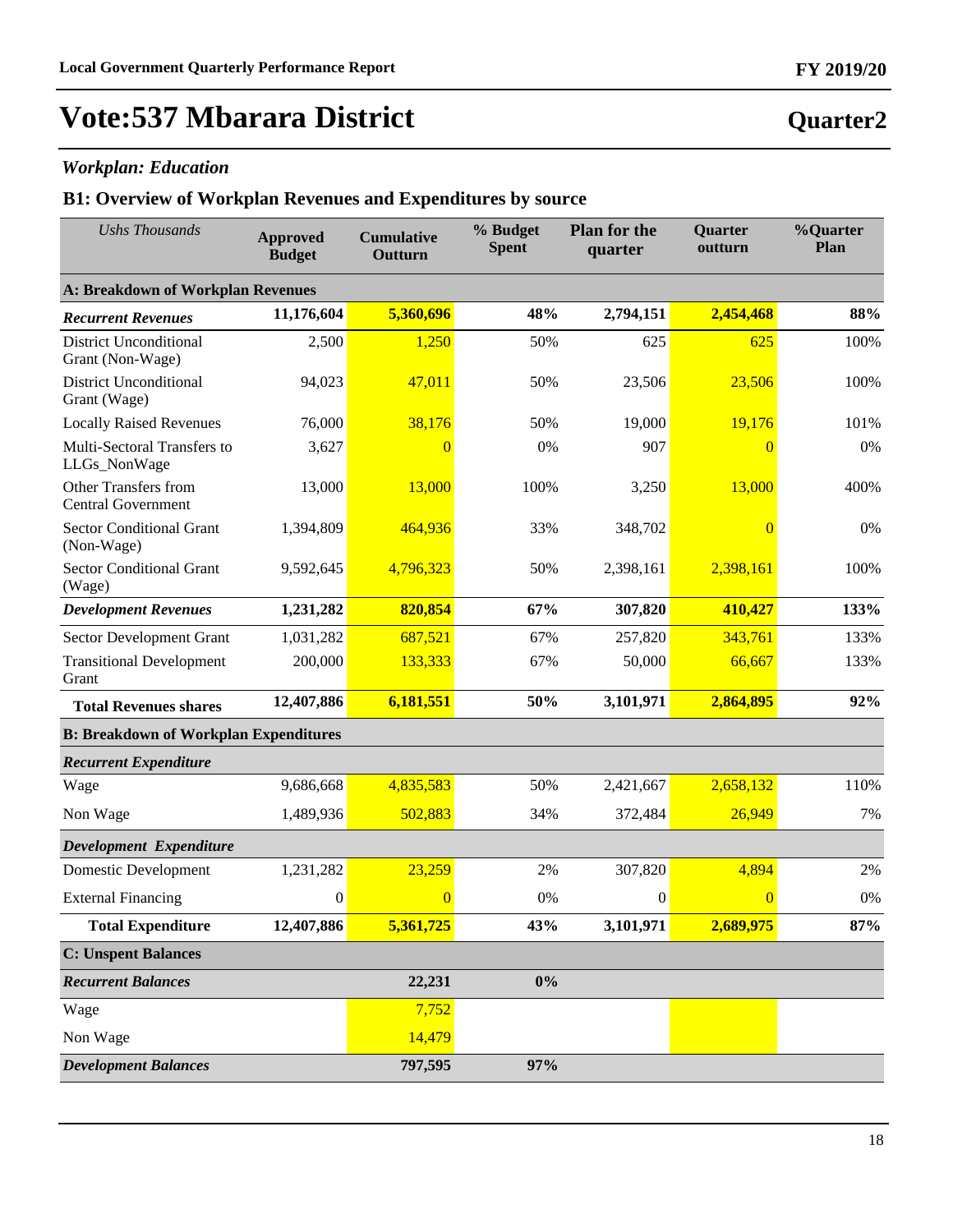## **Quarter2**

| Domestic Development      | 797,595 |    |  |
|---------------------------|---------|----|--|
| <b>External Financing</b> |         |    |  |
| <b>Total Unspent</b>      | 819,826 | 3% |  |

#### **Summary of Workplan Revenues and Expenditure by Source**

The budget for the department had an approved budget of Ugx 12,407,886,000 and at the end of the quarter, the cumulative receipts amounted to 6,181,551,000 (50%) of the budget received. District Unconditional Grant (Non-Wage), District Unconditional Grant (Wage), Locally Raised Revenue and Sector Conditional grant (Wage) all performed at the expected 50% of the budget received. OGTs (Support to UNEB) performed at 100% because all the money budgeted for the year was received in Q2. Sector Conditional Grant (Non- Wage) performed below the expected at 33% because these funds are released to the department on termly basis. Funds were released for 3rd term (July – September 2019) and the rest will be released in January – March 2020 (3rd Qtr). Sector Development Grant and Transitional Development Grant all performed at 67% of the budget received and at 133% of the quarter plan because funds are released in 3 quarters instead of 4. No releases are expected in Q4. At the end of Q2, cumulative expenditure for the department amounted to Ugx 5,361,725,000 (43% of the budget spent) among which wage performed at the expected 50% of the budget spent, Non Wage performed at 34% of the budget spent because these funds are released to the department on termly basis. Funds were released for 3rd term (July  $-$  September 2019) and the rest will be released in January  $-$  March 2020 (3rd Qtr). Domestic Development performed at a meagre 2% because the works for the construction of 2 block classrooms at Rubindi Girls and Bunenero Primary Schools had not commenced due to procurement delays. The department had no donor budget.

#### **Reasons for unspent balances on the bank account**

At the end of Q2, the cumulative unspent balances was Ugx 819,826,000(13% of the budget received) of which Ugx 797,595,000 remained for Domestic Development because the works for the construction of 2 block classrooms at Rubindi Girls and Bunenero Primary Schools had not commenced due to procurement delays. The department had no donor budget. Ugx 14,479,000 remained for Non Wage because School inspection activities were not carried out by the end of the quarter. Ugx 7,752,000 remained for wages and this may be attributed to cases of abscondment.

#### **Highlights of physical performance by end of the quarter**

- Staff and teachers' salaries paid - Schools Inspected - Support to UNEB done - District team facilitated in national games - Office operation and management activities done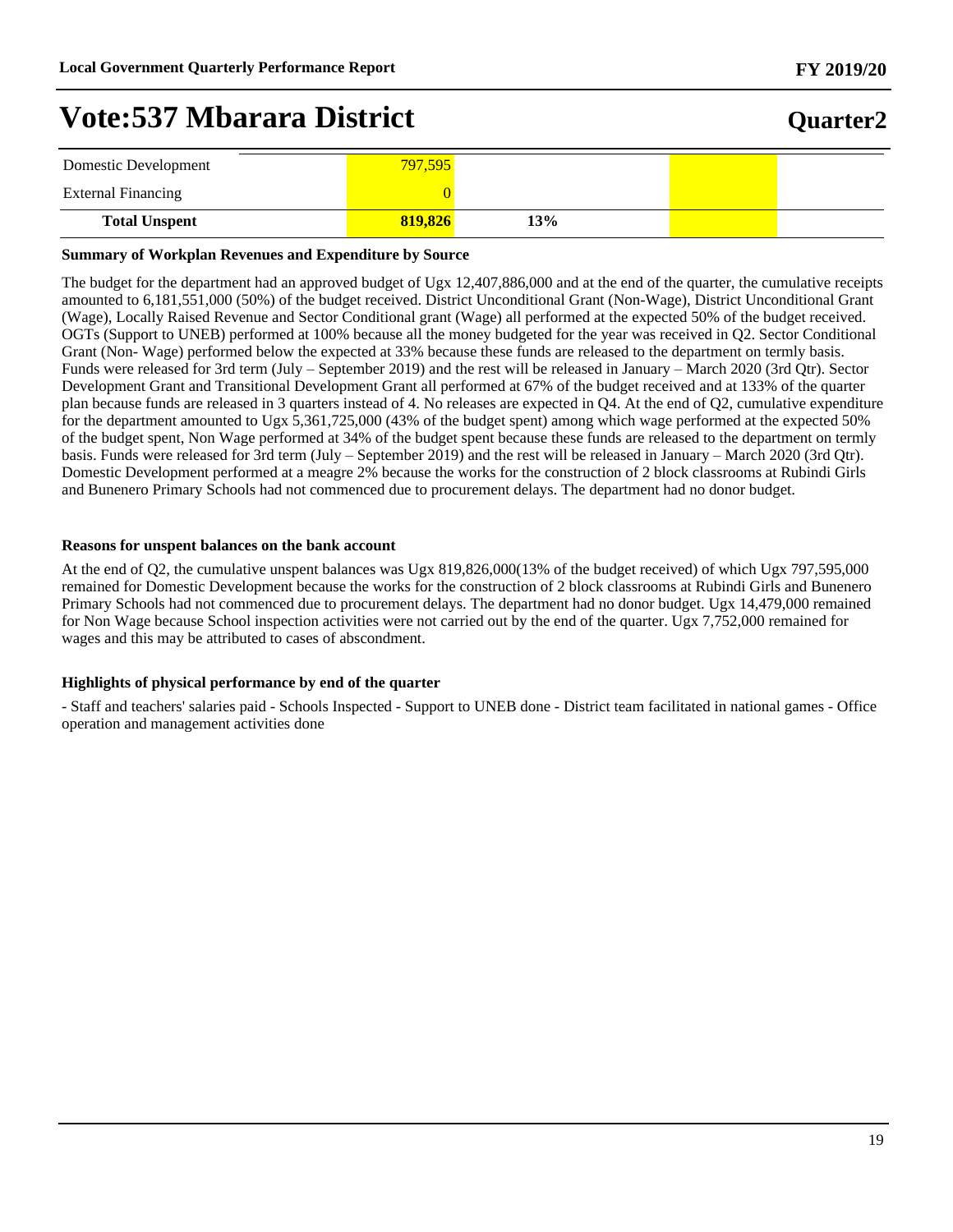### *Workplan: Roads and Engineering*

| <b>Ushs Thousands</b>                             | <b>Approved</b><br><b>Budget</b> | <b>Cumulative</b><br>Outturn | % Budget<br><b>Spent</b> | <b>Plan for the</b><br>quarter | Quarter<br>outturn | %Quarter<br>Plan |
|---------------------------------------------------|----------------------------------|------------------------------|--------------------------|--------------------------------|--------------------|------------------|
| <b>A: Breakdown of Workplan Revenues</b>          |                                  |                              |                          |                                |                    |                  |
| <b>Recurrent Revenues</b>                         | 768,765                          | 416,720                      | 54%                      | 192,191                        | 249,728            | 130%             |
| <b>District Unconditional</b><br>Grant (Non-Wage) | 2,000                            | 1,000                        | 50%                      | 500                            | 500                | 100%             |
| <b>District Unconditional</b><br>Grant (Wage)     | 100,363                          | 50,182                       | 50%                      | 25,091                         | 25,091             | 100%             |
| <b>Locally Raised Revenues</b>                    | 100,370                          | 55,480                       | 55%                      | 25,093                         | 32,587             | 130%             |
| Multi-Sectoral Transfers to<br>LLGs_NonWage       | 2,728                            | 0                            | 0%                       | 682                            | $\overline{0}$     | 0%               |
| Other Transfers from<br><b>Central Government</b> | 563,303                          | 310,059                      | 55%                      | 140,826                        | 191,550            | 136%             |
| <b>Development Revenues</b>                       | $\bf{0}$                         | $\overline{\mathbf{0}}$      | $0\%$                    | $\bf{0}$                       | $\bf{0}$           | $0\%$            |
| <b>Locally Raised Revenues</b>                    | $\mathbf{0}$                     | $\overline{0}$               | 0%                       | $\boldsymbol{0}$               | $\overline{0}$     | 0%               |
| <b>Total Revenues shares</b>                      | 768,765                          | 416,720                      | 54%                      | 192,191                        | 249,728            | 130%             |
| <b>B: Breakdown of Workplan Expenditures</b>      |                                  |                              |                          |                                |                    |                  |
| <b>Recurrent Expenditure</b>                      |                                  |                              |                          |                                |                    |                  |
| Wage                                              | 100,363                          | 48,807                       | 49%                      | 25,091                         | 24,100             | 96%              |
| Non Wage                                          | 668,402                          | 323,509                      | 48%                      | 167,100                        | 248,406            | 149%             |
| Development Expenditure                           |                                  |                              |                          |                                |                    |                  |
| Domestic Development                              | $\mathbf{0}$                     | $\overline{0}$               | 0%                       | $\boldsymbol{0}$               | $\overline{0}$     | 0%               |
| <b>External Financing</b>                         | $\mathbf{0}$                     | $\overline{0}$               | 0%                       | $\mathbf{0}$                   | $\overline{0}$     | 0%               |
| <b>Total Expenditure</b>                          | 768,765                          | 372,316                      | 48%                      | 192,191                        | 272,506            | 142%             |
| <b>C: Unspent Balances</b>                        |                                  |                              |                          |                                |                    |                  |
| <b>Recurrent Balances</b>                         |                                  | 44,405                       | 11%                      |                                |                    |                  |
| Wage                                              |                                  | 1,375                        |                          |                                |                    |                  |
| Non Wage                                          |                                  | 43,030                       |                          |                                |                    |                  |
| <b>Development Balances</b>                       |                                  | $\boldsymbol{0}$             | $0\%$                    |                                |                    |                  |
| <b>Domestic Development</b>                       |                                  | $\overline{0}$               |                          |                                |                    |                  |
| <b>External Financing</b>                         |                                  | $\overline{0}$               |                          |                                |                    |                  |
| <b>Total Unspent</b>                              |                                  | 44,405                       | 11%                      |                                |                    |                  |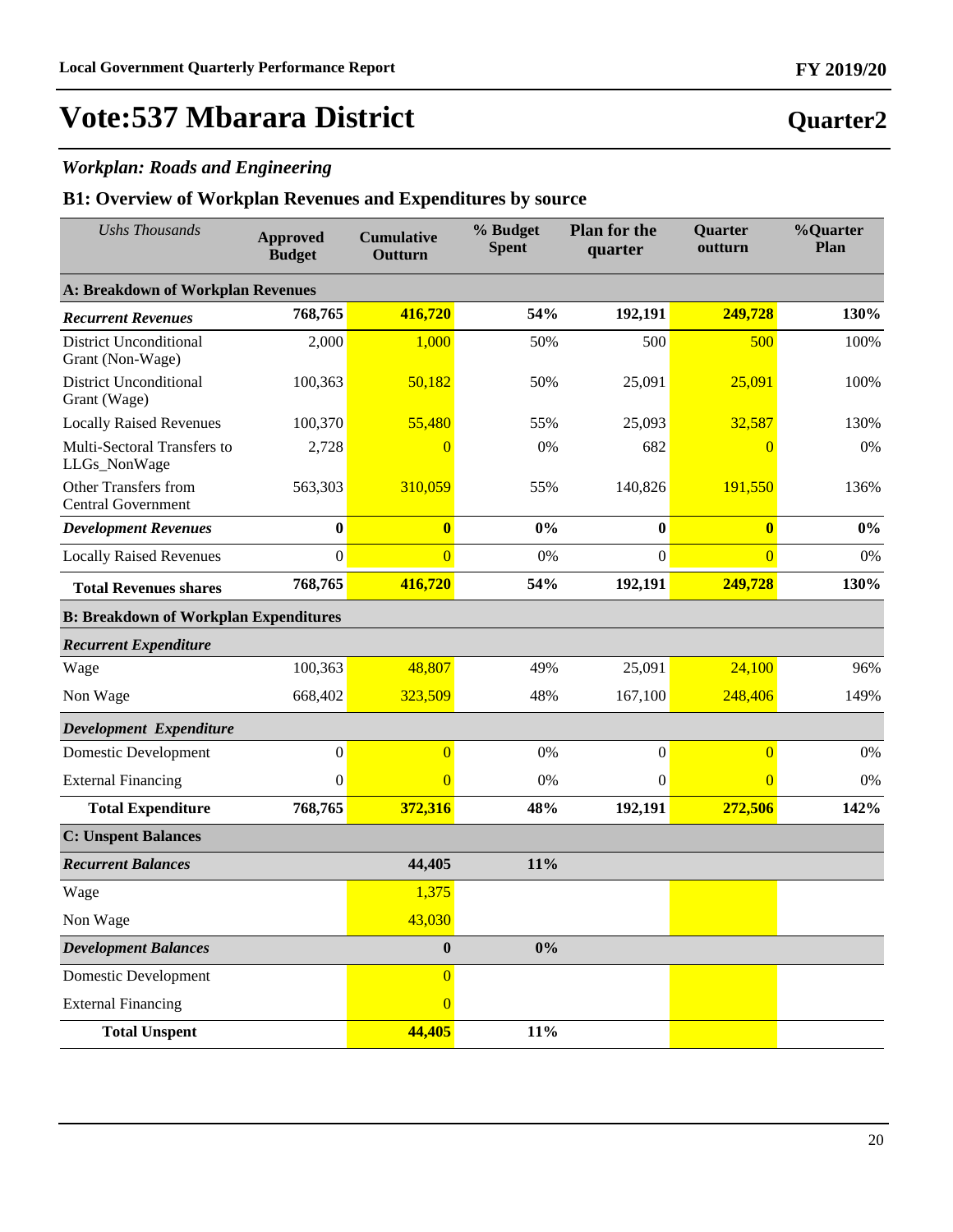#### **Summary of Workplan Revenues and Expenditure by Source**

The approved budget for Roads was 768,765,000 and at the end of Q2, the cumulative receipts amounted to 416,720,000 (54% of the budget received). District Unconditional Grant (Non Wage) and District Unconditional Grant (Wage) all performed at the expected 50% of the budget received. Locally Raised revenue performed slightly higher at 55% of the budget received because more money was allocated for the renovation of the Chairperson LCV residential house and compound beautification. OGTs (Road Fund) performed at 55% because of the budget received and at 136% of the quarter plan because all the budgeted money for Community Access Roads to LLGs was all released in Q2. At the end of the quarter, the cumulative expenditure for the department was Ugx 372,316,000 (48% of the budget spent). Out of this, wage spent 49% of the budget and Non Wage spent 48% because payments for routine manual and periodic maintenance of feeder roads and compound maintenance were being processed by end of the quarter. The department had no development budget.

#### **Reasons for unspent balances on the bank account**

Shs 44,405,000 (11% of the budget) remained unspent. Out of the above total, Shs 1,375,000 remained unspent for Wages, Shs 43,030,000 also remained unspent because payments for Routine manual and periodic maintenance of feeder roads and compound maintenance were being processed by end of quarter. Planned culvert installation was under procurement by end of Q2.

#### **Highlights of physical performance by end of the quarter**

1. Manual routine maintenance of feeder roads was carried out for three months of October, November and December. 2. Buildings and compounds were maintained for three months. 3. One feeder road was periodically maintained and one which was carried forward from Q1 was also completed 4. Staff salaries were paid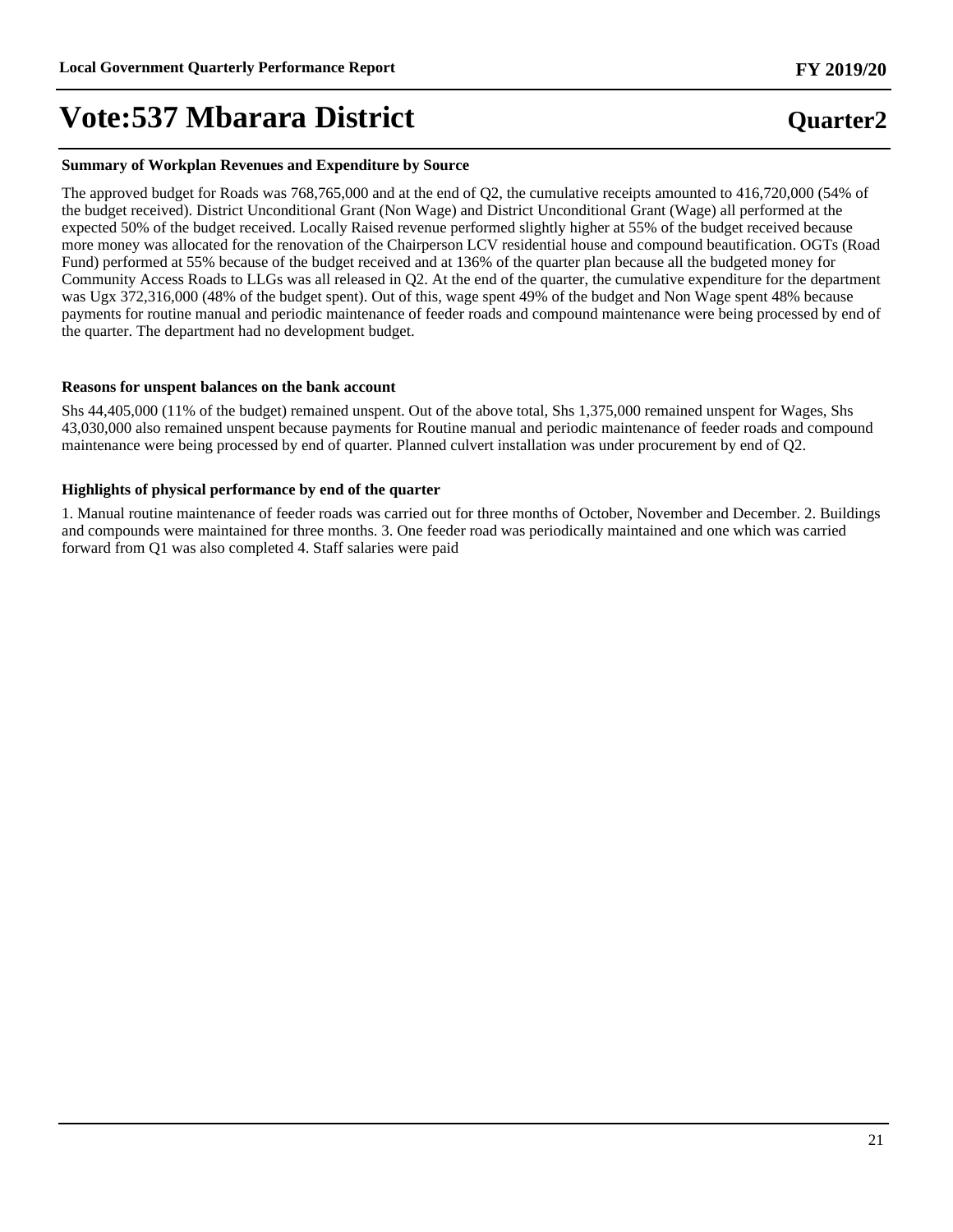### *Workplan: Water*

#### **B1: Overview of Workplan Revenues and Expenditures by source**

| <b>Ushs Thousands</b>                         | <b>Approved</b><br><b>Budget</b> | <b>Cumulative</b><br>Outturn | % Budget<br><b>Spent</b> | <b>Plan for the</b><br>quarter | <b>Quarter</b><br>outturn | %Quarter<br>Plan |  |
|-----------------------------------------------|----------------------------------|------------------------------|--------------------------|--------------------------------|---------------------------|------------------|--|
| A: Breakdown of Workplan Revenues             |                                  |                              |                          |                                |                           |                  |  |
| <b>Recurrent Revenues</b>                     | 111,937                          | 55,968                       | 50%                      | 27,984                         | 27,984                    | 100%             |  |
| <b>District Unconditional</b><br>Grant (Wage) | 81,337                           | 40,669                       | 50%                      | 20,334                         | 20,334                    | 100%             |  |
| <b>Sector Conditional Grant</b><br>(Non-Wage) | 30,599                           | 15,300                       | 50%                      | 7,650                          | 7,650                     | 100%             |  |
| <b>Development Revenues</b>                   | 439,099                          | 292,732                      | 67%                      | 109,775                        | 146,366                   | 133%             |  |
| Sector Development Grant                      | 439,099                          | 292,732                      | 67%                      | 109,775                        | 146,366                   | 133%             |  |
| <b>Total Revenues shares</b>                  | 551,035                          | 348,701                      | 63%                      | 137,759                        | 174,350                   | 127%             |  |
| <b>B: Breakdown of Workplan Expenditures</b>  |                                  |                              |                          |                                |                           |                  |  |
| <b>Recurrent Expenditure</b>                  |                                  |                              |                          |                                |                           |                  |  |
| Wage                                          | 81,337                           | 39,535                       | 49%                      | 20,334                         | 21,093                    | 104%             |  |
| Non Wage                                      | 30,599                           | 12,769                       | 42%                      | 7,650                          | 6,114                     | 80%              |  |
| Development Expenditure                       |                                  |                              |                          |                                |                           |                  |  |
| <b>Domestic Development</b>                   | 439,099                          | 70,688                       | 16%                      | 109,775                        | 65,988                    | 60%              |  |
| <b>External Financing</b>                     | $\mathbf{0}$                     | $\overline{0}$               | 0%                       | $\theta$                       | $\overline{0}$            | 0%               |  |
| <b>Total Expenditure</b>                      | 551,035                          | 122,991                      | 22%                      | 137,759                        | 93,194                    | 68%              |  |
| <b>C: Unspent Balances</b>                    |                                  |                              |                          |                                |                           |                  |  |
| <b>Recurrent Balances</b>                     |                                  | 3,665                        | 7%                       |                                |                           |                  |  |
| Wage                                          |                                  | 1,134                        |                          |                                |                           |                  |  |
| Non Wage                                      |                                  | 2,531                        |                          |                                |                           |                  |  |
| <b>Development Balances</b>                   |                                  | 222,045                      | 76%                      |                                |                           |                  |  |
| <b>Domestic Development</b>                   |                                  | 222,045                      |                          |                                |                           |                  |  |
| <b>External Financing</b>                     |                                  | $\overline{0}$               |                          |                                |                           |                  |  |
| <b>Total Unspent</b>                          |                                  | 225,710                      | 65%                      |                                |                           |                  |  |

#### **Summary of Workplan Revenues and Expenditure by Source**

The approved budget for the sector was Ugx 551,035,000 and the end of Q2, the cumulative receipts were Ugx 348,701,000 (63% of the budget received). District Unconditional Grant (Non- Wage) and District Unconditional Grant (wage) all performed at the expected 50% of the budget received and at 100% of the quarter plan. Sector Development Grant performed at 67% of the budget received and 133% of the quarter plan because development funds are released in 3 quarters instead of 4. At the end of the quarter, cumulative expenditure amounted to 122,991,000 (22% of the budget spent). Wage performed at 49% because the Assistant Engineering Officer in charge of water transferred to Rwampara District and has not been replaced. Non Wage performed at 42% and Domestic Development at 16% because of the reasons as shown in the unspent balances section.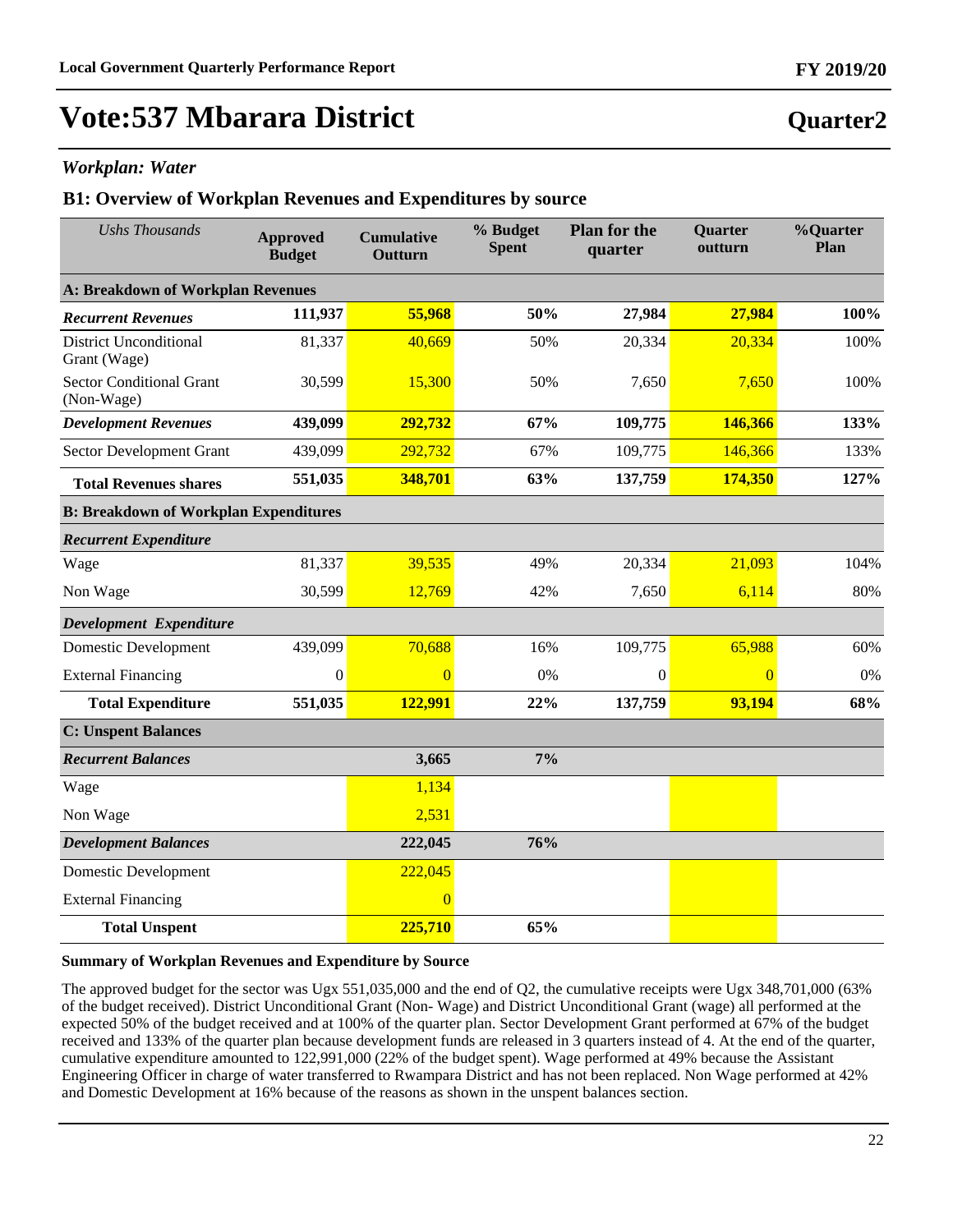#### **Reasons for unspent balances on the bank account**

Shs 222,044,628 remained unspent for capital development projects of Bore hole drilling Construction, Kashare mini solar powered system and construction of a Five stance VIP latrine at Kitengure primary school. Shs 1,134,000 remained unspent for wage because the Assistant Engineering Officer in charge of water transferred to Rwampara District and has not been replaced. Shs 2,531,000 remained unspent for Non wage because of procurement delays in supply of office stationery and payment of staff welfare.

#### **Highlights of physical performance by end of the quarter**

stake holders coordination meetings, sensitization on critical requirements, advocacy meeting at the District level were all conducted.,payment of retention monies ,borehole rehabilitation .and construction of five stance VIP latrine at Rwatsinga Primary school in Rubaya sub county and payment of Staff salaries .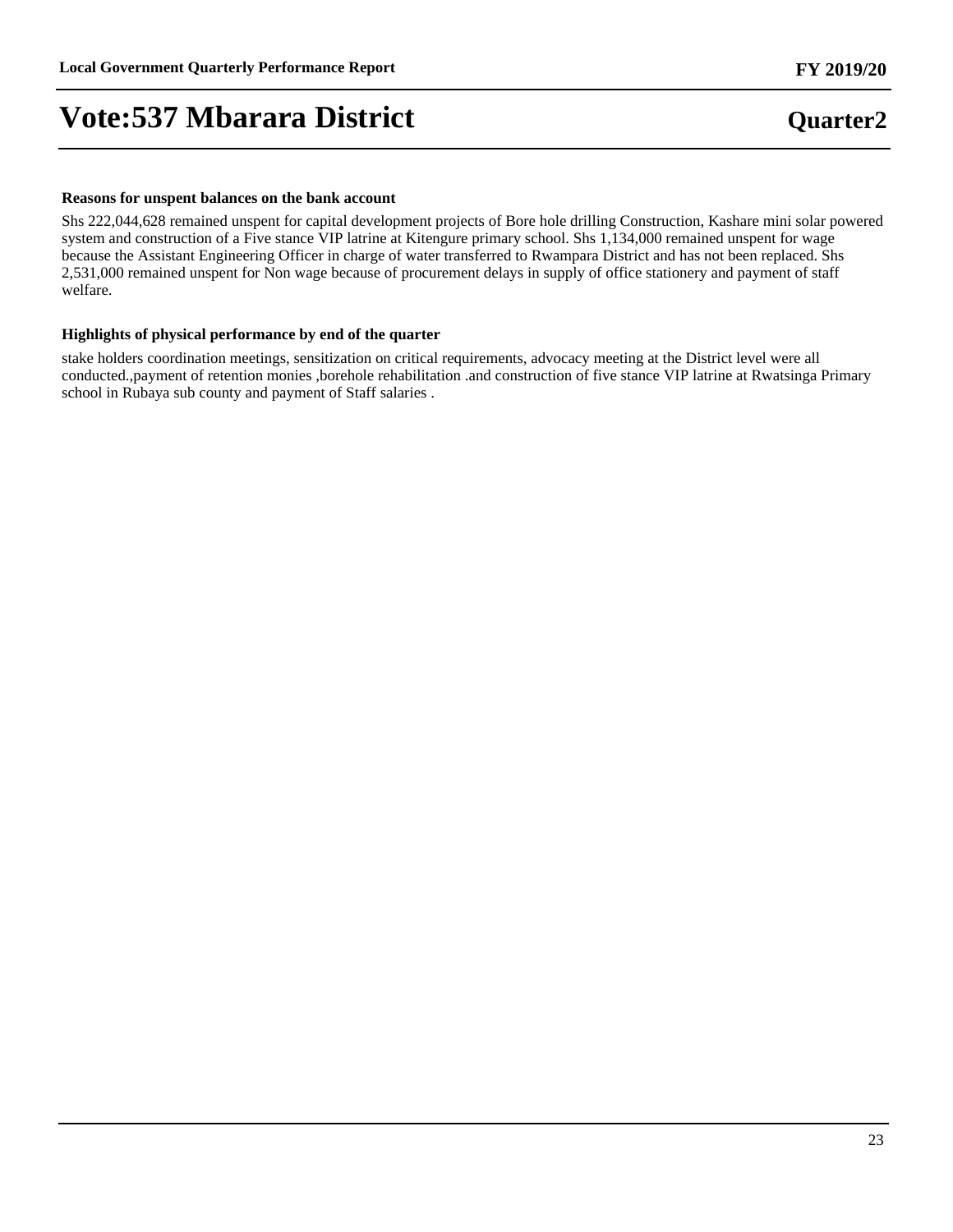### *Workplan: Natural Resources*

| <b>Ushs Thousands</b>                             | <b>Approved</b><br><b>Budget</b> | <b>Cumulative</b><br>Outturn | % Budget<br><b>Spent</b> | <b>Plan for the</b><br>quarter | Quarter<br>outturn | %Quarter<br>Plan |
|---------------------------------------------------|----------------------------------|------------------------------|--------------------------|--------------------------------|--------------------|------------------|
| <b>A: Breakdown of Workplan Revenues</b>          |                                  |                              |                          |                                |                    |                  |
| <b>Recurrent Revenues</b>                         | 167,360                          | 87,117                       | 52%                      | 41,840                         | 45,817             | 110%             |
| <b>District Unconditional</b><br>Grant (Non-Wage) | 2,900                            | 1,450                        | 50%                      | 725                            | 725                | 100%             |
| <b>District Unconditional</b><br>Grant (Wage)     | 121,935                          | 60,968                       | 50%                      | 30,484                         | 30,484             | 100%             |
| <b>Locally Raised Revenues</b>                    | 36,560                           | 22,798                       | 62%                      | 9,140                          | 13,658             | 149%             |
| Multi-Sectoral Transfers to<br>LLGs_NonWage       | 2,162                            | $\overline{0}$               | 0%                       | 541                            | $\overline{0}$     | 0%               |
| <b>Sector Conditional Grant</b><br>(Non-Wage)     | 3,803                            | 1,901                        | 50%                      | 951                            | 951                | 100%             |
| <b>Development Revenues</b>                       | $\bf{0}$                         | $\overline{\mathbf{0}}$      | $0\%$                    | $\bf{0}$                       | $\bf{0}$           | $0\%$            |
|                                                   |                                  |                              |                          |                                |                    |                  |
| <b>Total Revenues shares</b>                      | 167,360                          | 87,117                       | 52%                      | 41,840                         | 45,817             | 110%             |
| <b>B: Breakdown of Workplan Expenditures</b>      |                                  |                              |                          |                                |                    |                  |
| <b>Recurrent Expenditure</b>                      |                                  |                              |                          |                                |                    |                  |
| Wage                                              | 121,935                          | 60,400                       | 50%                      | 30,484                         | 31,032             | 102%             |
| Non Wage                                          | 45,425                           | 12,641                       | 28%                      | 11,356                         | 7,636              | 67%              |
| Development Expenditure                           |                                  |                              |                          |                                |                    |                  |
| Domestic Development                              | $\mathbf{0}$                     | $\overline{0}$               | 0%                       | $\boldsymbol{0}$               | $\overline{0}$     | 0%               |
| <b>External Financing</b>                         | $\mathbf{0}$                     | $\overline{0}$               | $0\%$                    | $\mathbf{0}$                   | $\overline{0}$     | 0%               |
| <b>Total Expenditure</b>                          | 167,360                          | 73,042                       | 44%                      | 41,840                         | 38,668             | 92%              |
| <b>C: Unspent Balances</b>                        |                                  |                              |                          |                                |                    |                  |
| <b>Recurrent Balances</b>                         |                                  | 14,075                       | 16%                      |                                |                    |                  |
| Wage                                              |                                  | 567                          |                          |                                |                    |                  |
| Non Wage                                          |                                  | 13,508                       |                          |                                |                    |                  |
| <b>Development Balances</b>                       |                                  | $\boldsymbol{0}$             | $0\%$                    |                                |                    |                  |
| <b>Domestic Development</b>                       |                                  | $\overline{0}$               |                          |                                |                    |                  |
| <b>External Financing</b>                         |                                  | $\overline{0}$               |                          |                                |                    |                  |
| <b>Total Unspent</b>                              |                                  | 14,075                       | 16%                      |                                |                    |                  |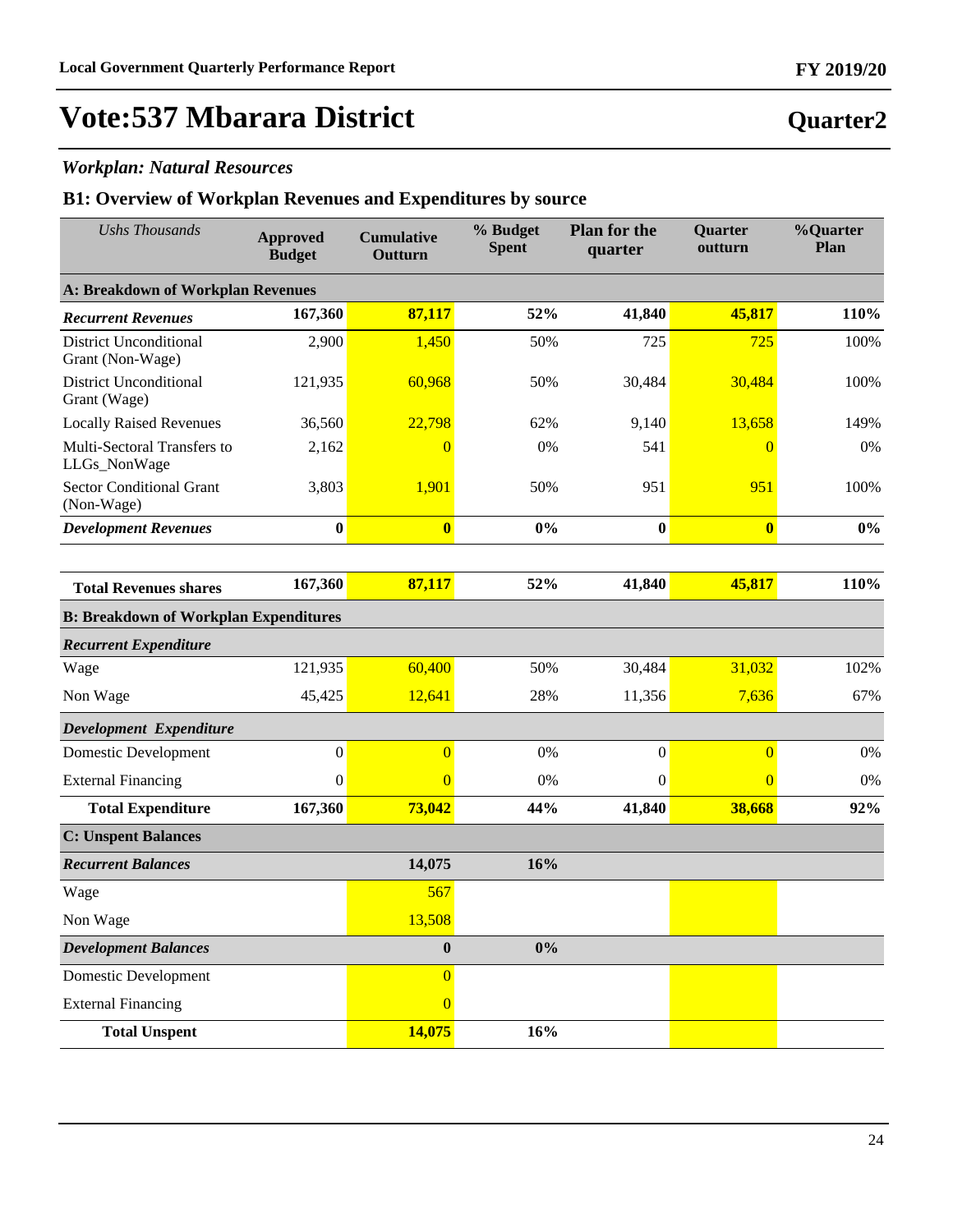#### **Summary of Workplan Revenues and Expenditure by Source**

The department had approved budget of 167,360,000. At the end of Q2 the cumulative receipts were 87,117,000 representing 52% of the budget. The plan for the quarter was 41,840,000 and the actual out turn for the quarter is 45,817,000 representing 110% of the quarter plan. This over performance was due to the fact that locally raised revenues received more money (13,658,000) than the expected quarter plan of 9,140,000 giving it 149%. District unconditional grant non-wage performed at the expected 50% of the budget and 100% of the quarter plan. District unconditional grant wage performed at the expected 50% of the budget and 100% of the quarter plan. Locally raised revenue performed at 62% of the budget and 149% of the quarter plan. The department received more local revenue especially in wetlands and lands section for restoration of degraded wetlands and ensuring surveying, titling of more land and carrying out physical plans in the newly created town councils. The sector conditional grant non performed at the expected 50% of the budget and 100% quarter plan The department spent money released as follows: wage performed at the expected 50% of the budget and 102% of the quarter plan. The reason for over performance is that some of the staff were paid arrears. Non-wage performed at 28% of the budget and 67% of the quarter plan. The reason for the under performance is as a result of the staff in lands office that are on interdiction and the district is using services of lands staff from Kiruhura and Bushenyi thus impacting on the implementation of the activities Un spent balances in the department is as follows: 567,000 on wage is as a result of some of the staff that are on interdiction who are not paid whereas the un spent of 13,508,000 non-wage is as a result of staff gaps in the lands department where the staff in acting positions (from Kiruhura and Bushenyi) submit requests depending on their work schedules that were approved after the end of the quarter

#### **Reasons for unspent balances on the bank account**

Un spent balances of Shs 14,075,000 in the department is as follows: Shs 567,000 on wage is as a result of some of the staff that are on interdiction who are not paid whereas the un spent of Shs 13,508,000 non-wage is as a result of staff gaps in the lands department where the staff in acting positions (from Kiruhura and Bushenyi) submit requests depending on their work schedules that were approved after the end of the quarter

#### **Highlights of physical performance by end of the quarter**

The funds were spent on payment of staff salaries and allowances, wetland restoration, establishment of tree nursery, site inspections for tree planting, land inspections, surveying, physical planning committee meetings, physical planning inspections and staff welfare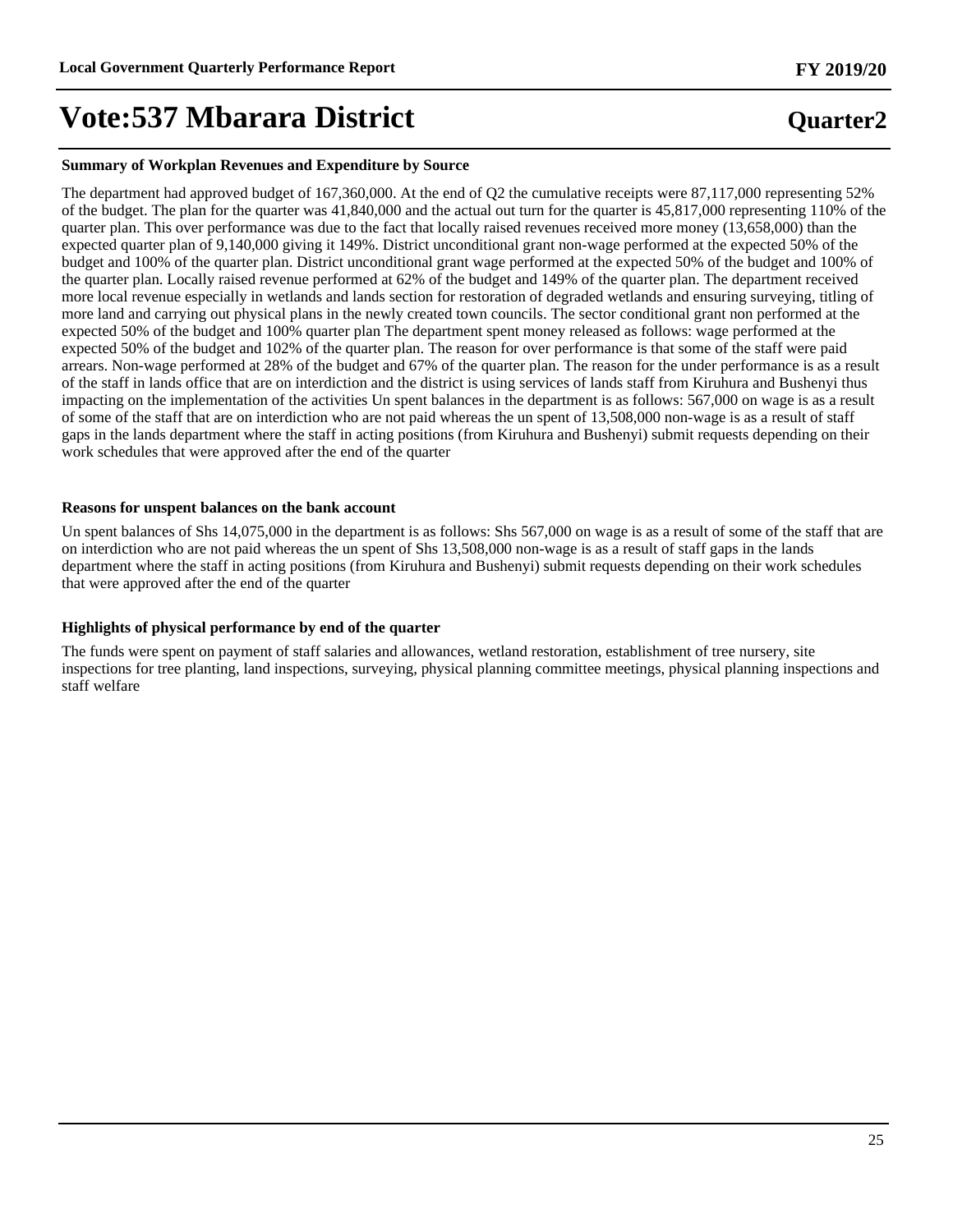### *Workplan: Community Based Services*

| <b>Ushs Thousands</b>                             | <b>Approved</b><br><b>Budget</b> | <b>Cumulative</b><br>Outturn | % Budget<br><b>Spent</b> | <b>Plan for the</b><br>quarter | <b>Quarter</b><br>outturn | %Quarter<br>Plan |
|---------------------------------------------------|----------------------------------|------------------------------|--------------------------|--------------------------------|---------------------------|------------------|
| <b>A: Breakdown of Workplan Revenues</b>          |                                  |                              |                          |                                |                           |                  |
| <b>Recurrent Revenues</b>                         | 537,899                          | 98,670                       | 18%                      | 134,475                        | 51,184                    | 38%              |
| <b>District Unconditional</b><br>Grant (Non-Wage) | 5,000                            | 2,500                        | 50%                      | 1,250                          | 1,250                     | 100%             |
| <b>District Unconditional</b><br>Grant (Wage)     | 123,874                          | 61,937                       | 50%                      | 30,969                         | 30,969                    | 100%             |
| <b>Locally Raised Revenues</b>                    | 31,664                           | 19,530                       | 62%                      | 7,916                          | 11,614                    | 147%             |
| Multi-Sectoral Transfers to<br>LLGs_NonWage       | 6,694                            | $\theta$                     | 0%                       | 1,673                          | $\theta$                  | 0%               |
| Other Transfers from<br><b>Central Government</b> | 341,262                          | $\overline{0}$               | 0%                       | 85,315                         | $\overline{0}$            | 0%               |
| <b>Sector Conditional Grant</b><br>(Non-Wage)     | 29,406                           | 14,703                       | 50%                      | 7,351                          | 7,351                     | 100%             |
| <b>Development Revenues</b>                       | $\bf{0}$                         | $\bf{0}$                     | 0%                       | $\bf{0}$                       | $\bf{0}$                  | $0\%$            |
|                                                   |                                  |                              |                          |                                |                           |                  |
| <b>Total Revenues shares</b>                      | 537,899                          | 98,670                       | 18%                      | 134,475                        | 51,184                    | 38%              |
| <b>B: Breakdown of Workplan Expenditures</b>      |                                  |                              |                          |                                |                           |                  |
| <b>Recurrent Expenditure</b>                      |                                  |                              |                          |                                |                           |                  |
| Wage                                              | 123,874                          | 60,759                       | 49%                      | 30,969                         | 30,223                    | 98%              |
| Non Wage                                          | 414,025                          | 24,322                       | 6%                       | 103,506                        | 11,185                    | 11%              |
| Development Expenditure                           |                                  |                              |                          |                                |                           |                  |
| <b>Domestic Development</b>                       | $\boldsymbol{0}$                 | $\overline{0}$               | 0%                       | $\boldsymbol{0}$               | $\overline{0}$            | 0%               |
| <b>External Financing</b>                         | $\boldsymbol{0}$                 | $\overline{0}$               | 0%                       | $\mathbf{0}$                   | $\overline{0}$            | 0%               |
| <b>Total Expenditure</b>                          | 537,899                          | 85,081                       | 16%                      | 134,475                        | 41,408                    | 31%              |
| <b>C: Unspent Balances</b>                        |                                  |                              |                          |                                |                           |                  |
| <b>Recurrent Balances</b>                         |                                  | 13,589                       | 14%                      |                                |                           |                  |
| Wage                                              |                                  | 1,178                        |                          |                                |                           |                  |
| Non Wage                                          |                                  | 12,411                       |                          |                                |                           |                  |
| <b>Development Balances</b>                       |                                  | $\boldsymbol{0}$             | $0\%$                    |                                |                           |                  |
| <b>Domestic Development</b>                       |                                  | $\overline{0}$               |                          |                                |                           |                  |
| <b>External Financing</b>                         |                                  | $\overline{0}$               |                          |                                |                           |                  |
| <b>Total Unspent</b>                              |                                  | 13,589                       | 14%                      |                                |                           |                  |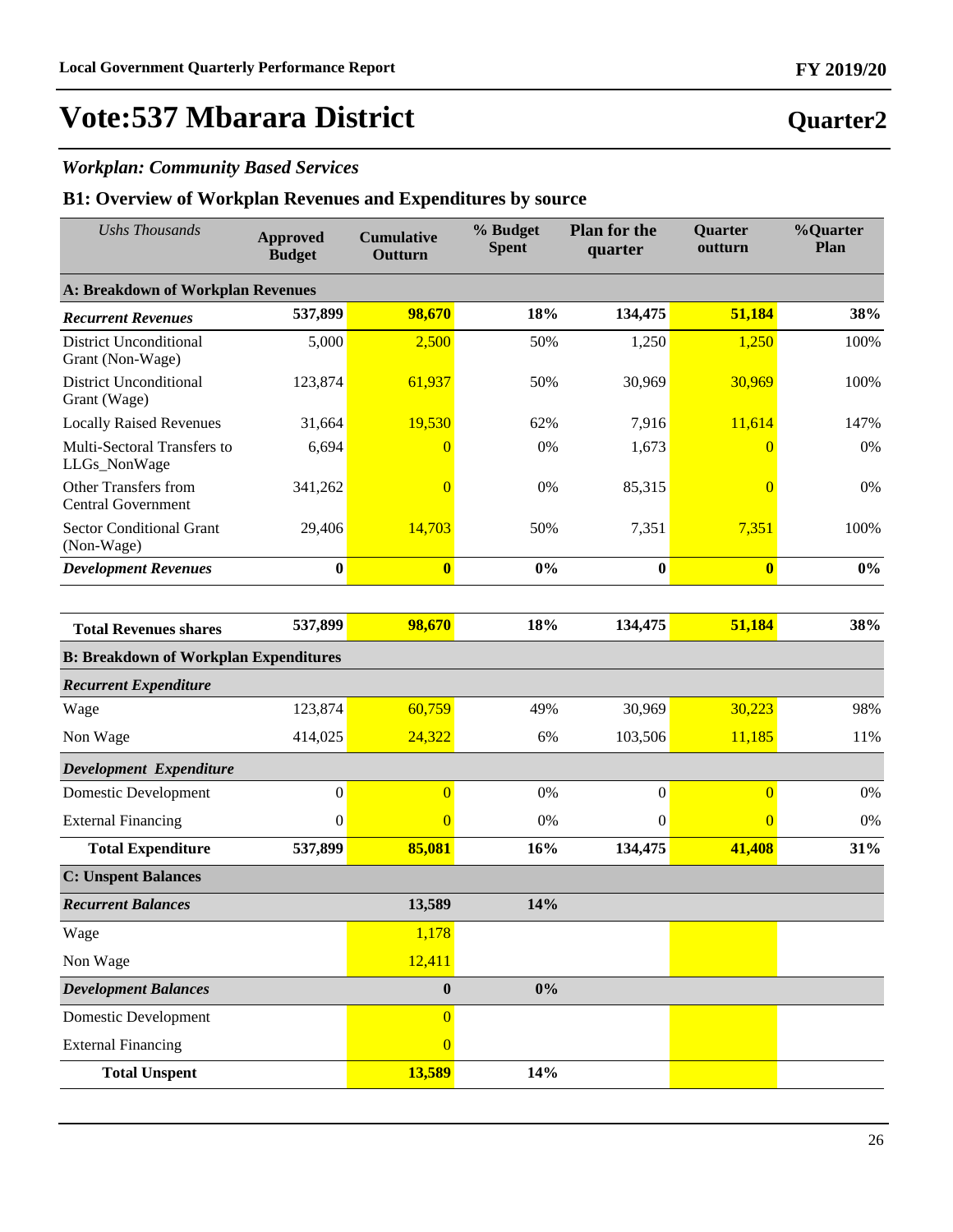#### **Summary of Workplan Revenues and Expenditure by Source**

The department had an approved budget of Ugx 537,899,000 and at the end of the quarter, the cumulative receipts amounted to Ugx 98,670,000 (18% of the budget received). District Unconditional Grant (Non Wage), District Unconditional Grant (Wage) and Sector Conditional Grant (Non Wage) all performed at the expected 50% of the budget received and at 100% of the quarter plan. Locally Raised Revenue performed at 62% of the budget received because more money was allocated to pay off accumulated bills for electricity and water in the department and also pay staff transport allowances. OGTs (YLP) had not received any released since the Financial Year began. At the end of the quarter, the cumulative expenditure for the department amounted to Ugx 85,153,000 (16% of the budget spent). The reasons are elaborated in the unspent balances section.

#### **Reasons for unspent balances on the bank account**

A total of shs 13,517,140 was unspent of which Shs 1,177,858 was for wage and Shs 12,339289 was for non wage. The unspent balance on wage bill was due to underpayment of staff salaries. A total of Shs 12,339289 of non wage was unspent. This was as a result of late release and processing of funds. The money was still in the process of payment by the end of second quarter.

#### **Highlights of physical performance by end of the quarter**

During the second quarter, staff salaries were paid, 16 CSOs registered, staff lunch and transport , 6cases of juveniles handled 7 children resettled and 56 cases of child maintenance handled, 9 visits for counseling carried out. Also, 12 follow-ups of fostered children were carried out and 1 child care institution supervised. In the same period 1 training of FAL instructors was conducted,351 adult learners trained, FAL data updated in 7 sub counties and FAL reports submitted to MGLSD. In the Quarter, 2 community groups were sensetised, 2 community participatory meetings held and District Youth Council monitoring of YLP project conducted. In the same quarter under review, 3 gender mainstreaming meetings were conducted, 31 labour disputes settled and 17 inspection of work places carried out. Also in  $\overline{Q1}$ , 2 sensitization meetings of parents of children with disability were held, District Elderly Council Executive meeting conducted, monitoring of UWEP by District Women Executive Conducted and electricity paid for.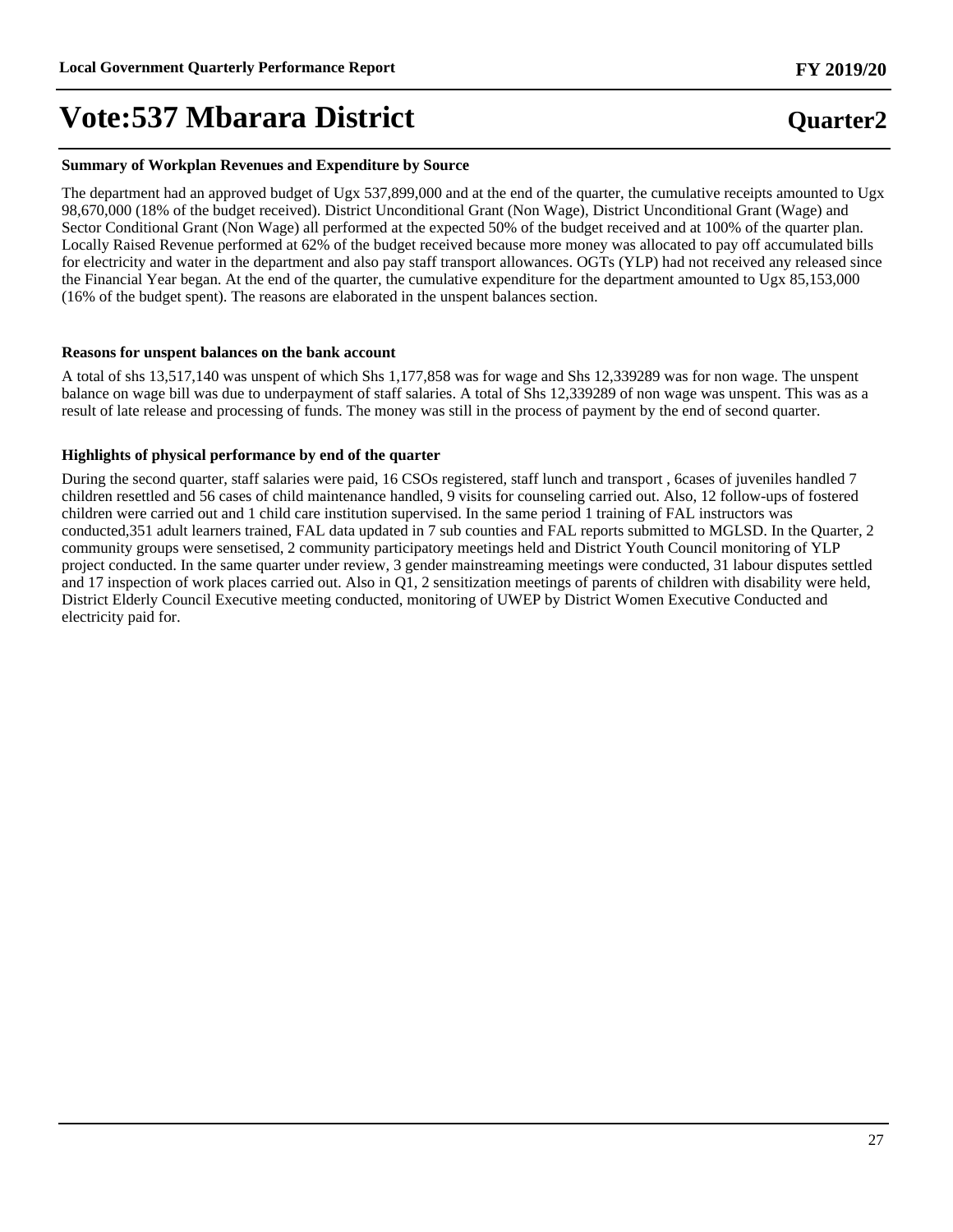### *Workplan: Planning*

| <b>Ushs Thousands</b>                                                     | <b>Approved</b><br><b>Budget</b> | <b>Cumulative</b><br>Outturn | % Budget<br><b>Spent</b> | <b>Plan for the</b><br>quarter | <b>Quarter</b><br>outturn | %Quarter<br>Plan |
|---------------------------------------------------------------------------|----------------------------------|------------------------------|--------------------------|--------------------------------|---------------------------|------------------|
| A: Breakdown of Workplan Revenues                                         |                                  |                              |                          |                                |                           |                  |
| <b>Recurrent Revenues</b>                                                 | 130,874                          | 77,164                       | 59%                      | 32,719                         | 41,556                    | 127%             |
| <b>District Unconditional</b><br>Grant (Non-Wage)                         | 18,973                           | 10,764                       | 57%                      | 4,743                          | 6,096                     | 129%             |
| <b>District Unconditional</b><br>Grant (Wage)                             | 68,335                           | 34,168                       | 50%                      | 17,084                         | 17,084                    | 100%             |
| <b>Locally Raised Revenues</b>                                            | 42,027                           | 32,232                       | 77%                      | 10,507                         | 18,376                    | 175%             |
| Multi-Sectoral Transfers to<br>LLGs_NonWage                               | 1,539                            | $\overline{0}$               | 0%                       | 385                            | $\overline{0}$            | 0%               |
| <b>Development Revenues</b>                                               | 173,961                          | 119,178                      | 69%                      | 43,490                         | 64,601                    | 149%             |
| <b>District Discretionary</b><br><b>Development Equalization</b><br>Grant | 12,331                           | 11,424                       | 93%                      | 3,083                          | 10,724                    | 348%             |
| Multi-Sectoral Transfers to<br>LLGs_Gou                                   | 161,631                          | 107,754                      | 67%                      | 40,408                         | 53,877                    | 133%             |
| <b>Total Revenues shares</b>                                              | 304,836                          | 196,342                      | 64%                      | 76,209                         | 106,158                   | 139%             |
| <b>B: Breakdown of Workplan Expenditures</b>                              |                                  |                              |                          |                                |                           |                  |
| <b>Recurrent Expenditure</b>                                              |                                  |                              |                          |                                |                           |                  |
| Wage                                                                      | 68,335                           | 26,074                       | 38%                      | 17,084                         | 13,041                    | 76%              |
| Non Wage                                                                  | 62,539                           | 31,960                       | 51%                      | 15,635                         | 20,723                    | 133%             |
| Development Expenditure                                                   |                                  |                              |                          |                                |                           |                  |
| <b>Domestic Development</b>                                               | 173,961                          | 107,754                      | 62%                      | 43,490                         | 53,877                    | 124%             |
| <b>External Financing</b>                                                 | $\boldsymbol{0}$                 | $\overline{0}$               | 0%                       | $\overline{0}$                 | $\overline{0}$            | 0%               |
| <b>Total Expenditure</b>                                                  | 304,836                          | 165,789                      | 54%                      | 76,209                         | 87,641                    | 115%             |
| <b>C: Unspent Balances</b>                                                |                                  |                              |                          |                                |                           |                  |
| <b>Recurrent Balances</b>                                                 |                                  | 19,129                       | 25%                      |                                |                           |                  |
| Wage                                                                      |                                  | 8,093                        |                          |                                |                           |                  |
| Non Wage                                                                  |                                  | 11,036                       |                          |                                |                           |                  |
| <b>Development Balances</b>                                               |                                  | 11,424                       | 10%                      |                                |                           |                  |
| <b>Domestic Development</b>                                               |                                  | 11,424                       |                          |                                |                           |                  |
| <b>External Financing</b>                                                 |                                  | $\overline{0}$               |                          |                                |                           |                  |
| <b>Total Unspent</b>                                                      |                                  | 30,553                       | 16%                      |                                |                           |                  |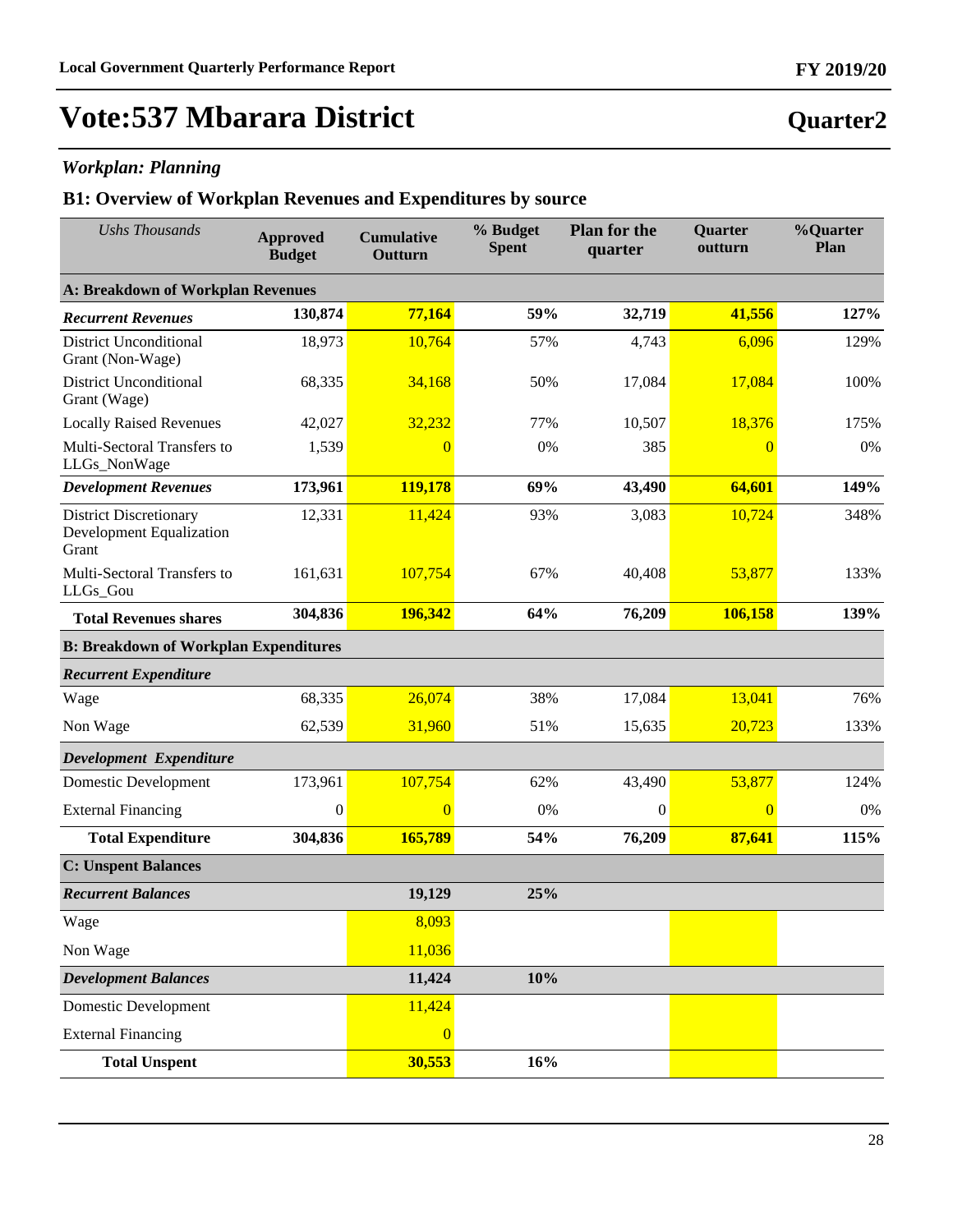#### **Summary of Workplan Revenues and Expenditure by Source**

The approved budget for the department was Ugx 304,836,000 and at the end of Q2, cumulative receipts for the department amounted to Ugx 196,342,000 (64% of the budget received). Wage performed at the expected 50%. Non Wage performed at 57% because the department received more PAF allocation than what was expected for the quarter. Locally raised Revenue over performed at 77% of the budget received because more money was allocated to pay off accumulated bills for electricity and water in the department and also pay staff transport allowances. DDDEG and Transfers to LLGs\_Gou over performed at 93% and 67% respectively because the funds are received in 3 quarters instead of 4. At the end of Q2, cumulative expenditure was Ugx 165,789,000 (54%) of the budget spent. The reasons are that there was under budgeting for Non Wage quarterly plan.

#### **Reasons for unspent balances on the bank account**

Shs 30,553,000 (16% of the budget) remained unspent at quarter end. Shs 8,093,000 was for wages of Population Officer who transferred services to Rwampara District. Shs11,036,000 remained unspent for Non Wage due to late warranting and procurement delays. Shs 11,424,000 remained unspent for Domestic Development meant for submission of project designs, purchase of camera and project monitoring because the activities did not take place at the end of the quarter.

#### **Highlights of physical performance by end of the quarter**

- Staff salaries paid - TPC Meetings held - Statistical data collected - Monthly internet subscription made - Quarterly monitoring of govt projects done - PBS report prepared and submitted

29

### **FY 2019/20**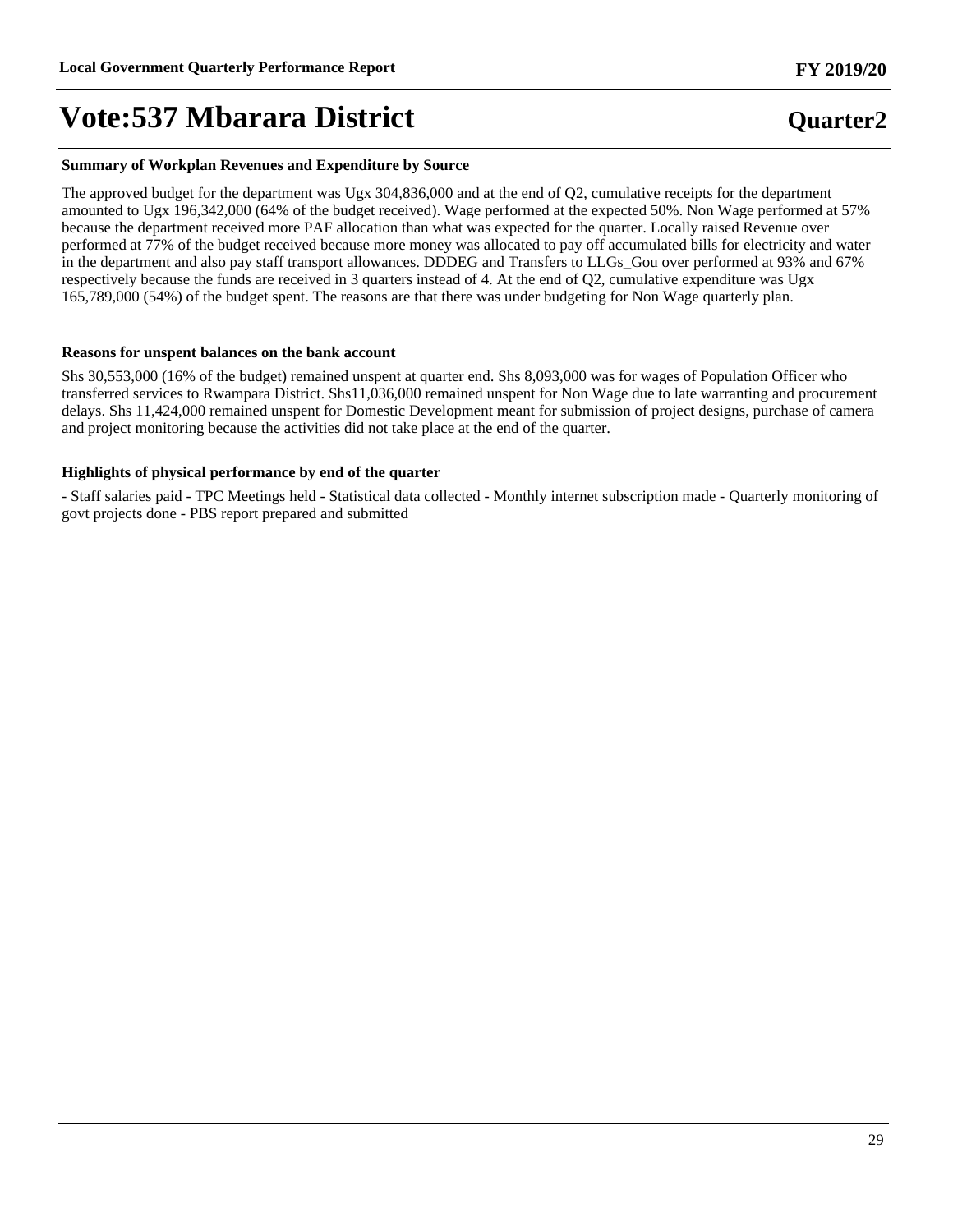### *Workplan: Internal Audit*

| <b>Ushs Thousands</b>                             | <b>Approved</b><br><b>Budget</b> | <b>Cumulative</b><br>Outturn | % Budget<br><b>Spent</b> | <b>Plan for the</b><br>quarter | Quarter<br>outturn      | %Quarter<br>Plan |
|---------------------------------------------------|----------------------------------|------------------------------|--------------------------|--------------------------------|-------------------------|------------------|
| A: Breakdown of Workplan Revenues                 |                                  |                              |                          |                                |                         |                  |
| <b>Recurrent Revenues</b>                         | 54,349                           | 29,011                       | 53%                      | 13,587                         | 15,423                  | 114%             |
| <b>District Unconditional</b><br>Grant (Non-Wage) | 3,298                            | 1,344                        | 41%                      | 825                            | 520                     | 63%              |
| <b>District Unconditional</b><br>Grant (Wage)     | 33,571                           | 16,786                       | 50%                      | 8,393                          | 8,393                   | 100%             |
| <b>Locally Raised Revenues</b>                    | 17,480                           | 10,880                       | 62%                      | 4,370                          | 6,510                   | 149%             |
| <b>Development Revenues</b>                       | $\bf{0}$                         | $\overline{\mathbf{0}}$      | 0%                       | $\bf{0}$                       | $\overline{\mathbf{0}}$ | $0\%$            |
|                                                   |                                  |                              |                          |                                |                         |                  |
| <b>Total Revenues shares</b>                      | 54,349                           | 29,011                       | 53%                      | 13,587                         | 15,423                  | 114%             |
| <b>B: Breakdown of Workplan Expenditures</b>      |                                  |                              |                          |                                |                         |                  |
| <b>Recurrent Expenditure</b>                      |                                  |                              |                          |                                |                         |                  |
| Wage                                              | 33,571                           | 13,353                       | 40%                      | 8,393                          | 6,092                   | 73%              |
| Non Wage                                          | 20,778                           | 9,763                        | 47%                      | 5,195                          | 5,678                   | 109%             |
| Development Expenditure                           |                                  |                              |                          |                                |                         |                  |
| <b>Domestic Development</b>                       | $\boldsymbol{0}$                 | $\overline{0}$               | 0%                       | $\boldsymbol{0}$               | $\overline{0}$          | 0%               |
| <b>External Financing</b>                         | $\mathbf{0}$                     | $\Omega$                     | 0%                       | $\mathbf{0}$                   | $\overline{0}$          | 0%               |
| <b>Total Expenditure</b>                          | 54,349                           | 23,116                       | 43%                      | 13,587                         | 11,771                  | 87%              |
| <b>C: Unspent Balances</b>                        |                                  |                              |                          |                                |                         |                  |
| <b>Recurrent Balances</b>                         |                                  | 5,894                        | 20%                      |                                |                         |                  |
| Wage                                              |                                  | 3,433                        |                          |                                |                         |                  |
| Non Wage                                          |                                  | 2,462                        |                          |                                |                         |                  |
| <b>Development Balances</b>                       |                                  | $\mathbf{0}$                 | 0%                       |                                |                         |                  |
| <b>Domestic Development</b>                       |                                  | $\overline{0}$               |                          |                                |                         |                  |
| <b>External Financing</b>                         |                                  | $\overline{0}$               |                          |                                |                         |                  |
| <b>Total Unspent</b>                              |                                  | 5,894                        | 20%                      |                                |                         |                  |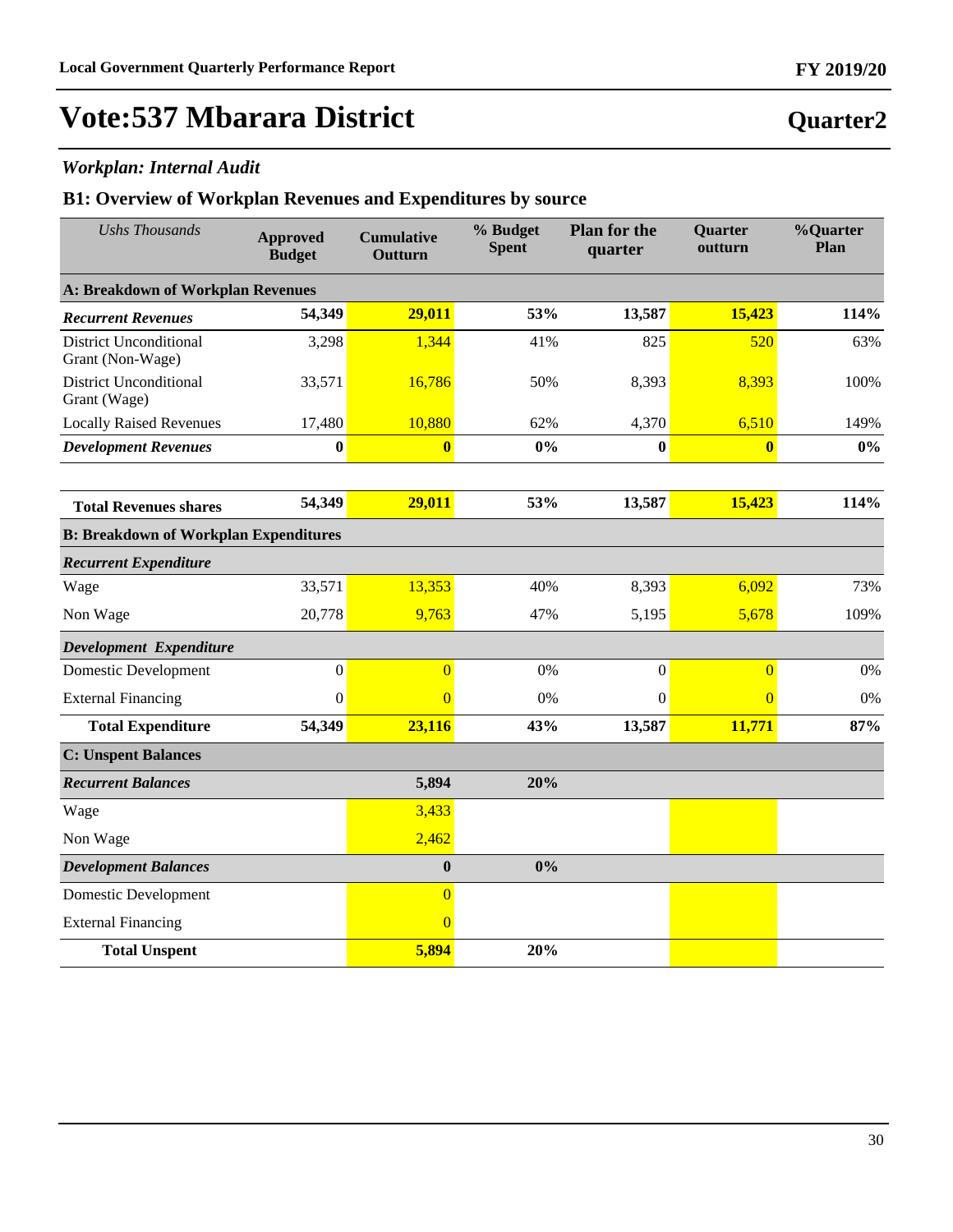#### **Summary of Workplan Revenues and Expenditure by Source**

The approved budget for the department was Ugx 54,349,000. At the end of the quarter, the cumulative receipts for the department was Ugx 29,011,000 (53% of the budget received). Wage performed at 50% of the budget received and 100% of the quarter plan. Locally Raised Revenue over performed at 62% because more money was allocated to pay off accumulated bills for electricity and water in the department and also pay staff transport allowances. Non wage under performed at 41% because less money was received than what was expected. At the end of the quarter, cumulative expenditure for the department amounted to 23,116,000 (43%). Wage performed at 40% and Non Wage at 47%. The reasons for this under performance are given in the unspent section.

#### **Reasons for unspent balances on the bank account**

Shs 5,894,000 (20% of the budget) remained unspent at the end of quarter. Shs 3,433,000 was unspent wage for one staff who transferred to Rwampara District. Balance of Shs 2,462,000 Non Wage was for payments for various supplies that were still being processed - tea and stationary ,and transport allowances for staff .

#### **Highlights of physical performance by end of the quarter**

- Staff Salaries paid - 5 Departments audited - 5 Sub Counties audited - 5 Health Centres audited - 5 Schools audited - 2 Projects Monitored - 1 report submitted to Council and MoLG - Staff allowances paid - Office operation expenses paid

## **Quarter2**

**FY 2019/20**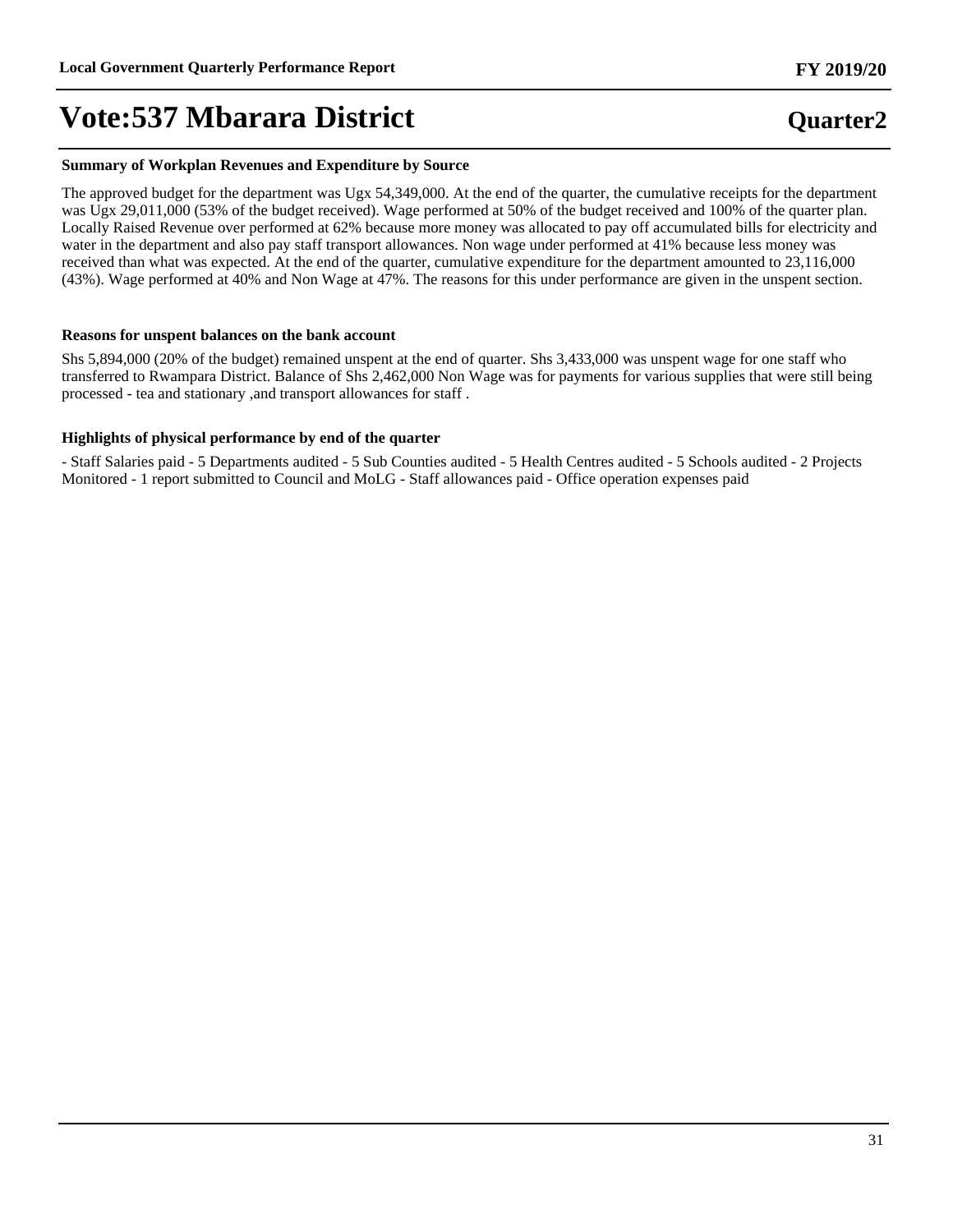**Quarter2**

## **Vote:537 Mbarara District**

### *Workplan: Trade, Industry and Local Development*

| <b>Ushs Thousands</b>                             | <b>Approved</b><br><b>Budget</b> | <b>Cumulative</b><br>Outturn | % Budget<br><b>Spent</b> | <b>Plan for the</b><br>quarter | Quarter<br>outturn      | %Quarter<br>Plan |
|---------------------------------------------------|----------------------------------|------------------------------|--------------------------|--------------------------------|-------------------------|------------------|
| A: Breakdown of Workplan Revenues                 |                                  |                              |                          |                                |                         |                  |
| <b>Recurrent Revenues</b>                         | 53,364                           | 27,288                       | 51%                      | 13,341                         | 13,947                  | 105%             |
| <b>District Unconditional</b><br>Grant (Non-Wage) | 7,000                            | 3,500                        | 50%                      | 1,750                          | 1,750                   | 100%             |
| <b>District Unconditional</b><br>Grant (Wage)     | 30,458                           | 15,229                       | 50%                      | 7,614                          | 7,614                   | 100%             |
| <b>Locally Raised Revenues</b>                    | 6,000                            | 3,606                        | 60%                      | 1,500                          | 2,106                   | 140%             |
| <b>Sector Conditional Grant</b><br>(Non-Wage)     | 9,906                            | 4,953                        | 50%                      | 2,477                          | 2,477                   | 100%             |
| <b>Development Revenues</b>                       | $\bf{0}$                         | $\overline{\mathbf{0}}$      | 0%                       | $\bf{0}$                       | $\overline{\mathbf{0}}$ | $0\%$            |
|                                                   |                                  |                              |                          |                                |                         |                  |
| <b>Total Revenues shares</b>                      | 53,364                           | 27,288                       | 51%                      | 13,341                         | 13,947                  | 105%             |
| <b>B: Breakdown of Workplan Expenditures</b>      |                                  |                              |                          |                                |                         |                  |
| <b>Recurrent Expenditure</b>                      |                                  |                              |                          |                                |                         |                  |
| Wage                                              | 30,458                           | 11,833                       | 39%                      | 7,614                          | 4,669                   | 61%              |
| Non Wage                                          | 22,906                           | 10,112                       | 44%                      | 5,727                          | 5,626                   | 98%              |
| Development Expenditure                           |                                  |                              |                          |                                |                         |                  |
| <b>Domestic Development</b>                       | $\boldsymbol{0}$                 | $\overline{0}$               | 0%                       | $\boldsymbol{0}$               | $\overline{0}$          | 0%               |
| <b>External Financing</b>                         | $\boldsymbol{0}$                 | $\overline{0}$               | 0%                       | $\boldsymbol{0}$               | $\overline{0}$          | 0%               |
| <b>Total Expenditure</b>                          | 53,364                           | 21,945                       | 41%                      | 13,341                         | 10,295                  | 77%              |
| <b>C: Unspent Balances</b>                        |                                  |                              |                          |                                |                         |                  |
| <b>Recurrent Balances</b>                         |                                  | 5,343                        | 20%                      |                                |                         |                  |
| Wage                                              |                                  | 3,395                        |                          |                                |                         |                  |
| Non Wage                                          |                                  | 1,947                        |                          |                                |                         |                  |
| <b>Development Balances</b>                       |                                  | $\boldsymbol{0}$             | $0\%$                    |                                |                         |                  |
| <b>Domestic Development</b>                       |                                  | $\overline{0}$               |                          |                                |                         |                  |
| <b>External Financing</b>                         |                                  | $\overline{0}$               |                          |                                |                         |                  |
| <b>Total Unspent</b>                              |                                  | 5,343                        | 20%                      |                                |                         |                  |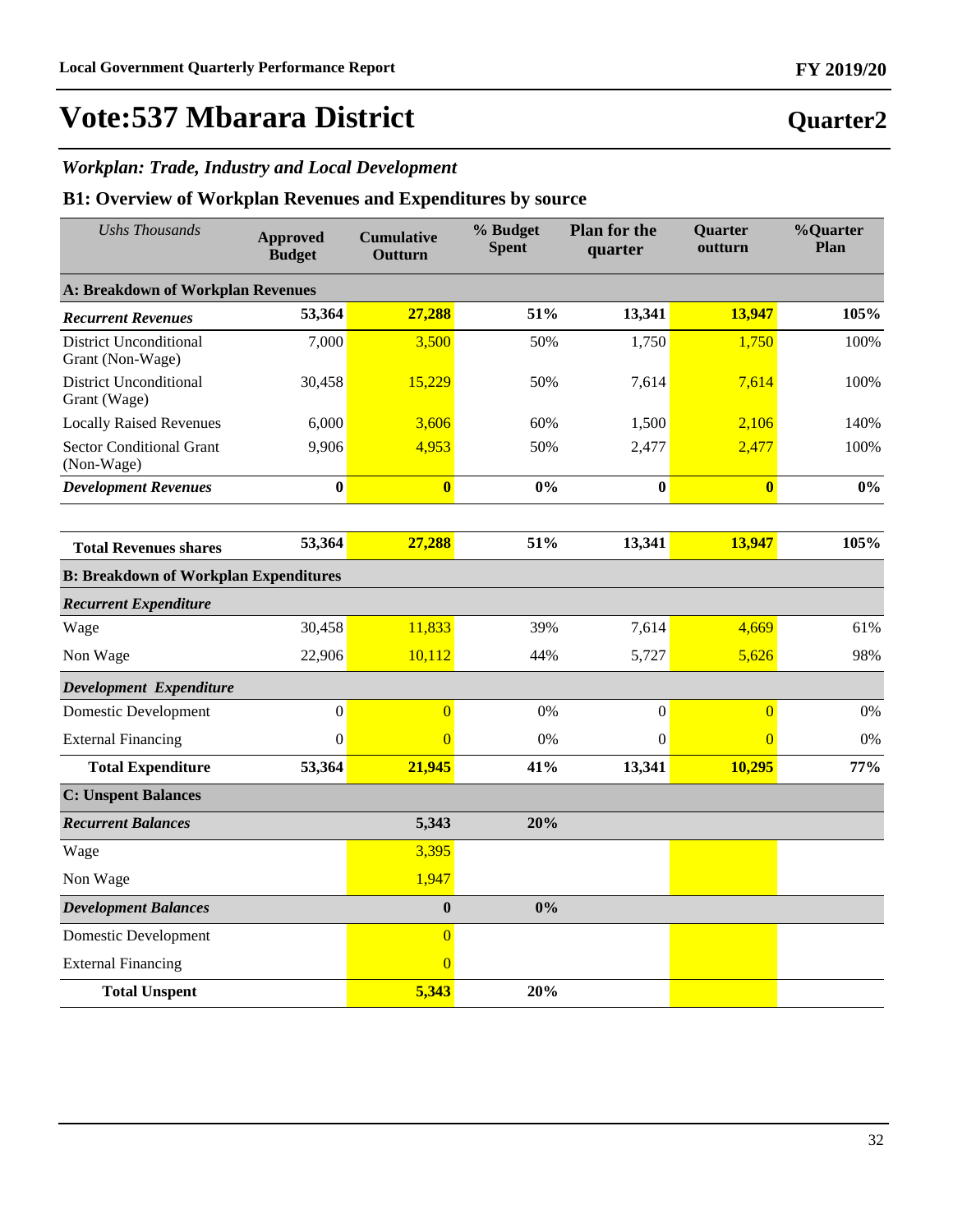#### **Summary of Workplan Revenues and Expenditure by Source**

The department had an approved budget of Ugx 53,364,000 and at the end of the quarter, the cumulative receipts for the department amounted to Ugx 27,288,000. Non Wage, Wage and Sector Conditional Grant Non Wage all performed at the expected 50% budget received and 100% quarter plan. Locally raised Revenue over performed at 60% because more money was allocated to pay off accumulated bills for electricity and water in the department and also pay staff transport allowances. At the end of the quarter, cumulative expenditure amounted to Ugx 21,945,000 (41% of the budget spent). The reasons for this under performance are given in the unspent section.

#### **Reasons for unspent balances on the bank account**

Shs 5,343,000 (20% of the budget)remained unspent at quarter end. Shs 3,395,000 remained unspent for Wage because of the Commercial Officer who retired in June 2019 and had not been replaced. Shs 1,947,000 remained for Non Wage. This was due to some delays in procurement of office supplies and welfare services.

#### **Highlights of physical performance by end of the quarter**

- Staff salaries paid - Reports on tourism activities produced - Businesses issued with trade licences - Trade sensitization meetings organized - Businesses inspected for compliance - Office operation and management activities done

## **FY 2019/20**

33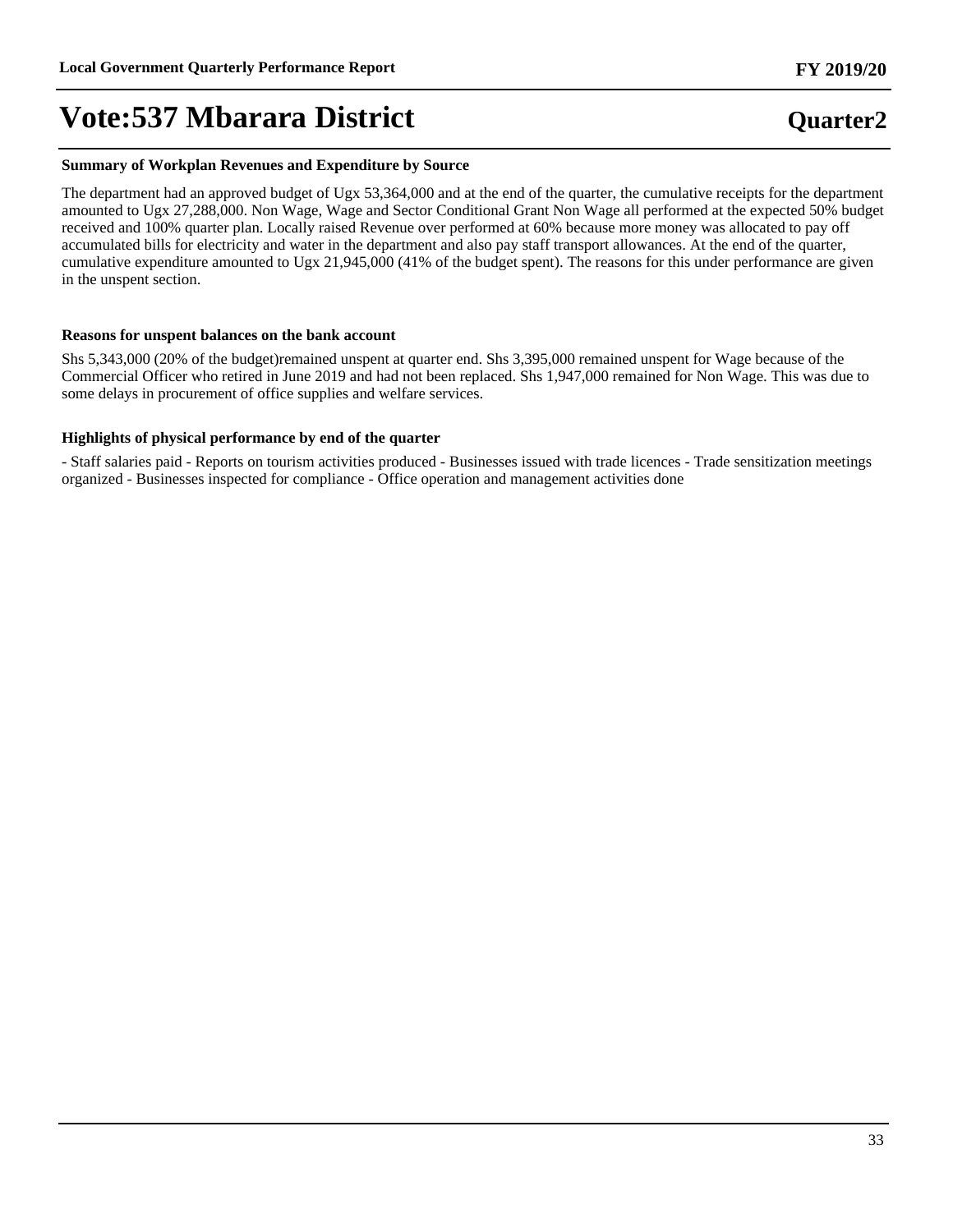### **B2: Workplan Outputs and Performance indicators**

### **Workplan : 1a Administration**

| <b>Outputs and Performance Indicators</b><br>(Ushs Thousands) | <b>Annual</b><br><b>Planned</b><br><b>Outputs</b>                                                                                                                                                                                                                                                                                                                                                                                     | <b>Cumulative</b><br>Output<br><b>Performance</b>                                                                                                                                                                                                                                                                                                                                                | % Peformance | Quarterly<br><b>Planned</b><br><b>Outputs</b>                                                                                                                                                                                                                                                     | Quarterly<br>Output<br><b>Performance</b>                                                                                                                                                                                                                                                                                                                                                               |
|---------------------------------------------------------------|---------------------------------------------------------------------------------------------------------------------------------------------------------------------------------------------------------------------------------------------------------------------------------------------------------------------------------------------------------------------------------------------------------------------------------------|--------------------------------------------------------------------------------------------------------------------------------------------------------------------------------------------------------------------------------------------------------------------------------------------------------------------------------------------------------------------------------------------------|--------------|---------------------------------------------------------------------------------------------------------------------------------------------------------------------------------------------------------------------------------------------------------------------------------------------------|---------------------------------------------------------------------------------------------------------------------------------------------------------------------------------------------------------------------------------------------------------------------------------------------------------------------------------------------------------------------------------------------------------|
| <b>Programme: 1381 District and Urban Administration</b>      |                                                                                                                                                                                                                                                                                                                                                                                                                                       |                                                                                                                                                                                                                                                                                                                                                                                                  |              |                                                                                                                                                                                                                                                                                                   |                                                                                                                                                                                                                                                                                                                                                                                                         |
| <b>Higher LG Services</b>                                     |                                                                                                                                                                                                                                                                                                                                                                                                                                       |                                                                                                                                                                                                                                                                                                                                                                                                  |              |                                                                                                                                                                                                                                                                                                   |                                                                                                                                                                                                                                                                                                                                                                                                         |
| Output: 138101 Operation of the Administration Department     |                                                                                                                                                                                                                                                                                                                                                                                                                                       |                                                                                                                                                                                                                                                                                                                                                                                                  |              |                                                                                                                                                                                                                                                                                                   |                                                                                                                                                                                                                                                                                                                                                                                                         |
| N/A                                                           |                                                                                                                                                                                                                                                                                                                                                                                                                                       |                                                                                                                                                                                                                                                                                                                                                                                                  |              |                                                                                                                                                                                                                                                                                                   |                                                                                                                                                                                                                                                                                                                                                                                                         |
| Non Standard Outputs:                                         | for 12 Months<br>2. Pension Paid for<br>12 Months<br>3. Gratuity paid<br>4. Workshops and<br>Seminars attended<br>5. Consultations<br>made to various<br>offices<br>6. Staff overtime for<br>staff paid for 12<br>months<br>7. Monitoring and<br>Supervision done<br>Quarterly<br>8. Provision of<br>security especially in<br>festive seasons.<br>9. Rehabilitation of<br>head quarter offices<br>and supply of office<br>equipment. | 1. Staff Salaries Paid 1. Staff Salaries Paid<br>for 6 Months.<br>2. Pension Paid for 6<br>Months.<br>3. Gratuity paid for 6<br>months<br>4. Workshops and<br>Seminars attended<br>5. Consultations<br>made to various<br>offices<br>6. Staff overtime for<br>staff paid for 6<br>months<br>7. Monitoring and<br>Supervision done<br>Quarterly<br>8. Motor Vehicle<br>maintained for 6<br>Months |              | for 12 Months.<br>2. Pension Paid for<br>12 Months.<br>3. Gratuity paid for<br>12 months<br>4. Workshops and<br>Seminars attended<br>5. Consultations<br>made to various<br>offices<br>6. Staff overtime for<br>staff paid for 12<br>months<br>7. Monitoring and<br>Supervision done<br>Quarterly | 1. Staff Salaries Paid 1. Staff Salaries Paid<br>for 3 Months.<br>2. Pension Paid for 3<br>Months.<br>3. Gratuity paid for 3<br>months<br>4. Workshops and<br>Seminars attended<br>5. Consultations<br>made to various<br>offices<br>6. Staff overtime for<br>staff paid for 3<br>months<br>7. Monitoring and<br>Supervision done<br><b>Ouarterly</b><br>8. Motor Vehicle<br>maintained for 3<br>Months |
| 211101 General Staff Salaries                                 | 114,602                                                                                                                                                                                                                                                                                                                                                                                                                               | 54,890                                                                                                                                                                                                                                                                                                                                                                                           | 48 %         |                                                                                                                                                                                                                                                                                                   | 26,339                                                                                                                                                                                                                                                                                                                                                                                                  |
| 211103 Allowances (Incl. Casuals, Temporary)                  | 19,160                                                                                                                                                                                                                                                                                                                                                                                                                                | 7,762                                                                                                                                                                                                                                                                                                                                                                                            | 41 %         |                                                                                                                                                                                                                                                                                                   | 4,822                                                                                                                                                                                                                                                                                                                                                                                                   |
| 212105 Pension for Local Governments                          | 3,238,594                                                                                                                                                                                                                                                                                                                                                                                                                             | 1,397,534                                                                                                                                                                                                                                                                                                                                                                                        | 43 %         |                                                                                                                                                                                                                                                                                                   | 702,801                                                                                                                                                                                                                                                                                                                                                                                                 |
| 212107 Gratuity for Local Governments                         | 1,338,520                                                                                                                                                                                                                                                                                                                                                                                                                             | 286,083                                                                                                                                                                                                                                                                                                                                                                                          | 21 %         |                                                                                                                                                                                                                                                                                                   | 207,246                                                                                                                                                                                                                                                                                                                                                                                                 |
| 221007 Books, Periodicals & Newspapers                        | 1,800                                                                                                                                                                                                                                                                                                                                                                                                                                 | 664                                                                                                                                                                                                                                                                                                                                                                                              | 37 %         |                                                                                                                                                                                                                                                                                                   | 300                                                                                                                                                                                                                                                                                                                                                                                                     |
| 221008 Computer supplies and Information<br>Technology (IT)   | 4,200                                                                                                                                                                                                                                                                                                                                                                                                                                 | 350                                                                                                                                                                                                                                                                                                                                                                                              | $8\ \%$      |                                                                                                                                                                                                                                                                                                   | 350                                                                                                                                                                                                                                                                                                                                                                                                     |
| 221009 Welfare and Entertainment                              | 4,740                                                                                                                                                                                                                                                                                                                                                                                                                                 | 2,908                                                                                                                                                                                                                                                                                                                                                                                            | 61 %         |                                                                                                                                                                                                                                                                                                   | 1,578                                                                                                                                                                                                                                                                                                                                                                                                   |
| 221016 IFMS Recurrent costs                                   | 47,143                                                                                                                                                                                                                                                                                                                                                                                                                                | 23,421                                                                                                                                                                                                                                                                                                                                                                                           | 50 %         |                                                                                                                                                                                                                                                                                                   | 12,671                                                                                                                                                                                                                                                                                                                                                                                                  |
| 221017 Subscriptions                                          | 7,000                                                                                                                                                                                                                                                                                                                                                                                                                                 | 1,750                                                                                                                                                                                                                                                                                                                                                                                            | 25 %         |                                                                                                                                                                                                                                                                                                   | 1,750                                                                                                                                                                                                                                                                                                                                                                                                   |
| 222001 Telecommunications                                     | 2,760                                                                                                                                                                                                                                                                                                                                                                                                                                 | 960                                                                                                                                                                                                                                                                                                                                                                                              | 35 %         |                                                                                                                                                                                                                                                                                                   | 480                                                                                                                                                                                                                                                                                                                                                                                                     |
| 223005 Electricity                                            | 2,000                                                                                                                                                                                                                                                                                                                                                                                                                                 | 2,000                                                                                                                                                                                                                                                                                                                                                                                            | 100 %        |                                                                                                                                                                                                                                                                                                   | 2,000                                                                                                                                                                                                                                                                                                                                                                                                   |
| 223006 Water                                                  | 2,000                                                                                                                                                                                                                                                                                                                                                                                                                                 | 2,000                                                                                                                                                                                                                                                                                                                                                                                            | 100 %        |                                                                                                                                                                                                                                                                                                   | 1,250                                                                                                                                                                                                                                                                                                                                                                                                   |

34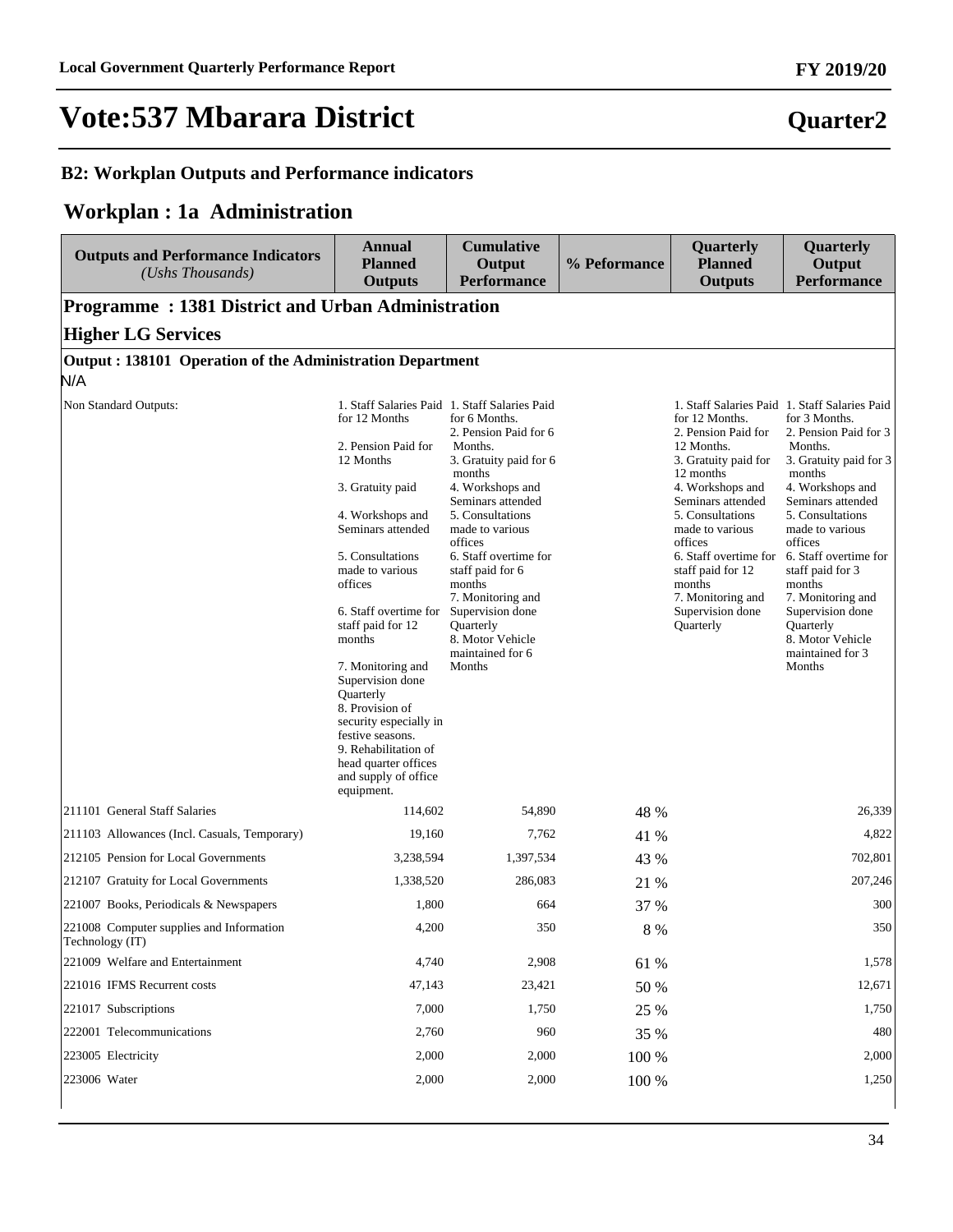## **Quarter2**

| 225001 Consultancy Services- Short term                          | 3,456                                  | 3,456                                                                                                                            | 100 %   | 2,456                                                                                                                                  |
|------------------------------------------------------------------|----------------------------------------|----------------------------------------------------------------------------------------------------------------------------------|---------|----------------------------------------------------------------------------------------------------------------------------------------|
| 227001 Travel inland                                             | 41,148                                 | 27,839                                                                                                                           | 68 %    | 17,659                                                                                                                                 |
| 227002 Travel abroad                                             | 1,000                                  | $\mathbf{0}$                                                                                                                     | $0\%$   | $\mathbf{0}$                                                                                                                           |
| 227004 Fuel, Lubricants and Oils                                 | 25,380                                 | 10,000                                                                                                                           | 39 %    | 5,000                                                                                                                                  |
| 228001 Maintenance - Civil                                       | 6,000                                  | $\mathbf{0}$                                                                                                                     | $0\%$   | $\mathbf{0}$                                                                                                                           |
| 228002 Maintenance - Vehicles                                    | 32,372                                 | 11,983                                                                                                                           | 37 %    | 10,440                                                                                                                                 |
| 321608 General Public Service Pension arrears<br>(Budgeting)     | 180,319                                | 180,319                                                                                                                          | 100 %   | $\boldsymbol{0}$                                                                                                                       |
| Wage Rect:                                                       | 114,602                                | 54,890                                                                                                                           | 48 %    | 26,339                                                                                                                                 |
| Non Wage Rect:                                                   | 4,957,592                              | 1,959,029                                                                                                                        | 40 %    | 970,804                                                                                                                                |
| Gou Dev:                                                         | $\boldsymbol{0}$                       | 0                                                                                                                                | $0\%$   | $\boldsymbol{0}$                                                                                                                       |
| <b>External Financing:</b>                                       | $\boldsymbol{0}$                       | $\boldsymbol{0}$                                                                                                                 | $0\%$   | $\mathbf{0}$                                                                                                                           |
| Total:                                                           | 5,072,194                              | 2,013,918                                                                                                                        | 40 %    | 997,143                                                                                                                                |
| Reasons for over/under performance:                              |                                        | Limited Funds to facilitate planned activities                                                                                   |         |                                                                                                                                        |
| <b>Output: 138102 Human Resource Management Services</b>         |                                        |                                                                                                                                  |         |                                                                                                                                        |
| %age of staff appraised                                          | $(100\%)$ All staff to<br>be appraised | (98%) All Staff<br>Appraised                                                                                                     |         | (98%)All Staff<br>$\theta$<br>Appraised                                                                                                |
| % age of staff whose salaries are paid by 28th of<br>every month | (99%) All staff paid<br>salaries       | $(98%)$ All staff                                                                                                                |         | (98%)All Staff Paid<br>$\Omega$<br>Salaries                                                                                            |
| % age of pensioners paid by 28th of every month                  | $(99\%)$ All<br>Pensioners paid        | $(99\%)$ All<br>pensioners                                                                                                       |         | $\theta$<br>(99%)All Pensioners<br>paid                                                                                                |
| Non Standard Outputs:                                            |                                        | -Stationery<br>procured for 6<br>Months<br>- Payment of<br>allowances for 6<br>Months<br>- Payment for staff<br>tea for 6 Months |         | -Procurement of<br>stationery for 3<br>Months<br>- Payment of<br>allowances for 3<br>Months<br>- Payment for staff<br>tea for 3 Months |
| 211103 Allowances (Incl. Casuals, Temporary)                     | 6,300                                  | 1,918                                                                                                                            | 30 %    | 1,209                                                                                                                                  |
| 213002 Incapacity, death benefits and funeral<br>expenses        | 5,000                                  | $\boldsymbol{0}$                                                                                                                 | $0\%$   | $\boldsymbol{0}$                                                                                                                       |
| 221002 Workshops and Seminars                                    | 3,000                                  | 2,000                                                                                                                            | 67 %    | 2,000                                                                                                                                  |
| 221003 Staff Training                                            | 2,000                                  | 500                                                                                                                              | 25 %    | $\boldsymbol{0}$                                                                                                                       |
| 221009 Welfare and Entertainment                                 | 10,600                                 | 5,834                                                                                                                            | 55 %    | 5,642                                                                                                                                  |
| 222001 Telecommunications                                        | 1,019                                  | 856                                                                                                                              | 84 %    | 706                                                                                                                                    |
| 223005 Electricity                                               | 1,000                                  | 954                                                                                                                              | 95 %    | $\boldsymbol{0}$                                                                                                                       |
| 223006 Water                                                     | 375                                    | $\boldsymbol{0}$                                                                                                                 | $0\ \%$ | $\boldsymbol{0}$                                                                                                                       |
| 227001 Travel inland                                             | 11,806                                 | 4,241                                                                                                                            | 36 %    | 1,840                                                                                                                                  |
| Wage Rect:                                                       | $\boldsymbol{0}$                       | $\mathbf{0}$                                                                                                                     | $0\ \%$ | $\mathbf{0}$                                                                                                                           |
| Non Wage Rect:                                                   | 41,100                                 | 16,303                                                                                                                           | 40 %    | 11,397                                                                                                                                 |
| Gou Dev:                                                         | $\boldsymbol{0}$                       | $\boldsymbol{0}$                                                                                                                 | $0\ \%$ | 0                                                                                                                                      |
| <b>External Financing:</b>                                       | $\boldsymbol{0}$                       | $\boldsymbol{0}$                                                                                                                 | $0\ \%$ | $\boldsymbol{0}$                                                                                                                       |
| Total:                                                           | 41,100                                 | 16,303                                                                                                                           | 40 %    | 11,397                                                                                                                                 |
| Reasons for over/under performance:                              | <b>Limited Funds</b>                   |                                                                                                                                  |         |                                                                                                                                        |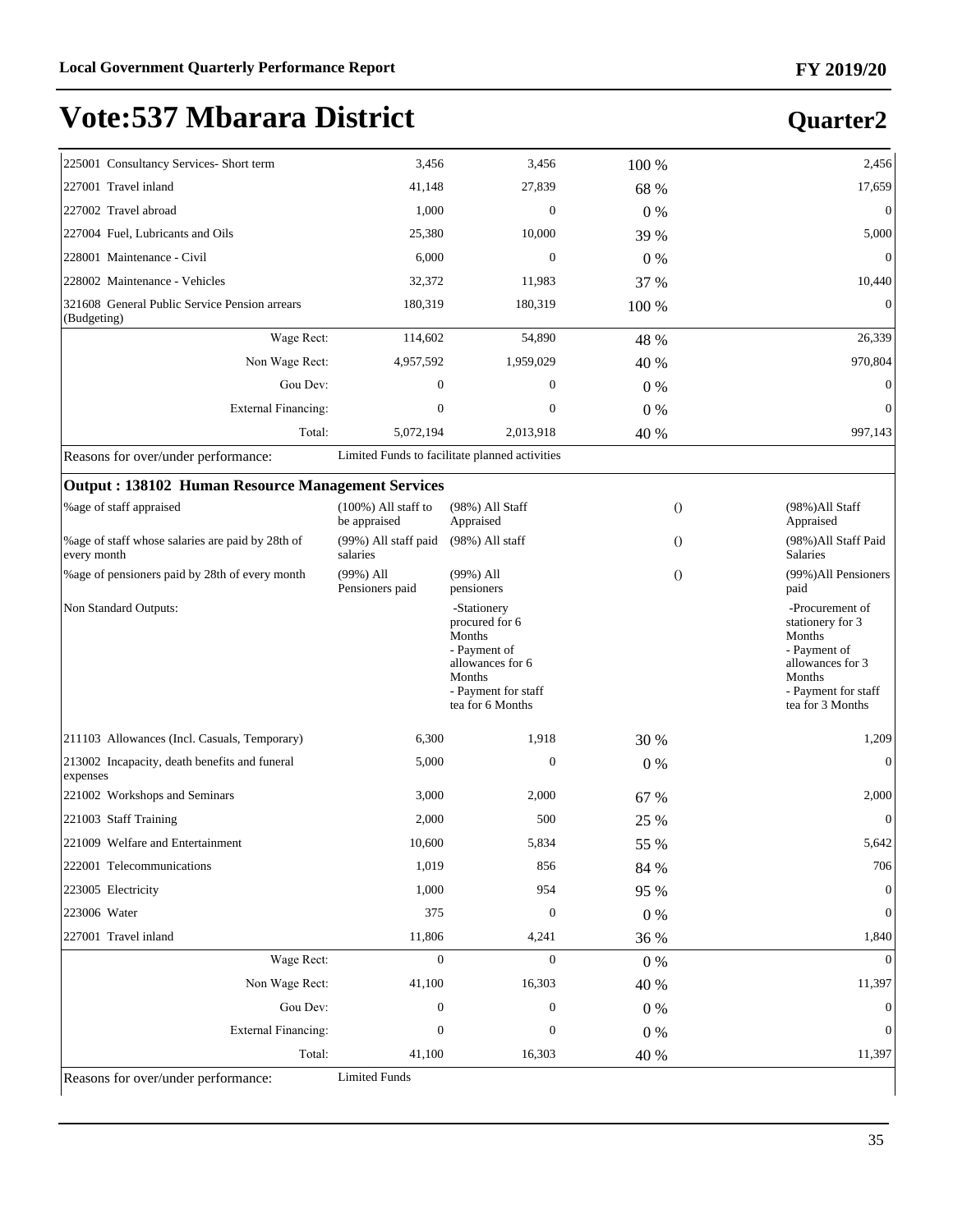## **Quarter2**

## **Workplan : 1a Administration**

| <b>Outputs and Performance Indicators</b><br>$(Ushs$ Thousands)            | <b>Annual</b><br><b>Planned</b><br><b>Outputs</b>         | <b>Cumulative</b><br>Output<br><b>Performance</b> | % Peformance | Quarterly<br><b>Planned</b><br><b>Outputs</b>      | Quarterly<br>Output<br><b>Performance</b>                  |  |  |  |
|----------------------------------------------------------------------------|-----------------------------------------------------------|---------------------------------------------------|--------------|----------------------------------------------------|------------------------------------------------------------|--|--|--|
| Output: 138103 Capacity Building for HLG                                   |                                                           |                                                   |              |                                                    |                                                            |  |  |  |
| No. (and type) of capacity building sessions<br>undertaken                 | $(1)$ Capacity<br>building training<br>workshop conducted | (98%) Not yet done                                |              | $\Omega$                                           | (1) Capacity building<br>training workshop<br>conducted    |  |  |  |
| Availability and implementation of LG capacity<br>building policy and plan | (1) Policy and Plan<br>implemented                        | (98%) Policy and<br>Plan implemented              |              | $\Omega$                                           | $(98%)$ Policy and<br>Plan implemented                     |  |  |  |
| Non Standard Outputs:                                                      | 2 Staff trained under None<br>Capacity building           |                                                   |              | Training needs<br>assessment meetings<br>conducted | Training needs<br>assessment meetings<br>not yet conducted |  |  |  |
| 221002 Workshops and Seminars                                              | 2,032                                                     | $\boldsymbol{0}$                                  | $0\%$        |                                                    | $\mathbf{0}$                                               |  |  |  |
| 221003 Staff Training                                                      | 5,589                                                     | 2,055                                             | 37 %         |                                                    | 2,055                                                      |  |  |  |
| 227001 Travel inland                                                       | 600                                                       | $\boldsymbol{0}$                                  | $0\%$        |                                                    | $\Omega$                                                   |  |  |  |
| Wage Rect:                                                                 | $\mathbf{0}$                                              | $\mathbf{0}$                                      | $0\%$        |                                                    | $\mathbf{0}$                                               |  |  |  |
| Non Wage Rect:                                                             | $\Omega$                                                  | $\mathbf{0}$                                      | $0\%$        |                                                    | $\theta$                                                   |  |  |  |
| Gou Dev:                                                                   | 8,220                                                     | 2,055                                             | 25 %         |                                                    | 2,055                                                      |  |  |  |
| <b>External Financing:</b>                                                 | $\mathbf{0}$                                              | $\theta$                                          | $0\%$        |                                                    | $\theta$                                                   |  |  |  |
| Total:                                                                     | 8,220                                                     | 2,055                                             | 25 %         |                                                    | 2,055                                                      |  |  |  |
| Reasons for over/under performance:                                        | Scheduled for Quarter 4                                   |                                                   |              |                                                    |                                                            |  |  |  |

#### **Output : 138105 Public Information Dissemination**  N/A

| Non Standard Outputs:                                    | 1. Information<br>collected and<br>disseminated<br>2. Public notices<br>Made<br>3. Radio and TV<br>Talk shows<br>organized<br>4. Government<br>functions covered | 1. Information<br>collected and<br>disseminated for 6<br>Months<br>2. Public notices<br>Made for 6 Months<br>3. Radio & and TV<br>Talk shows<br>organized for 6<br>Months<br>4. Government<br>functions covered<br>for 6 Months |       | 1. Information<br>collected and<br>disseminated<br>2. Public notices<br>Made<br>3. Radio & and TV<br>Talk shows<br>organized<br>4. Government<br>functions covered | 1. Information<br>collected and<br>disseminated for 3<br>Months<br>2. Public notices<br>Made for 3 Months<br>3. Radio & and TV<br>Talk shows<br>organized for 3<br>Months<br>4. Government<br>functions covered<br>for 3 Months |
|----------------------------------------------------------|------------------------------------------------------------------------------------------------------------------------------------------------------------------|---------------------------------------------------------------------------------------------------------------------------------------------------------------------------------------------------------------------------------|-------|--------------------------------------------------------------------------------------------------------------------------------------------------------------------|---------------------------------------------------------------------------------------------------------------------------------------------------------------------------------------------------------------------------------|
| 211103 Allowances (Incl. Casuals, Temporary)             | 1,460                                                                                                                                                            | 810                                                                                                                                                                                                                             | 55 %  |                                                                                                                                                                    | 810                                                                                                                                                                                                                             |
| 221011 Printing, Stationery, Photocopying and<br>Binding | 240                                                                                                                                                              | $\mathbf{0}$                                                                                                                                                                                                                    | $0\%$ |                                                                                                                                                                    | $\Omega$                                                                                                                                                                                                                        |
| 222001 Telecommunications                                | 500                                                                                                                                                              | $\mathbf{0}$                                                                                                                                                                                                                    | $0\%$ |                                                                                                                                                                    | $\overline{0}$                                                                                                                                                                                                                  |
| 227001 Travel inland                                     | 1,628                                                                                                                                                            | 1,044                                                                                                                                                                                                                           | 64 %  |                                                                                                                                                                    | 897                                                                                                                                                                                                                             |
| Wage Rect:                                               | $\Omega$                                                                                                                                                         | $\mathbf{0}$                                                                                                                                                                                                                    | $0\%$ |                                                                                                                                                                    | $\Omega$                                                                                                                                                                                                                        |
| Non Wage Rect:                                           | 3,828                                                                                                                                                            | 1,854                                                                                                                                                                                                                           | 48 %  |                                                                                                                                                                    | 1,707                                                                                                                                                                                                                           |
| Gou Dev:                                                 | $\Omega$                                                                                                                                                         | $\mathbf{0}$                                                                                                                                                                                                                    | $0\%$ |                                                                                                                                                                    | $\mathbf{0}$                                                                                                                                                                                                                    |
| External Financing:                                      | $\Omega$                                                                                                                                                         | $\Omega$                                                                                                                                                                                                                        | $0\%$ |                                                                                                                                                                    | $\overline{0}$                                                                                                                                                                                                                  |
| Total:<br>$\sim$ $\sim$<br>$\sim$                        | 3,828                                                                                                                                                            | 1,854                                                                                                                                                                                                                           | 48 %  |                                                                                                                                                                    | 1,707                                                                                                                                                                                                                           |

Reasons for over/under performance: Limited funds for facilitation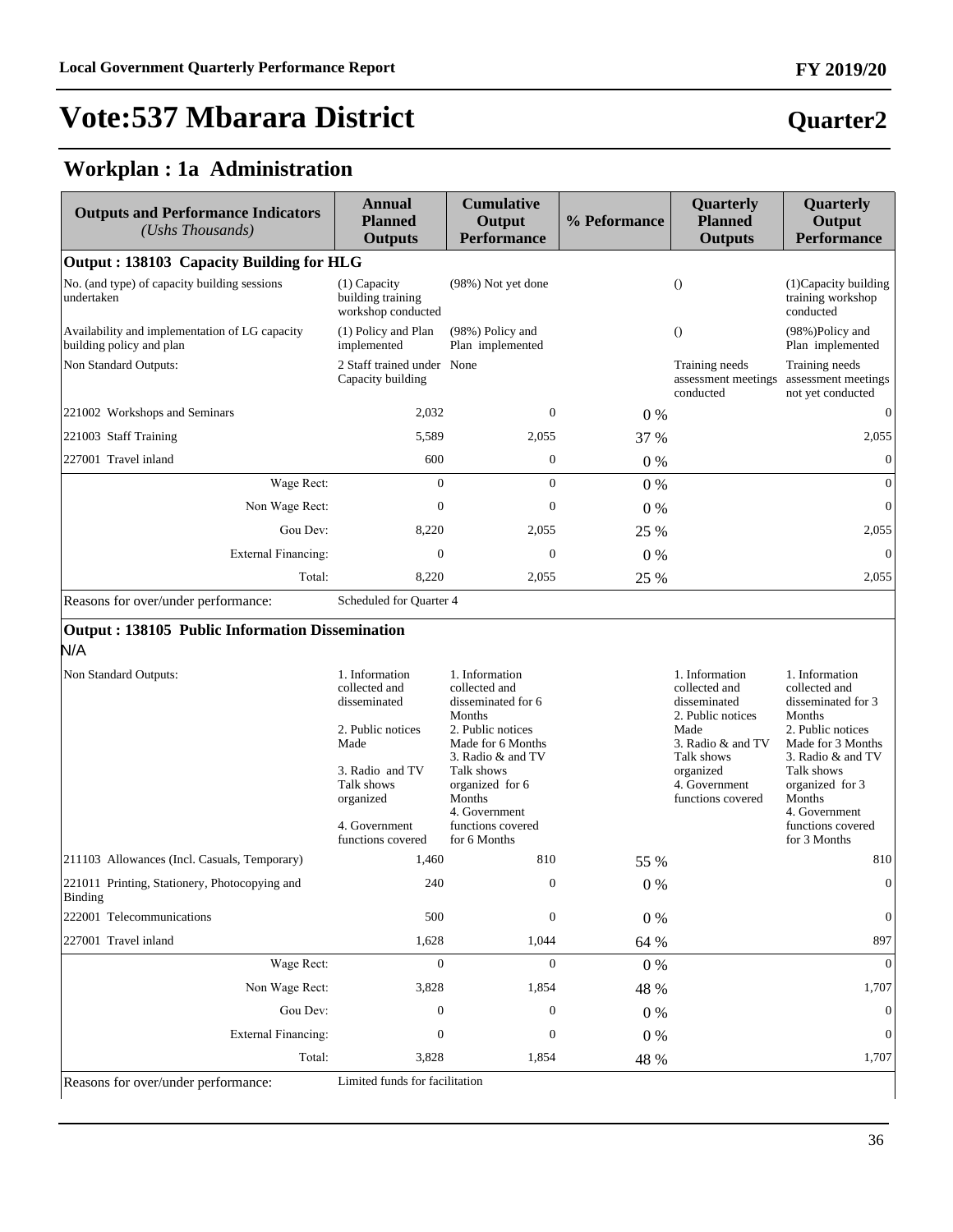# **Vote:537 Mbarara District**

### **Workplan : 1a Administration**

| <b>Outputs and Performance Indicators</b><br>(Ushs Thousands)   | <b>Annual</b><br><b>Planned</b><br><b>Outputs</b>                                                                                                 | <b>Cumulative</b><br>Output<br><b>Performance</b>                                                                                                                              | % Peformance | Quarterly<br><b>Planned</b><br><b>Outputs</b>                                                                                        | Quarterly<br>Output<br><b>Performance</b>                                                                                                                                                      |
|-----------------------------------------------------------------|---------------------------------------------------------------------------------------------------------------------------------------------------|--------------------------------------------------------------------------------------------------------------------------------------------------------------------------------|--------------|--------------------------------------------------------------------------------------------------------------------------------------|------------------------------------------------------------------------------------------------------------------------------------------------------------------------------------------------|
| Output: 138109 Payroll and Human Resource Management Systems    |                                                                                                                                                   |                                                                                                                                                                                |              |                                                                                                                                      |                                                                                                                                                                                                |
| N/A                                                             |                                                                                                                                                   |                                                                                                                                                                                |              |                                                                                                                                      |                                                                                                                                                                                                |
| Non Standard Outputs:                                           | 1. Payroll prepared,<br>printed and<br>distributed<br>2. Stationery<br>Procured<br>3. Consultations<br>made to line<br>ministry                   | 1. Payroll prepared,<br>printed and<br>distributed 6 Months<br>2. Stationery<br>Procured for 6<br>Months<br>3. Consultations<br>made to line<br>ministry                       |              | 1. Payroll prepared,<br>printed and<br>distributed<br>2. Stationery<br>Procured<br>3. Consultations<br>made to line<br>ministry      | 1. Payroll prepared,<br>printed and<br>distributed for 3<br>Months<br>2. Stationery<br>Procured for 3<br>Months<br>3. Consultations<br>made to line<br>ministry                                |
| 221011 Printing, Stationery, Photocopying and<br><b>Binding</b> | 4,000                                                                                                                                             | 2,207                                                                                                                                                                          | 55 %         |                                                                                                                                      | 2,207                                                                                                                                                                                          |
| 227001 Travel inland                                            | 6,800                                                                                                                                             | 6,239                                                                                                                                                                          | 92 %         |                                                                                                                                      | 6,239                                                                                                                                                                                          |
| Wage Rect:                                                      | $\boldsymbol{0}$                                                                                                                                  | $\boldsymbol{0}$                                                                                                                                                               | $0\%$        |                                                                                                                                      | $\mathbf{0}$                                                                                                                                                                                   |
| Non Wage Rect:                                                  | 10,800                                                                                                                                            | 8,446                                                                                                                                                                          | 78 %         |                                                                                                                                      | 8,446                                                                                                                                                                                          |
| Gou Dev:                                                        | $\mathbf{0}$                                                                                                                                      | $\mathbf{0}$                                                                                                                                                                   | 0%           |                                                                                                                                      | $\mathbf{0}$                                                                                                                                                                                   |
| <b>External Financing:</b>                                      | $\mathbf{0}$                                                                                                                                      | $\boldsymbol{0}$                                                                                                                                                               | $0\%$        |                                                                                                                                      | $\mathbf{0}$                                                                                                                                                                                   |
| Total:                                                          | 10,800                                                                                                                                            | 8,446                                                                                                                                                                          | 78 %         |                                                                                                                                      | 8,446                                                                                                                                                                                          |
| Reasons for over/under performance:                             | No challenge                                                                                                                                      |                                                                                                                                                                                |              |                                                                                                                                      |                                                                                                                                                                                                |
| <b>Output: 138111 Records Management Services</b>               |                                                                                                                                                   |                                                                                                                                                                                |              |                                                                                                                                      |                                                                                                                                                                                                |
| %age of staff trained in Records Management                     | $(0)$ No Funds                                                                                                                                    | $(0\%)$ Nil                                                                                                                                                                    |              | $(0\%)$ No Funds                                                                                                                     | $(0\%)$ No funds                                                                                                                                                                               |
| Non Standard Outputs:                                           | 1. Postage and<br>courier expenses<br>paid<br>2. Office Stationery<br>Procured<br>3. Staff welfare paid for 6 Months<br>4. Staff overtime<br>paid | 1. Postage and<br>courier expenses<br>paid for 6 Months<br>2. Office Stationery<br>Procured for 6<br>Months<br>3. Staff welfare paid<br>4. Staff overtime<br>paid for 6 Months |              | 1. Postage and<br>courier expenses<br>paid<br>2. Office Stationery<br>Procured<br>3. Staff welfare paid<br>4. Staff overtime<br>paid | 1. Postage and<br>courier expenses<br>paid for 3 Months<br>2. Office Stationery<br>Procured for 3<br>Months<br>3. Staff welfare paid<br>for 3 Months<br>4. Staff overtime<br>paid for 3 Months |
| 211103 Allowances (Incl. Casuals, Temporary)                    | 5,100                                                                                                                                             | 2,909                                                                                                                                                                          | 57 %         |                                                                                                                                      | 1,767                                                                                                                                                                                          |
| 221009 Welfare and Entertainment                                | 3,435                                                                                                                                             | 2.740                                                                                                                                                                          | 80 %         |                                                                                                                                      | 2,340                                                                                                                                                                                          |
| 221011 Printing, Stationery, Photocopying and<br><b>Binding</b> | 3,000                                                                                                                                             | 1,952                                                                                                                                                                          | 65 %         |                                                                                                                                      | 1,277                                                                                                                                                                                          |
| 222002 Postage and Courier                                      | 1,200                                                                                                                                             | 600                                                                                                                                                                            | 50 %         |                                                                                                                                      | 300                                                                                                                                                                                            |
| 223005 Electricity                                              | 2,000                                                                                                                                             | 1,464                                                                                                                                                                          | 73 %         |                                                                                                                                      | 1,464                                                                                                                                                                                          |
| Wage Rect:                                                      | $\boldsymbol{0}$                                                                                                                                  | $\mathbf{0}$                                                                                                                                                                   | $0\ \%$      |                                                                                                                                      | $\boldsymbol{0}$                                                                                                                                                                               |
| Non Wage Rect:                                                  | 14,735                                                                                                                                            | 9,664                                                                                                                                                                          | 66 %         |                                                                                                                                      | 7,147                                                                                                                                                                                          |
| Gou Dev:                                                        | $\boldsymbol{0}$                                                                                                                                  | $\boldsymbol{0}$                                                                                                                                                               | $0\ \%$      |                                                                                                                                      | $\mathbf{0}$                                                                                                                                                                                   |
| <b>External Financing:</b>                                      | $\boldsymbol{0}$                                                                                                                                  | $\boldsymbol{0}$                                                                                                                                                               | $0\ \%$      |                                                                                                                                      | $\mathbf{0}$                                                                                                                                                                                   |
| Total:                                                          | 14,735                                                                                                                                            | 9,664                                                                                                                                                                          | 66 %         |                                                                                                                                      | 7,147                                                                                                                                                                                          |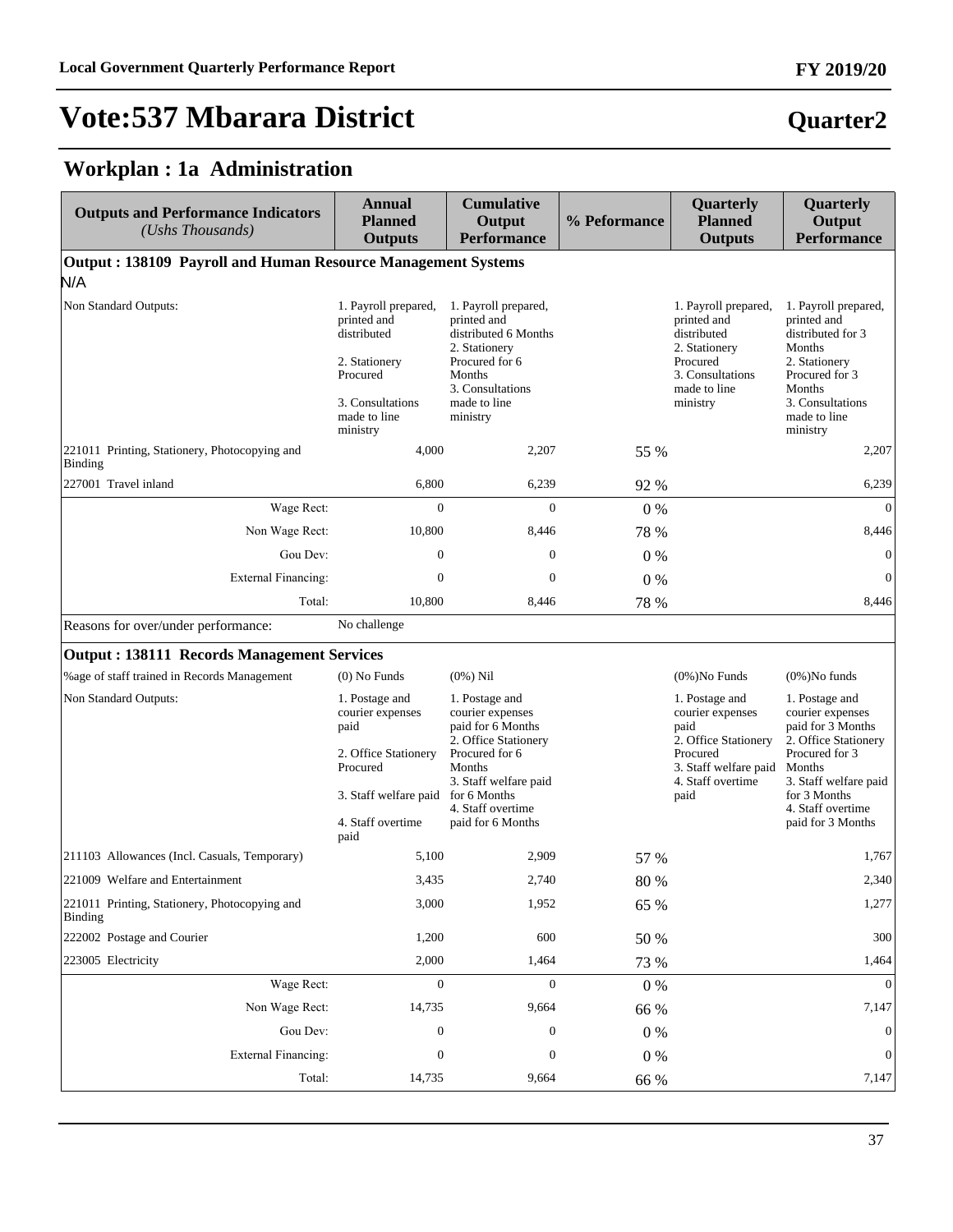### **Workplan : 1a Administration**

| <b>Outputs and Performance Indicators</b><br>(Ushs Thousands)                | <b>Annual</b><br><b>Planned</b><br><b>Outputs</b> | <b>Cumulative</b><br>Output<br><b>Performance</b> | % Peformance | Quarterly<br><b>Planned</b><br><b>Outputs</b> | Quarterly<br>Output<br><b>Performance</b>     |
|------------------------------------------------------------------------------|---------------------------------------------------|---------------------------------------------------|--------------|-----------------------------------------------|-----------------------------------------------|
| Reasons for over/under performance:                                          | Limited local Revenue                             |                                                   |              |                                               |                                               |
| <b>Lower Local Services</b>                                                  |                                                   |                                                   |              |                                               |                                               |
| <b>Output: 138151 Lower Local Government Administration</b>                  |                                                   |                                                   |              |                                               |                                               |
| N/A                                                                          |                                                   |                                                   |              |                                               |                                               |
| Non Standard Outputs:                                                        | Transfer made                                     | support for 6 Months                              |              |                                               | Support to LLGs<br>activities for 3<br>Months |
| 263104 Transfers to other govt. units (Current)                              | 42,197                                            | 36,137                                            | 86 %         |                                               | 36,137                                        |
| Wage Rect:                                                                   | $\boldsymbol{0}$                                  | $\boldsymbol{0}$                                  | 0%           |                                               | $\overline{0}$                                |
| Non Wage Rect:                                                               | 42,197                                            | 36,137                                            | 86 %         |                                               | 36,137                                        |
| Gou Dev:                                                                     | $\mathbf{0}$                                      | $\mathbf{0}$                                      | $0\%$        |                                               | $\mathbf{0}$                                  |
| <b>External Financing:</b>                                                   | $\mathbf{0}$                                      | $\overline{0}$                                    | $0\%$        |                                               | $\mathbf{0}$                                  |
| Total:                                                                       | 42,197                                            | 36,137                                            | 86 %         |                                               | 36,137                                        |
| Reasons for over/under performance:                                          | Non                                               |                                                   |              |                                               |                                               |
| <b>Capital Purchases</b>                                                     |                                                   |                                                   |              |                                               |                                               |
| Output : 138172 Administrative Capital                                       |                                                   |                                                   |              |                                               |                                               |
| No. of computers, printers and sets of office furniture (0) N/A<br>purchased |                                                   | $(0\%)$ Nil                                       |              | $\theta$                                      | ()Not planned for                             |
| No. of existing administrative buildings rehabilitated (0) N/A               |                                                   | $(0)$ Nil                                         |              | $\Omega$                                      | $(0)$ Nil                                     |
| No. of solar panels purchased and installed                                  | $(0)$ N/A                                         | $(0)$ Nil                                         |              | $\Omega$                                      | $(0)$ Nil                                     |
| No. of administrative buildings constructed                                  | $(0)$ N/A                                         | $(0)$ Nil                                         |              | $\Omega$                                      | $(0)$ Nil                                     |
| No. of vehicles purchased                                                    | $(0)$ N/A                                         | $(0)$ Nil                                         |              | $\Omega$                                      | $(0)$ Nil                                     |
| No. of motorcycles purchased                                                 | (1) Motor Cycle<br>Procured                       | () Not yet                                        |              | $\Omega$                                      | (1)Motor Cycle<br>Procured                    |
| Non Standard Outputs:                                                        | N/A                                               | Nil                                               |              |                                               | Nil                                           |
| 312201 Transport Equipment                                                   | 10,000                                            | $\boldsymbol{0}$                                  | 0%           |                                               | $\boldsymbol{0}$                              |
| Wage Rect:                                                                   | $\mathbf{0}$                                      | $\boldsymbol{0}$                                  | $0\%$        |                                               | $\boldsymbol{0}$                              |
| Non Wage Rect:                                                               | $\boldsymbol{0}$                                  | $\boldsymbol{0}$                                  | $0\%$        |                                               | $\boldsymbol{0}$                              |
| Gou Dev:                                                                     | 10,000                                            | $\boldsymbol{0}$                                  | $0\%$        |                                               | $\boldsymbol{0}$                              |
| <b>External Financing:</b>                                                   | $\boldsymbol{0}$                                  | $\boldsymbol{0}$                                  | $0\ \%$      |                                               | $\boldsymbol{0}$                              |
| Total:                                                                       | 10,000                                            | $\boldsymbol{0}$                                  | $0\ \%$      |                                               | $\boldsymbol{0}$                              |
| Reasons for over/under performance:                                          | Limited funds coming quarterly                    |                                                   |              |                                               |                                               |
| Total For Administration : Wage Rect:                                        | 114,602                                           | 54,890                                            | 48 %         |                                               | 26,339                                        |
| Non-Wage Reccurent:                                                          | 5,070,252                                         | 2,031,433                                         | 40 %         |                                               | 1,035,638                                     |
| GoU Dev:                                                                     | 18,220                                            | 2,055                                             | 11%          |                                               | 2,055                                         |
| Donor Dev:                                                                   | $\theta$                                          | $\theta$                                          | $0\%$        |                                               | 0                                             |
| Grand Total:                                                                 | 5,203,074                                         | 2,088,378                                         | $40.1~\%$    |                                               | 1,064,032                                     |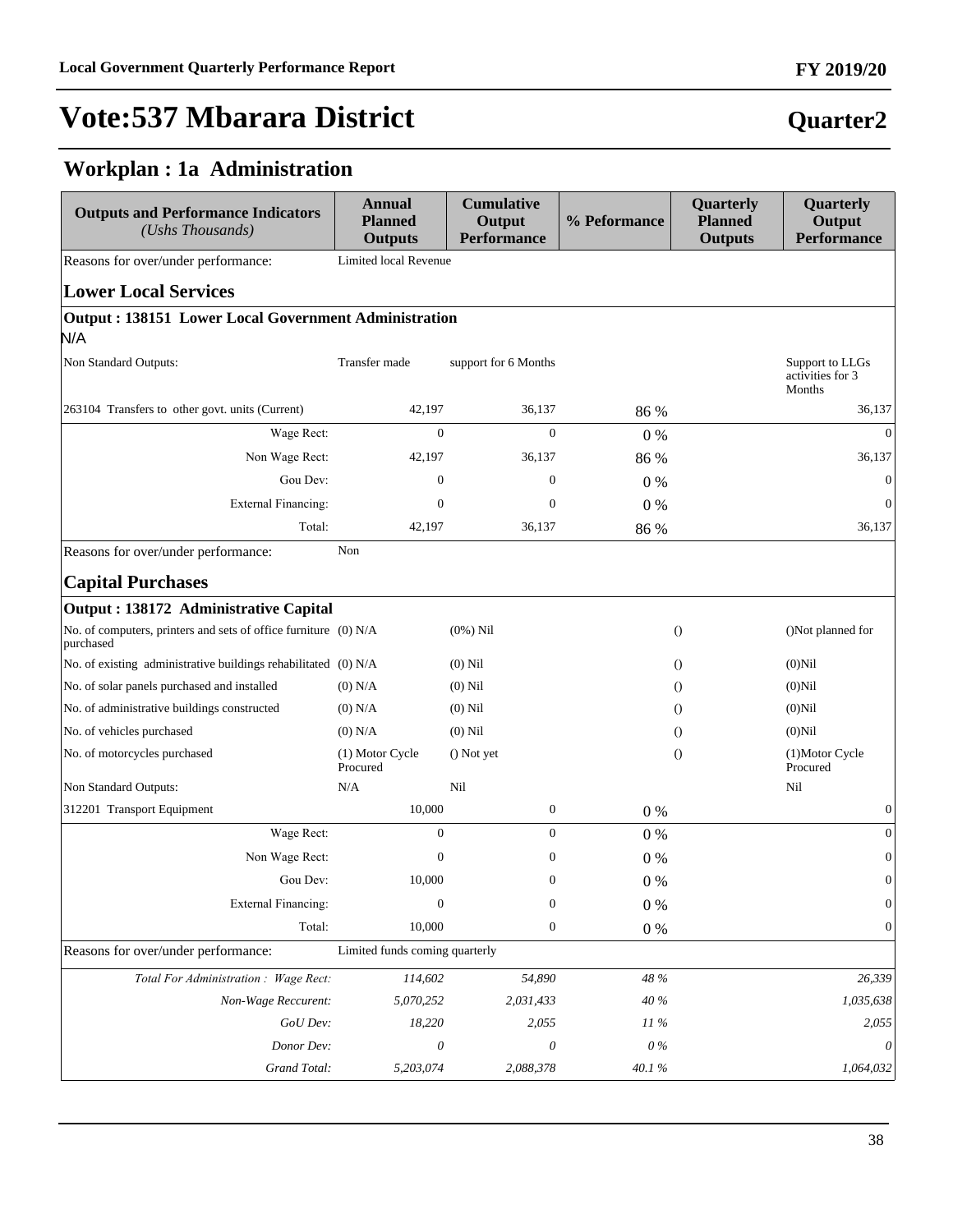### **Workplan : 2 Finance**

| <b>Outputs and Performance Indicators</b><br>(Ushs Thousands) | <b>Annual</b><br><b>Planned</b><br><b>Outputs</b>                                                                                                                                  | <b>Cumulative</b><br>Output<br><b>Performance</b> | % Peformance | Quarterly<br><b>Planned</b><br><b>Outputs</b>                                                                                                                                      | Quarterly<br>Output<br><b>Performance</b> |
|---------------------------------------------------------------|------------------------------------------------------------------------------------------------------------------------------------------------------------------------------------|---------------------------------------------------|--------------|------------------------------------------------------------------------------------------------------------------------------------------------------------------------------------|-------------------------------------------|
| Programme: 1481 Financial Management and Accountability(LG)   |                                                                                                                                                                                    |                                                   |              |                                                                                                                                                                                    |                                           |
| <b>Higher LG Services</b>                                     |                                                                                                                                                                                    |                                                   |              |                                                                                                                                                                                    |                                           |
| <b>Output: 148101 LG Financial Management services</b>        |                                                                                                                                                                                    |                                                   |              |                                                                                                                                                                                    |                                           |
| Date for submitting the Annual Performance Report             | $(2019-05-31)$<br>Submission of<br>annual performance<br>contract report to<br>MoFPED                                                                                              | $\theta$                                          |              | $(2019-05-$<br>31)Submission of<br>annual performance<br>contract report to<br><b>MoFPED</b>                                                                                       | $\Omega$                                  |
| Non Standard Outputs:                                         | District coordinated<br>with the centre<br>(Ministries)<br>- staff welfare<br>provided<br>workshops and<br>seminars attended                                                       |                                                   |              | District coordinated<br>with the centre<br>(Ministries)<br>- staff welfare<br>provided<br>workshops and<br>seminars attended                                                       |                                           |
|                                                               | VAT remitted to<br><b>URA</b><br>Bank Charges paid<br>- LST transferred to<br>sub counties<br>General office<br>supervision and<br>operations<br>performed<br>Staff salaries paid. |                                                   |              | VAT remitted to<br><b>URA</b><br>Bank Charges paid<br>- LST transferred to<br>sub counties<br>General office<br>supervision and<br>operations<br>performed<br>Staff salaries paid. |                                           |
| 211101 General Staff Salaries                                 | 121,425                                                                                                                                                                            | 53,400                                            | 44 %         |                                                                                                                                                                                    | 26,304                                    |
| 211103 Allowances (Incl. Casuals, Temporary)                  | 8,440                                                                                                                                                                              | 2,825                                             | 33 %         |                                                                                                                                                                                    | 1,345                                     |
| 221002 Workshops and Seminars                                 | 2,000                                                                                                                                                                              | $\theta$                                          | $0\%$        |                                                                                                                                                                                    | $\overline{0}$                            |
| 221007 Books, Periodicals & Newspapers                        | 1,800                                                                                                                                                                              | 536                                               | 30 %         |                                                                                                                                                                                    | 356                                       |
| 221008 Computer supplies and Information<br>Technology (IT)   | 2,800                                                                                                                                                                              | 60                                                | 2 %          |                                                                                                                                                                                    | 60                                        |
| 221009 Welfare and Entertainment                              | 10,400                                                                                                                                                                             | 7,214                                             | 69 %         |                                                                                                                                                                                    | 4,614                                     |
| 221011 Printing, Stationery, Photocopying and<br>Binding      | 5,018                                                                                                                                                                              | 1,742                                             | 35 %         |                                                                                                                                                                                    | 500                                       |
| 221014 Bank Charges and other Bank related costs              | 1,000                                                                                                                                                                              | $\boldsymbol{0}$                                  | $0\%$        |                                                                                                                                                                                    | $\mathbf{0}$                              |
| 222001 Telecommunications                                     | 2,640                                                                                                                                                                              | 830                                               | 31 %         |                                                                                                                                                                                    | 630                                       |
| 227001 Travel inland                                          | 11,000                                                                                                                                                                             | 8,367                                             | 76 %         |                                                                                                                                                                                    | 3,591                                     |
| 227004 Fuel, Lubricants and Oils                              | 8,400                                                                                                                                                                              | 6,300                                             | 75 %         |                                                                                                                                                                                    | 4,200                                     |
| Wage Rect:                                                    | 121,425                                                                                                                                                                            | 53,400                                            | 44 %         |                                                                                                                                                                                    | 26,304                                    |
| Non Wage Rect:                                                | 53,498                                                                                                                                                                             | 27,874                                            | 52 %         |                                                                                                                                                                                    | 15,297                                    |
| Gou Dev:                                                      | $\boldsymbol{0}$                                                                                                                                                                   | $\boldsymbol{0}$                                  | 0%           |                                                                                                                                                                                    | $\boldsymbol{0}$                          |
| <b>External Financing:</b>                                    | $\boldsymbol{0}$                                                                                                                                                                   | $\boldsymbol{0}$                                  | $0\ \%$      |                                                                                                                                                                                    | $\boldsymbol{0}$                          |
| Total:                                                        | 174,923                                                                                                                                                                            | 81,274                                            | 46 %         |                                                                                                                                                                                    | 41,601                                    |

Reasons for over/under performance:

**Output : 148102 Revenue Management and Collection Services**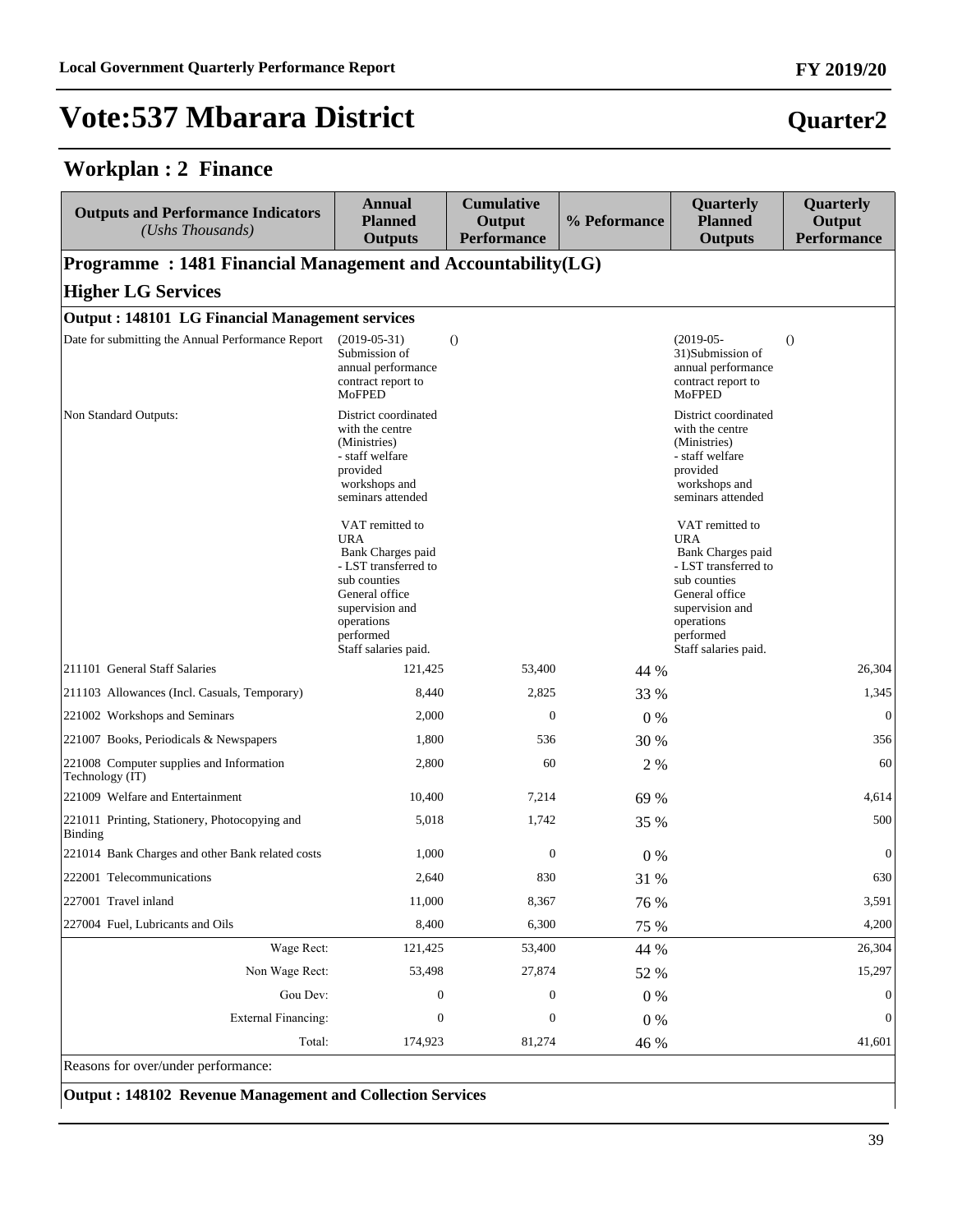| Value of LG service tax collection                                     | $(50000000)$ -traders,<br>service providers<br>and institutions<br>sensitized on<br>payment of Local<br>Service Tax                               | () Traders, Service<br>Providers and<br><b>Institutions</b><br>sensitized on the<br>payment of local<br>service Tax.                                                                                                                                                                                                                                                                                                                                                                                                                                                     |       | (64368900)Traders,<br>service providers<br>and institutions<br>sensitized on<br>payment of Local<br>Service Tax                                          | ()Traders, Service<br>Providers and<br>Institutions<br>sensitized on the<br>payment of local<br>service Tax.                                                                                                                                                  |
|------------------------------------------------------------------------|---------------------------------------------------------------------------------------------------------------------------------------------------|--------------------------------------------------------------------------------------------------------------------------------------------------------------------------------------------------------------------------------------------------------------------------------------------------------------------------------------------------------------------------------------------------------------------------------------------------------------------------------------------------------------------------------------------------------------------------|-------|----------------------------------------------------------------------------------------------------------------------------------------------------------|---------------------------------------------------------------------------------------------------------------------------------------------------------------------------------------------------------------------------------------------------------------|
| Value of Hotel Tax Collected                                           | () N/A                                                                                                                                            | () N/A                                                                                                                                                                                                                                                                                                                                                                                                                                                                                                                                                                   |       | $\Omega$                                                                                                                                                 | (N/A)                                                                                                                                                                                                                                                         |
| Value of Other Local Revenue Collections                               | (663719000)<br>Technical staff,<br>political leaders,<br>traders and the<br>general public<br>sensitized on local<br>revenue generation           | $\circ$                                                                                                                                                                                                                                                                                                                                                                                                                                                                                                                                                                  |       | (777484395)Technic ()<br>al staff, political<br>leaders, traders and<br>the general public<br>sensitized on local<br>revenue generation                  |                                                                                                                                                                                                                                                               |
| Non Standard Outputs:                                                  | Technical staff,<br>political leadership<br>and general public<br>sensitized on local<br>revenue generation                                       | Technical Staff,<br>Political Leadership<br>and General Public<br>sensitized on local<br>revenue generation<br>at the District<br>Headquarters and in<br>the various<br>Subcounties.                                                                                                                                                                                                                                                                                                                                                                                     |       | Technical staff,<br>political leadership<br>and general public<br>sensitized on local<br>revenue generation                                              | Technical Staff,<br>Political Leadership<br>and General Public<br>sensitized on local<br>revenue generation<br>at the District<br>Headquarters and in<br>the various<br>Subcounties.                                                                          |
| 227001 Travel inland                                                   | 8,672                                                                                                                                             | 6,909                                                                                                                                                                                                                                                                                                                                                                                                                                                                                                                                                                    | 80 %  |                                                                                                                                                          | 5,109                                                                                                                                                                                                                                                         |
| Wage Rect:                                                             | $\mathbf{0}$                                                                                                                                      | $\mathbf{0}$                                                                                                                                                                                                                                                                                                                                                                                                                                                                                                                                                             | 0%    |                                                                                                                                                          | $\theta$                                                                                                                                                                                                                                                      |
| Non Wage Rect:                                                         | 8,672                                                                                                                                             | 6,909                                                                                                                                                                                                                                                                                                                                                                                                                                                                                                                                                                    | 80 %  |                                                                                                                                                          | 5,109                                                                                                                                                                                                                                                         |
| Gou Dev:                                                               | $\mathbf{0}$                                                                                                                                      | $\boldsymbol{0}$                                                                                                                                                                                                                                                                                                                                                                                                                                                                                                                                                         | $0\%$ |                                                                                                                                                          | $\mathbf{0}$                                                                                                                                                                                                                                                  |
| <b>External Financing:</b>                                             | $\boldsymbol{0}$                                                                                                                                  | $\boldsymbol{0}$                                                                                                                                                                                                                                                                                                                                                                                                                                                                                                                                                         | 0%    |                                                                                                                                                          | $\overline{0}$                                                                                                                                                                                                                                                |
| Total:                                                                 | 8,672                                                                                                                                             | 6,909                                                                                                                                                                                                                                                                                                                                                                                                                                                                                                                                                                    | 80 %  |                                                                                                                                                          | 5,109                                                                                                                                                                                                                                                         |
| Reasons for over/under performance:                                    |                                                                                                                                                   | The Sector is Facing some issues like; markets where the district must generate revenue have poor<br>infrastructure and some of them are operating on pieces of land that they don't own this presents the risk that<br>in the long term the markets will not be in operation, the second issue is about the non operionalization of the<br>Mbarara District Revenue Ordinance which could have attracted more sources of local revenue and lastly the<br>data on revenue stattistics and the Storage issues be it Electronic or Manual face issues of not being funded. |       |                                                                                                                                                          |                                                                                                                                                                                                                                                               |
| <b>Output: 148103 Budgeting and Planning Services</b>                  |                                                                                                                                                   |                                                                                                                                                                                                                                                                                                                                                                                                                                                                                                                                                                          |       |                                                                                                                                                          |                                                                                                                                                                                                                                                               |
| Date of Approval of the Annual Workplan to the<br>Council              | $(2019-05-31)$<br>Approved Annual<br><b>Budget estimates</b><br>and work plan by<br>Council                                                       | (31/05/2020)<br>Approved Annual<br><b>Budget Estimates</b><br>and work Plans by<br>the District Council.                                                                                                                                                                                                                                                                                                                                                                                                                                                                 |       | $(2019-05-$<br>31) Approved<br><b>Annual Budget</b><br>estimates and work<br>plan by Council                                                             | $(2020-05-$<br>31) Approved<br><b>Annual Budget</b><br>Estimates and work<br>Plans by the District<br>Council.                                                                                                                                                |
| Date for presenting draft Budget and Annual<br>workplan to the Council | $(2019-03-25)$ Draft<br>budgets and Annual<br>work plans<br>presented to council                                                                  | $(31/3/2020)$ Draft<br><b>Budgets and Annual</b><br>Work Plans<br>Presented to the<br>District Council.                                                                                                                                                                                                                                                                                                                                                                                                                                                                  |       | (2019-03-29)Draft<br>work plans<br>presented to council                                                                                                  | (2020-03-31)Draft<br>budgets and Annual Budgets and Annual<br><b>Work Plans</b><br>Presented to the<br>District Council.                                                                                                                                      |
| Non Standard Outputs:                                                  | Draft Budget<br>estimates presented<br>to Council for<br>scrutiny.<br>Budget estimates<br>and work plans<br>presented to council<br>for approval. | The Department has<br>Prepared and<br>Submitted BFP for<br>2020/2021 and has<br>also Submitted<br>Supplementary<br><b>Budget to Executive</b><br>Committee, District<br>Council and to the<br>Ministry of Finance<br>Planning and<br>Economic                                                                                                                                                                                                                                                                                                                            |       | Draft Budget<br>estimates presented<br>to Council for<br>scrutiny.<br><b>Budget estimates</b><br>and work plans<br>presented to council<br>for approval. | The Department has<br>Prepared and<br>Submitted BFP for<br>2020/2021 and has<br>also Submitted<br>Supplementary<br><b>Budget to Executive</b><br>Committee, District<br>Council and to the<br>Ministry of Finance<br>Planning and<br>Economic<br>Development. |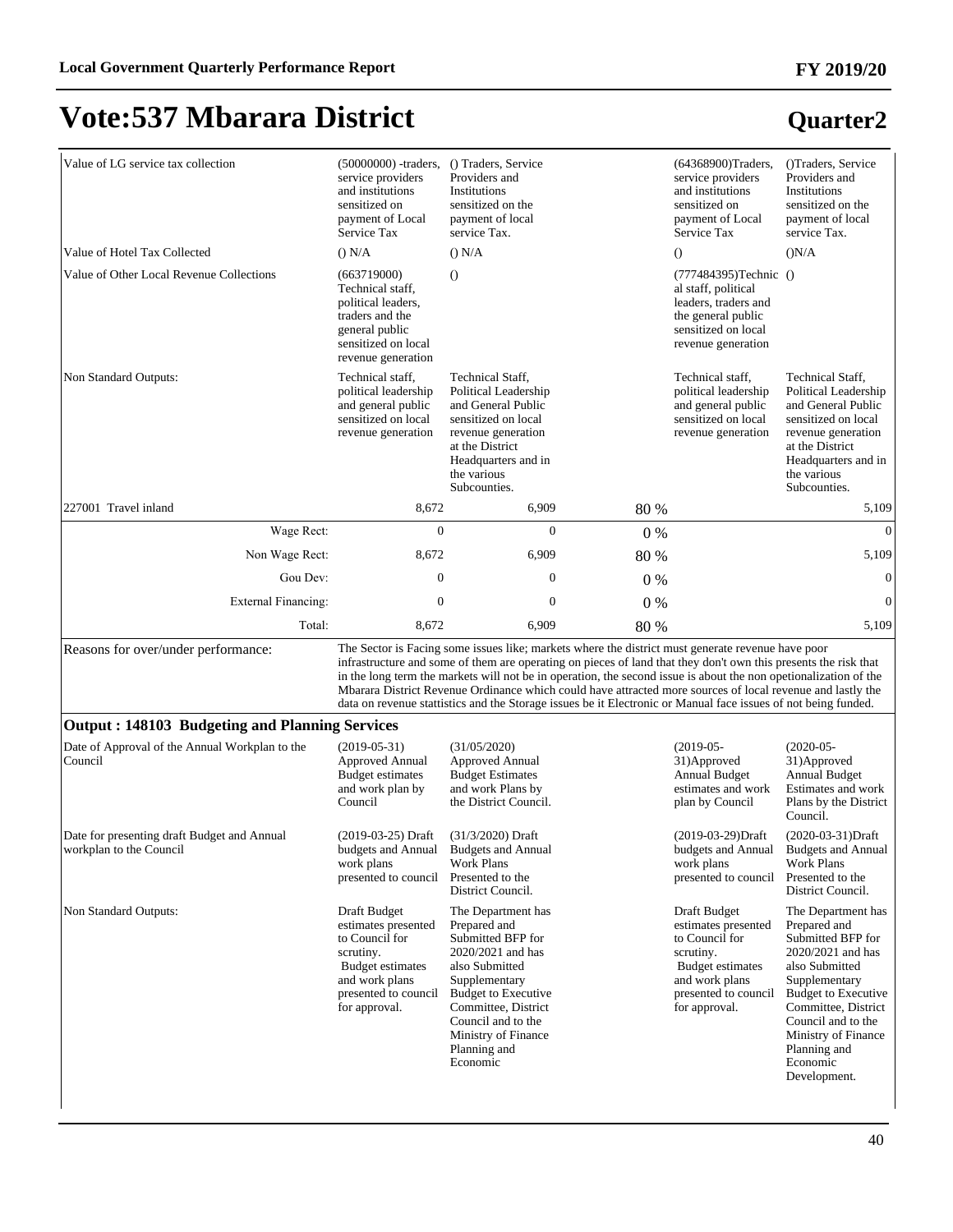# **Vote:537 Mbarara District**

| 221011 Printing, Stationery, Photocopying and<br>Binding | 1,259                                                                                                                                                                                                                    | $\mathbf{0}$ | $0\%$ | $\mathbf{0}$   |
|----------------------------------------------------------|--------------------------------------------------------------------------------------------------------------------------------------------------------------------------------------------------------------------------|--------------|-------|----------------|
| 227001 Travel inland                                     | 2,000                                                                                                                                                                                                                    | 957          | 48 %  | 957            |
| Wage Rect:                                               | $\theta$                                                                                                                                                                                                                 | $\mathbf{0}$ | $0\%$ | $\Omega$       |
| Non Wage Rect:                                           | 3,259                                                                                                                                                                                                                    | 957          | 29 %  | 957            |
| Gou Dev:                                                 | 0                                                                                                                                                                                                                        | $\mathbf{0}$ | $0\%$ | $\overline{0}$ |
| External Financing:                                      | 0                                                                                                                                                                                                                        | $\mathbf{0}$ | $0\%$ | $\Omega$       |
| Total:                                                   | 3.259                                                                                                                                                                                                                    | 957          | 29 %  | 957            |
| Reasons for over/under performance:                      | The Challenges we are facing is that budgetary Activities have little resources allocated to them across the<br>different departments in the district thereby hampering planning and revenue enhancement and generation. |              |       |                |
| Output : 148104 LG Expenditure management Services       |                                                                                                                                                                                                                          |              |       |                |

#### N/A

| Non Standard Outputs:              | Books of accounts<br>inspected and Sub<br>Accountants<br>mentored in all 7 sub monitored.<br>counties of Bubaare,<br>Bukiro, Kagongi,<br>Kashare, Rubaya,<br>Rubindi, and<br>Rwanyamahembe | Books of accounts<br>inspected and<br><b>Subcounties</b> |              | Books of accounts<br>inspected and Sub<br>Accountants<br>mentored in all 7 sub monitored.<br>counties of Bubaare,<br>Bukiro, Kagongi,<br>Kashare, Rubaya,<br>Rubindi, and<br>Rwanyamahembe | Books of accounts<br>inspected and<br><b>Subcounties</b> |
|------------------------------------|--------------------------------------------------------------------------------------------------------------------------------------------------------------------------------------------|----------------------------------------------------------|--------------|--------------------------------------------------------------------------------------------------------------------------------------------------------------------------------------------|----------------------------------------------------------|
| 227001 Travel inland               | 6,672                                                                                                                                                                                      |                                                          | $\mathbf{0}$ | $0\%$                                                                                                                                                                                      | 0                                                        |
| Wage Rect:                         | $\Omega$                                                                                                                                                                                   |                                                          | $\mathbf{0}$ | $0\%$                                                                                                                                                                                      | 0                                                        |
| Non Wage Rect:                     | 6,672                                                                                                                                                                                      |                                                          | $\mathbf{0}$ | $0\%$                                                                                                                                                                                      | $\mathbf{0}$                                             |
| Gou Dev:                           | $\Omega$                                                                                                                                                                                   |                                                          | $\Omega$     | $0\%$                                                                                                                                                                                      | $\mathbf{0}$                                             |
| External Financing:                | $\Omega$                                                                                                                                                                                   |                                                          | $\mathbf{0}$ | $0\%$                                                                                                                                                                                      | 0                                                        |
| Total:                             | 6,672                                                                                                                                                                                      |                                                          | $\mathbf{0}$ | $0\%$                                                                                                                                                                                      | $\Omega$                                                 |
| Reasons for overlunder performance |                                                                                                                                                                                            |                                                          |              | Resources are inadequate to Monitor and Inspect the Subcounties that remained Resources are in terms of                                                                                    |                                                          |

Leasons for over/under performance: Resources are inadequate to Monitor and Inspect the Subcounties that remained. Resources are in terms of the Subcounties that remained. Resources are in terms of the Subcounties that rem fuel, vehicle and other aid in fulfilling that assignment.

#### **Output : 148105 LG Accounting Services**

| Date for submitting annual LG final accounts to<br><b>Auditor General</b> | (2019-08-31) 1 Final (31/08/2019) Final<br>accounts produced<br>and submitted to<br>Auditor general.                             | <b>Accounts Produced</b><br>and Submitted to<br>Auditor General and<br><b>Accountant General</b><br>as per PFMA Act<br>2015 Amended.                                                                                                                                                                                                                                                                | $(2019-08-31)$ Final<br>accounts produced<br>and submitted to<br>Auditor general.                                                | ()Final Accounts<br>Produced and<br>Submitted to<br>Auditor General and<br><b>Accountant General</b><br>as per PFMA Act<br>2015 Amended.                                                                                                                                                                                                                                                     |
|---------------------------------------------------------------------------|----------------------------------------------------------------------------------------------------------------------------------|-----------------------------------------------------------------------------------------------------------------------------------------------------------------------------------------------------------------------------------------------------------------------------------------------------------------------------------------------------------------------------------------------------|----------------------------------------------------------------------------------------------------------------------------------|----------------------------------------------------------------------------------------------------------------------------------------------------------------------------------------------------------------------------------------------------------------------------------------------------------------------------------------------------------------------------------------------|
| Non Standard Outputs:                                                     | Final Accounts for<br>FY 2019/2020<br>produced and<br>submitted to Auditor<br>general in prescribed a copy given to the<br>time. | Final Accounts that<br>were Audited by the<br><b>Auditor General</b><br>were submitted and<br><b>Accountant General.</b><br>The Treasury<br>Memorandum was<br>also submitted to the<br>Ministry of Finance<br>Planning and<br>Economic<br>Development and a<br>copy to the internal<br><b>Auditor General and</b><br>Accountant General,<br>another internal<br>audit report was also<br>submitted. | Final Accounts for<br>FY 2019/2020<br>produced and<br>submitted to Auditor<br>general in prescribed a copy given to the<br>time. | Final Accounts that<br>were Audited by the<br><b>Auditor General</b><br>were submitted and<br><b>Accountant General.</b><br>The Treasury<br>Memorandum was<br>also submitted to the<br>Ministry of Finance<br>Planning and<br>Economic<br>Development and a<br>copy to the internal<br>Auditor General and<br>Accountant General,<br>another internal<br>audit report was also<br>submitted. |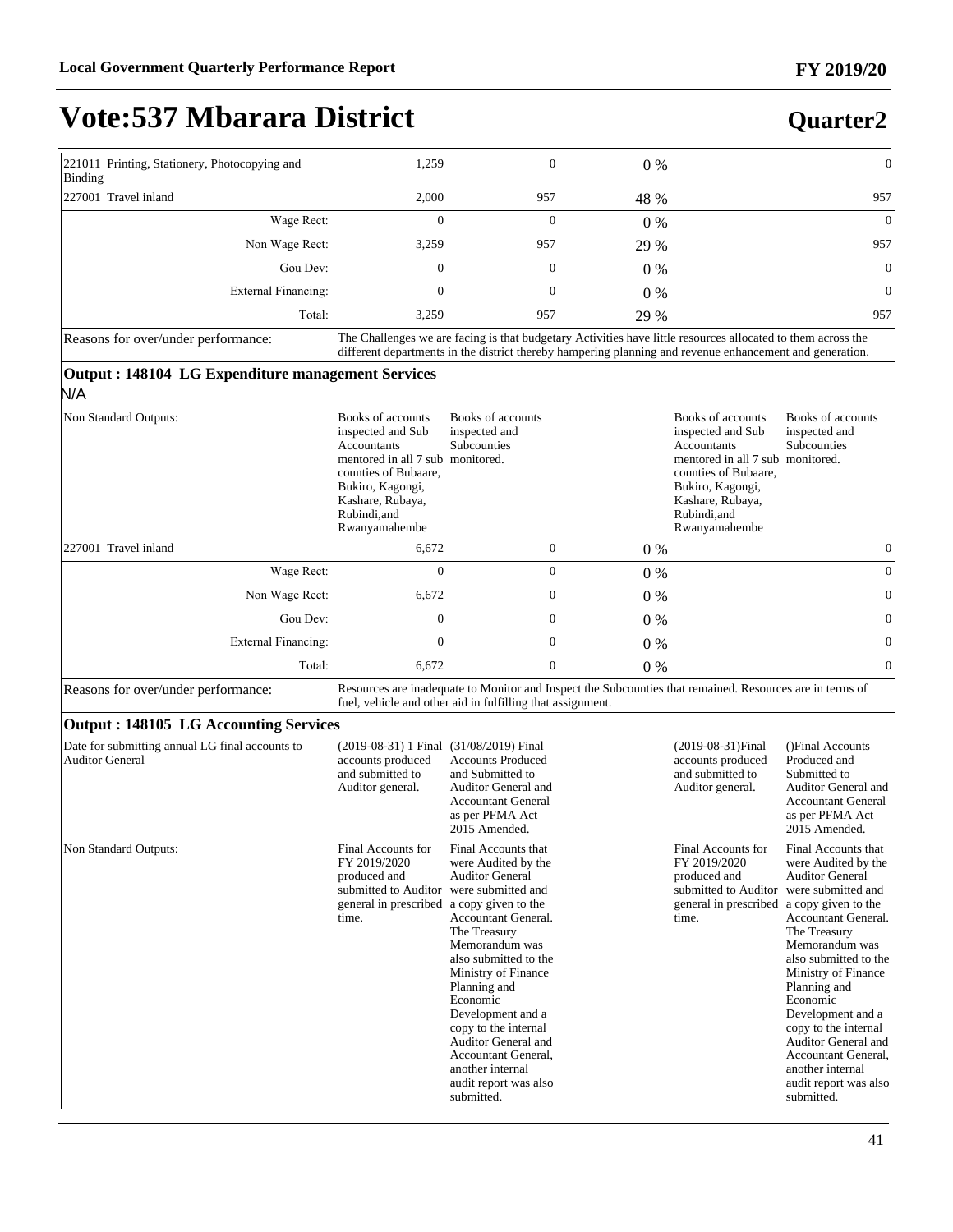# **Vote:537 Mbarara District**

| 221011 Printing, Stationery, Photocopying and<br>Binding | 700      | 0            | $0\%$       |                                                                                                                                                                                                                                   |
|----------------------------------------------------------|----------|--------------|-------------|-----------------------------------------------------------------------------------------------------------------------------------------------------------------------------------------------------------------------------------|
| 227001 Travel inland                                     | 7,300    | 2,371        | 32 %        | 1,160                                                                                                                                                                                                                             |
| Wage Rect:                                               | $\theta$ | $\mathbf{0}$ | $0\%$       | $\Omega$                                                                                                                                                                                                                          |
| Non Wage Rect:                                           | 8,000    | 2,371        | 30 %        | 1,160                                                                                                                                                                                                                             |
| Gou Dev:                                                 | 0        | $\Omega$     | $0\%$       |                                                                                                                                                                                                                                   |
| <b>External Financing:</b>                               |          | 0            | $0\%$       |                                                                                                                                                                                                                                   |
| Total:                                                   | 8,000    | 2,371        | <b>30 %</b> | 1,160                                                                                                                                                                                                                             |
| Reasons for over/under performance:                      |          |              |             | There is the issue of support staff and attachments to response of the audit issues raised by the internal auditor<br>general, the expenses for photocopying invoices and other attachments to accompany the report are enormous. |
| Total For Finance: Wage Rect:                            | 121,425  | 53,400       | 44 %        | 26,304                                                                                                                                                                                                                            |
| Non-Wage Reccurent:                                      | 80,101   | 38,111       | 48 %        | 22,523                                                                                                                                                                                                                            |
| GoU Dev:                                                 | 0        | 0            | 0 %         |                                                                                                                                                                                                                                   |
| Donor Dev:                                               | 0        | 0            | 0 %         |                                                                                                                                                                                                                                   |
| Grand Total:                                             | 201,526  | 91,511       | 45.4%       | 48,827                                                                                                                                                                                                                            |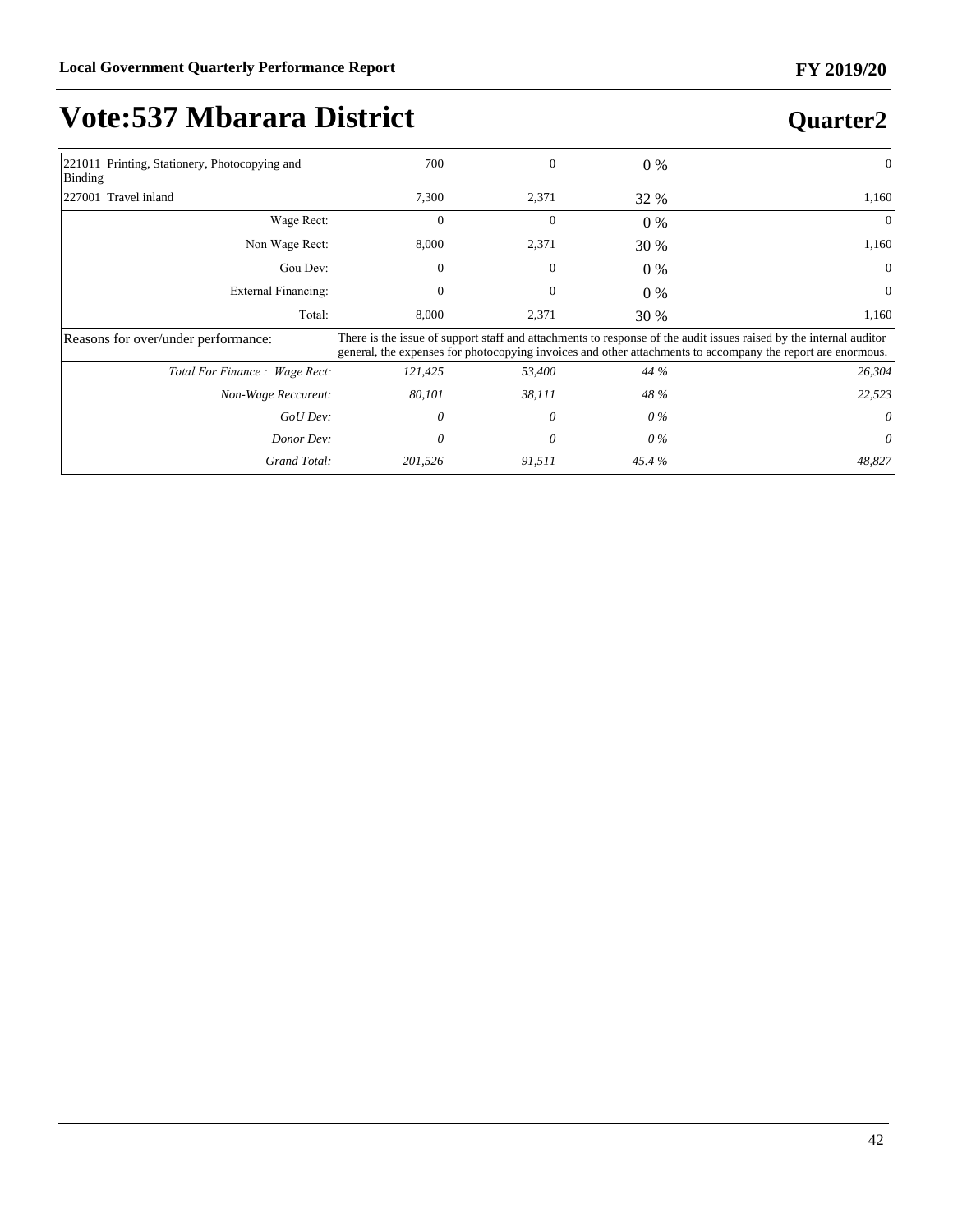### **Workplan : 3 Statutory Bodies**

| <b>Outputs and Performance Indicators</b><br>(Ushs Thousands) | Annual<br><b>Planned</b><br><b>Outputs</b>                                                                                                                 | <b>Cumulative</b><br>Output<br><b>Performance</b> | % Peformance | Quarterly<br><b>Planned</b><br><b>Outputs</b>                                                                                                              | Quarterly<br>Output<br><b>Performance</b> |  |  |  |  |  |
|---------------------------------------------------------------|------------------------------------------------------------------------------------------------------------------------------------------------------------|---------------------------------------------------|--------------|------------------------------------------------------------------------------------------------------------------------------------------------------------|-------------------------------------------|--|--|--|--|--|
|                                                               | <b>Programme: 1382 Local Statutory Bodies</b>                                                                                                              |                                                   |              |                                                                                                                                                            |                                           |  |  |  |  |  |
| <b>Higher LG Services</b>                                     |                                                                                                                                                            |                                                   |              |                                                                                                                                                            |                                           |  |  |  |  |  |
| <b>Output: 138201 LG Council Administration Services</b>      |                                                                                                                                                            |                                                   |              |                                                                                                                                                            |                                           |  |  |  |  |  |
| N/A                                                           |                                                                                                                                                            |                                                   |              |                                                                                                                                                            |                                           |  |  |  |  |  |
| Non Standard Outputs:                                         | Clerk to council<br>office managed<br>Government projects<br>monitored.<br>implemented $&$<br>supervised<br><b>Facilitation</b> for<br>council study tour. |                                                   |              | Clerk to council<br>office managed<br>Government projects<br>monitored,<br>implemented $&$<br>supervised<br><b>Facilitation</b> for<br>council study tour. |                                           |  |  |  |  |  |
| 211101 General Staff Salaries                                 | 178.961                                                                                                                                                    | 90.103                                            | 50 %         |                                                                                                                                                            | 45,438                                    |  |  |  |  |  |
| [211103 Allowances (Incl. Casuals, Temporary)                 | 6.000                                                                                                                                                      | 3,272                                             | 55 %         |                                                                                                                                                            | 1,922                                     |  |  |  |  |  |
| 221007 Books, Periodicals & Newspapers                        | 1.800                                                                                                                                                      | 612                                               | 34 %         |                                                                                                                                                            | 364                                       |  |  |  |  |  |
| 221009 Welfare and Entertainment                              | 7.680                                                                                                                                                      | 5,600                                             | 73 %         |                                                                                                                                                            | 3,051                                     |  |  |  |  |  |
| 221011 Printing, Stationery, Photocopying and<br>Binding      | 3,000                                                                                                                                                      | 1,374                                             | 46 %         |                                                                                                                                                            | 625                                       |  |  |  |  |  |
| 227001 Travel inland                                          | 12,108                                                                                                                                                     | 4,266                                             | 35 %         |                                                                                                                                                            | 2,576                                     |  |  |  |  |  |
| 227004 Fuel, Lubricants and Oils                              | 2,200                                                                                                                                                      | $\Omega$                                          | $0\%$        |                                                                                                                                                            | $\Omega$                                  |  |  |  |  |  |
| Wage Rect:                                                    | 178,961                                                                                                                                                    | 90,103                                            | 50 %         |                                                                                                                                                            | 45,438                                    |  |  |  |  |  |
| Non Wage Rect:                                                | 32,788                                                                                                                                                     | 15,124                                            | 46 %         |                                                                                                                                                            | 8,538                                     |  |  |  |  |  |
| Gou Dev:                                                      | $\overline{0}$                                                                                                                                             | $\Omega$                                          | $0\%$        |                                                                                                                                                            | $\mathbf{0}$                              |  |  |  |  |  |
| External Financing:                                           | $\mathbf{0}$                                                                                                                                               | $\overline{0}$                                    | $0\%$        |                                                                                                                                                            | $\mathbf{0}$                              |  |  |  |  |  |
| Total:                                                        | 211,749                                                                                                                                                    | 105,228                                           | 50 %         |                                                                                                                                                            | 53,975                                    |  |  |  |  |  |

Reasons for over/under performance:

#### **Output : 138202 LG Procurement Management Services** N/A

| Non Standard Outputs:                                       | Office of the unit<br>managed.<br>Contacts committee<br>meetings managed.<br>Advertisements and<br>general operations<br>facilitated.<br>Photocopier<br>purchased. |              |       | Office of the unit<br>managed.<br>Contacts committee<br>meetings managed.<br>Advertisements and<br>general operations<br>facilitated.<br>Photocopier<br>purchased. |
|-------------------------------------------------------------|--------------------------------------------------------------------------------------------------------------------------------------------------------------------|--------------|-------|--------------------------------------------------------------------------------------------------------------------------------------------------------------------|
| [211103 Allowances (Incl. Casuals, Temporary)               | 9,457                                                                                                                                                              | 4,786        | 51 %  | 3,316                                                                                                                                                              |
| 221001 Advertising and Public Relations                     | 6,000                                                                                                                                                              | 2,380        | 40 %  | 2,380                                                                                                                                                              |
| 221008 Computer supplies and Information<br>Technology (IT) | 6,000                                                                                                                                                              | $\mathbf{0}$ | $0\%$ | $\Omega$                                                                                                                                                           |
| 221009 Welfare and Entertainment                            | 1,480                                                                                                                                                              | 715          | 48 %  | 473                                                                                                                                                                |
| 221011 Printing, Stationery, Photocopying and<br>Binding    | 4,000                                                                                                                                                              | 4,405        | 110 % | 2,440                                                                                                                                                              |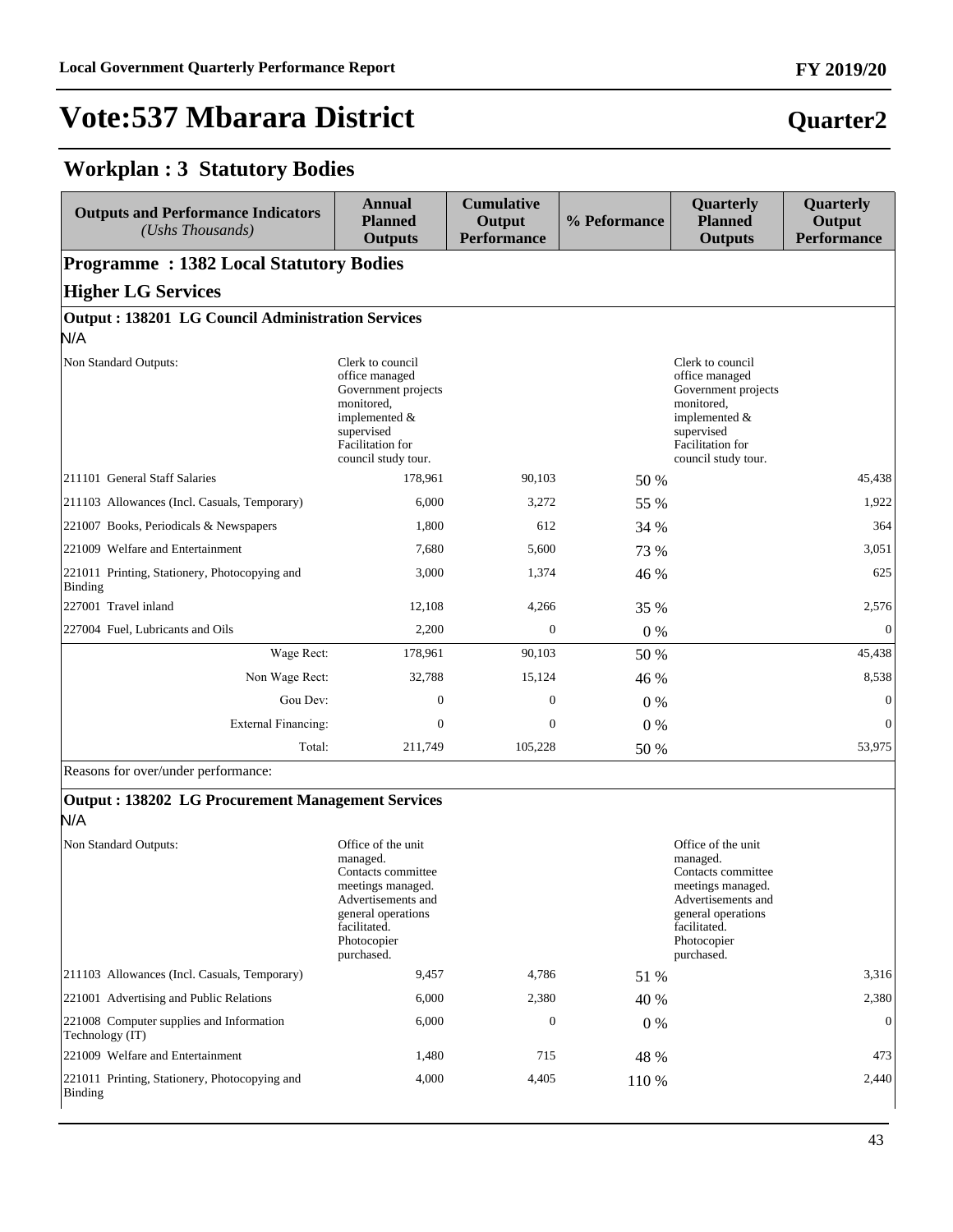# **Vote:537 Mbarara District**

| 223005 Electricity   |                     | 2,000            | 500              | 25 %  | $\mathbf{0}$ |
|----------------------|---------------------|------------------|------------------|-------|--------------|
| 227001 Travel inland |                     | 3,000            | 1,425            | 47 %  | 875          |
|                      | Wage Rect:          | 0                | $\mathbf{0}$     | $0\%$ | $\mathbf{0}$ |
|                      | Non Wage Rect:      | 31,937           | 14,211           | 44 %  | 9,484        |
|                      | Gou Dev:            | $\boldsymbol{0}$ | $\boldsymbol{0}$ | $0\%$ | $\mathbf{0}$ |
|                      | External Financing: | 0                | $\mathbf{0}$     | $0\%$ | $\mathbf{0}$ |
|                      | Total:              | 31,937           | 14,211           | 44 %  | 9,484        |

Reasons for over/under performance:

| <b>Output: 138203 LG Staff Recruitment Services</b>                                                               |                |       |                                                                                                                                                                                          |
|-------------------------------------------------------------------------------------------------------------------|----------------|-------|------------------------------------------------------------------------------------------------------------------------------------------------------------------------------------------|
|                                                                                                                   |                |       |                                                                                                                                                                                          |
| Office of the Service<br>managed.<br><b>Board</b> members<br>retainer fees paid<br>Board members<br>meetings paid |                |       | Office of the Service<br>Commission<br>managed.<br><b>Board members</b><br>retainer fees paid<br>Board members<br>meetings paid<br>Advertisements<br>made for the service<br>commission. |
| 28,810                                                                                                            | 11,149         | 39 %  | 5,579                                                                                                                                                                                    |
| 2,200                                                                                                             | $\mathbf{0}$   | $0\%$ | $\mathbf{0}$                                                                                                                                                                             |
| 1,200                                                                                                             | 720            | 60 %  | 408                                                                                                                                                                                      |
| 440                                                                                                               | 280            | 64 %  | 140                                                                                                                                                                                      |
| 4,800                                                                                                             | 2,461          | 51 %  | 1,284                                                                                                                                                                                    |
| 4,200                                                                                                             | 1,935          | 46 %  | 1,231                                                                                                                                                                                    |
| 2,100                                                                                                             | 720            | 34 %  | 390                                                                                                                                                                                      |
| 200                                                                                                               | $\mathbf{0}$   | $0\%$ | $\mathbf{0}$                                                                                                                                                                             |
| 50                                                                                                                | $\Omega$       | $0\%$ | $\mathbf{0}$                                                                                                                                                                             |
| 11,500                                                                                                            | 6,982          | 61 %  | 3,491                                                                                                                                                                                    |
| 2,000                                                                                                             | 3,000          | 150 % | 2,000                                                                                                                                                                                    |
| Wage Rect:<br>$\overline{0}$                                                                                      | $\overline{0}$ | $0\%$ | $\theta$                                                                                                                                                                                 |
| Non Wage Rect:<br>57,500                                                                                          | 27,247         | 47 %  | 14,523                                                                                                                                                                                   |
| Gou Dev:<br>$\overline{0}$                                                                                        | $\overline{0}$ | $0\%$ | $\mathbf{0}$                                                                                                                                                                             |
| <b>External Financing:</b><br>$\theta$                                                                            | $\Omega$       | $0\%$ | $\mathbf{0}$                                                                                                                                                                             |
| Total:<br>57,500                                                                                                  | 27,247         | 47 %  | 14,523                                                                                                                                                                                   |
|                                                                                                                   |                |       |                                                                                                                                                                                          |

Reasons for over/under performance:

#### **Output : 138204 LG Land Management Services**

| No. of land applications (registration, renewal, lease | $(400)$ nd    |
|--------------------------------------------------------|---------------|
| extensions) cleared                                    | applications  |
|                                                        | expected from |

 $11$ sub-counties and 6 divisions of Mbarara Municiplaity

() (100)100 Land applications made in 11 sub-counties and 6 ()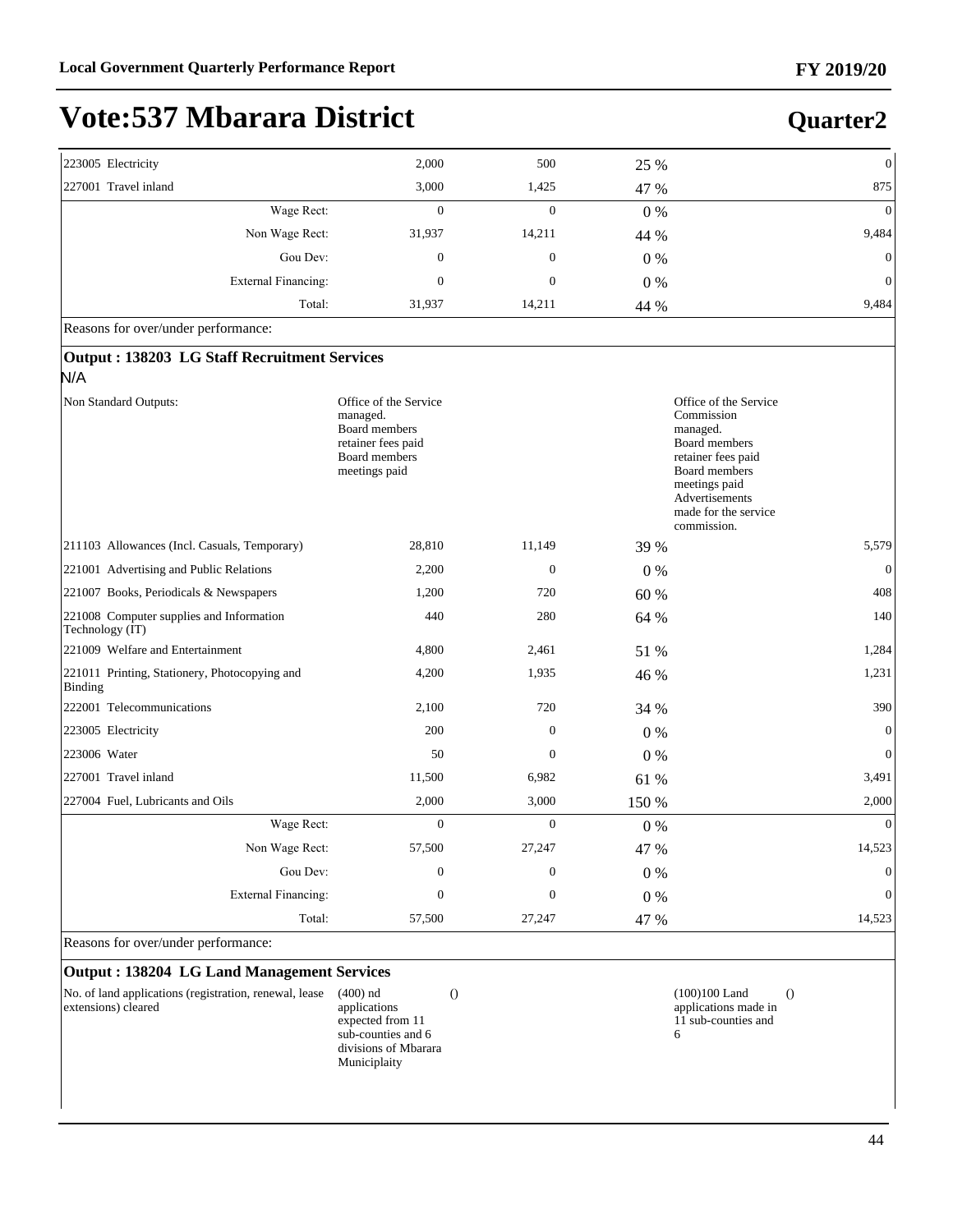### **Quarter2**

| No. of Land board meetings                               | (6) District Land<br><b>Board Meetings</b><br>Conducted.                                                             | $\left( \right)$ |       | (1) District Land<br><b>Board Meetings</b><br>Conducted.                                                             | $\left( \right)$ |
|----------------------------------------------------------|----------------------------------------------------------------------------------------------------------------------|------------------|-------|----------------------------------------------------------------------------------------------------------------------|------------------|
| Non Standard Outputs:                                    | Office activities<br>managed.<br>Land board<br>members retainer<br>fees paid.<br>Land board meetings<br>facilitated. |                  |       | Office activities<br>managed.<br>Land board<br>members retainer<br>fees paid.<br>Land board meetings<br>facilitated. |                  |
| 211103 Allowances (Incl. Casuals, Temporary)             | 11,100                                                                                                               | 7,891            | 71 %  |                                                                                                                      | 7,391            |
| 221009 Welfare and Entertainment                         | 1,000                                                                                                                | 400              | 40 %  |                                                                                                                      | 400              |
| 221011 Printing, Stationery, Photocopying and<br>Binding | 500                                                                                                                  | 250              | 50 %  |                                                                                                                      | 250              |
| 222001 Telecommunications                                | 320                                                                                                                  | 100              | 31 %  |                                                                                                                      | 100              |
| 227001 Travel inland                                     | 4,609                                                                                                                | 2,492            | 54 %  |                                                                                                                      | 2,492            |
| 227004 Fuel, Lubricants and Oils                         | 1,000                                                                                                                | 500              | 50 %  |                                                                                                                      | 500              |
| Wage Rect:                                               | $\mathbf{0}$                                                                                                         | $\mathbf{0}$     | $0\%$ |                                                                                                                      | $\theta$         |
| Non Wage Rect:                                           | 18,529                                                                                                               | 11,633           | 63 %  |                                                                                                                      | 11,133           |
| Gou Dev:                                                 | $\mathbf{0}$                                                                                                         | $\mathbf{0}$     | $0\%$ |                                                                                                                      | $\mathbf{0}$     |
| <b>External Financing:</b>                               | $\mathbf{0}$                                                                                                         | $\mathbf{0}$     | $0\%$ |                                                                                                                      | $\mathbf{0}$     |
| Total:                                                   | 18,529                                                                                                               | 11,633           | 63 %  |                                                                                                                      | 11,133           |

Reasons for over/under performance:

| Output: 138205 LG Financial Accountability               |                                                                                                          |              |       |                                                                                                    |                  |
|----------------------------------------------------------|----------------------------------------------------------------------------------------------------------|--------------|-------|----------------------------------------------------------------------------------------------------|------------------|
| No. of Auditor Generals queries reviewed per LG          | $(4)$ 4 quarterly PAC $()$<br>reports submitted to<br>local governments<br>public accounts<br>committee. |              |       | $(1)1$ quarterly PAC<br>reports submitted to<br>local governments<br>public accounts<br>committee. | $\Omega$         |
| No. of LG PAC reports discussed by Council               | $(4)$ 4 quarterly PAC $()$<br>reports discussed by<br>council                                            |              |       | ()1 quarterly PAC<br>reports discussed by<br>council                                               | $\left( \right)$ |
| Non Standard Outputs:                                    | Office activities<br>managed.<br>District public<br>accounts committee<br>facilitated                    |              |       | Office activities<br>managed.<br>District public<br>accounts committee<br>facilitated              |                  |
| 211103 Allowances (Incl. Casuals, Temporary)             | 9,550                                                                                                    | $\mathbf{0}$ | $0\%$ |                                                                                                    | $\mathbf{0}$     |
| 221009 Welfare and Entertainment                         | 800                                                                                                      | 100          | 13 %  |                                                                                                    | $\mathbf{0}$     |
| 221011 Printing, Stationery, Photocopying and<br>Binding | 1,000                                                                                                    | $\mathbf{0}$ | $0\%$ |                                                                                                    | $\mathbf{0}$     |
| 222001 Telecommunications                                | 200                                                                                                      | $\mathbf{0}$ | $0\%$ |                                                                                                    | $\boldsymbol{0}$ |
| 227001 Travel inland                                     | 3,357                                                                                                    | $\mathbf{0}$ | $0\%$ |                                                                                                    | $\overline{0}$   |
| Wage Rect:                                               | $\mathbf{0}$                                                                                             | $\mathbf{0}$ | $0\%$ |                                                                                                    | $\overline{0}$   |
| Non Wage Rect:                                           | 14,907                                                                                                   | 100          | $1\%$ |                                                                                                    | $\overline{0}$   |
| Gou Dev:                                                 | 0                                                                                                        | $\mathbf{0}$ | 0%    |                                                                                                    | $\mathbf{0}$     |
| <b>External Financing:</b>                               | $\Omega$                                                                                                 | $\Omega$     | $0\%$ |                                                                                                    | $\mathbf{0}$     |
| Total:                                                   | 14,907                                                                                                   | 100          | 1 %   |                                                                                                    | $\mathbf{0}$     |

Reasons for over/under performance: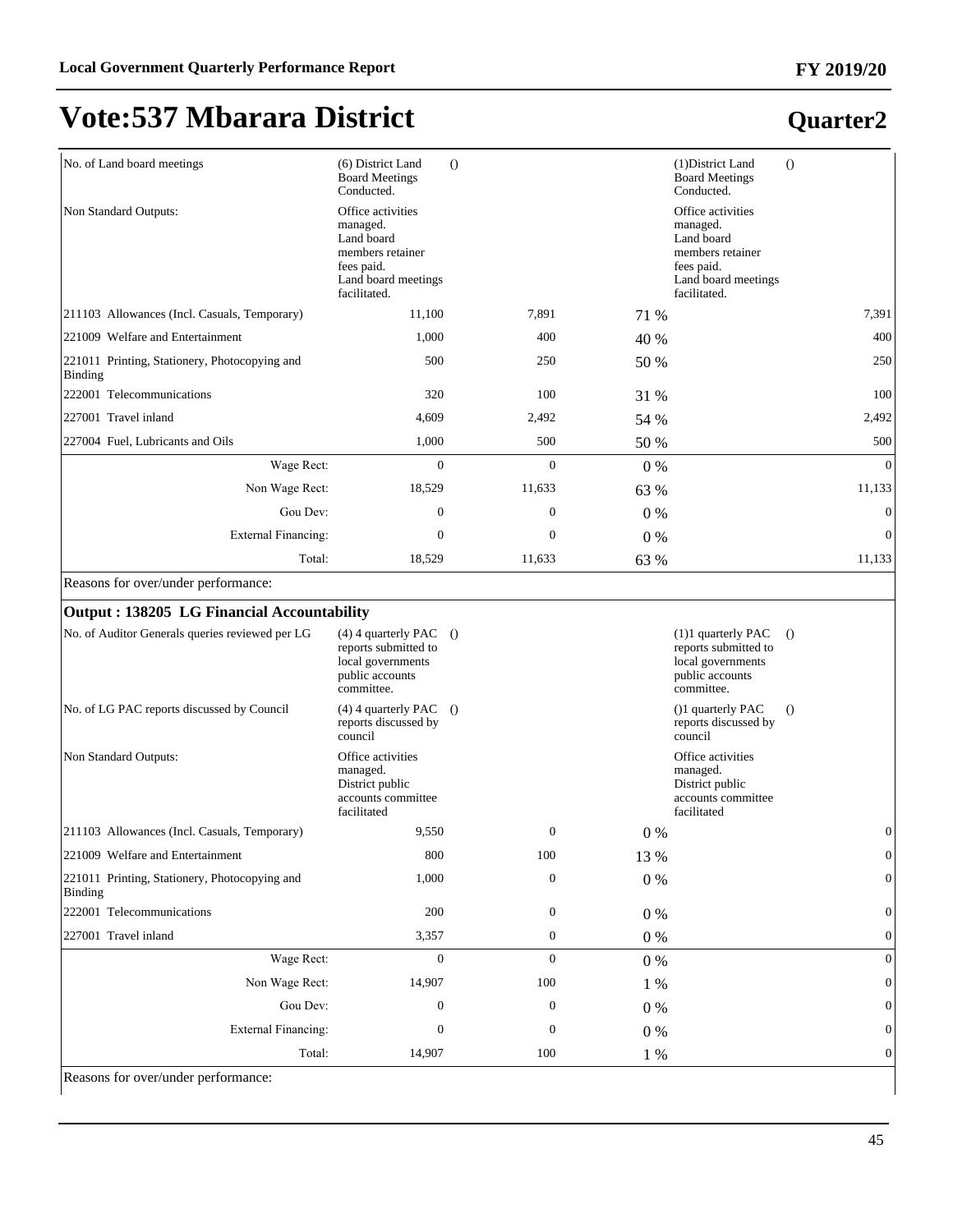### **Quarter2**

### **Workplan : 3 Statutory Bodies**

| <b>Outputs and Performance Indicators</b><br>(Ushs Thousands)  | <b>Annual</b><br><b>Planned</b><br><b>Outputs</b>                                                                                                                                                                     | <b>Cumulative</b><br>Output<br><b>Performance</b> | % Peformance | Quarterly<br><b>Planned</b><br><b>Outputs</b>                                                                                                                                                                        | Quarterly<br>Output<br><b>Performance</b> |
|----------------------------------------------------------------|-----------------------------------------------------------------------------------------------------------------------------------------------------------------------------------------------------------------------|---------------------------------------------------|--------------|----------------------------------------------------------------------------------------------------------------------------------------------------------------------------------------------------------------------|-------------------------------------------|
| Output: 138206 LG Political and executive oversight            |                                                                                                                                                                                                                       |                                                   |              |                                                                                                                                                                                                                      |                                           |
| No of minutes of Council meetings with relevant<br>resolutions | $(12)$ 12 meetings<br>held in year for<br>executive members                                                                                                                                                           | $\bigcirc$                                        |              | $(3)$ 3 meetings held<br>in year for executive<br>members                                                                                                                                                            | $\Omega$                                  |
| Non Standard Outputs:                                          | Nights for executive<br>members paid.<br>Fuel for facilitating<br>executive members<br>paid.<br>Chairmans pledges<br>paid.<br>Chairmans M/V<br>Reapaired<br>Airtime for<br>executive members<br>speakers office. paid |                                                   |              | Nights for executive<br>members paid.<br>Fuel for facilitating<br>executive members<br>paid.<br>Chairmans pledges<br>paid.<br>Chairmans M/V<br>Repaired<br>Airtime for<br>executive members<br>speakers office. paid |                                           |
| 222001 Telecommunications                                      | 6,000                                                                                                                                                                                                                 | 2,814                                             | 47 %         |                                                                                                                                                                                                                      | 1,668                                     |
| 227001 Travel inland                                           | 25,540                                                                                                                                                                                                                | 13,075                                            | 51 %         |                                                                                                                                                                                                                      | 11,951                                    |
| 227004 Fuel, Lubricants and Oils                               | 65,580                                                                                                                                                                                                                | 16,800                                            | 26 %         |                                                                                                                                                                                                                      | 7,200                                     |
| 282101 Donations                                               | 5,600                                                                                                                                                                                                                 | 3,000                                             | 54 %         |                                                                                                                                                                                                                      | 1,500                                     |
| Wage Rect:                                                     | $\mathbf{0}$                                                                                                                                                                                                          | $\overline{0}$                                    | 0%           |                                                                                                                                                                                                                      | $\theta$                                  |
| Non Wage Rect:                                                 | 102,720                                                                                                                                                                                                               | 35,689                                            | 35 %         |                                                                                                                                                                                                                      | 22,319                                    |
| Gou Dev:                                                       | $\boldsymbol{0}$                                                                                                                                                                                                      | $\boldsymbol{0}$                                  | $0\%$        |                                                                                                                                                                                                                      | $\boldsymbol{0}$                          |
| <b>External Financing:</b>                                     | $\boldsymbol{0}$                                                                                                                                                                                                      | $\boldsymbol{0}$                                  | 0%           |                                                                                                                                                                                                                      | $\mathbf{0}$                              |
| Total:                                                         | 102,720                                                                                                                                                                                                               | 35,689                                            | 35 %         |                                                                                                                                                                                                                      | 22,319                                    |
| Reasons for over/under performance:                            |                                                                                                                                                                                                                       |                                                   |              |                                                                                                                                                                                                                      |                                           |
| <b>Output: 138207 Standing Committees Services</b><br>N/A      |                                                                                                                                                                                                                       |                                                   |              |                                                                                                                                                                                                                      |                                           |
| Non Standard Outputs:                                          | Council, sectoral<br>committee &<br>business committee<br>meetings facilitated.<br>PWDs helpers and<br>Chief whip<br>allowances paid.                                                                                 |                                                   |              | Council, Sectoral<br>committee; business<br>committe meetings<br>facilitated.<br>PWDs helpers and<br>Chief whip<br>allowances paid.                                                                                  |                                           |
| 211103 Allowances (Incl. Casuals, Temporary)                   | 261,452                                                                                                                                                                                                               | 103,962                                           | 40 %         |                                                                                                                                                                                                                      | 72,630                                    |
| 227001 Travel inland                                           | 1,979                                                                                                                                                                                                                 | $\boldsymbol{0}$                                  | $0\ \%$      |                                                                                                                                                                                                                      | $\mathbf{0}$                              |
| Wage Rect:                                                     | $\boldsymbol{0}$                                                                                                                                                                                                      | $\boldsymbol{0}$                                  | $0\ \%$      |                                                                                                                                                                                                                      | $\mathbf{0}$                              |
| Non Wage Rect:                                                 | 263,431                                                                                                                                                                                                               | 103,962                                           | 39 %         |                                                                                                                                                                                                                      | 72,630                                    |
| Gou Dev:                                                       | $\boldsymbol{0}$                                                                                                                                                                                                      | $\boldsymbol{0}$                                  | $0\%$        |                                                                                                                                                                                                                      | $\boldsymbol{0}$                          |
| <b>External Financing:</b>                                     | $\boldsymbol{0}$                                                                                                                                                                                                      | $\boldsymbol{0}$                                  | $0\ \%$      |                                                                                                                                                                                                                      | $\boldsymbol{0}$                          |
| Total:                                                         | 263,431                                                                                                                                                                                                               | 103,962                                           | 39 %         |                                                                                                                                                                                                                      | 72,630                                    |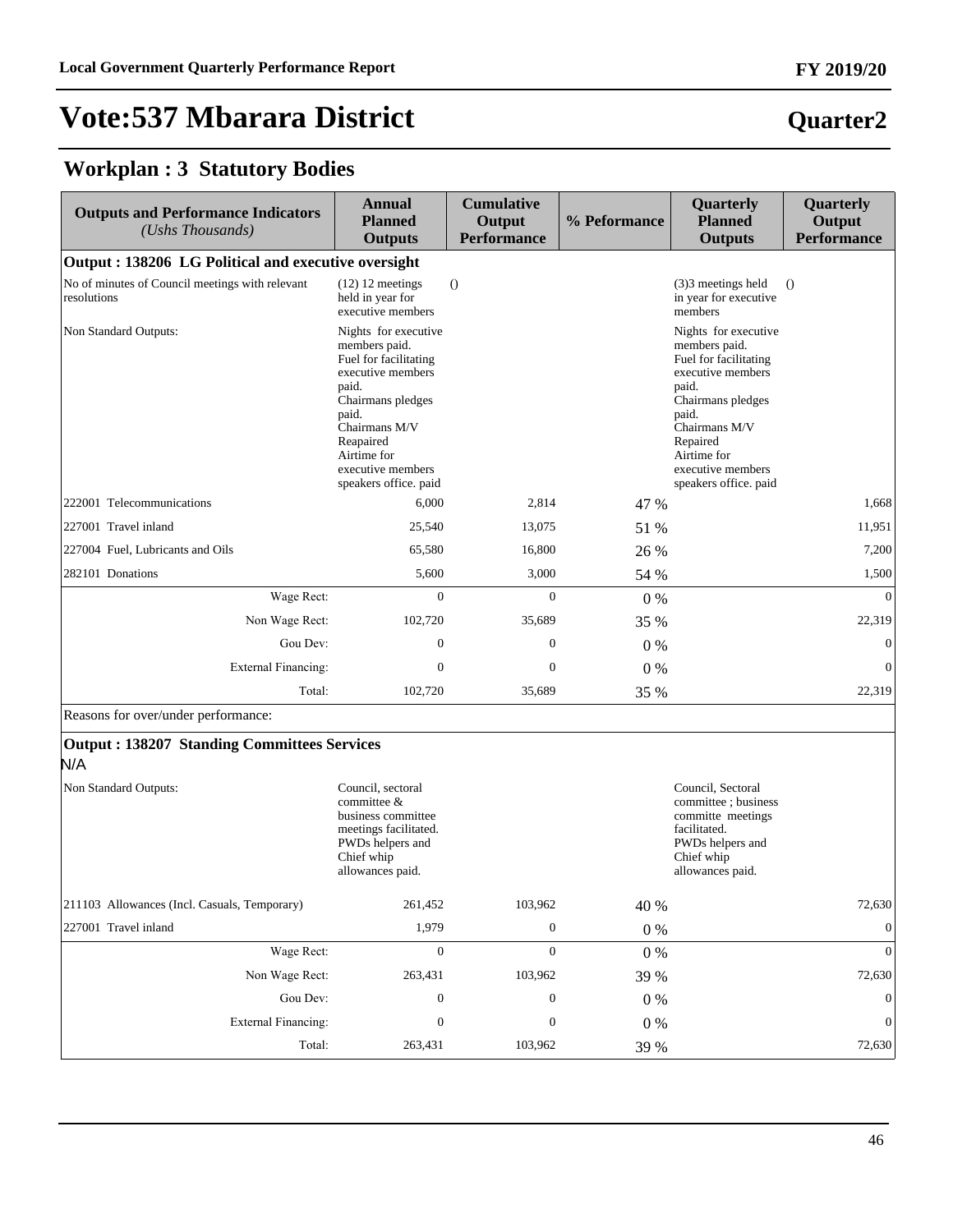#### **FY 2019/20**

# **Vote:537 Mbarara District**

### **Workplan : 3 Statutory Bodies**

| <b>Outputs and Performance Indicators</b><br>$(Ushs$ Thousands) | Annual<br><b>Planned</b><br><b>Outputs</b> | <b>Cumulative</b><br>Output<br><b>Performance</b> | % Peformance | <b>Ouarterly</b><br><b>Planned</b><br><b>Outputs</b> | <b>Ouarterly</b><br>Output<br><b>Performance</b> |
|-----------------------------------------------------------------|--------------------------------------------|---------------------------------------------------|--------------|------------------------------------------------------|--------------------------------------------------|
| Reasons for over/under performance:                             |                                            |                                                   |              |                                                      |                                                  |
| Total For Statutory Bodies: Wage Rect:                          | 178,961                                    | 90,103                                            | 50 %         |                                                      | 45,438                                           |
| Non-Wage Reccurent:                                             | 521,812                                    | 207,966                                           | 40 %         |                                                      | 138,626                                          |
| GoU Dev:                                                        | 0                                          | 0                                                 | $0\%$        |                                                      | 0                                                |
| Donor Dev:                                                      | 0                                          | 0                                                 | $0\%$        |                                                      | 0                                                |
| Grand Total:                                                    | 700,773                                    | 298.069                                           | 42.5 $%$     |                                                      | 184,064                                          |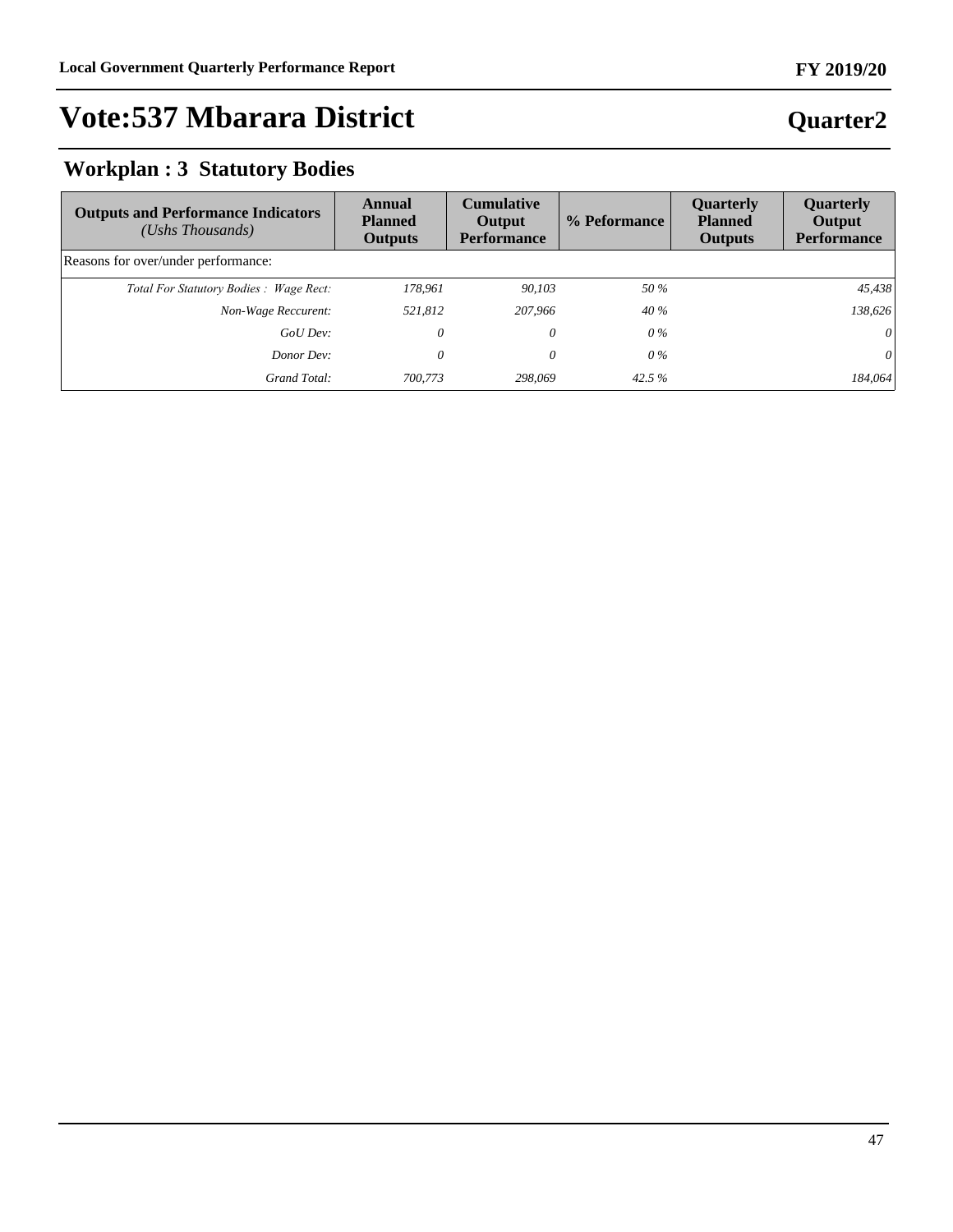# **Quarter2**

### **Workplan : 4 Production and Marketing**

| <b>Outputs and Performance Indicators</b><br>(Ushs Thousands) | <b>Annual</b><br><b>Planned</b><br><b>Outputs</b>                                                                                                                                                                                                                                                                                                                                                                                                                                                                                                                                                                                                               | <b>Cumulative</b><br>Output<br><b>Performance</b>                                                                                                                                                                                                                            | % Peformance | Quarterly<br><b>Planned</b><br><b>Outputs</b>                                                                                                                                                                                                                                                                                                                                                                                                                 | Quarterly<br>Output<br><b>Performance</b>                                                                                                                                                                                                                                                 |
|---------------------------------------------------------------|-----------------------------------------------------------------------------------------------------------------------------------------------------------------------------------------------------------------------------------------------------------------------------------------------------------------------------------------------------------------------------------------------------------------------------------------------------------------------------------------------------------------------------------------------------------------------------------------------------------------------------------------------------------------|------------------------------------------------------------------------------------------------------------------------------------------------------------------------------------------------------------------------------------------------------------------------------|--------------|---------------------------------------------------------------------------------------------------------------------------------------------------------------------------------------------------------------------------------------------------------------------------------------------------------------------------------------------------------------------------------------------------------------------------------------------------------------|-------------------------------------------------------------------------------------------------------------------------------------------------------------------------------------------------------------------------------------------------------------------------------------------|
| <b>Programme: 0181 Agricultural Extension Services</b>        |                                                                                                                                                                                                                                                                                                                                                                                                                                                                                                                                                                                                                                                                 |                                                                                                                                                                                                                                                                              |              |                                                                                                                                                                                                                                                                                                                                                                                                                                                               |                                                                                                                                                                                                                                                                                           |
| <b>Higher LG Services</b>                                     |                                                                                                                                                                                                                                                                                                                                                                                                                                                                                                                                                                                                                                                                 |                                                                                                                                                                                                                                                                              |              |                                                                                                                                                                                                                                                                                                                                                                                                                                                               |                                                                                                                                                                                                                                                                                           |
| <b>Output: 018101 Extension Worker Services</b><br>N/A        |                                                                                                                                                                                                                                                                                                                                                                                                                                                                                                                                                                                                                                                                 |                                                                                                                                                                                                                                                                              |              |                                                                                                                                                                                                                                                                                                                                                                                                                                                               |                                                                                                                                                                                                                                                                                           |
|                                                               |                                                                                                                                                                                                                                                                                                                                                                                                                                                                                                                                                                                                                                                                 |                                                                                                                                                                                                                                                                              |              |                                                                                                                                                                                                                                                                                                                                                                                                                                                               |                                                                                                                                                                                                                                                                                           |
| Non Standard Outputs:                                         | Salaries for<br>agricultural<br>extension workers<br>paid for all 12<br>months<br>Agricultural<br>extension activities<br>monitored by district counties of Rubaya,<br>Administration<br>Agricultural<br>extension activities<br>monitored by<br>DPMO and Sub<br>sector Heads<br>Animal disease<br>samples collected<br>and analyzed in the<br>lab.<br>Agricultural<br>production data<br>collected and<br>analyzed<br>national Workshops<br>and factions<br>attended by<br>extension workers,<br>DPMO and sub<br>sector heads<br>National agricultural<br>show attended by<br>farmers and<br>technical staff.<br>Vehicles and<br>motorcycles<br>maintained and | paid salaries for all<br>extension staff for 3<br>months<br>DPMO and sub<br>sewctor heads<br>monitored Extension<br>activities in sub<br>Bukiro, Kagongi,<br>Rwanyamahembe,<br>and Bubaare<br>animal diseas<br>samples colected<br>District wide and<br>analyzed in the lab. |              | paying salaries for<br>Agricultural<br>extension staff for 3 months<br>moths<br>DPMO and Sub<br>sector heads<br>monitoring<br>Agricultural<br>extension activities<br>in 4 sub counties<br>collecting animal<br>Disease sample and<br>analyzed in the Lab<br>as cases happen<br>collecting and<br>analyzing<br>Agricultural data in<br>major enterprises<br>attending National<br>Workshops and<br>functions by DPMO<br>and Technical staff<br>as they happen | paid salaries for all<br>extension staff for 3<br>DPMO and sub<br>sewctor heads<br>monitored Extension<br>activities in sub<br>counties of Rubaya,<br>Bukiro, Kagongi,<br>Rwanyamahembe,<br>and Bubaare<br>animal diseas<br>samples colected<br>District wide and<br>analyzed in the lab. |
|                                                               | serviced<br>Agricultural<br>advisory services<br>provided at sub<br>county level                                                                                                                                                                                                                                                                                                                                                                                                                                                                                                                                                                                |                                                                                                                                                                                                                                                                              |              |                                                                                                                                                                                                                                                                                                                                                                                                                                                               |                                                                                                                                                                                                                                                                                           |
|                                                               | Priority commodities<br>and breeds promoted<br>and commercialised<br>along the value<br>chain                                                                                                                                                                                                                                                                                                                                                                                                                                                                                                                                                                   |                                                                                                                                                                                                                                                                              |              |                                                                                                                                                                                                                                                                                                                                                                                                                                                               |                                                                                                                                                                                                                                                                                           |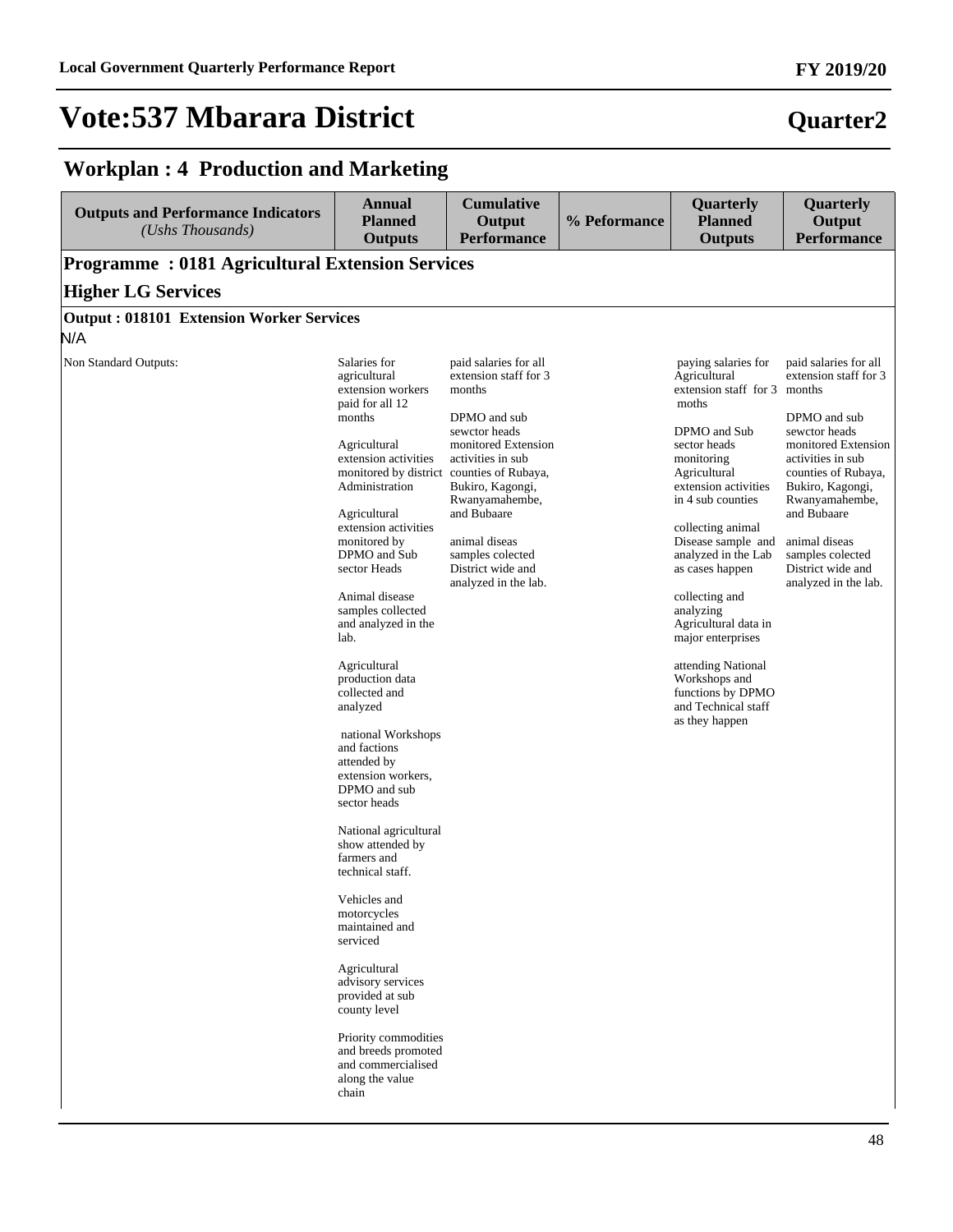|                                                          | Farmer households<br>and farmer<br>organizations<br>profiled<br>quarterly planing<br>and review meetings<br>conducted<br>Exchange visits,<br>field days and study<br>visits conducted<br>field demonstration<br>kits and materials<br>procured<br>stationery for<br>extension workers<br>procured |                  |       |                  |
|----------------------------------------------------------|---------------------------------------------------------------------------------------------------------------------------------------------------------------------------------------------------------------------------------------------------------------------------------------------------|------------------|-------|------------------|
| 211101 General Staff Salaries                            | 481,384                                                                                                                                                                                                                                                                                           | 238,569          | 50 %  | 118,245          |
| 221002 Workshops and Seminars                            | 24,130                                                                                                                                                                                                                                                                                            | $\boldsymbol{0}$ | $0\%$ | $\boldsymbol{0}$ |
| 221009 Welfare and Entertainment                         | 2,120                                                                                                                                                                                                                                                                                             | 1,766            | 83 %  | 1,238            |
| 221011 Printing, Stationery, Photocopying and<br>Binding | 2,600                                                                                                                                                                                                                                                                                             | 610              | 23 %  | 610              |
| 221012 Small Office Equipment                            | 1,800                                                                                                                                                                                                                                                                                             | $\mathbf{0}$     | $0\%$ | $\boldsymbol{0}$ |
| 222001 Telecommunications                                | 2,280                                                                                                                                                                                                                                                                                             | 380              | 17 %  | 380              |
| 224006 Agricultural Supplies                             | 7,000                                                                                                                                                                                                                                                                                             | 1,750            | 25 %  | 1,750            |
| 227001 Travel inland                                     | 46,751                                                                                                                                                                                                                                                                                            | 10,236           | 22 %  | 9,872            |
| 227004 Fuel, Lubricants and Oils                         | 37,186                                                                                                                                                                                                                                                                                            | 11,047           | 30 %  | 11,047           |
| 228002 Maintenance - Vehicles                            | 10,600                                                                                                                                                                                                                                                                                            | 2,800            | 26 %  | 2,800            |
| Wage Rect:                                               | 481,384                                                                                                                                                                                                                                                                                           | 238,569          | 50 %  | 118,245          |
| Non Wage Rect:                                           | 134,467                                                                                                                                                                                                                                                                                           | 28,590           | 21 %  | 27,698           |
| Gou Dev:                                                 | $\boldsymbol{0}$                                                                                                                                                                                                                                                                                  | $\boldsymbol{0}$ | $0\%$ | $\boldsymbol{0}$ |
| <b>External Financing:</b>                               | $\boldsymbol{0}$                                                                                                                                                                                                                                                                                  | $\boldsymbol{0}$ | $0\%$ | $\mathbf{0}$     |
| Total:                                                   | 615,852                                                                                                                                                                                                                                                                                           | 267,158          | 43 %  | 145,943          |

Reasons for over/under performance: other activities curried forward

#### **Capital Purchases**

**Output : 018175 Non Standard Service Delivery Capital** N/A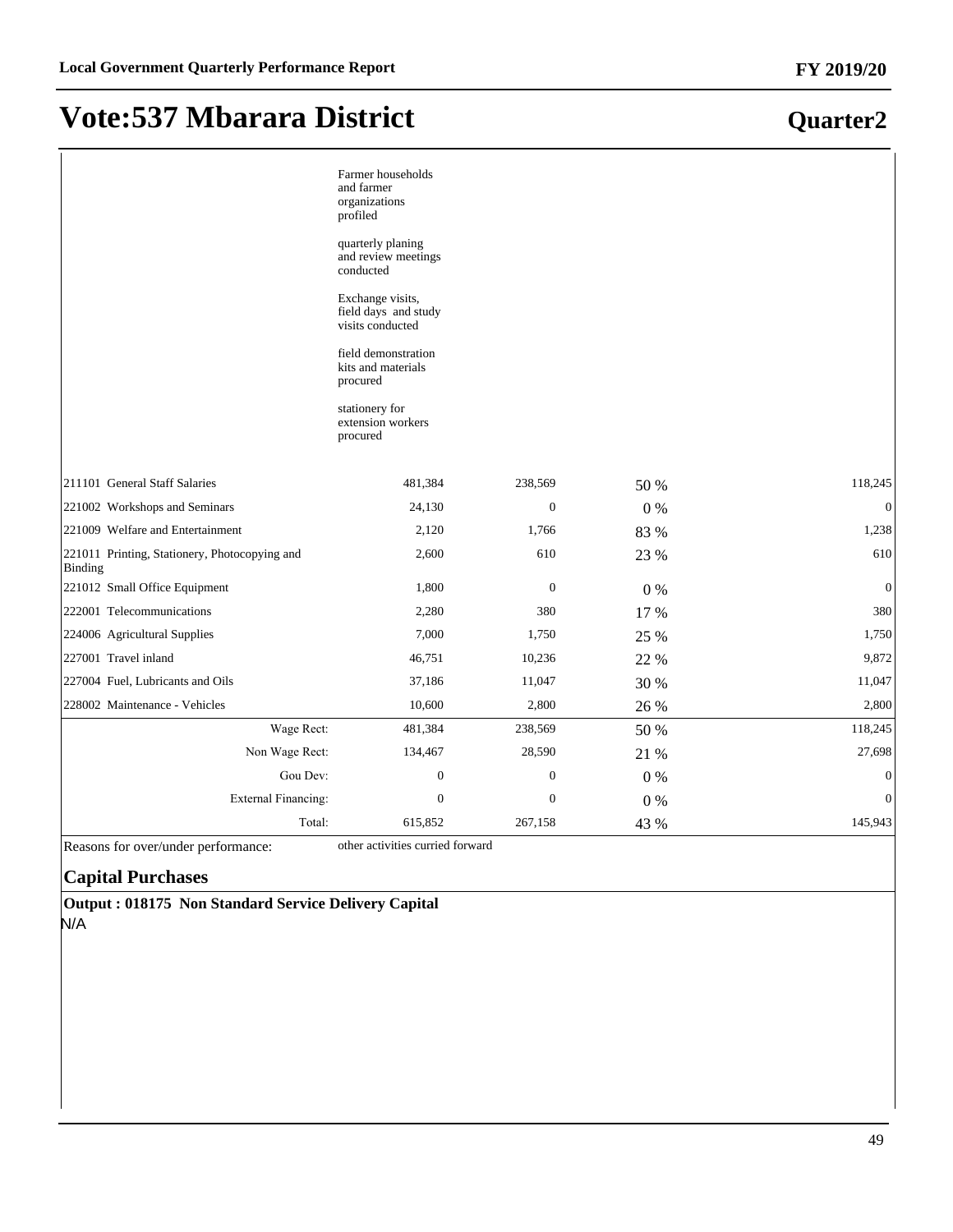### **Quarter2**

| Non Standard Outputs:                                          | Two motorcycles<br>procured                                                                    |                  | procuring two<br>motorcycles |                                                                                        |
|----------------------------------------------------------------|------------------------------------------------------------------------------------------------|------------------|------------------------------|----------------------------------------------------------------------------------------|
|                                                                | one aquaculture<br>demonstration center<br>established<br>Water tank procured<br>and Installed |                  |                              | establishing one<br>aquaculture<br>Demonstration<br>center<br>Procuring and            |
|                                                                | Filling cabinet and a<br>table procured                                                        |                  |                              | istalling a Tank at<br>Animal clinic<br>procuring one filling<br>cabinet and one table |
| 281504 Monitoring, Supervision & Appraisal of<br>capital works | 1,820                                                                                          | 127              | 7 %                          | 127                                                                                    |
| 312104 Other Structures                                        | 18,930                                                                                         | $\boldsymbol{0}$ | $0\%$                        | $\mathbf{0}$                                                                           |
| 312201 Transport Equipment                                     | 22,749                                                                                         | $\boldsymbol{0}$ | $0\%$                        | $\mathbf{0}$                                                                           |
| 312203 Furniture & Fixtures                                    | 1,500                                                                                          | $\boldsymbol{0}$ | $0\%$                        | $\boldsymbol{0}$                                                                       |
| Wage Rect:                                                     | $\mathbf{0}$                                                                                   | $\overline{0}$   | $0\%$                        | $\mathbf{0}$                                                                           |
| Non Wage Rect:                                                 | 0                                                                                              | $\boldsymbol{0}$ | $0\%$                        | $\mathbf{0}$                                                                           |
| Gou Dev:                                                       | 44,999                                                                                         | 127              | $0\%$                        | 127                                                                                    |
| <b>External Financing:</b>                                     | $\mathbf{0}$                                                                                   | $\mathbf{0}$     | $0\%$                        | $\mathbf{0}$                                                                           |
| Total:                                                         | 44,999                                                                                         | 127              | $0\%$                        | 127                                                                                    |

Reasons for over/under performance:

#### **Programme : 0182 District Production Services**

#### **Higher LG Services**

#### **Output : 018201 Cattle Based Supervision (Slaughter slabs, cattle dips, holding grounds)**

N/A

| Non Standard Outputs:        | Supervising and<br>backstopping<br>Veterinary extension<br>workers in sub<br>counties<br>laboratory<br>consumables<br>procured | supervised extension<br>workes activities in<br>Bubaare,<br>Rwanyamabembe, K<br>agongi, Kashare and<br>Rubindi Sub<br>counties<br>All Required Lab<br>consumables |       | supervising and<br>backstopping<br>Veterinary<br><b>Extension workers</b><br>in Sub counties<br>Procuring Lab.<br>consumables<br>collecting Vaccines, | supervised extension<br>workes activities in<br>Bubaare,<br>Rwanyamabembe, K<br>agongi, Kashare and<br>Rubindi Sub<br>counties<br>All Required Lab<br>consumables |
|------------------------------|--------------------------------------------------------------------------------------------------------------------------------|-------------------------------------------------------------------------------------------------------------------------------------------------------------------|-------|-------------------------------------------------------------------------------------------------------------------------------------------------------|-------------------------------------------------------------------------------------------------------------------------------------------------------------------|
|                              | Vaccines, reagents<br>and permits                                                                                              | procured such as                                                                                                                                                  |       | Reagents and<br>Permits from                                                                                                                          | procured such as                                                                                                                                                  |
|                              | collected from<br>Entebbe.                                                                                                     | Water and<br>Electricity bills for                                                                                                                                |       | Entebbe                                                                                                                                               | Water and<br>Electricity bills for                                                                                                                                |
|                              |                                                                                                                                | Veterinary lab<br>Procured.                                                                                                                                       |       | Paying Electricity<br>and Water bills.                                                                                                                | Veterinary lab<br>Procured.                                                                                                                                       |
| 223005 Electricity           | 4,665                                                                                                                          | 1,166                                                                                                                                                             | 25 %  |                                                                                                                                                       | 1,166                                                                                                                                                             |
| 223006 Water                 | 1,000                                                                                                                          | $\Omega$                                                                                                                                                          | $0\%$ |                                                                                                                                                       | $\Omega$                                                                                                                                                          |
| 224006 Agricultural Supplies | 3,000                                                                                                                          | 250                                                                                                                                                               | 8 %   |                                                                                                                                                       | $\overline{0}$                                                                                                                                                    |
| 227001 Travel inland         | 460                                                                                                                            | $\mathbf{0}$                                                                                                                                                      | $0\%$ |                                                                                                                                                       | $\theta$                                                                                                                                                          |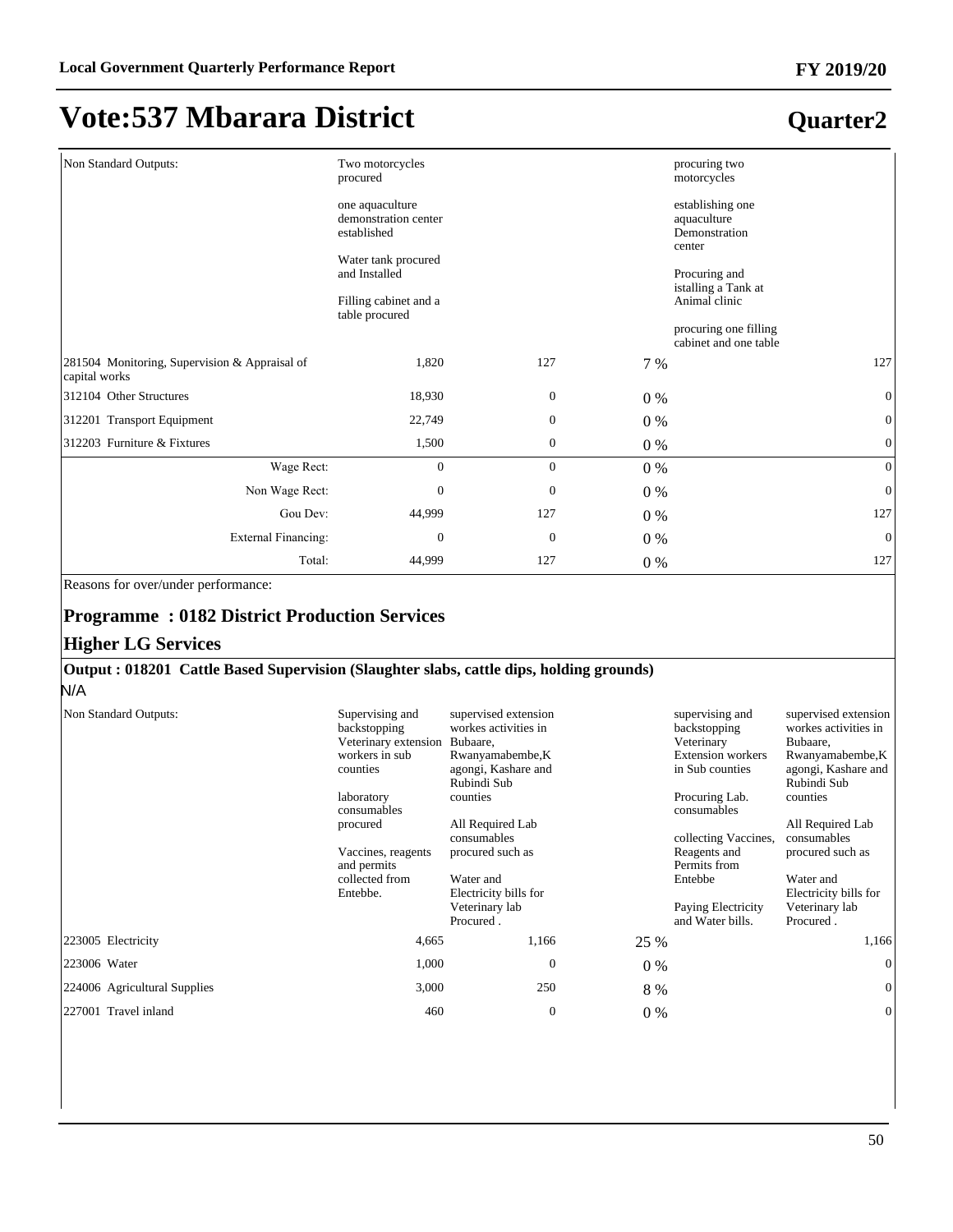# **Vote:537 Mbarara District**

| 227004 Fuel, Lubricants and Oils                          | 540                                                                                           | $\boldsymbol{0}$                                                                                                                                   | 0%    |                                                                                                      | $\boldsymbol{0}$                                                                                                                                   |
|-----------------------------------------------------------|-----------------------------------------------------------------------------------------------|----------------------------------------------------------------------------------------------------------------------------------------------------|-------|------------------------------------------------------------------------------------------------------|----------------------------------------------------------------------------------------------------------------------------------------------------|
| Wage Rect:                                                | $\mathbf{0}$                                                                                  | $\overline{0}$                                                                                                                                     | 0%    |                                                                                                      | $\boldsymbol{0}$                                                                                                                                   |
| Non Wage Rect:                                            | 9,665                                                                                         | 1,416                                                                                                                                              | 15 %  |                                                                                                      | 1,166                                                                                                                                              |
| Gou Dev:                                                  | $\boldsymbol{0}$                                                                              | $\boldsymbol{0}$                                                                                                                                   | $0\%$ |                                                                                                      | $\mathbf{0}$                                                                                                                                       |
| <b>External Financing:</b>                                | $\mathbf{0}$                                                                                  | $\boldsymbol{0}$                                                                                                                                   | 0%    |                                                                                                      | $\boldsymbol{0}$                                                                                                                                   |
| Total:                                                    | 9,665                                                                                         | 1,416                                                                                                                                              | 15 %  |                                                                                                      | 1,166                                                                                                                                              |
| Reasons for over/under performance:                       | done as planned                                                                               |                                                                                                                                                    |       |                                                                                                      |                                                                                                                                                    |
| Output: 018204 Fisheries regulation<br>N/A                |                                                                                               |                                                                                                                                                    |       |                                                                                                      |                                                                                                                                                    |
| Non Standard Outputs:                                     | Farmers are advised<br>in modern farming<br>practices<br>Fisheries regulations<br>adhered to, | Carried out 15<br>advisory visits to 17<br>farmers in<br>Nyakayojo,<br>Nyamitanga,<br>Rubaya, Biharwe,<br>Bubaare, Kakoba,<br>and<br>Rwanyamahembe |       | carrying out 7<br>farmer advisory<br>visits.<br>carring out 3<br>rgulatory visits in<br>fish markets | Carried out 15<br>advisory visits to 17<br>farmers in<br>Nyakayojo,<br>Nyamitanga,<br>Rubaya, Biharwe,<br>Bubaare, Kakoba,<br>and<br>Rwanyamahembe |
| 227001 Travel inland                                      | 460                                                                                           | 230                                                                                                                                                | 50 %  |                                                                                                      | 230                                                                                                                                                |
| 227004 Fuel, Lubricants and Oils                          | 876                                                                                           | 438                                                                                                                                                | 50 %  |                                                                                                      | 438                                                                                                                                                |
| Wage Rect:                                                | $\mathbf{0}$                                                                                  | $\theta$                                                                                                                                           | 0%    |                                                                                                      | $\mathbf{0}$                                                                                                                                       |
| Non Wage Rect:                                            | 1,336                                                                                         | 668                                                                                                                                                | 50 %  |                                                                                                      | 668                                                                                                                                                |
| Gou Dev:                                                  | $\mathbf{0}$                                                                                  | $\boldsymbol{0}$                                                                                                                                   | $0\%$ |                                                                                                      | $\mathbf{0}$                                                                                                                                       |
| <b>External Financing:</b>                                | $\mathbf{0}$                                                                                  | $\boldsymbol{0}$                                                                                                                                   | 0%    |                                                                                                      | $\mathbf{0}$                                                                                                                                       |
| Total:                                                    | 1,336                                                                                         | 668                                                                                                                                                | 50 %  |                                                                                                      | 668                                                                                                                                                |
| Reasons for over/under performance:                       |                                                                                               | done as planned even using funds for first quarter                                                                                                 |       |                                                                                                      |                                                                                                                                                    |
| Output: 018205 Crop disease control and regulation<br>N/A |                                                                                               |                                                                                                                                                    |       |                                                                                                      |                                                                                                                                                    |
| Non Standard Outputs:                                     | Crop extension<br>workers supervised<br>and backstopped                                       | Supervised<br>extension in crop<br>sub sector in sub<br>counties                                                                                   |       | supervising<br>Extension workers<br>in sub counties                                                  | Supervised<br>extension in crop<br>sub sector in sub<br>counties                                                                                   |
|                                                           | Crop diseases<br>controlled                                                                   | Rwanyamahembe,<br>Rubaya, Bubaare,<br>Rubindi and Bukiro                                                                                           |       | controlling crop<br>diseases through<br>clinic operations                                            | Rwanyamahembe,<br>Rubaya, Bubaare,<br>farm visits and plant Rubindi and Bukiro                                                                     |
| 227001 Travel inland                                      | 460                                                                                           | 216                                                                                                                                                | 47 %  |                                                                                                      | 216                                                                                                                                                |
| 227004 Fuel, Lubricants and Oils                          | 540                                                                                           | 270                                                                                                                                                | 50 %  |                                                                                                      | 270                                                                                                                                                |
| Wage Rect:                                                | $\boldsymbol{0}$                                                                              | $\boldsymbol{0}$                                                                                                                                   | 0%    |                                                                                                      | $\boldsymbol{0}$                                                                                                                                   |
| Non Wage Rect:                                            | 1,000                                                                                         | 486                                                                                                                                                | 49 %  |                                                                                                      | 486                                                                                                                                                |
| Gou Dev:                                                  | $\boldsymbol{0}$                                                                              | $\boldsymbol{0}$                                                                                                                                   | $0\%$ |                                                                                                      | $\boldsymbol{0}$                                                                                                                                   |

Reasons for over/under performance: plant clinics are done at sub county level by sub county Agricultural Officers

([WHUQDO)LQDQFLQJ 0 0 0 % 0

Total: 1,000 486 49 % 486

**Output : 018207 Tsetse vector control and commercial insects farm promotion**  N/A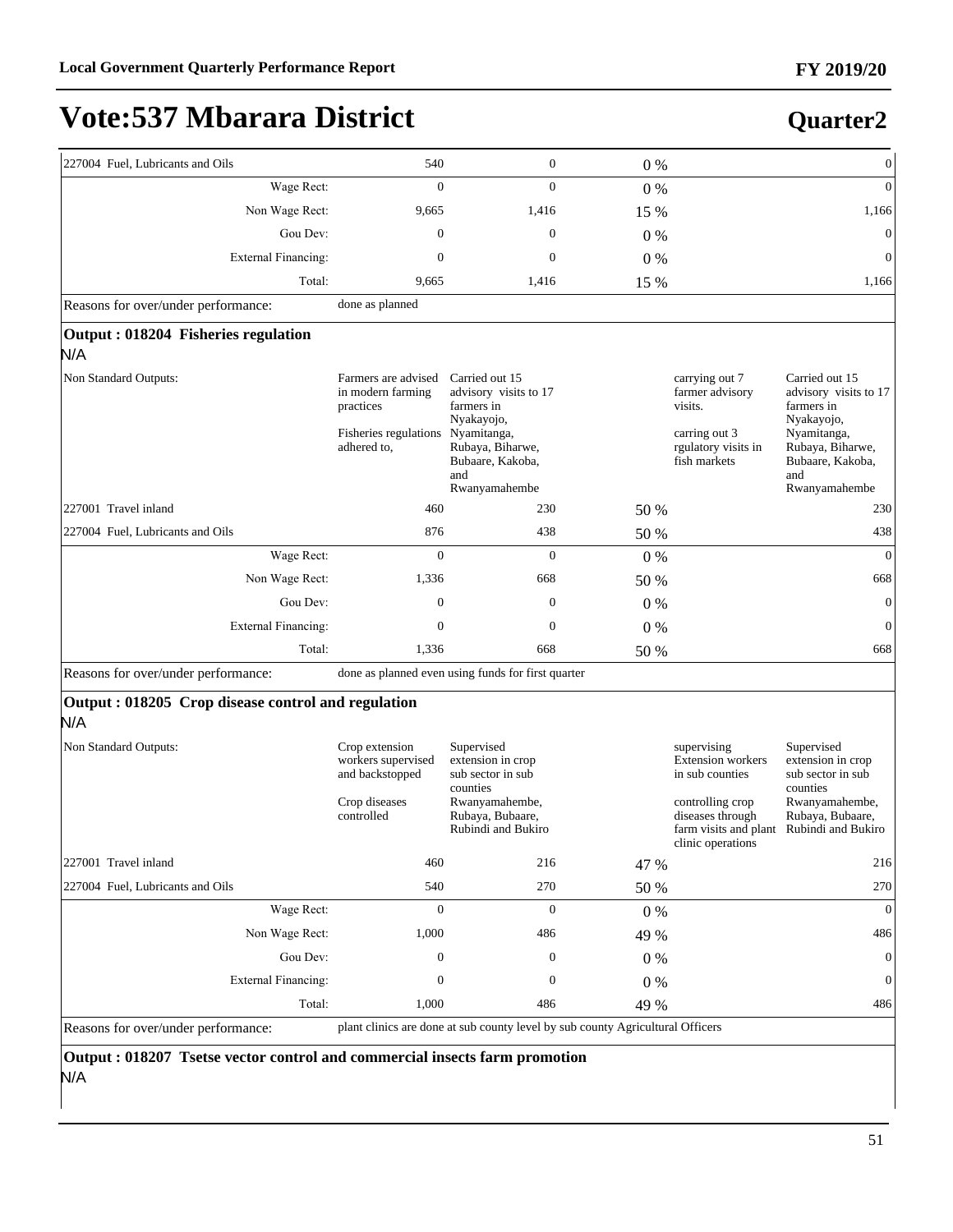### **Quarter2**

| Non Standard Outputs:               | farmers advised in<br>modern Apiary<br>management<br>practices | carried out 7 farmers<br>follow up and<br>advisory visits in<br>Bukiro, Bubaare,<br>Rwanyamahembe<br>and Rubindi |       | carrying out 7<br>advisory visits to bee follow up and<br>keeping<br>communities | carried out 7 farmers<br>advisory visits in<br>Bukiro, Bubaare,<br>Rwanyamahembe<br>and Rubindi |
|-------------------------------------|----------------------------------------------------------------|------------------------------------------------------------------------------------------------------------------|-------|----------------------------------------------------------------------------------|-------------------------------------------------------------------------------------------------|
| 227001 Travel inland                | 460                                                            | 230                                                                                                              | 50 %  |                                                                                  | 230                                                                                             |
| 227004 Fuel, Lubricants and Oils    | 876                                                            | 438                                                                                                              | 50 %  |                                                                                  | 438                                                                                             |
| Wage Rect:                          | $\theta$                                                       | $\mathbf{0}$                                                                                                     | $0\%$ |                                                                                  | $\overline{0}$                                                                                  |
| Non Wage Rect:                      | 1,336                                                          | 668                                                                                                              | 50 %  |                                                                                  | 668                                                                                             |
| Gou Dev:                            | $\mathbf{0}$                                                   | $\mathbf{0}$                                                                                                     | $0\%$ |                                                                                  | $\mathbf{0}$                                                                                    |
| External Financing:                 | $\mathbf{0}$                                                   | $\mathbf{0}$                                                                                                     | $0\%$ |                                                                                  | $\mathbf{0}$                                                                                    |
| Total:                              | 1,336                                                          | 668                                                                                                              | 50 %  |                                                                                  | 668                                                                                             |
| Reasons for over/under performance: | done as planned                                                |                                                                                                                  |       |                                                                                  |                                                                                                 |

#### **Output : 018212 District Production Management Services**

N/A

| Non Standard Outputs:                                    | Stationary for<br>Production<br>department procured<br>Documents and<br>correspondences<br>delivered and<br>collected to and<br>from sub counties<br>Planning and review<br>workshop held<br>office equipment<br>maintained<br>fuel for coordination<br>office activities<br>availed<br>timely reporting to<br>line ministry | Procured all required<br>stationery<br>all Documents and<br>correspondences<br>collected and<br>delivered to and<br>from sub counties<br>fuel for office<br>coordination<br>required<br>Departmental<br>vehicle serviced and<br>repaired<br>Departmental reports<br>delivered to MAAIF.<br>Transport and lunch<br>allowances for<br>Headquarter staff<br>paid. |       | procuring stationery<br>for production<br>department as<br>required<br>collecting and<br>delivering<br>documents and<br>correspondences to<br>sub counties<br>procuring fuel<br>Production<br>coordination offices<br>Carrying out timely<br>reporting to the<br>ministry in Entebbe<br>Paying Transport<br>allowances for<br>headquarter staff. | Procured all required<br>stationery<br>all Documents and<br>correspondences<br>collected and<br>delivered to and<br>from sub counties<br>fuel for office<br>coordination<br>required<br>Departmental<br>vehicle serviced and<br>repaired<br>Departmental reports<br>delivered to MAAIF.<br>Transport and lunch<br>allowances for<br>Headquarter staff<br>paid. |
|----------------------------------------------------------|------------------------------------------------------------------------------------------------------------------------------------------------------------------------------------------------------------------------------------------------------------------------------------------------------------------------------|----------------------------------------------------------------------------------------------------------------------------------------------------------------------------------------------------------------------------------------------------------------------------------------------------------------------------------------------------------------|-------|--------------------------------------------------------------------------------------------------------------------------------------------------------------------------------------------------------------------------------------------------------------------------------------------------------------------------------------------------|----------------------------------------------------------------------------------------------------------------------------------------------------------------------------------------------------------------------------------------------------------------------------------------------------------------------------------------------------------------|
| 211101 General Staff Salaries                            | 71.068                                                                                                                                                                                                                                                                                                                       | 35,345                                                                                                                                                                                                                                                                                                                                                         | 50 %  |                                                                                                                                                                                                                                                                                                                                                  | 17,746                                                                                                                                                                                                                                                                                                                                                         |
| 211103 Allowances (Incl. Casuals, Temporary)             | 4,500                                                                                                                                                                                                                                                                                                                        | 1,067                                                                                                                                                                                                                                                                                                                                                          | 24 %  |                                                                                                                                                                                                                                                                                                                                                  | 707                                                                                                                                                                                                                                                                                                                                                            |
| 221002 Workshops and Seminars                            | 4,800                                                                                                                                                                                                                                                                                                                        | 1,200                                                                                                                                                                                                                                                                                                                                                          | 25 %  |                                                                                                                                                                                                                                                                                                                                                  | 1,200                                                                                                                                                                                                                                                                                                                                                          |
| 221009 Welfare and Entertainment                         | 6,465                                                                                                                                                                                                                                                                                                                        | 933                                                                                                                                                                                                                                                                                                                                                            | 14 %  |                                                                                                                                                                                                                                                                                                                                                  | 752                                                                                                                                                                                                                                                                                                                                                            |
| 221011 Printing, Stationery, Photocopying and<br>Binding | 3,000                                                                                                                                                                                                                                                                                                                        | 746                                                                                                                                                                                                                                                                                                                                                            | 25 %  |                                                                                                                                                                                                                                                                                                                                                  | 746                                                                                                                                                                                                                                                                                                                                                            |
| 221012 Small Office Equipment                            | 1,000                                                                                                                                                                                                                                                                                                                        | $\mathbf{0}$                                                                                                                                                                                                                                                                                                                                                   | $0\%$ |                                                                                                                                                                                                                                                                                                                                                  | $\mathbf{0}$                                                                                                                                                                                                                                                                                                                                                   |
| 227001 Travel inland                                     | 3,200                                                                                                                                                                                                                                                                                                                        | $\mathbf{0}$                                                                                                                                                                                                                                                                                                                                                   | $0\%$ |                                                                                                                                                                                                                                                                                                                                                  | $\mathbf{0}$                                                                                                                                                                                                                                                                                                                                                   |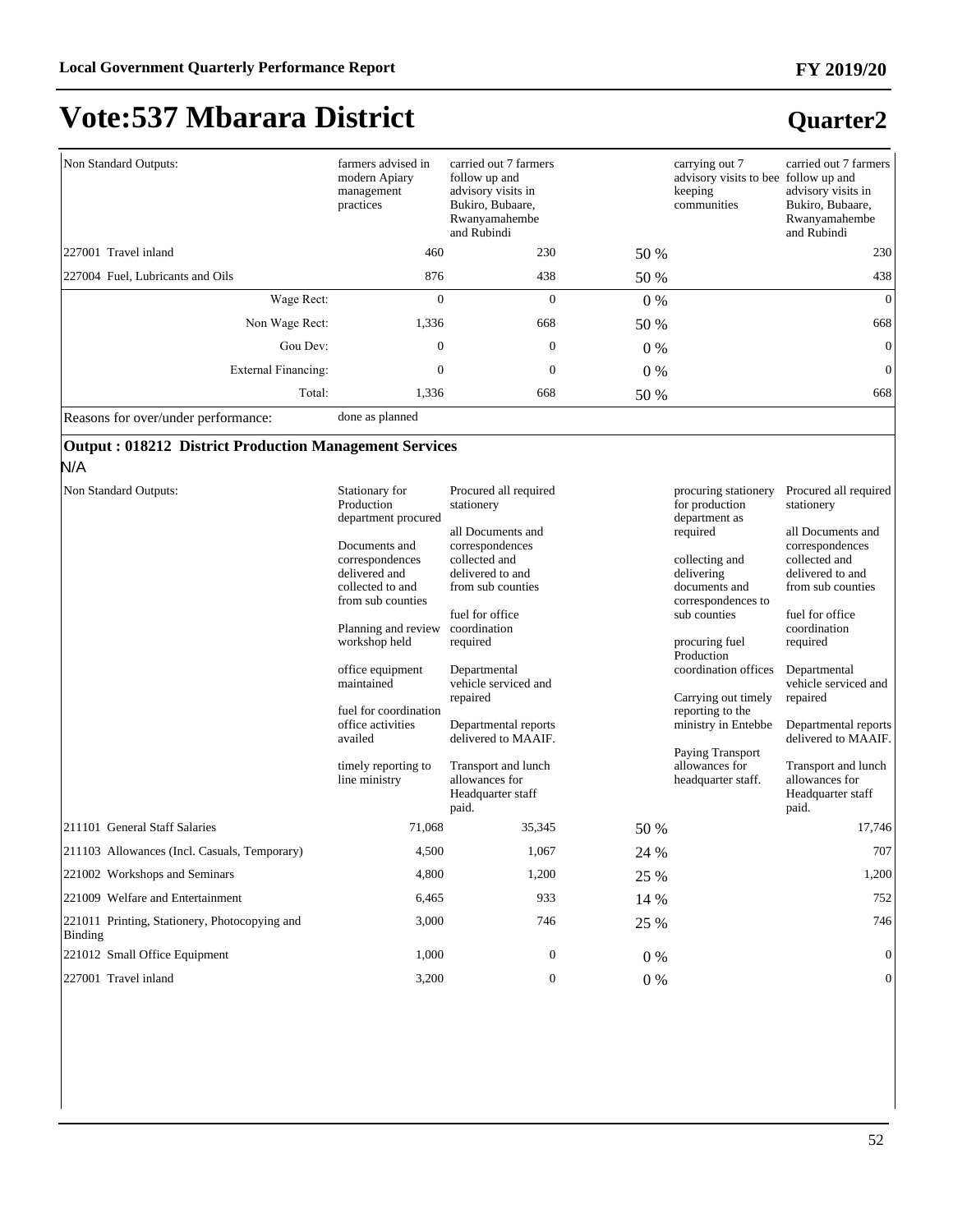# **Vote:537 Mbarara District**

| 227004 Fuel, Lubricants and Oils                                   | 1,000                                                                                                           | $\boldsymbol{0}$                                                                                                                                          | 0%    | $\mathbf{0}$                                                                                                                                                                                                                                                                                          |
|--------------------------------------------------------------------|-----------------------------------------------------------------------------------------------------------------|-----------------------------------------------------------------------------------------------------------------------------------------------------------|-------|-------------------------------------------------------------------------------------------------------------------------------------------------------------------------------------------------------------------------------------------------------------------------------------------------------|
| Wage Rect:                                                         | 71,068                                                                                                          | 35,345                                                                                                                                                    | 50 %  | 17,746                                                                                                                                                                                                                                                                                                |
| Non Wage Rect:                                                     | 23,965                                                                                                          | 3,945                                                                                                                                                     | 16 %  | 3,405                                                                                                                                                                                                                                                                                                 |
| Gou Dev:                                                           | $\mathbf{0}$                                                                                                    | $\mathbf{0}$                                                                                                                                              | $0\%$ | $\overline{0}$                                                                                                                                                                                                                                                                                        |
| <b>External Financing:</b>                                         | $\overline{0}$                                                                                                  | $\overline{0}$                                                                                                                                            | $0\%$ | $\overline{0}$                                                                                                                                                                                                                                                                                        |
| Total:                                                             | 95,033                                                                                                          | 39,290                                                                                                                                                    | 41 %  | 21,150                                                                                                                                                                                                                                                                                                |
| Reasons for over/under performance:                                | Done as planned                                                                                                 |                                                                                                                                                           |       |                                                                                                                                                                                                                                                                                                       |
| <b>Capital Purchases</b>                                           |                                                                                                                 |                                                                                                                                                           |       |                                                                                                                                                                                                                                                                                                       |
| <b>Output: 018275 Non Standard Service Delivery Capital</b><br>N/A |                                                                                                                 |                                                                                                                                                           |       |                                                                                                                                                                                                                                                                                                       |
| Non Standard Outputs:                                              | climate change<br>Mitigated<br>Retention for<br>Building animal<br>clinic Paid<br>Capital projects<br>Monitored | procurement process<br>for all Capital<br>development project<br>is on going and on<br>ground<br>implementation is<br>expected to begin in<br>3rd quarter |       | setting up 2<br>procurement process<br>for all Capital<br>irrigation demo<br>development project<br>centers<br>is on going and on<br>ground<br>paying retention for<br>Construction of<br>implementation is<br>animal clinic<br>expected to begin in<br>3rd quarter<br>monitoring capital<br>projects |
| 281504 Monitoring, Supervision & Appraisal of<br>capital works     | 1,659                                                                                                           | 444                                                                                                                                                       | 27 %  | 444                                                                                                                                                                                                                                                                                                   |
| 312101 Non-Residential Buildings                                   | 2,920                                                                                                           | 2,919                                                                                                                                                     | 100 % | 2,919                                                                                                                                                                                                                                                                                                 |
| 312104 Other Structures                                            | 20,000                                                                                                          | $\boldsymbol{0}$                                                                                                                                          | $0\%$ | $\boldsymbol{0}$                                                                                                                                                                                                                                                                                      |
| Wage Rect:                                                         | $\mathbf{0}$                                                                                                    | $\mathbf{0}$                                                                                                                                              | 0%    | $\theta$                                                                                                                                                                                                                                                                                              |
| Non Wage Rect:                                                     | $\mathbf{0}$                                                                                                    | $\mathbf{0}$                                                                                                                                              | $0\%$ | $\mathbf{0}$                                                                                                                                                                                                                                                                                          |
| Gou Dev:                                                           | 24,579                                                                                                          | 3,363                                                                                                                                                     | 14 %  | 3,363                                                                                                                                                                                                                                                                                                 |
| <b>External Financing:</b>                                         | $\boldsymbol{0}$                                                                                                | $\boldsymbol{0}$                                                                                                                                          | 0%    | $\overline{0}$                                                                                                                                                                                                                                                                                        |
| Total:                                                             | 24,579                                                                                                          | 3,363                                                                                                                                                     | 14 %  | 3,363                                                                                                                                                                                                                                                                                                 |
| Reasons for over/under performance:                                | to be done next quarter                                                                                         |                                                                                                                                                           |       |                                                                                                                                                                                                                                                                                                       |
| Total For Production and Marketing: Wage Rect:                     | 552,453                                                                                                         | 273,914                                                                                                                                                   | 50 %  | 135,991                                                                                                                                                                                                                                                                                               |
| Non-Wage Reccurent:                                                | 171,770                                                                                                         | 35,773                                                                                                                                                    | 21 %  | 34,091                                                                                                                                                                                                                                                                                                |
| GoU Dev:                                                           | 69,578                                                                                                          | 3,490                                                                                                                                                     | 5 %   | 3,490                                                                                                                                                                                                                                                                                                 |
| Donor Dev:                                                         | $\theta$                                                                                                        | $\theta$                                                                                                                                                  | $0\%$ | $\theta$                                                                                                                                                                                                                                                                                              |
| Grand Total:                                                       | 793,800                                                                                                         | 313,178                                                                                                                                                   | 39.5% | 173,572                                                                                                                                                                                                                                                                                               |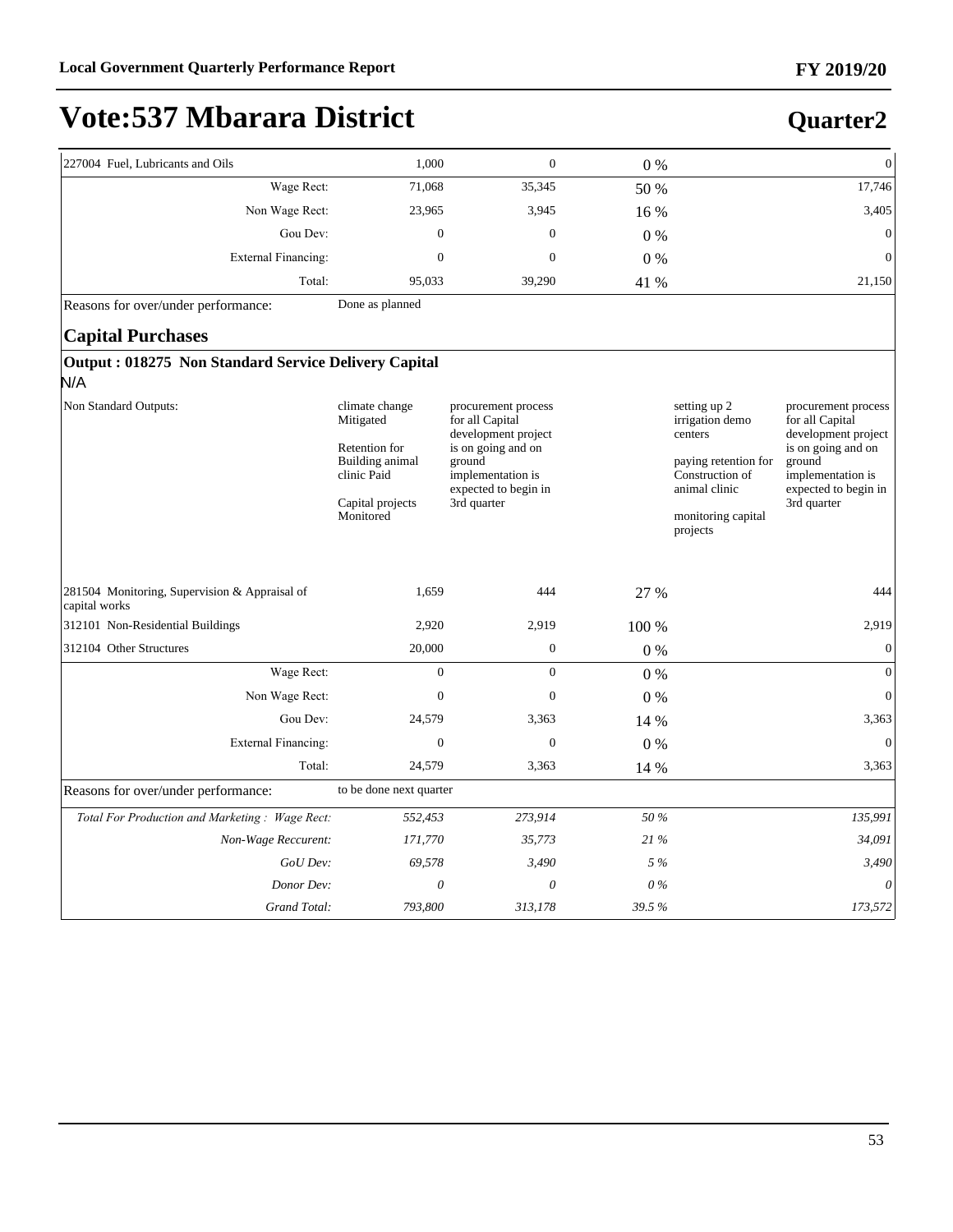### **Workplan : 5 Health**

| <b>Outputs and Performance Indicators</b><br>(Ushs Thousands) | <b>Annual</b><br><b>Planned</b><br><b>Outputs</b>                                                                                                                                                                    | <b>Cumulative</b><br>Output<br><b>Performance</b>                                                                                                                      | % Peformance | Quarterly<br><b>Planned</b><br><b>Outputs</b>                                                                                          | Quarterly<br>Output<br><b>Performance</b>                                                                                                                                                                                                                                |
|---------------------------------------------------------------|----------------------------------------------------------------------------------------------------------------------------------------------------------------------------------------------------------------------|------------------------------------------------------------------------------------------------------------------------------------------------------------------------|--------------|----------------------------------------------------------------------------------------------------------------------------------------|--------------------------------------------------------------------------------------------------------------------------------------------------------------------------------------------------------------------------------------------------------------------------|
| <b>Programme: 0881 Primary Healthcare</b>                     |                                                                                                                                                                                                                      |                                                                                                                                                                        |              |                                                                                                                                        |                                                                                                                                                                                                                                                                          |
| <b>Higher LG Services</b>                                     |                                                                                                                                                                                                                      |                                                                                                                                                                        |              |                                                                                                                                        |                                                                                                                                                                                                                                                                          |
| <b>Output: 088101 Public Health Promotion</b>                 |                                                                                                                                                                                                                      |                                                                                                                                                                        |              |                                                                                                                                        |                                                                                                                                                                                                                                                                          |
| N/A                                                           |                                                                                                                                                                                                                      |                                                                                                                                                                        |              |                                                                                                                                        |                                                                                                                                                                                                                                                                          |
| Non Standard Outputs:                                         | Improve on MNCH<br>services in the<br><b>District</b><br>improve on<br>identified new TB<br>cases<br>Improve on<br>immunisation<br>services in the<br>District<br>Malaria, IPT and<br>improve on the use<br>of ILLNs | Improve on MNCH<br>services in the<br>District $\left\langle \text{br}\right\rangle$<br>improve on<br>identified new TB<br>cases<br><br>Improve on<br>immunisation<br> |              | Improve on MNCH<br>services in the<br>District $br>$<br>improve on<br>identified new TB<br>cases<br><br>Improve on<br>immunisation<br> | Improve on MNCH<br>services in the<br>District $\left\langle \text{br}\right\rangle$<br>improve on<br>identified new TB<br>cases $\text{ch}$ /><br>Improve on<br>immunisation<br>services in the<br>District $br>$<br>Malaria, IPT and<br>improve on the use<br>of ILLNs |
| 211103 Allowances (Incl. Casuals, Temporary)                  | 4,500                                                                                                                                                                                                                | 2,043                                                                                                                                                                  | 45 %         |                                                                                                                                        | 1,440                                                                                                                                                                                                                                                                    |
| 221001 Advertising and Public Relations                       | 1,000                                                                                                                                                                                                                | $\mathbf{0}$                                                                                                                                                           | 0%           |                                                                                                                                        | $\mathbf{0}$                                                                                                                                                                                                                                                             |
| 221002 Workshops and Seminars                                 | 200,000                                                                                                                                                                                                              | 93,672                                                                                                                                                                 | 47 %         |                                                                                                                                        | 3,482                                                                                                                                                                                                                                                                    |
| 221012 Small Office Equipment                                 | 20,000                                                                                                                                                                                                               | $\Omega$                                                                                                                                                               | 0%           |                                                                                                                                        | $\overline{0}$                                                                                                                                                                                                                                                           |
| 227001 Travel inland                                          | 380,000                                                                                                                                                                                                              | 140,699                                                                                                                                                                | 37 %         |                                                                                                                                        | 140,699                                                                                                                                                                                                                                                                  |
| 227004 Fuel, Lubricants and Oils                              | 9,000                                                                                                                                                                                                                | $\boldsymbol{0}$                                                                                                                                                       | $0\%$        |                                                                                                                                        | $\mathbf{0}$                                                                                                                                                                                                                                                             |
| Wage Rect:                                                    | $\Omega$                                                                                                                                                                                                             | $\theta$                                                                                                                                                               | 0%           |                                                                                                                                        | $\overline{0}$                                                                                                                                                                                                                                                           |
| Non Wage Rect:                                                | 4,500                                                                                                                                                                                                                | 2,043                                                                                                                                                                  | 45 %         |                                                                                                                                        | 1,440                                                                                                                                                                                                                                                                    |
| Gou Dev:                                                      | $\theta$                                                                                                                                                                                                             | $\mathbf{0}$                                                                                                                                                           | 0%           |                                                                                                                                        | $\mathbf{0}$                                                                                                                                                                                                                                                             |
| <b>External Financing:</b>                                    | 610,000                                                                                                                                                                                                              | 234,372                                                                                                                                                                | 38 %         |                                                                                                                                        | 144,182                                                                                                                                                                                                                                                                  |
| Total:                                                        | 614,500                                                                                                                                                                                                              | 236,415                                                                                                                                                                | 38 %         |                                                                                                                                        | 145,622                                                                                                                                                                                                                                                                  |
| Reasons for over/under performance:                           |                                                                                                                                                                                                                      | These activities were implemented, no challenge faced                                                                                                                  |              |                                                                                                                                        |                                                                                                                                                                                                                                                                          |

#### **Lower Local Services**

#### **Output : 088153 NGO Basic Healthcare Services (LLS)**

| Number of outpatients that visited the NGO Basic<br>health facilities | $(50000)$ Number of<br>OPD patients who<br>visited the NGO<br>health units for basic health units for<br>health services. | $(17462)$ Number of<br>OPD patients who<br>visited the NGO<br>basic health services.                        | $(5000)$ Number of<br>OPD patients who<br>visited the NGO<br>health units for                               | $(1106)$ Number of<br>OPD patients who<br>visited the NGO<br>health units for<br>basic health services. basic health services. |
|-----------------------------------------------------------------------|---------------------------------------------------------------------------------------------------------------------------|-------------------------------------------------------------------------------------------------------------|-------------------------------------------------------------------------------------------------------------|--------------------------------------------------------------------------------------------------------------------------------|
| Number of inpatients that visited the NGO Basic<br>health facilities  | $(2000)$ Number of<br>patients admitted in<br>the IPD for services<br>in the NGO Basic<br>health facilities               | $(2609)$ Number of<br>patients admitted in<br>the IPD for services<br>in the NGO Basic<br>health facilities | $(1200)$ Number of<br>patients admitted in<br>the IPD for services<br>in the NGO Basic<br>health facilities | $(308)$ Number of<br>patients admitted in<br>the IPD for services<br>in the NGO Basic<br>health facilities                     |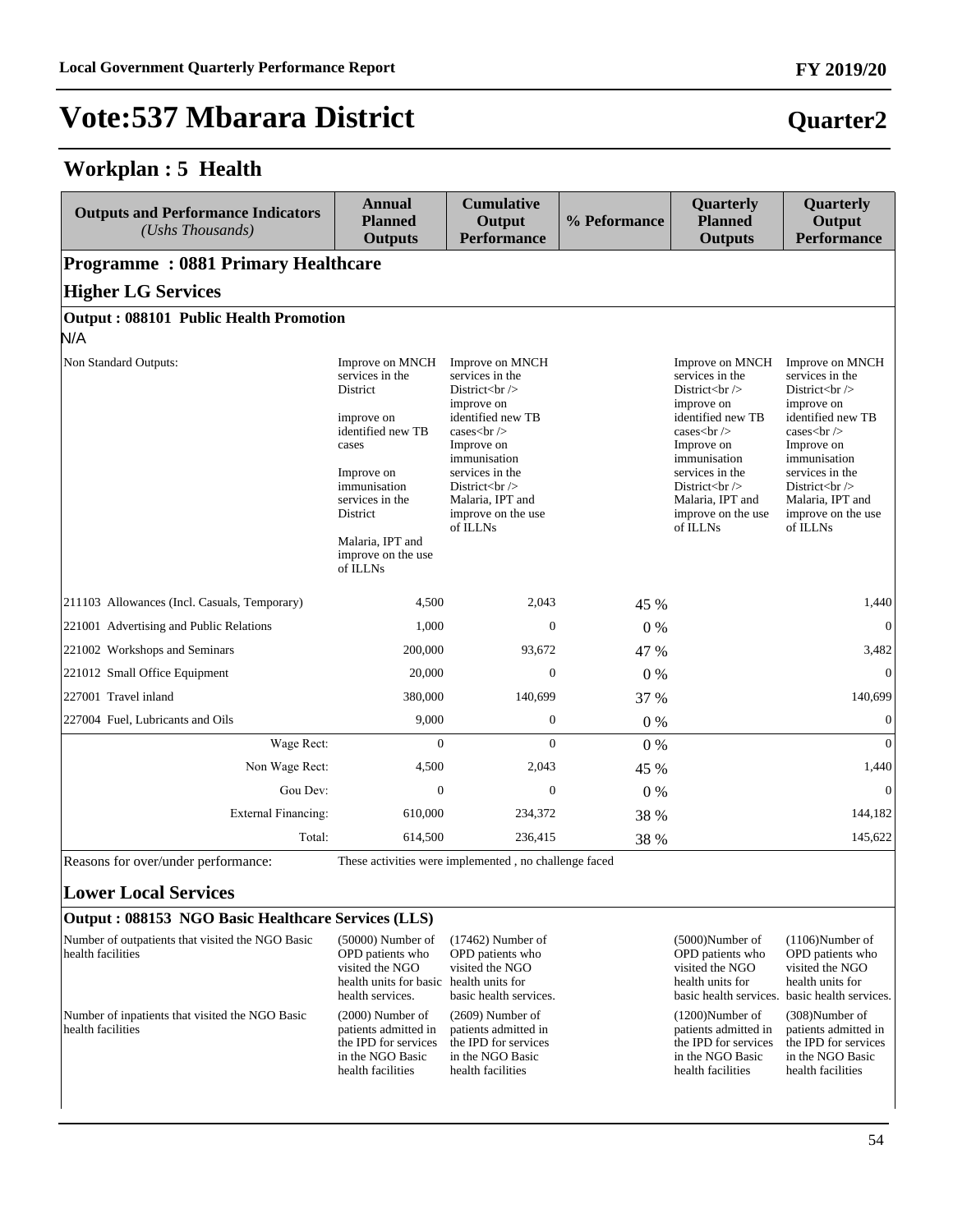| No. and proportion of deliveries conducted in the<br>NGO Basic health facilities            | (20000) Number and (247) Number and<br>propotion of<br>deliveries conducted<br>in the NGO basic<br>health facilites<br>Number and<br>propotion of<br>deliveries conducted<br>in the NGO basic<br>health facilites                                                                                                                                                                                                                                                                                        | propotion of<br>deliveries conducted<br>in the NGO basic<br>health facilites<br>Number and<br>propotion of<br>deliveries conducted<br>in the NGO basic<br>health facilites                                                                                                                                                                                                                                                                                                                               |         | $(1750)$ Number and<br>propotion of<br>deliveries conducted<br>in the NGO basic<br>health facilites<br>Number and<br>propotion of<br>deliveries conducted<br>in the NGO basic<br>health facilites                                                                                                                                                                                                                                                                                                        | (132)Number and<br>propotion of<br>deliveries conducted<br>in the NGO basic<br>health facilites<br>Number and<br>propotion of<br>deliveries conducted<br>in the NGO basic<br>health facilites                                                                                                                                                                                                                                                                                                            |
|---------------------------------------------------------------------------------------------|----------------------------------------------------------------------------------------------------------------------------------------------------------------------------------------------------------------------------------------------------------------------------------------------------------------------------------------------------------------------------------------------------------------------------------------------------------------------------------------------------------|----------------------------------------------------------------------------------------------------------------------------------------------------------------------------------------------------------------------------------------------------------------------------------------------------------------------------------------------------------------------------------------------------------------------------------------------------------------------------------------------------------|---------|----------------------------------------------------------------------------------------------------------------------------------------------------------------------------------------------------------------------------------------------------------------------------------------------------------------------------------------------------------------------------------------------------------------------------------------------------------------------------------------------------------|----------------------------------------------------------------------------------------------------------------------------------------------------------------------------------------------------------------------------------------------------------------------------------------------------------------------------------------------------------------------------------------------------------------------------------------------------------------------------------------------------------|
| Number of children immunized with Pentavalent<br>vaccine in the NGO Basic health facilities | $(4000)$ Number of<br>children immunized<br>with pentavalent<br>vaccine in the NGO<br><b>Basic</b> health<br>facilities                                                                                                                                                                                                                                                                                                                                                                                  | $(636)$ Number of<br>children immunized<br>with pentavalent<br>vaccine in the NGO<br><b>Basic</b> health<br>facilities                                                                                                                                                                                                                                                                                                                                                                                   |         | $(2000)$ Number of<br>children immunized<br>with pentavalent<br>vaccine in the NGO<br><b>Basic</b> health<br>facilities                                                                                                                                                                                                                                                                                                                                                                                  | $(168)$ Number of<br>children immunized<br>with pentavalent<br>vaccine in the NGO<br><b>Basic</b> health<br>facilities                                                                                                                                                                                                                                                                                                                                                                                   |
| Non Standard Outputs:                                                                       | Number of OPD<br>patients who visited<br>the NGO health<br>units for basic<br>health services.<br>Number of children<br>immunized with<br>pentavalent vaccine<br>in the NGO Basic<br>health facilities<br>Number and<br>propotion of<br>deliveries conducted<br>in the NGO basic<br>health facilites<br>Number and<br>propotion of<br>deliveries conducted<br>in the NGO basic<br>health facilites<br>Number of patients<br>admitted in the IPD<br>for services in the<br>NGO Basic health<br>facilities | Number of OPD<br>patients who visited<br>the NGO health<br>units for basic<br>health services.<br>Number of children<br>immunized with<br>pentavalent vaccine<br>in the NGO Basic<br>health facilities<br>Number and<br>propotion of<br>deliveries conducted<br>in the NGO basic<br>health facilites<br>Number and<br>propotion of<br>deliveries conducted<br>in the NGO basic<br>health facilites<br>Number of patients<br>admitted in the IPD<br>for services in the<br>NGO Basic health<br>facilities |         | Number of OPD<br>patients who visited<br>the NGO health<br>units for basic<br>health services.<br>Number of children<br>immunized with<br>pentavalent vaccine<br>in the NGO Basic<br>health facilities<br>Number and<br>propotion of<br>deliveries conducted<br>in the NGO basic<br>health facilites<br>Number and<br>propotion of<br>deliveries conducted<br>in the NGO basic<br>health facilites<br>Number of patients<br>admitted in the IPD<br>for services in the<br>NGO Basic health<br>facilities | Number of OPD<br>patients who visited<br>the NGO health<br>units for basic<br>health services.<br>Number of children<br>immunized with<br>pentavalent vaccine<br>in the NGO Basic<br>health facilities<br>Number and<br>propotion of<br>deliveries conducted<br>in the NGO basic<br>health facilites<br>Number and<br>propotion of<br>deliveries conducted<br>in the NGO basic<br>health facilites<br>Number of patients<br>admitted in the IPD<br>for services in the<br>NGO Basic health<br>facilities |
| 263367 Sector Conditional Grant (Non-Wage)                                                  | 13,389                                                                                                                                                                                                                                                                                                                                                                                                                                                                                                   | 6,685                                                                                                                                                                                                                                                                                                                                                                                                                                                                                                    | 50 %    |                                                                                                                                                                                                                                                                                                                                                                                                                                                                                                          | 4,654                                                                                                                                                                                                                                                                                                                                                                                                                                                                                                    |
| Wage Rect:                                                                                  | $\overline{0}$                                                                                                                                                                                                                                                                                                                                                                                                                                                                                           | $\overline{0}$                                                                                                                                                                                                                                                                                                                                                                                                                                                                                           | $0\ \%$ |                                                                                                                                                                                                                                                                                                                                                                                                                                                                                                          | $\mathbf{0}$                                                                                                                                                                                                                                                                                                                                                                                                                                                                                             |
| Non Wage Rect:                                                                              | 13,389                                                                                                                                                                                                                                                                                                                                                                                                                                                                                                   | 6,685                                                                                                                                                                                                                                                                                                                                                                                                                                                                                                    | 50 %    |                                                                                                                                                                                                                                                                                                                                                                                                                                                                                                          | 4,654                                                                                                                                                                                                                                                                                                                                                                                                                                                                                                    |
| Gou Dev:                                                                                    | $\overline{0}$                                                                                                                                                                                                                                                                                                                                                                                                                                                                                           | $\overline{0}$                                                                                                                                                                                                                                                                                                                                                                                                                                                                                           | 0%      |                                                                                                                                                                                                                                                                                                                                                                                                                                                                                                          | $\boldsymbol{0}$                                                                                                                                                                                                                                                                                                                                                                                                                                                                                         |
| External Financing:                                                                         | $\mathbf{0}$                                                                                                                                                                                                                                                                                                                                                                                                                                                                                             | $\mathbf{0}$                                                                                                                                                                                                                                                                                                                                                                                                                                                                                             | $0\%$   |                                                                                                                                                                                                                                                                                                                                                                                                                                                                                                          | $\boldsymbol{0}$                                                                                                                                                                                                                                                                                                                                                                                                                                                                                         |
| Total:                                                                                      | 13.389                                                                                                                                                                                                                                                                                                                                                                                                                                                                                                   | 6.685                                                                                                                                                                                                                                                                                                                                                                                                                                                                                                    | 50 %    |                                                                                                                                                                                                                                                                                                                                                                                                                                                                                                          | 4.654                                                                                                                                                                                                                                                                                                                                                                                                                                                                                                    |
| Reasons for over/under performance:                                                         | No challenge faced                                                                                                                                                                                                                                                                                                                                                                                                                                                                                       |                                                                                                                                                                                                                                                                                                                                                                                                                                                                                                          |         |                                                                                                                                                                                                                                                                                                                                                                                                                                                                                                          |                                                                                                                                                                                                                                                                                                                                                                                                                                                                                                          |
| Output: 088154 Basic Healthcare Services (HCIV-HCII-LLS)                                    |                                                                                                                                                                                                                                                                                                                                                                                                                                                                                                          |                                                                                                                                                                                                                                                                                                                                                                                                                                                                                                          |         |                                                                                                                                                                                                                                                                                                                                                                                                                                                                                                          |                                                                                                                                                                                                                                                                                                                                                                                                                                                                                                          |

| Number of trained health workers in health centers |                       | $(134)$ staffs who are $(214)$ staffs who are |                                         | $(134)$ staffs who are $(214)$ staffs who are |
|----------------------------------------------------|-----------------------|-----------------------------------------------|-----------------------------------------|-----------------------------------------------|
|                                                    |                       | located in the health located in the health   |                                         | located in the health located in the health   |
|                                                    | facilities are 134    | facilities are 214                            | facilities are 134                      | facilities are 214                            |
|                                                    |                       | Recruitment plan of Recruitment plan of       | Recruitment plan of Recruitment plan of |                                               |
|                                                    | staffs to work in     | staffs to work in                             | staffs to work in                       | staffs to work in                             |
|                                                    | health facilities are | health facilities are                         | health facilities are                   | health facilities are                         |
|                                                    | 70                    | 34                                            | 34                                      | 34                                            |
|                                                    |                       |                                               |                                         |                                               |
|                                                    |                       |                                               |                                         |                                               |

**Quarter2**

#### 55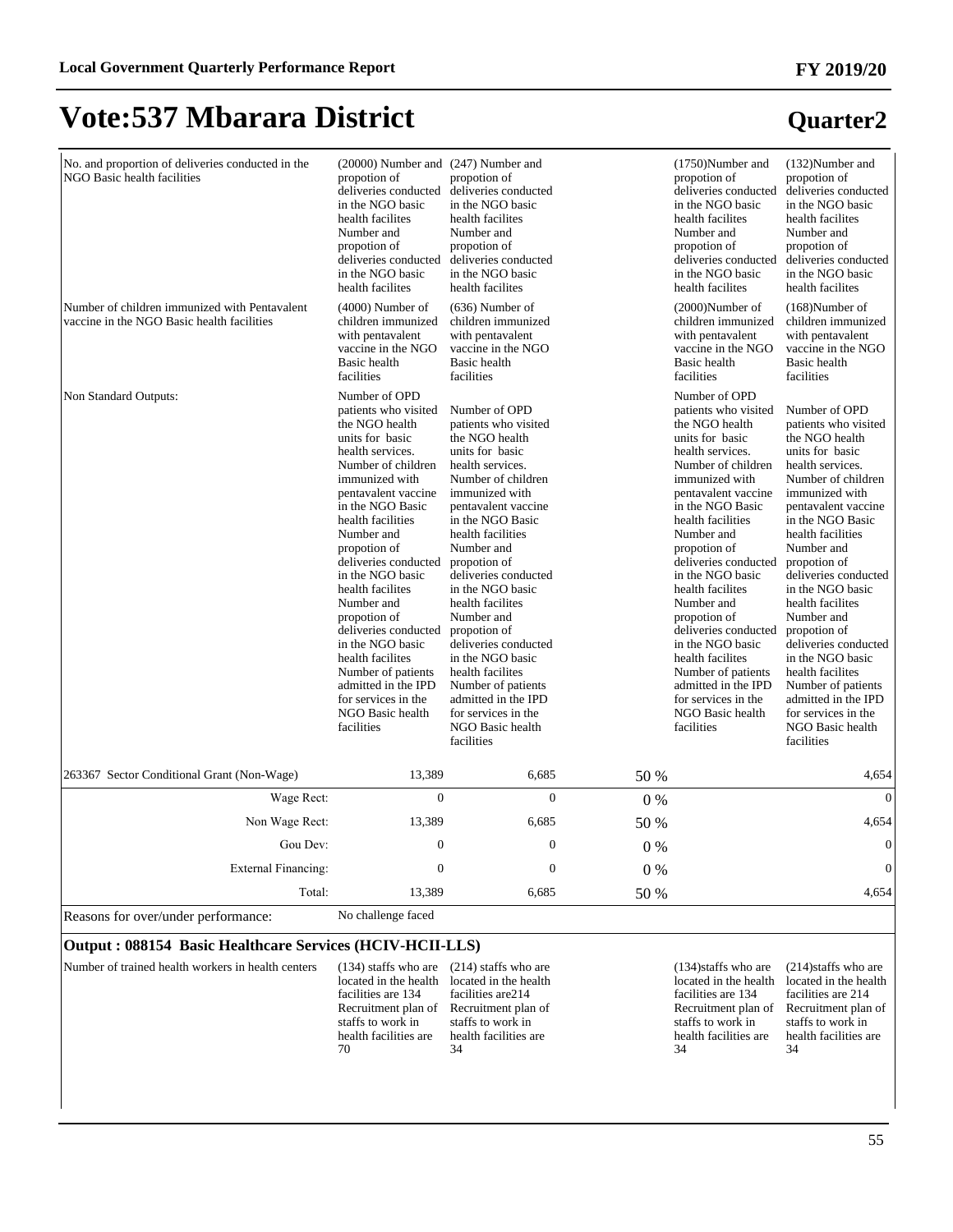| No of trained health related training sessions held.                                    | $(134)$ training in<br>basic health delivery<br>conduct training of<br>staffs in malaria<br>control and<br>prevention,<br>Immunisation<br>services, HIV/AIDS<br>\$TB management.                     | $()$ 214 health<br>workers were trained<br>in basic health<br>delivery<br>conduct training of<br>staffs in malaria<br>control and<br>prevention,<br>Immunisation<br>services, HIV/AIDS<br>\$TB management. | (34) training in basic<br>health delivery<br>conduct training of<br>staffs in malaria<br>control and<br>prevention,<br>Immunisation<br>services, HIV/AIDS<br>\$TB management.                      | (214 health workers)<br>were trained in basic<br>health delivery<br>conduct training of<br>staffs in malaria<br>control and<br>prevention,<br>Immunisation<br>services, HIV/AIDS<br>\$TB management. |
|-----------------------------------------------------------------------------------------|------------------------------------------------------------------------------------------------------------------------------------------------------------------------------------------------------|------------------------------------------------------------------------------------------------------------------------------------------------------------------------------------------------------------|----------------------------------------------------------------------------------------------------------------------------------------------------------------------------------------------------|------------------------------------------------------------------------------------------------------------------------------------------------------------------------------------------------------|
| Number of outpatients that visited the Govt. health<br>facilities.                      | (378398) Number of<br>patient that visited<br>ODP of the the<br>health facility in a<br>year conduct<br>outpatient services,<br>treatment of<br>communicable<br>diseases & non-<br>communicable      | $(217817)$ Number of<br>patient that visited<br>ODP of the the<br>health facility in a<br>year<br>conduct outpatient<br>services, treatment<br>of communicable<br>diseases & non-<br>communicable          | (94599)Number of<br>patient that visited<br>ODP of the the<br>health facility in a<br>year<br>conduct outpatient<br>services, treatment<br>of communicable<br>diseases & non-<br>communicable      | $(123899)$ Number of<br>patient that visited<br>ODP of the the<br>health facility in a<br>year<br>conduct outpatient<br>services, treatment<br>of communicable<br>diseases & non-<br>communicable    |
| Number of inpatients that visited the Govt. health<br>facilities.                       | $(10000)$ Number of<br>patients admitted in<br><b>IPD</b> within Public<br>health facilities                                                                                                         | $(27980)$ Number of<br>patients admitted in<br><b>IPD</b> within Public<br>health facilities                                                                                                               | $(2500)$ Number of<br>patients admitted in<br><b>IPD</b> within Public<br>health facilities                                                                                                        | $(14564)$ Number of<br>patients admitted in<br><b>IPD</b> within Public<br>health facilities                                                                                                         |
| No and proportion of deliveries conducted in the<br>Govt. health facilities             | pregnant mothers<br>conducted                                                                                                                                                                        | (18352) deliveries of (12288) deliveries of<br>pregnant mothers<br>conducted                                                                                                                               | (4588) deliveries of<br>pregnant mothers<br>conducted                                                                                                                                              | (7173) deliveries of<br>pregnant mothers<br>conducted                                                                                                                                                |
| % age of approved posts filled with qualified health<br>workers                         | $(75%)$ staffing norm<br>is still stuck at 64%<br>and hopefully during<br>FY 2019/2020 34<br>health workers will<br>be recruited to make<br>180 raise the staffing raise the staffing<br>norm to 65% | $(75%)$ staffing norm<br>is still stuck at 75%<br>and hopefully during<br>FY 2019/2020 34<br>health workers will<br>be recruited to make<br>norm to 100%                                                   | $(75\%)$ staffing norm<br>is still stuck at 64%<br>FY 2019/2020 34<br>health workers will<br>be recruited to make be recruited to make<br>180 raise the staffing raise the staffing<br>norm to 65% | $(75\%)$ staffing norm<br>is still stuck at 75%<br>and hopefully during and hopefully during<br>FY 2019/2020 34<br>health workers will<br>norm to 100%                                               |
| % age of Villages with functional (existing, trained,<br>and reporting quarterly) VHTs. | (89%) district has<br>525 VHTs                                                                                                                                                                       | $(5\%)$ 30 VHT<br>reported in a quarter                                                                                                                                                                    | (22%)131 VHT<br>reported in a quarter                                                                                                                                                              | (5%)30VHT<br>reported in a quarter                                                                                                                                                                   |
| No of children immunized with Pentavalent vaccine                                       | $(16271)$ number of<br>children below one<br>vear immunized<br>with DPT                                                                                                                              | $\Omega$                                                                                                                                                                                                   | $(4068)$ number of<br>children below one<br>vear immunized<br>with DPT                                                                                                                             | $\left( \right)$                                                                                                                                                                                     |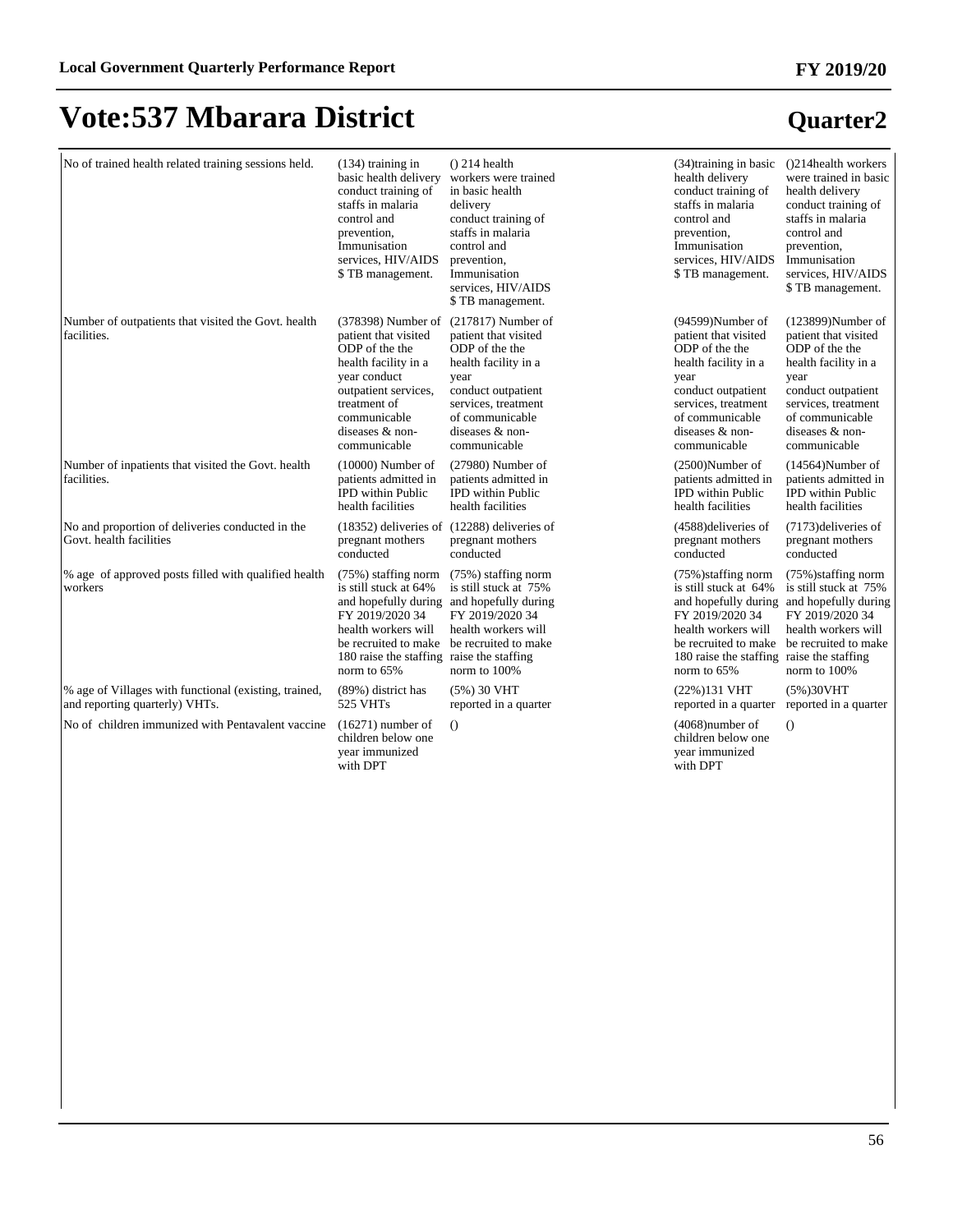#### **FY 2019/20**

### **Vote:537 Mbarara District**

| Non Standard Outputs:                      | to work in health<br>facilities<br>training in basic<br>health delvery<br>conduct training of<br>staffs in malaria<br>control and<br>prevention,<br>Immunisation<br>services, HIV/AIDS<br>\$TB management.<br>Number of patient<br>that visited ODP of<br>the the health facility<br>in a year<br>Number of patients<br>admitted in IPD<br>within Public health<br>facilities<br>deliveries of<br>pregnant mothers<br>conducted<br>recruited to raise the<br>staffing norm to<br>75%<br>number of children<br>below one year<br>immunized with<br><b>DPT</b> | Recruitment of staffs Recruitment of staffs<br>conduct<br>Training of staff on<br>basic health<br>deliveries in malaria,<br>TB Immunisation<br>and HIV<br>Number of patients<br>attended OPD<br>Number of patients<br>received IPD<br>services<br>Chlidren immunised<br>with DPT<br>Number of<br>Deliveries conducted |       | Recruitment of staffs conduct<br>conduct<br>Training of staff on<br>basic health<br>deliveries in malaria, TB Immunisation<br>TB Immunisation<br>and HIV<br>Number of patients<br>attended OPD<br>Number of patients<br>received IPD<br>services<br>Chlidren immunised<br>with DPT<br>Number of<br>Deliveries conducted | Training of staff on<br>basic health<br>deliveries in malaria,<br>and HIV<br>Number of patients<br>attended OPD<br>Number of patients<br>received IPD<br>services<br>Chlidren immunised<br>with DPT<br>Number of<br>Deliveries conducted |
|--------------------------------------------|--------------------------------------------------------------------------------------------------------------------------------------------------------------------------------------------------------------------------------------------------------------------------------------------------------------------------------------------------------------------------------------------------------------------------------------------------------------------------------------------------------------------------------------------------------------|-----------------------------------------------------------------------------------------------------------------------------------------------------------------------------------------------------------------------------------------------------------------------------------------------------------------------|-------|-------------------------------------------------------------------------------------------------------------------------------------------------------------------------------------------------------------------------------------------------------------------------------------------------------------------------|------------------------------------------------------------------------------------------------------------------------------------------------------------------------------------------------------------------------------------------|
| 263367 Sector Conditional Grant (Non-Wage) | 196,070                                                                                                                                                                                                                                                                                                                                                                                                                                                                                                                                                      | 95,431                                                                                                                                                                                                                                                                                                                | 49 %  |                                                                                                                                                                                                                                                                                                                         | 46,404                                                                                                                                                                                                                                   |
| Wage Rect:                                 | $\boldsymbol{0}$                                                                                                                                                                                                                                                                                                                                                                                                                                                                                                                                             | $\Omega$                                                                                                                                                                                                                                                                                                              | 0%    |                                                                                                                                                                                                                                                                                                                         | $\boldsymbol{0}$                                                                                                                                                                                                                         |
| Non Wage Rect:                             | 196,070                                                                                                                                                                                                                                                                                                                                                                                                                                                                                                                                                      | 95,431                                                                                                                                                                                                                                                                                                                | 49 %  |                                                                                                                                                                                                                                                                                                                         | 46,404                                                                                                                                                                                                                                   |
| Gou Dev:                                   | $\overline{0}$                                                                                                                                                                                                                                                                                                                                                                                                                                                                                                                                               | $\mathbf{0}$                                                                                                                                                                                                                                                                                                          | 0%    |                                                                                                                                                                                                                                                                                                                         | $\overline{0}$                                                                                                                                                                                                                           |
| <b>External Financing:</b>                 | $\mathbf{0}$                                                                                                                                                                                                                                                                                                                                                                                                                                                                                                                                                 | $\boldsymbol{0}$                                                                                                                                                                                                                                                                                                      | $0\%$ |                                                                                                                                                                                                                                                                                                                         | $\Omega$                                                                                                                                                                                                                                 |
| Total:                                     | 196,070                                                                                                                                                                                                                                                                                                                                                                                                                                                                                                                                                      | 95,431                                                                                                                                                                                                                                                                                                                | 49 %  |                                                                                                                                                                                                                                                                                                                         | 46,404                                                                                                                                                                                                                                   |

#### **Output : 088183 OPD and other ward Construction and Rehabilitation**

No of OPD and other wards constructed (1) Construction of

an OPD at bubaare health center II phase 1 using both PHC Devt and DDEG

(1) Construction of an OPD at bubaare health center III in Bubaare sub county is on going

(0.5)Construction of (1)Construction of an OPD at bubaare an OPD at bubaare health center III in Bubaare sub county and Renovation of OPD at Kagongi HCIII in Kagongi sub-county and staff house health center III in Bubaare sub county is on going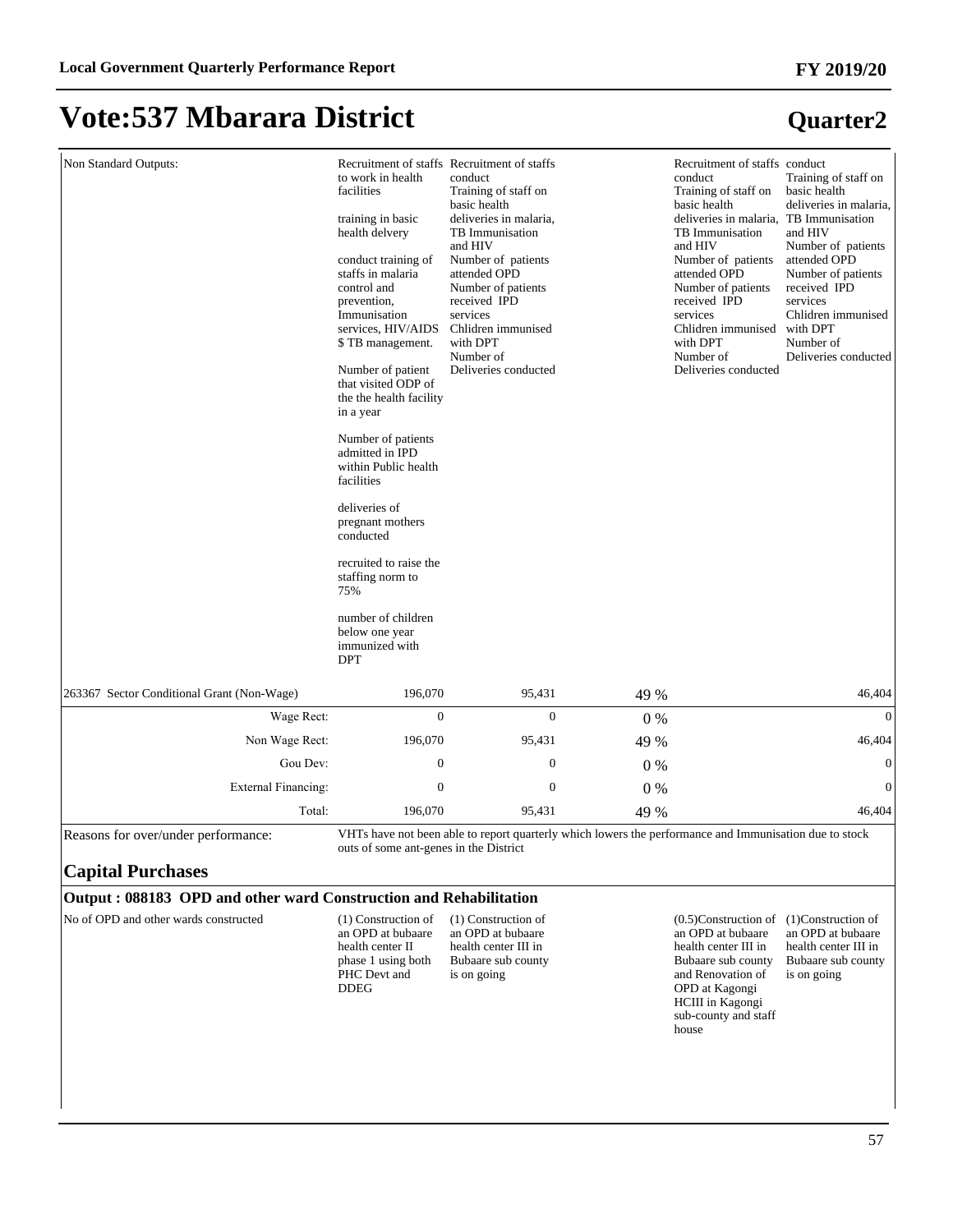| No of OPD and other wards rehabilitated                                    | (1) Construction of<br>an OPD at bubaare<br>health center II<br>phase 1 using both<br>PHC Devt and<br><b>DDEG</b>                                                                                          | $(0)$ N/A                                                                                                                                                                                                                                                                                           |       | ()No funds for<br>rehabilitation.                                                                                                                                                  | (0)N/A                                                                                                                                                                                                                                                     |
|----------------------------------------------------------------------------|------------------------------------------------------------------------------------------------------------------------------------------------------------------------------------------------------------|-----------------------------------------------------------------------------------------------------------------------------------------------------------------------------------------------------------------------------------------------------------------------------------------------------|-------|------------------------------------------------------------------------------------------------------------------------------------------------------------------------------------|------------------------------------------------------------------------------------------------------------------------------------------------------------------------------------------------------------------------------------------------------------|
| Non Standard Outputs:                                                      | Construction of an<br>OPD at bubaare<br>health center II<br>phase 1 using both<br>PHC Devt and<br><b>DDEG</b>                                                                                              | Construction of an<br>OPD at bubaare<br>health center III in<br>Bubaare sub county<br>is on going                                                                                                                                                                                                   |       | Construction of an<br>OPD at<br>bubaare<br>health center III<br>in  Bubaare<br>sub county and<br>Renovation of OPD<br>at Kagongi HCIII in<br>Kagongi sub-county<br>and staff house | Construction of an<br>OPD at bubaare<br>health center III in<br>Bubaare sub county<br>is on going                                                                                                                                                          |
| 312101 Non-Residential Buildings                                           | 97,246                                                                                                                                                                                                     | $\mathbf{0}$                                                                                                                                                                                                                                                                                        | $0\%$ |                                                                                                                                                                                    | $\mathbf{0}$                                                                                                                                                                                                                                               |
| Wage Rect:                                                                 | $\mathbf{0}$                                                                                                                                                                                               | $\mathbf{0}$                                                                                                                                                                                                                                                                                        | $0\%$ |                                                                                                                                                                                    | $\mathbf{0}$                                                                                                                                                                                                                                               |
| Non Wage Rect:                                                             | $\boldsymbol{0}$                                                                                                                                                                                           | $\boldsymbol{0}$                                                                                                                                                                                                                                                                                    | $0\%$ |                                                                                                                                                                                    | $\mathbf{0}$                                                                                                                                                                                                                                               |
| Gou Dev:                                                                   | 97,246                                                                                                                                                                                                     | $\mathbf{0}$                                                                                                                                                                                                                                                                                        | $0\%$ |                                                                                                                                                                                    | $\boldsymbol{0}$                                                                                                                                                                                                                                           |
| External Financing:                                                        | $\mathbf{0}$                                                                                                                                                                                               | $\mathbf{0}$                                                                                                                                                                                                                                                                                        | $0\%$ |                                                                                                                                                                                    | $\mathbf{0}$                                                                                                                                                                                                                                               |
| Total:                                                                     | 97,246                                                                                                                                                                                                     | $\mathbf{0}$                                                                                                                                                                                                                                                                                        | $0\%$ |                                                                                                                                                                                    | $\boldsymbol{0}$                                                                                                                                                                                                                                           |
| <b>Lower Local Services</b><br>Output: 088252 NGO Hospital Services (LLS.) |                                                                                                                                                                                                            |                                                                                                                                                                                                                                                                                                     |       |                                                                                                                                                                                    |                                                                                                                                                                                                                                                            |
| Number of inpatients that visited the NGO hospital<br>facility             | $(2800)$ Number of<br><b>IPD</b> patients<br>for basic health<br>facilities                                                                                                                                | $(3486)$ Number of<br><b>IPD</b> patients<br>visitedNGO Hospital visitedNGO Hospital<br>for basic health<br>facilities                                                                                                                                                                              |       | $\left( \right)$                                                                                                                                                                   | $(1621)$ Number of<br><b>IPD</b> patients<br>visitedNGO Hospital<br>for basic health<br>facilities                                                                                                                                                         |
| No. and proportion of deliveries conducted in NGO<br>hospitals facilities. | $(50000)$ Number of<br>proportion of<br>in the NGO Hospital                                                                                                                                                | $(205)$ Number of<br>proportion of<br>Deliveries conducted Deliveries conducted<br>in the NGO Hospital                                                                                                                                                                                              |       | $\theta$                                                                                                                                                                           | $(132)$ Number of<br>proportion of<br>Deliveries conducted<br>in the NGO Hospital                                                                                                                                                                          |
| Number of outpatients that visited the NGO hospital<br>facility            | $(100000)$ Number of $(26834)$ Number of<br><b>OPD</b> patients<br>for basic health<br>facilities                                                                                                          | <b>OPD</b> patients<br>visitedNGO Hospital visitedNGO Hospital<br>for basic health<br>facilities                                                                                                                                                                                                    |       | $\theta$                                                                                                                                                                           | $(12879)$ Number of<br><b>OPD</b> patients<br>visitedNGO Hospital<br>for basic health<br>facilities                                                                                                                                                        |
| Non Standard Outputs:                                                      | Number of<br><b>IPD</b> patients<br>visitedNGO Hospital<br>for basic health<br>facilities<br>Number of<br>proportion of<br>Number of OPD<br>patients visitedNGO<br>Hospital for basic<br>health facilities | Number of<br><b>IPD</b> patients<br>visitedNGO Hospital<br>for basic health<br>facilities<br>Number of<br>proportion of<br>Deliveries conducted Deliveries conducted<br>in the NGO Hospital in the NGO Hospital<br>Number of OPD<br>patients visited NGO<br>Hospital for basic<br>health facilities |       |                                                                                                                                                                                    | Number of<br><b>IPD</b> patients<br>visitedNGO Hospital<br>for basic health<br>facilities<br>Number of<br>proportion of<br>Deliveries conducted<br>in the NGO Hospital<br>Number of OPD<br>patients visited NGO<br>Hospital for basic<br>health facilities |
| 263367 Sector Conditional Grant (Non-Wage)                                 | 174,630                                                                                                                                                                                                    | 43,657                                                                                                                                                                                                                                                                                              | 25 %  |                                                                                                                                                                                    | $\boldsymbol{0}$                                                                                                                                                                                                                                           |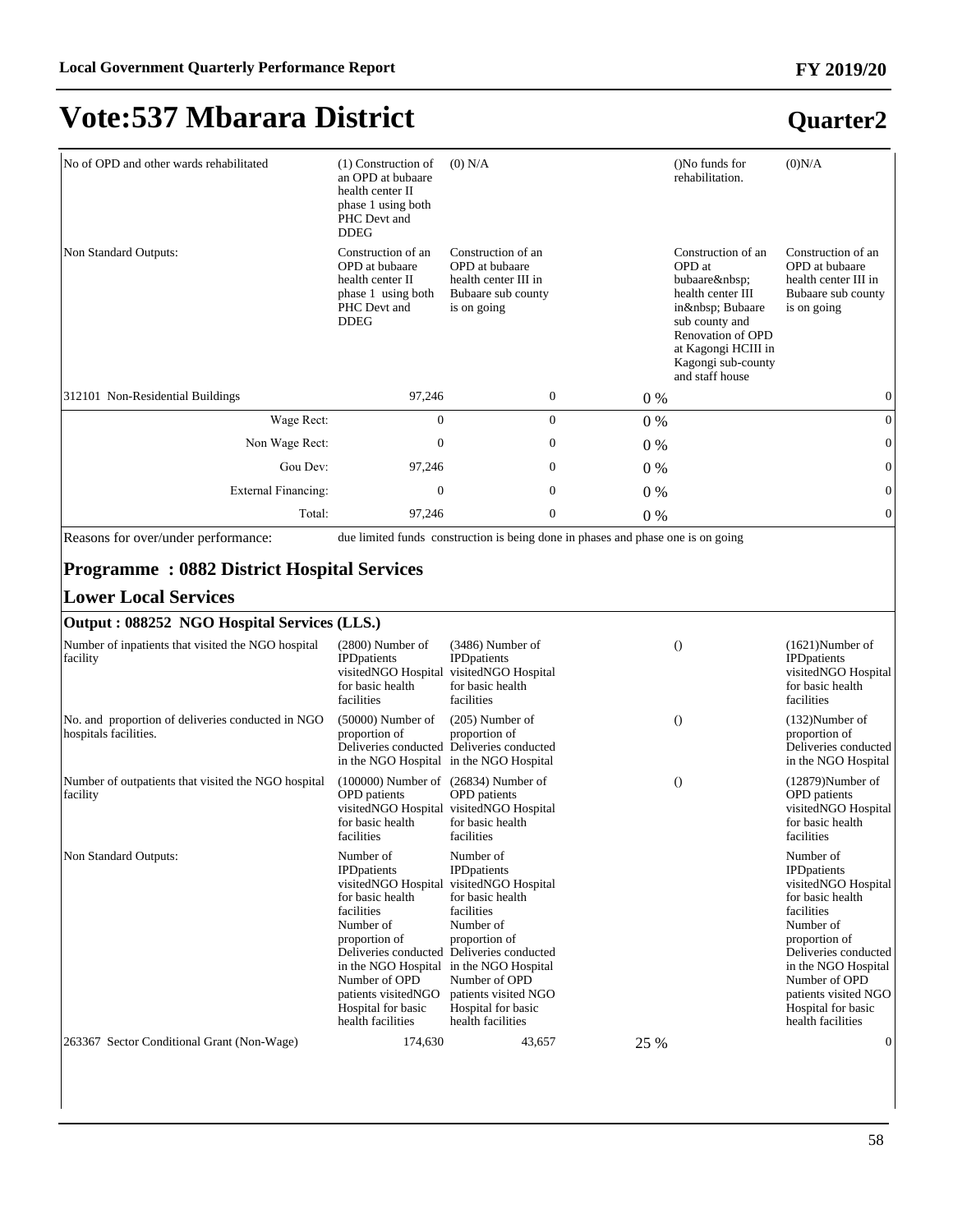| <b>Vote:537 Mbarara District</b>    |                                          |        |       | Quarter2   |
|-------------------------------------|------------------------------------------|--------|-------|------------|
| Wage Rect:                          |                                          |        | $0\%$ | U          |
| Non Wage Rect:                      | 174,630                                  | 43,657 | 25 %  | 0          |
| Gou Dev:                            | $\mathbf{0}$                             | 0      | $0\%$ | $\epsilon$ |
| External Financing:                 |                                          | 0      | $0\%$ | $\epsilon$ |
| Total:                              | 174.630                                  | 43,657 | 25 %  | 0          |
| Reasons for over/under performance: | No challenge faced during implementation |        |       |            |

#### **Programme : 0883 Health Management and Supervision Higher LG Services**

| <b>EXAMPLE LAST DELAICES</b>                                        |                                                                                                                                                                                                                                                                                                             |                                                                                                                                                                                                          |       |                                                            |                                                                                                                                                                                             |
|---------------------------------------------------------------------|-------------------------------------------------------------------------------------------------------------------------------------------------------------------------------------------------------------------------------------------------------------------------------------------------------------|----------------------------------------------------------------------------------------------------------------------------------------------------------------------------------------------------------|-------|------------------------------------------------------------|---------------------------------------------------------------------------------------------------------------------------------------------------------------------------------------------|
| Output: 088301 Healthcare Management Services<br>N/A                |                                                                                                                                                                                                                                                                                                             |                                                                                                                                                                                                          |       |                                                            |                                                                                                                                                                                             |
| Non Standard Outputs:                                               | Payment health staff Payment health<br>salaries in the<br><b>District</b>                                                                                                                                                                                                                                   | worker staff salaries<br>in the District                                                                                                                                                                 |       | Payment health<br>worker staff salaries<br>in the District | Payment health<br>worker staff salaries<br>in the District                                                                                                                                  |
| Non Standard Outputs:                                               | payment of staff<br>salaries                                                                                                                                                                                                                                                                                |                                                                                                                                                                                                          |       |                                                            |                                                                                                                                                                                             |
| 211101 General Staff Salaries                                       | 1,639,326                                                                                                                                                                                                                                                                                                   | 819,662                                                                                                                                                                                                  | 50 %  |                                                            | 409,931                                                                                                                                                                                     |
| Wage Rect:                                                          | 1,639,326                                                                                                                                                                                                                                                                                                   | 819,662                                                                                                                                                                                                  | 50 %  |                                                            | 409,931                                                                                                                                                                                     |
| Non Wage Rect:                                                      | $\mathbf{0}$                                                                                                                                                                                                                                                                                                | $\mathbf{0}$                                                                                                                                                                                             | $0\%$ |                                                            | $\overline{0}$                                                                                                                                                                              |
| Gou Dev:                                                            | $\overline{0}$                                                                                                                                                                                                                                                                                              | $\overline{0}$                                                                                                                                                                                           | $0\%$ |                                                            | $\overline{0}$                                                                                                                                                                              |
| <b>External Financing:</b>                                          | $\boldsymbol{0}$                                                                                                                                                                                                                                                                                            | $\boldsymbol{0}$                                                                                                                                                                                         | $0\%$ |                                                            | $\boldsymbol{0}$                                                                                                                                                                            |
| Total:                                                              | 1,639,326                                                                                                                                                                                                                                                                                                   | 819,662                                                                                                                                                                                                  | 50 %  |                                                            | 409,931                                                                                                                                                                                     |
| Reasons for over/under performance:                                 |                                                                                                                                                                                                                                                                                                             | Wage provided paid only 136 health workers and the rest 78 were paid on funds from Education department<br>specifically those who were recruited in may 2019. There is need to increase wage up to 2.1 b |       |                                                            |                                                                                                                                                                                             |
| Output: 088302 Healthcare Services Monitoring and Inspection<br>N/A |                                                                                                                                                                                                                                                                                                             |                                                                                                                                                                                                          |       |                                                            |                                                                                                                                                                                             |
| Non Standard Outputs:                                               | Facilitation the<br>operations of office<br>payment of utility<br>bills for water and<br>electricity<br>Co-ordination by<br>the DHO in the<br>District<br>Maintenance of the<br>office car<br>payment of staff<br>welfare<br><b>Facilitation of DHTs</b><br>in supportive<br>supervision in the<br>District | supportive<br>supervision and<br>monitoring of health<br>services in the<br>District<br>Co-ordination of<br>District health<br>department activities<br>staff Welfare at the<br>head office              |       |                                                            | supportive<br>supervision and<br>monitoring of health<br>services in the<br>District<br>Co-ordination of<br>District health<br>department activities<br>staff Welfare at the<br>head office |
| 211103 Allowances (Incl. Casuals, Temporary)                        | 2,000                                                                                                                                                                                                                                                                                                       | 906                                                                                                                                                                                                      | 45 %  |                                                            | 534                                                                                                                                                                                         |
| 221001 Advertising and Public Relations                             | 1,000                                                                                                                                                                                                                                                                                                       | $\mathbf{0}$                                                                                                                                                                                             | 0%    |                                                            | $\mathbf{0}$                                                                                                                                                                                |
| 221002 Workshops and Seminars                                       | 1,000                                                                                                                                                                                                                                                                                                       | $\mathbf{0}$                                                                                                                                                                                             | $0\%$ |                                                            | $\theta$                                                                                                                                                                                    |
| 221007 Books, Periodicals & Newspapers                              | 1,800                                                                                                                                                                                                                                                                                                       | $\mathbf{0}$                                                                                                                                                                                             | $0\%$ |                                                            | $\overline{0}$                                                                                                                                                                              |
| 221009 Welfare and Entertainment                                    | 8,426                                                                                                                                                                                                                                                                                                       | 3,694                                                                                                                                                                                                    | 44 %  |                                                            | 1.614                                                                                                                                                                                       |
| 221011 Printing, Stationery, Photocopying and<br>Binding            | 4,600                                                                                                                                                                                                                                                                                                       | 1,981                                                                                                                                                                                                    | 43 %  |                                                            | 991                                                                                                                                                                                         |
| 223005 Electricity                                                  | 2,400                                                                                                                                                                                                                                                                                                       | 2,000                                                                                                                                                                                                    | 83 %  |                                                            | 1,000                                                                                                                                                                                       |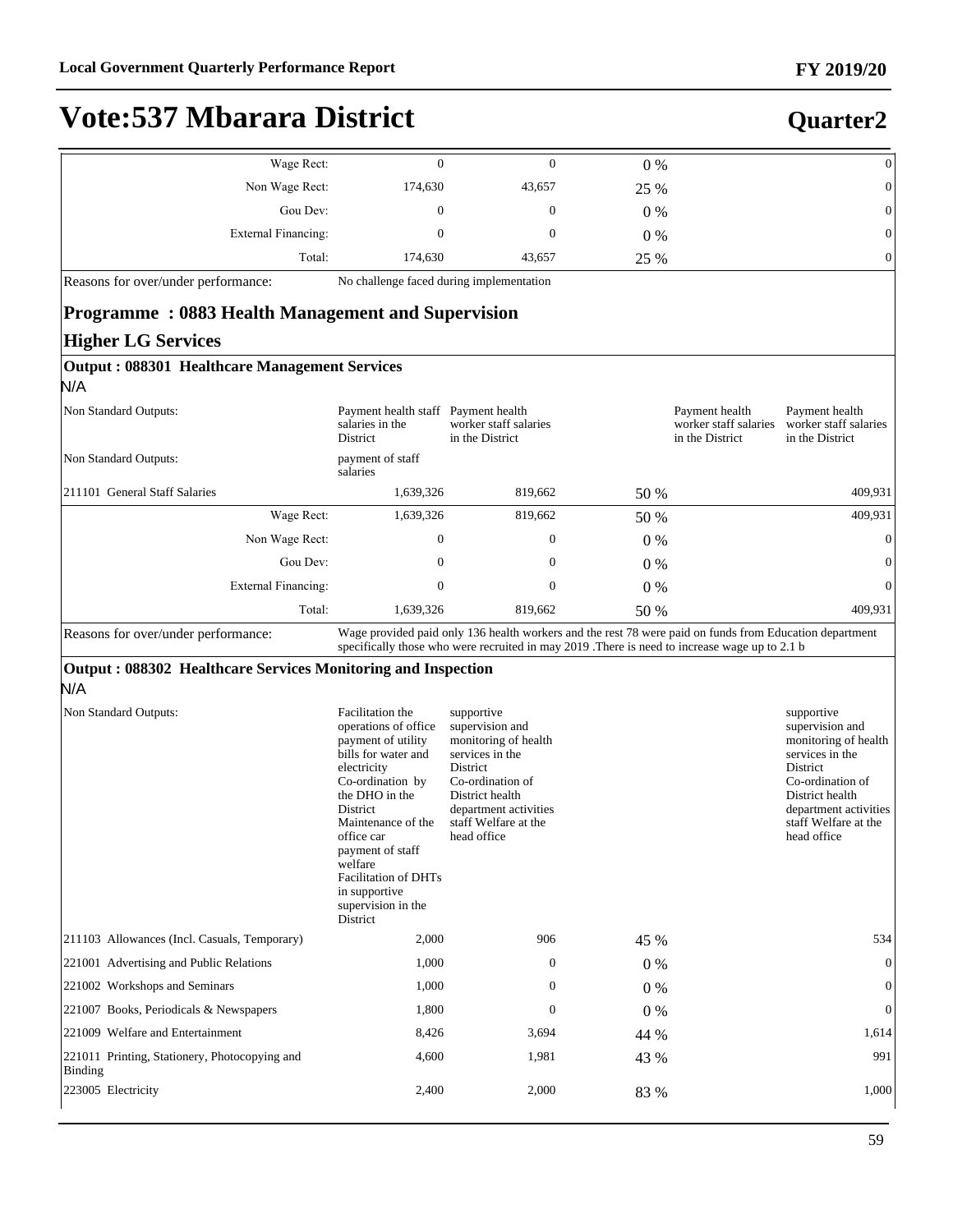### **Vote:537 Mbarara District**

#### 227001 Travel inland 2.954 and 2.954 the contract of the contract of the contract of the contract of the contract of the contract of the contract of the contract of the contract of the contract of the contract of the contr 227004 Fuel, Lubricants and Oils 3,207 0 0 % 0 :DJH5HFW 0 0 0 % 0 Non Wage Rect: 36,655 15,074 41 % 7,093 \*RX'HY 0 0 0 % 0 ([WHUQDO)LQDQFLQJ 0 0 0 % 0 Total: 36,655 15,074 41 % 7,093 Reasons for over/under performance: Limited funds to the DHOs office. **Capital Purchases Output : 088372 Administrative Capital** N/A Non Standard Outputs: house at Rubaya HCIII Using (100,000,000) Sanitation program me monitoring that is ODF in the community, school inspection and hygiene (using 57315309) Constraction of staff construction a staff house at Rubaya HCIII delayed due to procurement processes and it will be done in phases and support sanitation activities in the District was not due to change of codes where the money were budgeted construction a staff house at Rubaya HCIII delayed due to procurement processes and it will be done in phases and support sanitation activities in the District was not due to change of codes where the money were budgeted 312101 Non-Residential Buildings 157,315 11,120 7 % 11,120 11,120 :DJH5HFW 0 0 0 % 0 1RQ:DJH5HFW 0 0 0 % 0 Gou Dev: 157,315 11,120 7 % 11,120 ([WHUQDO)LQDQFLQJ 0 0 0 % 0 Total: 157,315 11,120 7 % 11,120 Reasons for over/under performance: Delayed procurement processes and release of sanitation funds *7RWDO)RU+HDOWK:DJH5HFW 1,639,326 819,662 50 % 409,931 Non-Wage Reccurent: 425,244 162,891 38 % 59,591 GoU Dev: 254,562 11,120 4 % 11,120 Donor Dev: 610,000 234,372 38 % 144,182 Grand Total: 2,929,132 1,228,044 41.9 % 624,823*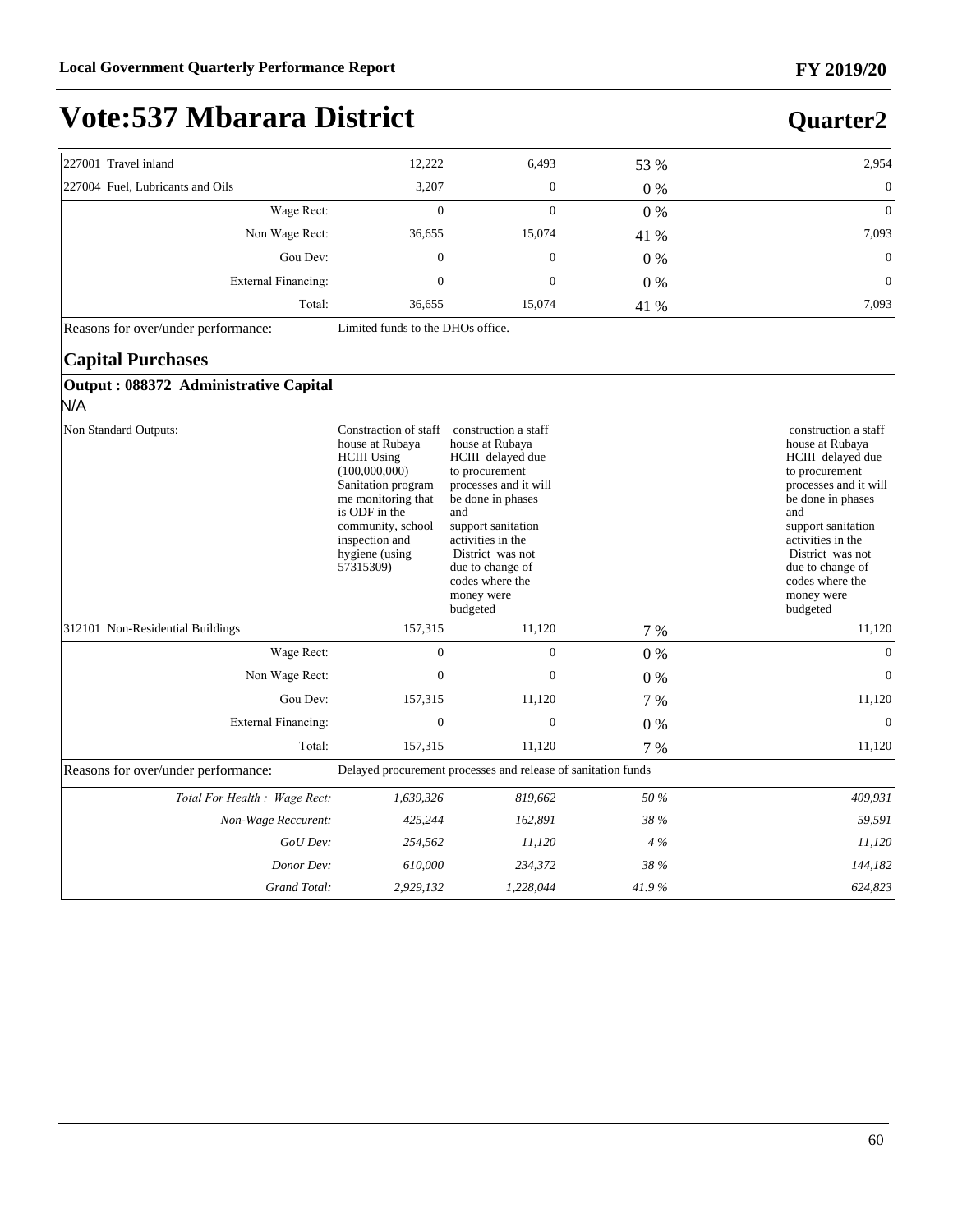### **Workplan : 6 Education**

| <b>Outputs and Performance Indicators</b><br>(Ushs Thousands)                                  | <b>Annual</b><br><b>Planned</b><br><b>Outputs</b>                                                                                                                                       | <b>Cumulative</b><br>Output<br><b>Performance</b> | % Peformance | Quarterly<br><b>Planned</b><br><b>Outputs</b>                                                                             | Quarterly<br>Output<br><b>Performance</b> |
|------------------------------------------------------------------------------------------------|-----------------------------------------------------------------------------------------------------------------------------------------------------------------------------------------|---------------------------------------------------|--------------|---------------------------------------------------------------------------------------------------------------------------|-------------------------------------------|
| <b>Programme: 0781 Pre-Primary and Primary Education</b>                                       |                                                                                                                                                                                         |                                                   |              |                                                                                                                           |                                           |
| <b>Higher LG Services</b>                                                                      |                                                                                                                                                                                         |                                                   |              |                                                                                                                           |                                           |
| <b>Output: 078102 Primary Teaching Services</b><br>N/A                                         |                                                                                                                                                                                         |                                                   |              |                                                                                                                           |                                           |
| Non Standard Outputs:                                                                          | Salaries paid for all<br>primary school<br>teachers. Support to<br>UNEB for all<br>primary schools.                                                                                     |                                                   |              | Payment of staff<br>salaries for all<br>primary school<br>teachers. Support to<br><b>UNEB</b> for all<br>primary schools. |                                           |
| 211101 General Staff Salaries                                                                  | 6,409,581                                                                                                                                                                               | 3,200,594                                         | 50 %         |                                                                                                                           | 1,620,631                                 |
| 211103 Allowances (Incl. Casuals, Temporary)                                                   | 13,000                                                                                                                                                                                  | 13,000                                            | 100 %        |                                                                                                                           | 13,000                                    |
| 227001 Travel inland                                                                           | 4,563                                                                                                                                                                                   | 4,563                                             | 100 %        |                                                                                                                           | 4,563                                     |
| Wage Rect:                                                                                     | 6,409,581                                                                                                                                                                               | 3,200,594                                         | 50 %         |                                                                                                                           | 1,620,631                                 |
| Non Wage Rect:                                                                                 | 17,563                                                                                                                                                                                  | 17,563                                            | 100 %        |                                                                                                                           | 17,563                                    |
| Gou Dev:                                                                                       | $\mathbf{0}$                                                                                                                                                                            | 0                                                 | $0\%$        |                                                                                                                           | $\boldsymbol{0}$                          |
| <b>External Financing:</b>                                                                     | $\boldsymbol{0}$                                                                                                                                                                        | $\mathbf{0}$                                      | 0%           |                                                                                                                           | $\mathbf{0}$                              |
| Total:                                                                                         | 6,427,144                                                                                                                                                                               | 3,218,158                                         | 50 %         |                                                                                                                           | 1,638,194                                 |
| <b>Lower Local Services</b><br>Output: 078151 Primary Schools Services UPE (LLS)<br>N/A<br>N/A |                                                                                                                                                                                         |                                                   |              |                                                                                                                           |                                           |
| 263367 Sector Conditional Grant (Non-Wage)                                                     | 463,236                                                                                                                                                                                 | 154,412                                           | 33 %         |                                                                                                                           | $\mathbf{0}$                              |
| Wage Rect:                                                                                     | $\Omega$                                                                                                                                                                                | $\Omega$                                          | $0\%$        |                                                                                                                           | $\mathbf{0}$                              |
| Non Wage Rect:                                                                                 | 463,236                                                                                                                                                                                 | 154,412                                           | 33 %         |                                                                                                                           | $\mathbf{0}$                              |
| Gou Dev:                                                                                       | $\boldsymbol{0}$                                                                                                                                                                        | $\boldsymbol{0}$                                  | $0\%$        |                                                                                                                           | $\boldsymbol{0}$                          |
| <b>External Financing:</b>                                                                     | $\mathbf{0}$                                                                                                                                                                            | $\mathbf{0}$                                      | $0\%$        |                                                                                                                           | $\mathbf{0}$                              |
| Total:                                                                                         | 463,236                                                                                                                                                                                 | 154,412                                           | 33 %         |                                                                                                                           | $\boldsymbol{0}$                          |
| Reasons for over/under performance:                                                            |                                                                                                                                                                                         |                                                   |              |                                                                                                                           |                                           |
| <b>Capital Purchases</b>                                                                       |                                                                                                                                                                                         |                                                   |              |                                                                                                                           |                                           |
| Output: 078180 Classroom construction and rehabilitation                                       |                                                                                                                                                                                         |                                                   |              |                                                                                                                           |                                           |
| No. of classrooms constructed in UPE                                                           | $(10)$ Construction of $()$<br>10 classroom blocks<br>in five primary<br>schools: Rwengwe I<br>P/s, Bwizibwera<br>Moslem $P/s$ ,<br>Ruburara P/s,<br>Katsikizi P/s,<br>Rugarama II P/s. |                                                   |              | $\left( \right)$                                                                                                          | $\left( \right)$                          |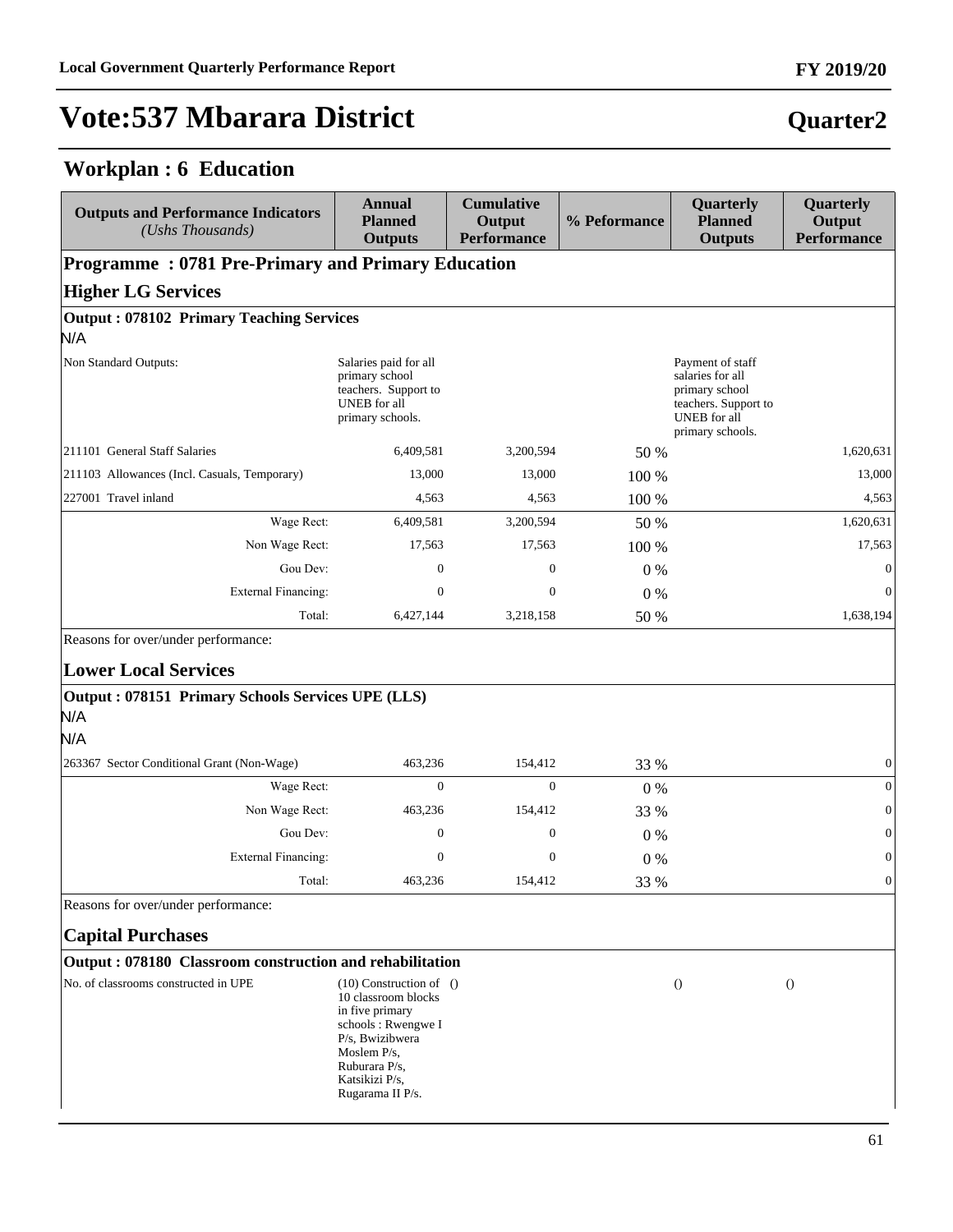#### **FY 2019/20**

# **Vote:537 Mbarara District**

### **Quarter2**

| No. of classrooms rehabilitated in UPE                         | $(0)$ N/A                                                                                                                                                                         | $\Omega$         | $\theta$ | $\theta$ |              |
|----------------------------------------------------------------|-----------------------------------------------------------------------------------------------------------------------------------------------------------------------------------|------------------|----------|----------|--------------|
| Non Standard Outputs:                                          | Construction of 10<br>classroom blocks in<br>five primary schools<br>of: Rwengwe I,<br><b>Bwizibwera</b><br>Moslem, Ruburara,<br>Katsikizi and<br>Rugarama II primary<br>Schools. |                  |          |          |              |
| 281504 Monitoring, Supervision & Appraisal of<br>capital works | 15,000                                                                                                                                                                            | 1,964            | 13 %     |          | $\mathbf{0}$ |
| 312101 Non-Residential Buildings                               | 345,000                                                                                                                                                                           | 4,894            | 1 %      |          | 4,894        |
| 312203 Furniture & Fixtures                                    | 28,431                                                                                                                                                                            | $\boldsymbol{0}$ | $0\%$    |          | $\mathbf{0}$ |
| Wage Rect:                                                     | $\mathbf{0}$                                                                                                                                                                      | $\mathbf{0}$     | $0\%$    |          | $\Omega$     |
| Non Wage Rect:                                                 | $\Omega$                                                                                                                                                                          | $\mathbf{0}$     | $0\%$    |          | $\theta$     |
| Gou Dev:                                                       | 388,431                                                                                                                                                                           | 6,858            | 2 %      |          | 4,894        |
| External Financing:                                            | $\mathbf{0}$                                                                                                                                                                      | $\mathbf{0}$     | $0\%$    |          | $\Omega$     |
| Total:                                                         | 388,431                                                                                                                                                                           | 6,858            | 2 %      |          | 4,894        |
| Reasons for over/under performance:                            |                                                                                                                                                                                   |                  |          |          |              |
| <b>Programme: 0782 Secondary Education</b>                     |                                                                                                                                                                                   |                  |          |          |              |
| <b>Higher LG Services</b>                                      |                                                                                                                                                                                   |                  |          |          |              |
| Output: 078201 Secondary Teaching Services<br>N/A<br>N/A       |                                                                                                                                                                                   |                  |          |          |              |
| 211101 General Staff Salaries                                  | 2,282,014                                                                                                                                                                         | 1,140,800        | 50 %     |          | 647,009      |

| 647,009      | $50\%$ | 1,140,800 | 2,282,014 | 1211101 General Staff Salaries |
|--------------|--------|-----------|-----------|--------------------------------|
| 647,009      | 50 %   | 1,140,800 | 2,282,014 | Wage Rect:                     |
| $\mathbf{0}$ | $0\%$  | 0         |           | Non Wage Rect:                 |
| $\theta$     | $0\%$  | 0         |           | Gou Dev:                       |
| $\Omega$     | $0\%$  | 0         |           | External Financing:            |
| 647,009      | 50 %   | 1,140,800 | 2,282,014 | Total:                         |

Reasons for over/under performance:

#### **Lower Local Services**

#### **Output : 078251 Secondary Capitation(USE)(LLS)**

```
N/A
```

| N/A                                        |                     |         |         |       |                |
|--------------------------------------------|---------------------|---------|---------|-------|----------------|
| 263367 Sector Conditional Grant (Non-Wage) |                     | 635,793 | 211,931 | 33 %  | $\overline{0}$ |
|                                            | Wage Rect:          | 0       | 0       | $0\%$ | $\overline{0}$ |
|                                            | Non Wage Rect:      | 635,793 | 211,931 | 33 %  | $\overline{0}$ |
|                                            | Gou Dev:            | 0       | 0       | 0 %   | $\overline{0}$ |
|                                            | External Financing: | 0       | 0       | $0\%$ | $\overline{0}$ |
|                                            | Total:              | 635,793 | 211,931 | 33 %  | $\overline{0}$ |

Reasons for over/under performance: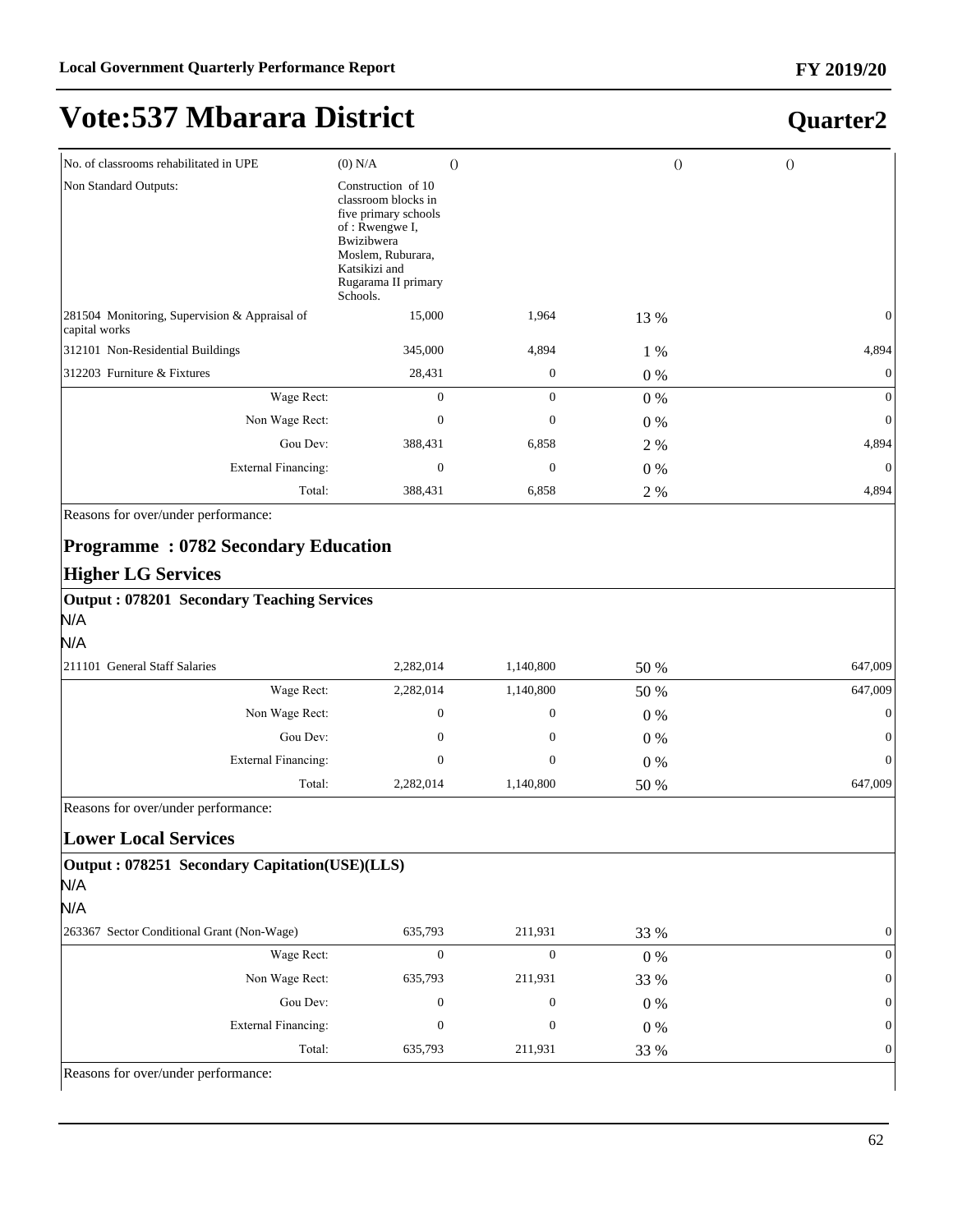### **Workplan : 6 Education**

| <b>Outputs and Performance Indicators</b><br>(Ushs Thousands)          | <b>Annual</b><br><b>Planned</b><br><b>Outputs</b>            | <b>Cumulative</b><br>Output<br><b>Performance</b> | % Peformance | Quarterly<br><b>Planned</b><br><b>Outputs</b>                | Quarterly<br>Output<br><b>Performance</b> |
|------------------------------------------------------------------------|--------------------------------------------------------------|---------------------------------------------------|--------------|--------------------------------------------------------------|-------------------------------------------|
| <b>Capital Purchases</b>                                               |                                                              |                                                   |              |                                                              |                                           |
| Output: 078280 Secondary School Construction and Rehabilitation        |                                                              |                                                   |              |                                                              |                                           |
| N/A                                                                    |                                                              |                                                   |              |                                                              |                                           |
| Non Standard Outputs:                                                  | Construction of<br><b>Bukiro Seed</b><br>Secondary School.   |                                                   |              |                                                              |                                           |
| 312101 Non-Residential Buildings                                       | 842,851                                                      | 16,401                                            | 2 %          |                                                              | $\mathbf{0}$                              |
| Wage Rect:                                                             | $\overline{0}$                                               | $\mathbf{0}$                                      | 0%           |                                                              | $\overline{0}$                            |
| Non Wage Rect:                                                         | $\mathbf{0}$                                                 | $\mathbf{0}$                                      | $0\%$        |                                                              | $\mathbf{0}$                              |
| Gou Dev:                                                               | 842,851                                                      | 16,401                                            | 2 %          |                                                              | $\mathbf{0}$                              |
| <b>External Financing:</b>                                             | $\overline{0}$                                               | $\theta$                                          | 0%           |                                                              | $\overline{0}$                            |
| Total:                                                                 | 842,851                                                      | 16,401                                            | 2 %          |                                                              | $\mathbf{0}$                              |
| Reasons for over/under performance:                                    |                                                              |                                                   |              |                                                              |                                           |
| <b>Programme: 0783 Skills Development</b><br><b>Higher LG Services</b> |                                                              |                                                   |              |                                                              |                                           |
| <b>Output: 078301 Tertiary Education Services</b>                      |                                                              |                                                   |              |                                                              |                                           |
| No. Of tertiary education Instructors paid salaries                    | $(101)$ 101 tertiary                                         | $\theta$                                          |              | $(25)25$ tertiary                                            | $\Omega$                                  |
|                                                                        | education instructors<br>paid salaries.                      |                                                   |              | education instructors<br>paid salaries.                      |                                           |
| No. of students in tertiary education                                  | (1300) 1300<br>Students in tertiary<br>education.            | $\theta$                                          |              | $(325)325$ Students<br>in tertiary education.                | $\theta$                                  |
| Non Standard Outputs:                                                  | Payment of salaries<br>to tertiary education<br>instructors. |                                                   |              | Payment of salaries<br>to tertiary education<br>instructors. |                                           |
| 211101 General Staff Salaries                                          | 901,051                                                      | 448,746                                           | 50 %         |                                                              | 367,076                                   |
| Wage Rect:                                                             | 901,051                                                      | 448,746                                           | 50 %         |                                                              | 367,076                                   |
| Non Wage Rect:                                                         | $\mathbf{0}$                                                 | $\mathbf{0}$                                      | 0%           |                                                              | $\mathbf{0}$                              |
| Gou Dev:                                                               | $\mathbf{0}$                                                 | $\boldsymbol{0}$                                  | $0\%$        |                                                              | $\boldsymbol{0}$                          |
| External Financing:                                                    | $\boldsymbol{0}$                                             | $\mathbf{0}$                                      | 0%           |                                                              | $\mathbf{0}$                              |
| Total:                                                                 | 901,051                                                      | 448,746                                           | 50 %         |                                                              | 367,076                                   |
| Reasons for over/under performance:                                    |                                                              |                                                   |              |                                                              |                                           |
| <b>Lower Local Services</b>                                            |                                                              |                                                   |              |                                                              |                                           |
| <b>Output: 078351 Skills Development Services</b><br>N/A               |                                                              |                                                   |              |                                                              |                                           |
| N/A                                                                    |                                                              |                                                   |              |                                                              |                                           |
| 263367 Sector Conditional Grant (Non-Wage)                             | 244,988                                                      | 81,663                                            | 33 %         |                                                              | $\overline{0}$                            |

#### 63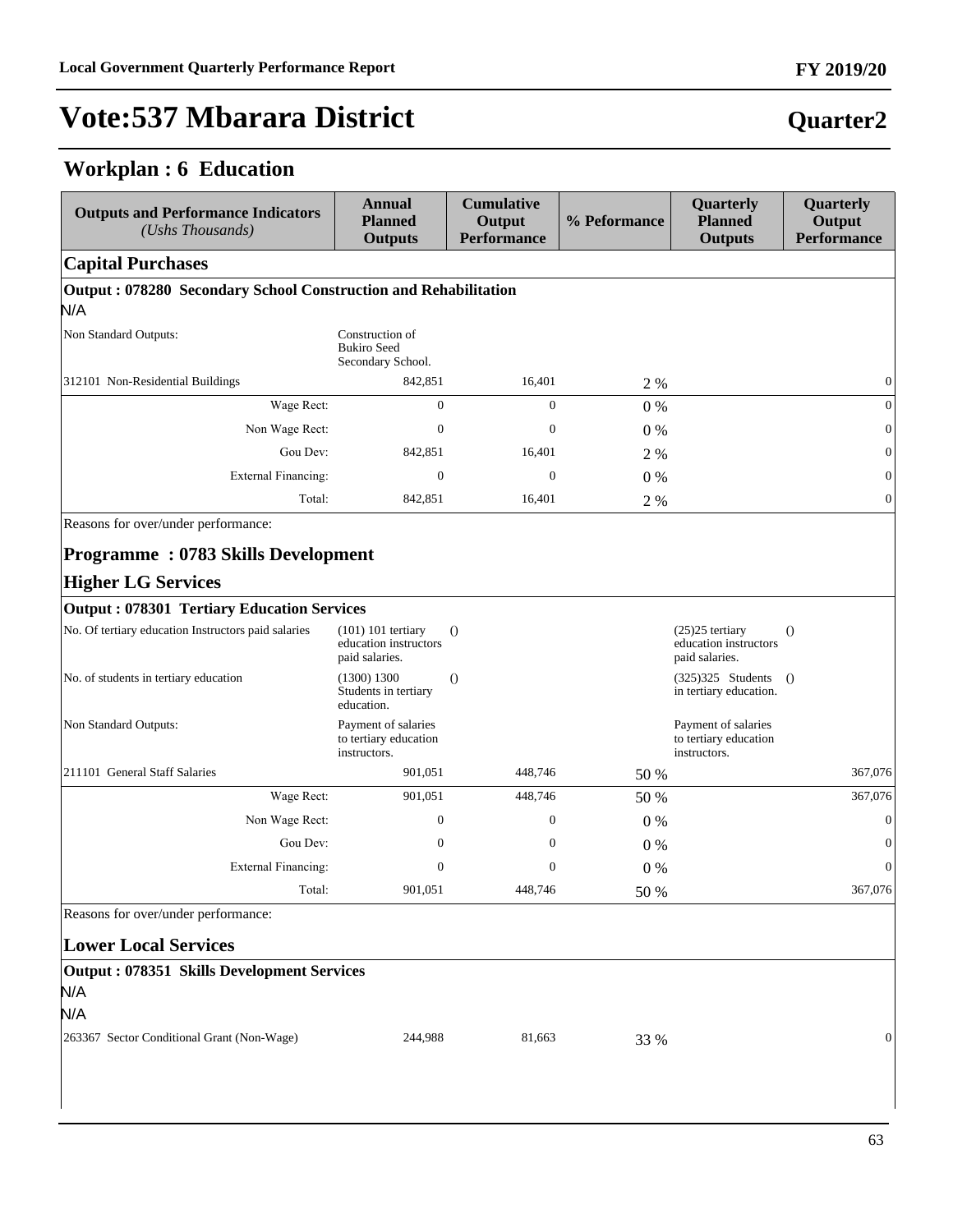### **Quarter2**

| Wage Rect:          |         | υ      | $0\%$ | 0  |
|---------------------|---------|--------|-------|----|
| Non Wage Rect:      | 244,988 | 81,663 | 33 %  | 01 |
| Gou Dev:            | 0       | 0      | $0\%$ | 01 |
| External Financing: |         |        | $0\%$ | 01 |
| Total:              | 244,988 | 81,663 | 33 %  | 0  |

Reasons for over/under performance:

#### **Programme : 0784 Education & Sports Management and Inspection**

#### **Higher LG Services**

| 13,500   | 3,200        | 24 %  | 762          |
|----------|--------------|-------|--------------|
| 7,622    | 2,440        | 32 %  | 2,440        |
| 3,200    | 2,959        | 92 %  | 1,230        |
| 26,906   | 8,000        | 30 %  | $\Omega$     |
| $\Omega$ | $\Omega$     | $0\%$ | $\Omega$     |
| 51,228   | 16,599       | 32 %  | 4,432        |
| 0        | $\mathbf{0}$ | $0\%$ | $\Omega$     |
| $\Omega$ | $\Omega$     | $0\%$ | $\mathbf{0}$ |
| 51,228   | 16,599       | 32 %  | 4,432        |
|          |              |       |              |
|          |              |       |              |

#### $N/A$

| .                                             |                                                                                                             |              |             |              |
|-----------------------------------------------|-------------------------------------------------------------------------------------------------------------|--------------|-------------|--------------|
| Non Standard Outputs:                         | Fielding of district<br>team at National<br>level in ball games,<br>athletics and music<br>dance and drama. |              |             |              |
| [211103 Allowances (Incl. Casuals, Temporary) | 8,000                                                                                                       | 1,000        | 13 %        | $\theta$     |
| 221001 Advertising and Public Relations       | 100                                                                                                         | $\mathbf{0}$ | $0\%$       | $\theta$     |
| 221002 Workshops and Seminars                 | 6,000                                                                                                       | $\Omega$     | $0\%$       | $\mathbf{0}$ |
| 221005 Hire of Venue (chairs, projector, etc) | 5,500                                                                                                       | 3,079        | 56 %        | $\theta$     |
| 221009 Welfare and Entertainment              | 19,400                                                                                                      | 5,321        | 27 %        | $\theta$     |
| 221017 Subscriptions                          | 1,500                                                                                                       | $\mathbf{0}$ | $0\%$       | $\theta$     |
| 227001 Travel inland                          | 19,250                                                                                                      | 6,275        | <b>33 %</b> | 1,400        |
| Wage Rect:                                    | $\Omega$                                                                                                    | $\Omega$     | $0\%$       | $\theta$     |
| Non Wage Rect:                                | 59,750                                                                                                      | 15,675       | 26 %        | 1,400        |
| Gou Dev:                                      | $\Omega$                                                                                                    | $\mathbf{0}$ | $0\%$       | $\Omega$     |
| External Financing:                           | $\mathbf{0}$                                                                                                | $\mathbf{0}$ | $0\%$       | $\theta$     |
| Total:                                        | 59,750                                                                                                      | 15,675       | 26 %        | 1,400        |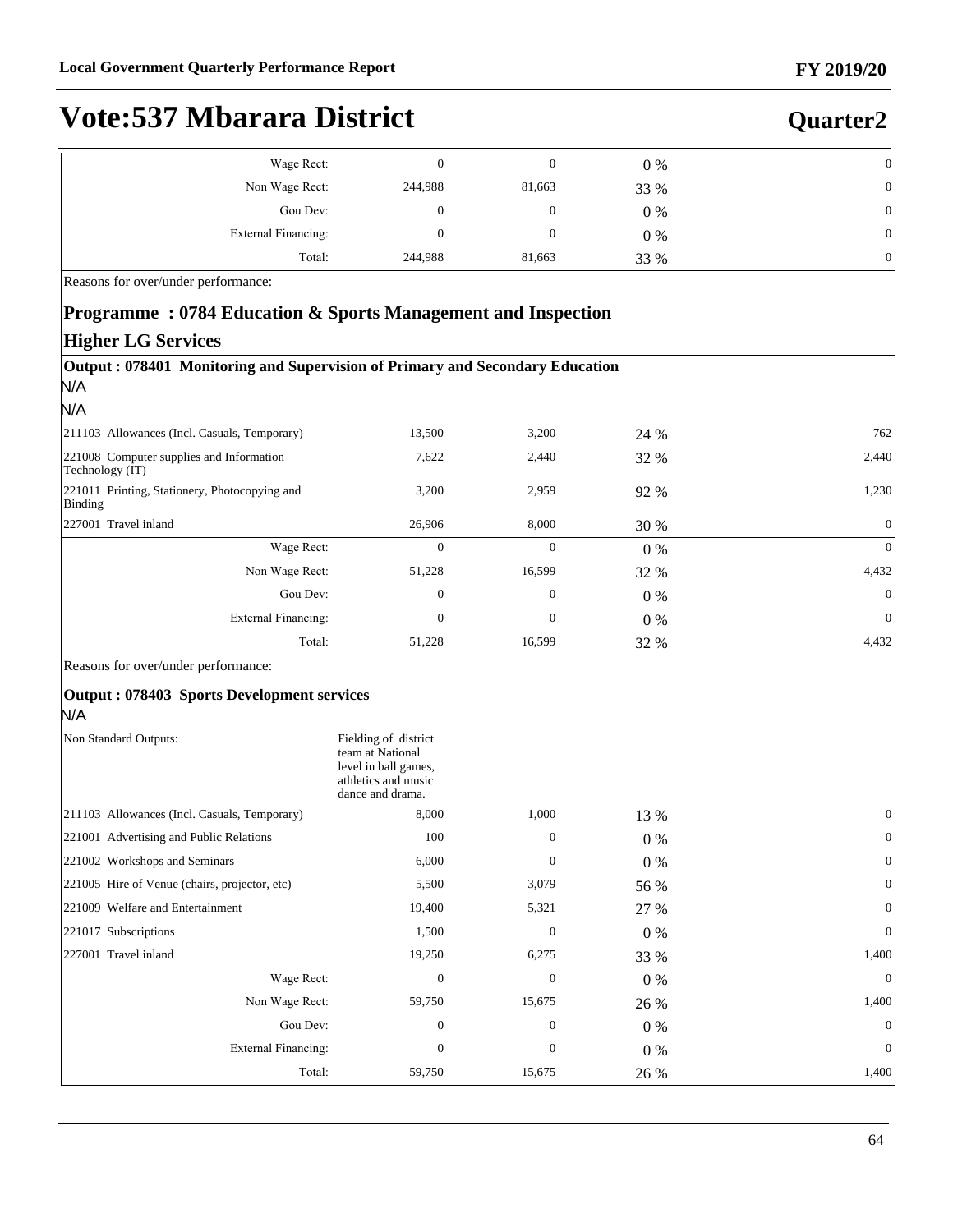### **Workplan : 6 Education**

| <b>Outputs and Performance Indicators</b><br>(Ushs Thousands) | <b>Annual</b><br><b>Planned</b><br><b>Outputs</b>                                                                                                                                 | <b>Cumulative</b><br>Output<br><b>Performance</b> | % Peformance | Quarterly<br><b>Planned</b><br><b>Outputs</b>                                                                                                                                     | Quarterly<br>Output<br><b>Performance</b> |
|---------------------------------------------------------------|-----------------------------------------------------------------------------------------------------------------------------------------------------------------------------------|---------------------------------------------------|--------------|-----------------------------------------------------------------------------------------------------------------------------------------------------------------------------------|-------------------------------------------|
| Reasons for over/under performance:                           |                                                                                                                                                                                   |                                                   |              |                                                                                                                                                                                   |                                           |
| <b>Output: 078405 Education Management Services</b><br>N/A    |                                                                                                                                                                                   |                                                   |              |                                                                                                                                                                                   |                                           |
| Non Standard Outputs:                                         | Payment of staff<br>allowances<br>Payment of<br>departmental staff<br>salaries.<br>Payment of office<br>utilities<br>General office<br>coordinated<br>Payment of staff<br>welfare |                                                   |              | Payment of staff<br>allowances<br>Payment of<br>departmental staff<br>salaries.<br>Payment of office<br>utilities<br>General office<br>coordinated<br>Payment of staff<br>welfare |                                           |
| 211101 General Staff Salaries                                 | 94.023                                                                                                                                                                            | 45.443                                            | 48 %         |                                                                                                                                                                                   | 23,417                                    |
| 211103 Allowances (Incl. Casuals, Temporary)                  | 2,000                                                                                                                                                                             | 873                                               | 44 %         |                                                                                                                                                                                   | 720                                       |
| 221009 Welfare and Entertainment                              | 5,250                                                                                                                                                                             | 1,382                                             | 26 %         |                                                                                                                                                                                   | 898                                       |
| 223005 Electricity                                            | 2,000                                                                                                                                                                             | 800                                               | 40 %         |                                                                                                                                                                                   | 500                                       |
| 223006 Water                                                  | 1,000                                                                                                                                                                             | $\mathbf{0}$                                      | $0\%$        |                                                                                                                                                                                   | $\mathbf{0}$                              |
| 227001 Travel inland                                          | 3,501                                                                                                                                                                             | 1,986                                             | 57 %         |                                                                                                                                                                                   | 1,436                                     |
| Wage Rect:                                                    | 94,023                                                                                                                                                                            | 45,443                                            | 48 %         |                                                                                                                                                                                   | 23,417                                    |
| Non Wage Rect:                                                | 13,751                                                                                                                                                                            | 5,040                                             | 37 %         |                                                                                                                                                                                   | 3,553                                     |
| Gou Dev:                                                      | $\mathbf{0}$                                                                                                                                                                      | $\mathbf{0}$                                      | $0\%$        |                                                                                                                                                                                   | $\mathbf{0}$                              |
| <b>External Financing:</b>                                    | $\Omega$                                                                                                                                                                          | $\Omega$                                          | $0\%$        |                                                                                                                                                                                   | $\mathbf{0}$                              |
| Total:                                                        | 107,773                                                                                                                                                                           | 50,483                                            | 47 %         |                                                                                                                                                                                   | 26,970                                    |
| Reasons for over/under performance:                           |                                                                                                                                                                                   |                                                   |              |                                                                                                                                                                                   |                                           |
| Total For Education : Wage Rect:                              | 9,686,668                                                                                                                                                                         | 4,835,583                                         | 50 %         |                                                                                                                                                                                   | 2,658,132                                 |
| Non-Wage Reccurent:                                           | 1,486,309                                                                                                                                                                         | 502,883                                           | 34 %         |                                                                                                                                                                                   | 26,949                                    |
| GoU Dev:                                                      | 1,231,282                                                                                                                                                                         | 23,259                                            | $2\%$        |                                                                                                                                                                                   | 4,894                                     |
| Donor Dev:                                                    | $\theta$                                                                                                                                                                          | 0                                                 | $0\%$        |                                                                                                                                                                                   | $\theta$                                  |
| Grand Total:                                                  | 12,404,259                                                                                                                                                                        | 5,361,725                                         | 43.2%        |                                                                                                                                                                                   | 2,689,975                                 |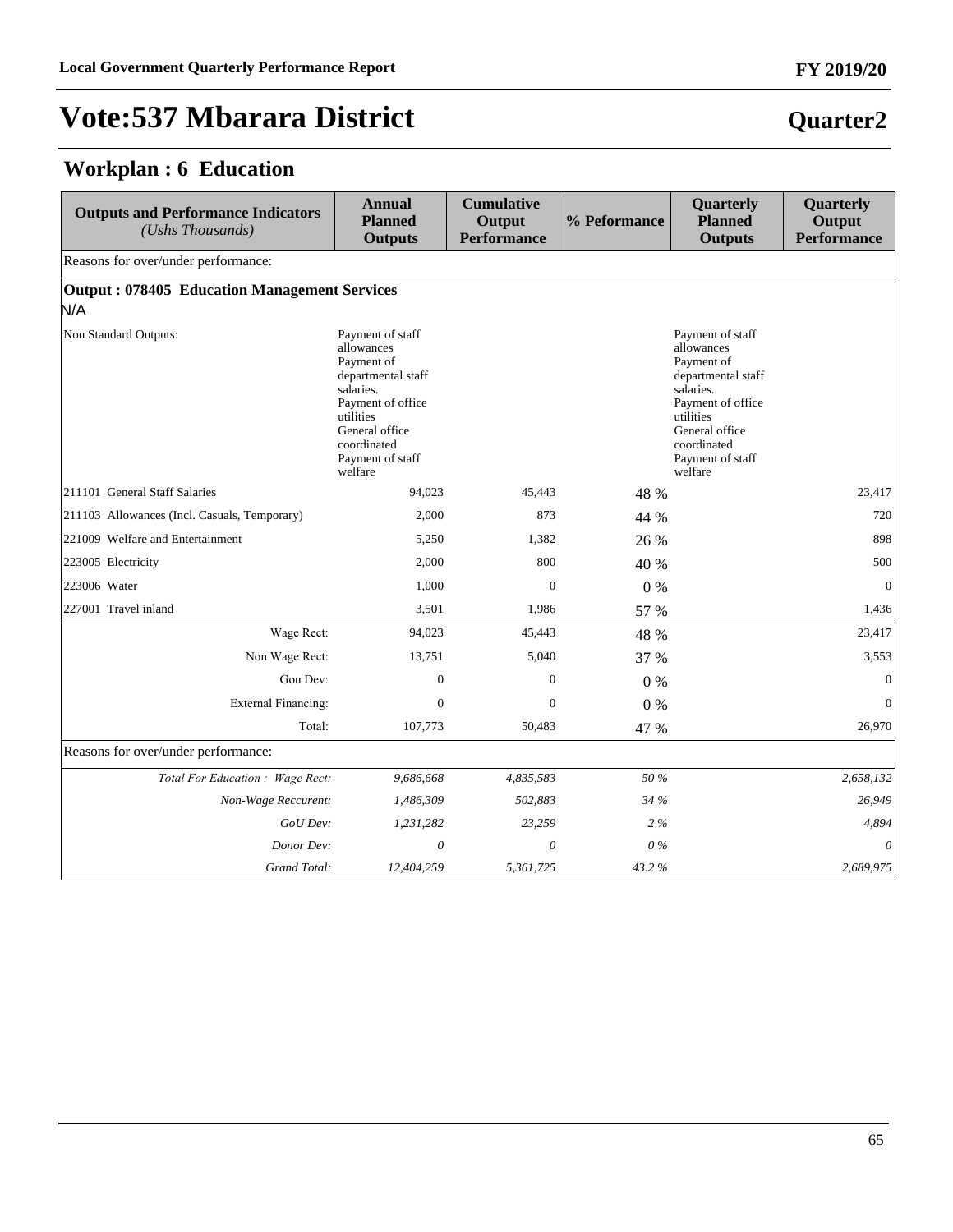#### **FY 2019/20**

### **Quarter2**

### **Workplan : 7a Roads and Engineering**

| <b>Outputs and Performance Indicators</b><br>(Ushs Thousands)   | <b>Annual</b><br><b>Planned</b><br><b>Outputs</b>                                                                                                                                                           | <b>Cumulative</b><br>Output<br><b>Performance</b>                                                                    | % Peformance | Quarterly<br><b>Planned</b><br><b>Outputs</b>                                                                                                                            | Quarterly<br>Output<br><b>Performance</b>                                                                                                                                |
|-----------------------------------------------------------------|-------------------------------------------------------------------------------------------------------------------------------------------------------------------------------------------------------------|----------------------------------------------------------------------------------------------------------------------|--------------|--------------------------------------------------------------------------------------------------------------------------------------------------------------------------|--------------------------------------------------------------------------------------------------------------------------------------------------------------------------|
| Programme: 0481 District, Urban and Community Access Roads      |                                                                                                                                                                                                             |                                                                                                                      |              |                                                                                                                                                                          |                                                                                                                                                                          |
| <b>Higher LG Services</b>                                       |                                                                                                                                                                                                             |                                                                                                                      |              |                                                                                                                                                                          |                                                                                                                                                                          |
| <b>Output: 048108 Operation of District Roads Office</b><br>N/A |                                                                                                                                                                                                             |                                                                                                                      |              |                                                                                                                                                                          |                                                                                                                                                                          |
| Non Standard Outputs:                                           | 1. Payments of<br>general staff salaries<br>to works staff<br>2. Operation and<br>maintenance of<br>district engineers<br>office                                                                            | 1. General staff<br>salaries paid for six<br>months<br>2. District Engineer's<br>office maintained for<br>six months |              | 1. Payments of<br>general staff salaries<br>to works staff for<br>three months<br>2. Operation and<br>maintenance of<br>district engineers<br>office for three<br>months | 1. Payments of<br>general staff salaries<br>to works staff for<br>three months<br>2. Operation and<br>maintenance of<br>district engineers<br>office for three<br>months |
| 211101 General Staff Salaries                                   | 100,363                                                                                                                                                                                                     | 48,807                                                                                                               | 49 %         |                                                                                                                                                                          | 24,100                                                                                                                                                                   |
| 211103 Allowances (Incl. Casuals, Temporary)                    | 9,696                                                                                                                                                                                                       | 2,842                                                                                                                | 29 %         |                                                                                                                                                                          | 2,691                                                                                                                                                                    |
| 221007 Books, Periodicals & Newspapers                          | 720                                                                                                                                                                                                         | 300                                                                                                                  | 42 %         |                                                                                                                                                                          | 240                                                                                                                                                                      |
| 221009 Welfare and Entertainment                                | 2,400                                                                                                                                                                                                       | 691                                                                                                                  | 29 %         |                                                                                                                                                                          | 691                                                                                                                                                                      |
| 221011 Printing, Stationery, Photocopying and<br><b>Binding</b> | 4,800                                                                                                                                                                                                       | 4,125                                                                                                                | 86 %         |                                                                                                                                                                          | 2,561                                                                                                                                                                    |
| 221012 Small Office Equipment                                   | 480                                                                                                                                                                                                         | $\boldsymbol{0}$                                                                                                     | $0\%$        |                                                                                                                                                                          | $\boldsymbol{0}$                                                                                                                                                         |
| 222001 Telecommunications                                       | 800                                                                                                                                                                                                         | 325                                                                                                                  | 41 %         |                                                                                                                                                                          | 195                                                                                                                                                                      |
| 223005 Electricity                                              | 1,200                                                                                                                                                                                                       | 600                                                                                                                  | 50 %         |                                                                                                                                                                          | 300                                                                                                                                                                      |
| 223006 Water                                                    | 600                                                                                                                                                                                                         | 300                                                                                                                  | 50 %         |                                                                                                                                                                          | 150                                                                                                                                                                      |
| 227001 Travel inland                                            | 4,800                                                                                                                                                                                                       | 2,400                                                                                                                | 50 %         |                                                                                                                                                                          | 1,315                                                                                                                                                                    |
| Wage Rect:                                                      | 100,363                                                                                                                                                                                                     | 48,807                                                                                                               | 49 %         |                                                                                                                                                                          | 24,100                                                                                                                                                                   |
| Non Wage Rect:                                                  | 25,496                                                                                                                                                                                                      | 11,582                                                                                                               | 45 %         |                                                                                                                                                                          | 8,143                                                                                                                                                                    |
| Gou Dev:                                                        | $\mathbf{0}$                                                                                                                                                                                                | $\boldsymbol{0}$                                                                                                     | $0\%$        |                                                                                                                                                                          | $\boldsymbol{0}$                                                                                                                                                         |
| <b>External Financing:</b>                                      | $\mathbf{0}$                                                                                                                                                                                                | $\mathbf{0}$                                                                                                         | $0\%$        |                                                                                                                                                                          | $\mathbf{0}$                                                                                                                                                             |
| Total:                                                          | 125,859                                                                                                                                                                                                     | 60,389                                                                                                               | 48 %         |                                                                                                                                                                          | 32,243                                                                                                                                                                   |
| Reasons for over/under performance:                             | Activities were implemented as planned                                                                                                                                                                      |                                                                                                                      |              |                                                                                                                                                                          |                                                                                                                                                                          |
| <b>Lower Local Services</b>                                     |                                                                                                                                                                                                             |                                                                                                                      |              |                                                                                                                                                                          |                                                                                                                                                                          |
| Output: 048157 Bottle necks Clearance on Community Access Roads |                                                                                                                                                                                                             |                                                                                                                      |              |                                                                                                                                                                          |                                                                                                                                                                          |
| No. of bottlenecks cleared on community Access<br>Roads         | (7) Funds for<br>(7) Grading of one<br>community access<br>Grading of one<br>road in each of the<br>community access<br>seven sub counties<br>road in each of the<br>seven sub counties<br>were transferred |                                                                                                                      |              | ()Grading of one<br>community access<br>road in each of two<br>sub counties                                                                                              | $(7)$ Funds for<br>Grading of one<br>community access<br>road in each of the<br>seven sub counties<br>were transferred                                                   |
| Non Standard Outputs:                                           | N/A                                                                                                                                                                                                         | N/A                                                                                                                  |              | N/A                                                                                                                                                                      | N/A                                                                                                                                                                      |
| 263104 Transfers to other govt. units (Current)                 | 101,712                                                                                                                                                                                                     | 101,712                                                                                                              | 100 %        |                                                                                                                                                                          | 101,712                                                                                                                                                                  |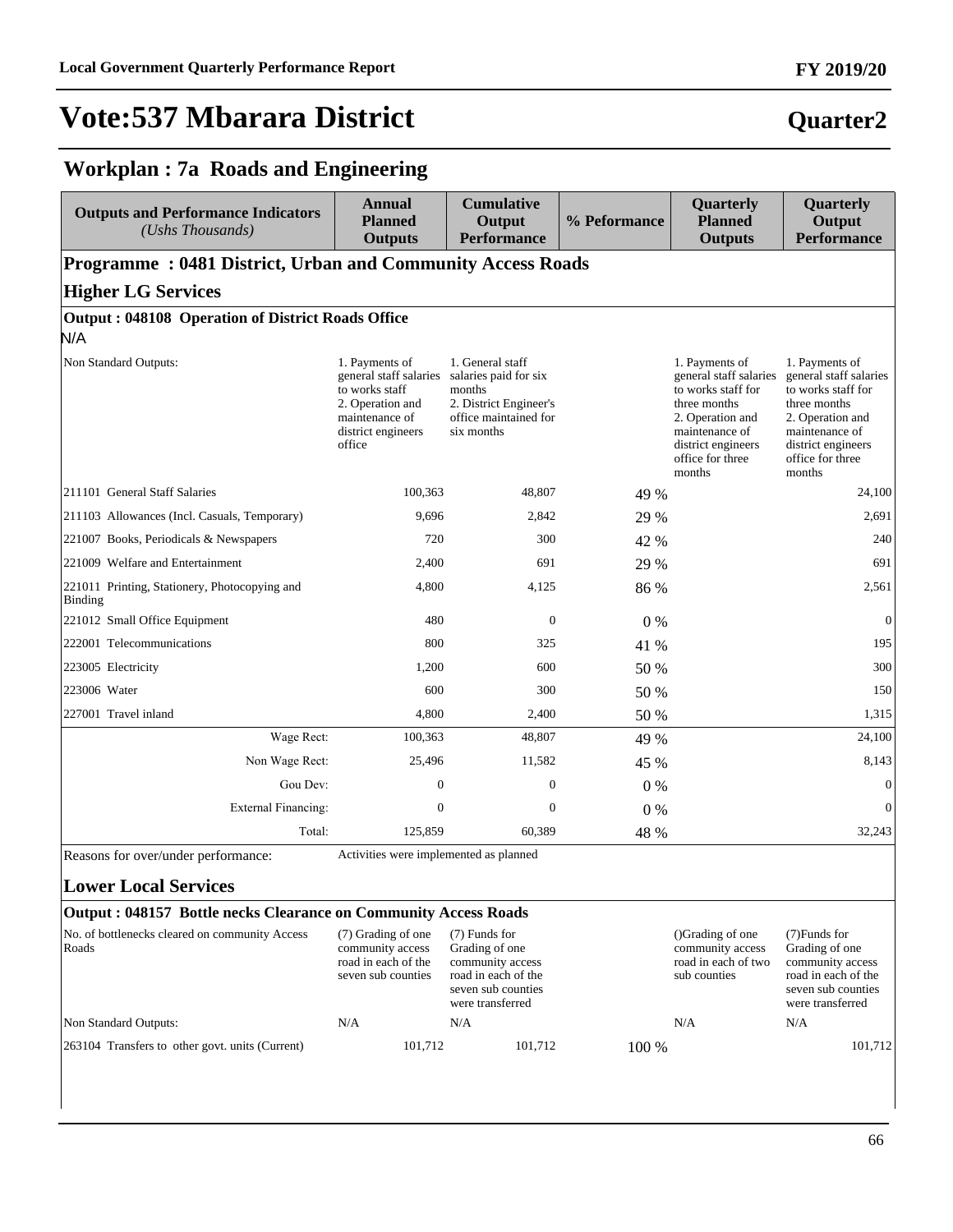| Wage Rect:                                                | $\overline{0}$                                                                                                                                                                                                                                                                                                                                                                                                                                                                                                                         | $\mathbf{0}$                                                                                                                                                                                                                              | $0\%$ |                                                                                                                                                        | $\mathbf{0}$                                                                                                                         |
|-----------------------------------------------------------|----------------------------------------------------------------------------------------------------------------------------------------------------------------------------------------------------------------------------------------------------------------------------------------------------------------------------------------------------------------------------------------------------------------------------------------------------------------------------------------------------------------------------------------|-------------------------------------------------------------------------------------------------------------------------------------------------------------------------------------------------------------------------------------------|-------|--------------------------------------------------------------------------------------------------------------------------------------------------------|--------------------------------------------------------------------------------------------------------------------------------------|
| Non Wage Rect:                                            | 101,712                                                                                                                                                                                                                                                                                                                                                                                                                                                                                                                                | 101,712                                                                                                                                                                                                                                   | 100 % |                                                                                                                                                        | 101,712                                                                                                                              |
| Gou Dev:                                                  | $\mathbf{0}$                                                                                                                                                                                                                                                                                                                                                                                                                                                                                                                           | $\mathbf{0}$                                                                                                                                                                                                                              | $0\%$ |                                                                                                                                                        | $\mathbf{0}$                                                                                                                         |
| <b>External Financing:</b>                                | $\mathbf{0}$                                                                                                                                                                                                                                                                                                                                                                                                                                                                                                                           | $\mathbf{0}$                                                                                                                                                                                                                              | $0\%$ |                                                                                                                                                        | $\mathbf{0}$                                                                                                                         |
| Total:                                                    | 101,712                                                                                                                                                                                                                                                                                                                                                                                                                                                                                                                                | 101,712                                                                                                                                                                                                                                   | 100 % |                                                                                                                                                        | 101,712                                                                                                                              |
| Reasons for over/under performance:                       | counties by end of quarter                                                                                                                                                                                                                                                                                                                                                                                                                                                                                                             | All funds for Community access roads were released in Q2 by Uganda Road Fund. These funds were<br>transferred to all sub counties intact as per the release schedule. maintenance activities still ongoing in the sub                     |       |                                                                                                                                                        |                                                                                                                                      |
| Output: 048158 District Roads Maintainence (URF)          |                                                                                                                                                                                                                                                                                                                                                                                                                                                                                                                                        |                                                                                                                                                                                                                                           |       |                                                                                                                                                        |                                                                                                                                      |
| Length in Km of District roads routinely maintained       | (224) Maintainable<br>feeder roads in the<br>whole district<br>(manual routine)<br>Maintenance of<br>feeder roads)                                                                                                                                                                                                                                                                                                                                                                                                                     | (224) Maintainable<br>feeder roads in the<br>whole district<br><b>Manual Routine</b><br>Maintenance of<br>feeder roads for four<br>months                                                                                                 |       | ()Maintainable<br>feeder roads in the<br>whole district<br>(manual routine)<br>Routine Manual<br>Maintenance of<br>feeder roads for<br>three months    | (224)Maintainable<br>feeder roads in the<br>whole district (<br>Routine Manual<br>Maintenance of<br>feeder roads for<br>three months |
| Length in Km of District roads periodically<br>maintained | (56) Grading and<br>spot graveling of<br>Selected feeder<br>roads in the whole<br>district carried out<br>thus: 1. Bwizibwera-<br>Mabira-Kitookye-<br>Rwenshanku 12km<br>2.Amabare-<br>Nyabisirira-Kiruhura 21.5km) done<br>Border 9.5km 3.<br>Bunenero-<br>Kaguhanzya-<br>Kyamatambarire 4<br>out of 10km 4.<br>Orutaitsire-Kabare-<br>Mile26 5km 5.<br>Kibega-<br>Nyakatookye-<br>Nyakabirizi 4.9km<br>6. Kanyeganyegye-<br>Runengo 9km 7.<br>Bukiro-Rubare-<br>Rubindi 2 out of<br>16km 8. Kashaka-<br>Karuyenje 2 out of<br>21.5km | $(13)$ 1. Grading and<br>spot graveling of<br>Bukiro-Rubare-<br>Rubindi road 3km<br>out of 17.5km)<br>carried out<br>2. Spot graveling of<br>Kashaka-Karuyenje<br>road (2km out of<br>3. Grading of<br>Kanyeganyegye-<br>Runengo road-9km |       | $( )1$ . Grading of<br>Bwizibwera-Mabira- Kanyeganyegye-<br>Kitookye road-12km Runengo road-9km<br>2. Grading of<br>Kanyeganyegye-<br>Runengo road-9km | $(9)1.$ Grading of                                                                                                                   |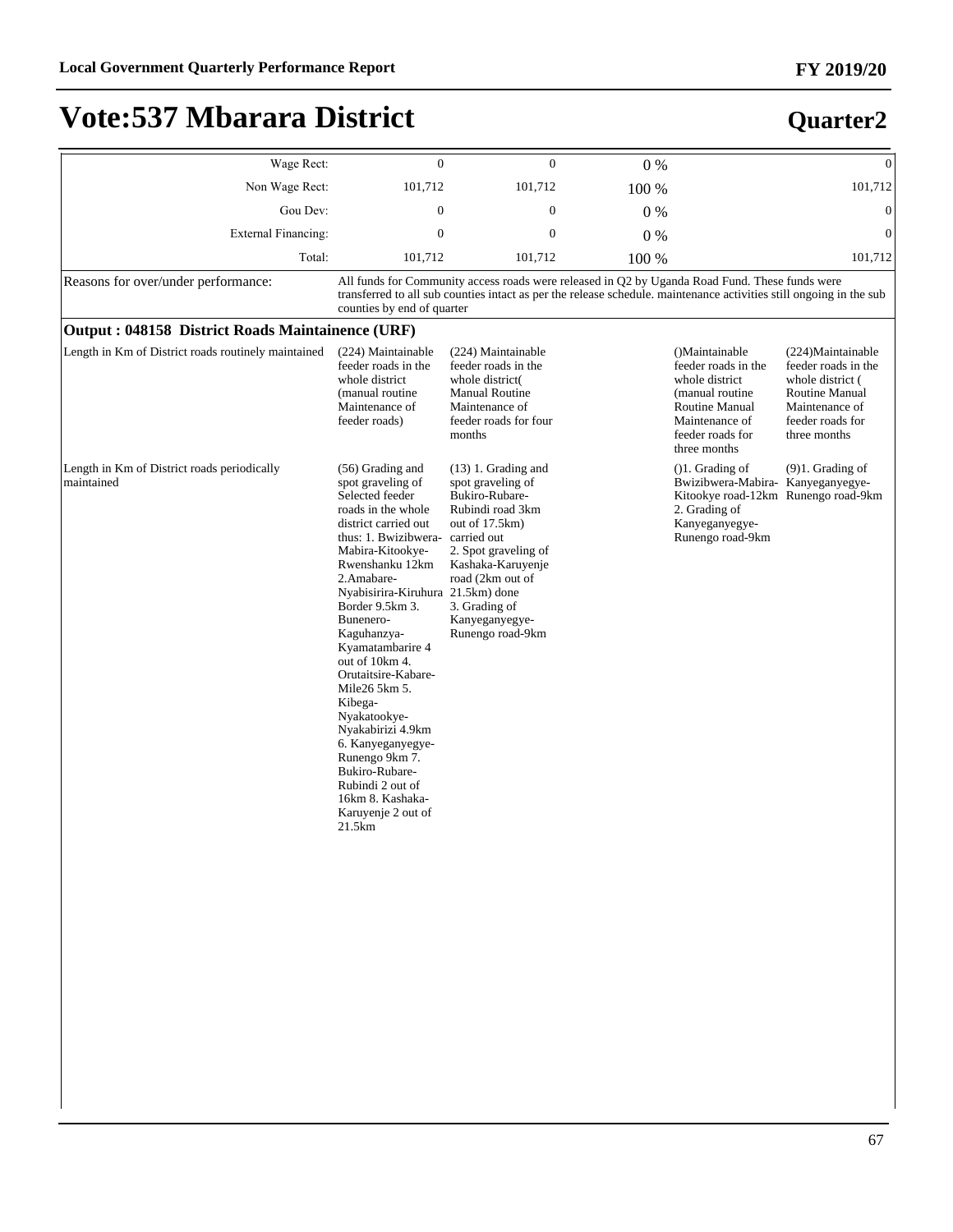| No. of bridges maintained                                                                                                        | $(10)$ Supply and<br>installation of<br>culverts along<br>selected Feeder<br>Roads thus: 1.<br>Bukiro-Rubare-<br>Rubindi 02Lines 2.<br>Rubindi-Kyandahi-<br>Kagongi 01Line 3.<br>Bwizibwera-Mabira-<br>Kitookye 02Lines 4.<br>Rubaya-kasusano<br>$01$ Line 5.<br>Kanyeganyegye-<br>Runengo 01Line 6.<br>Ntuura-<br>Nyaminyobwa-<br>Nkondo 02Lines 7.<br>Kashaka-Karuyenje<br>01Line | $(0)$ Supply and<br>installation of<br>culverts ongoing by<br>end of quarter                                                                                                                                                                                                                                      |       | ()Supply and<br>installation of<br>culverts along<br>selected Feeder<br>Roads thus:<br>1. Bwizibwera-<br>Mabira-Kitookye<br>02Lines<br>2. Rubaya-kasusano<br>01Line                                                                                          | $(0)$ Supply and<br>installation of<br>culverts ongoing by<br>end of quarter                                                                                                                                                                                                                                                                  |
|----------------------------------------------------------------------------------------------------------------------------------|-------------------------------------------------------------------------------------------------------------------------------------------------------------------------------------------------------------------------------------------------------------------------------------------------------------------------------------------------------------------------------------|-------------------------------------------------------------------------------------------------------------------------------------------------------------------------------------------------------------------------------------------------------------------------------------------------------------------|-------|--------------------------------------------------------------------------------------------------------------------------------------------------------------------------------------------------------------------------------------------------------------|-----------------------------------------------------------------------------------------------------------------------------------------------------------------------------------------------------------------------------------------------------------------------------------------------------------------------------------------------|
| Non Standard Outputs:                                                                                                            | N/A                                                                                                                                                                                                                                                                                                                                                                                 | N/A                                                                                                                                                                                                                                                                                                               |       | N/A                                                                                                                                                                                                                                                          | N/A                                                                                                                                                                                                                                                                                                                                           |
| 263104 Transfers to other govt. units (Current)                                                                                  | 369,495                                                                                                                                                                                                                                                                                                                                                                             | 164,563                                                                                                                                                                                                                                                                                                           | 45 %  |                                                                                                                                                                                                                                                              | 99,276                                                                                                                                                                                                                                                                                                                                        |
| Wage Rect:                                                                                                                       | $\overline{0}$                                                                                                                                                                                                                                                                                                                                                                      | $\overline{0}$                                                                                                                                                                                                                                                                                                    | 0%    |                                                                                                                                                                                                                                                              | $\overline{0}$                                                                                                                                                                                                                                                                                                                                |
| Non Wage Rect:                                                                                                                   | 369,495                                                                                                                                                                                                                                                                                                                                                                             | 164,563                                                                                                                                                                                                                                                                                                           | 45 %  |                                                                                                                                                                                                                                                              | 99,276                                                                                                                                                                                                                                                                                                                                        |
| Gou Dev:                                                                                                                         | $\overline{0}$                                                                                                                                                                                                                                                                                                                                                                      | $\overline{0}$                                                                                                                                                                                                                                                                                                    | $0\%$ |                                                                                                                                                                                                                                                              | $\overline{0}$                                                                                                                                                                                                                                                                                                                                |
| <b>External Financing:</b>                                                                                                       | $\mathbf{0}$                                                                                                                                                                                                                                                                                                                                                                        | $\mathbf{0}$                                                                                                                                                                                                                                                                                                      | 0%    |                                                                                                                                                                                                                                                              | $\mathbf{0}$                                                                                                                                                                                                                                                                                                                                  |
| Total:                                                                                                                           | 369,495                                                                                                                                                                                                                                                                                                                                                                             | 164,563                                                                                                                                                                                                                                                                                                           | 45 %  |                                                                                                                                                                                                                                                              | 99,276                                                                                                                                                                                                                                                                                                                                        |
| Reasons for over/under performance:                                                                                              | for Q2 was carried forward to Q3.                                                                                                                                                                                                                                                                                                                                                   | Due to less funds released from URF, one of the planned roads (Bwizibwera-Mabira-kitookye-Rwenshanku)                                                                                                                                                                                                             |       |                                                                                                                                                                                                                                                              |                                                                                                                                                                                                                                                                                                                                               |
| <b>Programme: 0482 District Engineering Services</b><br><b>Higher LG Services</b><br>Output: 048201 Buildings Maintenance<br>N/A |                                                                                                                                                                                                                                                                                                                                                                                     |                                                                                                                                                                                                                                                                                                                   |       |                                                                                                                                                                                                                                                              |                                                                                                                                                                                                                                                                                                                                               |
| Non Standard Outputs:                                                                                                            | 1. Maintenance of<br>office building<br>(cleaning) at District<br>headquarters<br>2. Maintenance of<br>compounds at<br>headquarters<br>3. Facilitation of<br>works staff at<br>headquarters<br>(transport<br>allowances)                                                                                                                                                            | 1. Maintenance of<br>office building<br>(cleaning) at District<br>headquarters carried<br>out for six months<br>2. Maintenance of<br>compounds at<br>headquarters carried<br>out for six months<br>3. Facilitation<br>provided for works<br>staff at headquarters<br>(transport)<br>allowances) for six<br>months |       | 1. Maintenance of<br>office building<br>(cleaning) at District<br>headquarters for<br>three months<br>2. Maintenance of<br>compounds at<br>headquarters for<br>three months<br>3. Facilitation of<br>works staff at<br>headquarters<br>(transport)<br>months | 1. Maintenance of<br>office building<br>(cleaning) at District<br>headquarters carried<br>out for three months<br>2. Maintenance of<br>compounds at<br>headquarters carried<br>out for three months<br>3. Facilitation<br>provided for works<br>staff at headquarters<br>(transport)<br>allowances) for three allowances) for three<br>months |

211103 Allowances (Incl. Casuals, Temporary) 6,000 2,520 42 % 2,520

| 224004 Cleaning and Sanitation | ،2.840 | 8,503 | 66 % | 8.503 |
|--------------------------------|--------|-------|------|-------|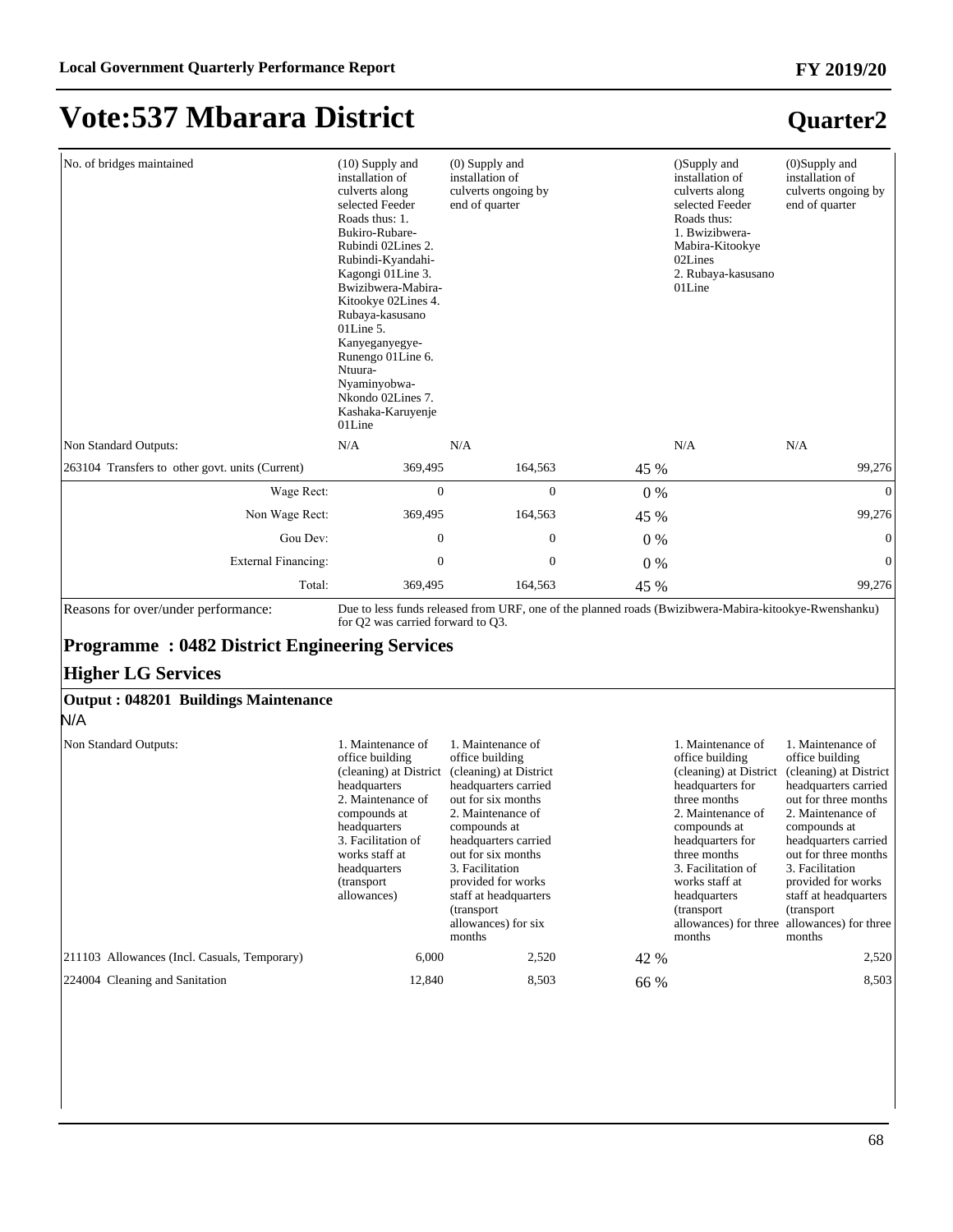# **Vote:537 Mbarara District**

| 228001 Maintenance - Civil                               | 83,530                                                                                                                                   | 19,155                                                                                                                                | 23 %      |                                                                                                                      | 19,155                                                                                                                                   |
|----------------------------------------------------------|------------------------------------------------------------------------------------------------------------------------------------------|---------------------------------------------------------------------------------------------------------------------------------------|-----------|----------------------------------------------------------------------------------------------------------------------|------------------------------------------------------------------------------------------------------------------------------------------|
| Wage Rect:                                               | $\overline{0}$                                                                                                                           | $\Omega$                                                                                                                              |           |                                                                                                                      | $\theta$                                                                                                                                 |
|                                                          |                                                                                                                                          |                                                                                                                                       | $0\%$     |                                                                                                                      | 30,178                                                                                                                                   |
| Non Wage Rect:                                           | 102,370                                                                                                                                  | 30,178                                                                                                                                | 29 %      |                                                                                                                      |                                                                                                                                          |
| Gou Dev:                                                 | $\boldsymbol{0}$                                                                                                                         | $\boldsymbol{0}$                                                                                                                      | 0%        |                                                                                                                      | $\mathbf{0}$                                                                                                                             |
| <b>External Financing:</b>                               | $\overline{0}$                                                                                                                           | $\mathbf{0}$                                                                                                                          | 0%        |                                                                                                                      | $\mathbf{0}$                                                                                                                             |
| Total:                                                   | 102,370                                                                                                                                  | 30,178                                                                                                                                | 29 %      |                                                                                                                      | 30,178                                                                                                                                   |
| Reasons for over/under performance:                      | Activities implemented as planned.                                                                                                       |                                                                                                                                       |           |                                                                                                                      |                                                                                                                                          |
| Output: 048202 Vehicle Maintenance<br>N/A                |                                                                                                                                          |                                                                                                                                       |           |                                                                                                                      |                                                                                                                                          |
| Non Standard Outputs:                                    | 1. Maintenance<br>(service and repairs)<br>of Works Service<br>Vehicles at District<br>Headquarters                                      | Maintenance<br>(service and repairs)<br>of Works Service<br>Vehicles at District<br>Headquarters for<br>carried out for six<br>months |           | Maintenance<br>(service and repairs)<br>of Works Service<br>Vehicles at District<br>Headquarters for<br>three months | Maintenance<br>(service and repairs)<br>of Works Service<br>Vehicles at District<br>Headquarters carried<br>out for three months         |
| 228002 Maintenance - Vehicles                            | 18,000                                                                                                                                   | 5,574                                                                                                                                 | 31 %      |                                                                                                                      | 4,147                                                                                                                                    |
| Wage Rect:                                               | $\Omega$                                                                                                                                 | $\Omega$                                                                                                                              | $0\%$     |                                                                                                                      | $\Omega$                                                                                                                                 |
| Non Wage Rect:                                           | 18,000                                                                                                                                   | 5,574                                                                                                                                 | 31 %      |                                                                                                                      | 4,147                                                                                                                                    |
| Gou Dev:                                                 | $\boldsymbol{0}$                                                                                                                         | $\boldsymbol{0}$                                                                                                                      | 0%        |                                                                                                                      | $\mathbf{0}$                                                                                                                             |
| <b>External Financing:</b>                               | $\mathbf{0}$                                                                                                                             | $\mathbf{0}$                                                                                                                          | 0%        |                                                                                                                      | $\mathbf{0}$                                                                                                                             |
| Total:                                                   | 18,000                                                                                                                                   | 5,574                                                                                                                                 | 31 %      |                                                                                                                      | 4,147                                                                                                                                    |
| Reasons for over/under performance:                      | Activities implemented as planned.                                                                                                       |                                                                                                                                       |           |                                                                                                                      |                                                                                                                                          |
| <b>Output: 048203 Plant Maintenance</b><br>N/A           |                                                                                                                                          |                                                                                                                                       |           |                                                                                                                      |                                                                                                                                          |
| Non Standard Outputs:                                    | 1. Servicing of the<br>road unit<br>2. Minor repairs to<br>the road unit<br>3. Provision of<br>security for road unit out for six months | 1. Servicing of the<br>road unit carried out<br>for six months<br>2. Minor repairs to<br>the road unit carried                        |           | 1. Servicing of the<br>road unit for three<br>months<br>2. Minor repairs to<br>the road unit for<br>three months     | 1. Servicing of the<br>road unit carried out<br>for three months<br>2. Minor repairs to<br>the road unit carried<br>out for three months |
| 228003 Maintenance – Machinery, Equipment &<br>Furniture | 48,600                                                                                                                                   | 9,900                                                                                                                                 | 20 %      |                                                                                                                      | 4,950                                                                                                                                    |
| Wage Rect:                                               | $\boldsymbol{0}$                                                                                                                         | $\boldsymbol{0}$                                                                                                                      | 0%        |                                                                                                                      | $\theta$                                                                                                                                 |
| Non Wage Rect:                                           | 48,600                                                                                                                                   | 9,900                                                                                                                                 | 20 %      |                                                                                                                      | 4,950                                                                                                                                    |
| Gou Dev:                                                 | $\mathbf{0}$                                                                                                                             | $\boldsymbol{0}$                                                                                                                      | $0\%$     |                                                                                                                      | $\boldsymbol{0}$                                                                                                                         |
| <b>External Financing:</b>                               | $\boldsymbol{0}$                                                                                                                         | $\boldsymbol{0}$                                                                                                                      | $0\%$     |                                                                                                                      | $\mathbf{0}$                                                                                                                             |
| Total:                                                   | 48,600                                                                                                                                   | 9,900                                                                                                                                 | 20 %      |                                                                                                                      | 4,950                                                                                                                                    |
| Reasons for over/under performance:                      | Activities implemented as planned.                                                                                                       |                                                                                                                                       |           |                                                                                                                      |                                                                                                                                          |
| Total For Roads and Engineering: Wage Rect:              | 100,363                                                                                                                                  | 48,807                                                                                                                                | 49 %      |                                                                                                                      | 24,100                                                                                                                                   |
| Non-Wage Reccurent:                                      | 665,673                                                                                                                                  | 323,509                                                                                                                               | 49 %      |                                                                                                                      | 248,406                                                                                                                                  |
| GoU Dev:                                                 | $\theta$                                                                                                                                 | 0                                                                                                                                     | $0\%$     |                                                                                                                      | $\theta$                                                                                                                                 |
| Donor Dev:                                               | 0                                                                                                                                        | $\theta$                                                                                                                              | $0\,\%$   |                                                                                                                      | 0                                                                                                                                        |
| Grand Total:                                             | 766,036                                                                                                                                  | 372,316                                                                                                                               | $48.6~\%$ |                                                                                                                      | 272,506                                                                                                                                  |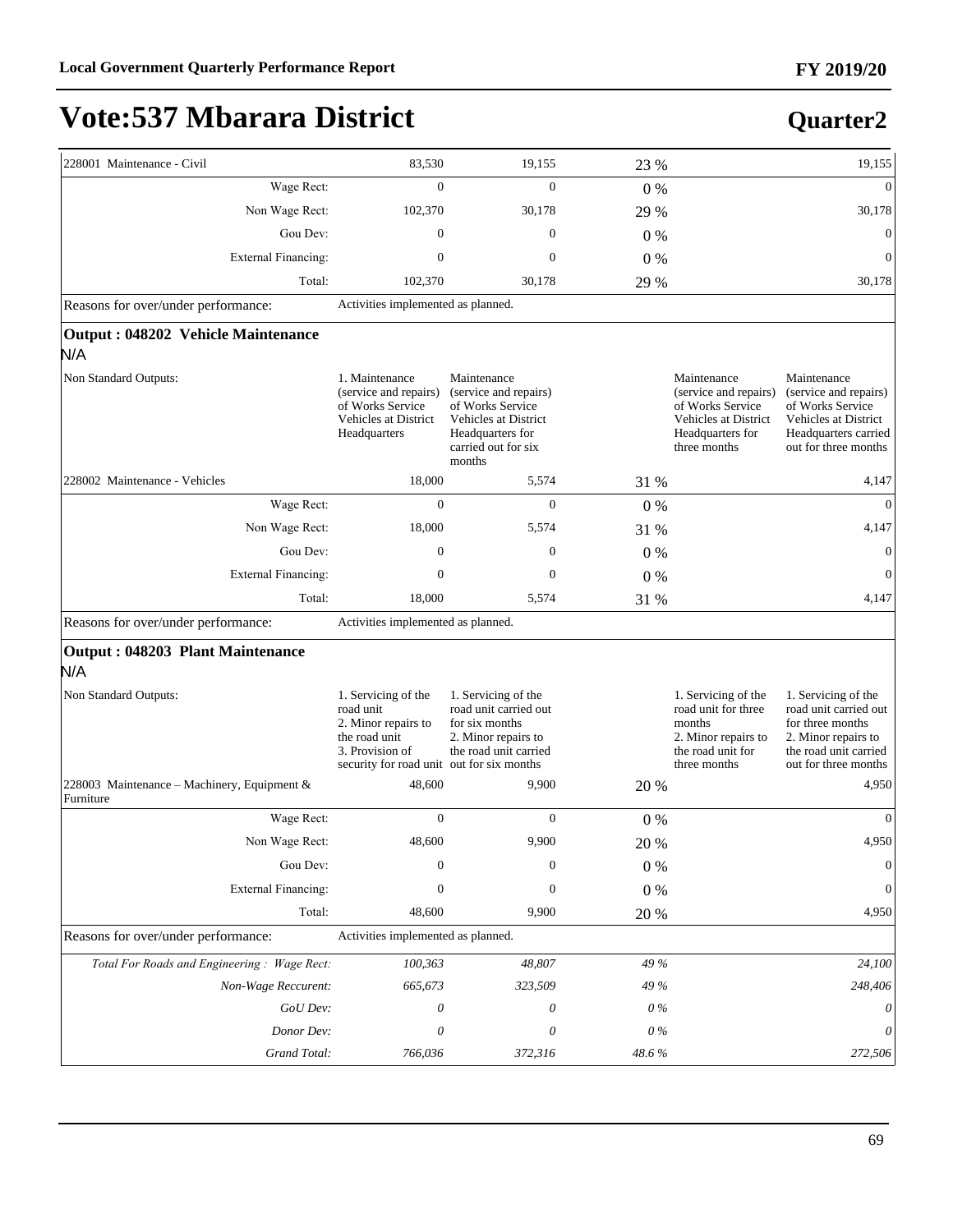### **Workplan : 7b Water**

| <b>Outputs and Performance Indicators</b><br>$(Ushs$ Thousands) | <b>Annual</b><br><b>Planned</b><br><b>Outputs</b>                                                                                                                           | <b>Cumulative</b><br>Output<br><b>Performance</b>                                                                                           | % Peformance | Quarterly<br><b>Planned</b><br><b>Outputs</b>                                                                                                                              | Quarterly<br>Output<br><b>Performance</b>                                                                       |  |  |  |  |  |
|-----------------------------------------------------------------|-----------------------------------------------------------------------------------------------------------------------------------------------------------------------------|---------------------------------------------------------------------------------------------------------------------------------------------|--------------|----------------------------------------------------------------------------------------------------------------------------------------------------------------------------|-----------------------------------------------------------------------------------------------------------------|--|--|--|--|--|
| <b>Programme: 0981 Rural Water Supply and Sanitation</b>        |                                                                                                                                                                             |                                                                                                                                             |              |                                                                                                                                                                            |                                                                                                                 |  |  |  |  |  |
| <b>Higher LG Services</b>                                       |                                                                                                                                                                             |                                                                                                                                             |              |                                                                                                                                                                            |                                                                                                                 |  |  |  |  |  |
| Output: 098101 Operation of the District Water Office           |                                                                                                                                                                             |                                                                                                                                             |              |                                                                                                                                                                            |                                                                                                                 |  |  |  |  |  |
| N/A                                                             |                                                                                                                                                                             |                                                                                                                                             |              |                                                                                                                                                                            |                                                                                                                 |  |  |  |  |  |
| Non Standard Outputs:                                           | Staff salaries paid<br>for $12$<br>months, motorcycles<br>and, work plans and<br>consultative<br>meetings done<br>utilities paid and<br>staff tea for twelve<br>moths paid. | Staff paid for their<br>monthly salaries for<br>4 months<br>2 quarterly reports<br>submitted to the<br>ministry of water<br>and environment |              | Staff salaries paid<br>for $3$<br>months, motorcycles<br>and, work plans and<br>consultative<br>meetings done<br>utilities paid and<br>staff tea for twelve<br>moths paid. | Staff salaries paid<br>for 4 months<br>motorcycle and<br>quarterly reports<br>submitted to the line<br>ministry |  |  |  |  |  |
| 211101 General Staff Salaries                                   | 81,337                                                                                                                                                                      | 39,535                                                                                                                                      | 49 %         |                                                                                                                                                                            | 21,093                                                                                                          |  |  |  |  |  |
| 211103 Allowances (Incl. Casuals, Temporary)                    | 1,980                                                                                                                                                                       | 1,581                                                                                                                                       | 80 %         |                                                                                                                                                                            | 966                                                                                                             |  |  |  |  |  |
| 221008 Computer supplies and Information<br>Technology (IT)     | 1,500                                                                                                                                                                       | $\mathbf{0}$                                                                                                                                | $0\%$        |                                                                                                                                                                            | $\mathbf{0}$                                                                                                    |  |  |  |  |  |
| 221009 Welfare and Entertainment                                | 1,730                                                                                                                                                                       | 1,102                                                                                                                                       | 64 %         |                                                                                                                                                                            | 979                                                                                                             |  |  |  |  |  |
| 221011 Printing, Stationery, Photocopying and<br>Binding        | 1,200                                                                                                                                                                       | $\mathbf{0}$                                                                                                                                | $0\%$        |                                                                                                                                                                            | $\theta$                                                                                                        |  |  |  |  |  |
| 227004 Fuel, Lubricants and Oils                                | 2,326                                                                                                                                                                       | 1,735                                                                                                                                       | 75 %         |                                                                                                                                                                            | 850                                                                                                             |  |  |  |  |  |
| Wage Rect:                                                      | 81,337                                                                                                                                                                      | 39,535                                                                                                                                      | 49 %         |                                                                                                                                                                            | 21,093                                                                                                          |  |  |  |  |  |
| Non Wage Rect:                                                  | 8,736                                                                                                                                                                       | 4,418                                                                                                                                       | 51 %         |                                                                                                                                                                            | 2,795                                                                                                           |  |  |  |  |  |
| Gou Dev:                                                        | $\mathbf{0}$                                                                                                                                                                | $\mathbf{0}$                                                                                                                                | $0\%$        |                                                                                                                                                                            | $\mathbf{0}$                                                                                                    |  |  |  |  |  |
| <b>External Financing:</b>                                      | $\Omega$                                                                                                                                                                    | $\Omega$                                                                                                                                    | $0\%$        |                                                                                                                                                                            | $\Omega$                                                                                                        |  |  |  |  |  |
| Total:                                                          | 90,073                                                                                                                                                                      | 43.952                                                                                                                                      | 49 %         |                                                                                                                                                                            | 23,888                                                                                                          |  |  |  |  |  |

ons for over/under performance: All activities were implemented as planned the under spending was observe red on salary funds as two Assistant Engineering officers are not yet recruited

#### **Output : 098102 Supervision, monitoring and coordination**

| No. of supervision visits during and after<br>construction | (30) Supervision<br>visits carried out in<br>Bubaare, Bukiiro, Ru<br>bindi, Kagongi, kasha<br>reRubaya and<br>Rwanyamembe                                          | () 10 supervision al<br>visits caried out in<br>rubaya kitengure<br>primary school<br>kagingi kyandahi<br>gravity flow scheme | $(10)$ Supervision<br>visits carried out in<br>Bubaare, Bukiiro, Ru<br>bindi, Kagongi, kasha<br>reRubaya and<br>Rwanyamembe                                              | $(10)$ supervision<br>visits carried out<br>in rubaya kitengure<br>primary school<br>kagingi kyandahi<br>gravity flow scheme |
|------------------------------------------------------------|--------------------------------------------------------------------------------------------------------------------------------------------------------------------|-------------------------------------------------------------------------------------------------------------------------------|--------------------------------------------------------------------------------------------------------------------------------------------------------------------------|------------------------------------------------------------------------------------------------------------------------------|
| No. of water points tested for quality                     | $(60)$ 60 water point<br>and water sources<br>shall be tested in<br>Rubaya, Kashare, Bu<br>kiiro, Kagongi, Rubin<br>di, Bubaareand<br>Rwanyamahembe<br>subcounties | () The activity<br>planned in quarter<br>four where 50 tests<br>shall be conducted<br>on both new and old<br>sources          | $(10)15$ new water<br>point and water<br>sources shall be<br>tested in<br>Rubaya, Kashare, Bu<br>kiiro, Kagongi, Rubin<br>di, Bubaareand<br>Rwanyamahembe<br>subcounties | (The activity)<br>planned in quarter<br>four                                                                                 |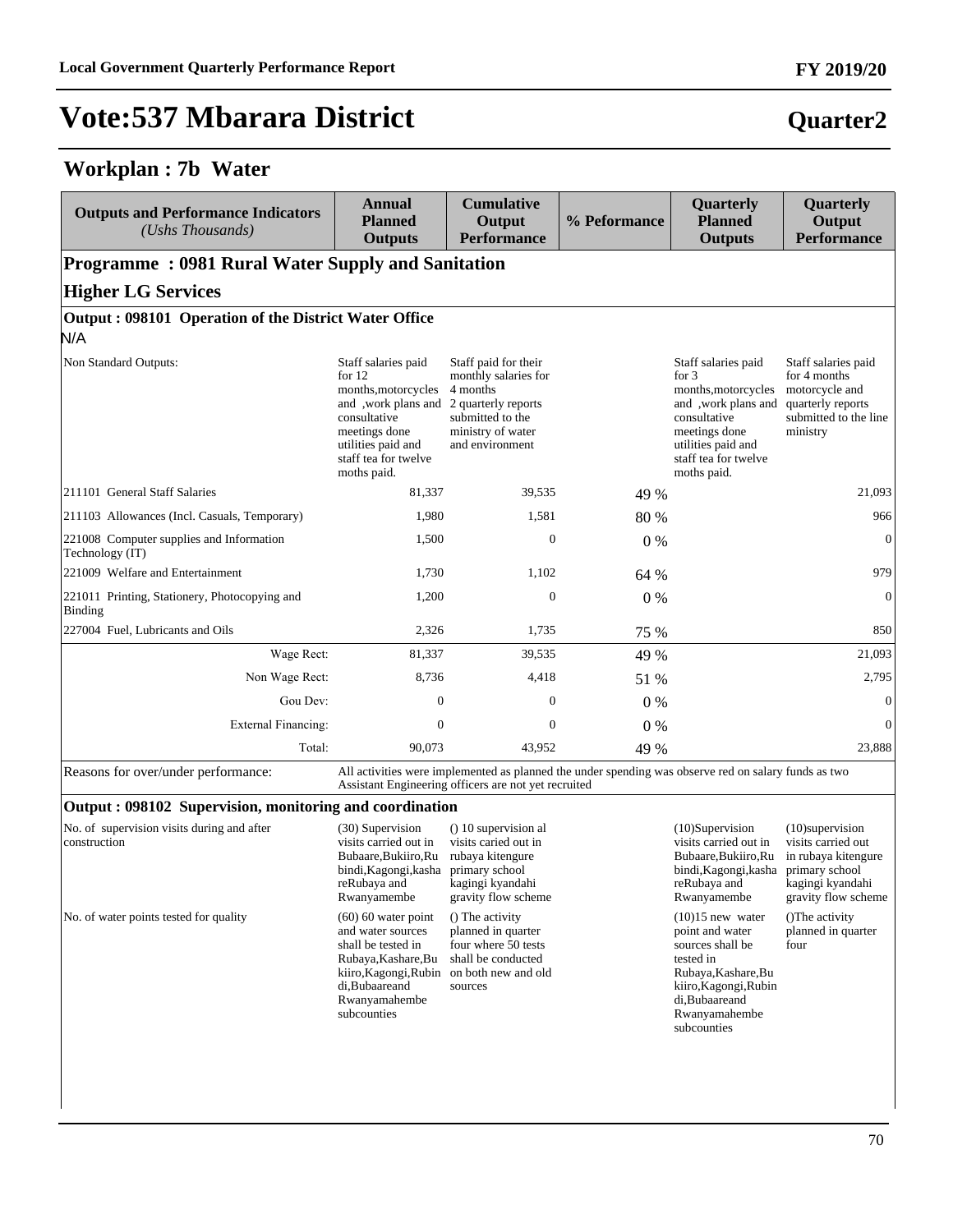# **Quarter2**

**FY 2019/20**

| No. of District Water Supply and Sanitation<br><b>Coordination Meetings</b>                       | $(4)$ 4 quarterly<br>coordination and itra coordination<br>district meetings<br>held at Water office<br>Kamukuzi                                                          | $(2)$ One<br>meeting and one<br>intra District<br>meetings conducted<br>at District<br>headquarters in<br>water board room.           |       | and itra district<br>meetings held at<br>Water office<br>Kamukuzi                                                                                                                 | $(2)$ Both coordination $(1)$ Both coordination<br>and intra District<br>meetings conducted |  |  |  |
|---------------------------------------------------------------------------------------------------|---------------------------------------------------------------------------------------------------------------------------------------------------------------------------|---------------------------------------------------------------------------------------------------------------------------------------|-------|-----------------------------------------------------------------------------------------------------------------------------------------------------------------------------------|---------------------------------------------------------------------------------------------|--|--|--|
| No. of Mandatory Public notices displayed with<br>financial information (release and expenditure) | $(4)$ public notice<br>board published at<br>public notice board<br>kamukuzi                                                                                              | $(2)$ Two<br>publications were<br>handled in previous<br>quarter for<br>advertisement of<br>water projects and<br>best evaluated bids |       | (2) public notice<br>board published at<br>public notice board<br>kamukuz                                                                                                         | (1) The publications<br>were handled in<br>previous quarter                                 |  |  |  |
| No. of sources tested for water quality                                                           | $(26)$ collection of 26<br>water samples for<br>testing of new water<br>sources from<br>Bukiiro, Bubaare, Ru<br>bindi, Kagongi, Kash<br>are, Rubaya, and<br>Rwanyamahembe | (18) A total Water<br>samples were<br>collected for testing                                                                           |       | $(13)$ collection of 26<br>water samples for<br>testing of new water testing<br>sources from<br>Bukiiro, Bubaare, Ru<br>bindi, Kagongi, Kash<br>are, Rubaya, and<br>Rwanyamahembe | (5) Water samples<br>were collected for                                                     |  |  |  |
| Non Standard Outputs:                                                                             | Staff welfare, News<br>papers and<br>stationary Airtime<br>and allowances paid<br>quarterly at the<br>district headquarters                                               | Staff welfare, news<br>papers and<br>stationery paid for<br>the quarter and<br>delivered at the<br>district                           |       | Staff welfare, News<br>papers and<br>stationary Airtime<br>and allowances paid<br>quarterly at the<br>district headquarters                                                       | Staff welfare, news<br>papers and<br>stationery paid for<br>the quarter                     |  |  |  |
| 211103 Allowances (Incl. Casuals, Temporary)                                                      | 4,860                                                                                                                                                                     | 2,175                                                                                                                                 | 45 %  |                                                                                                                                                                                   | 2,175                                                                                       |  |  |  |
| 221009 Welfare and Entertainment                                                                  | 560                                                                                                                                                                       | $\boldsymbol{0}$                                                                                                                      | 0%    |                                                                                                                                                                                   | $\mathbf{0}$                                                                                |  |  |  |
| 221011 Printing, Stationery, Photocopying and<br><b>Binding</b>                                   | 600                                                                                                                                                                       | $\mathbf{0}$                                                                                                                          | $0\%$ |                                                                                                                                                                                   | $\mathbf{0}$                                                                                |  |  |  |
| 222001 Telecommunications                                                                         | 80                                                                                                                                                                        | $\mathbf{0}$                                                                                                                          | 0%    |                                                                                                                                                                                   | $\mathbf{0}$                                                                                |  |  |  |
| 227004 Fuel, Lubricants and Oils                                                                  | 800                                                                                                                                                                       | 394                                                                                                                                   | 49 %  |                                                                                                                                                                                   | 394                                                                                         |  |  |  |
| Wage Rect:                                                                                        | $\Omega$                                                                                                                                                                  | $\Omega$                                                                                                                              | 0%    |                                                                                                                                                                                   | $\overline{0}$                                                                              |  |  |  |
| Non Wage Rect:                                                                                    | 6,900                                                                                                                                                                     | 2,569                                                                                                                                 | 37 %  |                                                                                                                                                                                   | 2,569                                                                                       |  |  |  |
| Gou Dev:                                                                                          | $\boldsymbol{0}$                                                                                                                                                          | $\boldsymbol{0}$                                                                                                                      | $0\%$ |                                                                                                                                                                                   | $\boldsymbol{0}$                                                                            |  |  |  |
| <b>External Financing:</b>                                                                        | $\mathbf{0}$                                                                                                                                                              | $\boldsymbol{0}$                                                                                                                      | 0%    |                                                                                                                                                                                   | $\mathbf{0}$                                                                                |  |  |  |
| Total:                                                                                            | 6,900                                                                                                                                                                     | 2,569                                                                                                                                 | 37 %  |                                                                                                                                                                                   | 2,569                                                                                       |  |  |  |
| Reasons for over/under performance:                                                               |                                                                                                                                                                           | There was no under spend as all activities were conducted as planned                                                                  |       |                                                                                                                                                                                   |                                                                                             |  |  |  |
| <b>Output: 098104 Promotion of Community Based Management</b>                                     |                                                                                                                                                                           |                                                                                                                                       |       |                                                                                                                                                                                   |                                                                                             |  |  |  |
| No. of water and Sanitation promotional events<br>undertaken                                      | (1) World water day () Planned quarter 3<br>held in Kashare<br>world water to be<br>observed on 22nd<br>march 2019                                                        |                                                                                                                                       |       | ()Planned forQ3                                                                                                                                                                   | ()Planned quarter 3                                                                         |  |  |  |
| No. of water user committees formed.                                                              | $(26)$ 26 new water<br>points and sources<br>formed in<br>Bubare, Kashare, Rub kasahere and<br>amahembe, Bukiro                                                           | $(20)$ New water<br>points and sources<br>formed in Bukiiro<br>indi, Kagongi, Rwany Rubaya sub counties                               |       | $(15)5$ new water<br>points and sources<br>formed in<br>Bubare, Kashare, Rub and Rubaya sub<br>indi, Kagongi, Rwany counties<br>amahembe, Bukiro                                  | (5) New water points<br>and sources formed<br>in Bukiiro kasahere                           |  |  |  |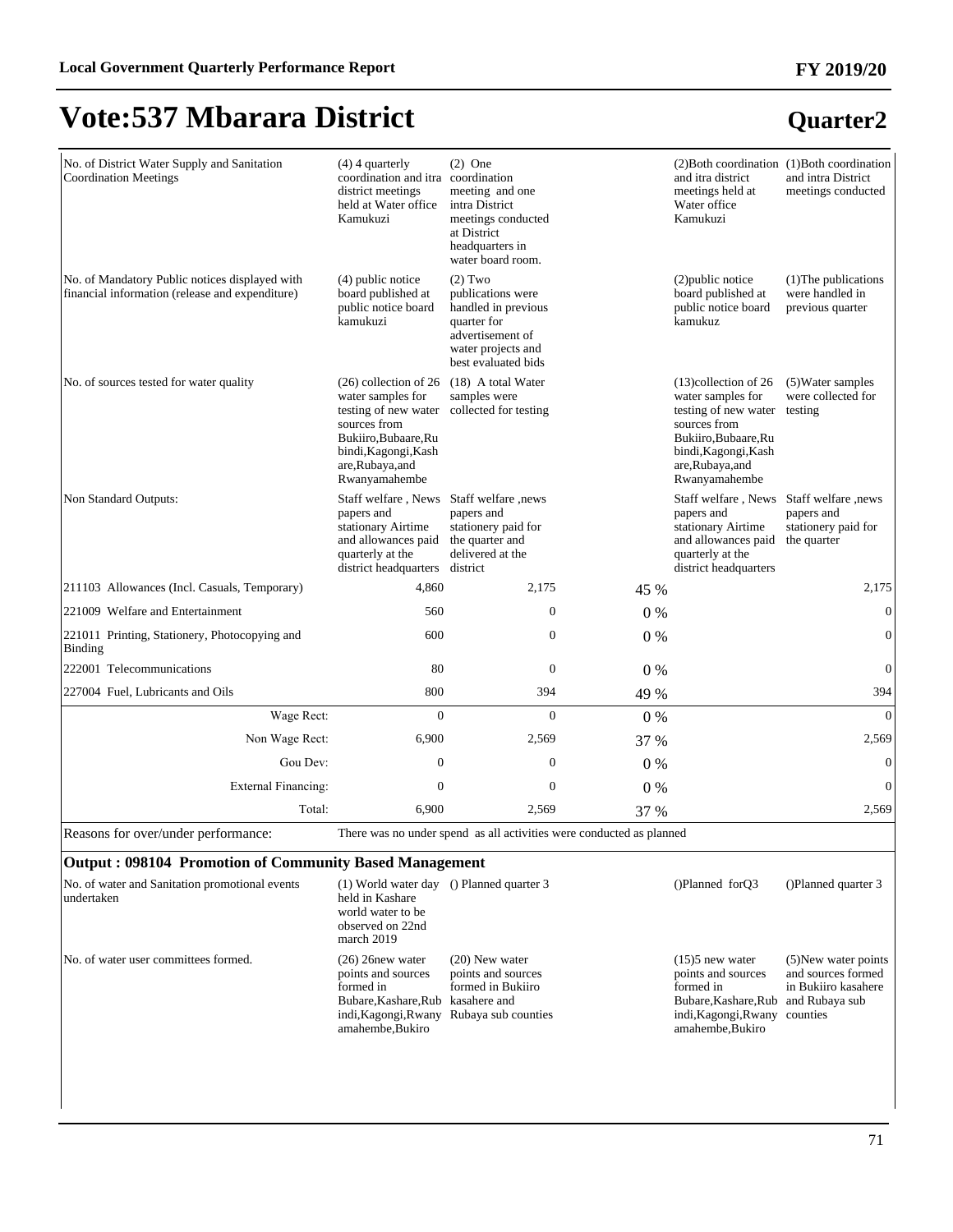#### No. of Water User Committee members trained (26) 26new water points and sources trained on their roles and responsibilities in Bubare,Kashare,Rub indi,Kagongi,Rwany amahembe,Bukiro (20) New water points and sources trained d in Bukiiro kasahere and Rubaya subcounties (15)new water points and sources trained on their roles and responsibilities in Bubare,Kashare,Rub indi,Kagongi,Rwany amahembe,Bukiro (5)New water points and sources trained in Bukiiro kasahere and Rubaya subcounties No. of private sector Stakeholders trained in preventative maintenance, hygiene and sanitation (0) Not planned () N/A (0) Not planned () N/A No. of advocacy activities (drama shows, radio spots, public campaigns) on promoting water, sanitation and good hygiene practices (26) District level meetings conducted Bubare,Kashare,Rub previous quarters indi,Kagongi,Rwany amahembe,Bukiro () 26 All activities concluded in (0)Activity completed in previous quarters (2626)All activities concluded in previous quarters Non Standard Outputs: lubricants stationary for staff of office and welfare for staff operations paid paid at District hea quartes Allowance fuels and Allowances and fuel Allowance fuels and Allowances and fuel lubricants stationary and welfare for staff operations paid paid at District hea quartes for staff of office 211103 Allowances (Incl. Casuals, Temporary) 7,637 4,000 52 % 0 221009 Welfare and Entertainment 2,350 282 8 % 0 221011 Printing, Stationery, Photocopying and Binding  $500$  0 0 0 % 0 222001 Telecommunications 50 0 0 % 0 223005 Electricity 600  $\sqrt{0.00}$  0  $\sqrt{0.00}$  0  $\sqrt{0.00}$  0  $\sqrt{0.00}$  0  $\sqrt{0.00}$  0  $\sqrt{0.00}$  0  $\sqrt{0.00}$  0  $\sqrt{0.00}$  0  $\sqrt{0.00}$  0  $\sqrt{0.00}$  0  $\sqrt{0.00}$  0  $\sqrt{0.00}$  0  $\sqrt{0.00}$  0  $\sqrt{0.00}$  0  $\sqrt{0.00}$  0  $\sqrt$ 223006 Water 500 0 0 % 0 227004 Fuel, Lubricants and Oils 2,426 1,500 62 % 750 :DJH5HFW 0 0 0 % 0 Non Wage Rect: 14,963 5,782 39 % 750 Gou Dev:  $0 \t 0 \t 0 \t 0 \t 0$ ([WHUQDO)LQDQFLQJ 0 0 0 % 0 Total: 14,963 5,782 39 % 750

Reasons for over/under performance: All activities were done as planned ,so there no under of over spending

#### **Lower Local Services**

#### **Output : 098151 Rehabilitation and Repairs to Rural Water Sources (LLS)** N/A

Non Standard Outputs: Bore hole Rehabilitated in Bubare Kagongi,Rubaya,Ka share,and Rwanyamahembe sub counties All 15 planned boreholes for rehabilitation were done as planned in Rubaya 3,Kashare 4,Bubbare 2,Rwanyamahembe and Rubindi Bore hole Rehabilitated in Bubare Kagongi,Rubaya,Ka share,and Rwanyamahembe sub counties All planned boreholes for rehabilitation were done as planned 263201 LG Conditional grants (Capital)  $45,000$  0 0 0  $0\%$  0 0 :DJH5HFW 0 0 0 % 0 1RQ:DJH5HFW 0 0 0 % 0 Gou Dev:  $45,000$  0 0 % 0 0 ([WHUQDO)LQDQFLQJ 0 0 0 % 0 Total: 45,000 0 0 % 0 0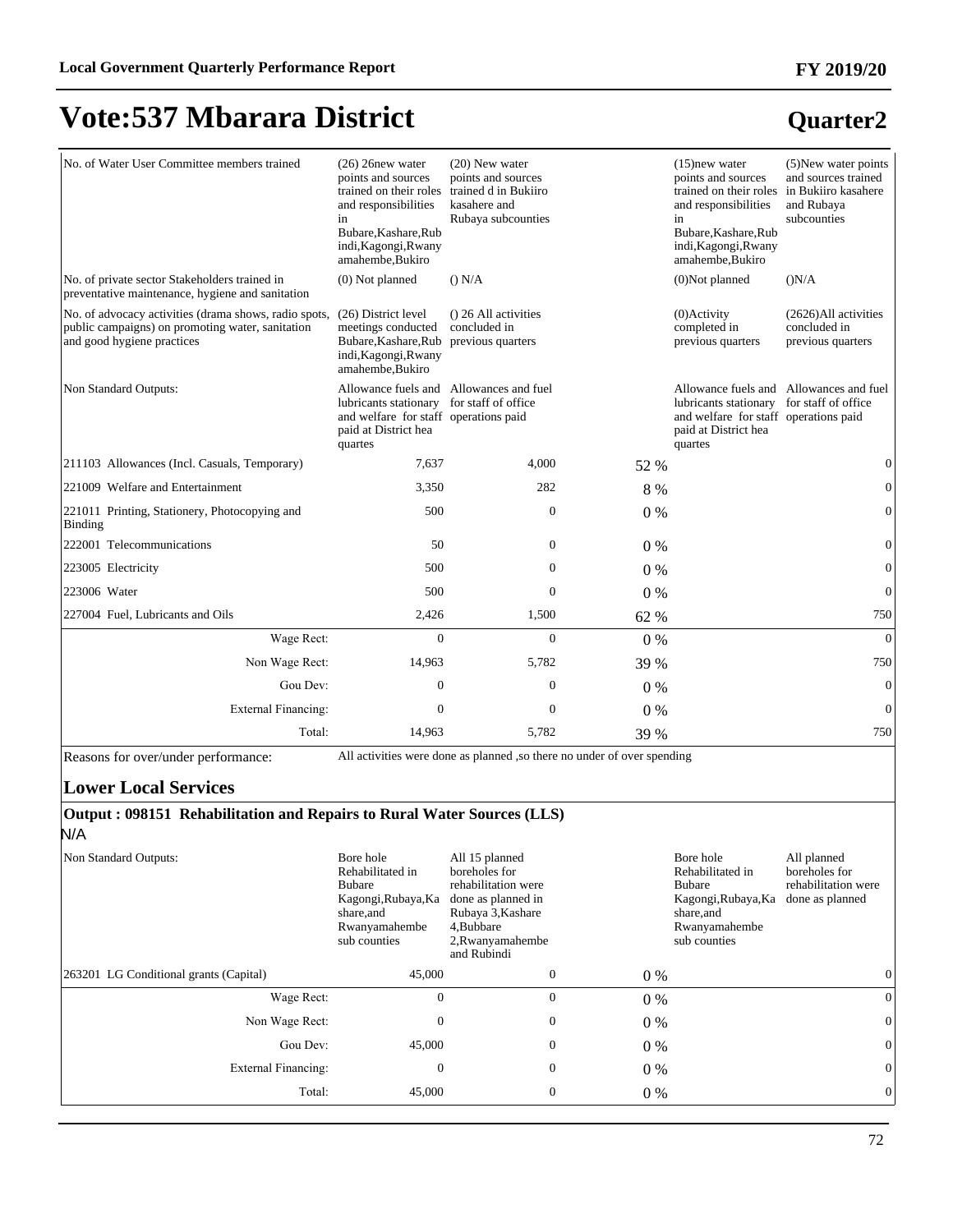#### **Workplan : 7b Water**

| All planned boreholes for rehabilitation were done as planned and funds were paid<br>Reasons for over/under performance:<br><b>Capital Purchases</b><br>Output: 098172 Administrative Capital<br>N/A<br>Non Standard Outputs:<br>Water and sanitation Water and sanitation<br>Water and sanitation Water and sanitation<br>facilities were<br>facilities supervised<br>facilities supervised<br>and monitored for<br>supervision<br>and monitored for<br>supervision<br>efficiency and value<br>and monitored in<br>efficiency and value<br>Rubaya, Bukiiro<br>for money During<br>for money<br>and after<br>Kagongi and Bubare<br>construction<br>281504 Monitoring, Supervision & Appraisal of<br>10,000<br>7,300<br>73 %<br>capital works<br>$\boldsymbol{0}$<br>Wage Rect:<br>$\mathbf{0}$<br>$0\%$<br>Non Wage Rect:<br>0<br>$\mathbf{0}$<br>0%<br>Gou Dev:<br>10,000<br>7,300<br>73 %<br><b>External Financing:</b><br>0<br>$\mathbf{0}$<br>0%<br>10,000<br>Total:<br>7,300<br>73 %<br>Water and sanitation facilities were supervision<br>Reasons for over/under performance:<br>and monitored in Rubaya, Bukiiro Kagongi and Bubare and funds for fuel paid<br>Output: 098180 Construction of public latrines in RGCs<br>No. of public latrines in RGCs and public places<br>(2) Public latrine in<br>(1) One Five stance<br>$\theta$<br>VIP latrine<br>Bukiro at kitengure<br>p/school and Rubaya constructed at<br>-Rwatsinga primary<br>Rwatsinga primary<br>school constructed<br>school in Rubaya<br>subcounty<br>subcounty<br>N/A<br>Non Standard Outputs:<br>Water born toilets at N/A<br>District head<br>quarters renovated<br>312104 Other Structures<br>59,099<br>18,308<br>31 %<br>Wage Rect:<br>$\overline{0}$<br>$\mathbf{0}$<br>$0\%$<br>Non Wage Rect:<br>$\overline{0}$<br>$\mathbf{0}$<br>0%<br>59,099<br>18,308<br>Gou Dev:<br>31 %<br>External Financing:<br>0<br>$\mathbf{0}$<br>$0\%$<br>59,099<br>Total:<br>18,308<br>31 %<br>One Five stance VIP latrine constructed at Rwatsinga primary school in Rubaya sub county and funds paid<br>Reasons for over/under performance:<br>thus under spending<br>Output: 098183 Borehole drilling and rehabilitation<br>No. of deep boreholes drilled (hand pump,<br>() Works on going in<br>(2) Boreholes sited<br>(9) Boreholes sited,<br>motorised)<br>drilled and installed<br>Kashare, Rubaya,a<br>and Drilled in<br>in Bukiro<br>and Rubindi<br>, Kashare 2, | Quarterly<br>Output<br><b>Performance</b>                                              | Quarterly<br><b>Planned</b><br><b>Outputs</b> | % Peformance | <b>Cumulative</b><br>Output<br><b>Performance</b> | <b>Annual</b><br><b>Planned</b><br><b>Outputs</b> | <b>Outputs and Performance Indicators</b><br>(Ushs Thousands) |
|-----------------------------------------------------------------------------------------------------------------------------------------------------------------------------------------------------------------------------------------------------------------------------------------------------------------------------------------------------------------------------------------------------------------------------------------------------------------------------------------------------------------------------------------------------------------------------------------------------------------------------------------------------------------------------------------------------------------------------------------------------------------------------------------------------------------------------------------------------------------------------------------------------------------------------------------------------------------------------------------------------------------------------------------------------------------------------------------------------------------------------------------------------------------------------------------------------------------------------------------------------------------------------------------------------------------------------------------------------------------------------------------------------------------------------------------------------------------------------------------------------------------------------------------------------------------------------------------------------------------------------------------------------------------------------------------------------------------------------------------------------------------------------------------------------------------------------------------------------------------------------------------------------------------------------------------------------------------------------------------------------------------------------------------------------------------------------------------------------------------------------------------------------------------------------------------------------------------------------------------------------------------------------------------------------------------------------------------------------------------------------------------------------------------------------------------|----------------------------------------------------------------------------------------|-----------------------------------------------|--------------|---------------------------------------------------|---------------------------------------------------|---------------------------------------------------------------|
|                                                                                                                                                                                                                                                                                                                                                                                                                                                                                                                                                                                                                                                                                                                                                                                                                                                                                                                                                                                                                                                                                                                                                                                                                                                                                                                                                                                                                                                                                                                                                                                                                                                                                                                                                                                                                                                                                                                                                                                                                                                                                                                                                                                                                                                                                                                                                                                                                                         |                                                                                        |                                               |              |                                                   |                                                   |                                                               |
|                                                                                                                                                                                                                                                                                                                                                                                                                                                                                                                                                                                                                                                                                                                                                                                                                                                                                                                                                                                                                                                                                                                                                                                                                                                                                                                                                                                                                                                                                                                                                                                                                                                                                                                                                                                                                                                                                                                                                                                                                                                                                                                                                                                                                                                                                                                                                                                                                                         |                                                                                        |                                               |              |                                                   |                                                   |                                                               |
|                                                                                                                                                                                                                                                                                                                                                                                                                                                                                                                                                                                                                                                                                                                                                                                                                                                                                                                                                                                                                                                                                                                                                                                                                                                                                                                                                                                                                                                                                                                                                                                                                                                                                                                                                                                                                                                                                                                                                                                                                                                                                                                                                                                                                                                                                                                                                                                                                                         |                                                                                        |                                               |              |                                                   |                                                   |                                                               |
|                                                                                                                                                                                                                                                                                                                                                                                                                                                                                                                                                                                                                                                                                                                                                                                                                                                                                                                                                                                                                                                                                                                                                                                                                                                                                                                                                                                                                                                                                                                                                                                                                                                                                                                                                                                                                                                                                                                                                                                                                                                                                                                                                                                                                                                                                                                                                                                                                                         | facilities were<br>and monitored                                                       |                                               |              |                                                   |                                                   |                                                               |
|                                                                                                                                                                                                                                                                                                                                                                                                                                                                                                                                                                                                                                                                                                                                                                                                                                                                                                                                                                                                                                                                                                                                                                                                                                                                                                                                                                                                                                                                                                                                                                                                                                                                                                                                                                                                                                                                                                                                                                                                                                                                                                                                                                                                                                                                                                                                                                                                                                         | 4,800                                                                                  |                                               |              |                                                   |                                                   |                                                               |
|                                                                                                                                                                                                                                                                                                                                                                                                                                                                                                                                                                                                                                                                                                                                                                                                                                                                                                                                                                                                                                                                                                                                                                                                                                                                                                                                                                                                                                                                                                                                                                                                                                                                                                                                                                                                                                                                                                                                                                                                                                                                                                                                                                                                                                                                                                                                                                                                                                         | $\overline{0}$                                                                         |                                               |              |                                                   |                                                   |                                                               |
|                                                                                                                                                                                                                                                                                                                                                                                                                                                                                                                                                                                                                                                                                                                                                                                                                                                                                                                                                                                                                                                                                                                                                                                                                                                                                                                                                                                                                                                                                                                                                                                                                                                                                                                                                                                                                                                                                                                                                                                                                                                                                                                                                                                                                                                                                                                                                                                                                                         | $\theta$                                                                               |                                               |              |                                                   |                                                   |                                                               |
|                                                                                                                                                                                                                                                                                                                                                                                                                                                                                                                                                                                                                                                                                                                                                                                                                                                                                                                                                                                                                                                                                                                                                                                                                                                                                                                                                                                                                                                                                                                                                                                                                                                                                                                                                                                                                                                                                                                                                                                                                                                                                                                                                                                                                                                                                                                                                                                                                                         | 4,800                                                                                  |                                               |              |                                                   |                                                   |                                                               |
|                                                                                                                                                                                                                                                                                                                                                                                                                                                                                                                                                                                                                                                                                                                                                                                                                                                                                                                                                                                                                                                                                                                                                                                                                                                                                                                                                                                                                                                                                                                                                                                                                                                                                                                                                                                                                                                                                                                                                                                                                                                                                                                                                                                                                                                                                                                                                                                                                                         | $\Omega$                                                                               |                                               |              |                                                   |                                                   |                                                               |
|                                                                                                                                                                                                                                                                                                                                                                                                                                                                                                                                                                                                                                                                                                                                                                                                                                                                                                                                                                                                                                                                                                                                                                                                                                                                                                                                                                                                                                                                                                                                                                                                                                                                                                                                                                                                                                                                                                                                                                                                                                                                                                                                                                                                                                                                                                                                                                                                                                         | 4,800                                                                                  |                                               |              |                                                   |                                                   |                                                               |
|                                                                                                                                                                                                                                                                                                                                                                                                                                                                                                                                                                                                                                                                                                                                                                                                                                                                                                                                                                                                                                                                                                                                                                                                                                                                                                                                                                                                                                                                                                                                                                                                                                                                                                                                                                                                                                                                                                                                                                                                                                                                                                                                                                                                                                                                                                                                                                                                                                         |                                                                                        |                                               |              |                                                   |                                                   |                                                               |
|                                                                                                                                                                                                                                                                                                                                                                                                                                                                                                                                                                                                                                                                                                                                                                                                                                                                                                                                                                                                                                                                                                                                                                                                                                                                                                                                                                                                                                                                                                                                                                                                                                                                                                                                                                                                                                                                                                                                                                                                                                                                                                                                                                                                                                                                                                                                                                                                                                         |                                                                                        |                                               |              |                                                   |                                                   |                                                               |
|                                                                                                                                                                                                                                                                                                                                                                                                                                                                                                                                                                                                                                                                                                                                                                                                                                                                                                                                                                                                                                                                                                                                                                                                                                                                                                                                                                                                                                                                                                                                                                                                                                                                                                                                                                                                                                                                                                                                                                                                                                                                                                                                                                                                                                                                                                                                                                                                                                         | (1) Five stance VIP<br>latrine constructed at<br>Rwatsinga primary<br>school in Rubaya |                                               |              |                                                   |                                                   |                                                               |
|                                                                                                                                                                                                                                                                                                                                                                                                                                                                                                                                                                                                                                                                                                                                                                                                                                                                                                                                                                                                                                                                                                                                                                                                                                                                                                                                                                                                                                                                                                                                                                                                                                                                                                                                                                                                                                                                                                                                                                                                                                                                                                                                                                                                                                                                                                                                                                                                                                         |                                                                                        |                                               |              |                                                   |                                                   |                                                               |
|                                                                                                                                                                                                                                                                                                                                                                                                                                                                                                                                                                                                                                                                                                                                                                                                                                                                                                                                                                                                                                                                                                                                                                                                                                                                                                                                                                                                                                                                                                                                                                                                                                                                                                                                                                                                                                                                                                                                                                                                                                                                                                                                                                                                                                                                                                                                                                                                                                         | 18,308                                                                                 |                                               |              |                                                   |                                                   |                                                               |
|                                                                                                                                                                                                                                                                                                                                                                                                                                                                                                                                                                                                                                                                                                                                                                                                                                                                                                                                                                                                                                                                                                                                                                                                                                                                                                                                                                                                                                                                                                                                                                                                                                                                                                                                                                                                                                                                                                                                                                                                                                                                                                                                                                                                                                                                                                                                                                                                                                         | $\boldsymbol{0}$                                                                       |                                               |              |                                                   |                                                   |                                                               |
|                                                                                                                                                                                                                                                                                                                                                                                                                                                                                                                                                                                                                                                                                                                                                                                                                                                                                                                                                                                                                                                                                                                                                                                                                                                                                                                                                                                                                                                                                                                                                                                                                                                                                                                                                                                                                                                                                                                                                                                                                                                                                                                                                                                                                                                                                                                                                                                                                                         | $\theta$                                                                               |                                               |              |                                                   |                                                   |                                                               |
|                                                                                                                                                                                                                                                                                                                                                                                                                                                                                                                                                                                                                                                                                                                                                                                                                                                                                                                                                                                                                                                                                                                                                                                                                                                                                                                                                                                                                                                                                                                                                                                                                                                                                                                                                                                                                                                                                                                                                                                                                                                                                                                                                                                                                                                                                                                                                                                                                                         | 18,308                                                                                 |                                               |              |                                                   |                                                   |                                                               |
|                                                                                                                                                                                                                                                                                                                                                                                                                                                                                                                                                                                                                                                                                                                                                                                                                                                                                                                                                                                                                                                                                                                                                                                                                                                                                                                                                                                                                                                                                                                                                                                                                                                                                                                                                                                                                                                                                                                                                                                                                                                                                                                                                                                                                                                                                                                                                                                                                                         | $\mathbf{0}$                                                                           |                                               |              |                                                   |                                                   |                                                               |
|                                                                                                                                                                                                                                                                                                                                                                                                                                                                                                                                                                                                                                                                                                                                                                                                                                                                                                                                                                                                                                                                                                                                                                                                                                                                                                                                                                                                                                                                                                                                                                                                                                                                                                                                                                                                                                                                                                                                                                                                                                                                                                                                                                                                                                                                                                                                                                                                                                         | 18,308                                                                                 |                                               |              |                                                   |                                                   |                                                               |
|                                                                                                                                                                                                                                                                                                                                                                                                                                                                                                                                                                                                                                                                                                                                                                                                                                                                                                                                                                                                                                                                                                                                                                                                                                                                                                                                                                                                                                                                                                                                                                                                                                                                                                                                                                                                                                                                                                                                                                                                                                                                                                                                                                                                                                                                                                                                                                                                                                         |                                                                                        |                                               |              |                                                   |                                                   |                                                               |
|                                                                                                                                                                                                                                                                                                                                                                                                                                                                                                                                                                                                                                                                                                                                                                                                                                                                                                                                                                                                                                                                                                                                                                                                                                                                                                                                                                                                                                                                                                                                                                                                                                                                                                                                                                                                                                                                                                                                                                                                                                                                                                                                                                                                                                                                                                                                                                                                                                         |                                                                                        |                                               |              |                                                   |                                                   |                                                               |
| 2, Rwanyamahembe<br>1,,Kashare 2,Rubaya<br>3                                                                                                                                                                                                                                                                                                                                                                                                                                                                                                                                                                                                                                                                                                                                                                                                                                                                                                                                                                                                                                                                                                                                                                                                                                                                                                                                                                                                                                                                                                                                                                                                                                                                                                                                                                                                                                                                                                                                                                                                                                                                                                                                                                                                                                                                                                                                                                                            | () works on going in<br>Kashare, Rubaya,a<br>and Rubindi                               |                                               |              |                                                   |                                                   |                                                               |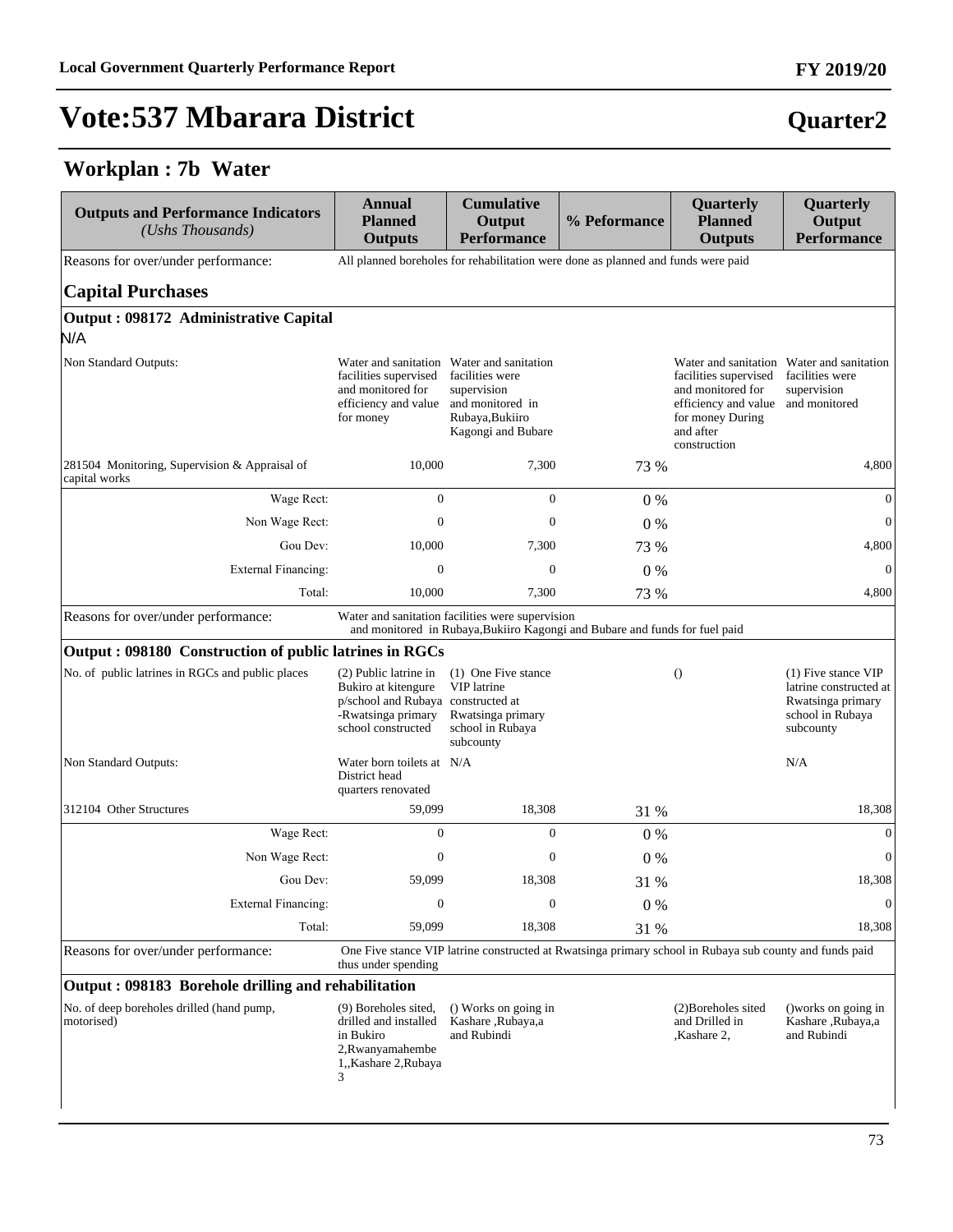## **Vote:537 Mbarara District**

| No. of deep boreholes rehabilitated                                                                     | (15) Bore holes shall (15) 15 All planned<br>be rehabilitated that<br>are beyond<br>community repair in Rubaya, Kashare<br>kashare,rubaya,Kago Bubaare, Rubindi<br>ngi, Rwanyamahemb<br>e, Bubare | boreholes were<br>rehabilitated in                                                                              |        | (4) Bore holes shall<br>be rehabilitated that boreholes were<br>are beyond<br>community repair in<br>kashare,rubaya,Kago<br>ngi, Rwanyamahemb<br>e,Bubare | $(15)$ All planned<br>rehabilitated |
|---------------------------------------------------------------------------------------------------------|---------------------------------------------------------------------------------------------------------------------------------------------------------------------------------------------------|-----------------------------------------------------------------------------------------------------------------|--------|-----------------------------------------------------------------------------------------------------------------------------------------------------------|-------------------------------------|
| Non Standard Outputs:                                                                                   | N/A                                                                                                                                                                                               | N/A                                                                                                             |        | N/A                                                                                                                                                       | N/A                                 |
| 312104 Other Structures                                                                                 | 244,000                                                                                                                                                                                           | 43,750                                                                                                          | 18 %   |                                                                                                                                                           | 41,550                              |
| Wage Rect:                                                                                              | $\Omega$                                                                                                                                                                                          | $\Omega$                                                                                                        | 0%     |                                                                                                                                                           | $\Omega$                            |
| Non Wage Rect:                                                                                          | $\mathbf{0}$                                                                                                                                                                                      | $\mathbf{0}$                                                                                                    | 0%     |                                                                                                                                                           | $\mathbf{0}$                        |
| Gou Dev:                                                                                                | 244,000                                                                                                                                                                                           | 43,750                                                                                                          | 18 %   |                                                                                                                                                           | 41,550                              |
| External Financing:                                                                                     | $\mathbf{0}$                                                                                                                                                                                      | $\overline{0}$                                                                                                  | 0%     |                                                                                                                                                           | $\overline{0}$                      |
| Total:                                                                                                  | 244,000                                                                                                                                                                                           | 43,750                                                                                                          | 18 %   |                                                                                                                                                           | 41,550                              |
| Reasons for over/under performance:                                                                     | over spending                                                                                                                                                                                     | 15 15 Bore holes were rehabilited in Rubaya, Kashare Bubaare, Rubindi and funds paid as planned, so no under or |        |                                                                                                                                                           |                                     |
| Output: 098184 Construction of piped water supply system                                                |                                                                                                                                                                                                   |                                                                                                                 |        |                                                                                                                                                           |                                     |
| No. of piped water supply systems constructed (GFS, (1) extension of<br>borehole pumped, surface water) | solar piped water<br>constructed ik<br>kashare                                                                                                                                                    | () Works ongoing at<br>25% done but<br>delayed by<br>launching                                                  |        | (1) Extension of solar () Works ongoing at<br>piped water<br>constructed ik<br>kashare                                                                    | 25% done                            |
| Non Standard Outputs:                                                                                   | N/AN/A                                                                                                                                                                                            | N/A                                                                                                             |        | N/A                                                                                                                                                       | N/A                                 |
| 312104 Other Structures                                                                                 | 81,000                                                                                                                                                                                            | 1,330                                                                                                           | 2 %    |                                                                                                                                                           | 1,330                               |
| Wage Rect:                                                                                              | $\Omega$                                                                                                                                                                                          | $\Omega$                                                                                                        | 0%     |                                                                                                                                                           | $\mathbf{0}$                        |
| Non Wage Rect:                                                                                          | $\mathbf{0}$                                                                                                                                                                                      | $\mathbf{0}$                                                                                                    | 0%     |                                                                                                                                                           | $\mathbf{0}$                        |
| Gou Dev:                                                                                                | 81,000                                                                                                                                                                                            | 1,330                                                                                                           | 2 %    |                                                                                                                                                           | 1,330                               |
| <b>External Financing:</b>                                                                              | $\mathbf{0}$                                                                                                                                                                                      | $\mathbf{0}$                                                                                                    | 0%     |                                                                                                                                                           | $\overline{0}$                      |
| Total:                                                                                                  | 81,000                                                                                                                                                                                            | 1,330                                                                                                           | 2 %    |                                                                                                                                                           | 1,330                               |
| Reasons for over/under performance:                                                                     |                                                                                                                                                                                                   | Works ongoing at 25% done but delayed by launching and no payment has been effected thus under spending         |        |                                                                                                                                                           |                                     |
| Total For Water: Wage Rect:                                                                             | 81,337                                                                                                                                                                                            | 39,535                                                                                                          | 49 %   |                                                                                                                                                           | 21,093                              |
| Non-Wage Reccurent:                                                                                     | 30,599                                                                                                                                                                                            | 12,769                                                                                                          | 42 %   |                                                                                                                                                           | 6,114                               |
| GoU Dev:                                                                                                | 439,099                                                                                                                                                                                           | 70,688                                                                                                          | $16\%$ |                                                                                                                                                           | 65,988                              |
| Donor Dev:                                                                                              | $\theta$                                                                                                                                                                                          | 0                                                                                                               | $0\%$  |                                                                                                                                                           | $\theta$                            |
| Grand Total:                                                                                            | 551,035                                                                                                                                                                                           | 122,991                                                                                                         | 22.3%  |                                                                                                                                                           | 93,194                              |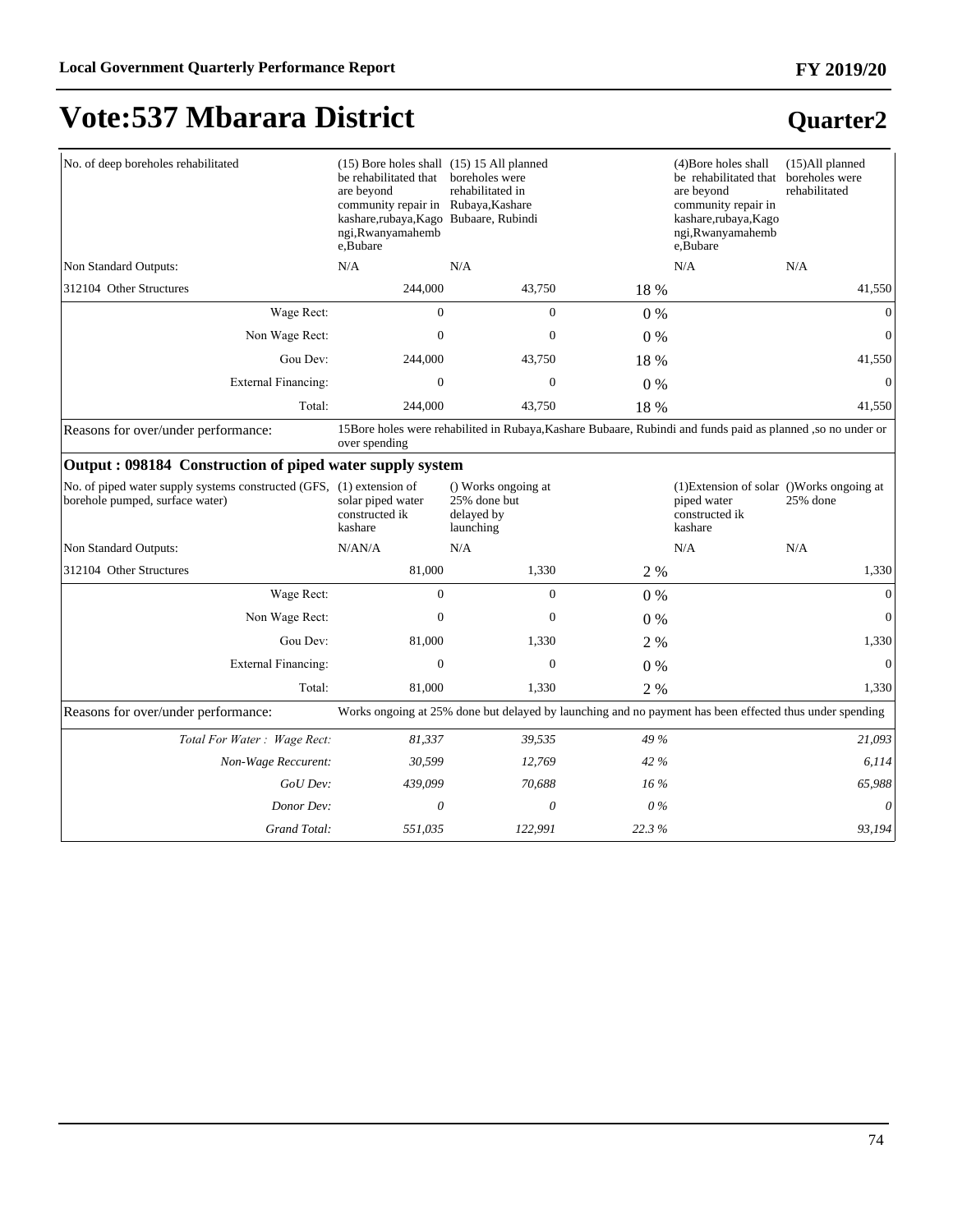# **Quarter2**

#### **Workplan : 8 Natural Resources**

| <b>Outputs and Performance Indicators</b><br>(Ushs Thousands)              | <b>Annual</b><br><b>Planned</b><br><b>Outputs</b>        | <b>Cumulative</b><br>Output<br><b>Performance</b>                 | % Peformance | Quarterly<br><b>Planned</b><br><b>Outputs</b>                                                                                                                                                                                            | Quarterly<br>Output<br><b>Performance</b>                                     |
|----------------------------------------------------------------------------|----------------------------------------------------------|-------------------------------------------------------------------|--------------|------------------------------------------------------------------------------------------------------------------------------------------------------------------------------------------------------------------------------------------|-------------------------------------------------------------------------------|
| <b>Programme: 0983 Natural Resources Management</b>                        |                                                          |                                                                   |              |                                                                                                                                                                                                                                          |                                                                               |
| <b>Higher LG Services</b>                                                  |                                                          |                                                                   |              |                                                                                                                                                                                                                                          |                                                                               |
| Output: 098301 Districts Wetland Planning, Regulation and Promotion<br>N/A |                                                          |                                                                   |              |                                                                                                                                                                                                                                          |                                                                               |
| Non Standard Outputs:                                                      | Staff paid<br>allowances                                 | 12 staff staff paid<br>wage and allowances                        |              | Staff paid wages for 12 staff paid wages,<br>Q2, footage and<br>Mileage. Utilities for footage<br>office coordination,<br>stationery, travel<br>inland allowances<br>paid, provision of<br>staff tea, airtime for<br>office coordination | allowances and                                                                |
| 211101 General Staff Salaries                                              | 121,935                                                  | 60,400                                                            | 50 %         |                                                                                                                                                                                                                                          | 31,032                                                                        |
| 211103 Allowances (Incl. Casuals, Temporary)                               | 3,000                                                    | 2,176                                                             | 73 %         |                                                                                                                                                                                                                                          | 992                                                                           |
| 221009 Welfare and Entertainment                                           | 1,485                                                    | 370                                                               | 25 %         |                                                                                                                                                                                                                                          | 185                                                                           |
| 222001 Telecommunications                                                  | 400                                                      | 80                                                                | 20 %         |                                                                                                                                                                                                                                          | 30                                                                            |
| 223005 Electricity                                                         | 200                                                      | $\mathbf{0}$                                                      | $0\%$        |                                                                                                                                                                                                                                          | $\mathbf{0}$                                                                  |
| 223006 Water                                                               | 200                                                      | $\mathbf{0}$                                                      | $0\%$        |                                                                                                                                                                                                                                          | $\mathbf{0}$                                                                  |
| 227001 Travel inland                                                       | 400                                                      | 332                                                               | 83 %         |                                                                                                                                                                                                                                          | 180                                                                           |
| 227004 Fuel, Lubricants and Oils                                           | 400                                                      | 358                                                               | 90 %         |                                                                                                                                                                                                                                          | 358                                                                           |
| Wage Rect:                                                                 | 121,935                                                  | 60,400                                                            | 50 %         |                                                                                                                                                                                                                                          | 31,032                                                                        |
| Non Wage Rect:                                                             | 6,085                                                    | 3,316                                                             | 54 %         |                                                                                                                                                                                                                                          | 1,745                                                                         |
| Gou Dev:                                                                   | $\mathbf{0}$                                             | $\boldsymbol{0}$                                                  | $0\%$        |                                                                                                                                                                                                                                          | $\boldsymbol{0}$                                                              |
| <b>External Financing:</b>                                                 | $\mathbf{0}$                                             | $\overline{0}$                                                    | $0\%$        |                                                                                                                                                                                                                                          | $\mathbf{0}$                                                                  |
| Total:                                                                     | 128,020                                                  | 63,716                                                            | 50 %         |                                                                                                                                                                                                                                          | 32,777                                                                        |
| Reasons for over/under performance:                                        |                                                          | Under performance on wage is as a result of staff on interdiction |              |                                                                                                                                                                                                                                          |                                                                               |
| <b>Output: 098303 Tree Planting and Afforestation</b>                      |                                                          |                                                                   |              |                                                                                                                                                                                                                                          |                                                                               |
| Area (Ha) of trees established (planted and surviving) (10000) Number of   | tree seedlings raised<br>and distributed for<br>planting | (15000) 15,000<br>seedlings raised                                |              | (2500)Tree seedlings (15000)15,000<br>raised for planting at seedlings have been<br>district and sub<br>county land,<br>institutions                                                                                                     | raised and so far<br>4,096 seedlings have<br>been distributed for<br>planting |
| Non Standard Outputs:                                                      | N/A                                                      | $\rm N/A$                                                         |              | N/A                                                                                                                                                                                                                                      | N/A                                                                           |
| 211103 Allowances (Incl. Casuals, Temporary)                               | 2,400                                                    | 1,273                                                             | 53 %         |                                                                                                                                                                                                                                          | 823                                                                           |
| 221011 Printing, Stationery, Photocopying and<br>Binding                   | 500                                                      | 125                                                               | 25 %         |                                                                                                                                                                                                                                          | $\boldsymbol{0}$                                                              |
| 224006 Agricultural Supplies                                               | 2,600                                                    | 584                                                               | 22 %         |                                                                                                                                                                                                                                          | $\boldsymbol{0}$                                                              |
| 227001 Travel inland                                                       | 1,000                                                    | 500                                                               | 50 %         |                                                                                                                                                                                                                                          | 500                                                                           |

227001 Travel inland 1,000 500 50 % 500

# **FY 2019/20**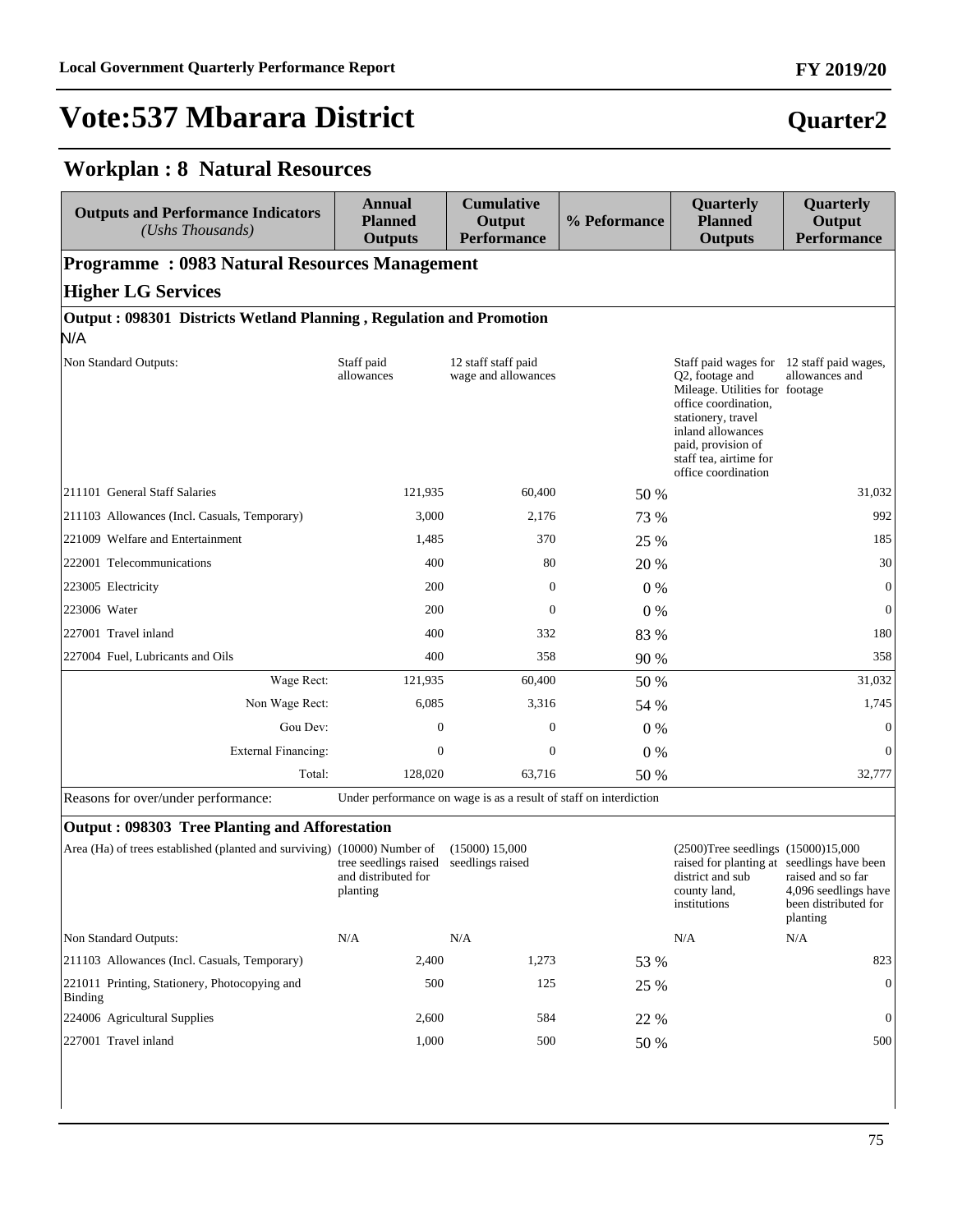#### **Quarter2**

| 227004 Fuel, Lubricants and Oils                         | 1,000                                                     | $\mathbf{0}$                                                                                                 | $0\%$ |                                                          | $\overline{0}$                                                   |
|----------------------------------------------------------|-----------------------------------------------------------|--------------------------------------------------------------------------------------------------------------|-------|----------------------------------------------------------|------------------------------------------------------------------|
| Wage Rect:                                               | $\mathbf{0}$                                              | $\Omega$                                                                                                     | $0\%$ |                                                          | $\mathbf{0}$                                                     |
| Non Wage Rect:                                           | 7,500                                                     | 2,482                                                                                                        | 33 %  |                                                          | 1,323                                                            |
| Gou Dev:                                                 | $\Omega$                                                  | $\Omega$                                                                                                     | $0\%$ |                                                          | $\Omega$                                                         |
| <b>External Financing:</b>                               | $\Omega$                                                  | $\Omega$                                                                                                     | $0\%$ |                                                          | $\mathbf{0}$                                                     |
| Total:                                                   | 7,500                                                     | 2,482                                                                                                        | 33 %  |                                                          | 1,323                                                            |
| Reasons for over/under performance:                      | of the favorable rainy season                             | The activity of raising seedlings has been done as planned and the germination percentage is 90% as a result |       |                                                          |                                                                  |
| Output: 098307 River Bank and Wetland Restoration        |                                                           |                                                                                                              |       |                                                          |                                                                  |
| No. of Wetland Action Plans and regulations<br>developed | $(100)$ acres of<br>degraded wetland<br>sections restored | $(55)$ acres of<br>degraded wetland<br>sections were<br>restored                                             |       | $(25)$ acres of<br>degraded wetland<br>sections restored | $(20)$ acres of<br>degraded wetland<br>sections were<br>restored |
| Non Standard Outputs:                                    |                                                           | N/A                                                                                                          |       | N/A                                                      | N/A                                                              |
| 211103 Allowances (Incl. Casuals, Temporary)             | 2,800                                                     | 1,325                                                                                                        | 47 %  |                                                          | 150                                                              |
| 221011 Printing, Stationery, Photocopying and<br>Binding | 100                                                       | $\mathbf{0}$                                                                                                 | $0\%$ |                                                          | $\mathbf{0}$                                                     |
| 227001 Travel inland                                     | 900                                                       | $\theta$                                                                                                     | 0%    |                                                          | $\mathbf{0}$                                                     |
| 227004 Fuel, Lubricants and Oils                         | 1,003                                                     | 1,151                                                                                                        | 115 % |                                                          | 650                                                              |
| Wage Rect:                                               | $\Omega$                                                  | $\Omega$                                                                                                     | $0\%$ |                                                          | $\Omega$                                                         |
| Non Wage Rect:                                           | 4,803                                                     | 2,476                                                                                                        | 52 %  |                                                          | 800                                                              |
| Gou Dev:                                                 | $\theta$                                                  | $\mathbf{0}$                                                                                                 | $0\%$ |                                                          | $\mathbf{0}$                                                     |
| <b>External Financing:</b>                               | $\Omega$                                                  | $\Omega$                                                                                                     | $0\%$ |                                                          | $\mathbf{0}$                                                     |
| Total:                                                   | 4,803                                                     | 2,476                                                                                                        | 52 %  |                                                          | 800                                                              |
| Reasons for over/under performance:                      |                                                           | The activity is under budgeted meaning that less acreage is restored leading to under performance            |       |                                                          |                                                                  |

#### **Output : 098308 Stakeholder Environmental Training and Sensitisation**  N/A

| Non Standard Outputs:                         | 50 local<br>environment<br>committee members<br>trained in climate<br>change mitigation<br>and adaptation<br>mechanisms | 20 LEC trained |              |       | 20 LEC members<br>trained in climate<br>change mitigation<br>and adaptation<br>mechanisms | 20 LEC trained in<br>climate change and<br>mitigation |
|-----------------------------------------------|-------------------------------------------------------------------------------------------------------------------------|----------------|--------------|-------|-------------------------------------------------------------------------------------------|-------------------------------------------------------|
| [211103 Allowances (Incl. Casuals, Temporary) | 600                                                                                                                     |                | $\mathbf{0}$ | $0\%$ |                                                                                           | 0                                                     |
| 227004 Fuel, Lubricants and Oils              | 400                                                                                                                     |                | $\mathbf{0}$ | $0\%$ |                                                                                           | $\boldsymbol{0}$                                      |
| Wage Rect:                                    | $\mathbf{0}$                                                                                                            |                | $\theta$     | $0\%$ |                                                                                           | 0                                                     |
| Non Wage Rect:                                | 1,000                                                                                                                   |                | $\theta$     | $0\%$ |                                                                                           | $\mathbf 0$                                           |
| Gou Dev:                                      | $\boldsymbol{0}$                                                                                                        |                | $\theta$     | $0\%$ |                                                                                           | $\mathbf 0$                                           |
| External Financing:                           | $\mathbf{0}$                                                                                                            |                | $\theta$     | $0\%$ |                                                                                           | $\overline{0}$                                        |
| Total:                                        | 1,000                                                                                                                   |                | $\mathbf{0}$ | $0\%$ |                                                                                           | $\overline{0}$                                        |
| Reasons for over/under performance:           | The activity was achieved as planned during the quarter                                                                 |                |              |       |                                                                                           |                                                       |

**Output : 098309 Monitoring and Evaluation of Environmental Compliance**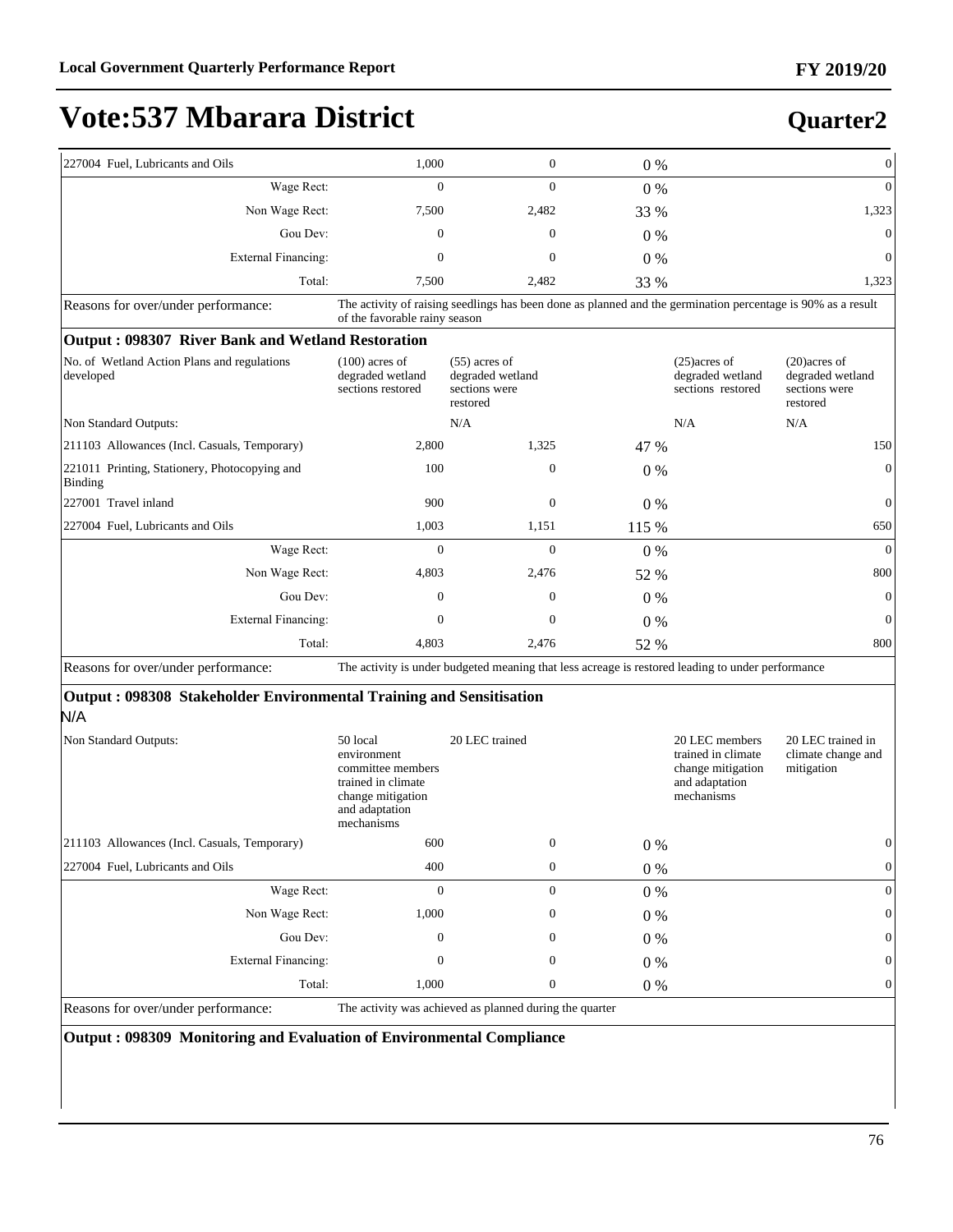## **Vote:537 Mbarara District**

### **Quarter2**

| No. of monitoring and compliance surveys<br>undertaken | $(10)$ 10 environment<br>inspections<br>conducted for<br>monitoring<br>compliance to<br>environmental<br>legislation | (3) environment<br>inspections were<br>conducted on<br>pollution, wetland<br>wise use |       | (3)environment<br>inspections<br>conducted for<br>monitoring<br>compliance to<br>environmental<br>legislation | (3) environment<br>inspections were<br>conducted on<br>pollution, wetland<br>wise use |
|--------------------------------------------------------|----------------------------------------------------------------------------------------------------------------------|---------------------------------------------------------------------------------------|-------|---------------------------------------------------------------------------------------------------------------|---------------------------------------------------------------------------------------|
| Non Standard Outputs:                                  | N/A                                                                                                                  | N/A                                                                                   |       | N/A                                                                                                           | N/A                                                                                   |
| [211103 Allowances (Incl. Casuals, Temporary)          | 2,900                                                                                                                | 1,175                                                                                 | 41 %  |                                                                                                               | 1,175                                                                                 |
| Wage Rect:                                             | $\overline{0}$                                                                                                       | $\mathbf{0}$                                                                          | $0\%$ |                                                                                                               | $\overline{0}$                                                                        |
| Non Wage Rect:                                         | 2,900                                                                                                                | 1,175                                                                                 | 41 %  |                                                                                                               | 1,175                                                                                 |
| Gou Dev:                                               | $\mathbf{0}$                                                                                                         | $\mathbf{0}$                                                                          | $0\%$ |                                                                                                               | $\overline{0}$                                                                        |
| External Financing:                                    | $\mathbf{0}$                                                                                                         | $\boldsymbol{0}$                                                                      | $0\%$ |                                                                                                               | $\overline{0}$                                                                        |
| Total:                                                 | 2,900                                                                                                                | 1,175                                                                                 | 41 %  |                                                                                                               | 1,175                                                                                 |

Reasons for over/under performance: The activity was achieved as planned

#### **Output : 098310 Land Management Services (Surveying, Valuations, Tittling and lease management)**

| No. of new land disputes settled within FY               | (300) 300 land titles<br>issued district wide.<br>100 instructions to<br>survey issued. 50<br>land disputes settled<br>200 land offers<br>processed. 1 piece of<br>land per sub-county<br>surveyed and titled | $( ) 100$ instructions to<br>survey issued out.                                                                   |       | (75)land titles<br>issued. 200<br>instructions to<br>survey issued. 10<br>land disputes settled<br>200 land offers<br>processed. | $(20)100$ instructions<br>to survey issued out. |
|----------------------------------------------------------|---------------------------------------------------------------------------------------------------------------------------------------------------------------------------------------------------------------|-------------------------------------------------------------------------------------------------------------------|-------|----------------------------------------------------------------------------------------------------------------------------------|-------------------------------------------------|
| Non Standard Outputs:                                    | N/A                                                                                                                                                                                                           |                                                                                                                   |       | N/A                                                                                                                              |                                                 |
| 211103 Allowances (Incl. Casuals, Temporary)             | 6,500                                                                                                                                                                                                         | 540                                                                                                               | 8 %   |                                                                                                                                  | 540                                             |
| 221009 Welfare and Entertainment                         | 2,475                                                                                                                                                                                                         | 202                                                                                                               | 8 %   |                                                                                                                                  | 202                                             |
| 221011 Printing, Stationery, Photocopying and<br>Binding | 1,000                                                                                                                                                                                                         | 700                                                                                                               | 70 %  |                                                                                                                                  | 350                                             |
| 223005 Electricity                                       | 1,000                                                                                                                                                                                                         | 250                                                                                                               | 25 %  |                                                                                                                                  | $\overline{0}$                                  |
| 223006 Water                                             | 1,000                                                                                                                                                                                                         | $\Omega$                                                                                                          | $0\%$ |                                                                                                                                  | $\Omega$                                        |
| 227004 Fuel, Lubricants and Oils                         | 3,000                                                                                                                                                                                                         | $\mathbf{0}$                                                                                                      | $0\%$ |                                                                                                                                  | 0                                               |
| Wage Rect:                                               | $\Omega$                                                                                                                                                                                                      | $\Omega$                                                                                                          | $0\%$ |                                                                                                                                  | $\Omega$                                        |
| Non Wage Rect:                                           | 14,975                                                                                                                                                                                                        | 1,692                                                                                                             | 11 %  |                                                                                                                                  | 1,092                                           |
| Gou Dev:                                                 | $\Omega$                                                                                                                                                                                                      | $\Omega$                                                                                                          | $0\%$ |                                                                                                                                  | $\Omega$                                        |
| External Financing:                                      | $\Omega$                                                                                                                                                                                                      | $\Omega$                                                                                                          | $0\%$ |                                                                                                                                  | 0                                               |
| Total:                                                   | 14,975                                                                                                                                                                                                        | 1,692                                                                                                             | 11 %  |                                                                                                                                  | 1,092                                           |
| Dessons for overlunder performance                       |                                                                                                                                                                                                               | There is under performance as a result of staff in lands on interdiction therefore relying on services hired from |       |                                                                                                                                  |                                                 |

Reasons for over/under performance: There is under performance as a result of staff in lands on interdiction therefore relying on services hired from staff in kiruhura

### **Output : 098311 Infrastruture Planning**

N/A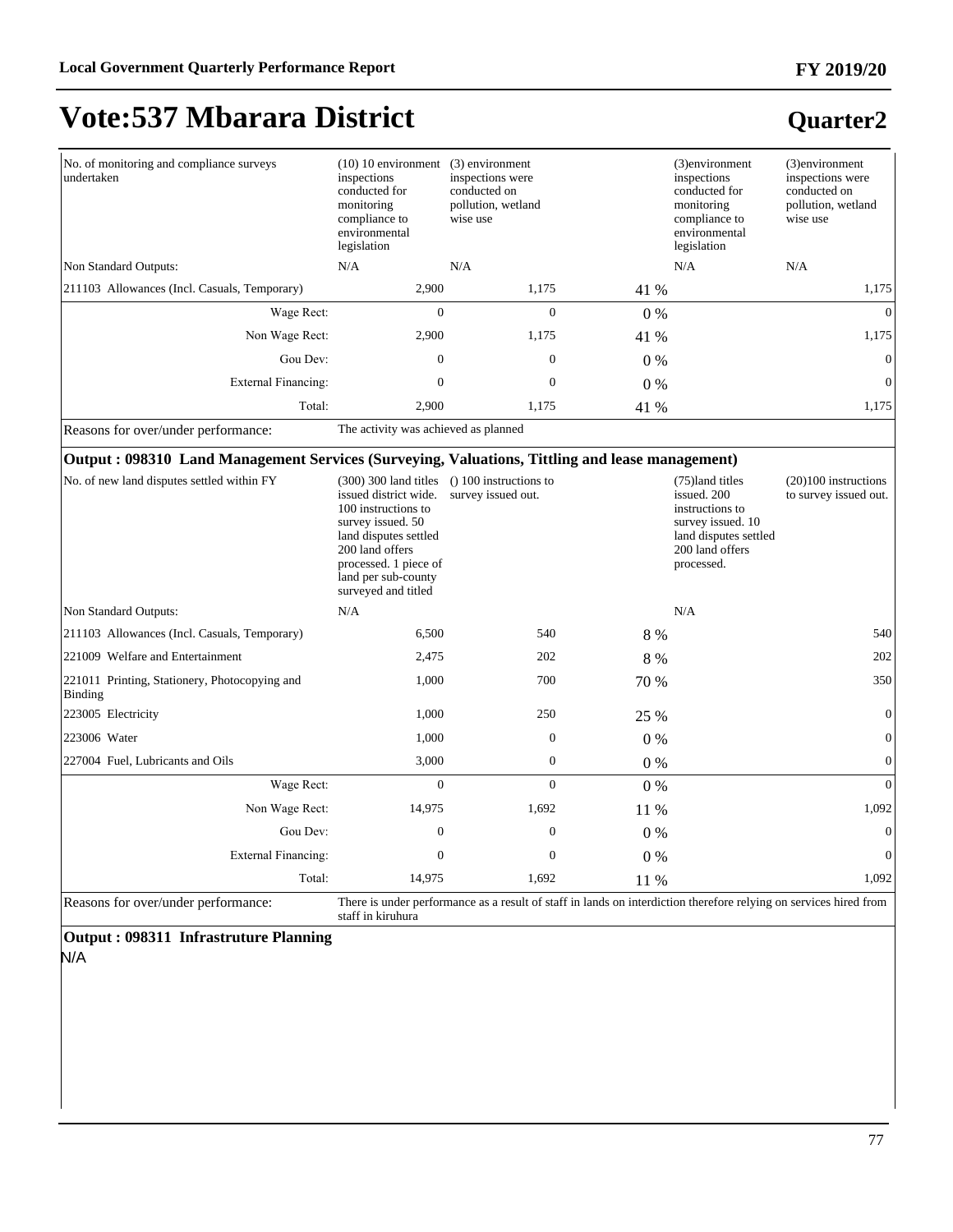| Non Standard Outputs:                                    | 3 physical<br>development plans<br>for rural trading<br>centers, awareness<br>creation on physical<br>planning,<br>Inspections on<br>compliance to<br>physical planning,<br>implementation of<br>physical plans,<br>demarcation of<br>boundaries between<br>urban and peri-<br>urban/rural areas,<br>physical planning<br>committee meetings | 2 physical planning<br>committees                      |       | 1 Physical Planning<br>committee meetings<br>held, 3 physical<br>planning inspections<br>conducted | 1 physical planning<br>committee meeting<br>conducted |
|----------------------------------------------------------|----------------------------------------------------------------------------------------------------------------------------------------------------------------------------------------------------------------------------------------------------------------------------------------------------------------------------------------------|--------------------------------------------------------|-------|----------------------------------------------------------------------------------------------------|-------------------------------------------------------|
| 211103 Allowances (Incl. Casuals, Temporary)             | 3,200                                                                                                                                                                                                                                                                                                                                        | 700                                                    | 22 %  |                                                                                                    | 700                                                   |
| 221011 Printing, Stationery, Photocopying and<br>Binding | 300                                                                                                                                                                                                                                                                                                                                          | 100                                                    | 33 %  |                                                                                                    | 100                                                   |
| 227001 Travel inland                                     | 1,000                                                                                                                                                                                                                                                                                                                                        | 700                                                    | 70 %  |                                                                                                    | 700                                                   |
| 227004 Fuel, Lubricants and Oils                         | 1,500                                                                                                                                                                                                                                                                                                                                        | $\boldsymbol{0}$                                       | 0%    |                                                                                                    | $\mathbf{0}$                                          |
| Wage Rect:                                               | $\overline{0}$                                                                                                                                                                                                                                                                                                                               | $\overline{0}$                                         | $0\%$ |                                                                                                    | $\Omega$                                              |
| Non Wage Rect:                                           | 6,000                                                                                                                                                                                                                                                                                                                                        | 1,500                                                  | 25 %  |                                                                                                    | 1,500                                                 |
| Gou Dev:                                                 | $\boldsymbol{0}$                                                                                                                                                                                                                                                                                                                             | $\boldsymbol{0}$                                       | 0%    |                                                                                                    | $\mathbf{0}$                                          |
| <b>External Financing:</b>                               | $\theta$                                                                                                                                                                                                                                                                                                                                     | $\overline{0}$                                         | $0\%$ |                                                                                                    | $\overline{0}$                                        |
| Total:                                                   | 6,000                                                                                                                                                                                                                                                                                                                                        | 1,500                                                  | 25 %  |                                                                                                    | 1,500                                                 |
| Reasons for over/under performance:                      |                                                                                                                                                                                                                                                                                                                                              | Implementation of the activity was achieved as planned |       |                                                                                                    |                                                       |
| Total For Natural Resources : Wage Rect:                 | 121,935                                                                                                                                                                                                                                                                                                                                      | 60,400                                                 | 50 %  |                                                                                                    | 31,032                                                |
| Non-Wage Reccurent:                                      | 43,263                                                                                                                                                                                                                                                                                                                                       | 12,641                                                 | 29 %  |                                                                                                    | 7,636                                                 |
| GoU Dev:                                                 | 0                                                                                                                                                                                                                                                                                                                                            | 0                                                      | $0\%$ |                                                                                                    | $\theta$                                              |
| Donor Dev:                                               | 0                                                                                                                                                                                                                                                                                                                                            | 0                                                      | 0%    |                                                                                                    | 0                                                     |
| Grand Total:                                             | 165,198                                                                                                                                                                                                                                                                                                                                      | 73,042                                                 | 44.2% |                                                                                                    | 38,668                                                |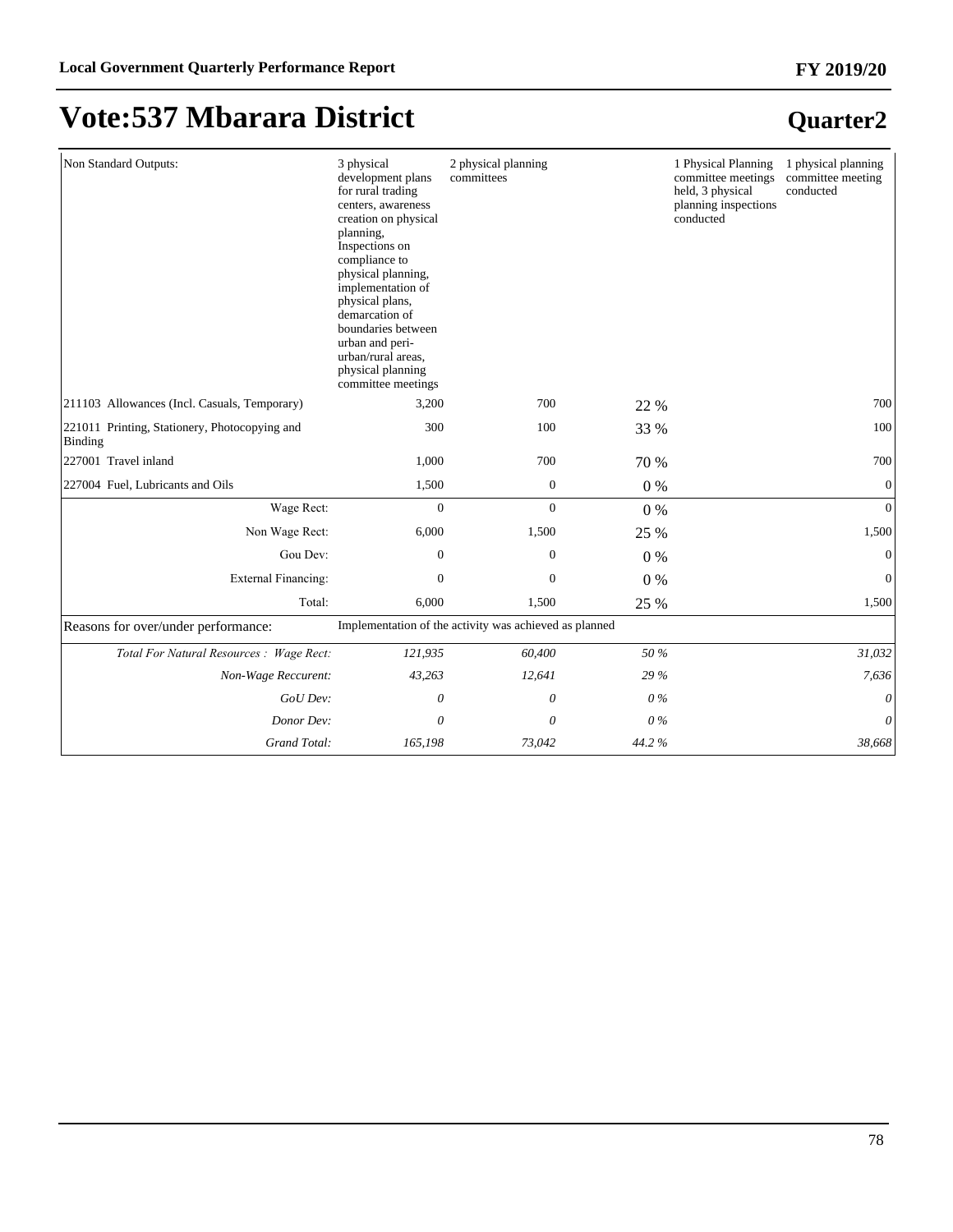#### **FY 2019/20**

### **Quarter2**

### **Workplan : 9 Community Based Services**

| <b>Outputs and Performance Indicators</b><br>$(Ushs$ Thousands)            | <b>Annual</b><br><b>Planned</b><br><b>Outputs</b>                                                                                                                                                                                                  | <b>Cumulative</b><br>Output<br><b>Performance</b>                                                              | % Peformance | Quarterly<br><b>Planned</b><br><b>Outputs</b>                                                                                                                                                                                                    | Quarterly<br>Output<br><b>Performance</b>                                                                                                                                                                                                     |
|----------------------------------------------------------------------------|----------------------------------------------------------------------------------------------------------------------------------------------------------------------------------------------------------------------------------------------------|----------------------------------------------------------------------------------------------------------------|--------------|--------------------------------------------------------------------------------------------------------------------------------------------------------------------------------------------------------------------------------------------------|-----------------------------------------------------------------------------------------------------------------------------------------------------------------------------------------------------------------------------------------------|
| <b>Programme: 1081 Community Mobilisation and Empowerment</b>              |                                                                                                                                                                                                                                                    |                                                                                                                |              |                                                                                                                                                                                                                                                  |                                                                                                                                                                                                                                               |
| <b>Higher LG Services</b>                                                  |                                                                                                                                                                                                                                                    |                                                                                                                |              |                                                                                                                                                                                                                                                  |                                                                                                                                                                                                                                               |
| <b>Output: 108104 Facilitation of Community Development Workers</b><br>N/A |                                                                                                                                                                                                                                                    |                                                                                                                |              |                                                                                                                                                                                                                                                  |                                                                                                                                                                                                                                               |
| Non Standard Outputs:                                                      | 5 Community<br>Groups / IGAs<br>trained<br>5 Community<br>Participatory<br>planning meeting<br>held<br>5 Monitoring and<br>supervision<br>conducted                                                                                                | 2 community<br>Grroups sensetised<br>on development<br>issues<br>2 Community<br>participatory<br>meetings held |              | 1 Community<br>Group/ IGAs trained<br>2 Community<br>Participatory<br>planning meeting<br>held<br>1 Monitoring and<br>supervision<br>conducted                                                                                                   | 2 community<br>Grroups sensetised<br>on development<br>issues in Rubindi<br>and Kagongi<br>2 Community<br>participatory<br>meetings held in<br>Bubaare and<br>Kashare                                                                         |
| 221011 Printing, Stationery, Photocopying and<br><b>Binding</b>            | 100                                                                                                                                                                                                                                                | 100                                                                                                            | 100 %        |                                                                                                                                                                                                                                                  | $\boldsymbol{0}$                                                                                                                                                                                                                              |
| 222001 Telecommunications                                                  | 100                                                                                                                                                                                                                                                | 100                                                                                                            | 100 %        |                                                                                                                                                                                                                                                  | 55                                                                                                                                                                                                                                            |
| 227001 Travel inland                                                       | 1,270                                                                                                                                                                                                                                              | 1,128                                                                                                          | 89 %         |                                                                                                                                                                                                                                                  | 685                                                                                                                                                                                                                                           |
| Wage Rect:                                                                 | $\overline{0}$                                                                                                                                                                                                                                     | $\overline{0}$                                                                                                 | 0%           |                                                                                                                                                                                                                                                  | $\overline{0}$                                                                                                                                                                                                                                |
| Non Wage Rect:                                                             | 1,470                                                                                                                                                                                                                                              | 1,328                                                                                                          | 90 %         |                                                                                                                                                                                                                                                  | 740                                                                                                                                                                                                                                           |
| Gou Dev:                                                                   | $\mathbf{0}$                                                                                                                                                                                                                                       | $\mathbf{0}$                                                                                                   | $0\%$        |                                                                                                                                                                                                                                                  | $\mathbf{0}$                                                                                                                                                                                                                                  |
| <b>External Financing:</b>                                                 | $\overline{0}$                                                                                                                                                                                                                                     | $\mathbf{0}$                                                                                                   | 0%           |                                                                                                                                                                                                                                                  | $\Omega$                                                                                                                                                                                                                                      |
| Total:                                                                     | 1,470                                                                                                                                                                                                                                              | 1,328                                                                                                          | 90 %         |                                                                                                                                                                                                                                                  | 740                                                                                                                                                                                                                                           |
| Reasons for over/under performance:                                        |                                                                                                                                                                                                                                                    | Part of the funds released in Q1 were received and utilized in Q2                                              |              |                                                                                                                                                                                                                                                  |                                                                                                                                                                                                                                               |
| Output: 108105 Adult Learning                                              |                                                                                                                                                                                                                                                    |                                                                                                                |              |                                                                                                                                                                                                                                                  |                                                                                                                                                                                                                                               |
| No. FAL Learners Trained                                                   | $(2225)$ A total of<br>2225 FAL learners<br>trained in the district                                                                                                                                                                                | () 373 FAL learners<br>trained in the district                                                                 |              | (2235)A total 2225<br>FAL learners will be<br>trained in the year                                                                                                                                                                                | $(351)351$ FAL<br>learners trained in<br>the district                                                                                                                                                                                         |
| Non Standard Outputs:                                                      | -2 FAL Instructors<br>trainings conducted<br>-6 FAL review and<br>planning meetings<br>held<br>FAL data updated<br>FAL activities<br>supervised $\&$<br>monitored<br>Submission of FAL<br>quarterly work-plans<br>and reports to<br>MGLSD, Kampala | 2 trainings of FAL<br>Instructors.<br>Submission of FAL<br>reports to MGLSD                                    |              | 1 FAL Instructors<br>training conducted<br>-2 FAL review and<br>planning meetings<br>held<br>FAL data updated<br>1 visit for FAL<br>supervision &<br>monitoring<br>Submission of FAL<br>quarterly work-plans<br>and reports to<br>MGLSD, Kampala | 1 training of FAL<br>Instructors in<br>Kagongi<br>Collection of FAL<br>data in 7 sub<br>counties of Kagongi,<br>Rubindi,<br>Rwanyamahembe,<br>Bukiro, Bubaare<br>Kashare and Rubaya<br>Sub counties.<br>Submission of FAL<br>reports to MGLSD |
| 211103 Allowances (Incl. Casuals, Temporary)                               | 800                                                                                                                                                                                                                                                | 295                                                                                                            | 37 %         |                                                                                                                                                                                                                                                  | 240                                                                                                                                                                                                                                           |
| 221002 Workshops and Seminars                                              | 1,200                                                                                                                                                                                                                                              | 923                                                                                                            | 77 %         |                                                                                                                                                                                                                                                  | $\theta$                                                                                                                                                                                                                                      |
|                                                                            |                                                                                                                                                                                                                                                    |                                                                                                                |              |                                                                                                                                                                                                                                                  |                                                                                                                                                                                                                                               |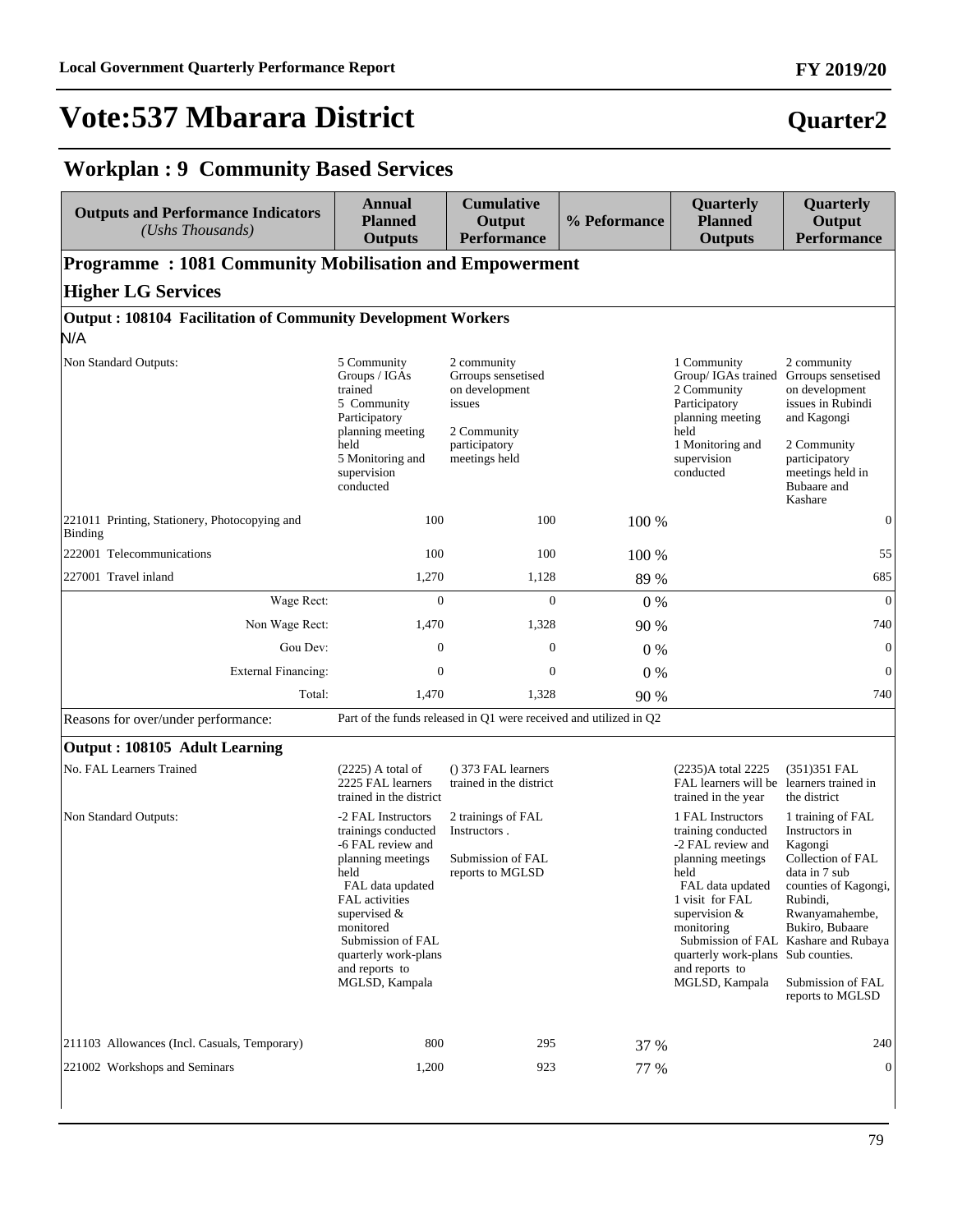**Quarter2**

## **Vote:537 Mbarara District**

| 221011 Printing, Stationery, Photocopying and<br>Binding            | 101                                                                                                                                            | 40                                                      | 40 %  | 40                                                                                                                                                                                                                                        |
|---------------------------------------------------------------------|------------------------------------------------------------------------------------------------------------------------------------------------|---------------------------------------------------------|-------|-------------------------------------------------------------------------------------------------------------------------------------------------------------------------------------------------------------------------------------------|
| 227001 Travel inland                                                | 2,310                                                                                                                                          | 885                                                     | 38 %  | 760                                                                                                                                                                                                                                       |
| Wage Rect:                                                          | $\mathbf{0}$                                                                                                                                   | $\overline{0}$                                          | $0\%$ | $\overline{0}$                                                                                                                                                                                                                            |
| Non Wage Rect:                                                      | 4,411                                                                                                                                          | 2,143                                                   | 49 %  | 1,040                                                                                                                                                                                                                                     |
| Gou Dev:                                                            | $\overline{0}$                                                                                                                                 | $\overline{0}$                                          | 0%    | $\mathbf{0}$                                                                                                                                                                                                                              |
| <b>External Financing:</b>                                          | $\mathbf{0}$                                                                                                                                   | $\overline{0}$                                          | $0\%$ | $\overline{0}$                                                                                                                                                                                                                            |
| Total:                                                              | 4,411                                                                                                                                          | 2,143                                                   | 49 %  | 1.040                                                                                                                                                                                                                                     |
| Reasons for over/under performance:                                 |                                                                                                                                                | FAL review meetings not conducted due to little funding |       |                                                                                                                                                                                                                                           |
| Output: 108107 Gender Mainstreaming<br>N/A<br>Non Standard Outputs: | 5 Gender<br>mainstreaming<br>meetings held<br>5 Community<br>sensitization<br>meetings on<br>property Rights &<br>legal marriages<br>conducted | 5 gender<br>mainstreaming<br>meetings conducted         |       | 2 Gender<br>3 gender<br>mainstreaming<br>mainstreaming<br>meetings held<br>meetings in Bukiro,<br>1 Community<br>Kagongi and<br>sensitization<br>Kashare sub counties<br>meetings on<br>property Rights &<br>legal marriages<br>conducted |
| 221011 Printing, Stationery, Photocopying and<br>Binding            | 200                                                                                                                                            | $\overline{0}$                                          | $0\%$ | $\mathbf{0}$                                                                                                                                                                                                                              |
| 222001 Telecommunications                                           | 100                                                                                                                                            | $\mathbf{0}$                                            | $0\%$ | $\mathbf{0}$                                                                                                                                                                                                                              |
| 227001 Travel inland                                                | 2,297                                                                                                                                          | 596                                                     | 26 %  | 221                                                                                                                                                                                                                                       |
|                                                                     |                                                                                                                                                |                                                         |       |                                                                                                                                                                                                                                           |

| 227001 Travel inland                | 2,297                                                                              | 596          | 26 %  | 221 |
|-------------------------------------|------------------------------------------------------------------------------------|--------------|-------|-----|
| Wage Rect:                          |                                                                                    |              | $0\%$ |     |
| Non Wage Rect:                      | 2,597                                                                              | 596          | 23 %  | 221 |
| Gou Dev:                            |                                                                                    | $\mathbf{0}$ | $0\%$ |     |
| External Financing:                 |                                                                                    |              | $0\%$ |     |
| Total:                              | 2.597                                                                              | 596          | 23 %  | 221 |
| Reasons for over/under performance: | Some funds were released late r to enable implementation of all planned activities |              |       |     |

#### **Output : 108108 Children and Youth Services**

No. of children cases ( Juveniles) handled and settled (20) Mbarara Chief Magistrates Court, Mbarara Police Station, Villages

(10) Mbarara Chief Magistrate Court, Kabale Remand Home (1 child) Mbarara Police bStation

(5)Mbarara Chief Magistrates Court, Mbarara Police Station, Villages

(7)Mbarara Chief Magistrate Court, Kabale Remand Home (1 child) Mbarara Police bStation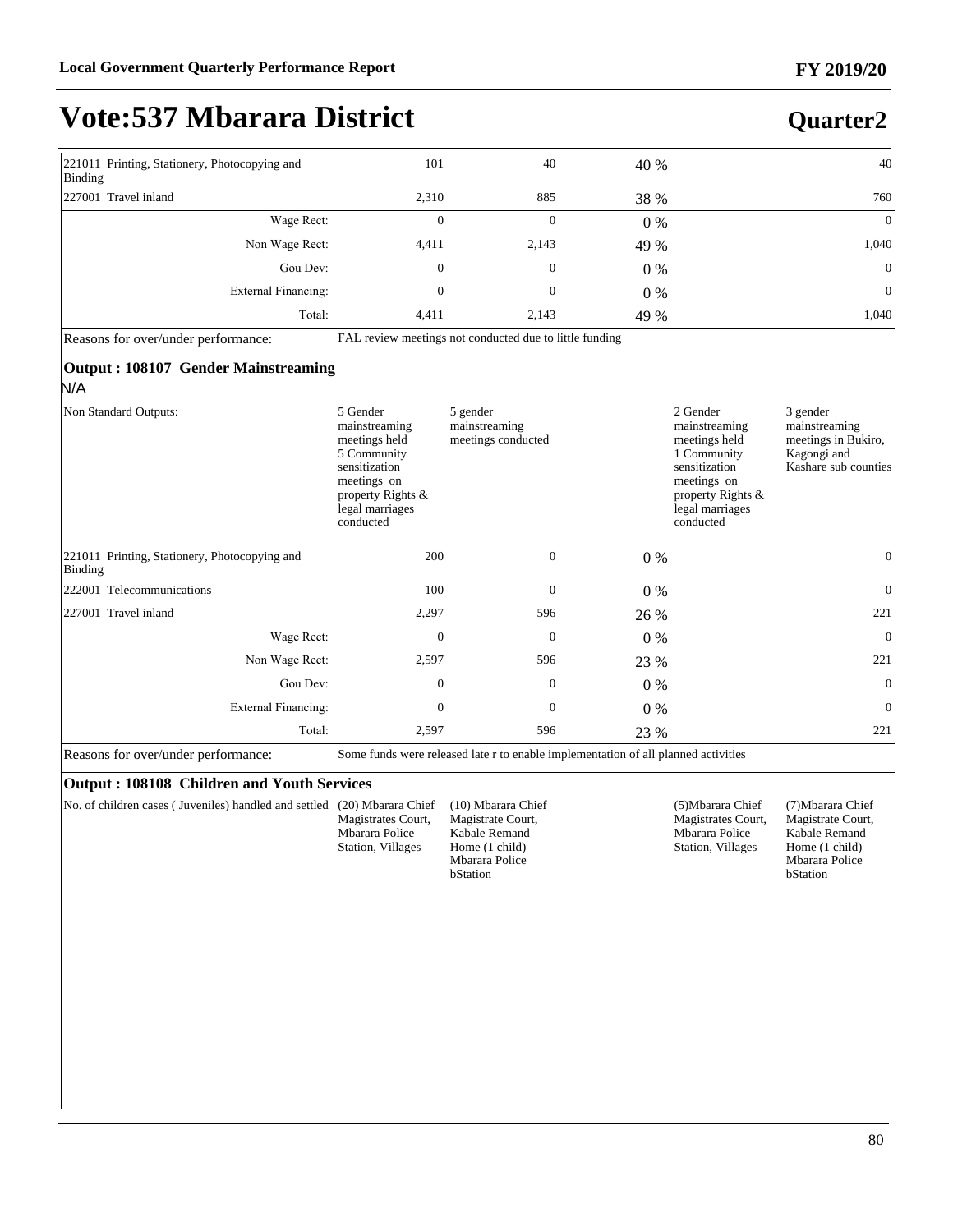**Quarter2**

## **Vote:537 Mbarara District**

| Non Standard Outputs:                                    | 30 children Settled<br>Alternative care<br>arrangements for 30<br>children in need of<br>care and protection<br>made<br>10 Family<br>counseling and<br>arbitration visits<br>conducted<br>200 Cases of<br>Maintenance and<br>custody of children<br>handled<br>10 Supervision visits parents<br>of Child care | 19 children resettled<br>i<br>12 follow ups of<br>fostered children in<br>different parts of the<br>district<br>15 visits for<br>counselling and<br>arbitration<br>6 assessments of<br>prospective Foster |         | 8 children Settled<br>and follow ups of<br>settled children<br>Alternative care<br>arrangements for 8<br>children in need of<br>care and protection<br>made<br>2 Family counseling care binstitutions<br>and arbitration visits<br>conducted<br>50 Cases of<br>Maintenance and<br>custody of children<br>handled<br>2 Supervision visits | 7 children settled in<br>Nyamutyobora,<br>Kashongi, Katete in<br>Nyamitanga,<br>Nyakinengo in<br>Biharwe, Rushoka in<br>Ntungamo, 2 in<br>Sheema,2 in child<br>12 follow ups of<br>fostered children in<br>different parts of the<br>district<br>9 visits for |
|----------------------------------------------------------|---------------------------------------------------------------------------------------------------------------------------------------------------------------------------------------------------------------------------------------------------------------------------------------------------------------|-----------------------------------------------------------------------------------------------------------------------------------------------------------------------------------------------------------|---------|------------------------------------------------------------------------------------------------------------------------------------------------------------------------------------------------------------------------------------------------------------------------------------------------------------------------------------------|---------------------------------------------------------------------------------------------------------------------------------------------------------------------------------------------------------------------------------------------------------------|
|                                                          | institutions<br>conducted<br>Day of African<br>Child celebrated<br>Support for Divine<br><b>Marcy Babies Home</b><br>and Para Social<br>workers<br>Utilities (electricity<br>and water)paid for<br>Office<br>administration<br>(stationary and                                                                | 106 cases of child<br>maintenance and<br>custody handled                                                                                                                                                  |         | of Child care<br>institutions<br>conducted<br>Support for Divine<br>Marcy Babies Home<br>and Para Social<br>workers<br>Utilities (electricity<br>and water) paid for<br>Office<br>administration<br>(stationary and                                                                                                                      | counselling and<br>arbitration<br>6 assessments of<br>prospective Foster<br>parents<br>56 cases of child<br>maintenance and<br>custody handled<br>1 supervision of<br>Child Care<br>Institution (Agandi                                                       |
|                                                          | airtime                                                                                                                                                                                                                                                                                                       |                                                                                                                                                                                                           |         | airtime                                                                                                                                                                                                                                                                                                                                  | Foundation)<br>Divine Mercy<br><b>Babies Home</b><br>Supported                                                                                                                                                                                                |
| 221009 Welfare and Entertainment                         | 500                                                                                                                                                                                                                                                                                                           | $\mathbf{0}$                                                                                                                                                                                              | 0%      |                                                                                                                                                                                                                                                                                                                                          | $\boldsymbol{0}$                                                                                                                                                                                                                                              |
| 221011 Printing, Stationery, Photocopying and<br>Binding | 500                                                                                                                                                                                                                                                                                                           | 380                                                                                                                                                                                                       | 76 %    |                                                                                                                                                                                                                                                                                                                                          | 380                                                                                                                                                                                                                                                           |
| 222001 Telecommunications                                | 400                                                                                                                                                                                                                                                                                                           | 200                                                                                                                                                                                                       | 50 %    |                                                                                                                                                                                                                                                                                                                                          | 200                                                                                                                                                                                                                                                           |
| 223005 Electricity                                       | 400                                                                                                                                                                                                                                                                                                           | 100                                                                                                                                                                                                       | 25 %    |                                                                                                                                                                                                                                                                                                                                          | 100                                                                                                                                                                                                                                                           |
| 223006 Water                                             | 400                                                                                                                                                                                                                                                                                                           | 109                                                                                                                                                                                                       | 27 %    |                                                                                                                                                                                                                                                                                                                                          | 109                                                                                                                                                                                                                                                           |
| 227001 Travel inland                                     | 6,481                                                                                                                                                                                                                                                                                                         | 4,207                                                                                                                                                                                                     | 65 %    |                                                                                                                                                                                                                                                                                                                                          | 3,222                                                                                                                                                                                                                                                         |
| 282101 Donations                                         | 2,000                                                                                                                                                                                                                                                                                                         | 601                                                                                                                                                                                                       | 30 %    |                                                                                                                                                                                                                                                                                                                                          | 351                                                                                                                                                                                                                                                           |
| Wage Rect:                                               | $\overline{0}$                                                                                                                                                                                                                                                                                                | $\mathbf{0}$                                                                                                                                                                                              | $0\%$   |                                                                                                                                                                                                                                                                                                                                          | $\mathbf{0}$                                                                                                                                                                                                                                                  |
| Non Wage Rect:                                           | 10.681                                                                                                                                                                                                                                                                                                        | 5,596                                                                                                                                                                                                     | 52 %    |                                                                                                                                                                                                                                                                                                                                          | 4,361                                                                                                                                                                                                                                                         |
| Gou Dev:                                                 | $\boldsymbol{0}$                                                                                                                                                                                                                                                                                              | $\mathbf{0}$                                                                                                                                                                                              | $0\%$   |                                                                                                                                                                                                                                                                                                                                          | $\boldsymbol{0}$                                                                                                                                                                                                                                              |
| <b>External Financing:</b>                               | $\boldsymbol{0}$                                                                                                                                                                                                                                                                                              | $\boldsymbol{0}$                                                                                                                                                                                          | $0\ \%$ |                                                                                                                                                                                                                                                                                                                                          | $\mathbf{0}$                                                                                                                                                                                                                                                  |
| Total:                                                   | 10,681                                                                                                                                                                                                                                                                                                        | 5,596                                                                                                                                                                                                     | 52 %    |                                                                                                                                                                                                                                                                                                                                          | 4,361                                                                                                                                                                                                                                                         |
| Reasons for over/under performance:                      |                                                                                                                                                                                                                                                                                                               | Some funds released in Q1 were received and utilised in Q2                                                                                                                                                |         |                                                                                                                                                                                                                                                                                                                                          |                                                                                                                                                                                                                                                               |
| Output: 108109 Support to Youth Councils                 |                                                                                                                                                                                                                                                                                                               |                                                                                                                                                                                                           |         |                                                                                                                                                                                                                                                                                                                                          |                                                                                                                                                                                                                                                               |

| No. of Youth councils supported |  |
|---------------------------------|--|
|---------------------------------|--|

(4) District Youth Council

(2) District Youth Council supported twice

(1)District Youth Council

(1)District Youth Council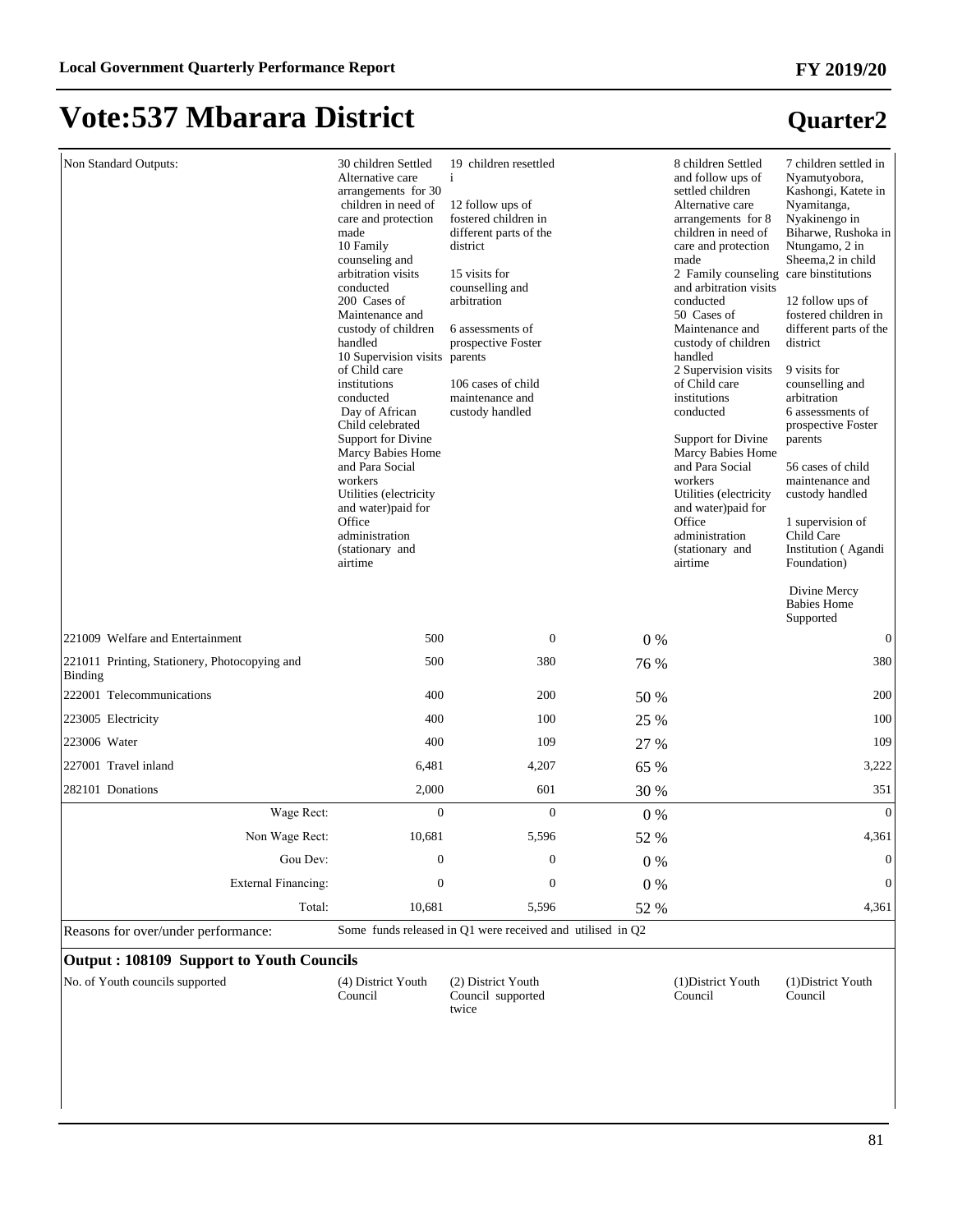#### Non Standard Outputs: 2 District Youth Executive Committee meetings held 1 District Youth Council general meeting held Youth day celebrated 40 Youth development project (YLP) funded 2 Sub county based Sensitization workshops on developmental issues conducted District Youth Council monitoring of YLP groups beneficiaries 1 District Youth Executive Committee meetings held 10 Youth development project (YLP) funded 1 Sub county based Sensitization workshops on developmental issues conducted District Youth Council monitoring of YLP groups beneficiaries in Rubaya and Bubaare District Youth Chairperson facilitated to attend CBS sectral committee meeting 211103 Allowances (Incl. Casuals, Temporary) 8,000 0 0 % 0 221002 Workshops and Seminars 12,000 0 0 % 0 221009 Welfare and Entertainment  $100$  0  $0\%$  0 0  $0\%$  0 221011 Printing, Stationery, Photocopying and Binding 2,200 64 3 % 32  $222001$  Telecommunications  $400$   $0\%$   $0\%$ 227001 Travel inland 288 1,138 10 % 288 1,138 10 % 288 227004 Fuel, Lubricants and Oils 5,000 0 0 % 0 282101 Donations 307,062 0 0 % 0 :DJH5HFW 0 0 0 % 0 Non Wage Rect: 345,820 1,202 0 % 320 \*RX'HY 0 0 0 % 0 ([WHUQDO)LQDQFLQJ 0 0 0 % 0 Total: 345,820 1,202 0 % 320 Reasons for over/under performance: Funds for YLP not yet released **Output : 108110 Support to Disabled and the Elderly**

No. of assisted aids supplied to disabled and elderly community

(2) 2 Selected / needy PWDs in the district supplied with appliances

() () (0)None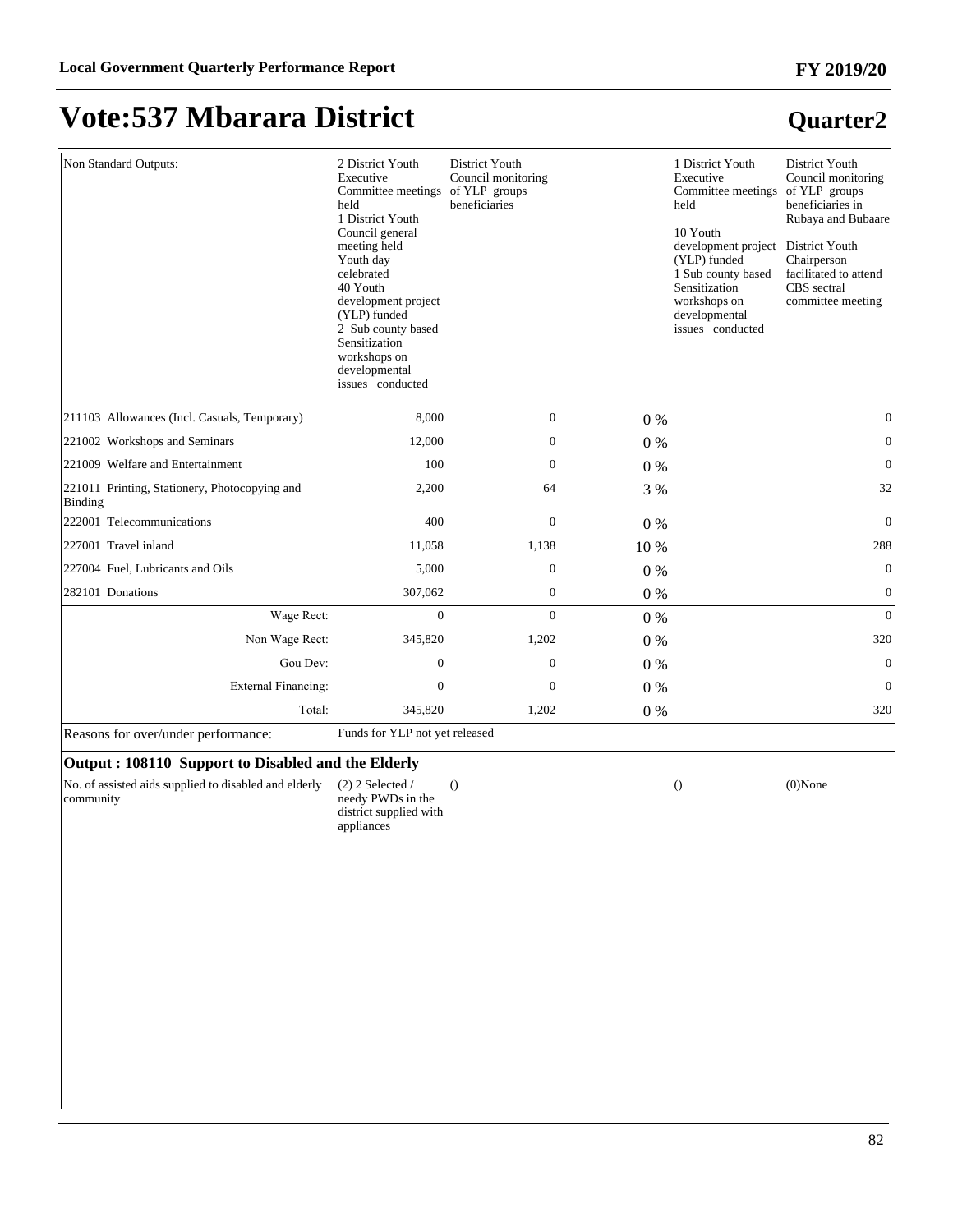## **Vote:537 Mbarara District**

| Non Standard Outputs:                                    | 2 PWD executive<br>committee meetings<br>held<br>1 PWD council<br>general meeting held of District Older<br>$2 \text{ days}$ (<br>PWDs/Elderly)Cele<br>brated<br>2 Sensitization<br>workshops for PWD<br>on development<br>issues conducted<br>4 Sensitization<br>workshops for the<br>Elderly on<br>development issues<br>held<br>10 PWDs groups<br>supported with<br>PWDs special grant | 6 groups accessed<br>special grants for<br><b>PWDs</b><br>1 executive<br>committee meeting<br>Person's Council<br>1 grants Committee<br>foe special grant<br>held<br>1 Sensitization<br>workshops for PWD<br>on development<br>issues conducted |       | 1 PWD council<br>general meeting held<br>1 day for PWDs<br>celebrated<br>Sensitization<br>workshops for PWD<br>on development<br>issues conducted<br>4 Sensitization<br>workshops for the<br>Elderly on<br>development issues<br>held<br>2 PWDs groups<br>supported with<br>PWDs special grant | 3 groups from<br>Kashare, Rwanyama<br>hembe and Bukiro<br>accessed special<br>grants for PWDs<br>1 executive<br>committe meeting of<br>District Older<br>Person's Council<br>1 grants Committee<br>foe special grant<br>held |
|----------------------------------------------------------|-------------------------------------------------------------------------------------------------------------------------------------------------------------------------------------------------------------------------------------------------------------------------------------------------------------------------------------------------------------------------------------------|-------------------------------------------------------------------------------------------------------------------------------------------------------------------------------------------------------------------------------------------------|-------|------------------------------------------------------------------------------------------------------------------------------------------------------------------------------------------------------------------------------------------------------------------------------------------------|------------------------------------------------------------------------------------------------------------------------------------------------------------------------------------------------------------------------------|
| 221009 Welfare and Entertainment                         | 300                                                                                                                                                                                                                                                                                                                                                                                       | 150                                                                                                                                                                                                                                             | 50 %  |                                                                                                                                                                                                                                                                                                | 80                                                                                                                                                                                                                           |
| 221011 Printing, Stationery, Photocopying and<br>Binding | 200                                                                                                                                                                                                                                                                                                                                                                                       | 100                                                                                                                                                                                                                                             | 50 %  |                                                                                                                                                                                                                                                                                                | $\boldsymbol{0}$                                                                                                                                                                                                             |
| 222001 Telecommunications                                | 100                                                                                                                                                                                                                                                                                                                                                                                       | 38                                                                                                                                                                                                                                              | 38 %  |                                                                                                                                                                                                                                                                                                | 20                                                                                                                                                                                                                           |
| 227001 Travel inland                                     | 4,341                                                                                                                                                                                                                                                                                                                                                                                     | 2,200                                                                                                                                                                                                                                           | 51 %  |                                                                                                                                                                                                                                                                                                | 610                                                                                                                                                                                                                          |
| 282101 Donations                                         | 7,940                                                                                                                                                                                                                                                                                                                                                                                     | 825                                                                                                                                                                                                                                             | 10 %  |                                                                                                                                                                                                                                                                                                | $\mathbf{0}$                                                                                                                                                                                                                 |
| Wage Rect:                                               | $\mathbf{0}$                                                                                                                                                                                                                                                                                                                                                                              | $\mathbf{0}$                                                                                                                                                                                                                                    | 0%    |                                                                                                                                                                                                                                                                                                | $\mathbf{0}$                                                                                                                                                                                                                 |
| Non Wage Rect:                                           | 12,880                                                                                                                                                                                                                                                                                                                                                                                    | 3,312                                                                                                                                                                                                                                           | 26 %  |                                                                                                                                                                                                                                                                                                | 710                                                                                                                                                                                                                          |
| Gou Dev:                                                 | $\mathbf{0}$                                                                                                                                                                                                                                                                                                                                                                              | $\mathbf{0}$                                                                                                                                                                                                                                    | 0%    |                                                                                                                                                                                                                                                                                                | $\mathbf{0}$                                                                                                                                                                                                                 |
| <b>External Financing:</b>                               | $\mathbf{0}$                                                                                                                                                                                                                                                                                                                                                                              | $\mathbf{0}$                                                                                                                                                                                                                                    | $0\%$ |                                                                                                                                                                                                                                                                                                | $\boldsymbol{0}$                                                                                                                                                                                                             |
| Total:                                                   | 12,880                                                                                                                                                                                                                                                                                                                                                                                    | 3,312                                                                                                                                                                                                                                           | 26 %  |                                                                                                                                                                                                                                                                                                | 710                                                                                                                                                                                                                          |
| Reasons for over/under performance:                      |                                                                                                                                                                                                                                                                                                                                                                                           | The funds released in Q2 for special grants for PWDs are planned to be distributed to beneficiaries in Q3                                                                                                                                       |       |                                                                                                                                                                                                                                                                                                |                                                                                                                                                                                                                              |

#### **Output : 108112 Work based inspections**

N/A

| Non Standard Outputs:                                    | 20 work places<br>Inspected<br>2 sensitization<br>meetings of Workers<br>and employers on<br>their rights,<br>responsibilities and<br>other labour laws<br>carried out | 11 labour<br>inspections of work<br>place |         | 5 work places<br>Inspected | 6 labour inspections<br>of work places iat<br>Hotel Triangle,<br>CICO, Ankale<br>Diocese, Palm<br>World Hotel, Lake<br>View Hotel and Bam<br><b>Petrol Station</b> |
|----------------------------------------------------------|------------------------------------------------------------------------------------------------------------------------------------------------------------------------|-------------------------------------------|---------|----------------------------|--------------------------------------------------------------------------------------------------------------------------------------------------------------------|
| 221011 Printing, Stationery, Photocopying and<br>Binding | 100                                                                                                                                                                    | 100                                       | $100\%$ |                            | $\Omega$                                                                                                                                                           |
| 222001 Telecommunications                                | 100                                                                                                                                                                    | 60                                        | 60 %    |                            |                                                                                                                                                                    |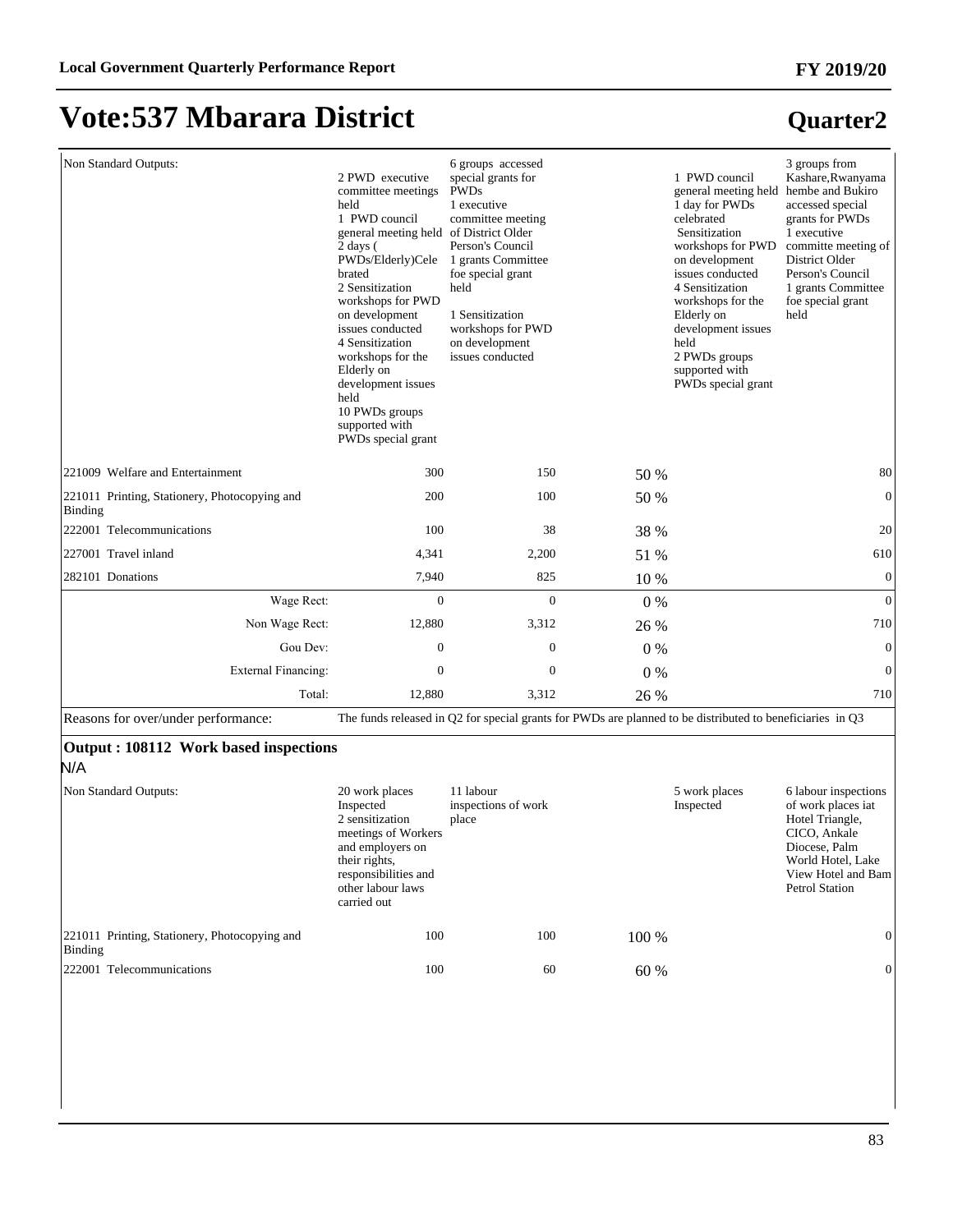**Quarter2**

## **Vote:537 Mbarara District**

#### 227001 Travel inland 272 and 272 874 52 % 272 874 52 % 272 874 52 % 272 874 52 % 273 :DJH5HFW 0 0 0 % 0 Non Wage Rect: 1,882 1,034 55 % 272 Gou Dev:  $0 \t 0 \t 0 \t 0 \t 0$ ([WHUQDO)LQDQFLQJ 0 0 0 % 0 Total: 1,882 1,034 55 % 272 Reasons for over/under performance: Less funds received than expected **Output : 108113 Labour dispute settlement**  N/A Non Standard Outputs: registered 60 labour disputes settled **Office** administration 200 labour disputes 31 labour disputes settlements at work places labour disputes registered 50 labour disputes registered 15 labour disputes settled **Office** administration labour disputes registered 221011 Printing, Stationery, Photocopying and Binding 100 0 0 % 0  $222001$  Telecommunications  $100$  0  $0\%$  0 0  $0\%$  0 227001 Travel inland 800 0 0 % 0 :DJH5HFW 0 0 0 % 0 1RQ:DJH5HFW 1,000 0 0 % 0 \*RX'HY 0 0 0 % 0 ([WHUQDO)LQDQFLQJ 0 0 0 % 0 Total: 1,000 0 0 % 0 0 Reasons for over/under performance: No funds received in Q2

#### **Output : 108114 Representation on Women's Councils**

| No. of women councils supported  | $(4)$ 1 Women<br>Council supported                                                                                                                                                                                                                                                                                                                                             | (2) District Women<br>Council supported<br>two times           |              | (1) Women Council<br>supported                                                                                                                             | (1) District Women<br>Council                                                     |
|----------------------------------|--------------------------------------------------------------------------------------------------------------------------------------------------------------------------------------------------------------------------------------------------------------------------------------------------------------------------------------------------------------------------------|----------------------------------------------------------------|--------------|------------------------------------------------------------------------------------------------------------------------------------------------------------|-----------------------------------------------------------------------------------|
| Non Standard Outputs:            | 2 District women<br>council executive<br>meetings held<br>1 District women<br>council general<br>meetings held<br>International<br>women's day<br>Celebrated<br>30 women groups<br>monitored and<br>Supported with<br><b>UWEP</b> funding<br>development<br>projects (WEP)<br>sub county based<br>sensitization<br>workshops on<br>women rights and<br>economic<br>empowerment | 11 Monitoring visits<br>of UWEP<br>beneficiary Women<br>groups |              | 1 District women<br>council general<br>meetings held<br>1 sub county based<br>sensitization<br>workshops on<br>women rights and<br>economic<br>empowerment | Monitoring of<br>UWEP beneficiary<br>Women groups in<br>the seven sub<br>counties |
| 221009 Welfare and Entertainment | 200                                                                                                                                                                                                                                                                                                                                                                            |                                                                | $\mathbf{0}$ | $0\%$                                                                                                                                                      | $\mathbf{0}$                                                                      |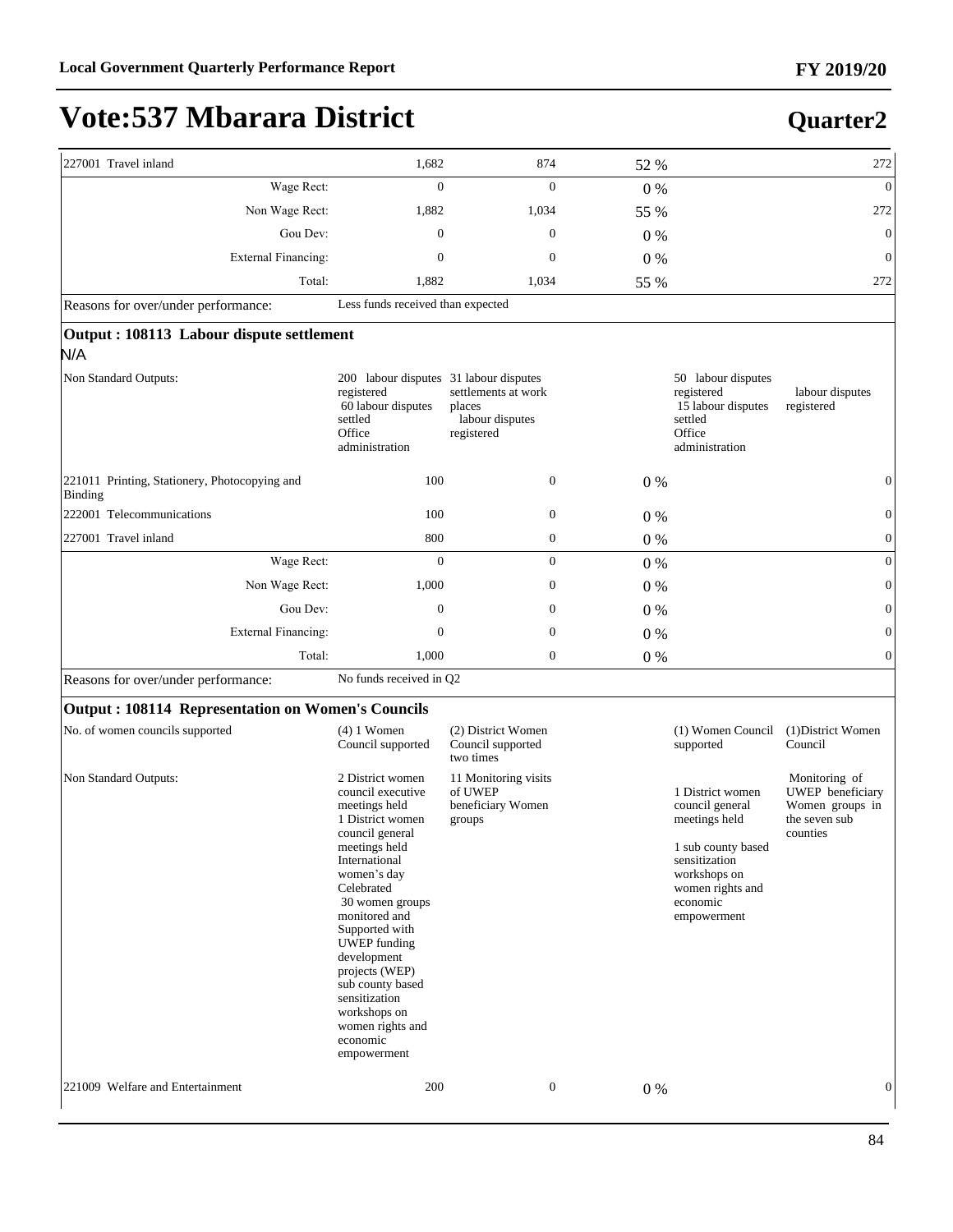### **Quarter2**

| 221011 Printing, Stationery, Photocopying and<br>Binding                      | 200                                                                                                                                    | $\boldsymbol{0}$                                                                                                                                                                                                         | $0\%$ | $\boldsymbol{0}$                                                                                                                                                                                                           |
|-------------------------------------------------------------------------------|----------------------------------------------------------------------------------------------------------------------------------------|--------------------------------------------------------------------------------------------------------------------------------------------------------------------------------------------------------------------------|-------|----------------------------------------------------------------------------------------------------------------------------------------------------------------------------------------------------------------------------|
| 222001 Telecommunications                                                     | 100                                                                                                                                    | $\mathbf{0}$                                                                                                                                                                                                             | $0\%$ | $\boldsymbol{0}$                                                                                                                                                                                                           |
| 227001 Travel inland                                                          | 3,205                                                                                                                                  | 1,602                                                                                                                                                                                                                    | 50 %  | 676                                                                                                                                                                                                                        |
| Wage Rect:                                                                    | $\mathbf{0}$                                                                                                                           | $\overline{0}$                                                                                                                                                                                                           | 0%    | $\boldsymbol{0}$                                                                                                                                                                                                           |
| Non Wage Rect:                                                                | 3,705                                                                                                                                  | 1,602                                                                                                                                                                                                                    | 43 %  | 676                                                                                                                                                                                                                        |
| Gou Dev:                                                                      | $\overline{0}$                                                                                                                         | $\overline{0}$                                                                                                                                                                                                           | 0%    | $\boldsymbol{0}$                                                                                                                                                                                                           |
| <b>External Financing:</b>                                                    | $\overline{0}$                                                                                                                         | $\mathbf{0}$                                                                                                                                                                                                             | $0\%$ | $\boldsymbol{0}$                                                                                                                                                                                                           |
| Total:                                                                        | 3,705                                                                                                                                  | 1,602                                                                                                                                                                                                                    | 43 %  | 676                                                                                                                                                                                                                        |
| Reasons for over/under performance:                                           | Less funds received in Q@ than planned                                                                                                 |                                                                                                                                                                                                                          |       |                                                                                                                                                                                                                            |
| Output: 108116 Social Rehabilitation Services<br>N/A<br>Non Standard Outputs: | 5 Poverty awareness                                                                                                                    | 2 sensitization                                                                                                                                                                                                          |       | 1 Poverty awareness 2 sensitization                                                                                                                                                                                        |
|                                                                               | campaigns carried<br>out<br>5 HIV/AIDS<br>sensitization<br>meetings for PWDs<br>& Elderly conducted<br>5 CBR activities<br>carried out | meetings of parents<br>of children with<br>disabilities i<br>Poverty awareness<br>campaigns carried<br>out<br>1 HIV/AIDS<br>sensitization<br>meetings for PWDs<br>& Elderly conducted<br>2 CBR activities<br>carried out |       | campaigns carried<br>meetings of parents<br>of children with<br>out<br>1 HIV/AIDS<br>disabilities in<br>sensitization<br>Rubaya, and Bukiro<br>meetings for PWDs<br>& Elderly conducted<br>2 CBR activities<br>carried out |
| 221011 Printing, Stationery, Photocopying and<br>Binding                      | 100                                                                                                                                    | $\mathbf{0}$                                                                                                                                                                                                             | $0\%$ | $\mathbf{0}$                                                                                                                                                                                                               |
| 222001 Telecommunications                                                     | 100                                                                                                                                    | $\overline{0}$                                                                                                                                                                                                           | $0\%$ | $\boldsymbol{0}$                                                                                                                                                                                                           |
| 227001 Travel inland                                                          | 1,826                                                                                                                                  | 985                                                                                                                                                                                                                      | 54 %  | 368                                                                                                                                                                                                                        |
| Wage Rect:                                                                    | $\Omega$                                                                                                                               | $\theta$                                                                                                                                                                                                                 | $0\%$ | $\overline{0}$                                                                                                                                                                                                             |
| Non Wage Rect:                                                                | 2,026                                                                                                                                  | 985                                                                                                                                                                                                                      | 49 %  | 368                                                                                                                                                                                                                        |
| Gou Dev:                                                                      | $\theta$                                                                                                                               | $\mathbf{0}$                                                                                                                                                                                                             | 0%    | $\boldsymbol{0}$                                                                                                                                                                                                           |
| <b>External Financing:</b>                                                    | $\mathbf{0}$                                                                                                                           | $\overline{0}$                                                                                                                                                                                                           | $0\%$ | $\overline{0}$                                                                                                                                                                                                             |
| Total:                                                                        | 2,026                                                                                                                                  | 985                                                                                                                                                                                                                      | 49 %  | 368                                                                                                                                                                                                                        |
| Reasons for over/under performance:                                           | Late processing and release of funds                                                                                                   |                                                                                                                                                                                                                          |       |                                                                                                                                                                                                                            |

**Output : 108117 Operation of the Community Based Services Department**  N/A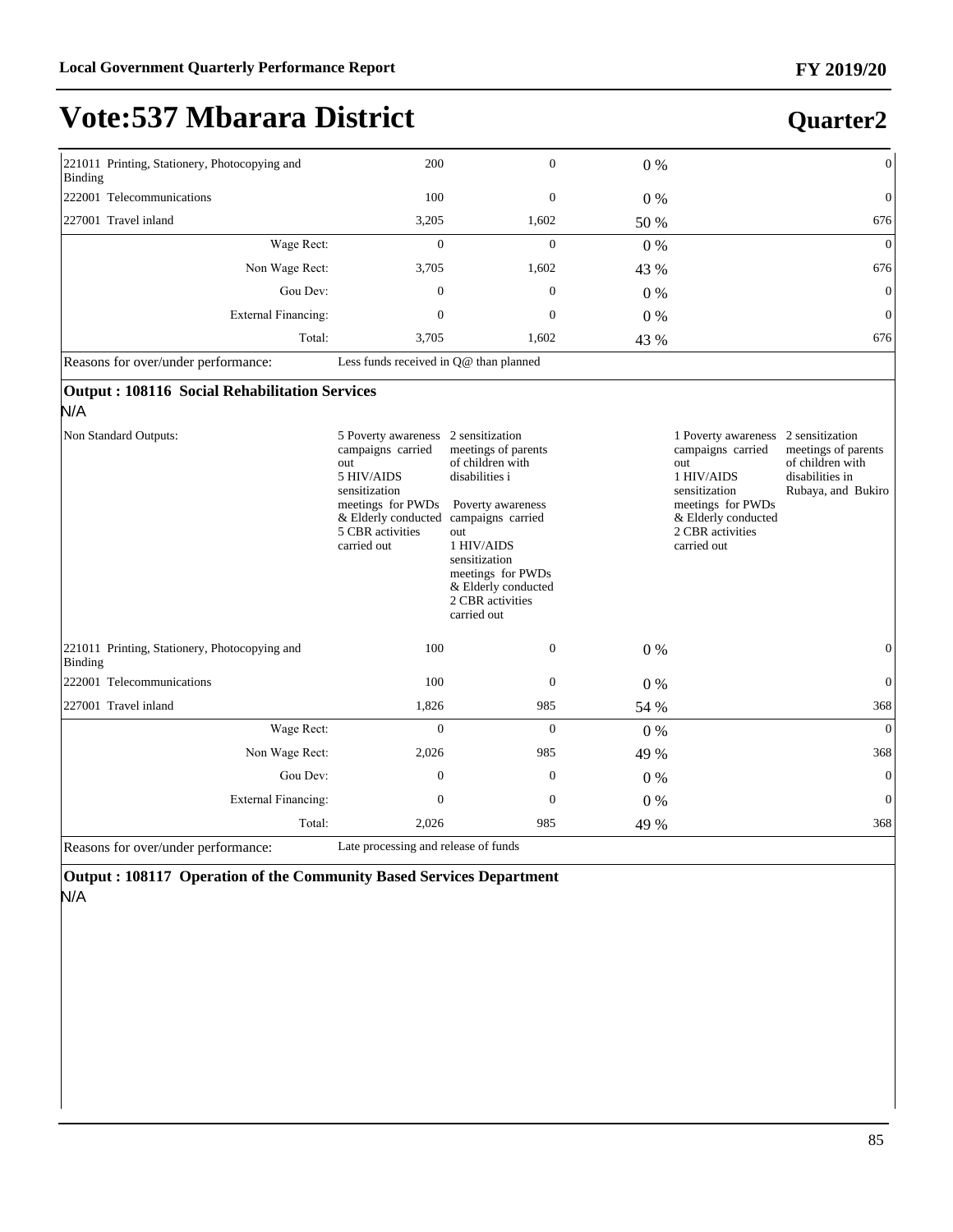| Non Standard Outputs:                                           | Salaries for 22 staffs<br>paid<br>20 support<br>supervision and<br>monitoring visits of<br>sector staff<br>conducted<br>200 CSO <sub>s</sub><br>registered/renewed<br>their registration<br>Computers and<br>printers<br>Repaired/serviced<br>Staff provided tea<br>Transport<br>allowances for staff<br>paid<br>Campaign against<br>GBV(MIFUMI)<br>supported<br>Office<br>administration<br>Utilities (Electricity)<br>paid<br>Office<br>administration -<br>stationary purchased | Salaries of 15 staff<br>paid<br>6 staff members<br>facilitated with<br>transport allowance<br>for 6 months<br>3 support<br>supervision and<br>monitoring visits of<br>sector staff<br>52 CSOs registered/<br>renewed their<br>registration<br>Staff provided tea<br>Transport<br>allowances for staff<br>paid<br>1 Campaign against<br>GBV(MIFUMI)<br>supported<br>Office<br>administration<br>Utilities (Electricity)<br>paid<br>Office<br>administration |         | Salaries of 3 months Salaries of 15 staff<br>for 21 staffs paid<br>5 support<br>supervision and<br>monitoring visits of<br>sector staff<br>conducted<br>50 CSOs registered/<br>renewed their<br>registration<br>Computers and<br>printers<br>Repaired/serviced<br>Staff provided tea<br>Transport<br>allowances for staff<br>paid<br>1 Campaign against<br>GBV(MIFUMI)<br>supported<br>Office<br>administration<br>Utilities (Electricity)<br>paid<br>Office<br>administration -<br>stationary purchased | paid<br>6 staff members<br>facilitated with<br>transport allowance<br>(staff members)<br>provided with break<br>tea for 3 months<br>16 CSO <sub>s</sub><br>registered/renewed<br>their registration |
|-----------------------------------------------------------------|------------------------------------------------------------------------------------------------------------------------------------------------------------------------------------------------------------------------------------------------------------------------------------------------------------------------------------------------------------------------------------------------------------------------------------------------------------------------------------|------------------------------------------------------------------------------------------------------------------------------------------------------------------------------------------------------------------------------------------------------------------------------------------------------------------------------------------------------------------------------------------------------------------------------------------------------------|---------|----------------------------------------------------------------------------------------------------------------------------------------------------------------------------------------------------------------------------------------------------------------------------------------------------------------------------------------------------------------------------------------------------------------------------------------------------------------------------------------------------------|-----------------------------------------------------------------------------------------------------------------------------------------------------------------------------------------------------|
| 211101 General Staff Salaries                                   | 123,874                                                                                                                                                                                                                                                                                                                                                                                                                                                                            | 60,759                                                                                                                                                                                                                                                                                                                                                                                                                                                     | 49 %    |                                                                                                                                                                                                                                                                                                                                                                                                                                                                                                          | 30,223                                                                                                                                                                                              |
| 211103 Allowances (Incl. Casuals, Temporary)                    | 4,000                                                                                                                                                                                                                                                                                                                                                                                                                                                                              | 2,035                                                                                                                                                                                                                                                                                                                                                                                                                                                      | 51 %    |                                                                                                                                                                                                                                                                                                                                                                                                                                                                                                          | 1,315                                                                                                                                                                                               |
| 221007 Books, Periodicals & Newspapers                          | 400                                                                                                                                                                                                                                                                                                                                                                                                                                                                                | 200                                                                                                                                                                                                                                                                                                                                                                                                                                                        | 50 %    |                                                                                                                                                                                                                                                                                                                                                                                                                                                                                                          | 200                                                                                                                                                                                                 |
| 221009 Welfare and Entertainment                                | 7,200                                                                                                                                                                                                                                                                                                                                                                                                                                                                              | 1,588                                                                                                                                                                                                                                                                                                                                                                                                                                                      | 22 %    |                                                                                                                                                                                                                                                                                                                                                                                                                                                                                                          | 662                                                                                                                                                                                                 |
| 221011 Printing, Stationery, Photocopying and<br><b>Binding</b> | 800                                                                                                                                                                                                                                                                                                                                                                                                                                                                                | 400                                                                                                                                                                                                                                                                                                                                                                                                                                                        | 50 %    |                                                                                                                                                                                                                                                                                                                                                                                                                                                                                                          | 200                                                                                                                                                                                                 |
| 222001 Telecommunications                                       | 300                                                                                                                                                                                                                                                                                                                                                                                                                                                                                | 100                                                                                                                                                                                                                                                                                                                                                                                                                                                        | 33 %    |                                                                                                                                                                                                                                                                                                                                                                                                                                                                                                          | 100                                                                                                                                                                                                 |
| 223005 Electricity                                              | 4,572                                                                                                                                                                                                                                                                                                                                                                                                                                                                              | 1,150                                                                                                                                                                                                                                                                                                                                                                                                                                                      | 25 %    |                                                                                                                                                                                                                                                                                                                                                                                                                                                                                                          | $\boldsymbol{0}$                                                                                                                                                                                    |
| 227001 Travel inland                                            | 2,588                                                                                                                                                                                                                                                                                                                                                                                                                                                                              | 800                                                                                                                                                                                                                                                                                                                                                                                                                                                        | 31 %    |                                                                                                                                                                                                                                                                                                                                                                                                                                                                                                          | $\boldsymbol{0}$                                                                                                                                                                                    |
| 282101 Donations                                                | 1,000                                                                                                                                                                                                                                                                                                                                                                                                                                                                              | 250                                                                                                                                                                                                                                                                                                                                                                                                                                                        | 25 %    |                                                                                                                                                                                                                                                                                                                                                                                                                                                                                                          | $\boldsymbol{0}$                                                                                                                                                                                    |
| Wage Rect:                                                      | 123,874                                                                                                                                                                                                                                                                                                                                                                                                                                                                            | 60,759                                                                                                                                                                                                                                                                                                                                                                                                                                                     | 49 %    |                                                                                                                                                                                                                                                                                                                                                                                                                                                                                                          | 30,223                                                                                                                                                                                              |
| Non Wage Rect:                                                  | 20,860                                                                                                                                                                                                                                                                                                                                                                                                                                                                             | 6,523                                                                                                                                                                                                                                                                                                                                                                                                                                                      | 31 %    |                                                                                                                                                                                                                                                                                                                                                                                                                                                                                                          | 2,477                                                                                                                                                                                               |
| Gou Dev:                                                        | $\boldsymbol{0}$                                                                                                                                                                                                                                                                                                                                                                                                                                                                   | $\boldsymbol{0}$                                                                                                                                                                                                                                                                                                                                                                                                                                           | 0%      |                                                                                                                                                                                                                                                                                                                                                                                                                                                                                                          | $\boldsymbol{0}$                                                                                                                                                                                    |
| <b>External Financing:</b>                                      | $\mathbf{0}$                                                                                                                                                                                                                                                                                                                                                                                                                                                                       | $\boldsymbol{0}$                                                                                                                                                                                                                                                                                                                                                                                                                                           | $0\ \%$ |                                                                                                                                                                                                                                                                                                                                                                                                                                                                                                          | $\boldsymbol{0}$                                                                                                                                                                                    |
| Total:                                                          | 144,734                                                                                                                                                                                                                                                                                                                                                                                                                                                                            | 67,282                                                                                                                                                                                                                                                                                                                                                                                                                                                     | 46 %    |                                                                                                                                                                                                                                                                                                                                                                                                                                                                                                          | 32,700                                                                                                                                                                                              |
| Reasons for over/under performance:                             | Less funds received than what was planned                                                                                                                                                                                                                                                                                                                                                                                                                                          |                                                                                                                                                                                                                                                                                                                                                                                                                                                            |         |                                                                                                                                                                                                                                                                                                                                                                                                                                                                                                          |                                                                                                                                                                                                     |
| Total For Community Based Services : Wage Rect:                 | 123,874                                                                                                                                                                                                                                                                                                                                                                                                                                                                            | 60,759                                                                                                                                                                                                                                                                                                                                                                                                                                                     | 49 %    |                                                                                                                                                                                                                                                                                                                                                                                                                                                                                                          | 30,223                                                                                                                                                                                              |
| Non-Wage Reccurent:                                             | 407,331                                                                                                                                                                                                                                                                                                                                                                                                                                                                            | 24,322                                                                                                                                                                                                                                                                                                                                                                                                                                                     | 6 %     |                                                                                                                                                                                                                                                                                                                                                                                                                                                                                                          | 11,185                                                                                                                                                                                              |
| GoU Dev:                                                        | 0                                                                                                                                                                                                                                                                                                                                                                                                                                                                                  | 0                                                                                                                                                                                                                                                                                                                                                                                                                                                          | $0\%$   |                                                                                                                                                                                                                                                                                                                                                                                                                                                                                                          | 0                                                                                                                                                                                                   |
| Donor Dev:                                                      | 0                                                                                                                                                                                                                                                                                                                                                                                                                                                                                  | 0                                                                                                                                                                                                                                                                                                                                                                                                                                                          | 0%      |                                                                                                                                                                                                                                                                                                                                                                                                                                                                                                          | 0                                                                                                                                                                                                   |
| Grand Total:                                                    | 531,206                                                                                                                                                                                                                                                                                                                                                                                                                                                                            | 85,081                                                                                                                                                                                                                                                                                                                                                                                                                                                     | 16.0%   |                                                                                                                                                                                                                                                                                                                                                                                                                                                                                                          | 41,408                                                                                                                                                                                              |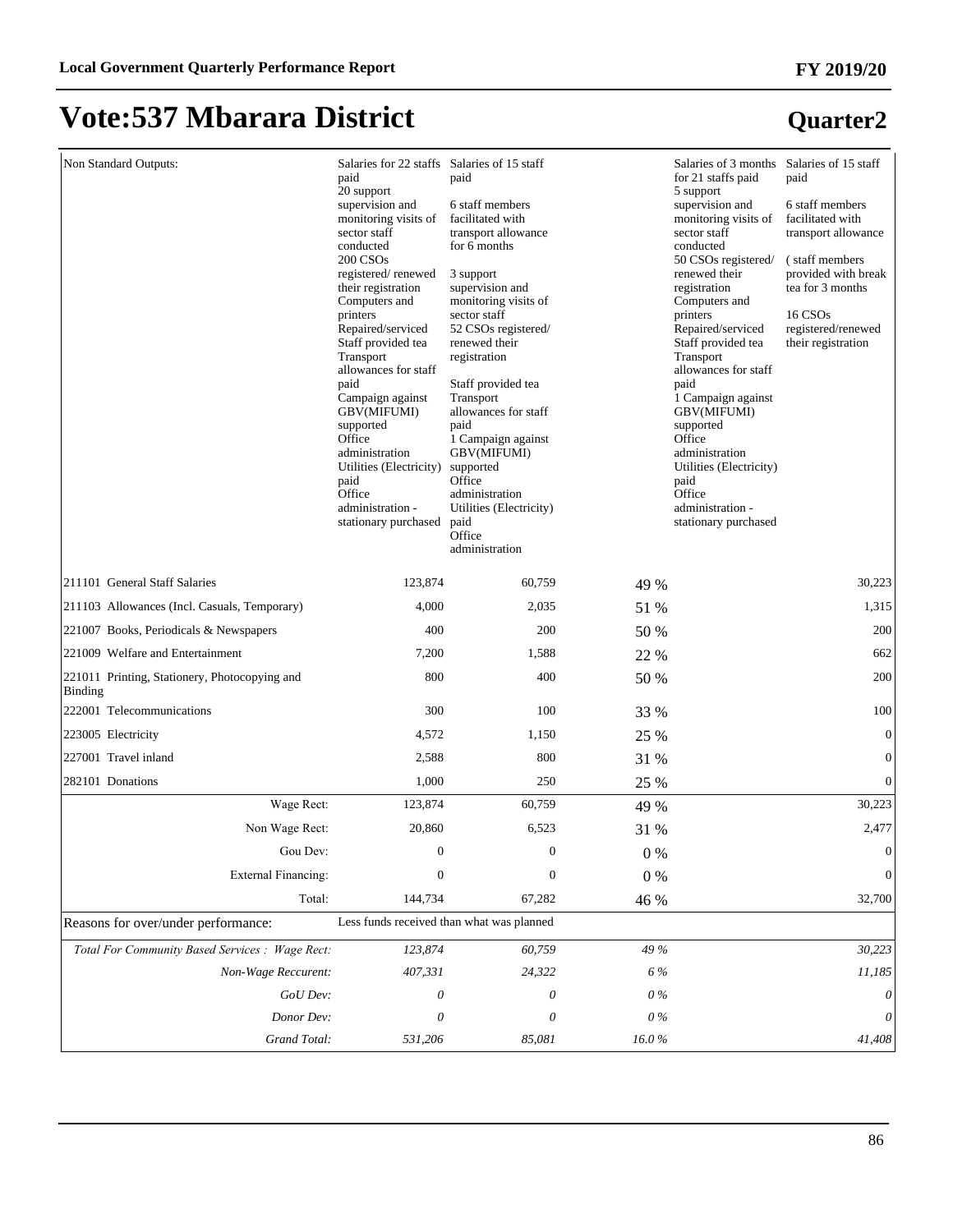#### **Workplan : 10 Planning**

| <b>Outputs and Performance Indicators</b><br>(Ushs Thousands) | <b>Annual</b><br><b>Planned</b><br><b>Outputs</b>                                                                      | <b>Cumulative</b><br>Output<br><b>Performance</b> | % Peformance | Quarterly<br><b>Planned</b><br><b>Outputs</b>                                                                                                         | Quarterly<br>Output<br><b>Performance</b> |  |  |  |
|---------------------------------------------------------------|------------------------------------------------------------------------------------------------------------------------|---------------------------------------------------|--------------|-------------------------------------------------------------------------------------------------------------------------------------------------------|-------------------------------------------|--|--|--|
| <b>Programme: 1383 Local Government Planning Services</b>     |                                                                                                                        |                                                   |              |                                                                                                                                                       |                                           |  |  |  |
| <b>Higher LG Services</b>                                     |                                                                                                                        |                                                   |              |                                                                                                                                                       |                                           |  |  |  |
| Output: 138301 Management of the District Planning Office     |                                                                                                                        |                                                   |              |                                                                                                                                                       |                                           |  |  |  |
| N/A                                                           |                                                                                                                        |                                                   |              |                                                                                                                                                       |                                           |  |  |  |
| Non Standard Outputs:                                         | Staff salaries paid.<br>Office stationery<br>procured<br>Staff transport<br>allowance paid<br>Lunch allowances<br>paid |                                                   |              | Staff salaries paid.<br>Office stationery<br>procured<br>Planning Office<br>Managed.<br>Staff transport<br>allowance paid<br>Lunch allowances<br>paid |                                           |  |  |  |
| 211101 General Staff Salaries                                 | 68,335                                                                                                                 | 26,074                                            | 38 %         |                                                                                                                                                       | 13,041                                    |  |  |  |
| 211103 Allowances (Incl. Casuals, Temporary)                  | 2,500                                                                                                                  | 1,250                                             | 50 %         |                                                                                                                                                       | 625                                       |  |  |  |
| 221007 Books, Periodicals & Newspapers                        | 1,000                                                                                                                  | 250                                               | 25 %         |                                                                                                                                                       | 250                                       |  |  |  |
| 221009 Welfare and Entertainment                              | 4,095                                                                                                                  | 787                                               | 19 %         |                                                                                                                                                       | 484                                       |  |  |  |
| 221011 Printing, Stationery, Photocopying and<br>Binding      | 3,147                                                                                                                  | 2,403                                             | 76 %         |                                                                                                                                                       | 1,296                                     |  |  |  |
| 222001 Telecommunications                                     | 1,000                                                                                                                  | 300                                               | 30 %         |                                                                                                                                                       | 300                                       |  |  |  |
| 223005 Electricity                                            | 1,000                                                                                                                  | $\mathbf{0}$                                      | $0\%$        |                                                                                                                                                       | $\boldsymbol{0}$                          |  |  |  |
| 227001 Travel inland                                          | 2,385                                                                                                                  | 1,964                                             | 82 %         |                                                                                                                                                       | 1,964                                     |  |  |  |
| Wage Rect:                                                    | 68,335                                                                                                                 | 26,074                                            | 38 %         |                                                                                                                                                       | 13,041                                    |  |  |  |
| Non Wage Rect:                                                | 15,127                                                                                                                 | 6,954                                             | 46 %         |                                                                                                                                                       | 4,919                                     |  |  |  |
| Gou Dev:                                                      | $\overline{0}$                                                                                                         | $\mathbf{0}$                                      | $0\%$        |                                                                                                                                                       | $\mathbf{0}$                              |  |  |  |
| <b>External Financing:</b>                                    | $\Omega$                                                                                                               | $\Omega$                                          | $0\%$        |                                                                                                                                                       | $\mathbf{0}$                              |  |  |  |
| Total:                                                        | 83,462                                                                                                                 | 33,029                                            | 40 %         |                                                                                                                                                       | 17,960                                    |  |  |  |

Reasons for over/under performance:

#### **Output : 138302 District Planning**

No of qualified staff in the Unit (5) District Planner (1) Senior Planner Population Officer Office typist Office Attendant () (1)District Planner () Senior Planner Population Officer Office typist Office Attendant No of Minutes of TPC meetings (12) 12 monthly TPC meetings conducted in the whole Financial year 2019/2020. () ()3 monthly TPC meetings conducted in the quarter. ()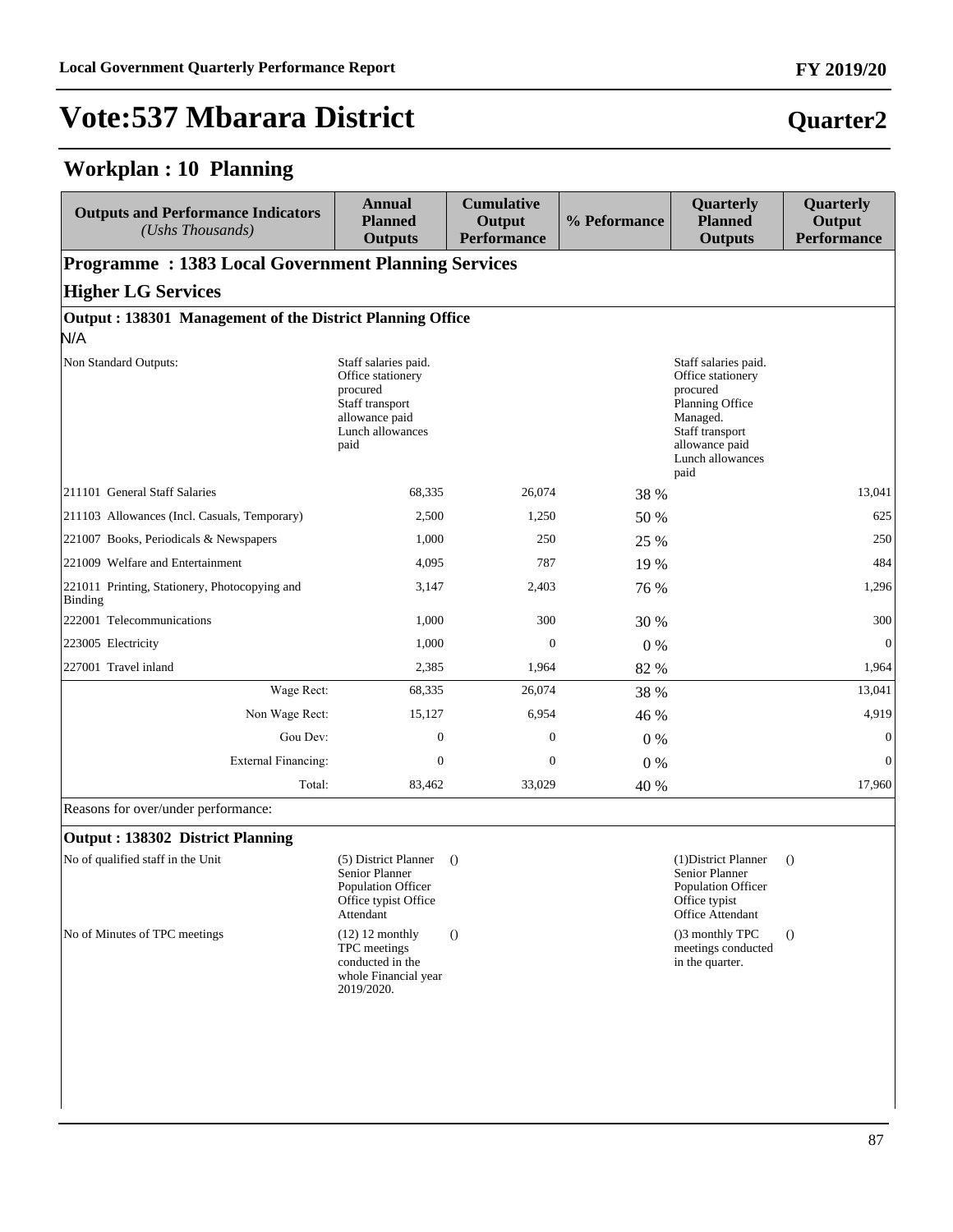### **Quarter2**

| Non Standard Outputs:                              | Monthly TPC<br>meetings conducted<br><b>Budget Conference</b><br>conducted<br>Local government<br>assessment exercise<br>conducted. |              |       | Monthly TPC<br>Meetings conducted.<br>Budget conference<br>conducted.<br>Local government<br>assessment exercise<br>conducted. |
|----------------------------------------------------|-------------------------------------------------------------------------------------------------------------------------------------|--------------|-------|--------------------------------------------------------------------------------------------------------------------------------|
| 211103 Allowances (Incl. Casuals, Temporary)       | 1,653                                                                                                                               | 803          | 49 %  | 803                                                                                                                            |
| 221009 Welfare and Entertainment                   | 6,000                                                                                                                               | 5,610        | 93 %  | 3,294                                                                                                                          |
| 227001 Travel inland                               | 8,132                                                                                                                               | 5,322        | 65 %  | 2,258                                                                                                                          |
| Wage Rect:                                         | $\boldsymbol{0}$                                                                                                                    | $\mathbf{0}$ | $0\%$ | $\overline{0}$                                                                                                                 |
| Non Wage Rect:                                     | 15,785                                                                                                                              | 11,735       | 74 %  | 6,355                                                                                                                          |
| Gou Dev:                                           | $\mathbf{0}$                                                                                                                        | $\Omega$     | $0\%$ | $\theta$                                                                                                                       |
| <b>External Financing:</b>                         | $\Omega$                                                                                                                            | $\mathbf{0}$ | $0\%$ | $\theta$                                                                                                                       |
| Total:                                             | 15,785                                                                                                                              | 11,735       | 74 %  | 6,355                                                                                                                          |
| Reasons for over/under performance:                |                                                                                                                                     |              |       |                                                                                                                                |
| Output : 138303 Statistical data collection<br>N/A |                                                                                                                                     |              |       |                                                                                                                                |
| Non Standard Outputs:                              | One statistical<br>abstract produced.                                                                                               |              |       | One statistical<br>abstract produced.                                                                                          |

| abstract produced.         |     |                  | abstract produced. |                  |
|----------------------------|-----|------------------|--------------------|------------------|
| 227001 Travel inland       | 500 | $\boldsymbol{0}$ | 0 %                | $\overline{0}$   |
| Wage Rect:                 | 0   | 0                | $0\%$              | 0                |
| Non Wage Rect:             | 500 | $\overline{0}$   | $0\%$              | $\boldsymbol{0}$ |
| Gou Dev:                   | 0   | $\boldsymbol{0}$ | $0\%$              | $\boldsymbol{0}$ |
| <b>External Financing:</b> | 0   | $\boldsymbol{0}$ | $0\%$              | $\mathbf{0}$     |
| Total:                     | 500 | $\mathbf{0}$     | 0 %                | $\overline{0}$   |

Reasons for over/under performance:

#### **Output : 138305 Project Formulation**

N/A

| Non Standard Outputs:<br>One detailed<br>planning model<br>produced. |       |                | One detailed<br>planning model<br>produced. |          |
|----------------------------------------------------------------------|-------|----------------|---------------------------------------------|----------|
| 225001 Consultancy Services- Short term                              | 7,000 | $\overline{0}$ | $0\%$                                       |          |
| Wage Rect:                                                           | 0     | 0              | $0\%$                                       |          |
| Non Wage Rect:                                                       | 0     | 0              | $0\%$                                       | $\Omega$ |
| Gou Dev:                                                             | 7,000 | $\mathbf{0}$   | $0\%$                                       | $\Omega$ |
| <b>External Financing:</b>                                           | 0     | $\mathbf{0}$   | $0\%$                                       | $\Omega$ |
| Total:                                                               | 7,000 | $\mathbf{0}$   | $0\%$                                       |          |

Reasons for over/under performance:

**Output : 138307 Management Information Systems** N/A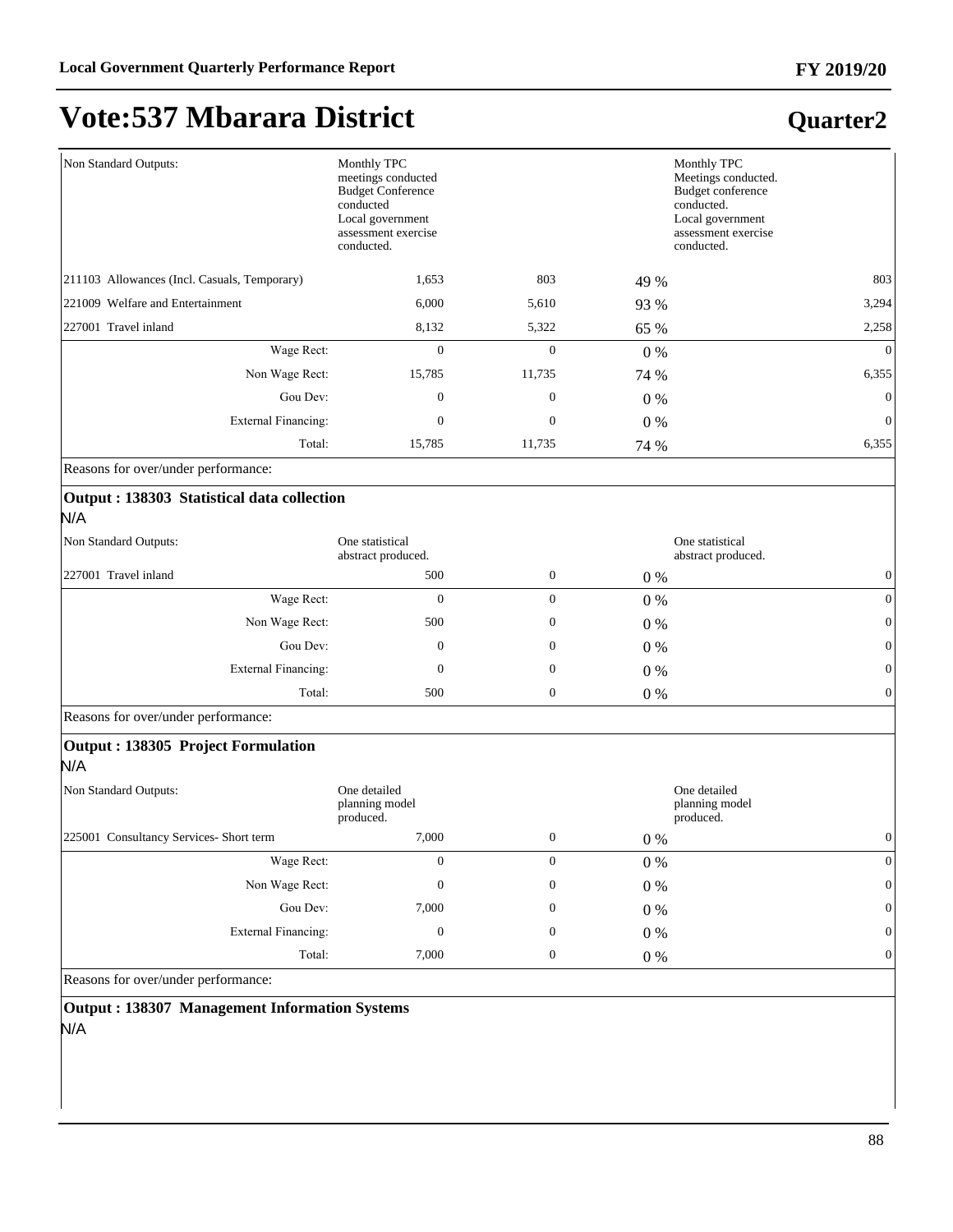## **Vote:537 Mbarara District**

#### **Quarter2**

| Non Standard Outputs:                      | Monthly internet<br>subscriptions paid.<br>Installation of anti-<br>virus and repairing<br>of air conditioners.                                                                                     | Monthly internet<br>subscriptions paid.<br>Installation of anti-<br>virus and repairing<br>of air conditioners. |       |                                                                                                                                                                                                     |
|--------------------------------------------|-----------------------------------------------------------------------------------------------------------------------------------------------------------------------------------------------------|-----------------------------------------------------------------------------------------------------------------|-------|-----------------------------------------------------------------------------------------------------------------------------------------------------------------------------------------------------|
| 221017 Subscriptions                       | 9.300                                                                                                                                                                                               | 3,931                                                                                                           | 42 %  | 3,931                                                                                                                                                                                               |
| 228004 Maintenance – Other                 | 2,000                                                                                                                                                                                               | $\boldsymbol{0}$                                                                                                | $0\%$ | $\mathbf{0}$                                                                                                                                                                                        |
| Wage Rect:                                 | $\Omega$                                                                                                                                                                                            | $\Omega$                                                                                                        | $0\%$ | $\mathbf{0}$                                                                                                                                                                                        |
| Non Wage Rect:                             | 11,300                                                                                                                                                                                              | 3,931                                                                                                           | 35 %  | 3,931                                                                                                                                                                                               |
| Gou Dev:                                   | $\mathbf{0}$                                                                                                                                                                                        | $\mathbf{0}$                                                                                                    | 0%    | $\mathbf{0}$                                                                                                                                                                                        |
| <b>External Financing:</b>                 | $\boldsymbol{0}$                                                                                                                                                                                    | $\boldsymbol{0}$                                                                                                | 0%    | $\mathbf{0}$                                                                                                                                                                                        |
| Total:                                     | 11,300                                                                                                                                                                                              | 3,931                                                                                                           | 35 %  | 3,931                                                                                                                                                                                               |
| Reasons for over/under performance:        |                                                                                                                                                                                                     |                                                                                                                 |       |                                                                                                                                                                                                     |
| Output: 138308 Operational Planning<br>N/A |                                                                                                                                                                                                     |                                                                                                                 |       |                                                                                                                                                                                                     |
| Non Standard Outputs:                      | One draft<br>performance report<br>produced.<br>Four quarterly<br>budget performance<br>reports produced.<br>Training of heads of<br>departments and<br>sub-county staff of<br>the use of PBS done. |                                                                                                                 |       | One draft<br>performance report<br>produced.<br>Four quarterly<br>budget performance<br>reports produced.<br>Training of heads of<br>departments and<br>sub-county staff of<br>the use of PBS done. |
| 227001 Travel inland                       | 6,000                                                                                                                                                                                               | 1,600                                                                                                           | 27 %  | 1,600                                                                                                                                                                                               |
| Wage Rect:                                 | $\overline{0}$                                                                                                                                                                                      | $\Omega$                                                                                                        | $0\%$ | $\mathbf{0}$                                                                                                                                                                                        |
| Non Wage Rect:                             | 3,000                                                                                                                                                                                               | 1,600                                                                                                           | 53 %  | 1,600                                                                                                                                                                                               |
| Gou Dev:                                   | 3,000                                                                                                                                                                                               | $\overline{0}$                                                                                                  | $0\%$ | $\mathbf{0}$                                                                                                                                                                                        |
| <b>External Financing:</b>                 | $\mathbf{0}$                                                                                                                                                                                        | $\mathbf{0}$                                                                                                    | 0%    | $\mathbf{0}$                                                                                                                                                                                        |
| Total:                                     | 6,000                                                                                                                                                                                               | 1,600                                                                                                           | 27 %  | 1,600                                                                                                                                                                                               |

Reasons for over/under performance:

#### **Output : 138309 Monitoring and Evaluation of Sector plans** N/A

Non Standard Outputs: Quarterly monitoring of the district projects implemented. Mentoring of the district staff done. Quarterly monitoring of the district projects implemented. Mentoring of the district staff done. 221011 Printing, Stationery, Photocopying and Binding  $1,500$  96 6 % 96 227001 Travel inland 9,288 4,260 46 % 2,130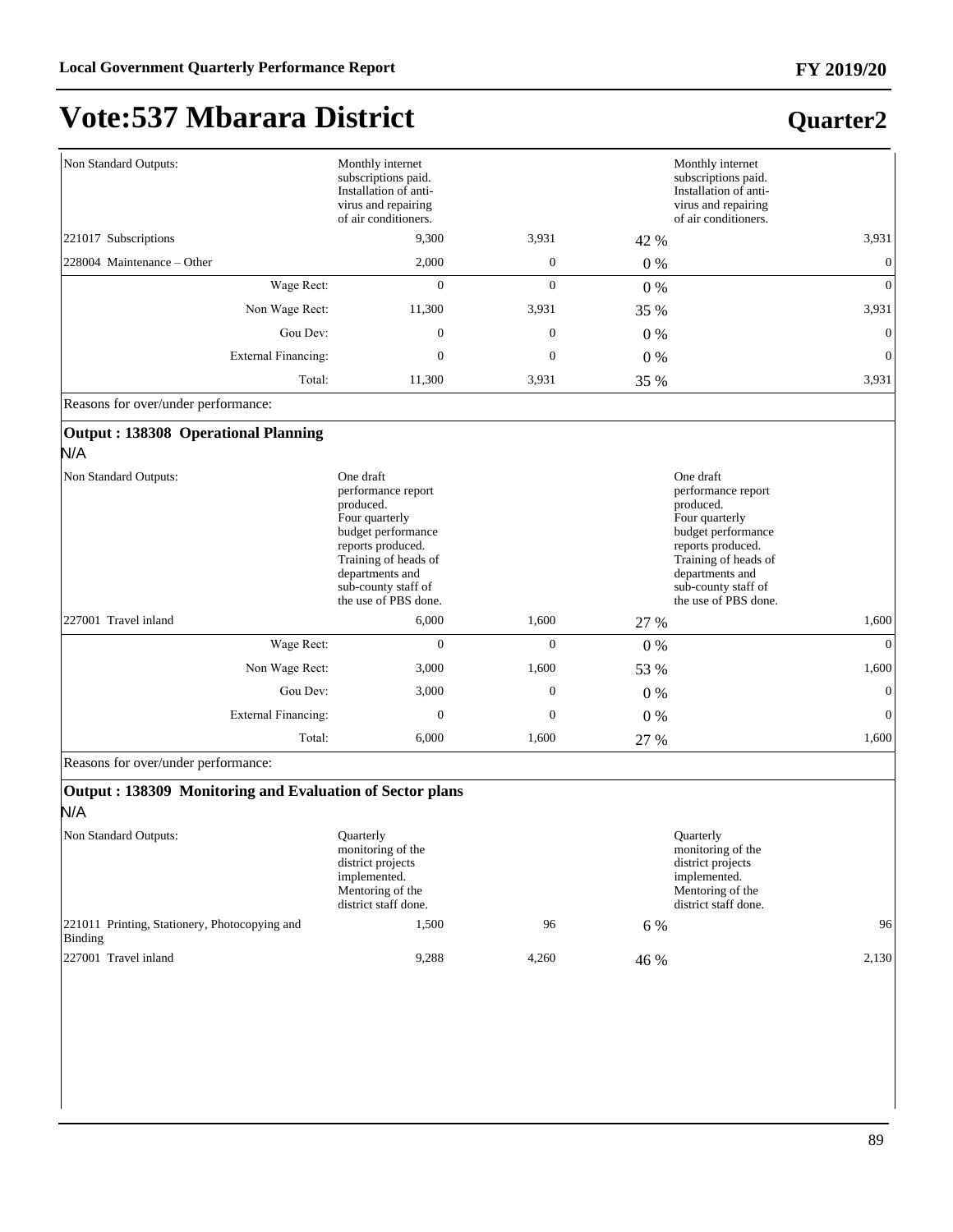| 227004 Fuel, Lubricants and Oils                     | 4,500            | 3,384            | 75 %       | 1,692        |
|------------------------------------------------------|------------------|------------------|------------|--------------|
| Wage Rect:                                           | $\boldsymbol{0}$ | $\boldsymbol{0}$ | $0\%$      | $\Omega$     |
| Non Wage Rect:                                       | 15,288           | 7,740            | 51 %       | 3,918        |
| Gou Dev:                                             | $\mathbf{0}$     | $\mathbf{0}$     | $0\ \%$    | $\mathbf{0}$ |
| <b>External Financing:</b>                           | $\Omega$         | $\mathbf{0}$     | $0\%$      | $\Omega$     |
| Total:                                               | 15,288           | 7,740            | 51 %       | 3,918        |
| Reasons for over/under performance:                  |                  |                  |            |              |
| <b>Capital Purchases</b>                             |                  |                  |            |              |
| Output : 138372 Administrative Capital<br>N/A<br>N/A |                  |                  |            |              |
| 312213 ICT Equipment                                 | 2,331            | $\boldsymbol{0}$ | $0\%$      | $\mathbf{0}$ |
| Wage Rect:                                           | $\overline{0}$   | $\overline{0}$   | $0\ \%$    | $\Omega$     |
| Non Wage Rect:                                       | $\mathbf{0}$     | $\mathbf{0}$     | 0%         | $\Omega$     |
| Gou Dev:                                             | 2,331            | $\mathbf{0}$     | $0\%$      | $\Omega$     |
| <b>External Financing:</b>                           | $\mathbf{0}$     | $\mathbf{0}$     | $0\%$      | $\mathbf{0}$ |
| Total:                                               | 2,331            | $\boldsymbol{0}$ | $0\%$      | $\mathbf{0}$ |
| Reasons for over/under performance:                  |                  |                  |            |              |
| Total For Planning: Wage Rect:                       | 68,335           | 26,074           | 38 %       | 13,041       |
| Non-Wage Reccurent:                                  | 61,000           | 31,960           | 52 %       | 20,723       |
| GoU Dev:                                             | 12,331           | 0                | 0%         | $\theta$     |
| Donor Dev:                                           | $\theta$         | 0                | $0\%$      | 0            |
| Grand Total:                                         | 141,666          | 58,035           | $41.0\,\%$ | 33,764       |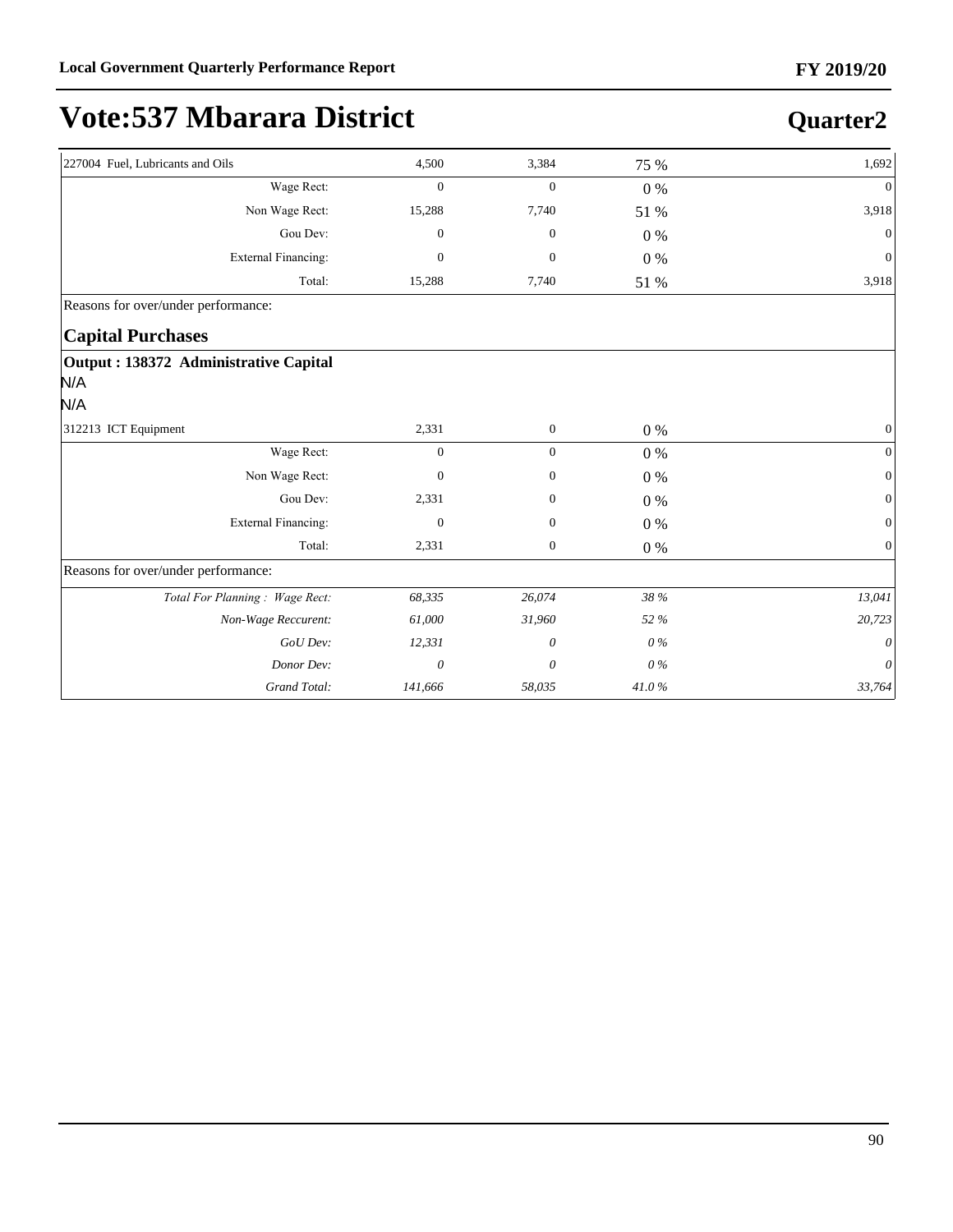## **Vote:537 Mbarara District**

#### **Workplan : 11 Internal Audit**

| <b>Outputs and Performance Indicators</b><br>$(Ushs$ Thousands) | Annual<br><b>Planned</b><br><b>Outputs</b>                                                                                                                                                                                               | <b>Cumulative</b><br>Output<br><b>Performance</b> | % Peformance | <b>Quarterly</b><br><b>Planned</b><br><b>Outputs</b>                                                                                                                                                                                 | <b>Quarterly</b><br>Output<br><b>Performance</b> |
|-----------------------------------------------------------------|------------------------------------------------------------------------------------------------------------------------------------------------------------------------------------------------------------------------------------------|---------------------------------------------------|--------------|--------------------------------------------------------------------------------------------------------------------------------------------------------------------------------------------------------------------------------------|--------------------------------------------------|
| <b>Programme: 1482 Internal Audit Services</b>                  |                                                                                                                                                                                                                                          |                                                   |              |                                                                                                                                                                                                                                      |                                                  |
| <b>Higher LG Services</b>                                       |                                                                                                                                                                                                                                          |                                                   |              |                                                                                                                                                                                                                                      |                                                  |
| Output: 148201 Management of Internal Audit Office              |                                                                                                                                                                                                                                          |                                                   |              |                                                                                                                                                                                                                                      |                                                  |
| N/A                                                             |                                                                                                                                                                                                                                          |                                                   |              |                                                                                                                                                                                                                                      |                                                  |
| Non Standard Outputs:                                           | Staff salaries for 12<br>months paid, Staff<br>tea supplied for 12<br>months, staff footage<br>and lunch allowance<br>for 12 months paid,<br>mileage for 12<br>months paid, office<br>stationery procured,<br>2 computers<br>maintained. |                                                   |              | Staff salaries for 3<br>months paid, Staff<br>tea supplied for 3<br>months, staff footage<br>and lunch allowance<br>for 3 months paid,<br>mileage for 3<br>months paid, office<br>stationery procured,<br>2 computers<br>maintained. |                                                  |
| 211101 General Staff Salaries                                   | 33,571                                                                                                                                                                                                                                   | 13,353                                            | 40 %         |                                                                                                                                                                                                                                      | 6.092                                            |
| 211103 Allowances (Incl. Casuals, Temporary)                    | 1,080                                                                                                                                                                                                                                    | 535                                               | 49 %         |                                                                                                                                                                                                                                      | 275                                              |
| 221009 Welfare and Entertainment                                | 1,000                                                                                                                                                                                                                                    | 427                                               | 43 %         |                                                                                                                                                                                                                                      | 315                                              |
| Wage Rect:                                                      | 33,571                                                                                                                                                                                                                                   | 13,353                                            | 40 %         |                                                                                                                                                                                                                                      | 6,092                                            |
| Non Wage Rect:                                                  | 2,080                                                                                                                                                                                                                                    | 961                                               | 46 %         |                                                                                                                                                                                                                                      | 589                                              |
| Gou Dev:                                                        | $\boldsymbol{0}$                                                                                                                                                                                                                         | $\mathbf{0}$                                      | $0\%$        |                                                                                                                                                                                                                                      | $\theta$                                         |
| <b>External Financing:</b>                                      | $\mathbf{0}$                                                                                                                                                                                                                             | $\mathbf{0}$                                      | $0\%$        |                                                                                                                                                                                                                                      | $\theta$                                         |
| Total:                                                          | 35,651                                                                                                                                                                                                                                   | 14,314                                            | 40 %         |                                                                                                                                                                                                                                      | 6,681                                            |
| Reasons for over/under performance:                             |                                                                                                                                                                                                                                          |                                                   |              |                                                                                                                                                                                                                                      |                                                  |

#### **Output : 148202 Internal Audit**

| No. of Internal Department Audits                   | $(4)$ 5 Departments<br>audited per quarter 5<br>Sub-counties audited<br>per quarter 5 Health<br>centres audited per<br>quarter 5 schools<br>audited per quarter 2<br>projects monitored | $\left( \right)$ |
|-----------------------------------------------------|-----------------------------------------------------------------------------------------------------------------------------------------------------------------------------------------|------------------|
| Date of submitting Quarterly Internal Audit Reports | $(2019-10-31)1$<br>report submitted to<br>council and MOLG                                                                                                                              |                  |

(1)5 Departments audited per quarter 5 Sub-counties audited per quarter 5 Health centers audited per quarter 5 schools audited per quarter 2 projects monitored ()  $(2019-08-30)1$ report submitted to council and MOLG ()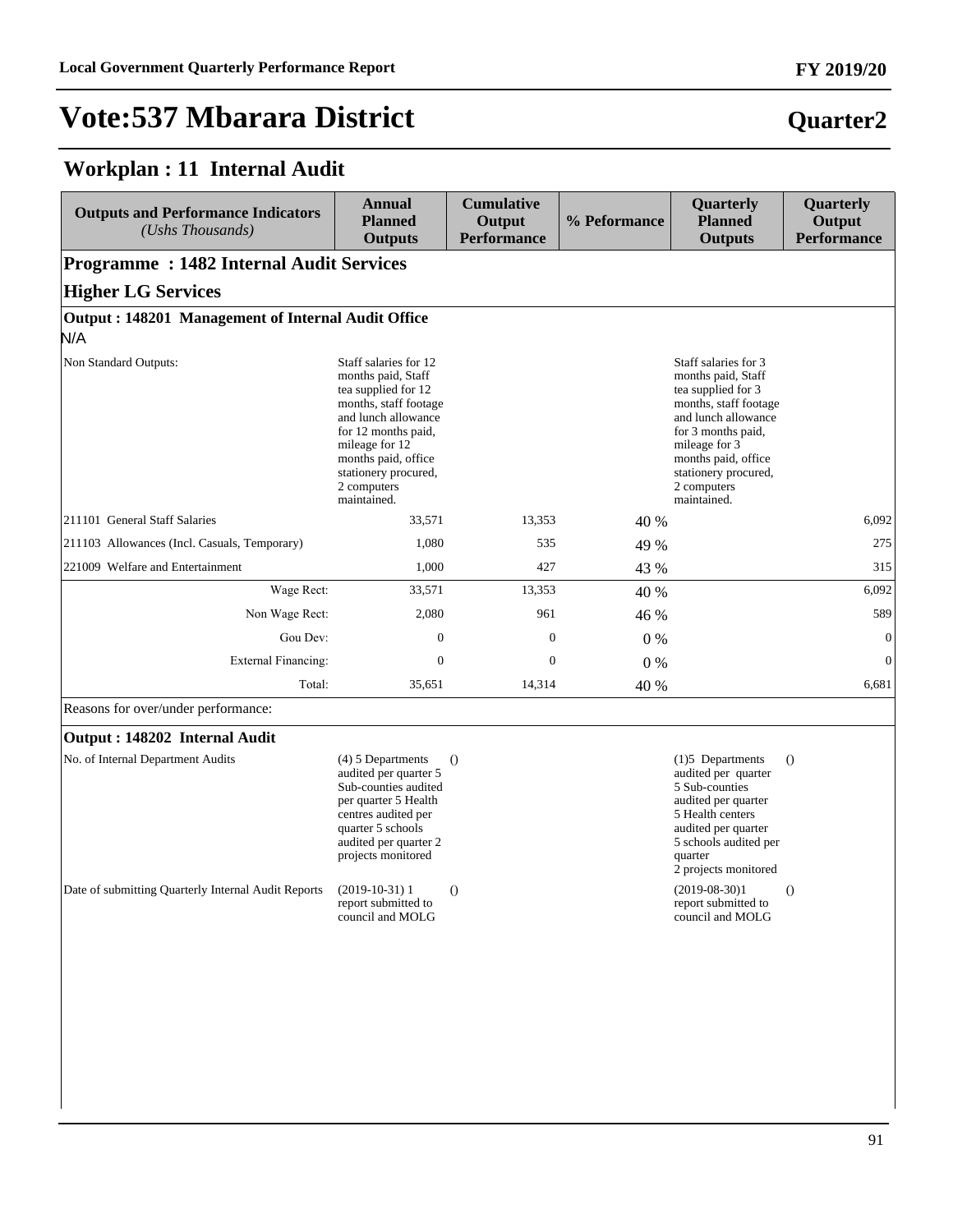## **Vote:537 Mbarara District**

| Non Standard Outputs:                                       | 5 Departments<br>audited per quarter<br>5 Sub-counties<br>audited per quarter<br>5 Health centres<br>audited per quarter<br>5 schools audited per<br>quarter<br>2 projects<br>monitored/verified<br>1 Quarterly Report<br>submitted to council<br>and MOLG |                  |       | 3 Departments<br>audited per quarter<br>2 Sub-counties<br>audited per quarter<br>5 Health centers<br>audited per quarter<br>5 schools audited per<br>quarter<br>2 projects<br>monitored/verified<br>1 Quarterly Report<br>submitted to council<br>and MOLG |
|-------------------------------------------------------------|------------------------------------------------------------------------------------------------------------------------------------------------------------------------------------------------------------------------------------------------------------|------------------|-------|------------------------------------------------------------------------------------------------------------------------------------------------------------------------------------------------------------------------------------------------------------|
| 211103 Allowances (Incl. Casuals, Temporary)                | 2,500                                                                                                                                                                                                                                                      | 699              | 28 %  | 284                                                                                                                                                                                                                                                        |
| 221008 Computer supplies and Information<br>Technology (IT) | 1,000                                                                                                                                                                                                                                                      | $\boldsymbol{0}$ | $0\%$ | $\mathbf{0}$                                                                                                                                                                                                                                               |
| 221009 Welfare and Entertainment                            | 980                                                                                                                                                                                                                                                        | 97               | 10 %  | 97                                                                                                                                                                                                                                                         |
| 221011 Printing, Stationery, Photocopying and<br>Binding    | 1,000                                                                                                                                                                                                                                                      | 500              | 50 %  | 500                                                                                                                                                                                                                                                        |
| 227001 Travel inland                                        | 13,218                                                                                                                                                                                                                                                     | 7,507            | 57 %  | 4,209                                                                                                                                                                                                                                                      |
| Wage Rect:                                                  | $\Omega$                                                                                                                                                                                                                                                   | $\overline{0}$   | $0\%$ | $\Omega$                                                                                                                                                                                                                                                   |
| Non Wage Rect:                                              | 18,698                                                                                                                                                                                                                                                     | 8,802            | 47 %  | 5,089                                                                                                                                                                                                                                                      |
| Gou Dev:                                                    | $\mathbf{0}$                                                                                                                                                                                                                                               | $\mathbf{0}$     | $0\%$ | $\Omega$                                                                                                                                                                                                                                                   |
| <b>External Financing:</b>                                  | $\Omega$                                                                                                                                                                                                                                                   | $\mathbf{0}$     | $0\%$ | $\mathbf{0}$                                                                                                                                                                                                                                               |
| Total:                                                      | 18,698                                                                                                                                                                                                                                                     | 8,802            | 47 %  | 5,089                                                                                                                                                                                                                                                      |
| Reasons for over/under performance:                         |                                                                                                                                                                                                                                                            |                  |       |                                                                                                                                                                                                                                                            |
| Total For Internal Audit: Wage Rect:                        | 33,571                                                                                                                                                                                                                                                     | 13,353           | 40 %  | 6,092                                                                                                                                                                                                                                                      |
| Non-Wage Reccurent:                                         | 20,778                                                                                                                                                                                                                                                     | 9,763            | 47 %  | 5,678                                                                                                                                                                                                                                                      |
| GoU Dev:                                                    | 0                                                                                                                                                                                                                                                          | 0                | $0\%$ | 0                                                                                                                                                                                                                                                          |
| Donor Dev:                                                  | 0                                                                                                                                                                                                                                                          | 0                | $0\%$ | $\theta$                                                                                                                                                                                                                                                   |
| Grand Total:                                                | 54,349                                                                                                                                                                                                                                                     | 23,116           | 42.5% | 11,771                                                                                                                                                                                                                                                     |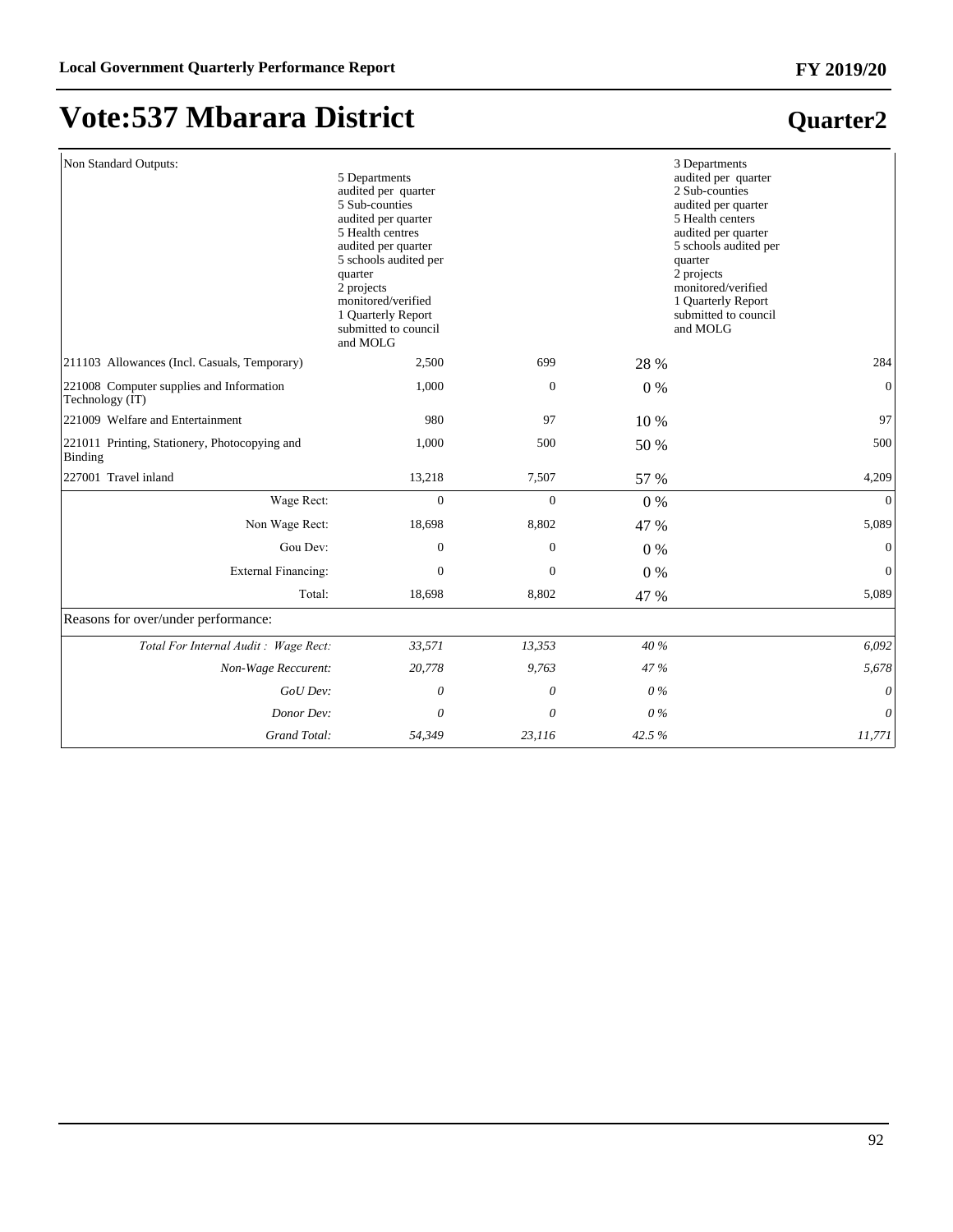## **Vote:537 Mbarara District**

### **Quarter2**

#### **Workplan : 12 Trade, Industry and Local Development**

| <b>Outputs and Performance Indicators</b><br>(Ushs Thousands)                      | <b>Annual</b><br><b>Planned</b><br><b>Outputs</b>                                                                                              | <b>Cumulative</b><br>Output<br><b>Performance</b> | % Peformance | Quarterly<br><b>Planned</b><br><b>Outputs</b>                                  | Quarterly<br>Output<br><b>Performance</b> |
|------------------------------------------------------------------------------------|------------------------------------------------------------------------------------------------------------------------------------------------|---------------------------------------------------|--------------|--------------------------------------------------------------------------------|-------------------------------------------|
| <b>Programme: 0683 Commercial Services</b>                                         |                                                                                                                                                |                                                   |              |                                                                                |                                           |
| <b>Higher LG Services</b>                                                          |                                                                                                                                                |                                                   |              |                                                                                |                                           |
| <b>Output: 068301 Trade Development and Promotion Services</b>                     |                                                                                                                                                |                                                   |              |                                                                                |                                           |
| No of awareness radio shows participated in                                        | $(4)$ Radio<br>proggrammes and<br>talk show held to<br>create awareness in<br>the District                                                     | $\bigcirc$                                        |              | $\bigcirc$                                                                     | $\bigcirc$                                |
| No. of trade sensitisation meetings organised at the<br>District/Municipal Council | () Trainings<br>conducted and<br>reported in sub<br>counties of<br>Rubindi, Rubaya, bub<br>aareKashare, kagongi<br>Bukiro and<br>Rwanyamahembe | $\Omega$                                          |              | $\bigcirc$                                                                     | $\bigcirc$                                |
| No of businesses inspected for compliance to the law                               | $(12)$ Twelve<br>businesses inspected<br>for compliance to<br>the law in all seven<br>sub counties                                             | $\theta$                                          |              | $\bigcirc$                                                                     | $\theta$                                  |
| No of businesses issued with trade licenses                                        | $(60)$ SIXTY TRADE $()$<br><b>LICENSES ISSUED</b><br>TO BUSINESSES<br>OWNERS IN ALL<br><b>SEVEN SUB</b><br><b>COUNTIES</b>                     |                                                   |              | $\theta$                                                                       | $\bigcirc$                                |
| Non Standard Outputs:                                                              | 4 reports on trade<br>development and<br>business potential<br>prepared and<br>submitted to relevant<br>authorities                            |                                                   |              | 4 reports on trade<br>development and<br>business<br>development<br>potentials |                                           |
| 227001 Travel inland                                                               | 2,050                                                                                                                                          | 1,250                                             | 61 %         |                                                                                | 1,250                                     |
| Wage Rect:                                                                         | $\overline{0}$                                                                                                                                 | $\overline{0}$                                    | 0%           |                                                                                | $\mathbf{0}$                              |
| Non Wage Rect:                                                                     | 2,050                                                                                                                                          | 1,250                                             | 61 %         |                                                                                | 1,250                                     |
| Gou Dev:                                                                           | $\boldsymbol{0}$                                                                                                                               | $\boldsymbol{0}$                                  | $0\%$        |                                                                                | $\boldsymbol{0}$                          |
| External Financing:                                                                | 0                                                                                                                                              | 0                                                 | $0\%$        |                                                                                | $\boldsymbol{0}$                          |
| Total:                                                                             | 2,050                                                                                                                                          | 1,250                                             | 61 %         |                                                                                | 1,250                                     |
| Reasons for over/under performance:                                                |                                                                                                                                                |                                                   |              |                                                                                |                                           |
| <b>Output: 068302 Enterprise Development Services</b>                              |                                                                                                                                                |                                                   |              |                                                                                |                                           |
| No of awareneness radio shows participated in                                      | $(4)$ Awareness radio $()$<br>talk shows<br>conducted                                                                                          |                                                   |              | $\bigcirc$                                                                     | $\left( \right)$                          |
| No of businesses assited in business registration<br>process                       | (12) Businesses<br>registered                                                                                                                  | $\theta$                                          |              | $\left( \right)$                                                               | $\theta$                                  |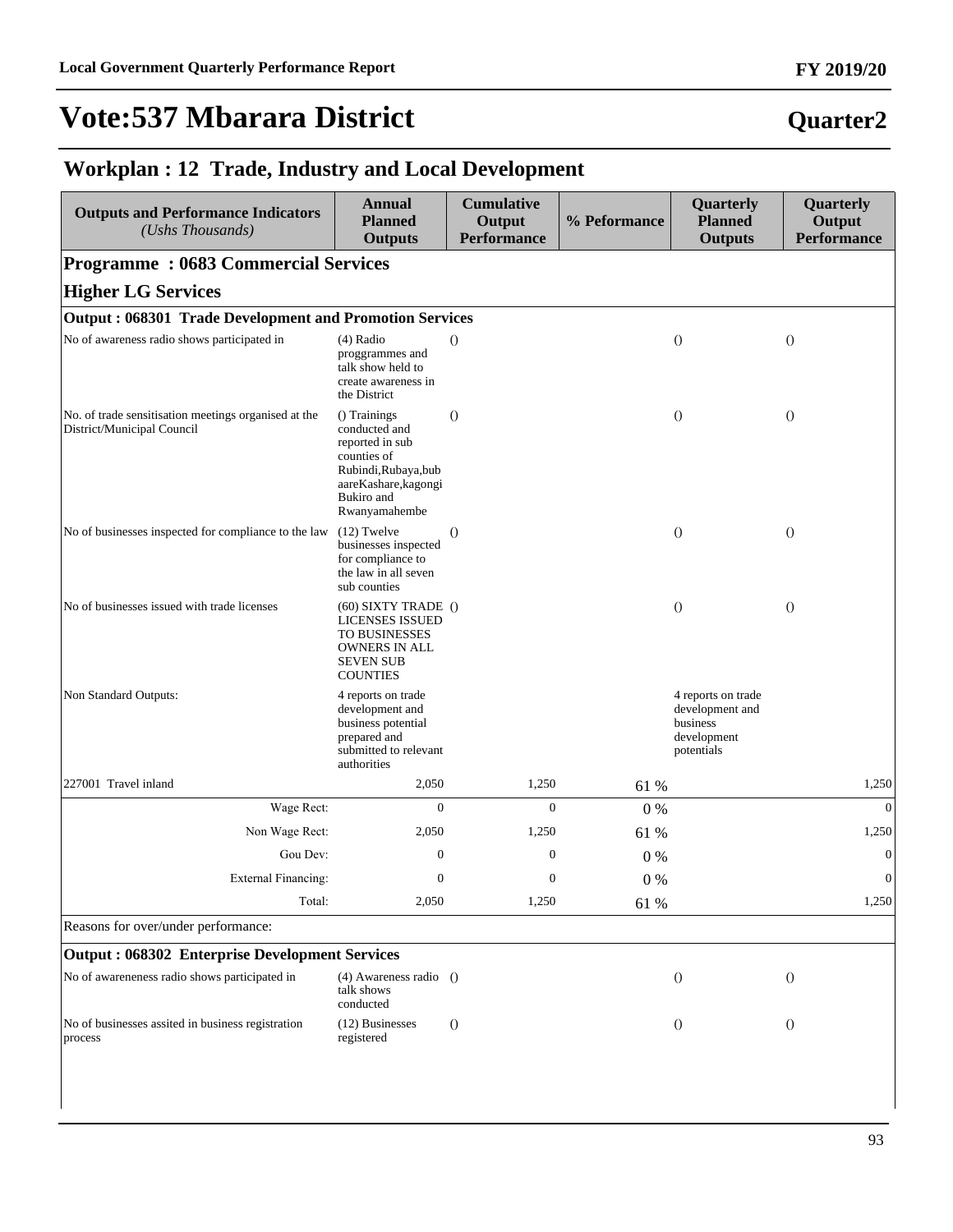## **Vote:537 Mbarara District**

| No. of enterprises linked to UNBS for product<br>quality and standards                       | (4) Enterprises<br>linked to UNBS for<br>quality and<br>standards                                       | $\Omega$         |              |       | $\theta$                                                     |                                                                           | $\overline{O}$ |              |
|----------------------------------------------------------------------------------------------|---------------------------------------------------------------------------------------------------------|------------------|--------------|-------|--------------------------------------------------------------|---------------------------------------------------------------------------|----------------|--------------|
| Non Standard Outputs:                                                                        | 4 sensitization<br>meetings to identify<br>enterprises                                                  |                  |              |       | enterprises                                                  | 4 sensitization<br>meetings to identify                                   |                |              |
| 227001 Travel inland                                                                         | 2,279                                                                                                   |                  | 743          | 33 %  |                                                              |                                                                           |                | 527          |
| Wage Rect:                                                                                   | $\overline{0}$                                                                                          |                  | $\mathbf{0}$ | $0\%$ |                                                              |                                                                           |                | $\theta$     |
| Non Wage Rect:                                                                               | 2,279                                                                                                   |                  | 743          | 33 %  |                                                              |                                                                           |                | 527          |
| Gou Dev:                                                                                     | $\mathbf{0}$                                                                                            |                  | $\mathbf{0}$ | $0\%$ |                                                              |                                                                           |                | $\mathbf{0}$ |
| <b>External Financing:</b>                                                                   | $\Omega$                                                                                                |                  | $\mathbf{0}$ | $0\%$ |                                                              |                                                                           |                | $\mathbf{0}$ |
| Total:                                                                                       | 2,279                                                                                                   |                  | 743          | 33 %  |                                                              |                                                                           |                | 527          |
| Reasons for over/under performance:                                                          |                                                                                                         |                  |              |       |                                                              |                                                                           |                |              |
| Output: 068303 Market Linkage Services                                                       |                                                                                                         |                  |              |       |                                                              |                                                                           |                |              |
| No. of producers or producer groups linked to market (0) N/A<br>internationally through UEPB |                                                                                                         | $\theta$         |              |       | $\theta$                                                     |                                                                           | $\theta$       |              |
| No. of market information reports desserminated                                              | (4) Information<br>shared with different<br>stake holders                                               | $\theta$         |              |       | $\theta$                                                     |                                                                           | $\overline{O}$ |              |
| Non Standard Outputs:                                                                        | producers identified<br>and sensitized on<br>market linkages                                            |                  |              |       | producers identified<br>and sensitized on<br>market linkages |                                                                           |                |              |
| 227001 Travel inland                                                                         | 3,298                                                                                                   |                  | 2,464        | 75 %  |                                                              |                                                                           |                | 2,464        |
| Wage Rect:                                                                                   | $\mathbf{0}$                                                                                            |                  | $\mathbf{0}$ | $0\%$ |                                                              |                                                                           |                | $\mathbf{0}$ |
| Non Wage Rect:                                                                               | 3,298                                                                                                   |                  | 2,464        | 75 %  |                                                              |                                                                           |                | 2,464        |
| Gou Dev:                                                                                     | 0                                                                                                       |                  | $\mathbf{0}$ | $0\%$ |                                                              |                                                                           |                | $\mathbf{0}$ |
| <b>External Financing:</b>                                                                   | $\mathbf{0}$                                                                                            |                  | $\mathbf{0}$ | 0%    |                                                              |                                                                           |                | $\mathbf{0}$ |
| Total:                                                                                       | 3,298                                                                                                   |                  | 2,464        | 75 %  |                                                              |                                                                           |                | 2,464        |
| Reasons for over/under performance:                                                          |                                                                                                         |                  |              |       |                                                              |                                                                           |                |              |
| Output: 068304 Cooperatives Mobilisation and Outreach Services                               |                                                                                                         |                  |              |       |                                                              |                                                                           |                |              |
| No of cooperative groups supervised                                                          | (12) cooperatives<br>supervised                                                                         | $\left( \right)$ |              |       | $\Omega$                                                     |                                                                           | $\overline{O}$ |              |
| No. of cooperative groups mobilised for registration                                         | (6) Cooperative<br>groups mobilized<br>and registration                                                 | $\Omega$         |              |       | $\Omega$                                                     |                                                                           | $\Omega$       |              |
| No. of cooperatives assisted in registration                                                 | (4) Cooperatives<br>assisted in<br>registration                                                         | $\Omega$         |              |       | $\theta$                                                     |                                                                           | $\theta$       |              |
| Non Standard Outputs:                                                                        | 4 Trainings of<br>cooperative<br>leaders, employees<br>and members on<br>compliance with<br>regulations |                  |              |       | cooperative<br>regulations                                   | 4 Trainings of<br>leaders, employees<br>and members on<br>compliance with |                |              |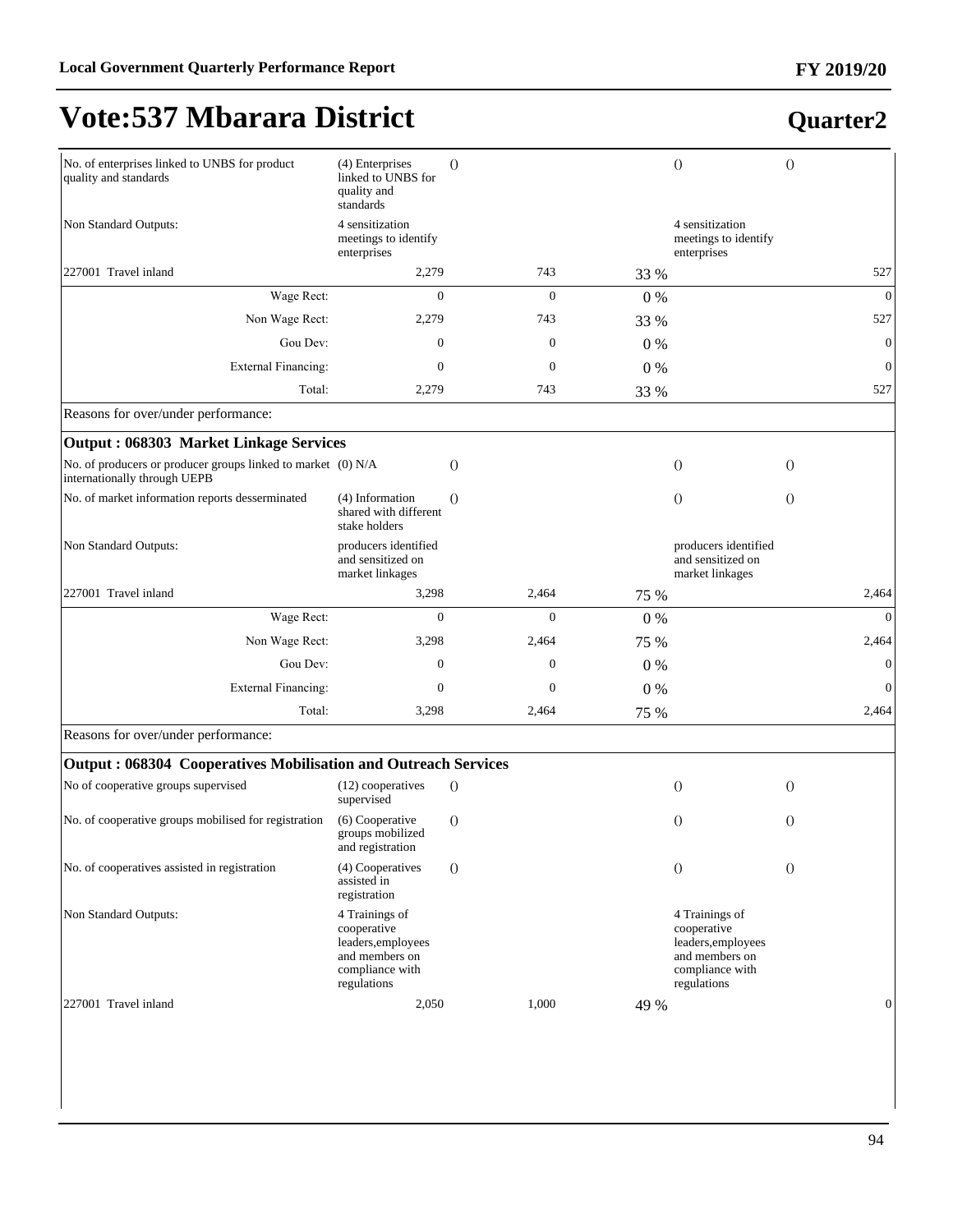#### :DJH5HFW 0 0 0 % 0 Non Wage Rect: 2,050 1,000 49 % 0 Gou Dev:  $0 \t 0 \t 0 \t 0 \t 0$ ([WHUQDO)LQDQFLQJ 0 0 0 % 0 Total: 2,050 1,000 49 % 0 Reasons for over/under performance: **Output : 068305 Tourism Promotional Services** No. of tourism promotion activities meanstremed in () N/A district development plans  $()$  N/A  $()$  ()  $)$  ()  $()$  ()  $()$  ()  $()$  ()  $()$  ()  $()$  ()  $()$  ()  $()$  ()  $()$  ()  $()$  ()  $()$  ()  $()$  ()  $()$  ()  $()$  ()  $()$  ()  $()$  ()  $()$  ()  $()$  ()  $()$  ()  $()$  ()  $()$  ()  $()$  ()  $()$  ()  $()$  ()  $()$  ()  $()$  No. and name of hospitality facilities (e.g. Lodges, hotels and restaurants) (30) hospitality facilities identified  $($ ) () () Non Standard Outputs: 4 reports on tourism activities a report on tourism activities produced 221002 Workshops and Seminars 800 0 0 % 0 221011 Printing, Stationery, Photocopying and 300 38 13 % 0 222001 Telecommunications 300 30 10 % 0 227001 Travel inland 500  $\frac{2,392}{2}$  932  $\frac{39\%}{2}$  939 :DJH5HFW 0 0 0 % 0 Non Wage Rect: 3,792 1,000 26 % 500 Gou Dev:  $0 \t 0 \t 0 \t 0 \t 0$ ([WHUQDO)LQDQFLQJ 0 0 0 % 0 Total: 3,792 1,000 26 % 500 Reasons for over/under performance: **Output : 068306 Industrial Development Services** No. of producer groups identified for collective value (6) Producer groups identified for value addition  $($ ) () () Non Standard Outputs: 4 trainings conducted 4 trainings conducted 227001 Travel inland  $4,216$   $4,216$   $4,2004$   $48\%$  0 :DJH5HFW 0 0 0 % 0 Non Wage Rect: 4,216 2,004 48 % 0 Gou Dev:  $0 \t 0 \t 0 \t 0 \t 0$ **Quarter2**

External Financing:  $\begin{array}{ccc} 0 & 0 & 0 \\ 0 & 0 & 0 \end{array}$ 

Total: 4,216 2,004 48 % 0

Reasons for over/under performance:

| <b>Output: 068308 Sector Management and Monitoring</b> |
|--------------------------------------------------------|

#### N/A

Binding

addition support

- Non Standard Outputs: 4 staff
	- paid,stationary for twelve months purchased,welfare procured,IT services,telecommun ication services

4 staff paid,stationary purchased,welfare procured,IT services,telecommun ication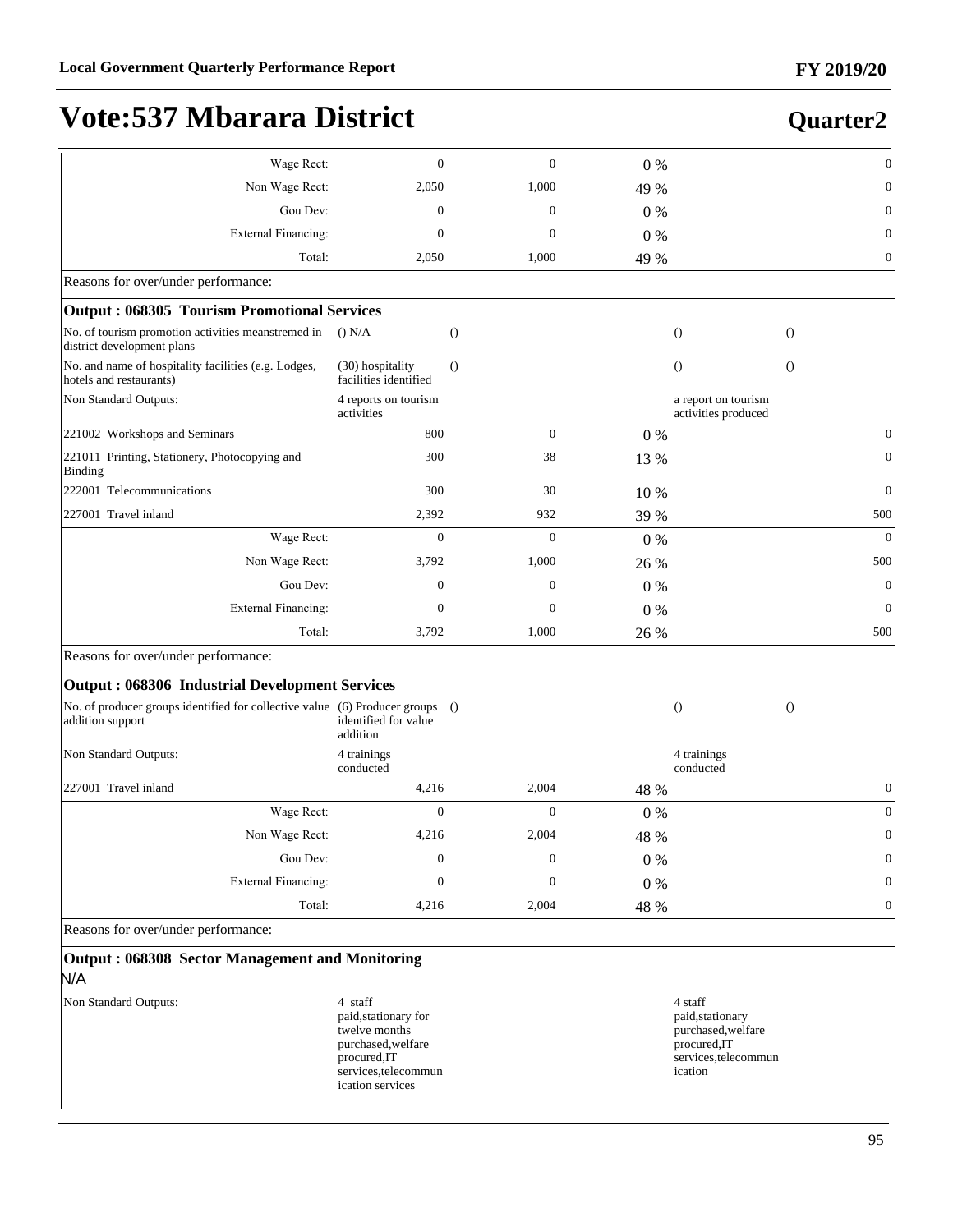| 211101 General Staff Salaries                                   | 30,458       | 11,833         | 39 %  | 4,669    |
|-----------------------------------------------------------------|--------------|----------------|-------|----------|
| [211103 Allowances (Incl. Casuals, Temporary)                   | 1,485        | 675            | 45 %  | 270      |
| 221009 Welfare and Entertainment                                | 1,936        | $\mathbf{0}$   | $0\%$ | $\Omega$ |
| 221011 Printing, Stationery, Photocopying and<br>Binding        | 500          | 361            | 72 %  | $\Omega$ |
| 222001 Telecommunications                                       | 300          | 260            | 87 %  | 260      |
| 222003 Information and communications<br>technology (ICT)       | 1,000        | 355            | 36 %  | 355      |
| Wage Rect:                                                      | 30,458       | 11,833         | 39 %  | 4,669    |
| Non Wage Rect:                                                  | 5,221        | 1,651          | 32 %  | 885      |
| Gou Dev:                                                        | $\mathbf{0}$ | $\overline{0}$ | $0\%$ | $\theta$ |
| <b>External Financing:</b>                                      | $\Omega$     | $\mathbf{0}$   | $0\%$ | $\Omega$ |
| Total:                                                          | 35,679       | 13,484         | 38 %  | 5,554    |
| Reasons for over/under performance:                             |              |                |       |          |
| Total For Trade, Industry and Local Development :<br>Wage Rect: | 30,458       | 11,833         | 39 %  | 4,669    |
| Non-Wage Reccurent:                                             | 22,906       | 10,112         | 44 %  | 5,626    |
| GoU Dev:                                                        | 0            | 0              | $0\%$ | 0        |
| Donor Dev:                                                      | 0            | 0              | $0\%$ | 0        |
| Grand Total:                                                    | 53,364       | 21,945         | 41.1% | 10,295   |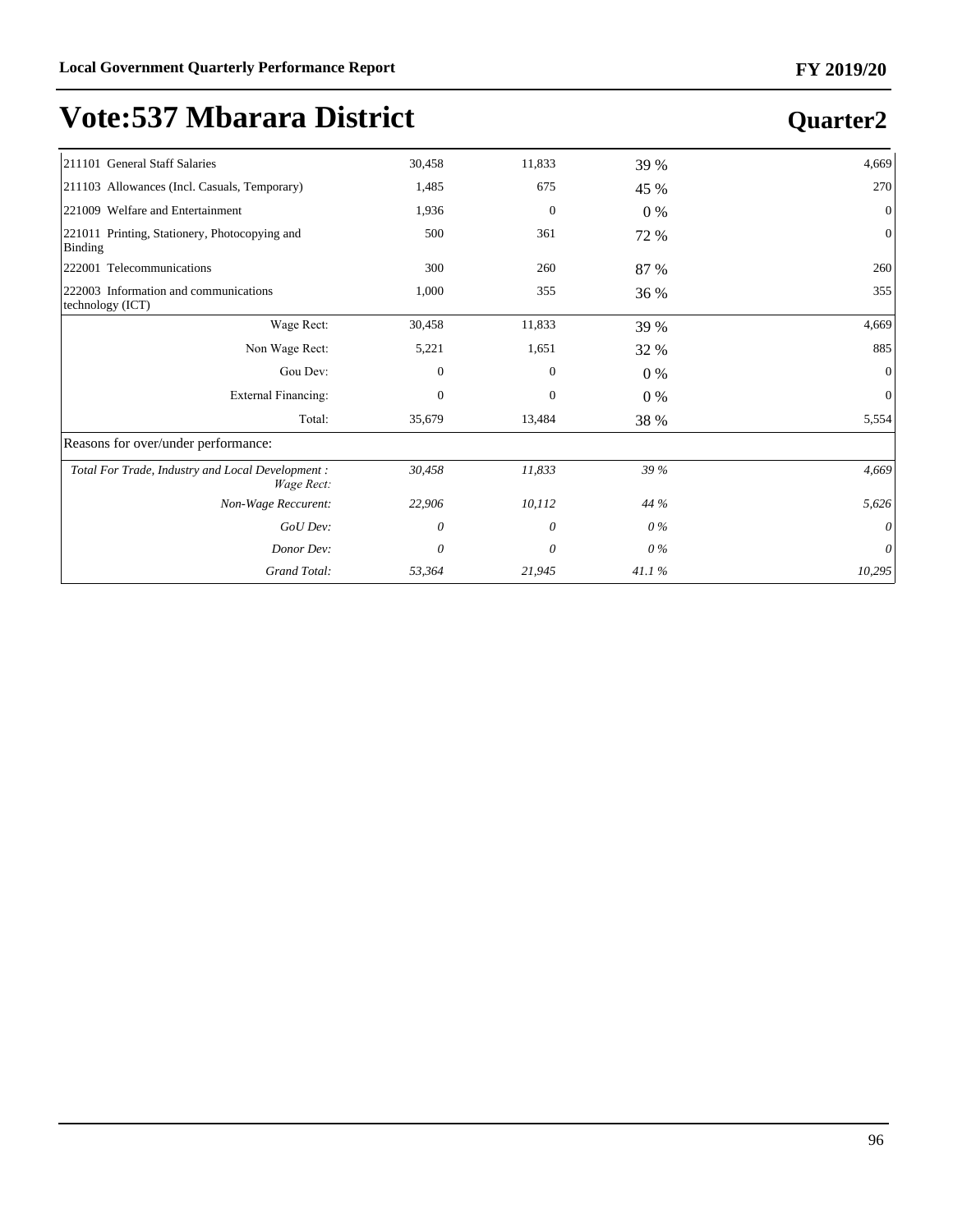#### **Quarter2**

#### **SECTION C: Details of Transfers to Lower Level Services and Capital Investments by LCIII**

| <b>Description</b>                                              | <b>Specific</b><br><b>Location</b>                      | Source of<br><b>Funding</b>               | <b>Status / Level</b> | <b>Budget</b>    | <b>Spent</b> |
|-----------------------------------------------------------------|---------------------------------------------------------|-------------------------------------------|-----------------------|------------------|--------------|
| <b>LCIII : KAGONGI</b>                                          |                                                         |                                           |                       | 183,046          | 647,939      |
| <b>Sector: Works and Transport</b>                              |                                                         |                                           |                       | 13,353           | 13,410       |
| Programme: District, Urban and Community Access Roads           |                                                         |                                           |                       | 13,353           | 13,410       |
| <b>Lower Local Services</b>                                     |                                                         |                                           |                       |                  |              |
| <b>Output: Bottle necks Clearance on Community Access Roads</b> |                                                         |                                           |                       | 13,353           | 13,410       |
| Item : 263104 Transfers to other govt. units (Current)          |                                                         |                                           |                       |                  |              |
| Kagongi Sub County                                              | <b>NGANGO</b><br>Community Access from Central<br>Roads | <b>Other Transfers</b><br>Government      |                       | 13,353           | 13,410       |
| <b>Sector: Education</b>                                        |                                                         |                                           |                       | 161,466          | 631,916      |
| <b>Programme: Pre-Primary and Primary Education</b>             |                                                         |                                           |                       | 59,826           | 388,557      |
| <b>Higher LG Services</b>                                       |                                                         |                                           |                       |                  |              |
| <b>Output: Primary Teaching Services</b>                        |                                                         |                                           |                       | $\bf{0}$         | 368,615      |
| Item: 211101 General Staff Salaries                             |                                                         |                                           |                       |                  |              |
|                                                                 | <b>BWENGURE</b>                                         | <b>Sector Conditional</b><br>Grant (Wage) | ,,,,,,,,,,            | $\boldsymbol{0}$ | 368,615      |
|                                                                 | <b>BWENGURE</b><br><b>BWENGURE P/S</b>                  | Sector Conditional<br>Grant (Wage)        | ,,,,,,,,,,            | $\boldsymbol{0}$ | 368,615      |
|                                                                 | <b>NTUURA</b><br><b>KAGONGI I P/S</b>                   | Sector Conditional<br>Grant (Wage)        | ,,,,,,,,,,            | $\boldsymbol{0}$ | 368,615      |
|                                                                 | <b>BWENGURE</b><br>KATAGYENGYE<br>RA P/S                | <b>Sector Conditional</b><br>Grant (Wage) | ,,,,,,,,,,            | $\boldsymbol{0}$ | 368,615      |
|                                                                 | <b>NTUURA</b><br><b>KYARUSHANJE</b><br>P/S              | <b>Sector Conditional</b><br>Grant (Wage) | ,,,,,,,,,,            | $\boldsymbol{0}$ | 368,615      |
|                                                                 | <b>KYANDAHI</b><br>MUNYONYI P/S                         | <b>Sector Conditional</b><br>Grant (Wage) | ,,,,,,,,,,            | $\boldsymbol{0}$ | 368,615      |
|                                                                 | <b>NSIIKA</b><br><b>NSIIKA P/S</b>                      | <b>Sector Conditional</b><br>Grant (Wage) | ,,,,,,,,,,            | $\boldsymbol{0}$ | 368,615      |
|                                                                 | <b>KIBINGO</b><br><b>NYAKABWERA</b><br>P/S              | Sector Conditional<br>Grant (Wage)        | ,,,,,,,,,,            | $\boldsymbol{0}$ | 368,615      |
|                                                                 | <b>NTUURA</b><br>OMUKAGYERA<br>P/S                      | Sector Conditional<br>Grant (Wage)        | ,,,,,,,,,,            | $\boldsymbol{0}$ | 368,615      |
|                                                                 | <b>KYANDAHI</b><br><b>RWAMPANUMA</b><br>P/S             | <b>Sector Conditional</b><br>Grant (Wage) | ,,,,,,,,,,            | $\boldsymbol{0}$ | 368,615      |
|                                                                 | <b>NGANGO</b><br><b>RWESHE P/S</b>                      | <b>Sector Conditional</b><br>Grant (Wage) | ,,,,,,,,,,            | $\boldsymbol{0}$ | 368,615      |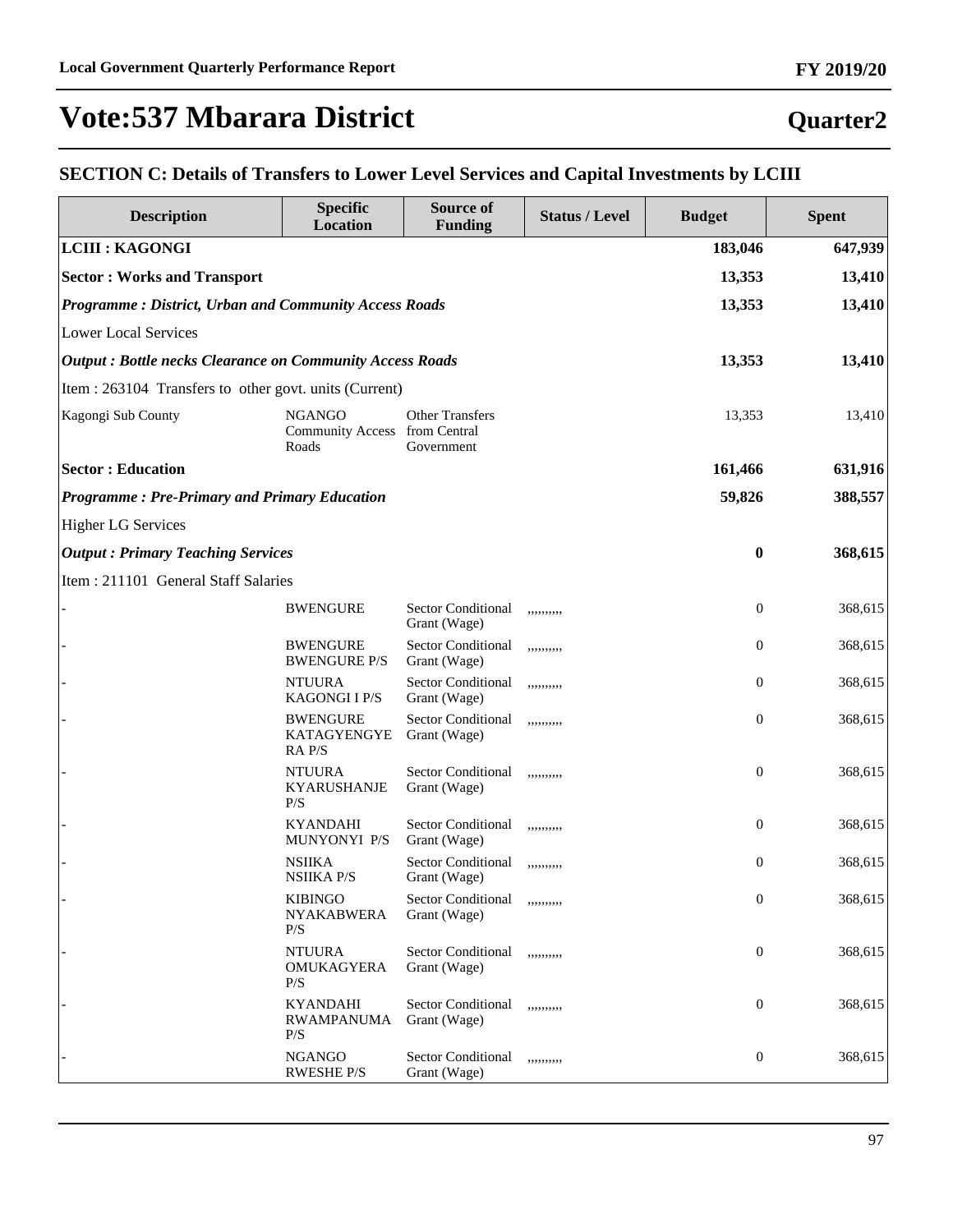| Lower Local Services |  |
|----------------------|--|

## **Quarter2**

 $\overline{\mathbb{1}}$ 

| LOWEI LOCAL SEIVICES                                      |                 |                                               |                  |         |
|-----------------------------------------------------------|-----------------|-----------------------------------------------|------------------|---------|
| <b>Output : Primary Schools Services UPE (LLS)</b>        |                 |                                               | 59,826           | 19,942  |
| Item: 263367 Sector Conditional Grant (Non-Wage)          |                 |                                               |                  |         |
| <b>BWENGURE PS</b>                                        | <b>BWENGURE</b> | <b>Sector Conditional</b><br>Grant (Non-Wage) | 5,046            | 1,682   |
| <b>KAGONGIIPS</b>                                         | <b>NTUURA</b>   | <b>Sector Conditional</b><br>Grant (Non-Wage) | 7,614            | 2,538   |
| KATAGYENGYERA PS                                          | <b>BWENGURE</b> | Sector Conditional<br>Grant (Non-Wage)        | 3,774            | 1,258   |
| <b>KYARUSHANJE PS</b>                                     | <b>NTUURA</b>   | <b>Sector Conditional</b><br>Grant (Non-Wage) | 3,366            | 1,122   |
| <b>MUNYONYI PS</b>                                        | <b>KYANDAHI</b> | <b>Sector Conditional</b><br>Grant (Non-Wage) | 5,970            | 1,990   |
| <b>NSIIKA PS</b>                                          | <b>NSIIKA</b>   | <b>Sector Conditional</b><br>Grant (Non-Wage) | 6,294            | 2,098   |
| <b>NYAKABWERA PS</b>                                      | <b>KIBINGO</b>  | <b>Sector Conditional</b><br>Grant (Non-Wage) | 6,558            | 2,186   |
| NYAMINYOBWA COU PS                                        | <b>BWENGURE</b> | <b>Sector Conditional</b><br>Grant (Non-Wage) | 3,546            | 1,182   |
| <b>OMUKAGYERA PS</b>                                      | <b>NTUURA</b>   | <b>Sector Conditional</b><br>Grant (Non-Wage) | 4,554            | 1,518   |
| <b>RWAMANUMA PS</b>                                       | <b>KYANDAHI</b> | <b>Sector Conditional</b><br>Grant (Non-Wage) | 7,026            | 2,342   |
| <b>RWESHE PS</b>                                          | <b>NGANGO</b>   | <b>Sector Conditional</b><br>Grant (Non-Wage) | 6,078            | 2,026   |
| <b>Programme: Secondary Education</b>                     |                 |                                               | 101,640          | 243,359 |
| <b>Higher LG Services</b>                                 |                 |                                               |                  |         |
| <b>Output: Secondary Teaching Services</b>                |                 |                                               | $\bf{0}$         | 209,479 |
| Item: 211101 General Staff Salaries                       |                 |                                               |                  |         |
|                                                           | <b>KYANDAHI</b> | <b>Sector Conditional</b><br>Grant (Wage)     | $\boldsymbol{0}$ | 209,479 |
| <b>Lower Local Services</b>                               |                 |                                               |                  |         |
| <b>Output: Secondary Capitation(USE)(LLS)</b>             |                 |                                               | 101,640          | 33,880  |
| Item : 263367 Sector Conditional Grant (Non-Wage)         |                 |                                               |                  |         |
| RWANTSINGA HIGH SCHOOL                                    | <b>KYANDAHI</b> | <b>Sector Conditional</b><br>Grant (Non-Wage) | 101,640          | 33,880  |
| <b>Sector: Health</b>                                     |                 |                                               | 5,226            | 2,613   |
| <b>Programme: Primary Healthcare</b>                      |                 |                                               | 5,226            | 2,613   |
| <b>Lower Local Services</b>                               |                 |                                               |                  |         |
| <b>Output : Basic Healthcare Services (HCIV-HCII-LLS)</b> |                 |                                               | 5,226            | 2,613   |
| Item: 263367 Sector Conditional Grant (Non-Wage)          |                 |                                               |                  |         |
| Nyabisirira Health centre 11                              | <b>BWENGURE</b> | <b>Sector Conditional</b><br>Grant (Non-Wage) | 5,226            | 2,613   |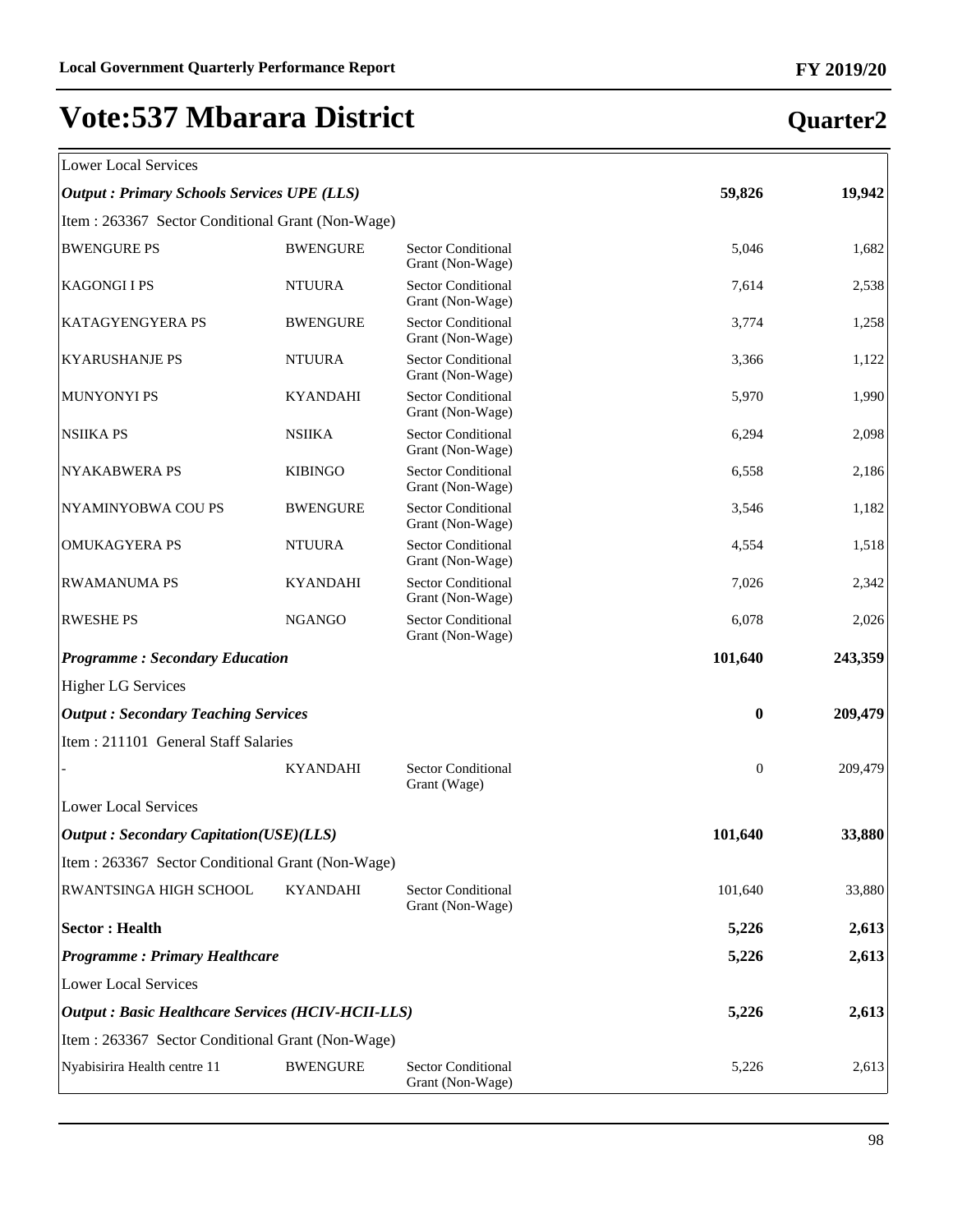#### **Sector : Water and Environment 3,000 0** *Programme : Rural Water Supply and Sanitation* **3,000 0** Lower Local Services *Output : Rehabilitation and Repairs to Rural Water Sources (LLS)* **3,000 0** Item : 263201 LG Conditional grants (Capital) kKagongi BWENGURE Bwengure Sector Development Grant 3,000 0 **LCIII : RWANYAMAHEMBE 204,861 641,458 Sector : Works and Transport 18,010 18,031** *Programme : District, Urban and Community Access Roads* **18,010 18,031** Lower Local Services *Output : Bottle necks Clearance on Community Access Roads* **18,010 18,031** Item : 263104 Transfers to other govt. units (Current) Rwanyamahembe Sub County RUTOOMA Community Access Roads Other Transfers from Central Government 18,010 18,031 **Sector : Education 147,834 621,581** *Programme : Pre-Primary and Primary Education* **147,834 621,581** Higher LG Services *Output : Primary Teaching Services* **0 597,313** Item : 211101 General Staff Salaries KAKYERERE Sector Conditional Grant (Wage) ,,,,,,,,,,,,, 0 597,313 RWEBISHEKYE Sector Conditional Grant (Wage) ,,,,,,,,,,,,, 0 597,313 **MABIRA** KACWAMBA P/S Sector Conditional Grant (Wage) ,,,,,,,,,,,,, 0 597,313 **KAKYERERE** KARUYENJE P/S Sector Conditional Grant (Wage) ,,,,,,,,,,,,, 0 597,313 **MABIRA** Kitookye P/S Sector Conditional Grant (Wage) ,,,,,,,,,,,,, 0 597,313 **RWEBISHEKYE** MISHENYI P/S Sector Conditional Grant (Wage) ,,,,,,,,,,,,, 0 597,313 - RWEBISHEKYE MUKO P/S Sector Conditional Grant (Wage) ,,,,,,,,,,,,, 0 597,313 **KAKYERERE** Nyakayojo II P/S Sector Conditional Grant (Wage) ,,,,,,,,,,,,, 0 597,313 **MABIRA** NYAMPIKYE P/S Sector Conditional Grant (Wage) ,,,,,,,,,,,,, 0 597,313 - KATAZYO RUNENGO P/S Sector Conditional Grant (Wage) ,,,,,,,,,,,,, 0 597,313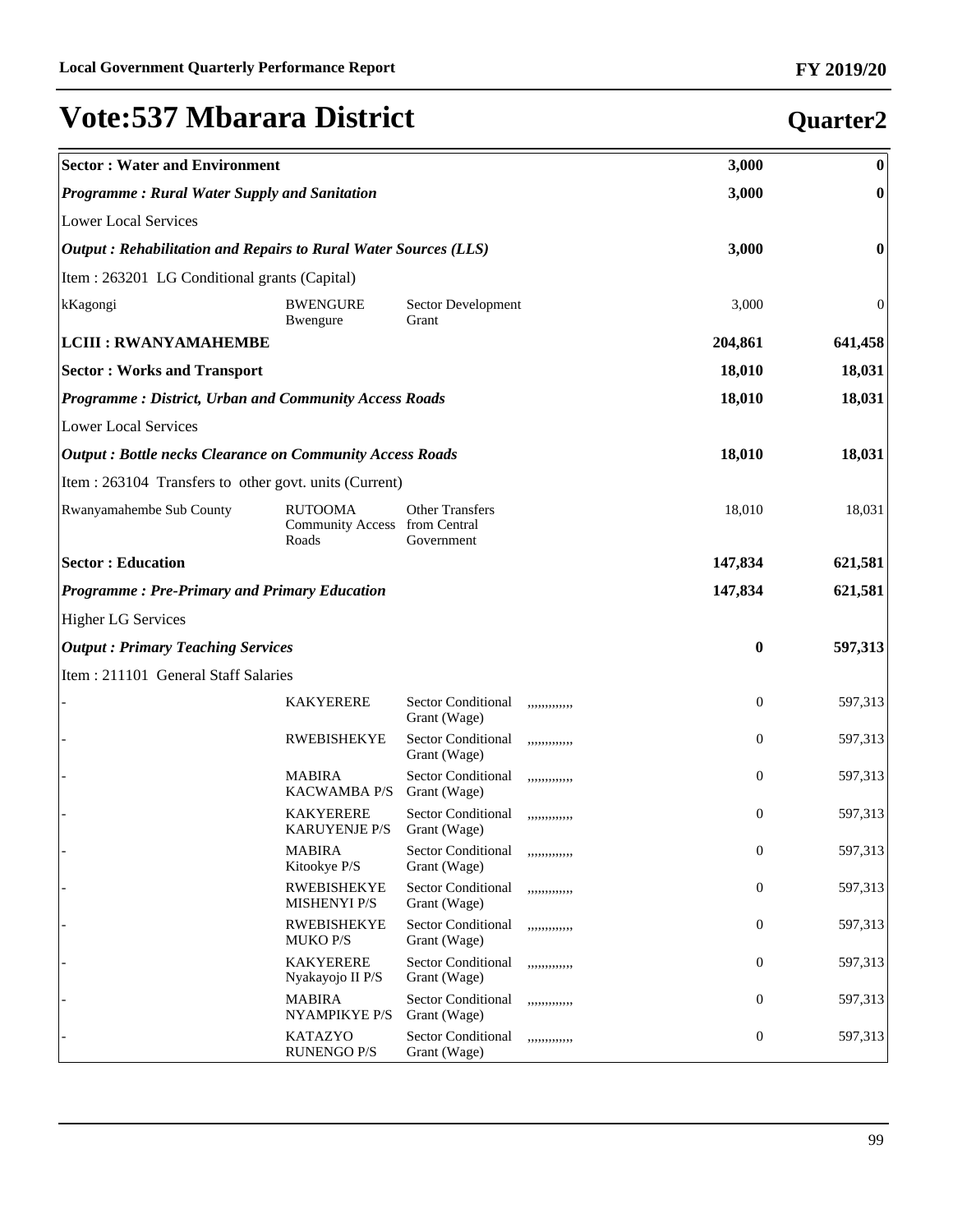|                                                    | <b>RUTOOMA</b><br><b>RUTOOMA</b><br><b>INTEGRATED P/S</b> | <b>Sector Conditional</b><br>Grant (Wage)     | ,,,,,,,,,,,,, | $\boldsymbol{0}$ | 597,313          |
|----------------------------------------------------|-----------------------------------------------------------|-----------------------------------------------|---------------|------------------|------------------|
|                                                    | <b>KAKYERERE</b><br><b>RUTOOMA</b><br><b>MODERN P/S</b>   | <b>Sector Conditional</b><br>Grant (Wage)     | ,,,,,,,,,,,,  | $\boldsymbol{0}$ | 597,313          |
|                                                    | <b>KATAZYO</b><br><b>RWEISHAMIRO</b><br>P/S               | <b>Sector Conditional</b><br>Grant (Wage)     | ,,,,,,,,,,,,, | $\boldsymbol{0}$ | 597,313          |
|                                                    | <b>KATAZYO</b><br><b>RWENTOJO P/S</b>                     | <b>Sector Conditional</b><br>Grant (Wage)     | ,,,,,,,,,,,,, | $\boldsymbol{0}$ | 597,313          |
| <b>Lower Local Services</b>                        |                                                           |                                               |               |                  |                  |
| <b>Output : Primary Schools Services UPE (LLS)</b> |                                                           |                                               |               | 72,834           | 24,268           |
| Item: 263367 Sector Conditional Grant (Non-Wage)   |                                                           |                                               |               |                  |                  |
| <b>BUHUMURIRO PS</b>                               | <b>KAKYERERE</b>                                          | <b>Sector Conditional</b><br>Grant (Non-Wage) |               | 4,950            | 1,650            |
| <b>BWEZIBWERA MOSLEM PS</b>                        | <b>RWEBISHEKYE</b>                                        | Sector Conditional<br>Grant (Non-Wage)        |               | 3,330            | 1,100            |
| <b>BWIZIBWERA TOWN PS</b>                          | <b>RWEBISHEKYE</b>                                        | Sector Conditional<br>Grant (Non-Wage)        |               | 5,790            | 1,930            |
| <b>KACWAMBA PS</b>                                 | <b>MABIRA</b>                                             | <b>Sector Conditional</b><br>Grant (Non-Wage) |               | 4,098            | 1,366            |
| KARUYENJE INTEGRATED PS                            | <b>KAKYERERE</b>                                          | Sector Conditional<br>Grant (Non-Wage)        |               | 6,066            | 2,022            |
| KITOOKYE PS                                        | <b>MABIRA</b>                                             | Sector Conditional<br>Grant (Non-Wage)        |               | 4,206            | 1,402            |
| <b>MISHENYI PS</b>                                 | <b>RWEBISHEKYE</b>                                        | Sector Conditional<br>Grant (Non-Wage)        |               | 3,066            | 1,022            |
| <b>MUKO I PS</b>                                   | <b>RWEBISHEKYE</b>                                        | Sector Conditional<br>Grant (Non-Wage)        |               | 4,038            | 1,346            |
| NYAKAYOJO II PS                                    | <b>KAKYERERE</b>                                          | Sector Conditional<br>Grant (Non-Wage)        |               | 5,310            | 1,770            |
| <b>NYAMPIKYE PS</b>                                | <b>MABIRA</b>                                             | Sector Conditional<br>Grant (Non-Wage)        |               | 3,654            | 1,218            |
| <b>RUNENGO PS</b>                                  | <b>KATAZYO</b>                                            | Sector Conditional<br>Grant (Non-Wage)        |               | 6,270            | 2,090            |
| RUTOOMA INTEGRATED PS                              | <b>RUTOOMA</b>                                            | Sector Conditional<br>Grant (Non-Wage)        |               | 5,202            | 1,734            |
| RUTOOMA MODERN PS                                  | <b>KAKYERERE</b>                                          | <b>Sector Conditional</b><br>Grant (Non-Wage) |               | 5,658            | 1,886            |
| RWEISHAMIRO PS                                     | <b>KATAZYO</b>                                            | <b>Sector Conditional</b><br>Grant (Non-Wage) |               | 4,386            | 1,462            |
| <b>RWENTOJO PS</b>                                 | <b>KATAZYO</b>                                            | <b>Sector Conditional</b><br>Grant (Non-Wage) |               | 6,810            | 2,270            |
| <b>Capital Purchases</b>                           |                                                           |                                               |               |                  |                  |
| Output: Classroom construction and rehabilitation  |                                                           |                                               |               | 75,000           | $\boldsymbol{0}$ |
| Item: 312101 Non-Residential Buildings             |                                                           |                                               |               |                  |                  |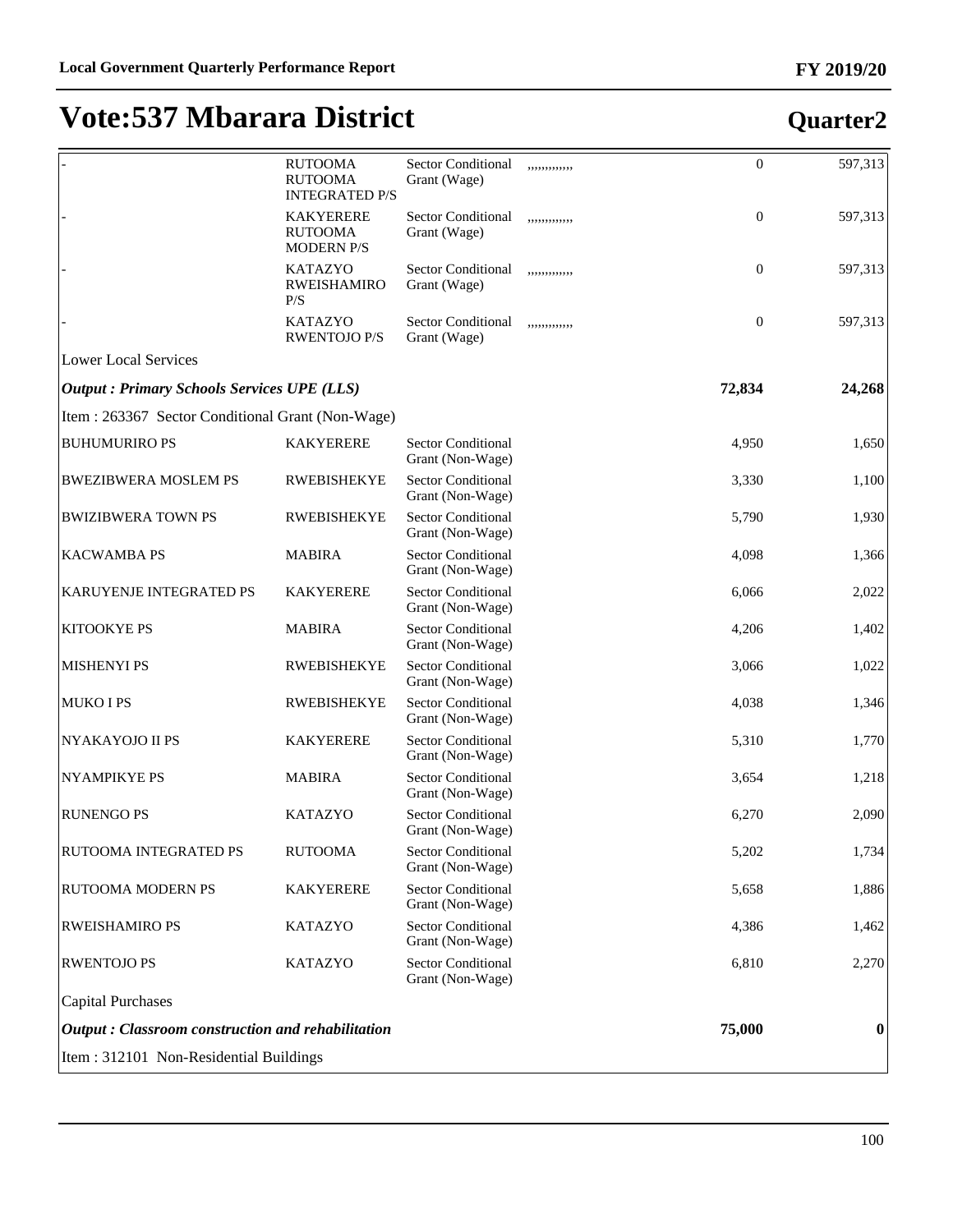#### Building Construction - Construction Expenses-213 RWEBISHEKYE Bwizibwera Moslem P/S Sector Development Grant 75,000 0 **Sector : Health 5,355 1,847** *Programme : Primary Healthcare* **5,355 1,847** Lower Local Services *Output : NGO Basic Healthcare Services (LLS)* **5,355 1,847** Item : 263367 Sector Conditional Grant (Non-Wage) St Johns Community Health centr RWEBISHEKYE Sector Conditional Grant (Non-Wage) 5,355 1,847 **Sector : Water and Environment 33,662 0** *Programme : Rural Water Supply and Sanitation* **33,662 0** Lower Local Services *Output : Rehabilitation and Repairs to Rural Water Sources (LLS)* **3,000 0** Item : 263201 LG Conditional grants (Capital) Rwanyamahembe RWEBISHEKYE Rwebishekye Sector Development Grant 3,000 0 Capital Purchases *Output : Construction of public latrines in RGCs* **3,551 0** Item : 312104 Other Structures Construction Services - Maintenance and Repair-400 KAKYERERE HQ Sector Development Grant 3,551 0 *Output : Borehole drilling and rehabilitation* **27,111 0** Item : 312104 Other Structures Construction Services - Projects-407 KATAZYO katazyo Sector Development Grant 27,111 0 **LCIII : RUBINDI 113,698 476,633 Sector : Works and Transport 15,138 15,229** *Programme : District, Urban and Community Access Roads* **15,138 15,229** Lower Local Services *Output : Bottle necks Clearance on Community Access Roads* **15,138 15,229** Item : 263104 Transfers to other govt. units (Current) Rubindi Sub County Rubindi Community Access from Central Roads Other Transfers Government 15,138 15,229 **Sector : Education 66,222 458,791** *Programme : Pre-Primary and Primary Education* **66,222 458,791** Higher LG Services *Output : Primary Teaching Services* **0 437,395**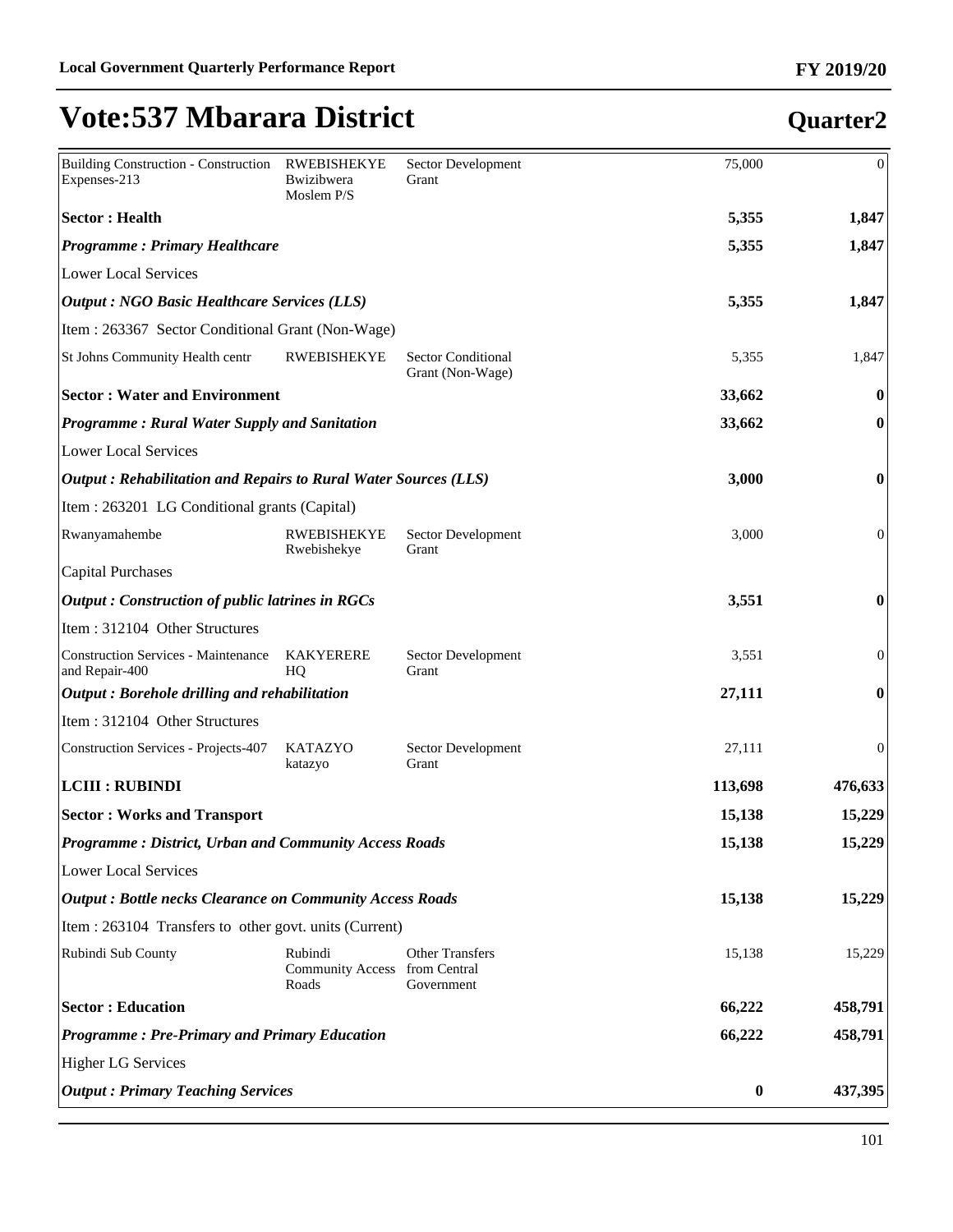#### Item : 211101 General Staff Salaries

|                                                   | KARWENSANGA Sector Conditional                      | Grant (Wage)                                  | ,,,,,,,,,, | $\boldsymbol{0}$ | 437,395 |
|---------------------------------------------------|-----------------------------------------------------|-----------------------------------------------|------------|------------------|---------|
|                                                   | <b>RWAMUHIIGI</b>                                   | <b>Sector Conditional</b><br>Grant (Wage)     | ,,,,,,,,,, | $\boldsymbol{0}$ | 437,395 |
|                                                   | KARWENSANGA<br><b>KAIHIRO P/S</b>                   | <b>Sector Conditional</b><br>Grant (Wage)     | ,,,,,,,,,, | $\boldsymbol{0}$ | 437,395 |
|                                                   | <b>KARIRO</b><br><b>KARIRO</b><br><b>MOSLEM P/S</b> | <b>Sector Conditional</b><br>Grant (Wage)     | ,,,,,,,,,, | $\boldsymbol{0}$ | 437,395 |
|                                                   | <b>RWAMUHIIGI</b><br><b>KYAKATARA P/S</b>           | <b>Sector Conditional</b><br>Grant (Wage)     | ,,,,,,,,,, | $\boldsymbol{0}$ | 437,395 |
|                                                   | <b>NYAMIRIRO</b><br><b>NYAMIRIRO P/S</b>            | <b>Sector Conditional</b><br>Grant (Wage)     | ,,,,,,,,,, | $\boldsymbol{0}$ | 437,395 |
|                                                   | <b>KABAARE</b><br><b>RUBINDI BOYS</b><br>P/S        | <b>Sector Conditional</b><br>Grant (Wage)     | ,,,,,,,,,, | $\boldsymbol{0}$ | 437,395 |
|                                                   | <b>KABAARE</b><br><b>RUBINDI GIRLS</b><br>P/S       | <b>Sector Conditional</b><br>Grant (Wage)     | ,,,,,,,,,, | $\boldsymbol{0}$ | 437,395 |
|                                                   | <b>NYAMIRIRO</b><br><b>RUKANJA P/S</b>              | <b>Sector Conditional</b><br>Grant (Wage)     | ,,,,,,,,,, | $\boldsymbol{0}$ | 437,395 |
|                                                   | <b>NYAMIRIRO</b><br><b>RWAMUHINGI</b><br>P/S        | <b>Sector Conditional</b><br>Grant (Wage)     | ,,,,,,,,,, | $\boldsymbol{0}$ | 437,395 |
|                                                   | <b>KARIRO</b><br><b>RWEMBIRIZI P/S</b>              | <b>Sector Conditional</b><br>Grant (Wage)     | ,,,,,,,,,, | $\boldsymbol{0}$ | 437,395 |
| <b>Lower Local Services</b>                       |                                                     |                                               |            |                  |         |
| <b>Output: Primary Schools Services UPE (LLS)</b> |                                                     |                                               |            | 66,222           | 21,396  |
| Item: 263367 Sector Conditional Grant (Non-Wage)  |                                                     |                                               |            |                  |         |
| <b>AKARUNGU PS</b>                                | KARWENSANGA Sector Conditional                      | Grant (Non-Wage)                              |            | 3,354            | 1,118   |
| <b>BUYENJE P.S.</b>                               | <b>RWAMUHIIGI</b>                                   | <b>Sector Conditional</b><br>Grant (Non-Wage) |            | 7,326            | 2,442   |
| <b>KAIHIRO</b>                                    | KARWENSANGA                                         | <b>Sector Conditional</b><br>Grant (Non-Wage) |            | 7,482            | 2,494   |
| <b>KARIRO PS</b>                                  | <b>KARIRO</b>                                       | <b>Sector Conditional</b><br>Grant (Non-Wage) |            | 4,146            | 1,382   |
| KYAKATAARA PS                                     | <b>RWAMUHIIGI</b>                                   | <b>Sector Conditional</b><br>Grant (Non-Wage) |            | 6,078            | 2,026   |
| <b>NYAMIRIRO PS</b>                               | <b>NYAMIRIRO</b>                                    | <b>Sector Conditional</b><br>Grant (Non-Wage) |            | 4,974            | 1,658   |
| Rubindi Boys                                      | <b>KABAARE</b>                                      | <b>Sector Conditional</b><br>Grant (Non-Wage) |            | 7,218            | 2,406   |
| <b>RUBINDI GIRLS P.S</b>                          | <b>KABAARE</b>                                      | <b>Sector Conditional</b><br>Grant (Non-Wage) |            | 8,058            | 2,008   |
| <b>RUKANJA PS</b>                                 | <b>NYAMIRIRO</b>                                    | <b>Sector Conditional</b><br>Grant (Non-Wage) |            | 6,774            | 2,258   |
| <b>RWAMUHIGI PS</b>                               | <b>NYAMIRIRO</b>                                    | <b>Sector Conditional</b><br>Grant (Non-Wage) |            | 3,906            | 1,302   |

## **Quarter2**

ן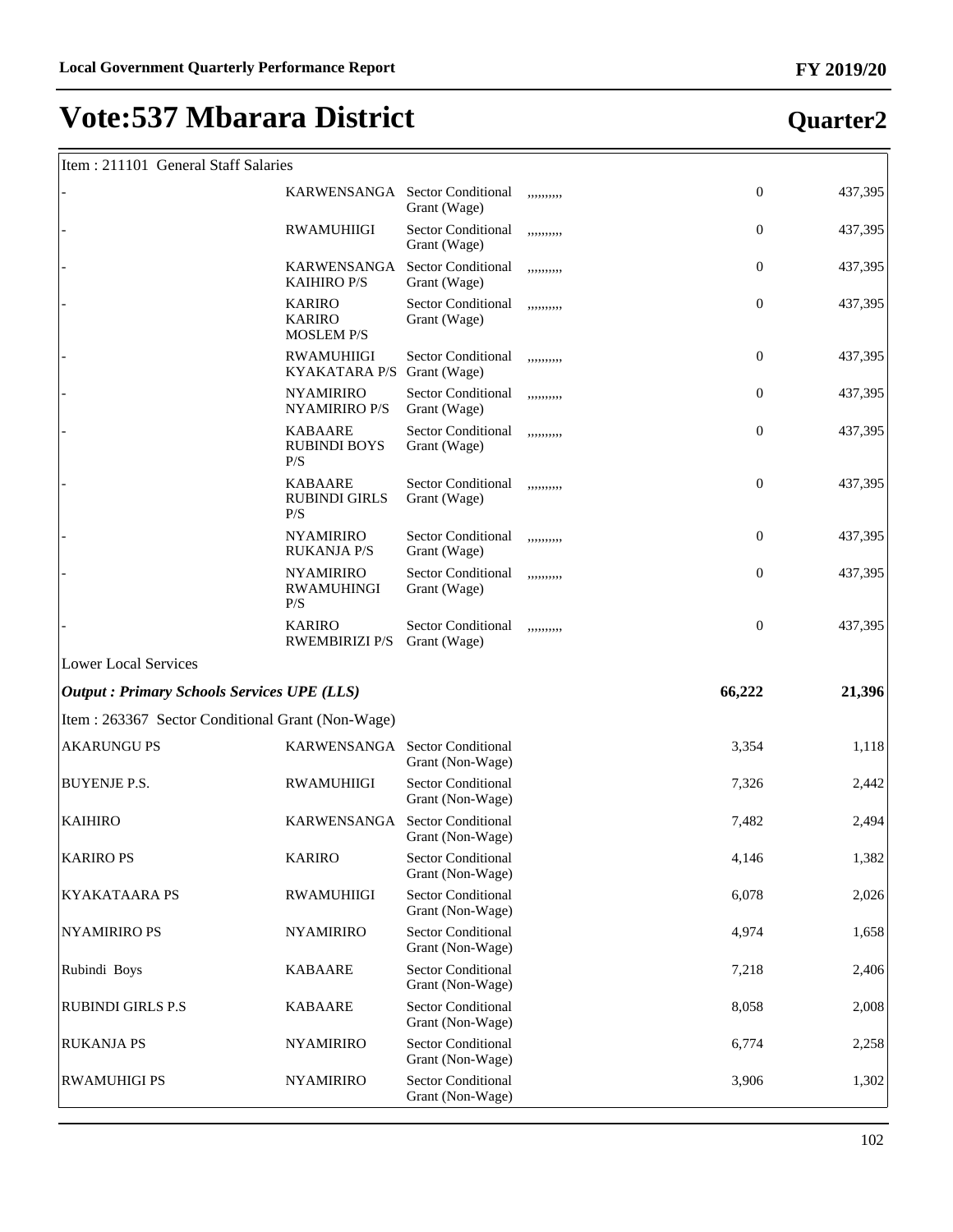| <b>RWEMBIRIZI PS</b>                                            | <b>KARIRO</b>                              | Sector Conditional                                      | 6,906            | 2,302            |
|-----------------------------------------------------------------|--------------------------------------------|---------------------------------------------------------|------------------|------------------|
| <b>Sector: Health</b>                                           |                                            | Grant (Non-Wage)                                        | 5,226            | 2,613            |
| <b>Programme: Primary Healthcare</b>                            |                                            |                                                         | 5,226            | 2,613            |
| <b>Lower Local Services</b>                                     |                                            |                                                         |                  |                  |
| <b>Output : Basic Healthcare Services (HCIV-HCII-LLS)</b>       |                                            |                                                         | 5,226            | 2,613            |
| Item : 263367 Sector Conditional Grant (Non-Wage)               |                                            |                                                         |                  |                  |
| Mabira Health Centre 11                                         | <b>KARIRO</b>                              | <b>Sector Conditional</b><br>Grant (Non-Wage)           | 5,226            | 2,613            |
| <b>Sector: Water and Environment</b>                            |                                            |                                                         | 27,111           | 0                |
| Programme: Rural Water Supply and Sanitation                    |                                            |                                                         | 27,111           | $\bf{0}$         |
| <b>Capital Purchases</b>                                        |                                            |                                                         |                  |                  |
| <b>Output: Borehole drilling and rehabilitation</b>             |                                            |                                                         | 27,111           | $\boldsymbol{0}$ |
| Item: 312104 Other Structures                                   |                                            |                                                         |                  |                  |
| Construction Services - Projects-407                            | <b>BITSYA</b><br>bitsya                    | Sector Development,<br>Grant                            | $\boldsymbol{0}$ | $\boldsymbol{0}$ |
| <b>Construction Services - Projects-407</b>                     | Rubindi<br><b>ST JOSEPH</b>                | Sector Development,<br>Grant                            | 27,111           | 0                |
| <b>LCIII : BUBAARE</b>                                          |                                            |                                                         | 431,650          | 616,004          |
| <b>Sector: Works and Transport</b>                              |                                            |                                                         | 16,806           | 16,678           |
| <b>Programme: District, Urban and Community Access Roads</b>    |                                            |                                                         | 16,806           | 16,678           |
| <b>Lower Local Services</b>                                     |                                            |                                                         |                  |                  |
| <b>Output: Bottle necks Clearance on Community Access Roads</b> |                                            |                                                         | 16,806           | 16,678           |
| Item : 263104 Transfers to other govt. units (Current)          |                                            |                                                         |                  |                  |
| <b>Bubaare Sub County</b>                                       | <b>KATOJO</b><br>Community access<br>Roads | <b>Other Transfers</b><br>from Central<br>Government    | 16,806           | 16,678           |
| <b>Sector: Education</b>                                        |                                            |                                                         | 284,710          | 592,924          |
| <b>Programme: Pre-Primary and Primary Education</b>             |                                            |                                                         | 185,776          | 404,004          |
| <b>Higher LG Services</b>                                       |                                            |                                                         |                  |                  |
| <b>Output : Primary Teaching Services</b>                       |                                            |                                                         | $\bf{0}$         | 385,412          |
| Item: 211101 General Staff Salaries                             |                                            |                                                         |                  |                  |
|                                                                 | <b>KASHAKA</b>                             | Sector Conditional<br>,,,,,,,,,,<br>Grant (Wage)        | $\mathbf{0}$     | 385,412          |
|                                                                 | <b>KASHAKA</b><br><b>KASHAKA P/S</b>       | <b>Sector Conditional</b><br>,,,,,,,,,,<br>Grant (Wage) | $\boldsymbol{0}$ | 385,412          |
|                                                                 | <b>KAMUSHOOKO</b><br>KATOOMA II P/S        | <b>Sector Conditional</b><br>,,,,,,,,,,<br>Grant (Wage) | $\boldsymbol{0}$ | 385,412          |
|                                                                 | KAMUSHOOKO<br><b>KATSIKIZI P/S</b>         | Sector Conditional<br>,,,,,,,,,,<br>Grant (Wage)        | 0                | 385,412          |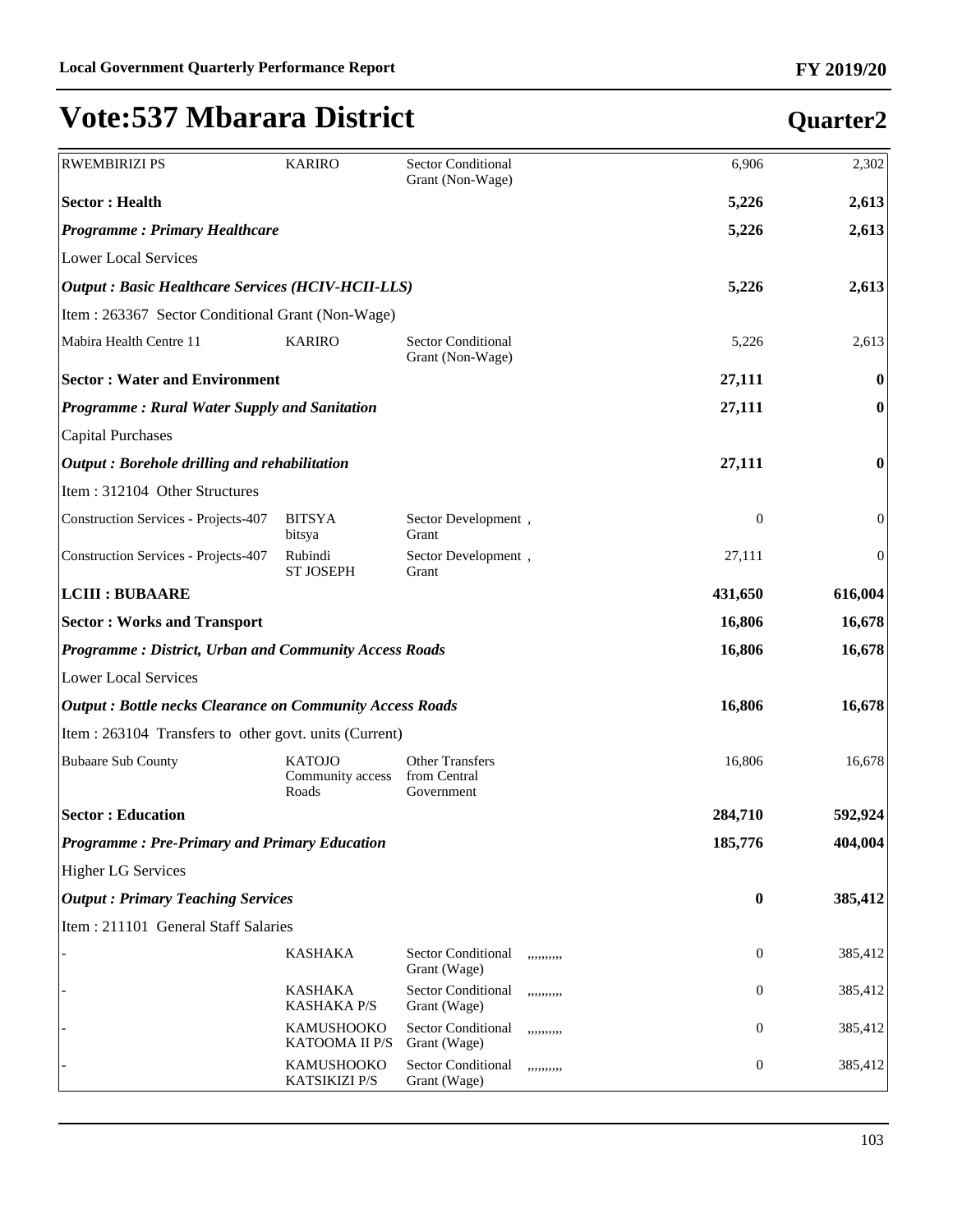|                                                             | KAMUSHOOKO<br>KOMUYAGA P/S                      | <b>Sector Conditional</b><br>Grant (Wage)     | ,,,,,,,,,, | $\mathbf{0}$     | 385,412        |
|-------------------------------------------------------------|-------------------------------------------------|-----------------------------------------------|------------|------------------|----------------|
|                                                             | MUGARUTSYA<br>MUGARUTSYA<br>P/S                 | <b>Sector Conditional</b><br>Grant (Wage)     | ,,,,,,,,,, | $\boldsymbol{0}$ | 385,412        |
|                                                             | <b>RWENSHANKU</b><br><b>MUKORA P/S</b>          | <b>Sector Conditional</b><br>Grant (Wage)     | ,,,,,,,,,, | $\overline{0}$   | 385,412        |
|                                                             | <b>KASHAKA</b><br><b>NSHOZI P/S</b>             | <b>Sector Conditional</b><br>Grant (Wage)     | ,,,,,,,,,, | $\overline{0}$   | 385,412        |
|                                                             | <b>RUGARAMA</b><br><b>RUGARAMA II</b><br>P/S    | <b>Sector Conditional</b><br>Grant (Wage)     | ,,,,,,,,,, | $\overline{0}$   | 385,412        |
|                                                             | <b>RWENSHANKU</b><br>RWENTANGA P/S Grant (Wage) | <b>Sector Conditional</b>                     | ,,,,,,,,,, | $\boldsymbol{0}$ | 385,412        |
|                                                             | <b>KASHAKA</b><br><b>ST.SIMON</b><br>KOOGA P/S  | Sector Conditional<br>Grant (Wage)            | ,,,,,,,,,, | $\boldsymbol{0}$ | 385,412        |
| <b>Lower Local Services</b>                                 |                                                 |                                               |            |                  |                |
| <b>Output: Primary Schools Services UPE (LLS)</b>           |                                                 |                                               |            | 55,776           | 18,592         |
| Item : 263367 Sector Conditional Grant (Non-Wage)           |                                                 |                                               |            |                  |                |
| <b>KASHAKA PS</b>                                           | <b>KASHAKA</b>                                  | <b>Sector Conditional</b><br>Grant (Non-Wage) |            | 4,806            | 1,602          |
| KATOOMA II PS                                               | <b>KAMUSHOOKO</b>                               | <b>Sector Conditional</b><br>Grant (Non-Wage) |            | 5,142            | 1,714          |
| <b>KATSIKIZI PS</b>                                         | <b>KAMUSHOOKO</b>                               | <b>Sector Conditional</b><br>Grant (Non-Wage) |            | 2,994            | 998            |
| <b>KOMUYAGA PS</b>                                          | KAMUSHOOKO                                      | <b>Sector Conditional</b><br>Grant (Non-Wage) |            | 4,494            | 1,498          |
| MUGARUSTYA P.S                                              | MUGARUTSYA                                      | <b>Sector Conditional</b><br>Grant (Non-Wage) |            | 9,570            | 3,190          |
| <b>MUKORA PS</b>                                            | RWENSHANKU                                      | <b>Sector Conditional</b><br>Grant (Non-Wage) |            | 5,394            | 1,798          |
| <b>NSHOZIPS</b>                                             | <b>KASHAKA</b>                                  | <b>Sector Conditional</b><br>Grant (Non-Wage) |            | 3,810            | 1,270          |
| <b>RUGARAMA II PS</b>                                       | <b>RUGARAMA</b>                                 | <b>Sector Conditional</b><br>Grant (Non-Wage) |            | 5,766            | 1,922          |
| <b>RWENTANGA PS</b>                                         | RWENSHANKU                                      | <b>Sector Conditional</b><br>Grant (Non-Wage) |            | 8,202            | 2,734          |
| ST. SIMON KOOGA PS                                          | <b>KASHAKA</b>                                  | <b>Sector Conditional</b><br>Grant (Non-Wage) |            | 5,598            | 1,866          |
| <b>Capital Purchases</b>                                    |                                                 |                                               |            |                  |                |
| Output: Classroom construction and rehabilitation           |                                                 |                                               |            | 130,000          | 0              |
| Item: 312101 Non-Residential Buildings                      |                                                 |                                               |            |                  |                |
| <b>Building Construction - Construction</b><br>Expenses-213 | <b>RWENSHANKU</b><br>Katsikizi P/s              | Transitional<br>Development Grant             |            | 65,000           | $\overline{0}$ |
| <b>Building Construction - Construction</b><br>Expenses-213 | <b>RUGARAMA</b><br>Rugarama II P/S              | Transitional<br>Development Grant             |            | 65,000           | $\mathbf{0}$   |
| <b>Programme: Secondary Education</b>                       |                                                 |                                               |            | 98,934           | 188,920        |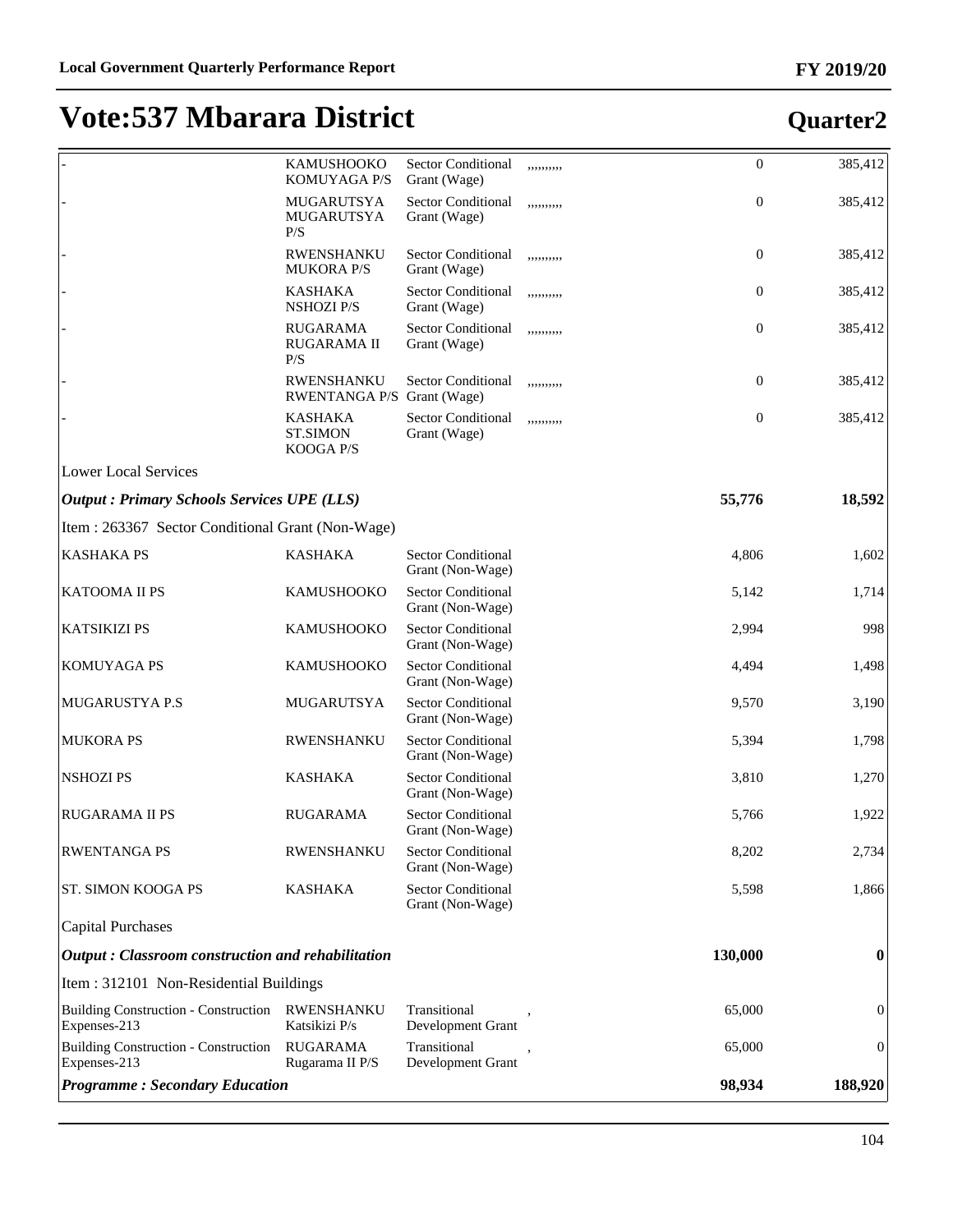| <b>Higher LG Services</b>                                       |                                     |                                                                       |                |                  |
|-----------------------------------------------------------------|-------------------------------------|-----------------------------------------------------------------------|----------------|------------------|
| <b>Output: Secondary Teaching Services</b>                      |                                     |                                                                       | 0              | 155,942          |
| Item : 211101 General Staff Salaries                            |                                     |                                                                       |                |                  |
|                                                                 | <b>KAMUSHOOKO</b>                   | <b>Sector Conditional</b><br>Grant (Wage)                             | $\overline{0}$ | 155,942          |
| <b>Lower Local Services</b>                                     |                                     |                                                                       |                |                  |
| <b>Output: Secondary Capitation(USE)(LLS)</b>                   |                                     |                                                                       | 98,934         | 32,978           |
| Item : 263367 Sector Conditional Grant (Non-Wage)               |                                     |                                                                       |                |                  |
| ST PAULS SS KAGONGI                                             | <b>KAMUSHOOKO</b>                   | <b>Sector Conditional</b><br>Grant (Non-Wage)                         | 98,934         | 32,978           |
| <b>Sector: Health</b>                                           |                                     |                                                                       | 75,938         | 6,401            |
| <b>Programme: Primary Healthcare</b>                            |                                     |                                                                       | 75,938         | 6,401            |
| <b>Lower Local Services</b>                                     |                                     |                                                                       |                |                  |
| <b>Output : Basic Healthcare Services (HCIV-HCII-LLS)</b>       |                                     |                                                                       | 14,284         | 6,401            |
| Item: 263367 Sector Conditional Grant (Non-Wage)                |                                     |                                                                       |                |                  |
| Kagongi Health centre 11                                        | RWENSHANKU                          | <b>Sector Conditional</b><br>Grant (Non-Wage)                         | 14,284         | 6,401            |
| <b>Capital Purchases</b>                                        |                                     |                                                                       |                |                  |
| Output: OPD and other ward Construction and Rehabilitation      |                                     | 61,653                                                                | 0              |                  |
| Item: 312101 Non-Residential Buildings                          |                                     |                                                                       |                |                  |
| <b>Building Construction - Construction</b><br>Expenses-213     | RWENSHANKU<br><b>Bubaare HC III</b> | District<br>Discretionary<br>Development<br><b>Equalization Grant</b> | 61,653         | $\theta$         |
| <b>Sector: Water and Environment</b>                            |                                     |                                                                       | 12,000         | 0                |
| <b>Programme: Rural Water Supply and Sanitation</b>             |                                     | 12,000                                                                | 0              |                  |
| <b>Lower Local Services</b>                                     |                                     |                                                                       |                |                  |
| Output: Rehabilitation and Repairs to Rural Water Sources (LLS) |                                     |                                                                       | 12,000         | 0                |
| Item : 263201 LG Conditional grants (Capital)                   |                                     |                                                                       |                |                  |
| Buabaare                                                        | KAMUSHOOKO<br>kamushoko             | Sector Development<br>Grant                                           | 9,000          | $\mathbf{0}$     |
| bubaare                                                         | <b>RWENSHANKU</b><br>Rwenshanku     | Sector Development<br>Grant                                           | 3,000          | $\mathbf{0}$     |
| <b>Sector: Public Sector Management</b>                         |                                     |                                                                       | 42,197         | $\bf{0}$         |
| <b>Programme: District and Urban Administration</b>             |                                     |                                                                       | 42,197         | $\boldsymbol{0}$ |
| <b>Lower Local Services</b>                                     |                                     |                                                                       |                |                  |
| <b>Output : Lower Local Government Administration</b>           |                                     |                                                                       | 42,197         | 0                |
| Item : 263104 Transfers to other govt. units (Current)          |                                     |                                                                       |                |                  |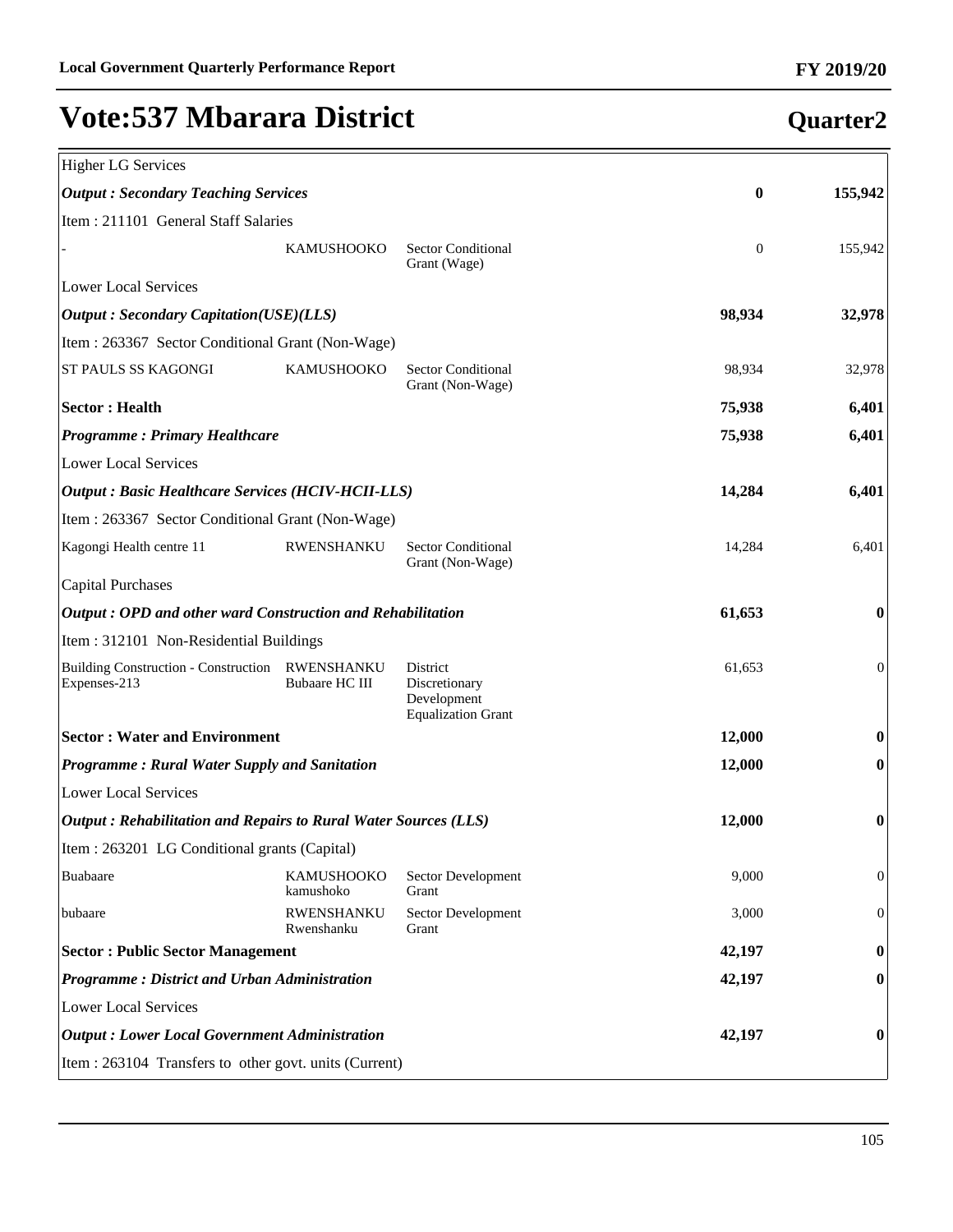| Transfers to other government units                             | <b>KASHAKA</b><br>Lower Local<br>Governments                 | <b>Locally Raised</b><br>Revenues                    |            | 42,197         | $\Omega$ |
|-----------------------------------------------------------------|--------------------------------------------------------------|------------------------------------------------------|------------|----------------|----------|
| <b>LCIII : RUBAYA</b>                                           |                                                              |                                                      |            | 430,827        | 632,067  |
| <b>Sector: Works and Transport</b>                              |                                                              |                                                      |            | 13,525         | 13,434   |
| <b>Programme: District, Urban and Community Access Roads</b>    |                                                              |                                                      |            | 13,525         | 13,434   |
| <b>Lower Local Services</b>                                     |                                                              |                                                      |            |                |          |
| <b>Output: Bottle necks Clearance on Community Access Roads</b> |                                                              |                                                      |            | 13,525         | 13,434   |
| Item : 263104 Transfers to other govt. units (Current)          |                                                              |                                                      |            |                |          |
| Rubaya Sub County                                               | <b>RUHUNGA</b><br><b>Community Access</b><br>Roads           | <b>Other Transfers</b><br>from Central<br>Government |            | 13,525         | 13,434   |
| <b>Sector: Education</b>                                        |                                                              |                                                      |            | 190,721        | 605,013  |
| <b>Programme: Pre-Primary and Primary Education</b>             |                                                              |                                                      |            | 116,306        | 418,055  |
| <b>Higher LG Services</b>                                       |                                                              |                                                      |            |                |          |
| <b>Output: Primary Teaching Services</b>                        |                                                              |                                                      |            | $\bf{0}$       | 400,953  |
| Item: 211101 General Staff Salaries                             |                                                              |                                                      |            |                |          |
|                                                                 | <b>BUNENERO</b>                                              | <b>Sector Conditional</b><br>Grant (Wage)            | ,,,,,,,,,, | $\overline{0}$ | 400,953  |
|                                                                 | <b>RUSHOZI</b><br>Esteeri Kokundeka<br>Memorial P/S          | <b>Sector Conditional</b><br>Grant (Wage)            | ,,,,,,,,,, | $\overline{0}$ | 400,953  |
|                                                                 | <b>ITARA</b><br><b>ITARA P/S</b>                             | <b>Sector Conditional</b><br>Grant (Wage)            | ,,,,,,,,,, | $\mathbf{0}$   | 400,953  |
|                                                                 | <b>RUHUNGA</b><br>KAGUHANZYA<br>P/S                          | <b>Sector Conditional</b><br>Grant (Wage)            | ,,,,,,,,,, | $\mathbf{0}$   | 400,953  |
|                                                                 | <b>RUSHOZI</b><br>KYAMATAMBAR Grant (Wage)<br><b>IRE P/S</b> | <b>Sector Conditional</b>                            | ,,,,,,,,,, | $\overline{0}$ | 400,953  |
|                                                                 | <b>ITARA</b><br><b>OMUKIGANDO</b>                            | <b>Sector Conditional</b><br>Grant (Wage)            | ,,,,,,,,,, | $\theta$       | 400,953  |
|                                                                 | <b>BUNENERO</b><br><b>RUBAYA P/S</b>                         | <b>Sector Conditional</b><br>Grant (Wage)            | ,,,,,,,,,, | $\theta$       | 400,953  |
|                                                                 | <b>BUNENERO</b><br><b>RUBURARA P/S</b>                       | <b>Sector Conditional</b><br>Grant (Wage)            | ,,,,,,,,,, | $\mathbf{0}$   | 400,953  |
|                                                                 | <b>RUHUNGA</b><br><b>RUHUNGA P/S</b>                         | <b>Sector Conditional</b><br>Grant (Wage)            | ,,,,,,,,,, | $\mathbf{0}$   | 400,953  |
|                                                                 | <b>RUSHOZI</b><br><b>RUSHOZI P/S</b>                         | <b>Sector Conditional</b><br>Grant (Wage)            | ,,,,,,,,,, | $\mathbf{0}$   | 400,953  |
|                                                                 | <b>BUNENERO</b><br><b>RWATSINGA P/S</b>                      | <b>Sector Conditional</b><br>Grant (Wage)            | ,,,,,,,,,, | $\mathbf{0}$   | 400,953  |
| <b>Lower Local Services</b>                                     |                                                              |                                                      |            |                |          |
| <b>Output: Primary Schools Services UPE (LLS)</b>               |                                                              |                                                      |            | 51,306         | 17,102   |
| Item: 263367 Sector Conditional Grant (Non-Wage)                |                                                              |                                                      |            |                |          |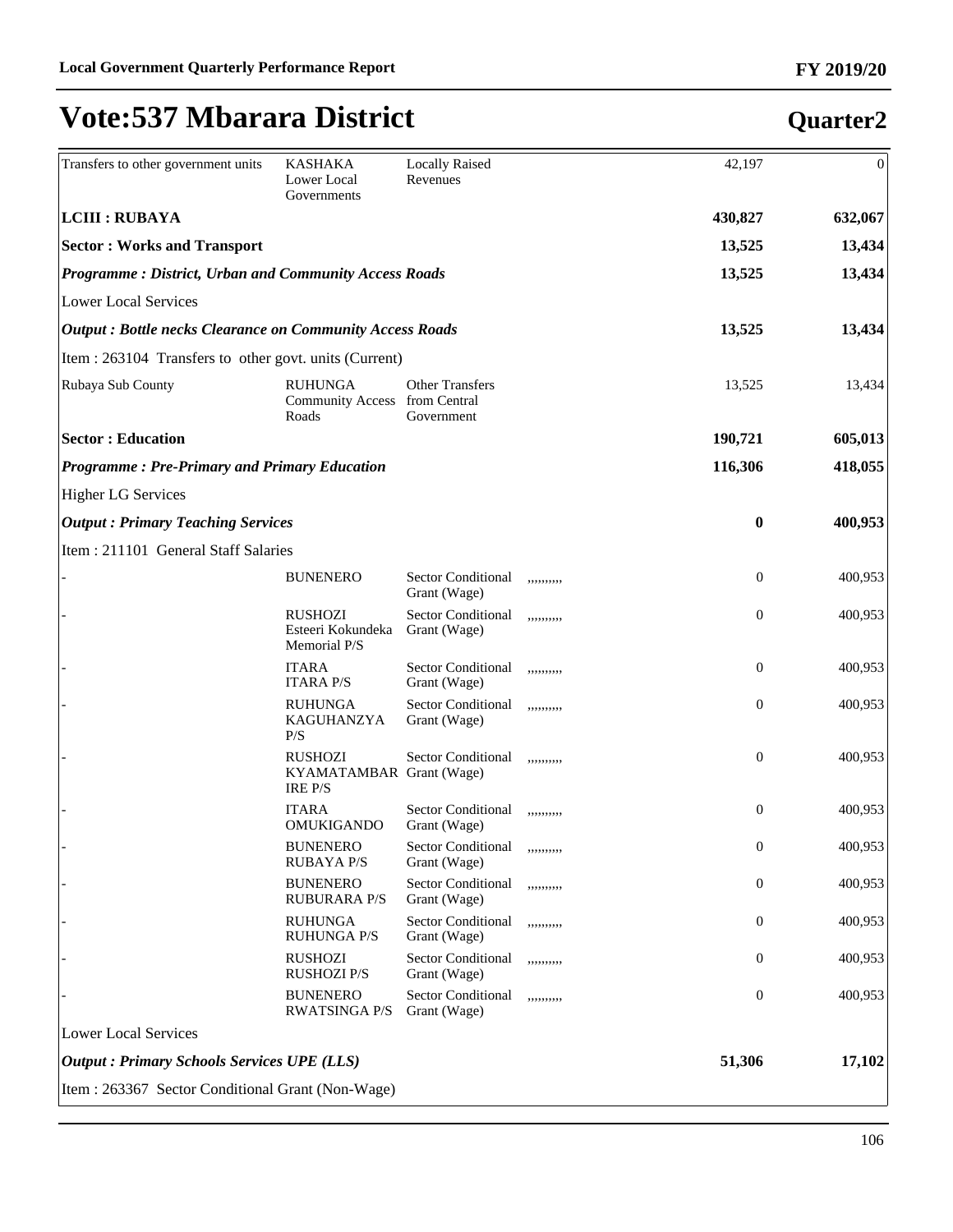| <b>BUNENERO PS</b>                                          | <b>BUNENERO</b>                 | <b>Sector Conditional</b><br>Grant (Non-Wage) | 6,270        | 2,090            |
|-------------------------------------------------------------|---------------------------------|-----------------------------------------------|--------------|------------------|
| ESTERI KOKUNDEKA MEM. PS                                    | <b>RUSHOZI</b>                  | <b>Sector Conditional</b><br>Grant (Non-Wage) | 5,106        | 1,702            |
| <b>ITARA PS</b>                                             | <b>ITARA</b>                    | <b>Sector Conditional</b><br>Grant (Non-Wage) | 4,686        | 1,562            |
| KAGUHANZYA PS                                               | <b>RUHUNGA</b>                  | <b>Sector Conditional</b><br>Grant (Non-Wage) | 8,814        | 2,938            |
| <b>KYAMATAMBARIRE PS</b>                                    | <b>RUSHOZI</b>                  | <b>Sector Conditional</b><br>Grant (Non-Wage) | 4,026        | 1,342            |
| <b>OMUKIGANDO PS</b>                                        | <b>ITARA</b>                    | <b>Sector Conditional</b><br>Grant (Non-Wage) | 3,990        | 1,330            |
| <b>RUBAYA PS</b>                                            | <b>BUNENERO</b>                 | <b>Sector Conditional</b><br>Grant (Non-Wage) | 3,282        | 1,094            |
| <b>RUBURARA PS</b>                                          | <b>BUNENERO</b>                 | <b>Sector Conditional</b><br>Grant (Non-Wage) | 3,762        | 1,254            |
| <b>RUHUNGA PS</b>                                           | <b>RUHUNGA</b>                  | <b>Sector Conditional</b><br>Grant (Non-Wage) | 3,474        | 1,158            |
| <b>RUSHOZI PS</b>                                           | <b>RUSHOZI</b>                  | <b>Sector Conditional</b><br>Grant (Non-Wage) | 3,522        | 1,174            |
| <b>RWANTSINGA PS</b>                                        | <b>BUNENERO</b>                 | <b>Sector Conditional</b><br>Grant (Non-Wage) | 4,374        | 1,458            |
| <b>Capital Purchases</b>                                    |                                 |                                               |              |                  |
| Output: Classroom construction and rehabilitation           |                                 |                                               | 65,000       | $\bf{0}$         |
| Item: 312101 Non-Residential Buildings                      |                                 |                                               |              |                  |
| <b>Building Construction - Construction</b><br>Expenses-213 | <b>RUBURARA</b><br>Ruburara P/S | Transitional<br>Development Grant             | 65,000       | $\boldsymbol{0}$ |
| <b>Programme: Secondary Education</b>                       |                                 |                                               | 74,415       | 186,958          |
| <b>Higher LG Services</b>                                   |                                 |                                               |              |                  |
| <b>Output: Secondary Teaching Services</b>                  |                                 |                                               | $\bf{0}$     | 162,153          |
| Item: 211101 General Staff Salaries                         |                                 |                                               |              |                  |
|                                                             | <b>BUNENERO</b>                 | <b>Sector Conditional</b><br>Grant (Wage)     | $\mathbf{0}$ | 162,153          |
| Lower Local Services                                        |                                 |                                               |              |                  |
| <b>Output: Secondary Capitation(USE)(LLS)</b>               |                                 |                                               | 74,415       | 24,805           |
| Item : 263367 Sector Conditional Grant (Non-Wage)           |                                 |                                               |              |                  |
| <b>RUTOOMA SS</b>                                           | <b>BUNENERO</b>                 | <b>Sector Conditional</b><br>Grant (Non-Wage) | 74,415       | 24,805           |
| <b>Sector: Health</b>                                       |                                 |                                               | 100,000      | 11,120           |
| <b>Programme: Health Management and Supervision</b>         |                                 |                                               | 100,000      | 11,120           |
| <b>Capital Purchases</b>                                    |                                 |                                               |              |                  |
| <b>Output</b> : Administrative Capital                      |                                 |                                               | 100,000      | 11,120           |
| Item: 312101 Non-Residential Buildings                      |                                 |                                               |              |                  |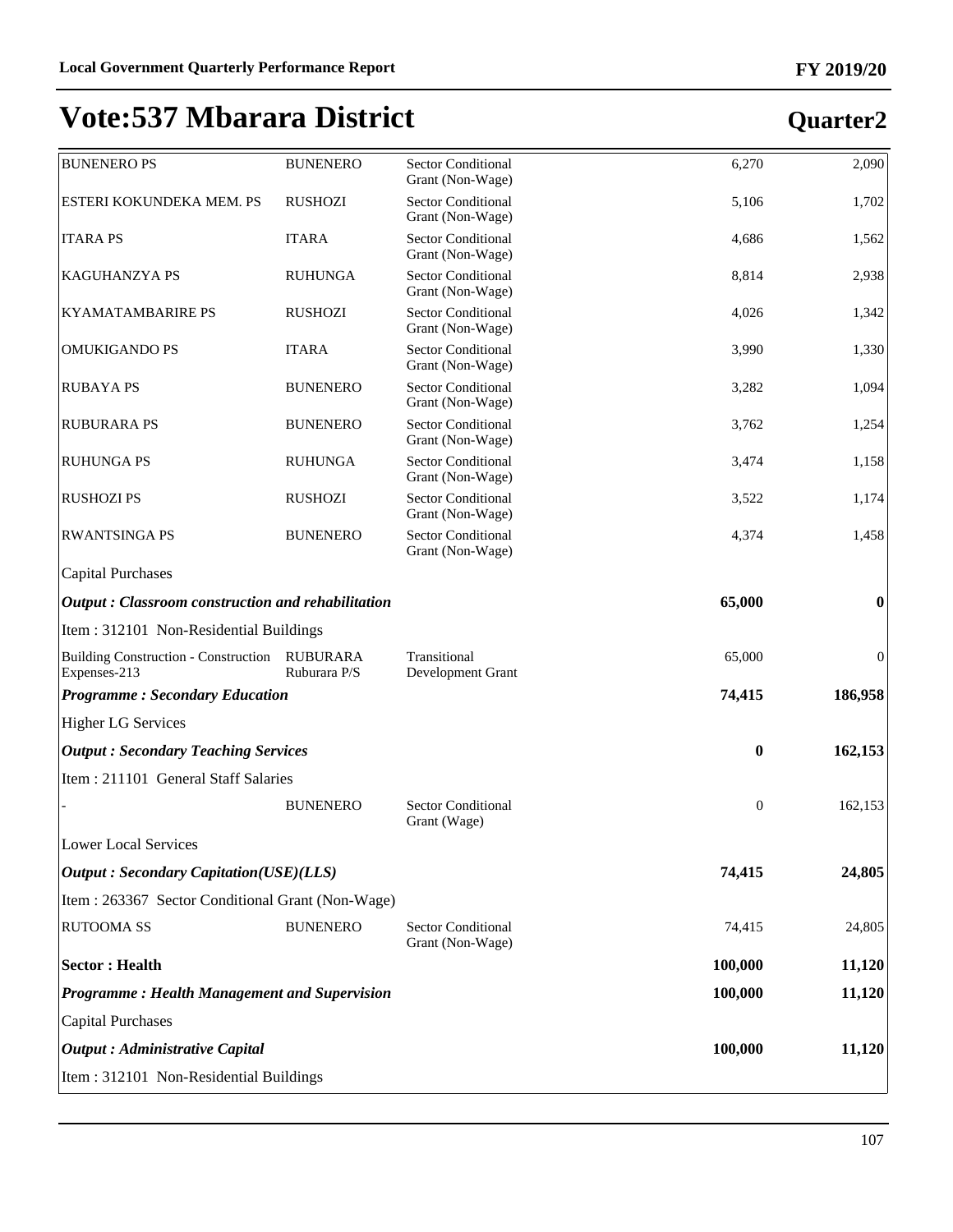| <b>Building Construction - Construction</b><br>Expenses-213              | <b>BUNENERO</b><br>Staff House at<br>Rubaaya HC III      | Transitional<br>Development Grant    | 100,000   | 11,120           |
|--------------------------------------------------------------------------|----------------------------------------------------------|--------------------------------------|-----------|------------------|
| <b>Sector: Water and Environment</b>                                     |                                                          |                                      | 126,581   | 2,500            |
| <b>Programme: Rural Water Supply and Sanitation</b>                      |                                                          |                                      | 126,581   | 2,500            |
| <b>Lower Local Services</b>                                              |                                                          |                                      |           |                  |
| Output: Rehabilitation and Repairs to Rural Water Sources (LLS)          |                                                          |                                      | 12,000    | 0                |
| Item : 263201 LG Conditional grants (Capital)                            |                                                          |                                      |           |                  |
| Rubaya                                                                   | <b>BUNENERO</b><br><b>Bunenero</b>                       | Sector Development<br>Grant          | 12,000    | $\overline{0}$   |
| <b>Capital Purchases</b>                                                 |                                                          |                                      |           |                  |
| <b>Output</b> : Administrative Capital                                   |                                                          |                                      | 10,000    | 2,500            |
| Item : 281504 Monitoring, Supervision & Appraisal of capital works       |                                                          |                                      |           |                  |
| Monitoring, Supervision and<br>Appraisal - Supervision of Works-<br>1265 | <b>BUNENERO</b><br><b>Bunenero</b>                       | Sector Development -<br>Grant        | 10,000    | 2,500            |
| <b>Output</b> : Construction of public latrines in RGCs                  |                                                          |                                      | 23,248    | $\bf{0}$         |
| Item: 312104 Other Structures                                            |                                                          |                                      |           |                  |
| <b>Construction Services - Sanitation</b><br>Facilities-409              | <b>BUNENERO</b><br>Rwatsinga primary<br>school           | Sector Development<br>Grant          | 23,248    | $\boldsymbol{0}$ |
| Output: Borehole drilling and rehabilitation                             |                                                          |                                      | 81,333    | $\bf{0}$         |
| Item: 312104 Other Structures                                            |                                                          |                                      |           |                  |
| <b>Construction Services - Projects-407</b>                              | <b>BUNENERO</b><br>Bunenenero                            | Sector Development<br>Grant          | 81,333    | $\boldsymbol{0}$ |
| <b>LCIII : BUKIRO</b>                                                    |                                                          |                                      | 1,100,776 | 297,077          |
| <b>Sector: Works and Transport</b>                                       |                                                          |                                      | 9,640     | 9,657            |
| <b>Programme: District, Urban and Community Access Roads</b>             |                                                          |                                      | 9,640     | 9,657            |
| <b>Lower Local Services</b>                                              |                                                          |                                      |           |                  |
| <b>Output: Bottle necks Clearance on Community Access Roads</b>          |                                                          |                                      | 9,640     | 9,657            |
| Item : 263104 Transfers to other govt. units (Current)                   |                                                          |                                      |           |                  |
| <b>Bukiro Sub County</b>                                                 | <b>BUKIIRO</b><br>Community Access from Central<br>Roads | <b>Other Transfers</b><br>Government | 9,640     | 9,657            |
| <b>Sector: Education</b>                                                 |                                                          |                                      | 1,001,614 | 287,420          |
| <b>Programme: Pre-Primary and Primary Education</b>                      |                                                          |                                      | 114,912   | 256,402          |
| <b>Higher LG Services</b>                                                |                                                          |                                      |           |                  |
| <b>Output : Primary Teaching Services</b>                                |                                                          |                                      | $\bf{0}$  | 243,098          |
| Item : 211101 General Staff Salaries                                     |                                                          |                                      |           |                  |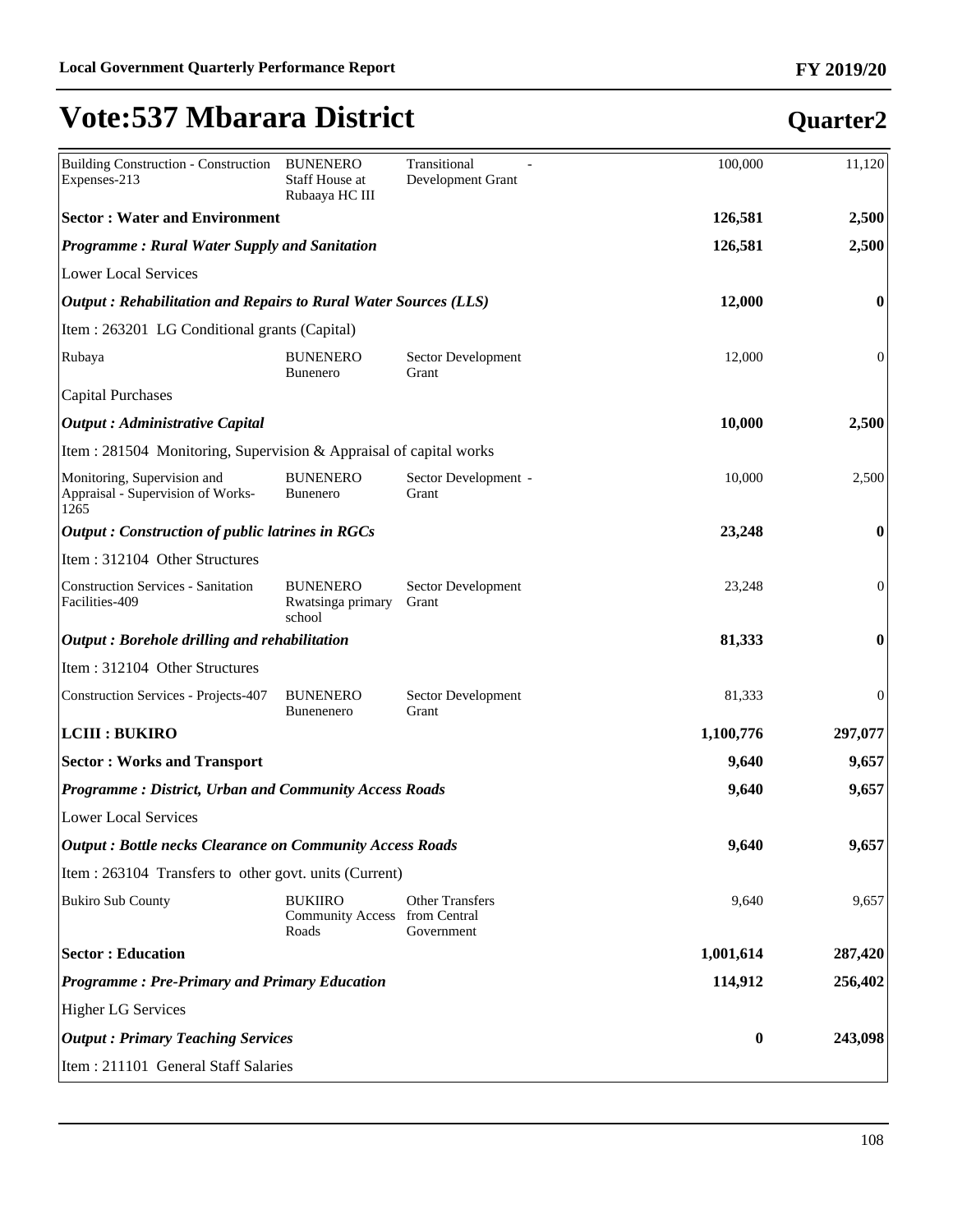|                                                                 | <b>NYARUBUNGO</b>                            | Sector Conditional<br>Grant (Wage)            | ,,,,, | $\boldsymbol{0}$ | 243,098          |
|-----------------------------------------------------------------|----------------------------------------------|-----------------------------------------------|-------|------------------|------------------|
|                                                                 | NYARUBUNGO<br>NYARUBUNGO<br>P/S              | <b>Sector Conditional</b><br>Grant (Wage)     | ,,,,, | $\boldsymbol{0}$ | 243,098          |
|                                                                 | Rubingo<br><b>NYATUNGU P/S</b>               | Sector Conditional<br>Grant (Wage)            | ,,,,, | $\boldsymbol{0}$ | 243,098          |
|                                                                 | Rubingo<br><b>RBINGO I P/S</b>               | Sector Conditional<br>Grant (Wage)            | ,,,,, | $\boldsymbol{0}$ | 243,098          |
|                                                                 | Rubingo<br>RUBINGO-NYAJA Grant (Wage)<br>P/S | Sector Conditional                            | ,,,,, | $\boldsymbol{0}$ | 243,098          |
|                                                                 | Rubingo<br><b>RWENGWE I P/S</b>              | Sector Conditional<br>Grant (Wage)            | ,,,,, | $\boldsymbol{0}$ | 243,098          |
| <b>Lower Local Services</b>                                     |                                              |                                               |       |                  |                  |
| <b>Output : Primary Schools Services UPE (LLS)</b>              |                                              |                                               |       | 39,912           | 13,304           |
| Item: 263367 Sector Conditional Grant (Non-Wage)                |                                              |                                               |       |                  |                  |
| <b>AKASHANDA PS</b>                                             | <b>NYARUBUNGO</b>                            | <b>Sector Conditional</b><br>Grant (Non-Wage) |       | 6,594            | 2,198            |
| NYANTUNGU PS                                                    | Rubingo                                      | <b>Sector Conditional</b><br>Grant (Non-Wage) |       | 8,958            | 2,986            |
| NYARUBUNGO PS                                                   | <b>NYARUBUNGO</b>                            | <b>Sector Conditional</b><br>Grant (Non-Wage) |       | 5,154            | 1,718            |
| <b>RUBINGO I PS</b>                                             | Rubingo                                      | <b>Sector Conditional</b><br>Grant (Non-Wage) |       | 7,722            | 2,574            |
| RUBINGO NYANJA PS                                               | Rubingo                                      | <b>Sector Conditional</b><br>Grant (Non-Wage) |       | 5,250            | 1,750            |
| <b>RWENGWE I PS</b>                                             | Rubingo                                      | <b>Sector Conditional</b><br>Grant (Non-Wage) |       | 6,234            | 2,078            |
| <b>Capital Purchases</b>                                        |                                              |                                               |       |                  |                  |
| Output: Classroom construction and rehabilitation               |                                              |                                               |       | 75,000           | $\boldsymbol{0}$ |
| Item: 312101 Non-Residential Buildings                          |                                              |                                               |       |                  |                  |
| Building Construction - Construction Bukiro<br>Expenses-213     | Rwengwe I P/S                                | Sector Development<br>Grant                   |       | 75,000           | $\mathbf{0}$     |
| <b>Programme: Secondary Education</b>                           |                                              |                                               |       | 886,702          | 31,018           |
| <b>Lower Local Services</b>                                     |                                              |                                               |       |                  |                  |
| <b>Output</b> : Secondary Capitation(USE)(LLS)                  |                                              |                                               |       | 43,851           | 14,617           |
| Item: 263367 Sector Conditional Grant (Non-Wage)                |                                              |                                               |       |                  |                  |
| KASHAKA HIGH SCHOOL                                             | <b>NYARUBUNGO</b>                            | <b>Sector Conditional</b><br>Grant (Non-Wage) |       | 16,497           | 5,499            |
| TROPICAL SS BWIZIBWERA                                          | <b>BUKIIRO</b>                               | <b>Sector Conditional</b><br>Grant (Non-Wage) |       | 27,354           | 9,118            |
| <b>Capital Purchases</b>                                        |                                              |                                               |       |                  |                  |
| <b>Output: Secondary School Construction and Rehabilitation</b> |                                              |                                               |       | 842,851          | 16,401           |
| Item: 312101 Non-Residential Buildings                          |                                              |                                               |       |                  |                  |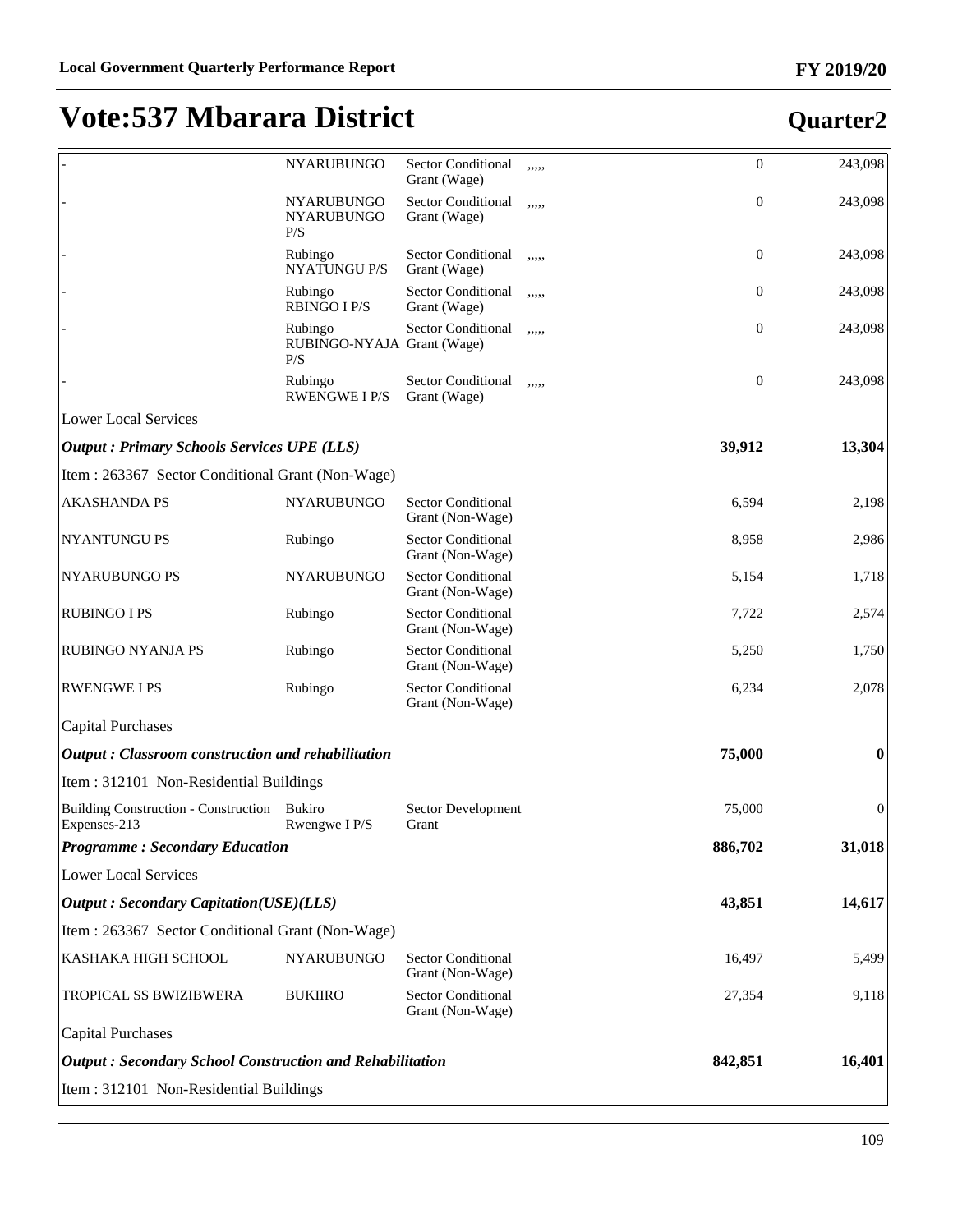| Building Construction - Construction NYANJA<br>Expenses-213            | Bukiro Seed School Grant                               | Sector Development -                      |                 | 842,851          | 16,401           |
|------------------------------------------------------------------------|--------------------------------------------------------|-------------------------------------------|-----------------|------------------|------------------|
| <b>Sector: Water and Environment</b>                                   |                                                        |                                           |                 | 89,522           | $\bf{0}$         |
| <b>Programme: Rural Water Supply and Sanitation</b>                    |                                                        |                                           |                 | 89,522           | $\bf{0}$         |
| Lower Local Services                                                   |                                                        |                                           |                 |                  |                  |
| <b>Output: Rehabilitation and Repairs to Rural Water Sources (LLS)</b> |                                                        |                                           |                 | 3,000            | $\bf{0}$         |
| Item : 263201 LG Conditional grants (Capital)                          |                                                        |                                           |                 |                  |                  |
| Bukiro                                                                 | <b>BUKIIRO</b><br><b>Bukiro</b>                        | Sector Development<br>Grant               |                 | 3,000            | $\overline{0}$   |
| Capital Purchases                                                      |                                                        |                                           |                 |                  |                  |
| $\alpha$ Dutput : Construction of public latrines in RGCs              |                                                        |                                           |                 | 32,300           | $\boldsymbol{0}$ |
| Item: 312104 Other Structures                                          |                                                        |                                           |                 |                  |                  |
| Construction Services - Sewerage<br>$S$ ystem-410                      | <b>Bukiro</b><br>kitengure P/S                         | Sector Development<br>Grant               |                 | 32,300           | $\boldsymbol{0}$ |
| $\vert$ Output : Borehole drilling and rehabilitation                  |                                                        |                                           |                 | 54,222           | $\boldsymbol{0}$ |
| Item: 312104 Other Structures                                          |                                                        |                                           |                 |                  |                  |
| Construction Services - Projects-407                                   | <b>NYARUBUNGO</b><br>akashanda                         | Sector Development<br>Grant               |                 | 54,222           | $\boldsymbol{0}$ |
| <b>LCIII : KASHARE</b>                                                 |                                                        |                                           |                 | 416,786          | 811,100          |
| <b>Sector: Works and Transport</b>                                     |                                                        |                                           |                 | 15,241           | 15,272           |
| <b>Programme: District, Urban and Community Access Roads</b>           |                                                        |                                           |                 | 15,241           | 15,272           |
| <b>Lower Local Services</b>                                            |                                                        |                                           |                 |                  |                  |
| <b>Output: Bottle necks Clearance on Community Access Roads</b>        |                                                        |                                           |                 | 15,241           | 15,272           |
| Item : 263104 Transfers to other govt. units (Current)                 |                                                        |                                           |                 |                  |                  |
| Kashare Sub County                                                     | <b>NCUNE</b><br>Community Access from Central<br>Roads | <b>Other Transfers</b><br>Government      |                 | 15,241           | 15,272           |
| <b>Sector: Education</b>                                               |                                                        |                                           |                 | 218,730          | 795,828          |
| <b>Programme: Pre-Primary and Primary Education</b>                    |                                                        |                                           |                 | 79,932           | 563,451          |
| <b>Higher LG Services</b>                                              |                                                        |                                           |                 |                  |                  |
| <b>Output: Primary Teaching Services</b>                               |                                                        |                                           |                 | $\bf{0}$         | 536,119          |
| Item : 211101 General Staff Salaries                                   |                                                        |                                           |                 |                  |                  |
|                                                                        | <b>MIRONGO</b>                                         | <b>Sector Conditional</b><br>Grant (Wage) | ,,,,,,,,,,,,,,  | $\boldsymbol{0}$ | 536,119          |
|                                                                        | <b>MITOOZO</b><br>17381.831                            | Sector Conditional<br>Grant (Wage)        | ,,,,,,,,,,,,,,  | $\boldsymbol{0}$ | 536,119          |
|                                                                        | <b>MIRONGO</b><br><b>AMABAARE P/S</b>                  | Sector Conditional<br>Grant (Wage)        | ,,,,,,,,,,,,,,, | $\boldsymbol{0}$ | 536,119          |
|                                                                        | <b>MITOOZO</b><br>KITONGORE II<br>P/S                  | Sector Conditional<br>Grant (Wage)        | ,,,,,,,,,,,,,,, | $\boldsymbol{0}$ | 536,119          |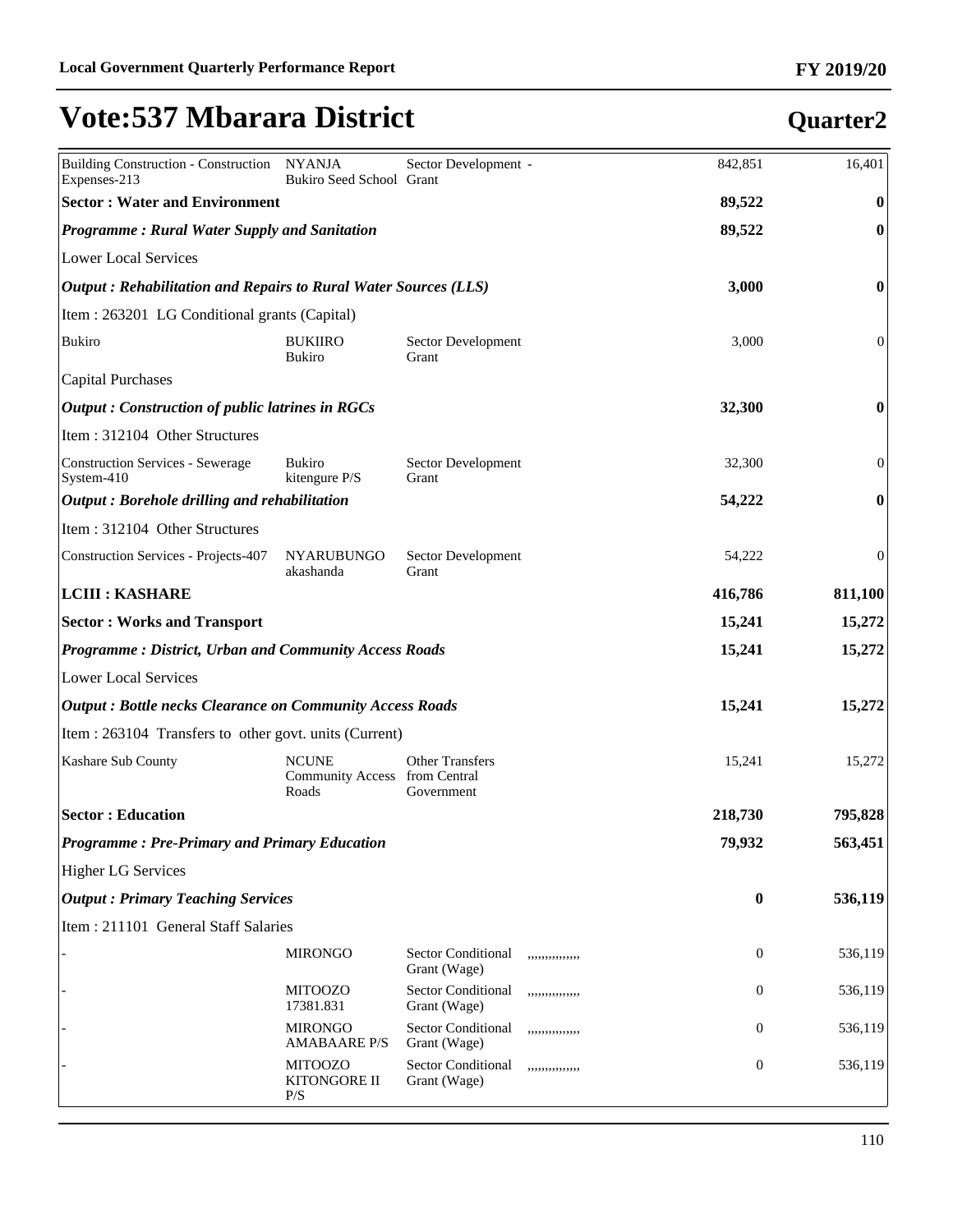|                                                    | <b>NYABISIRIRA</b><br>KYENSHAMA P/S Grant (Wage) | <b>Sector Conditional</b>                     | ,,,,,,,,,,,,,,, | $\mathbf{0}$   | 536,119                                                   |
|----------------------------------------------------|--------------------------------------------------|-----------------------------------------------|-----------------|----------------|-----------------------------------------------------------|
|                                                    | <b>MIRONGO</b><br><b>MIRONGO P/S</b>             | <b>Sector Conditional</b><br>Grant (Wage)     | ,,,,,,,,,,,,,,, | $\mathbf{0}$   | 536,119                                                   |
|                                                    | <b>NCUNE</b><br><b>NCHUNE P/S</b>                | <b>Sector Conditional</b><br>Grant (Wage)     | ,,,,,,,,,,,,,,, | $\mathbf{0}$   | 536,119                                                   |
|                                                    | <b>NCUNE</b><br><b>NOMBE P/S</b>                 | <b>Sector Conditional</b><br>Grant (Wage)     | ,,,,,,,,,,,,,,, | $\mathbf{0}$   | 536,119                                                   |
|                                                    | <b>MIRONGO</b><br><b>NYAMIRIMA P/S</b>           | <b>Sector Conditional</b><br>Grant (Wage)     | ,,,,,,,,,,,,,,, | $\mathbf{0}$   | 536,119                                                   |
|                                                    | <b>NYABISIRIRA</b><br>OMUKABARE P/S Grant (Wage) | <b>Sector Conditional</b>                     |                 | $\mathbf{0}$   | 536,119                                                   |
|                                                    | <b>NYABISIRIRA</b><br><b>OMUMABAARE</b><br>P/S   | <b>Sector Conditional</b><br>Grant (Wage)     | ,,,,,,,,,,,,,,, | $\mathbf{0}$   | 536,119                                                   |
|                                                    | <b>NYABISIRIRA</b><br>Rugarura p/s               | <b>Sector Conditional</b><br>Grant (Wage)     | ,,,,,,,,,,,,,,  | $\mathbf{0}$   | 536,119                                                   |
|                                                    | <b>MITOOZO</b><br><b>RWAMUKONDO</b><br>P/S       | <b>Sector Conditional</b><br>Grant (Wage)     | ,,,,,,,,,,,,,,, | $\mathbf{0}$   | 536,119                                                   |
|                                                    | <b>MIRONGO</b><br><b>RWEIBARE I P/S</b>          | <b>Sector Conditional</b><br>Grant (Wage)     | ,,,,,,,,,,,,,,  | $\mathbf{0}$   | 536,119                                                   |
|                                                    | <b>NYABISIRIRA</b><br><b>RWEIBARE II P/S</b>     | <b>Sector Conditional</b><br>Grant (Wage)     | ,,,,,,,,,,,,,,  | $\overline{0}$ | 536,119                                                   |
|                                                    | <b>MIRONGO</b><br><b>ST. MARYS</b>               | <b>Sector Conditional</b><br>Grant (Wage)     | ,,,,,,,,,,,,,,  | $\mathbf{0}$   | 536,119                                                   |
|                                                    | <b>RWEIBARE P/S</b>                              |                                               |                 |                |                                                           |
| <b>Lower Local Services</b>                        |                                                  |                                               |                 |                |                                                           |
| <b>Output : Primary Schools Services UPE (LLS)</b> |                                                  |                                               |                 | 79,932         | 27,332                                                    |
| Item : 263367 Sector Conditional Grant (Non-Wage)  |                                                  |                                               |                 |                |                                                           |
| Akabaare P/S                                       | <b>MIRONGO</b>                                   | <b>Sector Conditional</b><br>Grant (Non-Wage) |                 | 5,622          |                                                           |
| <b>AMABAARE PS</b>                                 | <b>NYABISIRIRA</b>                               | <b>Sector Conditional</b><br>Grant (Non-Wage) |                 | 2,622          |                                                           |
| KITONGORE II PS                                    | <b>MITOOZO</b>                                   | <b>Sector Conditional</b><br>Grant (Non-Wage) |                 | 2,142          |                                                           |
| <b>KYENSHAMA PS</b>                                | <b>NYABISIRIRA</b>                               | <b>Sector Conditional</b><br>Grant (Non-Wage) |                 | 4,014          |                                                           |
| <b>MIRONGO PS</b>                                  | <b>MIRONGO</b>                                   | <b>Sector Conditional</b><br>Grant (Non-Wage) |                 | 5,022          |                                                           |
| <b>NCHUNE PS</b>                                   | <b>NCUNE</b>                                     | <b>Sector Conditional</b><br>Grant (Non-Wage) |                 | 7,122          |                                                           |
| <b>NOMBE PS</b>                                    | <b>NCUNE</b>                                     | <b>Sector Conditional</b><br>Grant (Non-Wage) |                 | 7,866          | 1,874<br>874<br>1,402<br>1,338<br>1,674<br>2,374<br>2,622 |
| NYAMIRIMA MUSLIM PS                                | <b>MIRONGO</b>                                   | <b>Sector Conditional</b><br>Grant (Non-Wage) |                 | 2,826          |                                                           |
| <b>OMUKABARE PS</b>                                | <b>NYABISIRIRA</b>                               | <b>Sector Conditional</b><br>Grant (Non-Wage) |                 | 4,254          | 942<br>1,418                                              |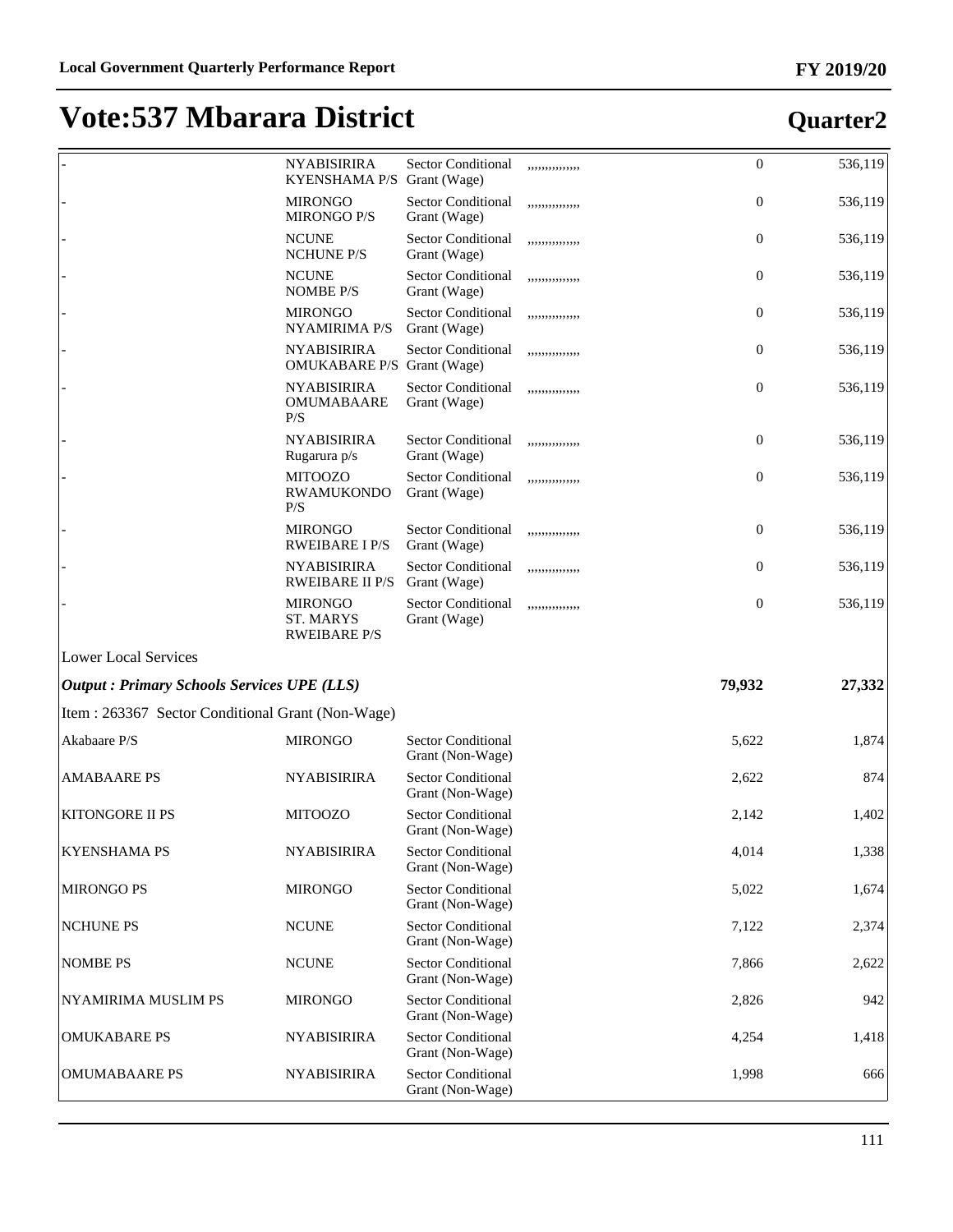#### **FY 2019/20**

| <b>RUGARURA PS</b>                                              | <b>NYABISIRIRA</b>             | <b>Sector Conditional</b><br>Grant (Non-Wage) | 5,838            | 1,946            |
|-----------------------------------------------------------------|--------------------------------|-----------------------------------------------|------------------|------------------|
| <b>RWAMUKONDO PS</b>                                            | <b>MITOOZO</b>                 | <b>Sector Conditional</b><br>Grant (Non-Wage) | 4,362            | 1,454            |
| <b>RWEIBAARE I PS</b>                                           | <b>MIRONGO</b>                 | <b>Sector Conditional</b><br>Grant (Non-Wage) | 4,110            | 1,370            |
| <b>RWEIBARE II PS</b>                                           | <b>NYABISIRIRA</b>             | <b>Sector Conditional</b><br>Grant (Non-Wage) | 10,410           | 3,470            |
| <b>RWOBUGOIGO PS</b>                                            | <b>MITOOZO</b>                 | <b>Sector Conditional</b><br>Grant (Non-Wage) | 5,298            | 1,766            |
| ST. MARY S RWEIBAARE PS                                         | <b>MIRONGO</b>                 | <b>Sector Conditional</b><br>Grant (Non-Wage) | 6,426            | 2,142            |
| <b>Programme: Secondary Education</b>                           |                                |                                               | 138,798          | 232,376          |
| <b>Higher LG Services</b>                                       |                                |                                               |                  |                  |
| <b>Output: Secondary Teaching Services</b>                      |                                |                                               | $\bf{0}$         | 186,110          |
| Item: 211101 General Staff Salaries                             |                                |                                               |                  |                  |
|                                                                 | <b>NCUNE</b>                   | <b>Sector Conditional</b><br>Grant (Wage)     | $\boldsymbol{0}$ | 186,110          |
| <b>Lower Local Services</b>                                     |                                |                                               |                  |                  |
| <b>Output: Secondary Capitation(USE)(LLS)</b>                   |                                |                                               | 138,798          | 46,266           |
| Item: 263367 Sector Conditional Grant (Non-Wage)                |                                |                                               |                  |                  |
| ST ANDREWS RUBINDI SS                                           | <b>NCUNE</b>                   | <b>Sector Conditional</b><br>Grant (Non-Wage) | 138,798          | 46,266           |
| <b>Sector: Health</b>                                           |                                |                                               | 35,593           | $\bf{0}$         |
| <b>Programme: Primary Healthcare</b>                            |                                |                                               | 35,593           | $\boldsymbol{0}$ |
| <b>Capital Purchases</b>                                        |                                |                                               |                  |                  |
| Output: OPD and other ward Construction and Rehabilitation      |                                |                                               | 35,593           | $\boldsymbol{0}$ |
| Item: 312101 Non-Residential Buildings                          |                                |                                               |                  |                  |
| <b>Building Construction - Construction</b><br>Expenses-213     | <b>NCUNE</b><br>Kashare HC III | Sector Development<br>Grant                   | 35,593           | $\boldsymbol{0}$ |
| <b>Sector: Water and Environment</b>                            |                                |                                               | 147,222          | $\boldsymbol{0}$ |
| <b>Programme: Rural Water Supply and Sanitation</b>             |                                |                                               | 147,222          | $\boldsymbol{0}$ |
| <b>Lower Local Services</b>                                     |                                |                                               |                  |                  |
| Output: Rehabilitation and Repairs to Rural Water Sources (LLS) |                                |                                               | 12,000           | $\boldsymbol{0}$ |
| Item : 263201 LG Conditional grants (Capital)                   |                                |                                               |                  |                  |
| Kashare                                                         | <b>MIRONGO</b><br>Mirongo      | Sector Development<br>Grant                   | 12,000           | $\mathbf{0}$     |
| <b>Capital Purchases</b>                                        |                                |                                               |                  |                  |
| Output: Borehole drilling and rehabilitation                    |                                |                                               | 54,222           | $\bf{0}$         |
| Item: 312104 Other Structures                                   |                                |                                               |                  |                  |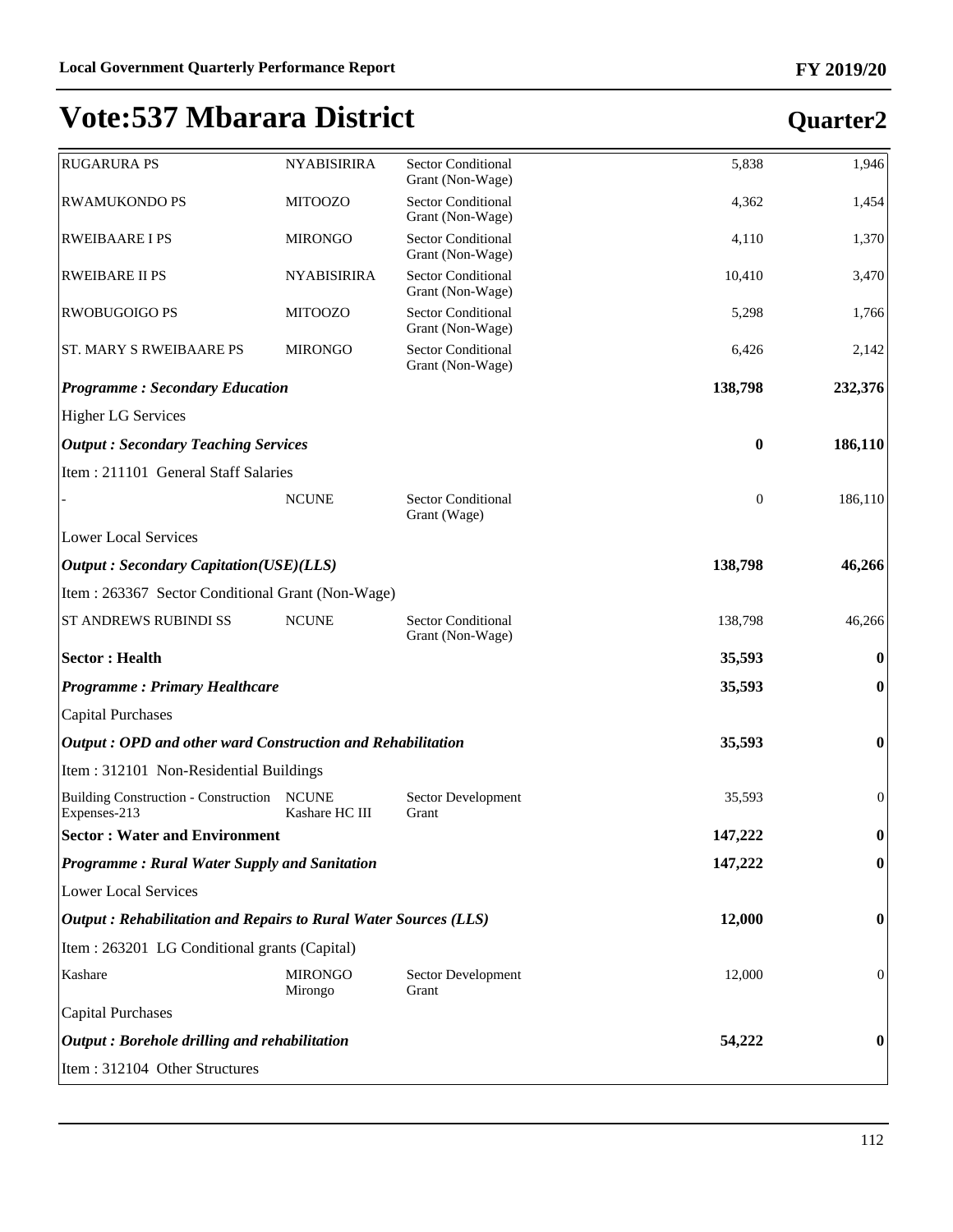| Construction Services - Projects-407                                           | <b>NCUNE</b><br>ncune kuryangye                     | Sector Development<br>Grant  | 54,222    | $\overline{0}$   |
|--------------------------------------------------------------------------------|-----------------------------------------------------|------------------------------|-----------|------------------|
| Output: Construction of piped water supply system                              |                                                     |                              | 81,000    | $\boldsymbol{0}$ |
| Item: 312104 Other Structures                                                  |                                                     |                              |           |                  |
| <b>Construction Services - Water</b><br>Schemes-418                            | <b>MIRONGO</b><br>milongo                           | Sector Development,<br>Grant | 3,000     | $\boldsymbol{0}$ |
| <b>Construction Services - Water</b><br>Schemes-418                            | <b>MIRONGO</b><br>Mirongo                           | Sector Development,<br>Grant | 78,000    | $\boldsymbol{0}$ |
| <b>LCIII : Missing Subcounty</b>                                               |                                                     |                              | 1,366,717 | 1,421,148        |
| <b>Sector : Agriculture</b>                                                    |                                                     |                              | 69,578    | $\boldsymbol{0}$ |
| <b>Programme: Agricultural Extension Services</b>                              |                                                     |                              | 44,999    | $\boldsymbol{0}$ |
| <b>Capital Purchases</b>                                                       |                                                     |                              |           |                  |
| <b>Output: Non Standard Service Delivery Capital</b>                           |                                                     |                              | 44,999    | $\boldsymbol{0}$ |
| Item : 281504 Monitoring, Supervision & Appraisal of capital works             |                                                     |                              |           |                  |
| Monitoring, Supervision and<br>Appraisal - Allowances and<br>Facilitation-1255 | <b>Missing Parish</b><br>District<br>Headquarters   | Sector Development<br>Grant  | 1,820     | $\boldsymbol{0}$ |
| Item: 312104 Other Structures                                                  |                                                     |                              |           |                  |
| <b>Construction Services - New</b><br>Structures-402                           | <b>Missing Parish</b><br>District<br>Headquaerters  | Sector Development<br>Grant  | 15,430    | $\overline{0}$   |
| <b>Construction Services - Water</b><br>Resevoirs-417                          | <b>Missing Parish</b><br>District<br>Headquarters   | Sector Development<br>Grant  | 3,500     | $\boldsymbol{0}$ |
| Item: 312201 Transport Equipment                                               |                                                     |                              |           |                  |
| Transport Equipment - Motorcycles-<br>1920                                     | <b>Missing Parish</b><br>District<br>Headquarters   | Sector Development<br>Grant  | 22,749    | $\overline{0}$   |
| Item: 312203 Furniture & Fixtures                                              |                                                     |                              |           |                  |
| Furniture and Fixtures - Assorted<br>Equipment-628                             | <b>Missing Parish</b><br>District Headquarter Grant | Sector Development           | 1,500     | $\boldsymbol{0}$ |
| <b>Programme: District Production Services</b>                                 |                                                     |                              | 24,579    | 0                |
| <b>Capital Purchases</b>                                                       |                                                     |                              |           |                  |
| <b>Output: Non Standard Service Delivery Capital</b>                           |                                                     |                              | 24,579    | 0                |
| Item : 281504 Monitoring, Supervision & Appraisal of capital works             |                                                     |                              |           |                  |
| Monitoring, Supervision and<br>Appraisal - Allowances and<br>Facilitation-1255 | <b>Missing Parish</b><br>District Headqurters Grant | Sector Development           | 1,659     | 0                |
| Item: 312101 Non-Residential Buildings                                         |                                                     |                              |           |                  |
| <b>Building Construction - Laboratories-</b><br>236                            | <b>Missing Parish</b><br>District<br>Headquarters   | Sector Development<br>Grant  | 2,920     | 0                |
| Item: 312104 Other Structures                                                  |                                                     |                              |           |                  |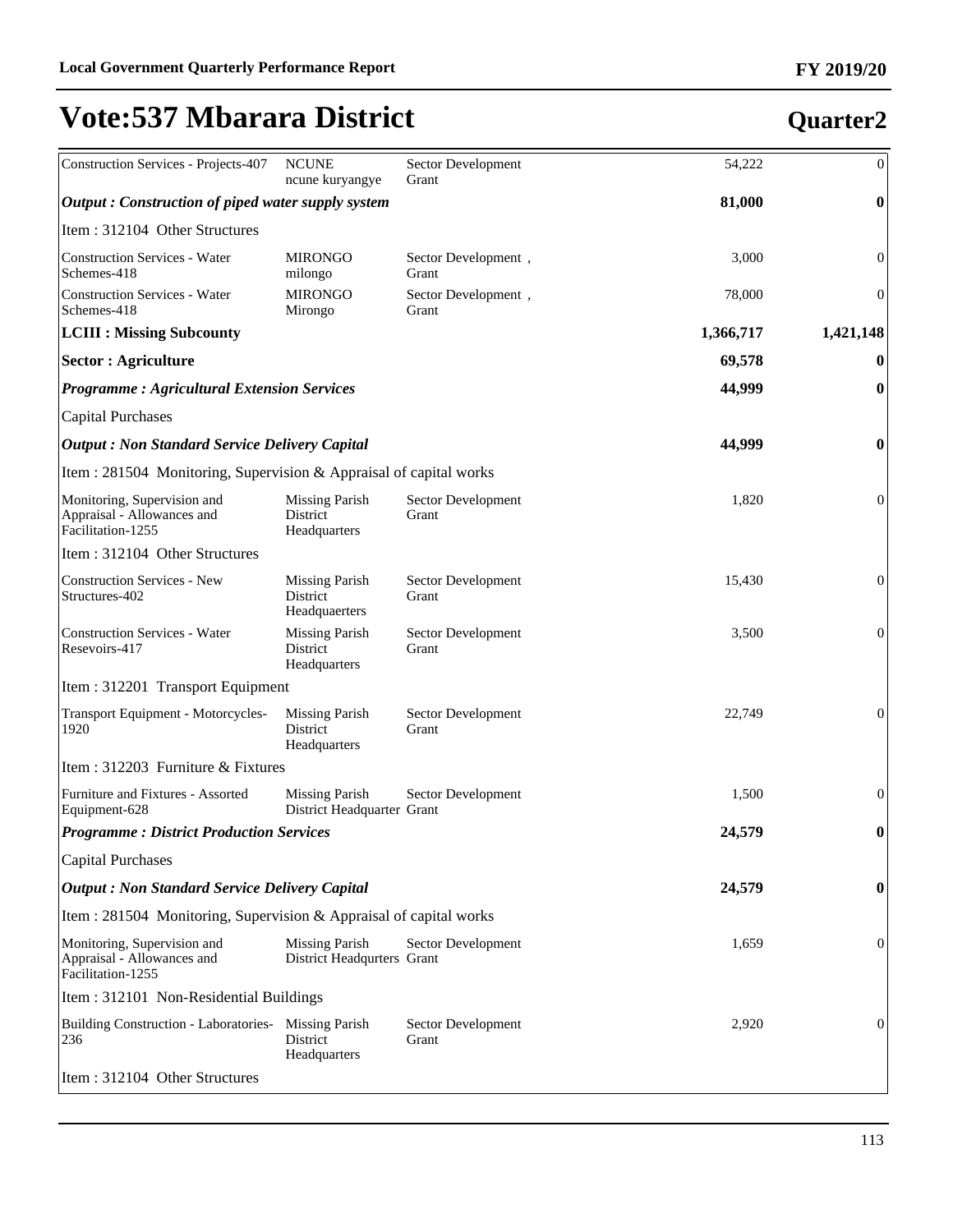KITENGURE PS Missing Parish Sector Conditional

#### Construction Services - New Structures-402 Missing Parish district Headquarter Grant Sector Development 20,000 0 **Sector : Works and Transport 369,495 164,563** *Programme : District, Urban and Community Access Roads* **369,495 164,563** Lower Local Services *Output : District Roads Maintainence (URF)* **369,495 164,563** Item : 263104 Transfers to other govt. units (Current) Feeder Roads Routine Manual maintenance Missing Parish Feeder Roads-District wide Other Transfers from Central Government 184,995 57,689 Culvert installation on District roads Missing Parish Selected District Roads Other Transfers from Central Government 32,000 0 Periodic Maintenance of Feeder Roads Missing Parish Selected Feeder Roads Other Transfers from Central Government 152,500 106,874 **Sector : Education 504,002 1,125,592** *Programme : Pre-Primary and Primary Education* **80,859 195,403** Higher LG Services *Output : Primary Teaching Services* **0 180,963** Item : 211101 General Staff Salaries Missing Parish KARUHITSI P/S Sector Conditional Grant (Wage) ,,,, 0 180,963 Missing Parish KIBAARE P/S Sector Conditional Grant (Wage) ,,,, 0 180,963 Missing Parish KIBINGO III P/S Sector Conditional Grant (Wage) ,,,, 0 180,963 Missing Parish KITENGURE P/S Sector Conditional Grant (Wage) ,,,, 0 180,963 Missing Parish RUBAARE P/S Sector Conditional Grant (Wage) ,,,, 0 180,963 Lower Local Services *Output : Primary Schools Services UPE (LLS)* **37,428 12,476** Item : 263367 Sector Conditional Grant (Non-Wage) KARUHITSI PS Missing Parish Sector Conditional Grant (Non-Wage) 7,470 2,490 KASHENYI PS Missing Parish Sector Conditional Grant (Non-Wage) 7,494 2,498 KIBAARE PS Missing Parish Sector Conditional Grant (Non-Wage) 5,682 1,894 KIBINGO 1 PS Missing Parish Sector Conditional Grant (Non-Wage) 6,042 2,014

Grant (Non-Wage)

#### **Quarter2**

6,942 2,314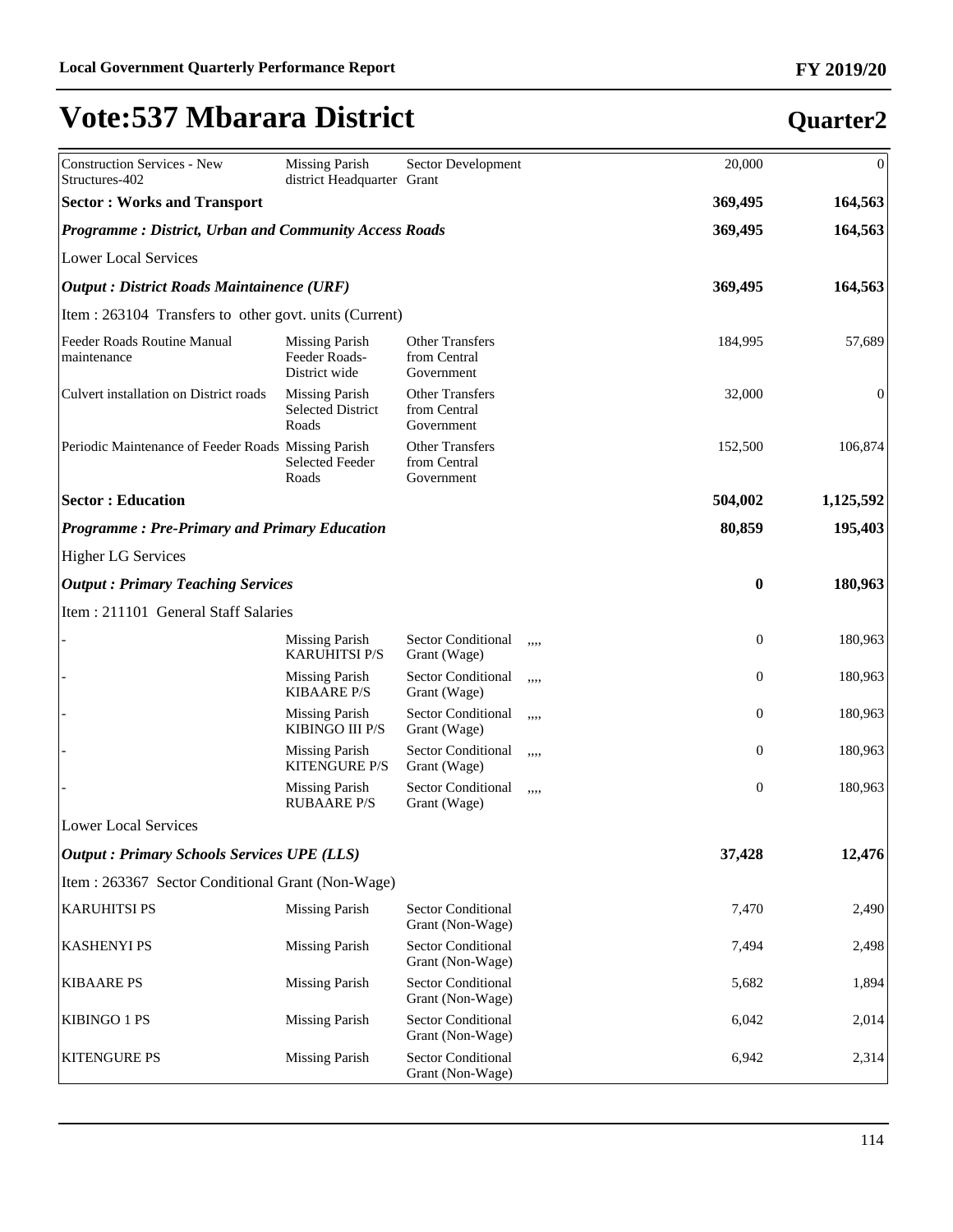| <b>RUBAARE PS</b>                                                              | <b>Missing Parish</b>                  | <b>Sector Conditional</b><br>Grant (Non-Wage) | 3,798            | 1,266            |
|--------------------------------------------------------------------------------|----------------------------------------|-----------------------------------------------|------------------|------------------|
| Capital Purchases                                                              |                                        |                                               |                  |                  |
| <b>Output</b> : Classroom construction and rehabilitation                      |                                        |                                               | 43,431           | 1,964            |
| Item : 281504 Monitoring, Supervision & Appraisal of capital works             |                                        |                                               |                  |                  |
| Monitoring, Supervision and<br>Appraisal - Allowances and<br>Facilitation-1255 | <b>Missing Parish</b><br>District Wide | Sector Development -,<br>Grant                | 10,000           | 1,964            |
| Monitoring, Supervision and<br>Appraisal - Allowances and<br>Facilitation-1255 | <b>Missing Parish</b><br>District Wide | Transitional<br>Development Grant             | 5,000            | 1,964            |
| Item : 312203 Furniture & Fixtures                                             |                                        |                                               |                  |                  |
| Furniture and Fixtures - Furniture<br>Expenses-640                             | <b>Missing Parish</b><br>District Wide | Sector Development<br>Grant                   | 28,431           | $\boldsymbol{0}$ |
| <b>Programme: Secondary Education</b>                                          |                                        |                                               | 178,155          | 399,781          |
| <b>Higher LG Services</b>                                                      |                                        |                                               |                  |                  |
| <b>Output</b> : Secondary Teaching Services                                    |                                        |                                               | $\bf{0}$         | 340,396          |
| Item : 211101 General Staff Salaries                                           |                                        |                                               |                  |                  |
|                                                                                | <b>Missing Parish</b>                  | Sector Conditional<br>Grant (Wage)            | $\boldsymbol{0}$ | 340,396          |
| <b>Lower Local Services</b>                                                    |                                        |                                               |                  |                  |
| <b>Output: Secondary Capitation(USE)(LLS)</b>                                  |                                        |                                               | 178,155          | 59,385           |
| Item : 263367 Sector Conditional Grant (Non-Wage)                              |                                        |                                               |                  |                  |
| ESTEERI KOKUNDEKA MEM. SS                                                      | <b>Missing Parish</b>                  | <b>Sector Conditional</b><br>Grant (Non-Wage) | 31,350           | 10,450           |
| NEW HIGH SCHOOL                                                                | <b>Missing Parish</b>                  | <b>Sector Conditional</b><br>Grant (Non-Wage) | 15,651           | 5,217            |
| <b>NOMBE SS</b>                                                                | <b>Missing Parish</b>                  | <b>Sector Conditional</b><br>Grant (Non-Wage) | 122,694          | 40,898           |
| <b>ST CHARLES LWANGA SS</b><br><b>AKASHANDA</b>                                | <b>Missing Parish</b>                  | <b>Sector Conditional</b><br>Grant (Non-Wage) | 8,460            | 2,820            |
| <b>Programme: Skills Development</b>                                           |                                        |                                               | 244,988          | 530,408          |
| <b>Higher LG Services</b>                                                      |                                        |                                               |                  |                  |
| <b>Output: Tertiary Education Services</b>                                     |                                        |                                               | $\bf{0}$         | 448,746          |
| Item : 211101 General Staff Salaries                                           |                                        |                                               |                  |                  |
|                                                                                | <b>Missing Parish</b>                  | <b>Sector Conditional</b><br>Grant (Wage)     | $\boldsymbol{0}$ | 448,746          |
| <b>Lower Local Services</b>                                                    |                                        |                                               |                  |                  |
| <b>Output : Skills Development Services</b>                                    |                                        |                                               | 244,988          | 81,663           |
| Item : 263367 Sector Conditional Grant (Non-Wage)                              |                                        |                                               |                  |                  |
| KADOGO COMMUNITY<br><b>POLYTEC</b>                                             | <b>Missing Parish</b>                  | <b>Sector Conditional</b><br>Grant (Non-Wage) | 64,920           | 21,640           |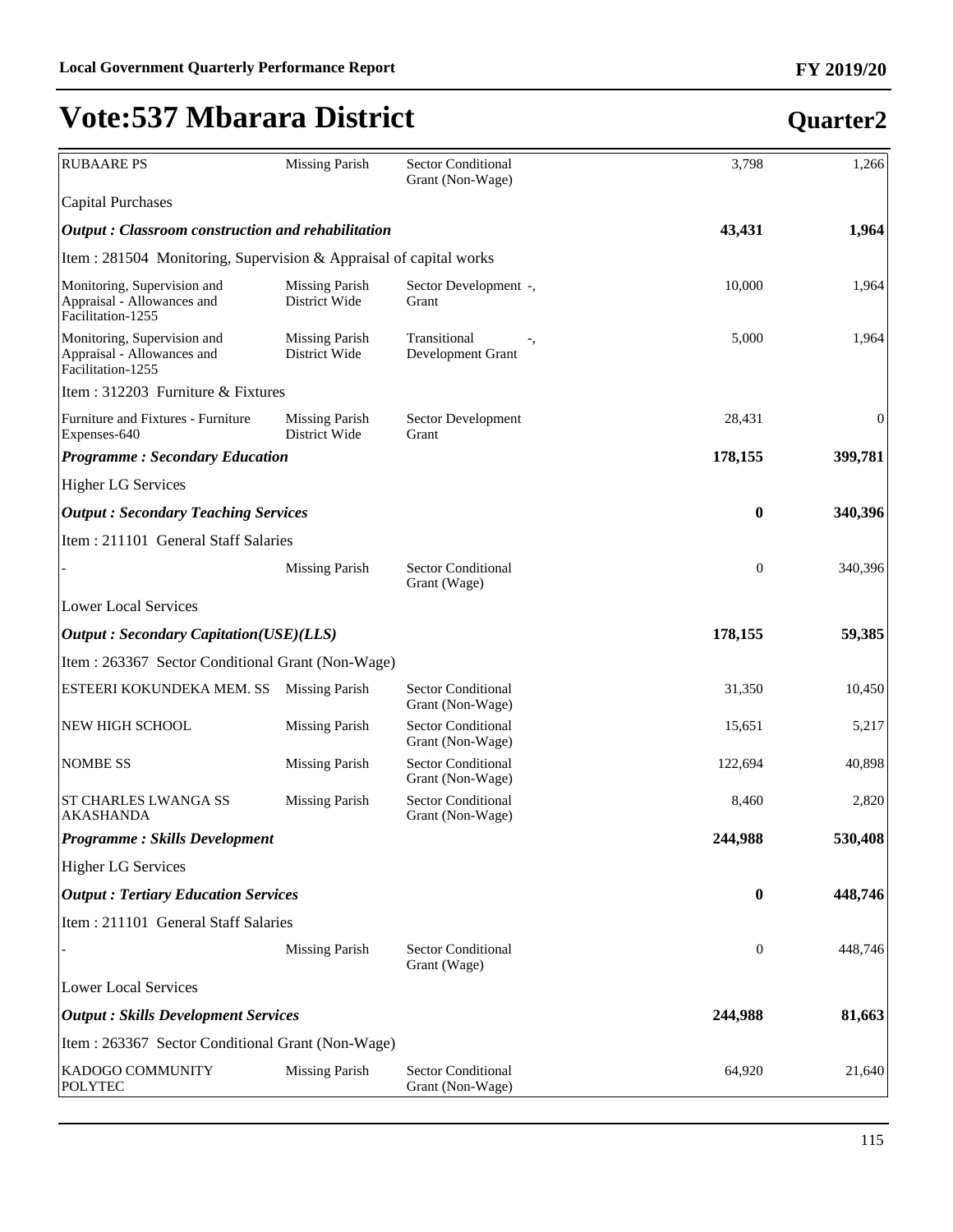| RWENTANGA TECHNICAL<br><b>INSTITUTE</b>                  | <b>Missing Parish</b> | <b>Sector Conditional</b><br>Grant (Non-Wage) | 180,069 | 60,023  |
|----------------------------------------------------------|-----------------------|-----------------------------------------------|---------|---------|
| <b>Sector: Health</b>                                    |                       |                                               | 411,311 | 130,993 |
| <b>Programme: Primary Healthcare</b>                     |                       |                                               | 179,366 | 87,335  |
| <b>Lower Local Services</b>                              |                       |                                               |         |         |
| <b>Output : NGO Basic Healthcare Services (LLS)</b>      |                       |                                               | 8,034   | 3,532   |
| Item: 263367 Sector Conditional Grant (Non-Wage)         |                       |                                               |         |         |
| Nyamitanga Health Unit                                   | <b>Missing Parish</b> | <b>Sector Conditional</b><br>Grant (Non-Wage) | 2,678   | 1,177   |
| StFranciskaMakonje Health ce                             | <b>Missing Parish</b> | <b>Sector Conditional</b><br>Grant (Non-Wage) | 2,678   | 1,177   |
| StJosephs rubindi health centr                           | <b>Missing Parish</b> | <b>Sector Conditional</b><br>Grant (Non-Wage) | 2,678   | 1,177   |
| <b>Output: Basic Healthcare Services (HCIV-HCII-LLS)</b> |                       |                                               | 171,332 | 83,804  |
| Item: 263367 Sector Conditional Grant (Non-Wage)         |                       |                                               |         |         |
| Biharwe Health centre 11                                 | <b>Missing Parish</b> | <b>Sector Conditional</b><br>Grant (Non-Wage) | 14,284  | 6,401   |
| Bubaare Health centre 111                                | <b>Missing Parish</b> | <b>Sector Conditional</b><br>Grant (Non-Wage) | 14,284  | 6,401   |
| <b>Bukiro Health Centre</b>                              | <b>Missing Parish</b> | <b>Sector Conditional</b><br>Grant (Non-Wage) | 14,284  | 6,401   |
| Bwengure Health centre 11                                | <b>Missing Parish</b> | <b>Sector Conditional</b><br>Grant (Non-Wage) | 5,226   | 2,613   |
| Bwizibwera Health Sub District                           | <b>Missing Parish</b> | Sector Conditional<br>Grant (Non-Wage)        | 30,932  | 15,466  |
| Itara Health centre 11                                   | <b>Missing Parish</b> | <b>Sector Conditional</b><br>Grant (Non-Wage) | 5,226   | 2,613   |
| Kariro Health centre 11                                  | <b>Missing Parish</b> | <b>Sector Conditional</b><br>Grant (Non-Wage) | 5,226   | 2,613   |
| Karwensanga Health centre 11                             | <b>Missing Parish</b> | <b>Sector Conditional</b><br>Grant (Non-Wage) | 5,226   | 2,613   |
| Kashare Health centre 111                                | <b>Missing Parish</b> | Sector Conditional<br>Grant (Non-Wage)        | 14,284  | 6,401   |
| Kicwamba Health centre 11                                | Missing Parish        | <b>Sector Conditional</b><br>Grant (Non-Wage) | 5,226   | 2,613   |
| KYARWABUGANDA HC II                                      | <b>Missing Parish</b> | <b>Sector Conditional</b><br>Grant (Non-Wage) | 5,226   | 2,613   |
| Mugarutsya Health centre 11                              | <b>Missing Parish</b> | <b>Sector Conditional</b><br>Grant (Non-Wage) | 5,226   | 2,613   |
| Nyakayojo Health centre 111                              | <b>Missing Parish</b> | <b>Sector Conditional</b><br>Grant (Non-Wage) | 14,284  | 6,401   |
| NyarubungoHealth Centre 11                               | <b>Missing Parish</b> | Sector Conditional<br>Grant (Non-Wage)        | 5,226   | 2,613   |
| Rubaya Health centre 111                                 | <b>Missing Parish</b> | Sector Conditional<br>Grant (Non-Wage)        | 14,284  | 6,401   |
| Rubindi Health centre 11                                 | <b>Missing Parish</b> | <b>Sector Conditional</b><br>Grant (Non-Wage) | 2,428   | 3,798   |